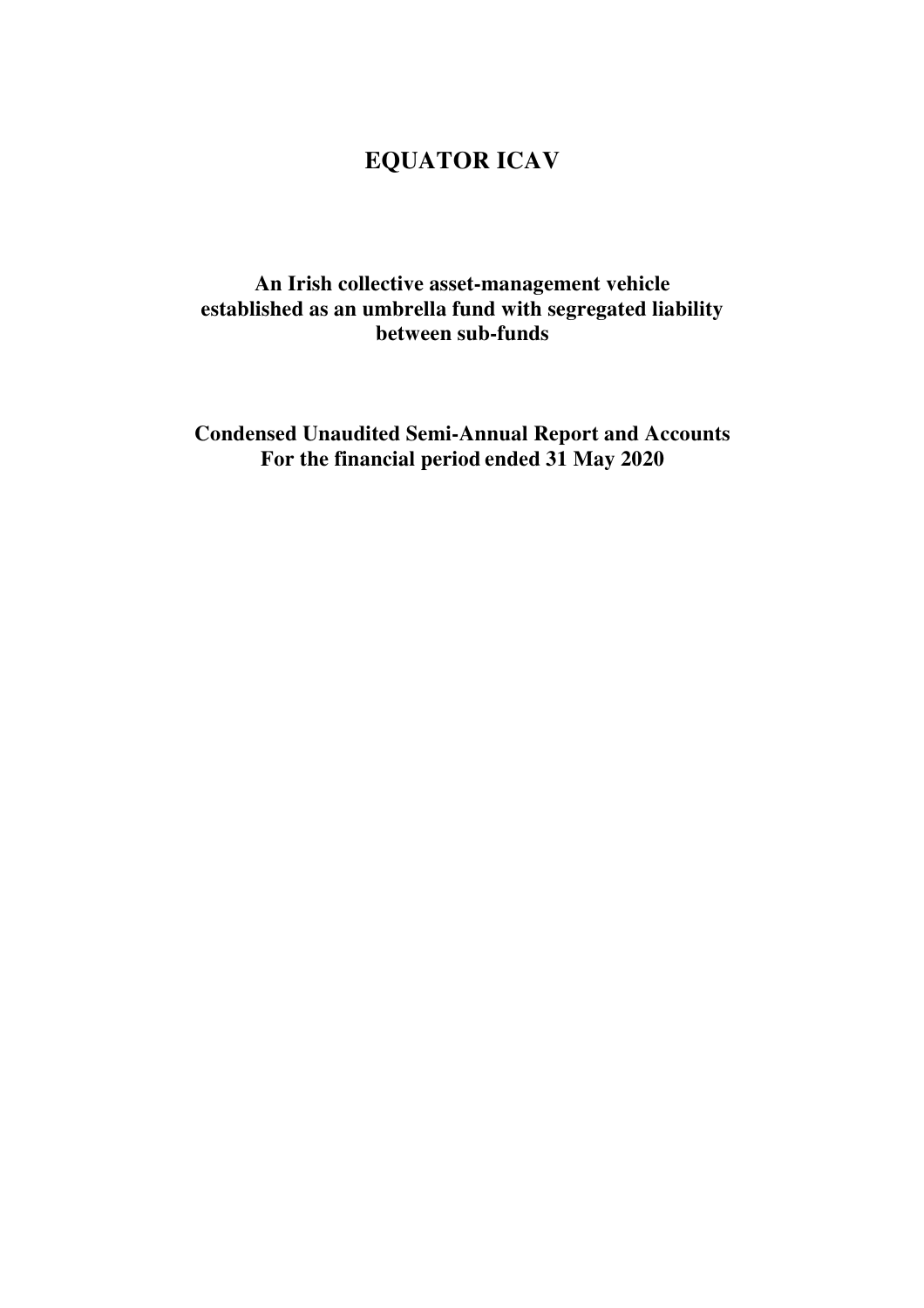### **EQUATOR ICAV**

## **Table of Contents**

### Page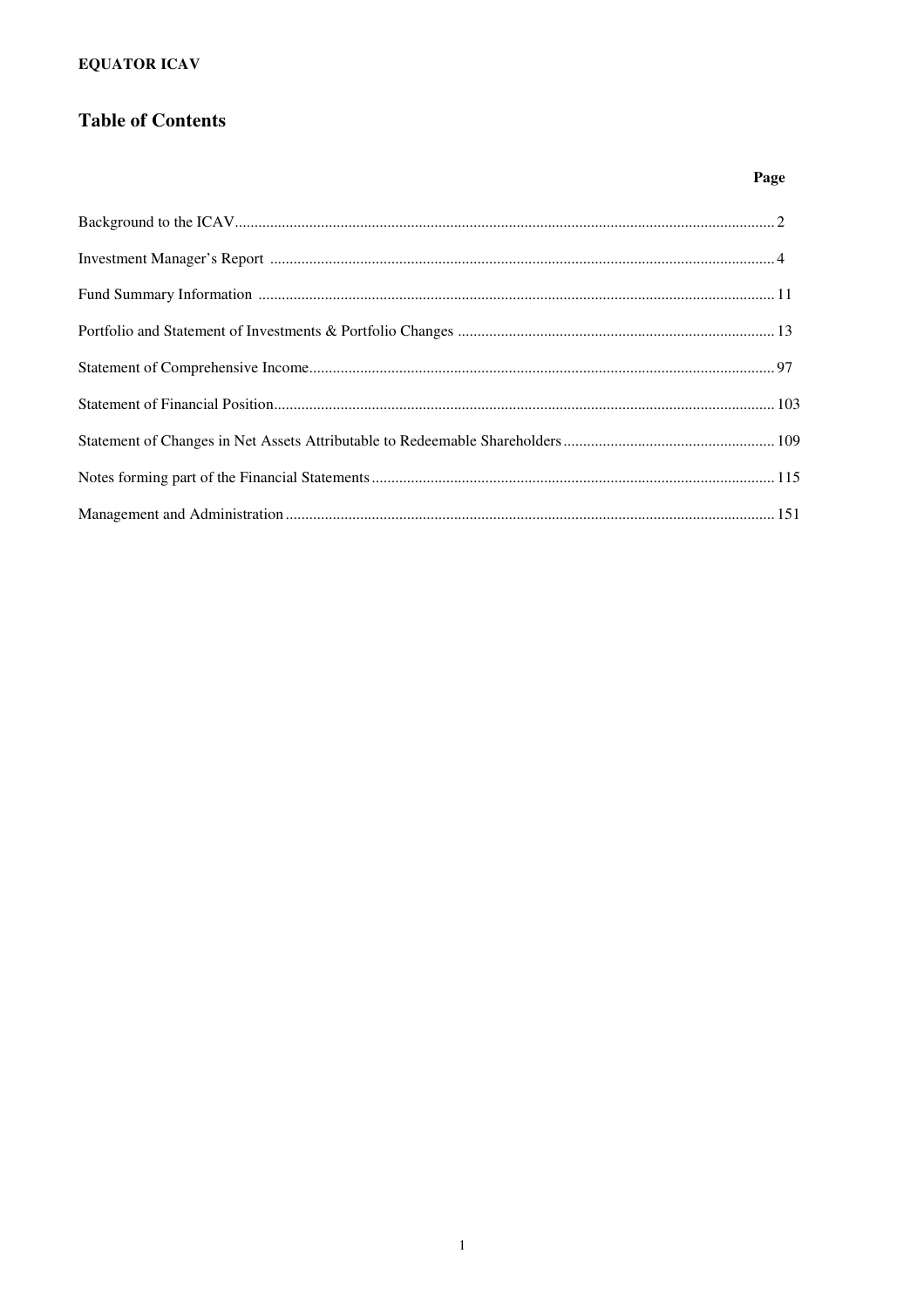#### **EQUATOR ICAV**

### **Background to the ICAV**

Equator ICAV (the "ICAV") was registered on 1 July 2016 with the Central Bank of Ireland (the "CBI") as an Irish Collective Asset-management Vehicle under the Irish Collective Asset-management Vehicles Act 2015 (the "ICAV Act 2015").

The ICAV is authorised by the CBI pursuant to the provisions of the European Communities (Undertakings for Collective Investment in Transferable Securities) Regulations 2011 (S.I. 352 of 2011) (as amended) (the "UCITS Regulations") and the Central Bank (Supervision and Enforcement) Act 2013 (Section 48(1)) (Undertakings for Collective Investment in Transferable Securities) Regulations 2019 (the "CBI UCITS Regulations").

The ICAV is structured as an umbrella fund with segregated liability between sub-funds (each a "Fund", together the "Funds") and with variable capital. Shares representing interests in different Funds of the ICAV may be issued from time to time by the Directors.

A separate portfolio of assets will be maintained for each Fund and will be invested in accordance with the investment objective and strategies applicable to the particular Fund. Accordingly, any liability incurred on behalf of or attributable to any Fund shall be discharged solely out of the assets of that Fund.

The specific investment objectives and policies for each Fund are detailed in the ICAV's Prospectus and Fund Supplements.

The different share classes available for issue in each Fund are set out in the supplement for the relevant Fund. The different share classes in a Fund may, inter alia, have the following distinguishing features:

- Currency of denomination
- Hedging arrangements
- Levels of fees and expenses to be charged
- Different minimum initial / additional investment amounts

The Funds issue both accumulating and distributing shares which represent interests in the same distinct portfolio of investments. The income per distributing share may be distributed or re-invested in accordance with the dividend policy for the Fund as set out in the relevant supplement. No dividends or distributions shall be made in respect of the accumulating shares.

The ICAV has 15 authorised Funds as of 31 May 2020. They are as follows:

| <b>Fund Name</b>                         | <b>Base Currency</b> | <b>Launch Date</b> |
|------------------------------------------|----------------------|--------------------|
| Coutts Multi Asset UK Funds              |                      |                    |
| Coutts Multi Asset UK Defensive Fund     | <b>GBP</b>           | 15 November 2012   |
| Coutts Multi Asset UK Balanced Fund      | <b>GBP</b>           | 15 November 2012   |
| Coutts Multi Asset UK Growth Fund        | <b>GBP</b>           | 15 November 2012   |
| Coutts Multi Asset UK Equity Growth Fund | GBP                  | 15 November 2012   |
| Coutts Multi Asset Global Funds          |                      |                    |
| Coutts Multi Asset Global Defensive Fund | USD                  | 15 November 2012   |
| Coutts Multi Asset Global Balanced Fund  | <b>USD</b>           | 15 November 2012   |
| Coutts Multi Asset Global Growth Fund    | <b>USD</b>           | 15 November 2012   |
| Personal Portfolio Funds                 |                      |                    |
| Personal Portfolio 1 Fund                | <b>GBP</b>           | 1 June 2016        |
| Personal Portfolio 2 Fund                | <b>GBP</b>           | 1 June 2016        |
| Personal Portfolio 3 Fund                | <b>GBP</b>           | 1 June 2016        |
| Personal Portfolio 4 Fund                | <b>GBP</b>           | 1 June 2016        |
| Personal Portfolio 5 Fund                | <b>GBP</b>           | 1 June 2016        |
| Equator Funds                            |                      |                    |
| <b>Equator UK Equity Fund</b>            | <b>GBP</b>           | 24 February 2017   |
| Equator UK Sovereign Bond Fund           | <b>GBP</b>           | 24 February 2017   |
| Equator US Equity Fund                   | USD                  | 24 February 2017   |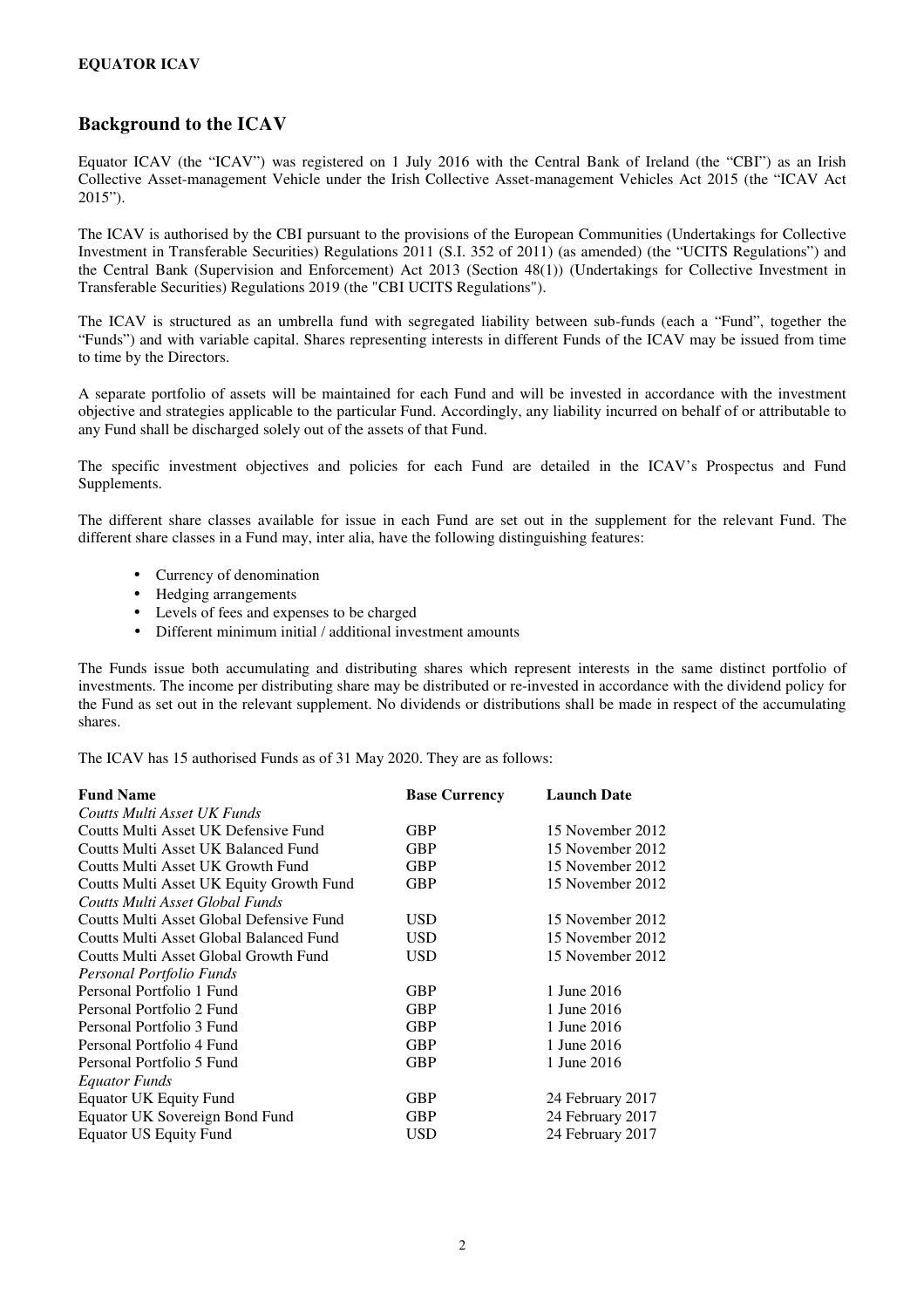### **Background to the ICAV (continued)**

The Coutts Multi Asset UK Funds and Coutts Multi Asset Global Funds may offer A and B accumulating and distributing share classes and C distributing share classes.

The Personal Portfolio Funds may offer A and B accumulating share classes.

The Equator UK Equity Fund, Equator UK Sovereign Bond Fund and Equator US Equity Fund may offer B and C distributing share classes.

The Equator US Equity Fund may offer GBP (Unhedged) Class B–Distributing, GBP (Unhedged) Class C–Distributing, USD Class B–Distributing and USD Class C–Distributing share classes.

The Coutts Multi Asset Global Funds may offer share classes in Swiss Franc (CHF), Euro (EUR), Pound Sterling (GBP) and US Dollar (USD).

The Coutts Multi Asset UK Funds, Personal Portfolio Funds, Equator UK Equity Fund and Equator UK Sovereign Bond Fund may offer share classes in GBP only.

The following are hedged share classes in issue during the financial period ended 31 May 2020:

| <b>Coutts Multi Asset Global</b><br><b>Defensive Fund</b> | <b>Coutts Multi Asset Global</b><br><b>Balanced Fund</b> | <b>Coutts Multi Asset Global</b><br><b>Growth Fund</b> |
|-----------------------------------------------------------|----------------------------------------------------------|--------------------------------------------------------|
| <b>EUR Class A-Accumulating</b>                           |                                                          |                                                        |
|                                                           | <b>CHF Class B-Accumulating</b>                          | EUR Class A-Accumulating                               |
| <b>EUR Class A-Distributing</b>                           | <b>EUR Class A-Accumulating</b>                          | <b>EUR Class A-Distributing</b>                        |
| <b>EUR Class B-Accumulating</b>                           | <b>EUR Class A-Distributing</b>                          | EUR Class C-Distributing <sup>2</sup>                  |
| <b>EUR Class B-Distributing</b>                           | <b>EUR Class B-Accumulating</b>                          | GBP Class A-Accumulating                               |
| EUR Class C-Distributing <sup>2</sup>                     | <b>EUR Class B-Distributing</b>                          | <b>GBP Class A-Distributing</b>                        |
| <b>GBP Class A-Accumulating</b>                           | EUR Class C-Distributing                                 | <b>GBP Class B-Accumulating</b>                        |
| <b>GBP Class A-Distributing</b>                           | <b>GBP Class A-Accumulating</b>                          | <b>GBP Class B-Distributing</b>                        |
| <b>GBP Class B-Accumulating</b>                           | <b>GBP Class A-Distributing</b>                          | <b>GBP Class C-Distributing</b>                        |
| <b>GBP Class B-Distributing</b>                           | GBP Class B-Accumulating                                 |                                                        |
| <b>GBP Class C-Distributing</b>                           | <b>GBP Class B-Distributing</b>                          |                                                        |
|                                                           | <b>GBP Class C-Distributing</b>                          |                                                        |

<sup>1</sup>The share class was terminated on 2 December 2019, relaunched on 25 February 2020 and was fully redeemed on 20 May 2020. <sup>2</sup>The share class was fully redeemed on 16 December 2019.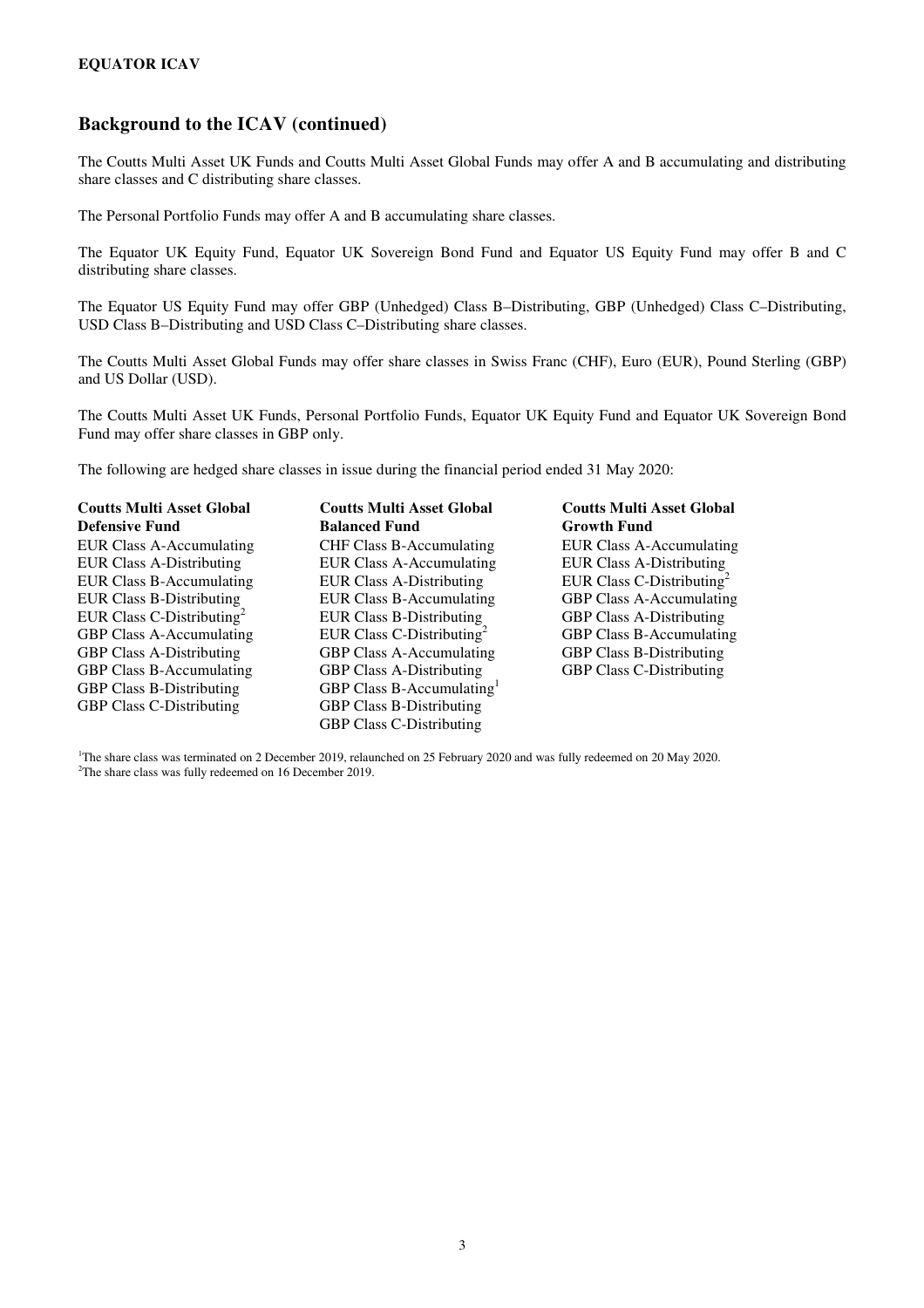### **Investment Manager's Report**

After ending 2019 on a high, the coronavirus pandemic provided an unexpected shock for financial markets in 2020. Uncertainty affected stock markets, which experienced the worst sell-off for more than a decade in March but began to recover in April and May. Overall, the MSCI World Index returned -5.4% between 1 December 2019 and 31 May 2020, translating to -1.1% for UK investors.

The stock market recovery was initially led by the healthcare and tech sectors, which proved relatively resilient during the worst of the sell-off. In May, sectors that struggled earlier in the year outperformed, including banks, energy and oil, transport and homebuilders.

This pattern suggests investors are now more confident about the prospects for the broader economy and are looking for value in sectors that have been hit hardest. Caution is still needed, with stock markets yet to fully recover from losses earlier in 2020.

#### **The Coronavirus economy**

Most countries are entering a period of recession as the shockwaves of lockdown pass through the global economy. While it's been a painful period for many, we don't believe this downturn will extend to a depression. In April, the International Monetary Fund said it expected global economic growth to contract by 3% in 2020 (it later revised this figure in June to a contraction of  $4.9\%$ ).

As people stopped going out, there was a major effect on global consumer demand. Efforts to slow down the spread of the disease meant households weren't able to spend money as they used to on travelling, shopping on the high street, eating out or going to the theatre and cinema. As a result, businesses in these sectors have been some of the hardest hit. The US unemployment rate rose to a record  $14.7\%$  in April<sup>2</sup>, while in the UK the number of people claiming unemployment benefits soared by 69% compared to March.<sup>3</sup>

UK business activity fell to its lowest level on record, with the IHS Markit Purchasing Managers' Index (PMI) falling to 13.8 in April from 36 in March.<sup>4</sup> A score below 50 shows that most businesses reported a drop in activity compared with the previous month. The figure improved over the rest of the period, but stayed below 50. There's a glimmer of light at the end of the tunnel though in China, lockdown restrictions had largely eased by the end of the period and its PMI was 54.5 in May, up from  $47.6$  the month before.<sup>5</sup>

Despite the slowdown, a gradual pick-up in activity towards the end of the period, combined with the low interest rate environment, created a supportive backdrop for investors. Markets largely ignored the bad news and focused on central bank and government stimulus measures.

#### **Government and central banks to the rescue**

Instrumental in any recovery will be the actions taken by central banks and governments to protect economies. Central banks around the world have acted decisively to boost the money supply with rate cuts and unprecedented levels of quantitative easing. The Bank of England cut rates to 0.1% – their lowest ever level – while the US Federal Reserve reduced rates to almost zero, saying it didn't envisage raising them before the end of 2022.

We have seen historic levels of fiscal stimulus, £330 billion from the UK government, billions of yuan in loans for businesses affected by the virus from the People's Bank of China and over \$2 trillion from the US government. This is all aimed at tiding businesses over during periods of lockdown.

These decisions could have wider consequences in the long term. There have been huge increases in borrowing from countries already labouring under high levels of government debt, which could raise concerns around the sustainability of debt levels in the future.

- 1 International Monetary Fund, World Economic Outlook, April 2020 https://www.imf.org/en/Publications/WEO/Issues/2020/04/14/weo-april-2020 International Monetary Fund, World Economic Outlook Update, June 2020 https://www.imf.org/en/Publications/WEO/Issues/2020/06/24/WEOUpdateJune2020
- 2 US Bureau of Labor Statistics https://www.bls.gov/opub/ted/2020/unemployment-rate-rises-to-record-high-14-point-7-percent-in-april-2020.htm?view\_full
- 3 Office for National Statistics https://www.ons.gov.uk/employmentandlabourmarket/peopleinwork/employmentandemployeetypes/bulletins/employmentintheuk/may2020
- 4 https://www.markiteconomics.com/Public/Home/PressRelease/429ff7c4e6724cf1a2e354b690c728f0

<sup>5</sup> https://www.markiteconomics.com/Public/Home/PressRelease/e2faca3a3cc549e88b9091439705c8fa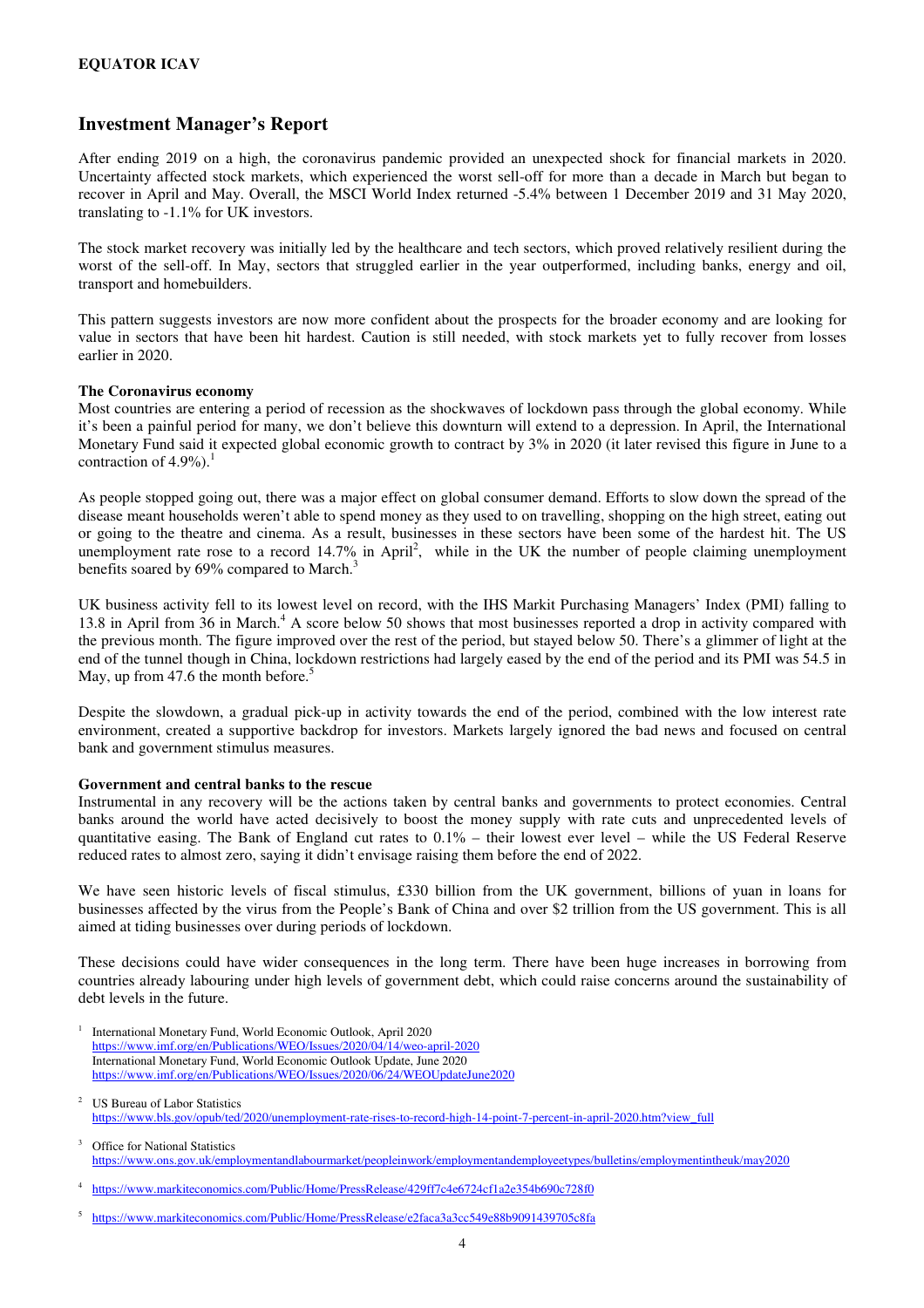#### **Coutts Multi Asset UK Funds**

#### **(for Coutts Multi Asset UK Defensive Fund, Coutts Multi Asset UK Balanced Fund, Coutts Multi Asset UK Growth Fund)**

The majority of the UK Defensive Fund is invested in bonds. The UK Balanced Fund maintains a balance between bonds and equities. The majority of the UK Growth Fund is invested in equities.

As the outlook for the world economy and financial markets deteriorated over the period, we reduced the allocation to equities and slightly increased our exposure to fixed income.

After ending 2019 on a high, the coronavirus pandemic provided an unexpected shock for financial markets in 2020. Uncertainty affected stock markets, which experienced the worst sell-off for more than a decade in March but began to recover in April and May.

Most countries are entering a period of recession as the shockwaves of lockdown pass through the global economy. However, as lockdown measures ease, investors are now more confident about the prospects for the broader economy and are looking for value in sectors that have been hit hardest.

After scaling back our equity allocation at the start of the coronavirus crisis, we began to increase it again towards the end of the period as the economy showed signs of recovery. We also rotated some of our debt positions to take profit and minimise the effects from the pandemic.

#### **Equities**

In March, we sold our position in Russian equities and trimmed our exposure to European equities. These shifts were part of a general approach to reduce risk in portfolios in the face of uncertainty caused by coronavirus.

In May, we changed the focus of our UK-oriented equity exposure from mid-cap companies to larger businesses. Within mid-cap equities, we prefer businesses with strong cash flows and attractive prospects.

As the threat from the virus started to recede, we increased our allocation to Japanese equities from cash in May (for UK Balanced Fund and UK Growth Fund only). Although Japan's economy has suffered during the crisis, we believe the country has the potential to recover well as its prime export markets in Asia reopen their economies. We also introduced US banks as an investment theme in June, which we believe offer value as America continues to show signs of economic recovery.

#### Fixed income

We reduced our allocation to US Treasuries to take profits and used the proceeds to add to our UK gilt holdings. In addition, we sold some of our emerging market bonds and added to our investment grade credit positions.

The economic fallout from the coronavirus pandemic weakens the investment case for emerging market debt. Meanwhile, the massive central bank stimulus measures reduce the risk of owning corporate bonds, and the yields are more attractive than from government bonds.

#### **Coutts Multi Asset UK Equity Growth Fund**

The vast majority of this Fund is made up of equities.

After ending 2019 on a high, the coronavirus pandemic provided an unexpected shock for financial markets in 2020. Uncertainty affected stock markets, which experienced the worst sell-off for more than a decade in March but began to recover in April and May.

Most countries are entering a period of recession as the shockwaves of lockdown pass through the global economy. However, with lockdown measures easing, investors are now more confident about the prospects for the broader economy and are looking for value in sectors that have been hit hardest.

#### **Equities**

In March, we sold our position in Russian equities and trimmed our exposure to European equities. These shifts were part of a general approach to reduce risk in portfolios in the face of uncertainty caused by coronavirus.

In May, we changed the focus of our UK-oriented equity exposure from mid-cap companies to larger businesses. Within mid-cap equities, we prefer businesses with strong cash flows and attractive prospects.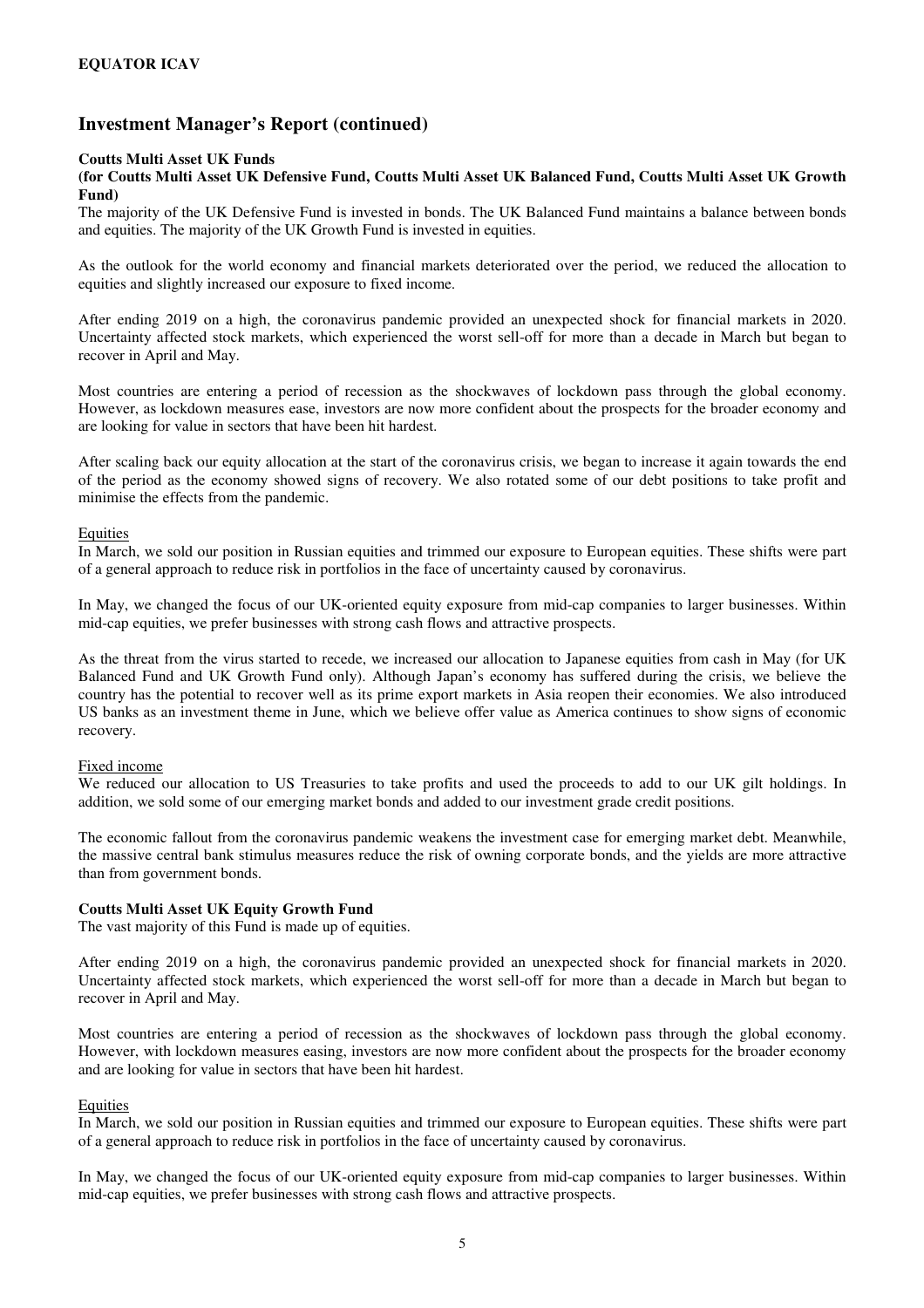#### **Coutts Multi Asset UK Equity Growth Fund (continued)**

#### Equities (continued)

As the threat from the virus started to recede, we increased our allocation to Japanese equities. Although Japan's economy has suffered during the crisis, we believe the country has the potential to recover well as its prime export markets in Asia reopen their economies. We also introduced US banks as an investment theme in June, which we believe offer value as America continues to show signs of economic recovery.

#### **Coutts Multi Asset Global Funds**

#### **(for Coutts Multi Asset Global Defensive Fund, Coutts Multi Asset Global Balanced Fund, Coutts Multi Asset Global Growth Fund)**

The majority of the Global Defensive Fund is invested in bonds. The Global Balanced Fund maintains a balance between bonds and equities. The majority of the Global Growth Fund is invested in equities.

As the outlook for the world economy and financial markets deteriorated over the period, we reduced the allocation to equities and slightly increased our exposure to fixed income.

After ending 2019 on a high, the coronavirus pandemic provided an unexpected shock for financial markets in 2020. Uncertainty affected stock markets, which experienced the worst sell-off for more than a decade in March but began to recover in April and May.

Most countries are entering a period of recession as the shockwaves of lockdown pass through the global economy. However, as lockdown measures ease, investors are now more confident about the prospects for the broader economy and are looking for value in sectors that have been hit hardest.

After scaling back our equity allocation at the start of the coronavirus crisis, we began to increase it again towards the end of the period as the economy showed signs of recovery. We also rotated some of our debt positions to take profit and minimise the effects from the pandemic.

#### Equities

In March, we sold our position in Russian equities and trimmed our exposure to European equities. These shifts were part of a general approach to reduce risk in portfolios in the face of uncertainty caused by coronavirus.

In May, we changed the focus of our UK-oriented equity exposure from mid-cap companies to larger businesses. Within mid-cap equities, we prefer businesses with strong cash flows and attractive prospects.

As the threat from the virus started to recede, we increased our allocation to Japanese equities from cash in May (for Global Balanced Fund and Global Growth Fund only). Although Japan's economy has suffered during the crisis, we believe the country has the potential to recover well as its prime export markets in Asia reopen their economies. We also introduced US banks as an investment theme in June, which we believe offer value as America continues to show signs of economic recovery.

#### Fixed income

We sold some of our emerging market bonds and added to our investment grade credit positions.

The economic fallout from the coronavirus pandemic weakens the investment case for emerging market debt. Meanwhile, the massive central bank stimulus measures reduce the risk of owning corporate bonds, and the yields are more attractive than from government bonds.

#### **Personal Portfolio 1 Fund**

This Fund is made up mostly of bonds (at least 70%).

After ending 2019 on a high, global stock markets faced a dramatic start to 2020 as coronavirus spread around the world and stringent measures to slow the spread of the disease were put in place. Most countries are entering a recession, which is characterised by the economy shrinking for at least two consecutive quarters.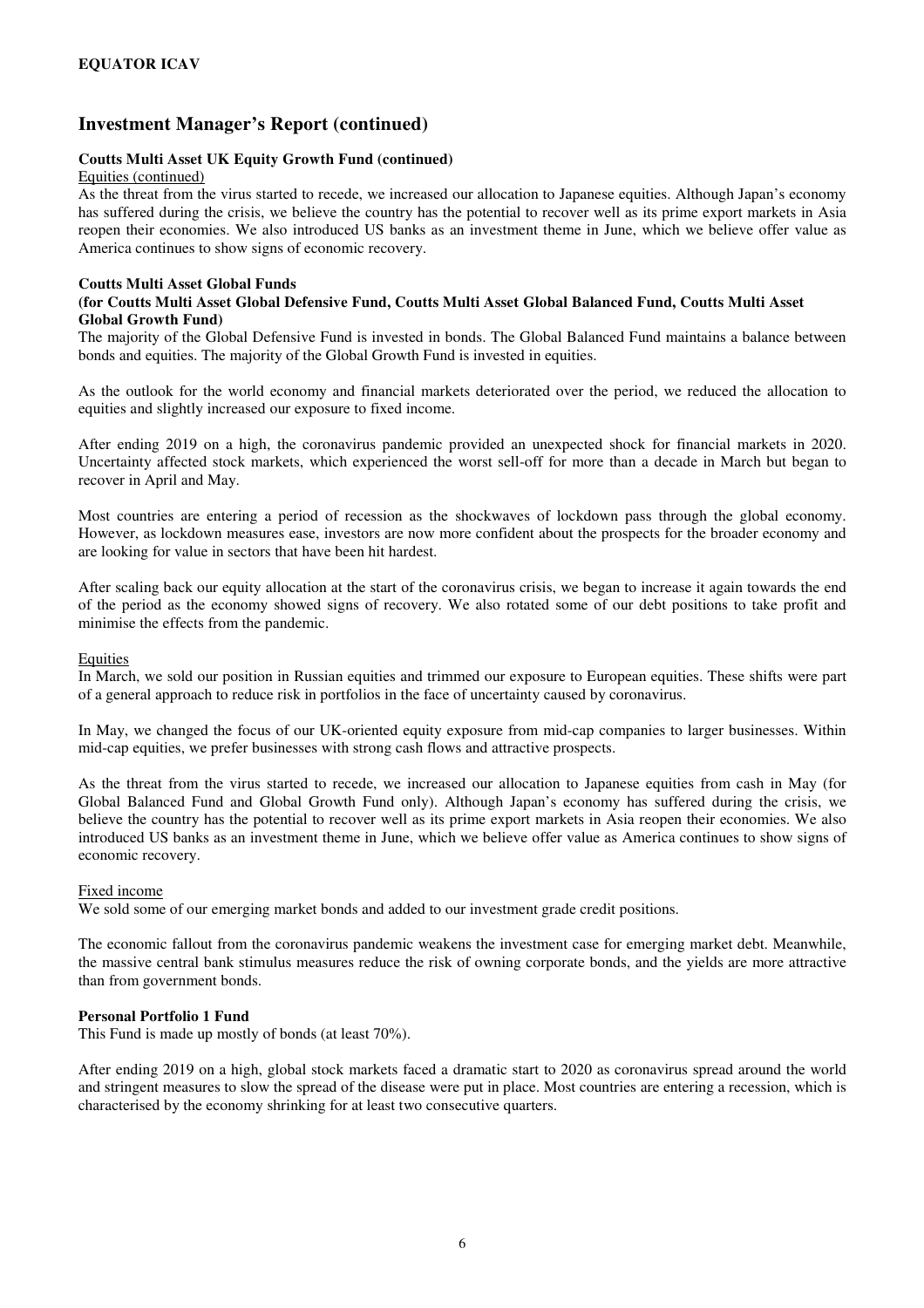#### **Personal Portfolio 1 Fund (continued)**

In March, we trimmed our exposure to European equities as part of a general approach to reduce risk in portfolios in the face of ongoing uncertainty. As the threat from coronavirus started to recede, we increased our allocation to Japanese equities from cash in May. Although Japan's economy has suffered during the crisis, we believe the country has the potential to recover well as its prime export markets in Asia reopen their economies.

We sold some of our emerging market bonds and added to our investment grade credit positions in April. Earlier in the year we added an environmental, social and governance (ESG) tilt to the PPF funds through a number of ETFs that display a better-than-benchmark ESG score.

#### **Personal Portfolio 2 Fund**

This Fund is made up mostly of bonds (at least 50%) and some equity.

After ending 2019 on a high, global stock markets faced a dramatic start to 2020 as coronavirus spread around the world and stringent measures to slow the spread of the disease were put in place. Most countries are entering a recession, which is characterised by the economy shrinking for at least two consecutive quarters.

In March, we trimmed our exposure to European equities as part of a general approach to reduce risk in portfolios in the face of ongoing uncertainty. As the threat from coronavirus started to recede, we increased our allocation to Japanese equities from cash in May. Although Japan's economy has suffered during the crisis, we believe the country has the potential to recover well as its prime export markets in Asia reopen their economies.

We sold some of our emerging market bonds and added to our investment grade credit positions in April. Earlier in the year we added an environmental, social and governance (ESG) tilt to the PPF funds through a number of ETFs that display a better-than-benchmark ESG score.

#### **Personal Portfolio 3 Fund**

This Fund is made up of a mix of equities (at least 45%) and bonds.

After ending 2019 on a high, global stock markets faced a dramatic start to 2020 as coronavirus spread around the world and stringent measures to slow the spread of the disease were put in place. Most countries are entering a recession, which is characterised by the economy shrinking for at least two consecutive quarters.

In March, we trimmed our exposure to European equities as part of a general approach to reduce risk in portfolios in the face of ongoing uncertainty. As the threat from coronavirus started to recede, we increased our allocation to Japanese equities from cash in May. Although Japan's economy has suffered during the crisis, we believe the country has the potential to recover well as its prime export markets in Asia reopen their economies.

We sold some of our emerging market bonds and added to our investment grade credit positions in April. Earlier in the year we added an environmental, social and governance (ESG) tilt to the PPF funds through a number of ETFs that display a better-than-benchmark ESG score.

#### **Personal Portfolio 4 Fund**

This Fund is made up mostly of equities (at least 65%) and some bonds.

After ending 2019 on a high, global stock markets faced a dramatic start to 2020 as coronavirus spread around the world and stringent measures to slow the spread of the disease were put in place. Most countries are entering a recession, which is characterised by the economy shrinking for at least two consecutive quarters.

In March, we trimmed our exposure to European equities as part of a general approach to reduce risk in portfolios in the face of ongoing uncertainty. As the threat from coronavirus started to recede, we increased our allocation to Japanese equities from cash in May. Although Japan's economy has suffered during the crisis, we believe the country has the potential to recover well as its prime export markets in Asia reopen their economies.

We sold some of our emerging market bonds and added to our investment grade credit positions in April. Earlier in the year we added an environmental, social and governance (ESG) tilt to the PPF funds through a number of ETFs that display a better-than-benchmark ESG score.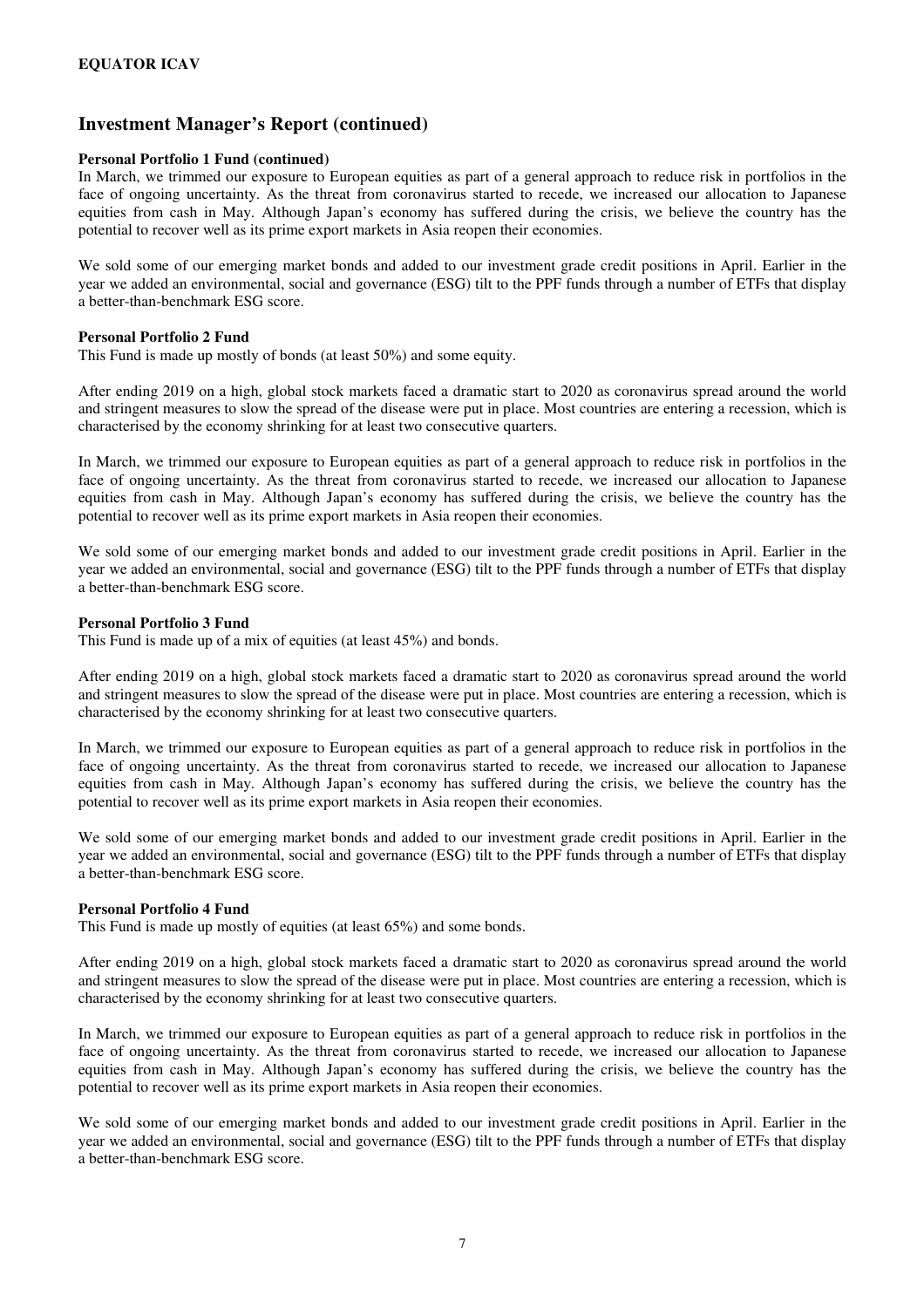#### **Personal Portfolio 5 Fund**

This Fund is made up mostly of equities (at least 90%), with a minor cash allocation.

After ending 2019 on a high, global stock markets faced a dramatic start to 2020 as coronavirus spread around the world and stringent measures to slow the spread of the disease were put in place. Most countries are entering a recession, which is characterised by the economy shrinking for at least two consecutive quarters.

In March, we trimmed our exposure to European equities as part of a general approach to reduce risk in portfolios in the face of ongoing uncertainty. As the threat from coronavirus started to recede, we increased our allocation to Japanese equities from cash in May. Although Japan's economy has suffered during the crisis, we believe the country has the potential to recover well as its prime export markets in Asia reopen their economies.

Earlier in the year we added an environmental, social and governance (ESG) tilt to the PPF funds through a number of ETFs that display a better-than-benchmark ESG score.

#### **Equator UK Equity Fund**

The Fund aims to achieve long-term capital growth from a portfolio primarily invested in UK equities.

The MSCI UK Index returned -16.8% from 1 December 2019 to 31 May 2020. After ending 2019 on a high, global stock markets faced a dramatic start to 2020 as coronavirus swept across the globe and stringent measures to hinder the spread of the virus were put in place.

Most countries around the world are entering a recession. The UK economy shrunk by 20.4% in April, the largest collapse since monthly records began.<sup>1</sup> According to the Organisation for Economic Co-operation and Development, the UK economy will contract by  $11.5\%$  in 2020 and is on course to be the hardest hit of all major economies.<sup>2</sup> The think tank warns that this scenario could worsen if there's a second wave of the virus.

Brexit negotiations have been taking place in the background, with the UK government confirming that it won't seek to prolong the transition period beyond the end of 2020.

In May, we changed the focus of our UK-oriented equity exposure from mid-cap companies to larger businesses. Within mid-cap equities, we prefer businesses with strong cash flows and attractive prospects.

#### **Equator US Equity Fund**

The Fund aims to achieve long-term capital growth from a portfolio primarily invested in US equities.

After ending 2019 on a high, US stock markets faced a dramatic start to 2020 as coronavirus spread around the world and stringent measures to slow the spread of the disease were put in place.

The stock market recovery was initially led by the health care and tech sectors, which proved relatively resilient during the worst of the sell-off. In May, sectors that struggled earlier in 2020 started to catch up.

Most countries around the world are entering a recession. The National Bureau of Economic Research (NBER) said that US economic growth peaked in February and has since entered its first downturn since 2007–2009.<sup>3</sup>

We are cautiously positive on equity markets. Despite the gloomy outlook for the economy, markets are largely ignoring the bad news and focusing on central bank and government stimulus measures.

- 2 OECD http://www.oecd.org/economy/united-kingdom-economic-snapshot/
- 3 NBER https://www.nber.org/cycles.html

<sup>1</sup> Office for National Statistics https://www.ons.gov.uk/economy/grossdomesticproductgdp/bulletins/gdpmonthlyestimateuk/april2020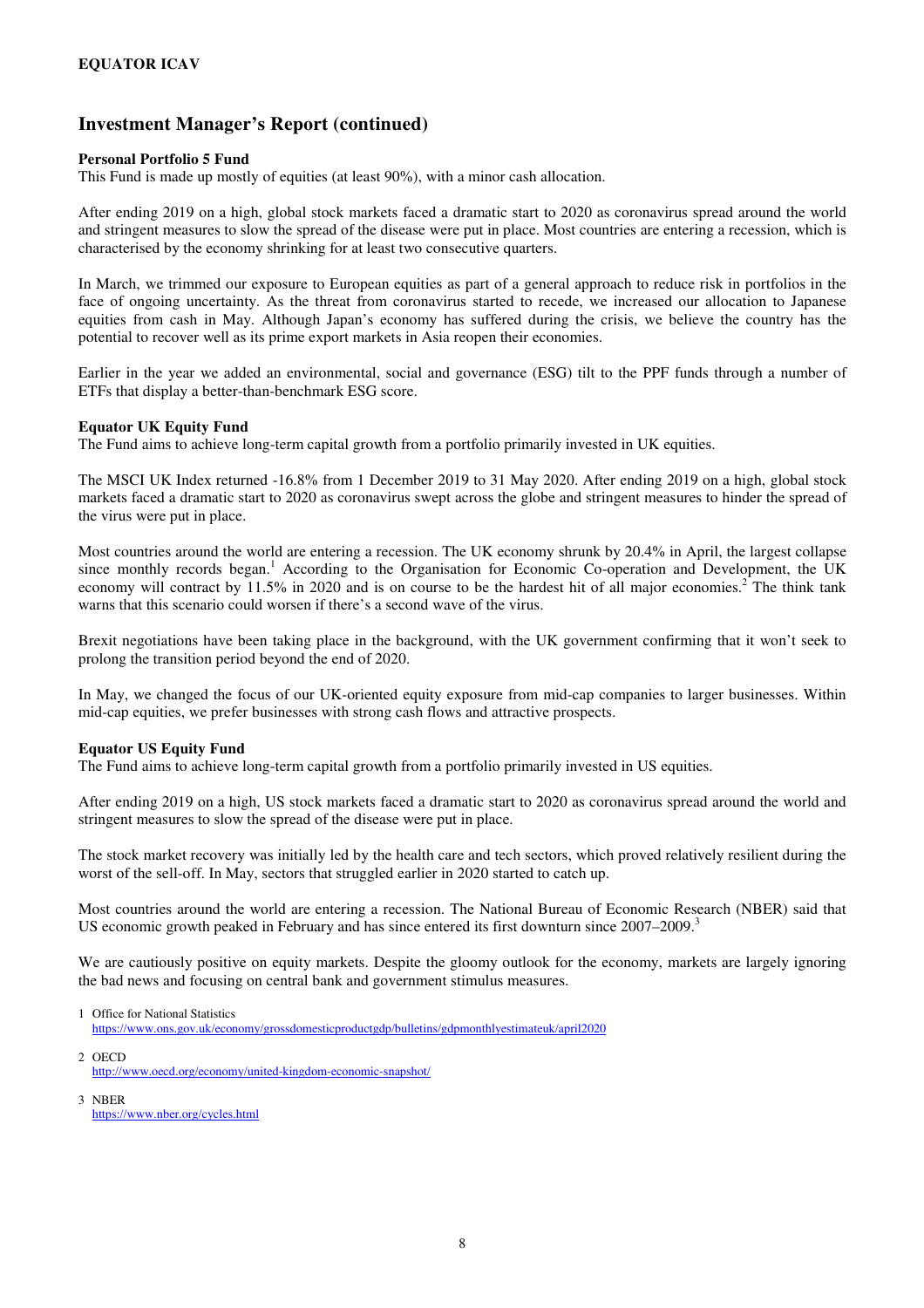#### **Equator UK Sovereign Bond Fund**

The Fund aims to achieve a total return (both capital growth and income) from a portfolio primarily invested in UK government bonds.

The UK sovereign bond fund holds seven gilts with maturities ranging between 2022 and 2071. We select individual gilts to focus on relative value, roll down and contribution to yield curve risk.

The UK gilt index has a long duration of around 13.5 years, which is high compared with other sovereign bond indices, and our portfolio is marginally below this level at 13.3 years. As a result, the fund is slightly less sensitive to yield changes so less volatile than the broad index.

**Coutts & Co June 2020**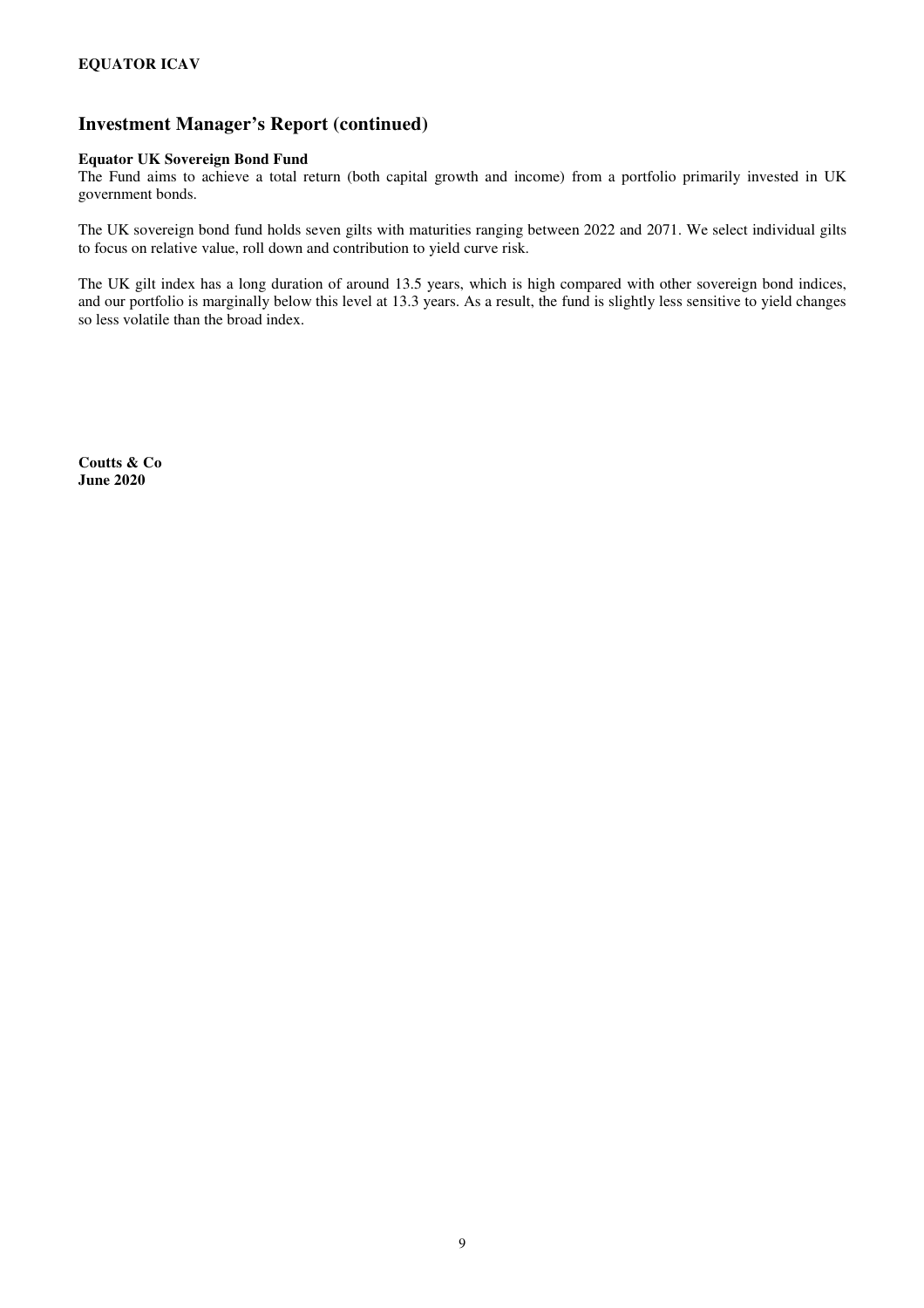#### **Coronavirus impact on stock markets**

The global economy has started to wake up from its coronavirus slump. The number of cases of the virus is now falling across many countries where social distancing measures are being lifted gradually, such as Spain, Italy and the UK. Yet there is ongoing uncertainty about the possibility of a second wave of infections. There's been a resurgence in cases in some US states, while fresh outbreaks in Beijing and Germany have sparked localised lockdowns.

In therapeutic terms, there's been solid progress, with both Oxford University and Imperial College London racing to find a vaccine. In addition, a cheap and widely available steroid is being used to help treat seriously ill coronavirus patients.

As the effects of the pandemic became more widespread, stock markets experienced the worst sell-off in more than a decade as investors worried about the potential impact of the virus on company profits. Yet they bounced back swiftly following the sudden and sharp falls they suffered in February and March. The stock market rally was initially led by the health care and tech sectors, which proved relatively resilient during the worst of the sell-off. In May, sectors that struggled earlier in the year outperformed, including banks, energy and oil, transport and homebuilders.

Despite the gloomy outlook for the economy, markets are largely ignoring the bad news and focusing on central bank and government stimulus measures. Interest rates are likely to remain lower for longer, while central banks have also introduced unprecedented quantitative easing measures. At the same time, governments have introduced financial measures to support businesses and workers.

The Investment Manager's positioning across asset classes, markets and securities has helped to dampen the volatility experienced by investors compared to that seen in global equity markets more generally. The multi-asset funds remain appropriately diversified between equities and bonds, and may opportunistically take advantage of price swings to adjust positions.

In line with this view, we increased our allocation to Japanese equities in May. Although Japan's economy has suffered during the crisis, we believe the country has the potential to recover well as its prime export markets in Asia reopen their economies. We also introduced US banks as an investment theme, which we believe offer value as America continues to show signs of recovery.

Overall, we believe it's important to focus on the long-term opportunities identified through disciplined research, avoiding short-term market noise. Although significant falls have occurred in many equity markets this year, such corrections are a feature of investing. Corrections happen frequently and have occurred roughly every six months over the last decade.

Investing in a fund should be viewed as a long-term commitment; equities have tended to produce the best returns over the longer term, beating cash deposits. It can also be very difficult to time the markets. The Investment Manager takes the view that staying invested over the long term helps give you the best opportunity to achieve your investment goals.

**Coutts & Co July 2020**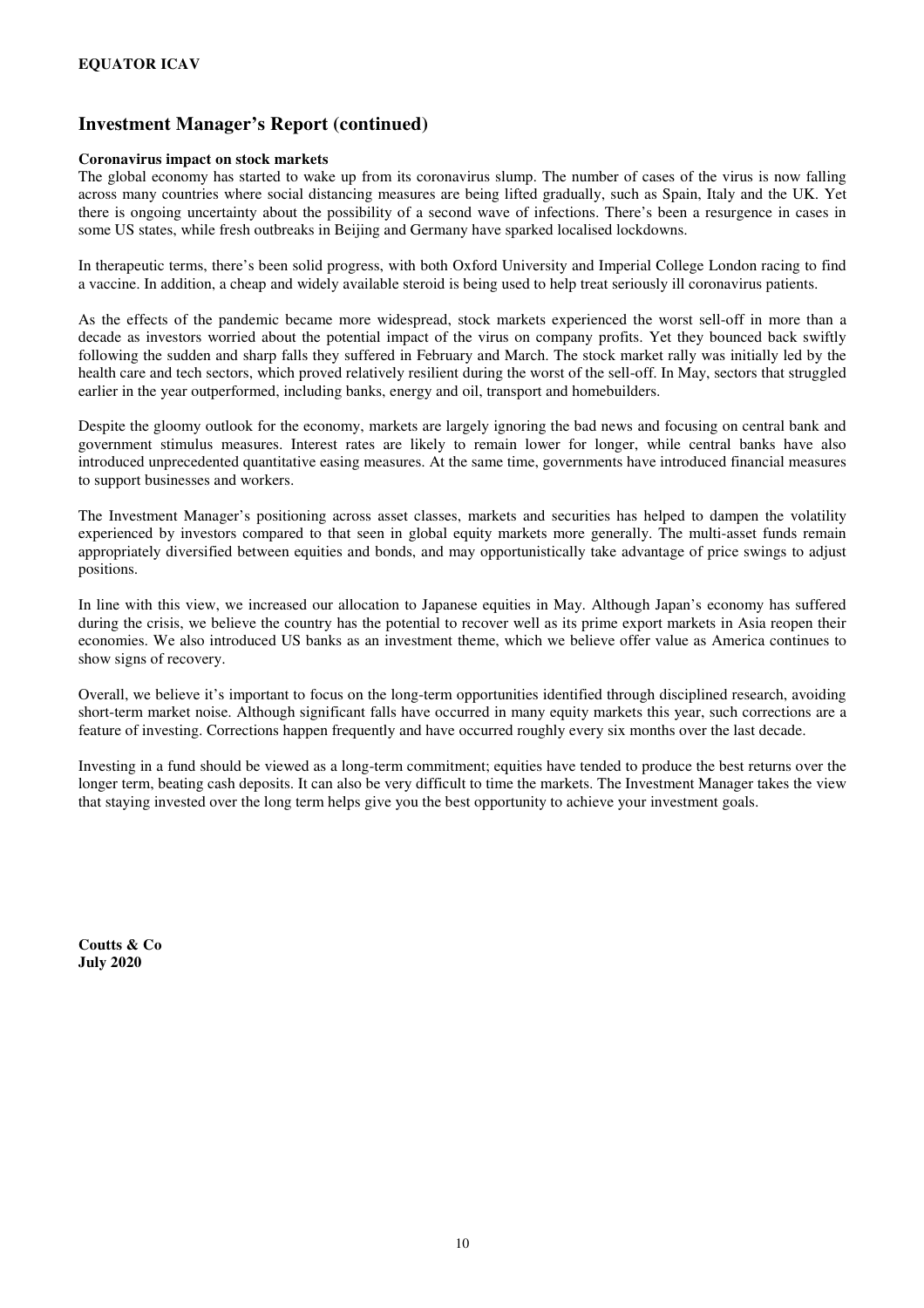## **Fund Summary Information**

### **Dividend Rates**

|                                                 | Semi-Annual<br><b>Dividend Rate</b><br>31 May 2020* | Semi-Annual<br><b>Dividend Rate</b><br>31 May 2019 ** |
|-------------------------------------------------|-----------------------------------------------------|-------------------------------------------------------|
| <b>Coutts Multi Asset UK Defensive Fund</b>     |                                                     |                                                       |
| <b>GBP Class A-Distributing</b>                 | £0.0079                                             | £0.0125                                               |
| <b>GBP Class B-Distributing</b>                 | £0.0046                                             | £0.0093                                               |
| <b>GBP Class C-Distributing</b>                 | £0.0083                                             | £0.0126                                               |
| <b>Coutts Multi Asset UK Balanced Fund</b>      |                                                     |                                                       |
| <b>GBP Class A-Distributing</b>                 | £0.0083                                             | £0.0104                                               |
| <b>GBP Class B-Distributing</b>                 | £0.0048                                             | £0.0070                                               |
| <b>GBP Class C-Distributing</b>                 | £0.0085                                             | £0.0103                                               |
| <b>Coutts Multi Asset UK Growth Fund</b>        |                                                     |                                                       |
| <b>GBP Class A-Distributing</b>                 | £0.0088                                             | £0.0132                                               |
| <b>GBP Class B-Distributing</b>                 | £0.0042                                             | £0.0090                                               |
| <b>GBP Class C-Distributing</b>                 | £0.0087                                             | £0.0124                                               |
| <b>Coutts Multi Asset UK Equity Growth Fund</b> |                                                     |                                                       |
| <b>GBP Class A-Distributing</b>                 | £0.0088                                             | £0.0103                                               |
| <b>GBP Class B-Distributing</b>                 | £0.0046                                             | £0.0060                                               |
| <b>GBP Class C-Distributing</b>                 | £0.0085                                             | £0.0098                                               |
| <b>Coutts Multi Asset Global Defensive Fund</b> |                                                     |                                                       |
| EUR Class A-Distributing                        | €0.0068                                             | n/a                                                   |
| <b>EUR Class B-Distributing</b>                 | €0.0034                                             | €0.0051                                               |
| EUR Class C-Distributing <sup>3</sup>           | n/a                                                 | €0.0086                                               |
| <b>GBP Class A-Distributing</b>                 | £0.0049                                             | £0.0064                                               |
| <b>GBP Class B-Distributing</b>                 | £0.0031                                             | £0.0045                                               |
| GBP Class C-Distributing                        | £0.0054                                             | £0.0068                                               |
| USD Class A-Distributing <sup>5</sup>           | US\$0.0028                                          | n/a                                                   |
| <b>USD Class B-Distributing</b>                 | US\$0.0050                                          | US\$0.0074                                            |
| USD Class C-Distributing <sup>4</sup>           | n/a                                                 | US\$0.0107                                            |
| <b>Coutts Multi Asset Global Balanced Fund</b>  |                                                     |                                                       |
| CHF Class B-Distributing <sup>2</sup>           | n/a                                                 | CHF 0.0061                                            |
| <b>EUR Class A-Distributing</b>                 | €0.0073                                             | €0.0089                                               |
| <b>EUR Class B-Distributing</b>                 | €0.0038                                             | €0.0052                                               |
| EUR Class C-Distributing <sup>3</sup>           | n/a                                                 | $\mathcal{K}0.0088$                                   |
| <b>GBP Class A-Distributing</b>                 | £0.0058                                             | £0.0068                                               |
| <b>GBP Class B-Distributing</b>                 | £0.0035                                             | £0.0046                                               |
| <b>GBP Class C-Distributing</b>                 | £0.0059                                             | £0.0069                                               |
| <b>USD Class A-Distributing</b>                 | US\$0.0093                                          | US\$0.0112                                            |
| <b>USD Class B-Distributing</b>                 | US\$0.0054                                          | US\$0.0075                                            |
| USD Class C-Distributing <sup>4</sup>           | n/a                                                 | US\$0.0108                                            |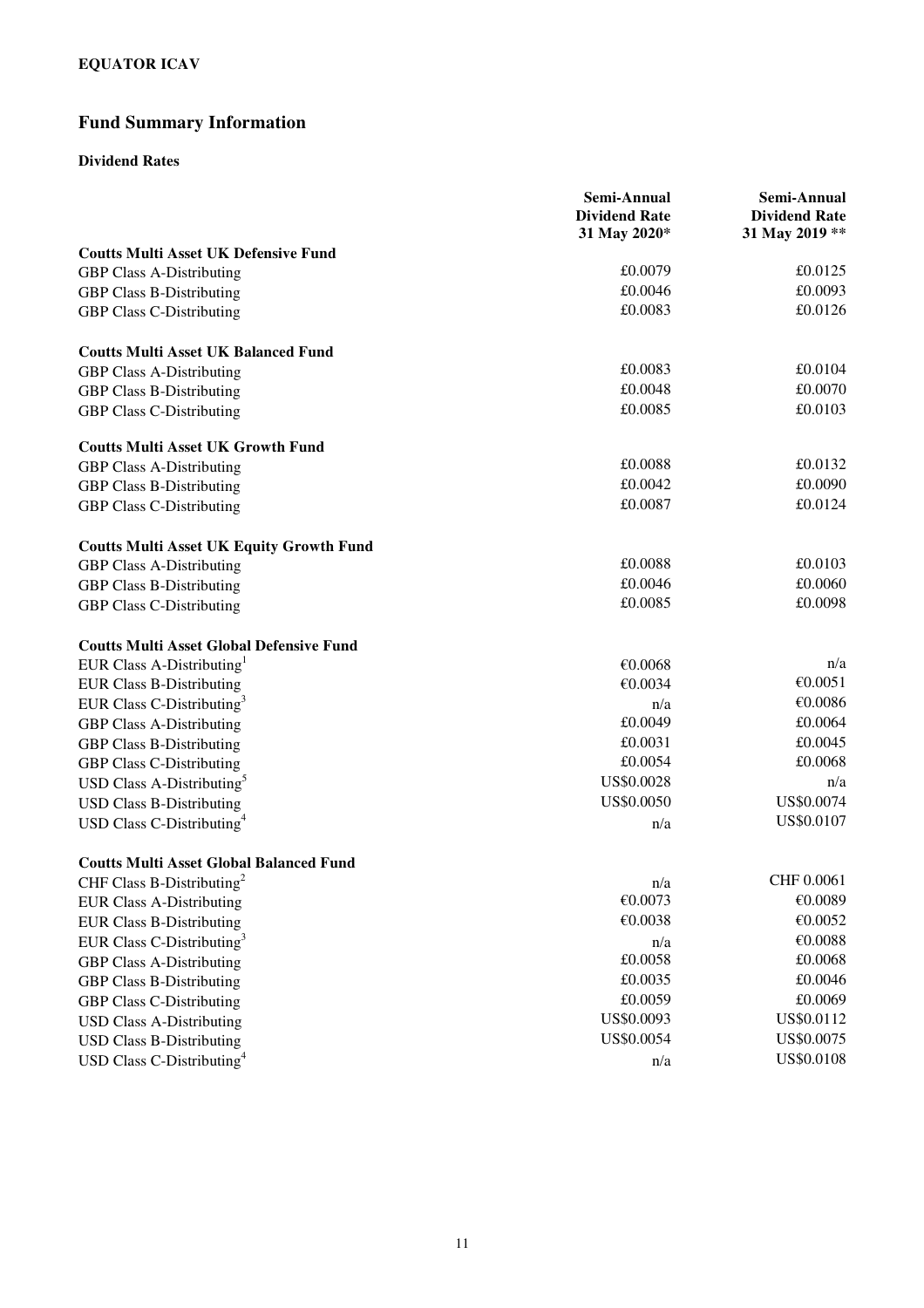### **Fund Summary Information (continued)**

#### **Dividend Rates (continued)**

|                                              | Semi-Annual<br><b>Dividend Rate</b><br>31 May 2020* | Semi-Annual<br><b>Dividend Rate</b><br>31 May 2019 ** |
|----------------------------------------------|-----------------------------------------------------|-------------------------------------------------------|
| <b>Coutts Multi Asset Global Growth Fund</b> |                                                     |                                                       |
| <b>EUR Class A-Distributing</b>              | €0.0054                                             | €0.0087                                               |
| EUR Class C-Distributing <sup>3</sup>        | n/a                                                 | €0.0088                                               |
| <b>GBP Class A-Distributing</b>              | £0.0046                                             | £0.0072                                               |
| <b>GBP Class B-Distributing</b>              | £0.0022                                             | £0.0047                                               |
| <b>GBP Class C-Distributing</b>              | £0.0047                                             | £0.0069                                               |
| <b>USD Class A-Distributing</b>              | US\$0,0076                                          | US\$0.0120                                            |
| USD Class C-Distributing <sup>3</sup>        | n/a                                                 | US\$0.0110                                            |
| <b>Equator UK Equity Fund</b>                |                                                     |                                                       |
| <b>GBP Class B-Distributing</b>              | £0.0095                                             | £0.0085                                               |
| <b>GBP Class C-Distributing</b>              | £0.0119                                             | £0.0110                                               |

|                                       | Semi-Annual<br><b>Dividend Rate</b> | <b>Ouarterly</b><br><b>Dividend Rate</b><br>31 May 2020* 28 February 2020*** | Semi-Annual<br><b>Dividend Rate</b><br>31 May 2019** | Quarterly<br><b>Dividend Rate</b><br>28 February 2019**** |
|---------------------------------------|-------------------------------------|------------------------------------------------------------------------------|------------------------------------------------------|-----------------------------------------------------------|
| <b>Equator UK Sovereign Bond Fund</b> |                                     |                                                                              |                                                      |                                                           |
| <b>GBP Class B-Distributing</b>       | £0.0004                             | £0.0007                                                                      | £0.0019                                              | £0.0018                                                   |
| <b>GBP Class C-Distributing</b>       | £0.0018                             | £0.0021                                                                      | £0.0032                                              | £0.0030                                                   |

<sup>1</sup>The share class was re-launched on 17 September 2019.

<sup>2</sup>The share class was fully redeemed on 8 October 2019.

<sup>3</sup>The share class was fully redeemed on 16 December 2019.

<sup>4</sup>The share class was fully redeemed on 20 December 2019.

<sup>5</sup>The share class was re-launched on 11 March 2020.

\*The above dividends were declared on 14.May 2020 and paid on 29 May 2020.

\*\*The above dividends were declared on 17 May 2019 and paid on 31 May 2019.

\*\*\*The above dividends were declared on 14 February 2020 and paid on 28 February 2020.

\*\*\*\* The above dividends were declared on 15 February 2019 and paid on 28 February 2019.

No other dividends were declared and paid during the financial period. No dividends are paid on the GBP Class A Accumulating share class on the Personal Portfolio Funds as they are non-distributing shares classes.

#### **Soft Commission Arrangements**

There were no soft commission arrangements in operation during the financial periods ended 31 May 2020 or 31 May 2019.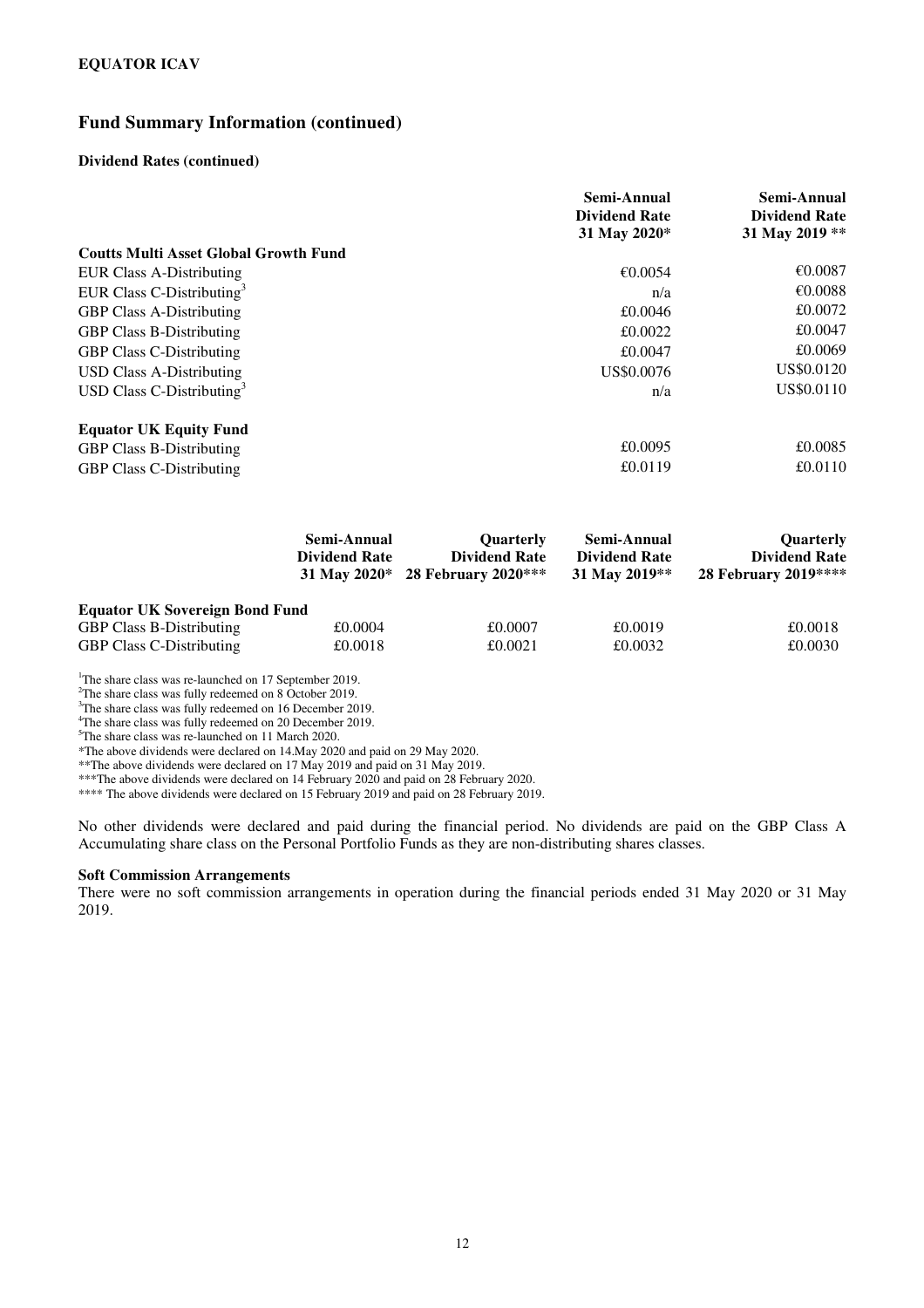## **Portfolio and Statement of Investments as at 31 May 2020**

| <b>Description</b>                                                          | <b>Nominal</b><br><b>Holdings</b> | Fair<br><b>Value</b><br>£ | $%$ of<br><b>Net</b><br><b>Assets</b> |
|-----------------------------------------------------------------------------|-----------------------------------|---------------------------|---------------------------------------|
| <b>Investment Funds</b>                                                     |                                   |                           |                                       |
| Algebris UCITS Funds plc - Algebris Financial Credit Fund                   | 4,500                             | 509,535                   | 0.28                                  |
| Aviva Funds Sicav - Global Investment Grade Corporate Bond                  |                                   |                           |                                       |
| Fund                                                                        | 10,827                            | 10,851,111                | 6.04                                  |
| Blackstone/GSO Loan Financing Ltd <sup>~</sup>                              | 1,919,928                         | 949,135                   | 0.53                                  |
| Bluebay Funds - Bluebay Financial Capital Bond Fund                         | 38,731                            | 3,737,929                 | 2.08                                  |
| Dodge & Cox Worldwide Funds plc - U.S. Stock Fund                           | 139,001                           | 2,613,219                 | 1.46                                  |
| <b>DWS Invest Global Emerging Markets Equities</b>                          | 18,738                            | 1,752,415                 | 0.98                                  |
| Edgewood L Select - US Select Growth                                        | 14,050                            | 2,879,266                 | 1.60                                  |
| ES Alliancebernstein Europe Ex UK Equity Fund                               | 2,312,432                         | 2,129,750                 | 1.19                                  |
| Findlay Park American Fund                                                  | 31,725                            | 3,363,802                 | 1.87                                  |
| International Public Partnerships Ltd <sup>®</sup>                          | 595,275                           | 956,012                   | 0.53                                  |
| Invesco S&P 500 UCITS ETF                                                   | 145,846                           | 3,358,166                 | 1.87                                  |
| iShares Europe ex-UK Index Fund                                             | 105,606                           | 1,780,841                 | 0.99                                  |
| iShares plc - iShares Core FTSE 100 UCITS ETF - ETF                         | 772,820                           | 4,627,646                 | 2.58                                  |
| JPMorgan Liquidity Funds - GBP Liquidity LVNAV Fund                         | 2,506,243                         | 2,506,243                 | 1.39                                  |
| NB Global Floating Rate Income Fund Ltd <sup>®</sup>                        | 324,472                           | 257,306                   | 0.14                                  |
| Neuberger Berman Short Duration Emerging Market Debt Fund                   | 547,680                           | 5,005,795                 | 2.79                                  |
| Ninety One UK Alpha Fund K Inc                                              | 1,734,765                         | 1,902,864                 | 1.06                                  |
| Ninety One UK Alpha I Inc                                                   | 380,600                           | 1,258,035                 | 0.70                                  |
| PIMCO GIS Global Investment Grade Credit Fund                               | 1,047,003                         | 14,228,771                | 7.92                                  |
| Royal London Bond Funds ICVC - Enhanced Cash Plus Fund                      | 1,951,290                         | 1,924,914                 | 1.07                                  |
| Royal London Cash Plus                                                      | 900,000                           | 901,949                   | 0.50                                  |
| Royal London Short Duration Global High Yield Bond Fund                     | 1,028,480                         | 845,822                   | 0.47                                  |
| Royal London Sustainable Leaders Trust                                      | 1,788,030                         | 3,636,853                 | 2.02                                  |
| Schroder ISF Asian Total Return                                             | 2,770                             | 939,512                   | 0.52                                  |
| Threadneedle Investment Funds ICVC - UK Equity Income Fund                  | 1,829,055                         | 2,853,692                 | 1.59                                  |
| TwentyFour Global Investment Funds Plc - TwentyFour Corporate               |                                   |                           |                                       |
| <b>Bond Fund</b>                                                            | 33,538                            | 3,429,260                 | 1.91                                  |
| Total Investment Funds - 44.08% (30 November 2019: 37.44%)                  |                                   | 79,199,843                | 44.08                                 |
| <b>Transferable Securities - Equities</b>                                   |                                   |                           |                                       |
| Guernsey - 0.00% (30 November 2019: 0.91%)                                  |                                   |                           |                                       |
| United Kingdom - 0.55% (30 November 2019: 1.22%)                            |                                   |                           |                                       |
| AEW UK REIT Plc (REIT)                                                      | 1,485,821                         | 980,642                   | 0.55                                  |
| Total Fair Value of Transferable Securities - Equities - 0.55% (30 November |                                   |                           |                                       |
| 2019: 2.13%)                                                                |                                   | 980,642                   | 0.55                                  |
| <b>Transferable Securities - Corporate Bonds</b>                            |                                   |                           |                                       |
| Australia - 0.72% (30 November 2019: 0.70%)                                 |                                   |                           |                                       |
| Australia & New Zealand Banking Group Ltd 'REGS' FRN<br>09/11/2022          | 250,000                           | 200,995                   | 0.11                                  |
| National Australia Bank Ltd 'REGS' FRN 12/01/2021                           | 750,000                           | 608,133                   | 0.34                                  |
| Westpac Banking Corp FRN 11/01/2023                                         | 600,000                           | 485,966                   | 0.27                                  |
|                                                                             |                                   | 1,295,094                 | 0.72                                  |
|                                                                             |                                   |                           |                                       |
| Belgium - 0.45% (30 November 2019: 0.46%)                                   |                                   |                           |                                       |
| Anheuser-Busch InBev SA/NV 'EMTN' 1.75% 07/03/2025                          | 800,000                           | 816,030                   | 0.45                                  |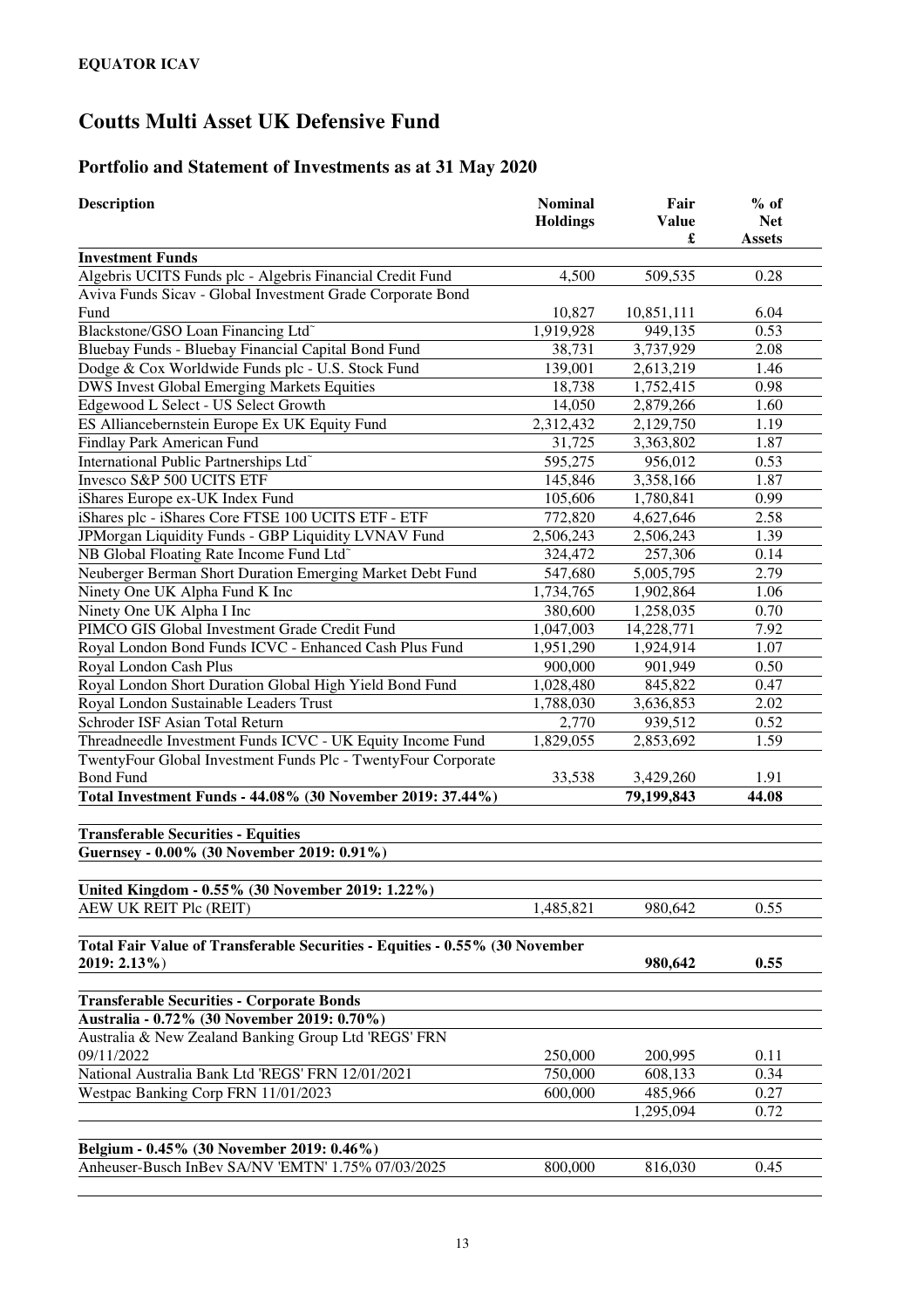| <b>Description</b>                                                                   | <b>Nominal</b><br><b>Holdings</b> | Fair<br><b>Value</b><br>£ | $%$ of<br><b>Net</b><br><b>Assets</b> |
|--------------------------------------------------------------------------------------|-----------------------------------|---------------------------|---------------------------------------|
| <b>Transferable Securities - Corporate Bonds (continued)</b>                         |                                   |                           |                                       |
| Canada - 0.22% (30 November 2019: 0.21%)                                             |                                   |                           |                                       |
| Toronto-Dominion Bank/The 'GMTN' FRN 17/09/2020                                      | 489,000                           | 396,371                   | 0.22                                  |
|                                                                                      |                                   |                           |                                       |
| China - 0.15% (30 November 2019: 0.14%)                                              |                                   |                           |                                       |
| Prosus NV 'REGS' 4.85% 06/07/2027                                                    | 300,000                           | 270,262                   | 0.15                                  |
|                                                                                      |                                   |                           |                                       |
| France - 0.58% (30 November 2019: 1.60%)<br>Societe Generale SA 'REGS' 5% 17/01/2024 | 500,000                           | 432,275                   | 0.24                                  |
| Total Capital International SA 'EMTN' 1.25% 16/12/2024                               | 600,000                           | 601,359                   | 0.34                                  |
|                                                                                      |                                   | 1,033,634                 | 0.58                                  |
|                                                                                      |                                   |                           |                                       |
| Germany, Federal Republic - 0.39% (30 November 2019: 0.55%)                          |                                   |                           |                                       |
| Daimler Finance North America LLC 'REGS' 3.35% 22/02/2023                            | 374,000                           | 309,914                   | 0.17                                  |
| Volkswagen Financial Services NV 2.125% 27/06/2024                                   | 400,000                           | 393,689                   | 0.22                                  |
|                                                                                      |                                   | 703,603                   | 0.39                                  |
|                                                                                      |                                   |                           |                                       |
| Guernsey - 0.50% (30 November 2019: 0.50%)                                           |                                   |                           |                                       |
| Pershing Square Holdings Ltd 'REGS' 5.5% 15/07/2022                                  | 1,100,000                         | 905,416                   | 0.50                                  |
| International - 0.00% (30 November 2019: 1.37%)                                      |                                   |                           |                                       |
|                                                                                      |                                   |                           |                                       |
| Italy - 0.74% (30 November 2019: 0.73%)                                              |                                   |                           |                                       |
| Enel Finance International NV 'REGS' 3.625% 25/05/2027                               | 600,000                           | 518,406                   | 0.29                                  |
| UniCredit SpA 'EMTN' FRN 28/10/2025                                                  | 500,000                           | 452,458                   | 0.25                                  |
| UniCredit SpA 'EMTN' FRN 03/01/2027                                                  | 400,000                           | 364,641                   | 0.20                                  |
|                                                                                      |                                   | 1,335,505                 | 0.74                                  |
|                                                                                      |                                   |                           |                                       |
| Netherlands - 0.23% (30 November 2019: 0.22%)                                        |                                   |                           |                                       |
| ING Groep NV FRN 29/03/2022                                                          | 500,000                           | 404,859                   | 0.23                                  |
| New Zealand - 0.11% (30 November 2019: 0.11%)                                        |                                   |                           |                                       |
| ANZ New Zealand Int'l Ltd/London 'REGS' FRN 25/01/2022                               | 250,000                           | 202,736                   | 0.11                                  |
|                                                                                      |                                   |                           |                                       |
| Norway - 0.23% (30 November 2019: 0.22%)                                             |                                   |                           |                                       |
| DNB Bank ASA 'REGS' FRN 02/06/2021                                                   | 500,000                           | 407,922                   | 0.23                                  |
|                                                                                      |                                   |                           |                                       |
| Russian Federation - 0.24% (30 November 2019: 0.23%)                                 |                                   |                           |                                       |
| Sberbank of Russia Via SB Capital SA 'REGS' 6.125% 07/02/2022                        | 500,000                           | 432,920                   | 0.24                                  |
|                                                                                      |                                   |                           |                                       |
| Spain - 0.10% (30 November 2019: 0.30%)                                              |                                   |                           |                                       |
| Telefonica Europe BV FRN (Perpetual)                                                 | 200,000                           | 176,642                   | 0.10                                  |
| Switzerland - 0.00% (30 November 2019: 0.17%)                                        |                                   |                           |                                       |
|                                                                                      |                                   |                           |                                       |
| United Kingdom - 3.71% (30 November 2019: 4.56%)                                     |                                   |                           |                                       |
| Aviva Plc 'EMTN' FRN 12/09/2049                                                      | 500,000                           | 533,752                   | 0.30                                  |
| Barclays Bank Plc 'REGS' 10.179% 12/06/2021                                          | 500,000                           | 438,124                   | 0.24                                  |
| Barclays Plc 'EMTN' FRN 24/01/2026                                                   | 900,000                           | 806,766                   | 0.45                                  |
| BAT Capital Corp 3.557% 15/08/2027                                                   | 400,000                           | 340,977                   | 0.19                                  |
| BAT Capital Corp 'EMTN' 2.125% 15/08/2025                                            | 200,000                           | 201,913                   | 0.11                                  |
| BP Capital Markets Plc 'EMTN' 1.177% 12/08/2023                                      | 500,000                           | 496,913                   | 0.28                                  |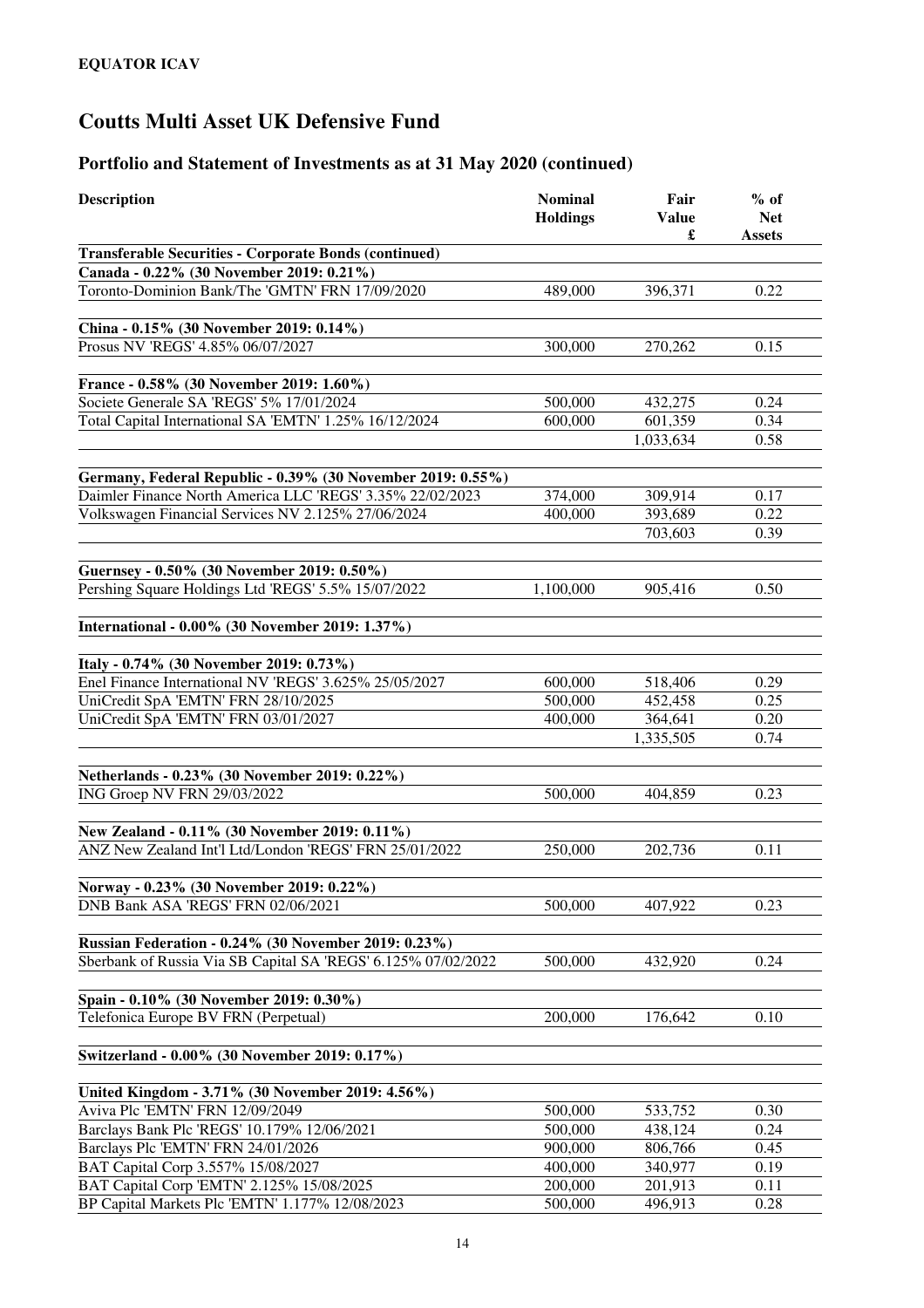| <b>Description</b>                                                                                   | <b>Nominal</b><br><b>Holdings</b> | Fair<br><b>Value</b><br>£ | $%$ of<br><b>Net</b><br><b>Assets</b> |
|------------------------------------------------------------------------------------------------------|-----------------------------------|---------------------------|---------------------------------------|
| <b>Transferable Securities - Corporate Bonds (continued)</b>                                         |                                   |                           |                                       |
| United Kingdom - 3.71% (30 November 2019: 4.56%) (continued)                                         |                                   |                           |                                       |
| HSBC Bank Plc 'EMTN' FRN 04/11/2030                                                                  | 400,000                           | 463,006                   | 0.26                                  |
| Imperial Brands Finance Plc 'EMTN' 3.375% 26/02/2026                                                 | 450,000                           | 439,665                   | 0.24                                  |
| Legal & General Group Plc 'EMTN' FRN 27/10/2045                                                      | 500,000                           | 552,028                   | 0.31                                  |
| Legal & General Group Plc 'EMTN' FRN 21/03/2047                                                      | 300,000                           | 253,639                   | 0.14                                  |
| Marks & Spencer Plc 'EMTN' 3% 08/12/2023                                                             | 500,000                           | 479,475                   | 0.27                                  |
| Rolls-Royce Plc 'EMTN' 3.375% 18/06/2026                                                             | 400,000                           | 363,260                   | 0.20                                  |
| Tesco Plc 'REGS' 6.15% 15/11/2037                                                                    | 600,000                           | 592,650                   | 0.33                                  |
| Tesco Property Finance 3 Plc 5.744% 13/04/2040                                                       | 192,756                           | 254,571                   | 0.14                                  |
| Wm Morrison Supermarkets Plc 'EMTN' 4.625% 08/12/2023                                                | 400,000                           | 444,231                   | 0.25                                  |
|                                                                                                      |                                   | 6,660,970                 | 3.71                                  |
| United States - 2.87% (30 November 2019: 4.30%)                                                      |                                   |                           |                                       |
| AT&T Inc 3.15% 04/09/2036                                                                            | 300,000                           | 303,079                   | 0.17                                  |
| Bank of America Corp 'EMTN' FRN 09/05/2026                                                           | 400,000                           | 360,049                   | 0.20                                  |
| Citigroup Inc 'EMTN' 5.15% 21/05/2026                                                                | 400,000                           | 477,828                   | 0.27                                  |
| Comcast Corp 3.95% 15/10/2025                                                                        | 1,000,000                         | 928,496                   | 0.52                                  |
| GE Capital UK Funding Unlimited Co 'EMTN' 5.875%                                                     |                                   |                           |                                       |
| 18/01/2033                                                                                           | 47,000                            | 55,459                    | 0.03                                  |
| Kraft Heinz Foods Co 4.125% 01/07/2027                                                               | 400,000                           | 417,594                   | 0.23                                  |
| McDonald's Corp 'MTN' FRN 28/10/2021                                                                 | 250,000                           | 202,214                   | 0.11                                  |
| Morgan Stanley 'GMTN' FRN 08/05/2024                                                                 | 500,000                           | 403,063                   | 0.22                                  |
| Wells Fargo & Co 'EMTN' 3.5% 12/09/2029                                                              | 700,000                           | 791,026                   | 0.44                                  |
| Wells Fargo & Co 'MTN' FRN 22/07/2020                                                                | 1,500,000                         | 1,217,189                 | 0.68                                  |
|                                                                                                      |                                   | 5,155,997                 | 2.87                                  |
|                                                                                                      |                                   |                           |                                       |
| Total Fair Value of Transferable Securities - Corporate Bonds - 11.24% (30<br>November 2019: 16.37%) |                                   | 20, 197, 961              | 11.24                                 |
|                                                                                                      |                                   |                           |                                       |
| <b>Transferable Securities - Government Bonds</b>                                                    |                                   |                           |                                       |
| Italy - 0.00% (30 November 2019: 0.36%)                                                              |                                   |                           |                                       |
| Mexico - 0.57% (30 November 2019: 0.62%)                                                             |                                   |                           |                                       |
| Mexico Government International Bond 'EMTN' 5.625%                                                   |                                   |                           |                                       |
| 19/03/2114                                                                                           | 1,000,000                         | 1,029,375                 | 0.57                                  |
|                                                                                                      |                                   |                           |                                       |
| Portugal - 0.00% (30 November 2019: 1.41%)                                                           |                                   |                           |                                       |
| Spain - 0.00% (30 November 2019: 0.34%)                                                              |                                   |                           |                                       |
| United Kingdom - 29.85% (30 November 2019: 22.48%)                                                   |                                   |                           |                                       |
| United Kingdom Gilt 0.5% 22/07/2022                                                                  | 10,158,000                        | 10,278,271                | 5.72                                  |
| United Kingdom Gilt 1.5% 22/07/2026                                                                  | 7,100,000                         | 7,766,690                 | 4.32                                  |
| United Kingdom Gilt 4.25% 07/06/2032                                                                 | 5,370,000                         | 7,881,012                 | 4.39                                  |
| United Kingdom Gilt 4.25% 07/09/2039                                                                 | 5,511,000                         | 9,290,444                 | 5.17                                  |
| United Kingdom Gilt 4.5% 07/12/2042                                                                  | 2,052,000                         | 3,760,495                 | 2.09                                  |
| United Kingdom Gilt 1.5% 22/07/2047                                                                  | 9,438,300                         | 11,615,716                | 6.46                                  |
| United Kingdom Gilt 1.625% 22/10/2071                                                                | 1,941,000                         | 3,046,787                 | 1.70                                  |
|                                                                                                      |                                   | 53,639,415                | 29.85                                 |
|                                                                                                      |                                   |                           |                                       |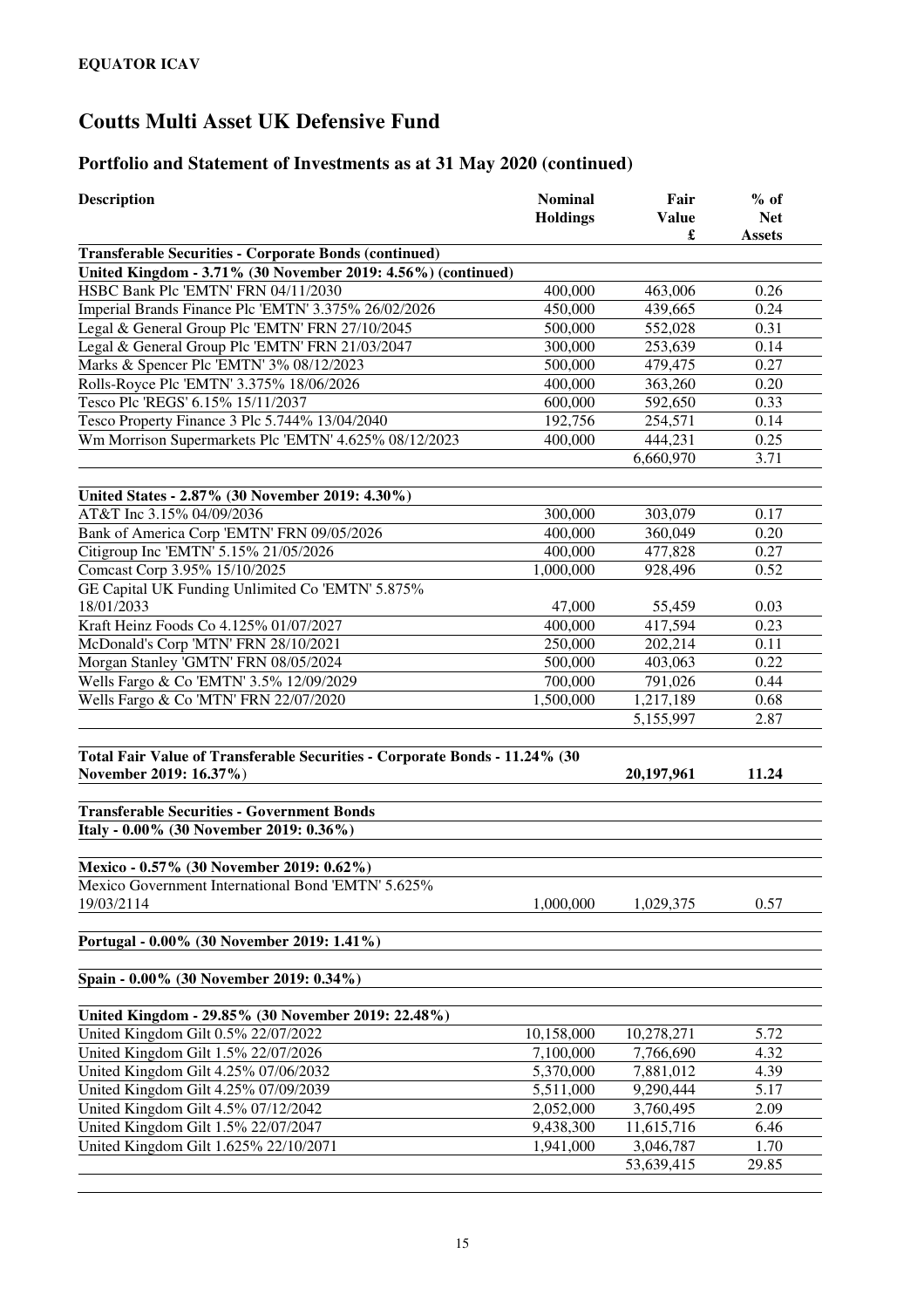| <b>Description</b>               | <b>Nominal</b><br><b>Holdings</b>                                                                                                                     |                 |                                      |                      | $%$ of<br><b>Net</b><br><b>Assets</b> |
|----------------------------------|-------------------------------------------------------------------------------------------------------------------------------------------------------|-----------------|--------------------------------------|----------------------|---------------------------------------|
|                                  | <b>Transferable Securities - Government Bonds (continued)</b>                                                                                         |                 |                                      | £                    |                                       |
|                                  | United States - 7.65% (30 November 2019: 11.14%)                                                                                                      |                 |                                      |                      |                                       |
|                                  | United States Treasury Note/Bond 2.25% 15/08/2027                                                                                                     |                 | 4,800,000                            | 4,370,876            | 2.43                                  |
|                                  | United States Treasury Note/Bond 2.875% 15/05/2028                                                                                                    |                 | 5,000,000                            | 4,786,421            | 2.67                                  |
|                                  | United States Treasury Note/Bond 2.375% 15/05/2029                                                                                                    |                 | 4,900,000                            | 4,583,133            | 2.55                                  |
|                                  |                                                                                                                                                       |                 |                                      | 13,740,430           | 7.65                                  |
|                                  | Total Fair Value of Transferable Securities - Government Bonds - 38.07% (30<br>November 2019: 36.35%)                                                 |                 |                                      | 68,409,220           | 38.07                                 |
|                                  | <b>Transferable Securities - Structured Notes</b>                                                                                                     |                 |                                      |                      |                                       |
|                                  | Switzerland - 0.00% (30 November 2019: 0.34%)                                                                                                         |                 |                                      |                      |                                       |
|                                  | United States - 0.00% (30 November 2019: 3.39%)                                                                                                       |                 |                                      |                      |                                       |
| November 2019: 3.73%)<br>58.58%) | Total Fair Value of Transferable Securities - Structured Notes - 0.00% (30<br>Total Fair Value of Transferable Securities - 49.86% (30 November 2019: |                 |                                      | 89,587,823           | 49.86                                 |
|                                  | Total Fair Value of Investments excluding Financial Derivative Instruments -<br>93.94% (30 November 2019: 96.02%)                                     |                 |                                      | 168,787,666          | 93.94                                 |
|                                  | <b>Financial Derivative Instruments</b>                                                                                                               |                 |                                      |                      |                                       |
| Futures (a)                      |                                                                                                                                                       |                 |                                      |                      |                                       |
| No. of<br>Contracts              |                                                                                                                                                       |                 | <b>Notional</b><br><b>Value</b><br>£ | <b>Value</b>         | % of Net                              |
| 70                               | <b>Description</b><br>FTSE 100 Index Future June 2020                                                                                                 |                 | 4,242,350                            | 710,334              | <b>Assets</b><br>0.39                 |
| $\overline{20}$                  | Long Gilt Future September 2020                                                                                                                       |                 | 2,748,800                            | 2,600                | 0.00                                  |
| $\overline{33}$                  | S&P 500 E-Mini Future June 2020                                                                                                                       |                 | 4,064,211                            | 746,684              | 0.42                                  |
|                                  |                                                                                                                                                       |                 |                                      | 1,459,618            | 0.81                                  |
|                                  |                                                                                                                                                       |                 |                                      |                      |                                       |
|                                  | <b>Forward Exchange Contracts (b)</b>                                                                                                                 |                 |                                      |                      |                                       |
|                                  |                                                                                                                                                       | <b>Maturity</b> | No. of                               | <b>Value</b>         | % of Net                              |
| <b>Purchases</b>                 | <b>Sales</b>                                                                                                                                          | Date            | Contracts                            | $\pmb{\mathfrak{L}}$ | <b>Assets</b>                         |
| ${\rm EUR}$                      | 1,500,000<br><b>GBP</b><br>(1,332,870)                                                                                                                | 14/08/2020      | 1                                    | 17,081               | 0.01 <sup>1</sup>                     |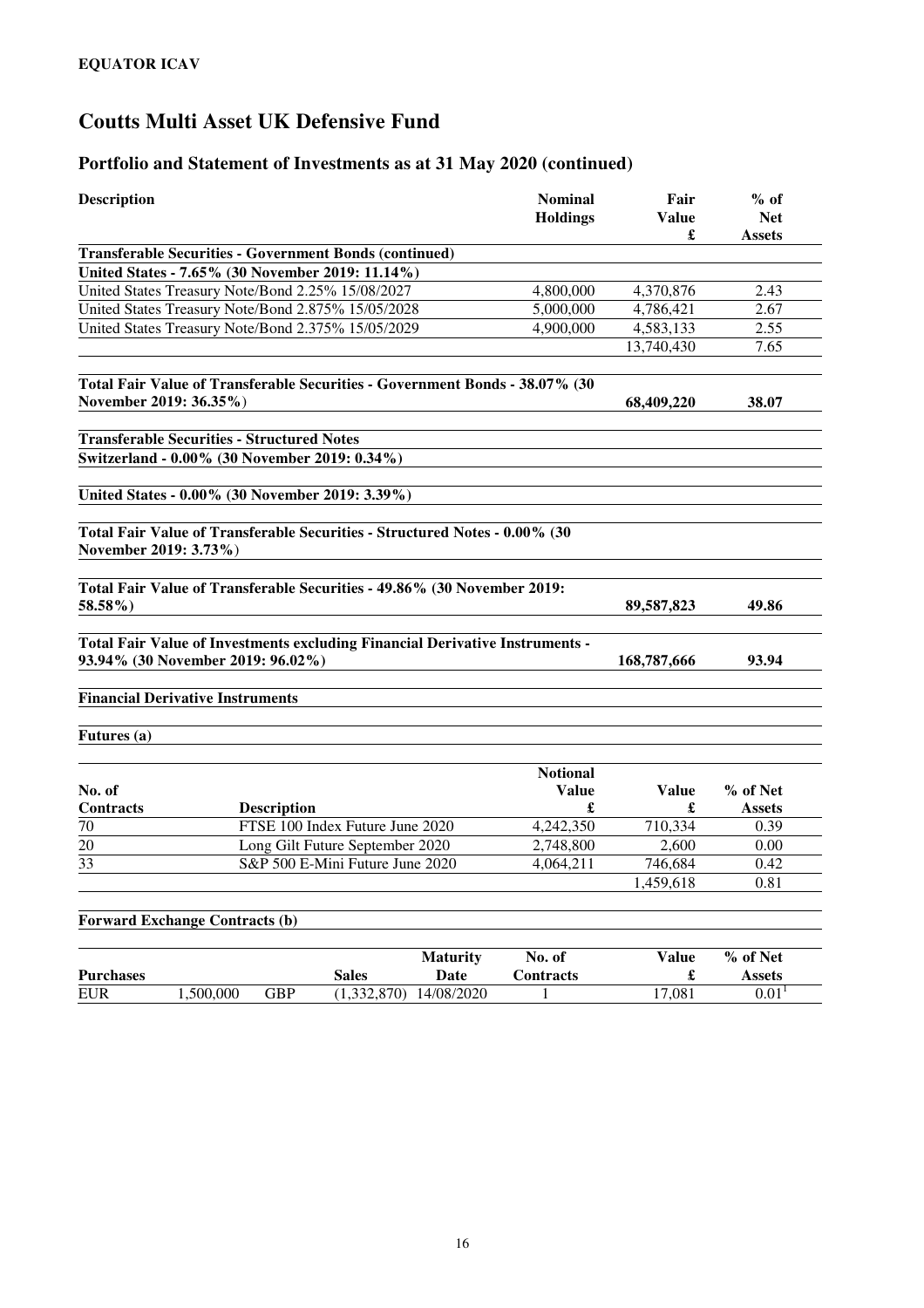### **Portfolio and Statement of Investments as at 31 May 2020 (continued)**

#### **Financial Derivative Instruments (continued)**

|                        | <b>Forward Exchange Contracts (b) (continued)</b>                                                         |            |                             |                         |                            |                   |                           |
|------------------------|-----------------------------------------------------------------------------------------------------------|------------|-----------------------------|-------------------------|----------------------------|-------------------|---------------------------|
| <b>Purchases</b>       |                                                                                                           |            | <b>Sales</b>                | <b>Maturity</b><br>Date | No. of<br><b>Contracts</b> | <b>Value</b><br>£ | % of Net<br><b>Assets</b> |
| <b>GBP</b>             | 19,453,511                                                                                                | <b>USD</b> | $(23,900,000)$ $14/08/2020$ |                         | 1                          | 107,047           | 0.06 <sup>1</sup>         |
|                        |                                                                                                           |            |                             |                         |                            | 124,128           | 0.07                      |
|                        |                                                                                                           |            |                             |                         |                            |                   |                           |
|                        | Total Financial Derivative Instruments - 0.88% (30 November 2019: 0.34%)                                  |            |                             |                         |                            | 1,583,746         | 0.88                      |
|                        | Total Financial Assets at Fair Value through Profit or Loss - 94.82% (30<br>November 2019: 96.36%)        |            |                             |                         |                            | 170,371,412       | 94.82                     |
|                        | Other Current Assets - 6.09% (30 November 2019: 4.08%)                                                    |            |                             |                         |                            | 10,947,078        | 6.09                      |
|                        | Total Assets - 100.91% (30 November 2019: 100.44%)                                                        |            |                             |                         |                            | 181,318,490       | 100.91                    |
|                        | <b>Forward Exchange Contracts (b)</b>                                                                     |            |                             |                         |                            |                   |                           |
| <b>Purchases</b>       |                                                                                                           |            | <b>Sales</b>                | <b>Maturity</b><br>Date | No. of<br><b>Contracts</b> | <b>Value</b><br>£ | % of Net<br><b>Assets</b> |
| <b>GBP</b>             | 5,748,795                                                                                                 | <b>EUR</b> | (6,500,000)                 | 14/08/2020              | 1                          | (100,993)         | $(0.06)^1$                |
| <b>JPY</b>             | 112,000,000                                                                                               | <b>GBP</b> | (853, 606)                  | 14/08/2020              | 1                          | (11,993)          | $(0.01)^{1}$              |
| <b>USD</b>             | 500,000                                                                                                   | <b>GBP</b> | (407, 814)                  | 14/08/2020              | 1                          | (3,076)           | (0.00)                    |
|                        |                                                                                                           |            |                             |                         |                            | (116,062)         | (0.07)                    |
| $(0.01\%)$             | Total Financial Derivative Instruments - (0.07%) (30 November 2019:                                       |            |                             |                         |                            | (116,062)         | (0.07)                    |
|                        | Total Financial Liabilities at Fair Value through Profit or Loss - (0.07%) (30<br>November 2019: (0.01%)) |            |                             |                         |                            | (116,062)         | (0.07)                    |
|                        | Other Current Liabilities - (0.84%) (30 November 2019: (0.43%))                                           |            |                             |                         |                            | (1,523,649)       | (0.84)                    |
|                        | <b>Net Assets Attributable to Redeemable Shareholders</b>                                                 |            |                             |                         |                            | 179,678,779       | 100.00                    |
| <b>Classification:</b> |                                                                                                           |            |                             |                         |                            |                   |                           |

(a) Exchange traded financial derivative instruments.

(b) OTC financial derivative instruments.

All transferable securities held at financial period end are listed on an official stock exchange or dealt on a regulated market.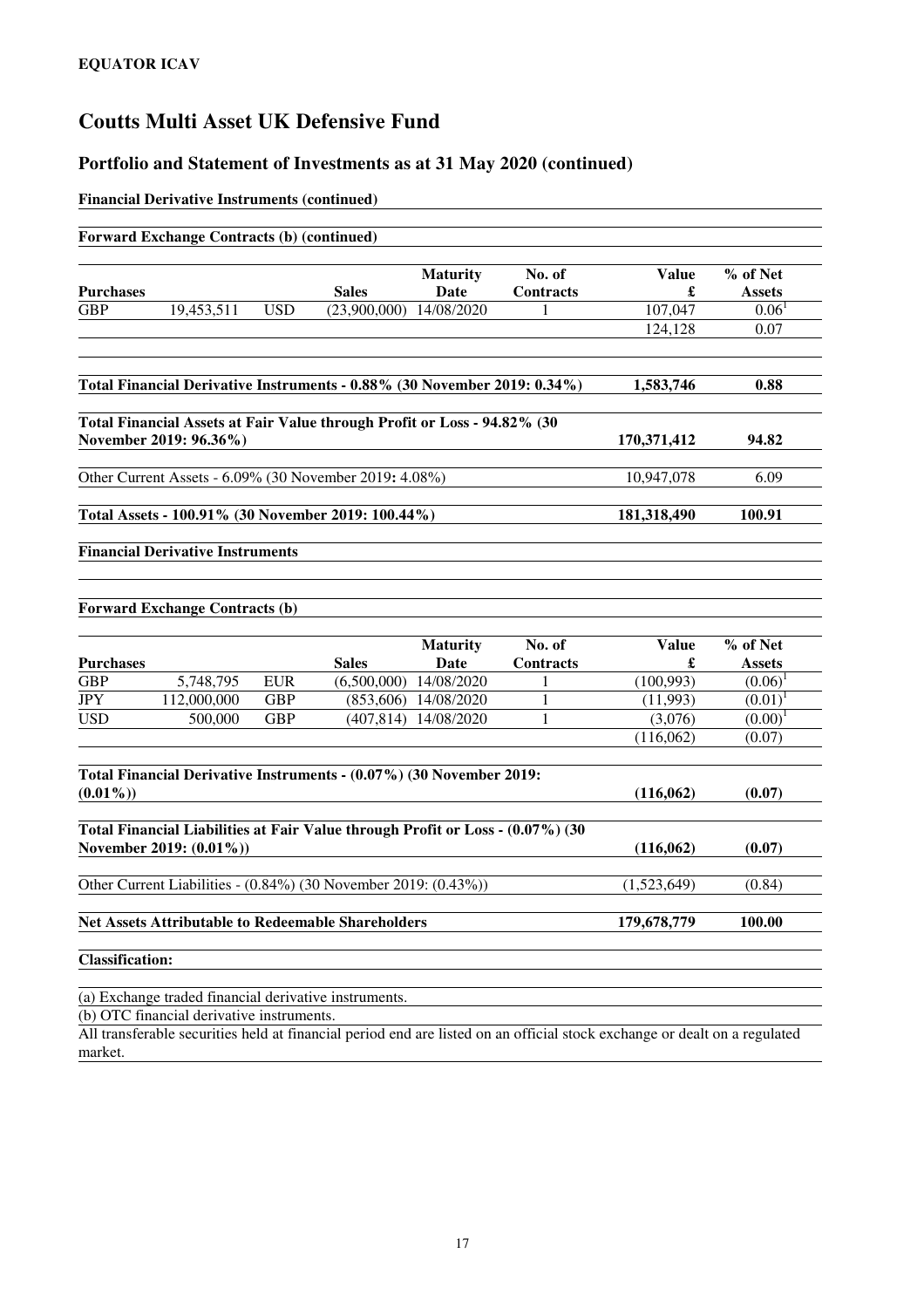### **Portfolio and Statement of Investments as at 31 May 2020 (continued)**

| % of Total<br><b>Assets</b> |
|-----------------------------|
|                             |
| 43.68                       |
| 49.41                       |
| 0.81                        |
| 0.07                        |
| 6.03                        |
| 100.00                      |
|                             |

Analysis of Total Assets rather than Net Assets is required under Schedule 12 of the UCITS Regulations.

<sup>~</sup>Non-UCITS Investment Fund. All other Investment Funds are UCITS. 1 Forward Exchange Contracts are held with The Bank of New York Mellon.

All futures are held with Morgan Stanley & Co. International Plc.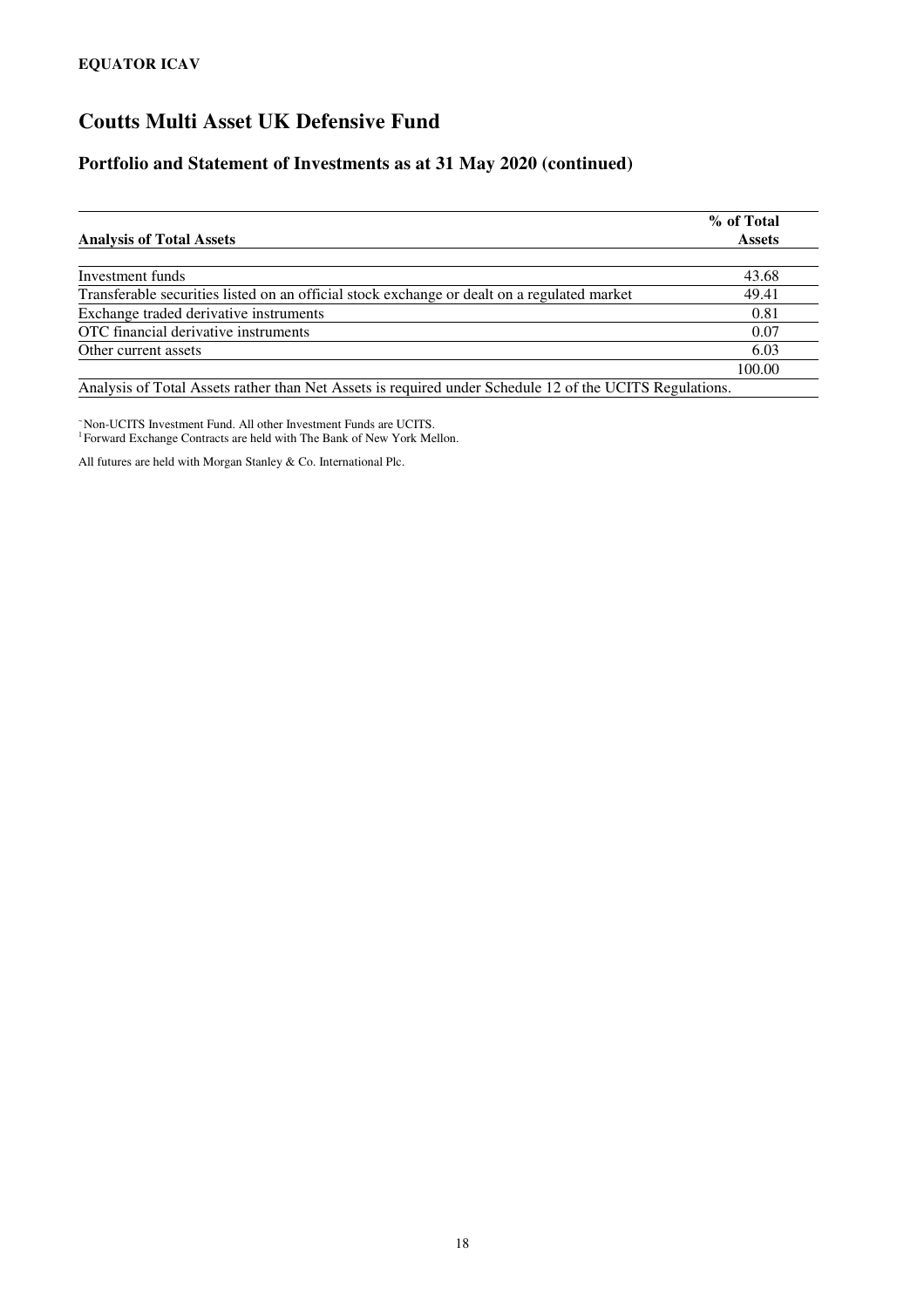## **Portfolio Changes – Material Acquisitions for the financial period ended 31 May 2020**

| <b>Description</b>                                                      | <b>Acquisitions</b> | Cost       |  |
|-------------------------------------------------------------------------|---------------------|------------|--|
|                                                                         | <b>Nominal</b>      | £          |  |
| Aviva Funds Sicav - Global Investment Grade Corporate Bond Fund         | 10.827              | 10,793,838 |  |
| United Kingdom Gilt 1.5% 22/01/2021                                     | 8,848,000           | 8,933,736  |  |
| United Kingdom Gilt 0.5% 22/07/2022                                     | 8,208,000           | 8,233,449  |  |
| United Kingdom Gilt 1.5% 22/07/2026                                     | 7,585,000           | 8,155,593  |  |
| United Kingdom Gilt 4.25% 07/06/2032                                    | 4,345,000           | 6,234,942  |  |
| PIMCO GIS Global Investment Grade Credit Fund                           | 420,508             | 5,742,366  |  |
| Vontobel Fund - Emerging Markets Debt                                   | 48,970              | 5,163,397  |  |
| United Kingdom Gilt 1.5% 22/07/2047                                     | 3,548,300           | 4,130,197  |  |
| United Kingdom Gilt 4.5% 07/12/2042                                     | 2,159,000           | 3,794,571  |  |
| TwentyFour Global Investment Funds Plc - TwentyFour Corporate Bond Fund | 33,538              | 3,404,798  |  |
| Royal London Sustainable Leaders Trust                                  | 1,788,030           | 3,300,703  |  |
| Barings Emerging Markets Local Debt Fund                                | 28,755              | 2,990,250  |  |
| JPMorgan Liquidity Funds - GBP Liquidity LVNAV Fund                     | 2,972,554           | 2,972,554  |  |
| United Kingdom Gilt 1.63% 22/10/2071                                    | 2,099,000           | 2,844,366  |  |
| United Kingdom Gilt 4.25% 07/09/2039                                    | 1,550,000           | 2,571,637  |  |
| Ninety One Funds Series I - UK Alpha Fund                               | 1,734,765           | 1,756,797  |  |
| iShares plc - iShares Core FTSE 100 UCITS ETF - ETF                     | 151,097             | 1,033,596  |  |
| Bluebay Funds - Bluebay Financial Capital Bond Fund                     | 10,296              | 939,959    |  |
| United States Treasury Note/Bond 2.38% 15/05/2029                       | 1,100,000           | 911,098    |  |
| Invesco S&P 500 UCITS ETF                                               | 39,666              | 866,929    |  |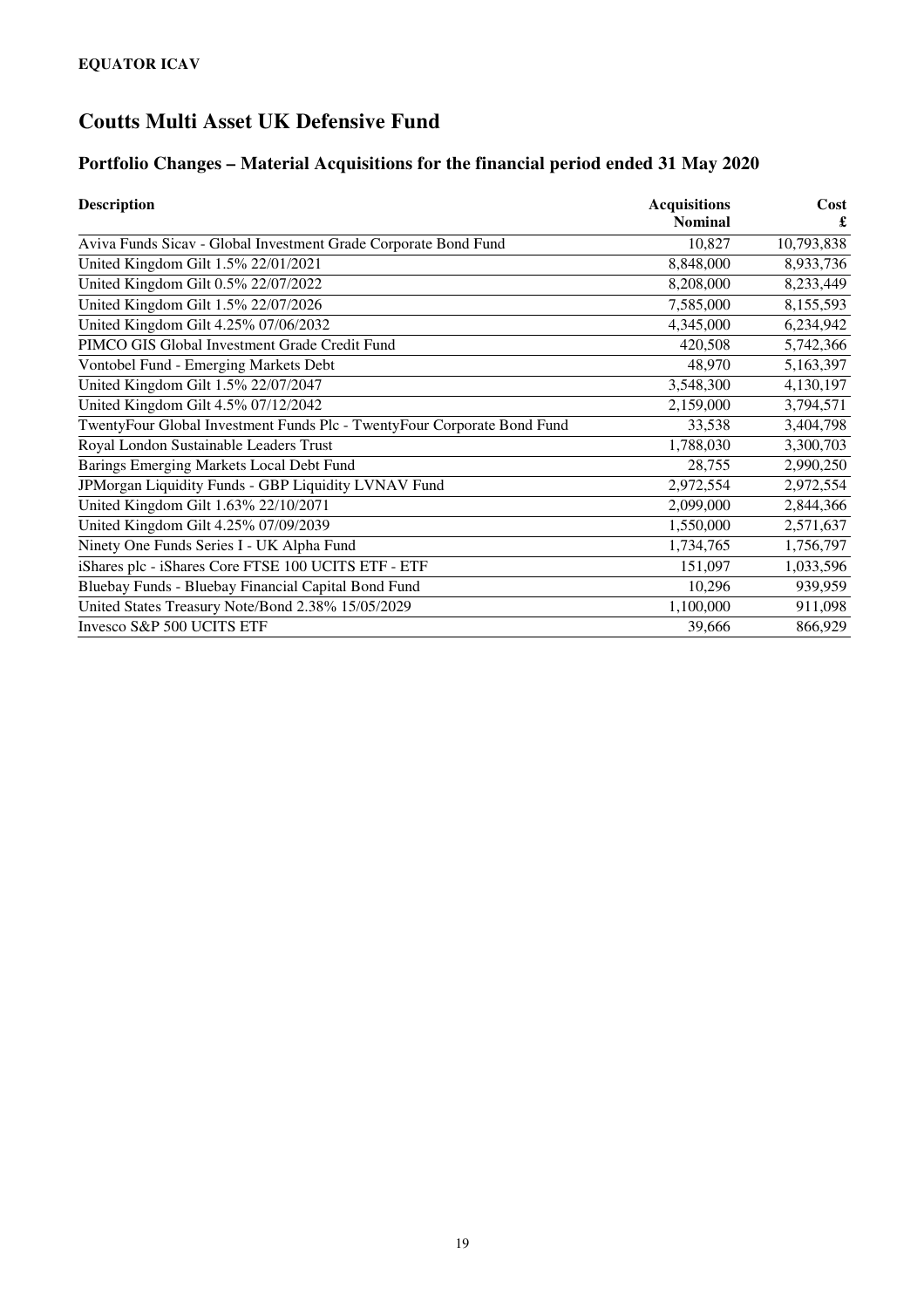## **Portfolio Changes – Material Disposals for the financial period ended 31 May 2020**

| <b>Description</b>                                             | <b>Disposals</b> | <b>Proceeds</b> |  |
|----------------------------------------------------------------|------------------|-----------------|--|
|                                                                | <b>Nominal</b>   | £               |  |
| United Kingdom Gilt 1.5% 22/01/2021                            | 8,848,000        | 8,922,589       |  |
| United Kingdom Gilt 1.5% 22/07/2026                            | 7,215,000        | 7,638,161       |  |
| United Kingdom Gilt 4.25% 07/06/2032                           | 4,645,000        | 6,465,457       |  |
| United Kingdom Gilt 4.75% 07/03/2020                           | 5,014,000        | 5,031,499       |  |
| United States Treasury Note/Bond 2.25% 15/08/2027              | 5,200,000        | 4,773,460       |  |
| JP Morgan Structured Products BV 05/07/2022                    | 4,900,000        | 4,705,960       |  |
| Vontobel Fund - Emerging Markets Debt                          | 48,970           | 3,937,678       |  |
| United Kingdom Gilt 4.25% 07/09/2039                           | 2,264,000        | 3,560,825       |  |
| UBS ETF MSCI EMU UCITS ETF                                     | 437,669          | 3,251,971       |  |
| Colchester Local Markets Bond Fund/The                         | 305,165          | 3,084,325       |  |
| United States Treasury Note/Bond 2.38% 15/05/2029              | 3,100,000        | 2,728,776       |  |
| JPMorgan Liquidity Funds - GBP Liquidity LVNAV Fund            | 2,679,070        | 2,679,070       |  |
| Barings Emerging Markets Local Debt Fund                       | 28,755           | 2,490,183       |  |
| United States Treasury Note/Bond 2.88% 15/05/2028              | 2,600,000        | 2,467,749       |  |
| European Investment Bank 6% 07/12/2028                         | 1,700,000        | 2,445,654       |  |
| PIMCO GIS Global Investment Grade Credit Fund                  | 150,000          | 2,121,000       |  |
| iShares Europe ex-UK Index Fund                                | 140,978          | 2,088,229       |  |
| Ninety One Funds Series I - UK Special Situations Fund         | 1,704,717        | 1,689,886       |  |
| United Kingdom Gilt 0.5% 22/07/2022                            | 1,600,000        | 1,615,412       |  |
| UK Commercial Property REIT Ltd (REIT)                         | 1,837,008        | 1,592,413       |  |
| Portugal Government International Bond 'REGS' 5.13% 15/10/2024 | 1,500,000        | 1,308,297       |  |
| Portugal Obrigacoes do Tesouro OT '144A' 2.88% 15/10/2025      | 1,200,000        | 1,186,500       |  |
| United Kingdom Gilt 1.5% 22/07/2047                            | 860,000          | 992,101         |  |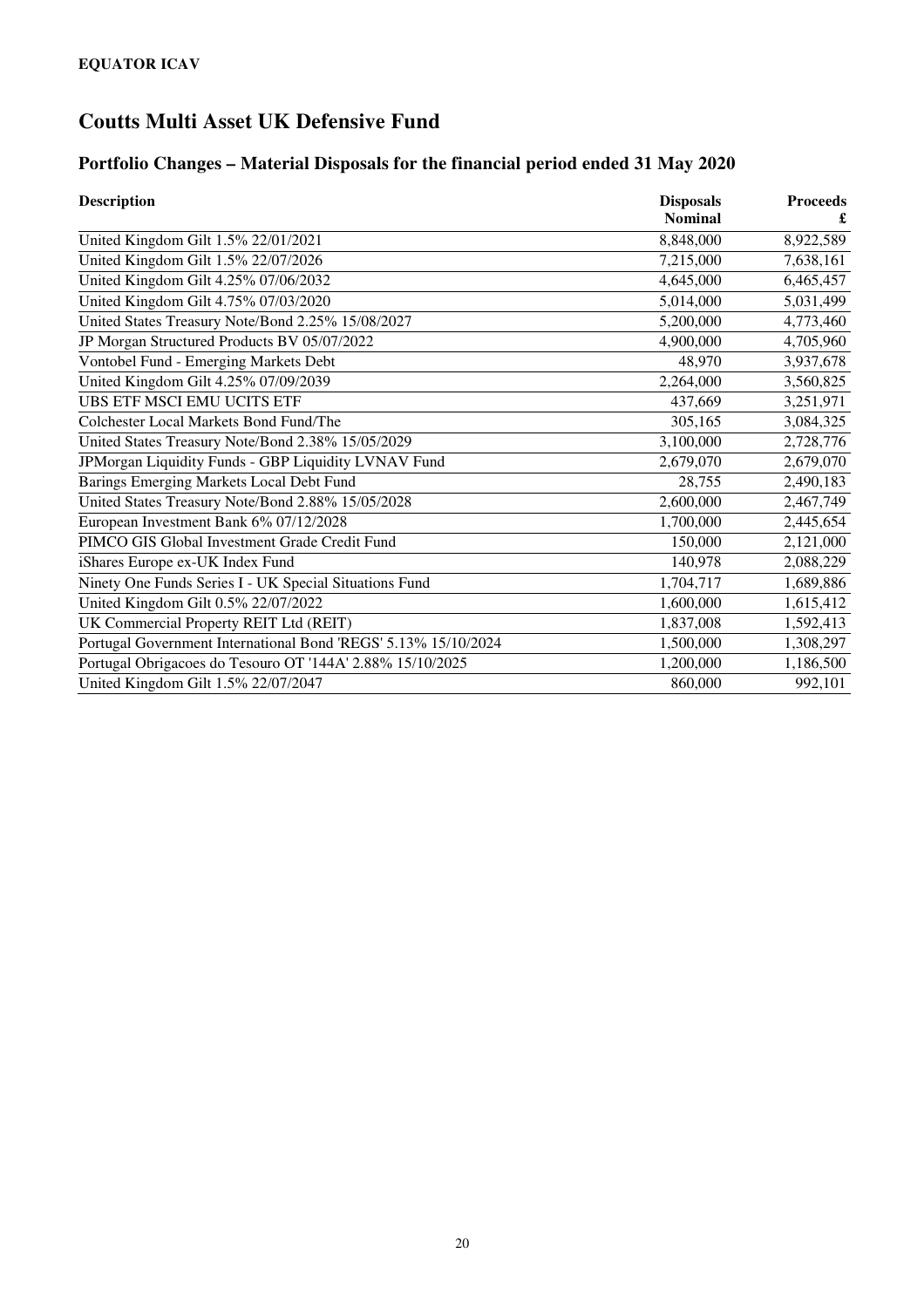## **Portfolio and Statement of Investments as at 31 May 2020**

| <b>Description</b>                                            | <b>Nominal</b><br><b>Holdings</b> | Fair<br><b>Value</b><br>£ | $%$ of<br><b>Net</b><br><b>Assets</b> |
|---------------------------------------------------------------|-----------------------------------|---------------------------|---------------------------------------|
| <b>Investment Funds</b>                                       |                                   |                           |                                       |
| Aviva Funds Sicav - Global Investment Grade Corporate Bond    |                                   |                           |                                       |
| Fund                                                          | 77,489                            | 77,659,530                | 3.89                                  |
| Blackstone/GSO Loan Financing Ltd <sup>~</sup>                | 6,777,843                         | 3,350,693                 | 0.17                                  |
| Bluebay Funds - Bluebay Financial Capital Bond Fund           | 351,420                           | 33,915,544                | 1.70                                  |
| Capital Group New Perspective Fund LUX                        | 3,494,604                         | 41,620,734                | 2.09                                  |
| Dodge & Cox Worldwide Funds plc - U.S. Stock Fund             | 1,602,848                         | 30,133,542                | 1.51                                  |
| DWS Invest Global Emerging Markets Equities                   | 200,831                           | 18,781,715                | 0.94                                  |
| Edgewood L Select - US Select Growth                          | 163,640                           | 33,534,745                | 1.68                                  |
| Findlay Park American Fund                                    | 317,083                           | 33,620,310                | 1.68                                  |
| Insight Global Funds II Plc - Insight Liquid ABS Fund         | 15,897,980                        | 16,859,808                | 0.84                                  |
| International Public Partnerships Ltd <sup>-</sup>            | 4,331,992                         | 6,957,179                 | 0.35                                  |
| Invesco S&P 500 UCITS ETF                                     | 8,858,821                         | 203,978,119               | 10.22                                 |
| Investec Global Strategy Fund - All China Equity Fund         | 926,740                           | 20,240,002                | 1.01                                  |
| iShares Europe ex-UK Index Fund                               | 3,511,591                         | 59,216,178                | 2.97                                  |
| iShares plc - iShares Core FTSE 100 UCITS ETF - ETF           | 17,804,037                        | 106,610,574               | 5.34                                  |
| JPMorgan Fund ICVC - Japan Fund                               | 3,743,140                         | 12,528,290                | 0.63                                  |
| JPMorgan Liquidity Funds - GBP Liquidity LVNAV Fund           | 38,958,450                        | 38,958,450                | 1.95                                  |
| LF Majedie UK Focus Fund                                      | 10,085,642                        | 16,413,374                | 0.82                                  |
| <b>Liontrust Special Situations Fund</b>                      | 39,338,221                        | 38,750,115                | 1.94                                  |
| Lyxor S&P 500 UCITS ETF - ETF                                 | 1,560,049                         | 39,119,650                | 1.96                                  |
| Merian Investment Funds Series I - Merian UK Mid Cap Fund     | 12,253,440                        | 17,853,262                | 0.89                                  |
| Muzinich Global Short Duration Investment Grade Fund          | 85,700                            | 8,360,892                 | 0.42                                  |
| NB Global Floating Rate Income Fund Ltd <sup>®</sup>          | 2,952,350                         | 2,341,214                 | 0.12                                  |
| Neuberger Berman Short Duration Emerging Market Debt Fund     | 6,255,793                         | 57,177,948                | 2.86                                  |
| Ninety One UK Alpha Fund K Inc                                | 14,664,156                        | 16,085,113                | 0.81                                  |
| Ninety One UK Alpha I Inc                                     | 10,151,105                        | 33,553,462                | 1.68                                  |
| PIMCO GIS Global Investment Grade Credit Fund                 | 8,417,690                         | 114,396,407               | 5.73                                  |
| Royal London Bond Funds ICVC - Enhanced Cash Plus Fund        | 19,464,247                        | 19,201,149                | 0.96                                  |
| Royal London Cash Plus                                        | 11,700,000                        | 11,725,342                | 0.59                                  |
| Royal London Short Duration Global High Yield Bond Fund       | 5,485,144                         | 4,510,982                 | 0.23                                  |
| Royal London Sustainable Leaders Trust                        | 21,736,924                        | 44,212,903                | 2.21                                  |
| Schroder Income Fund                                          | 78,033,261                        | 32,805,183                | 1.64                                  |
| Schroder ISF Asian Total Return                               | 63,825                            | 21,647,774                | 1.08                                  |
| TwentyFour Global Investment Funds Plc - TwentyFour Corporate |                                   |                           |                                       |
| <b>Bond Fund</b>                                              | 219,119                           | 22,404,918                | 1.12                                  |
| Vanguard Emerging Markets Stock Index Fund/Ireland            | 23,676                            | 2,707,272                 | 0.14                                  |
| Vanguard FTSE 250 UCITS ETF - ETF                             | 317,230                           | 8,454,180                 | 0.42                                  |
| Xtrackers MSCI Japan ESG UCITS ETF                            | 2,800,530                         | 41,416,324                | 2.07                                  |
| Total Investment Funds - 64.66% (30 November 2019: 55.58%)    |                                   | 1,291,102,877             | 64.66                                 |
|                                                               |                                   |                           |                                       |
| <b>Transferable Securities - Equities</b>                     |                                   |                           |                                       |
| Australia - 0.09% (30 November 2019: 0.06%)                   |                                   |                           |                                       |
| Rio Tinto Plc                                                 | 41,955                            | 1,809,519                 | 0.09                                  |
| France - 0.20% (30 November 2019: 0.15%)                      |                                   |                           |                                       |
| Airbus SE                                                     | 17,690                            | 901,553                   | 0.04                                  |
| LVMH Moet Hennessy Louis Vuitton SE                           | 5,085                             | 1,713,968                 | 0.09                                  |
| <b>Ubisoft Entertainment SA</b>                               | 21,304                            | 1,333,906                 | 0.07                                  |
|                                                               |                                   | 3,949,427                 | 0.20                                  |
|                                                               |                                   |                           |                                       |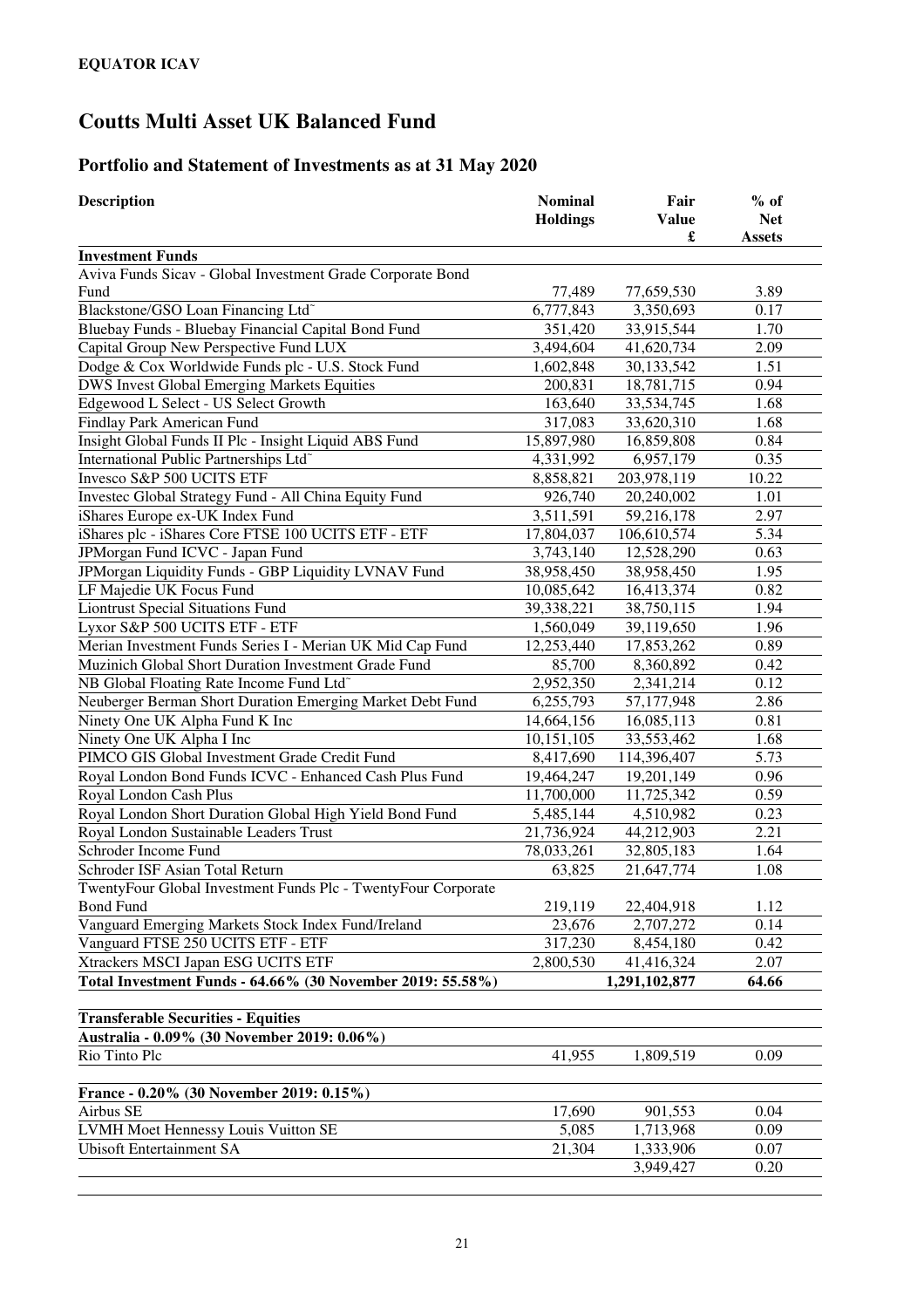| <b>Description</b>                                                          | <b>Nominal</b><br><b>Holdings</b> | Fair<br><b>Value</b><br>£ | $%$ of<br><b>Net</b><br><b>Assets</b> |
|-----------------------------------------------------------------------------|-----------------------------------|---------------------------|---------------------------------------|
| <b>Transferable Securities - Equities (continued)</b>                       |                                   |                           |                                       |
| Germany, Federal Republic - 0.09% (30 November 2019: 0.15%)                 |                                   |                           |                                       |
| Infineon Technologies AG                                                    | 106,870                           | 1,811,281                 | 0.09                                  |
|                                                                             |                                   |                           |                                       |
| Guernsey - 0.26% (30 November 2019: 0.75%)                                  |                                   |                           |                                       |
| UK Commercial Property REIT Ltd (REIT)                                      | 8,413,664                         | 5,208,058                 | 0.26                                  |
|                                                                             |                                   |                           |                                       |
| Italy - 0.07% (30 November 2019: 0.09%)                                     |                                   |                           |                                       |
| Enel SpA                                                                    | 233,945                           | 1,451,130                 | 0.07                                  |
|                                                                             |                                   |                           |                                       |
| Netherlands - 0.06% (30 November 2019: 0.06%)                               |                                   |                           |                                       |
| Royal Dutch Shell Plc                                                       | 97,265                            | 1,192,469                 | 0.06                                  |
|                                                                             |                                   |                           |                                       |
| Switzerland - 0.09% (30 November 2019: 0.08%)                               |                                   |                           |                                       |
| Roche Holding AG                                                            | 6,130                             | 1,716,999                 | 0.09                                  |
|                                                                             |                                   |                           |                                       |
| United Kingdom - 1.11% (30 November 2019: 1.33%)<br>AEW UK REIT Plc (REIT)  | 10,938,775                        | 7,219,591                 | 0.36                                  |
| AstraZeneca Plc                                                             | 21,160                            | 1,815,528                 | 0.09                                  |
| Compass Group Plc                                                           | 101,725                           | 1,204,424                 | 0.06                                  |
| Diageo Plc                                                                  | 58,735                            | 1,639,000                 | 0.08                                  |
| DS Smith Plc                                                                | 502,410                           | 1,703,672                 | 0.09                                  |
| Land Securities Group Plc (REIT)                                            | 202,655                           | 1,227,684                 | 0.06                                  |
| Prudential Plc                                                              | 130,620                           | 1,367,591                 | 0.07                                  |
| Reckitt Benckiser Group Plc                                                 | 26,845                            | 1,939,283                 | 0.10                                  |
| Rentokil Initial Plc                                                        | 243,884                           | 1,211,616                 | 0.06                                  |
| <b>Standard Chartered Plc</b>                                               | 309,735                           | 1,141,064                 | 0.06                                  |
| Tesco Plc                                                                   | 684,275                           | 1,562,200                 | 0.08                                  |
|                                                                             |                                   | 22,031,653                | 1.11                                  |
|                                                                             |                                   |                           |                                       |
| United States - 1.04% (30 November 2019: 0.89%)                             |                                   |                           |                                       |
| Air Products and Chemicals Inc                                              | 9,120                             | 1,784,492                 | 0.09                                  |
| American Express Co                                                         | 19,240                            | 1,481,091                 | 0.07                                  |
| Cintas Corp                                                                 | 7,760                             | 1,558,032                 | 0.08                                  |
| ConocoPhillips                                                              | 44,750                            | 1,528,385                 | 0.08                                  |
| <b>Costco Wholesale Corp</b>                                                | 6,760                             | 1,688,467                 | 0.08                                  |
| eBay Inc                                                                    | 57,350                            | 2,114,752                 | 0.11                                  |
| Estee Lauder Cos Inc/The - Class A                                          | 11,255                            | 1,799,615                 | 0.09                                  |
| Intel Corp                                                                  | 35,610                            | 1,814,524                 | 0.09                                  |
| Microsoft Corp                                                              | 12,450                            | 1,847,338                 | 0.09                                  |
| O'Reilly Automotive Inc                                                     | 5,905                             | 1,994,982                 | 0.10                                  |
| Ross Stores Inc                                                             | 20,990                            | 1,647,927                 | 0.08                                  |
| Waste Management Inc                                                        | 18,135                            | 1,567,540                 | 0.08                                  |
|                                                                             |                                   | 20,827,145                | 1.04                                  |
|                                                                             |                                   |                           |                                       |
| Total Fair Value of Transferable Securities - Equities - 3.01% (30 November |                                   |                           |                                       |
| 2019: 3.56%)                                                                |                                   | 59,997,681                | 3.01                                  |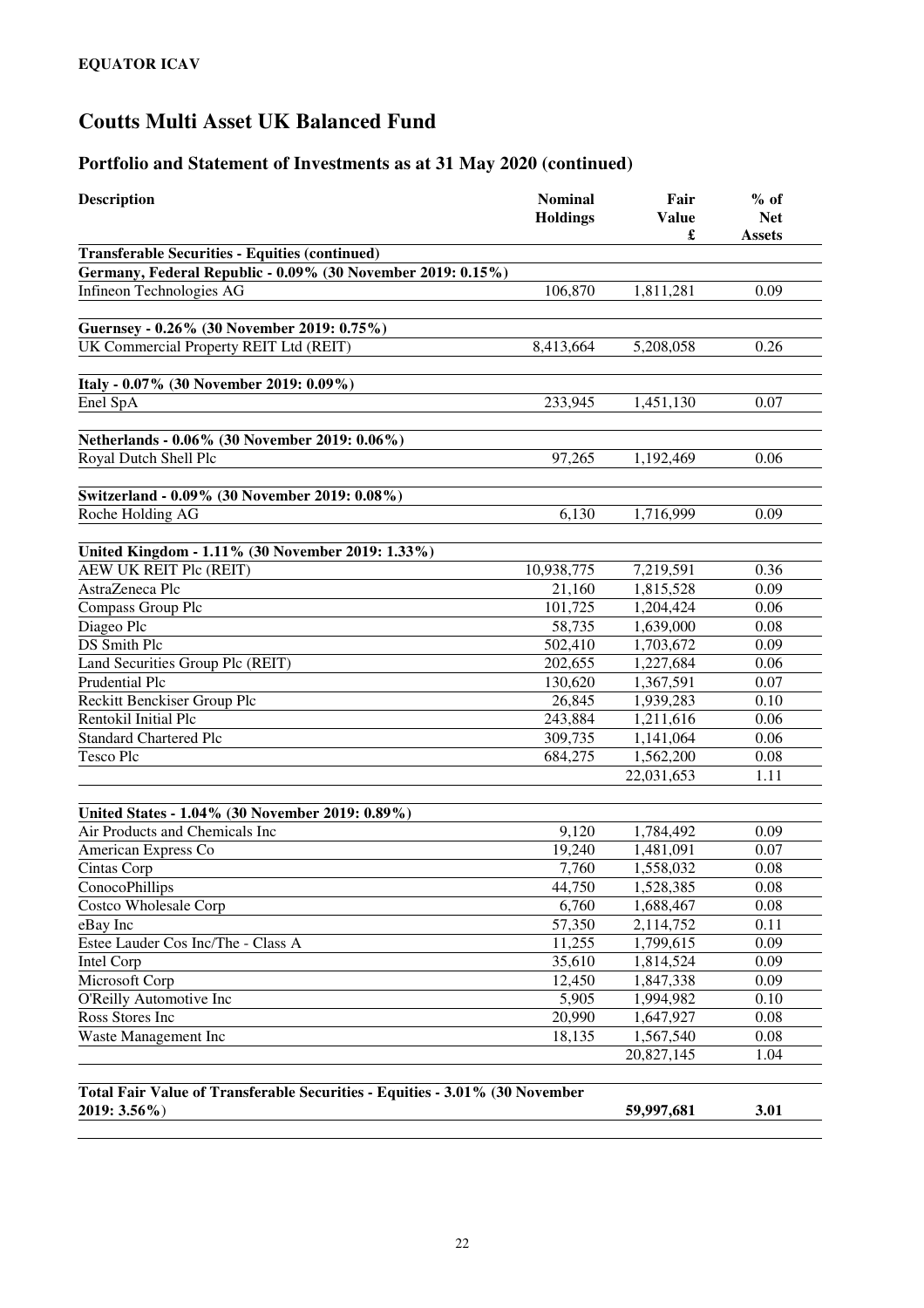| <b>Description</b>                                                                          | <b>Nominal</b><br><b>Holdings</b> | Fair<br><b>Value</b><br>£ | $%$ of<br><b>Net</b><br><b>Assets</b> |
|---------------------------------------------------------------------------------------------|-----------------------------------|---------------------------|---------------------------------------|
| <b>Transferable Securities - Corporate Bonds</b>                                            |                                   |                           |                                       |
| Australia - 0.55% (30 November 2019: 0.56%)                                                 |                                   |                           |                                       |
| Australia & New Zealand Banking Group Ltd 'REGS' FRN                                        |                                   |                           |                                       |
| 09/11/2022                                                                                  | 4,760,000                         | 3,826,943                 | 0.19                                  |
| National Australia Bank Ltd 'REGS' FRN 12/01/2021                                           | 6,100,000                         | 4,946,148                 | 0.25                                  |
| Westpac Banking Corp FRN 11/01/2023                                                         | 2,600,000                         | 2,105,855                 | 0.11                                  |
|                                                                                             |                                   | 10,878,946                | 0.55                                  |
|                                                                                             |                                   |                           |                                       |
| Belgium - 0.32% (30 November 2019: 0.34%)                                                   |                                   |                           |                                       |
| Anheuser-Busch InBev SA/NV 'EMTN' 1.75% 07/03/2025                                          | 6,300,000                         | 6,426,239                 | 0.32                                  |
|                                                                                             |                                   |                           |                                       |
| Canada - 0.37% (30 November 2019: 0.38%)<br>Toronto-Dominion Bank/The 'GMTN' FRN 17/09/2020 | 9,096,000                         |                           | 0.37                                  |
|                                                                                             |                                   | 7,372,983                 |                                       |
| China - 0.11% (30 November 2019: 0.11%)                                                     |                                   |                           |                                       |
| Prosus NV 'REGS' 4.85% 06/07/2027                                                           | 2,500,000                         | 2,252,186                 | 0.11                                  |
|                                                                                             |                                   |                           |                                       |
| France - 0.28% (30 November 2019: 0.79%)                                                    |                                   |                           |                                       |
| Societe Generale SA 'REGS' 5% 17/01/2024                                                    | 2,700,000                         | 2,334,282                 | 0.12                                  |
| Total Capital International SA 'EMTN' 1.25% 16/12/2024                                      | 3,300,000                         | 3,307,474                 | 0.16                                  |
|                                                                                             |                                   | 5,641,756                 | 0.28                                  |
|                                                                                             |                                   |                           |                                       |
| Germany, Federal Republic - 0.31% (30 November 2019: 0.46%)                                 |                                   |                           |                                       |
| Daimler Finance North America LLC 'REGS' 3.35% 22/02/2023                                   | 3,740,000                         | 3,099,141                 | 0.16                                  |
| Volkswagen Financial Services NV 2.125% 27/06/2024                                          | 3,100,000                         | 3,051,091                 | 0.15                                  |
|                                                                                             |                                   | 6,150,232                 | 0.31                                  |
|                                                                                             |                                   |                           |                                       |
| Guernsey - 0.22% (30 November 2019: 0.23%)                                                  |                                   |                           |                                       |
| Pershing Square Holdings Ltd 'REGS' 5.5% 15/07/2022                                         | 5,400,000                         | 4,444,768                 | 0.22                                  |
| Italy - 0.33% (30 November 2019: 0.35%)                                                     |                                   |                           |                                       |
| UniCredit SpA 'EMTN' FRN 28/10/2025                                                         | 4,900,000                         | 4,434,087                 | 0.22                                  |
| UniCredit SpA 'EMTN' FRN 03/01/2027                                                         | 2,400,000                         | 2,187,843                 | 0.11                                  |
|                                                                                             |                                   | 6,621,930                 | 0.33                                  |
|                                                                                             |                                   |                           |                                       |
| Netherlands - 0.13% (30 November 2019: 0.13%)                                               |                                   |                           |                                       |
| ING Groep NV FRN 29/03/2022                                                                 | 3,200,000                         | 2,591,099                 | 0.13                                  |
|                                                                                             |                                   |                           |                                       |
| New Zealand - 0.19% (30 November 2019: 0.20%)                                               |                                   |                           |                                       |
| ANZ New Zealand Int'l Ltd/London 'REGS' FRN 25/01/2022                                      | 4,700,000                         | 3,811,431                 | 0.19                                  |
|                                                                                             |                                   |                           |                                       |
| Norway - 0.10% (30 November 2019: 0.10%)                                                    |                                   |                           |                                       |
| DNB Bank ASA 'REGS' FRN 02/06/2021                                                          | 2,500,000                         | 2,039,611                 | 0.10                                  |
|                                                                                             |                                   |                           |                                       |
| <b>Russian Federation - 0.11% (30 November 2019: 0.11%)</b>                                 |                                   |                           |                                       |
| Sberbank of Russia Via SB Capital SA 'REGS' 6.125% 07/02/2022                               | 2,500,000                         | 2,164,601                 | 0.11                                  |
| Switzerland - 0.00% (30 November 2019: 0.07%)                                               |                                   |                           |                                       |
|                                                                                             |                                   |                           |                                       |
| United Kingdom - 1.86% (30 November 2019: 2.87%)                                            |                                   |                           |                                       |
| Aviva Plc 'EMTN' FRN 12/09/2049                                                             | 3,200,000                         | 3,416,011                 | 0.17                                  |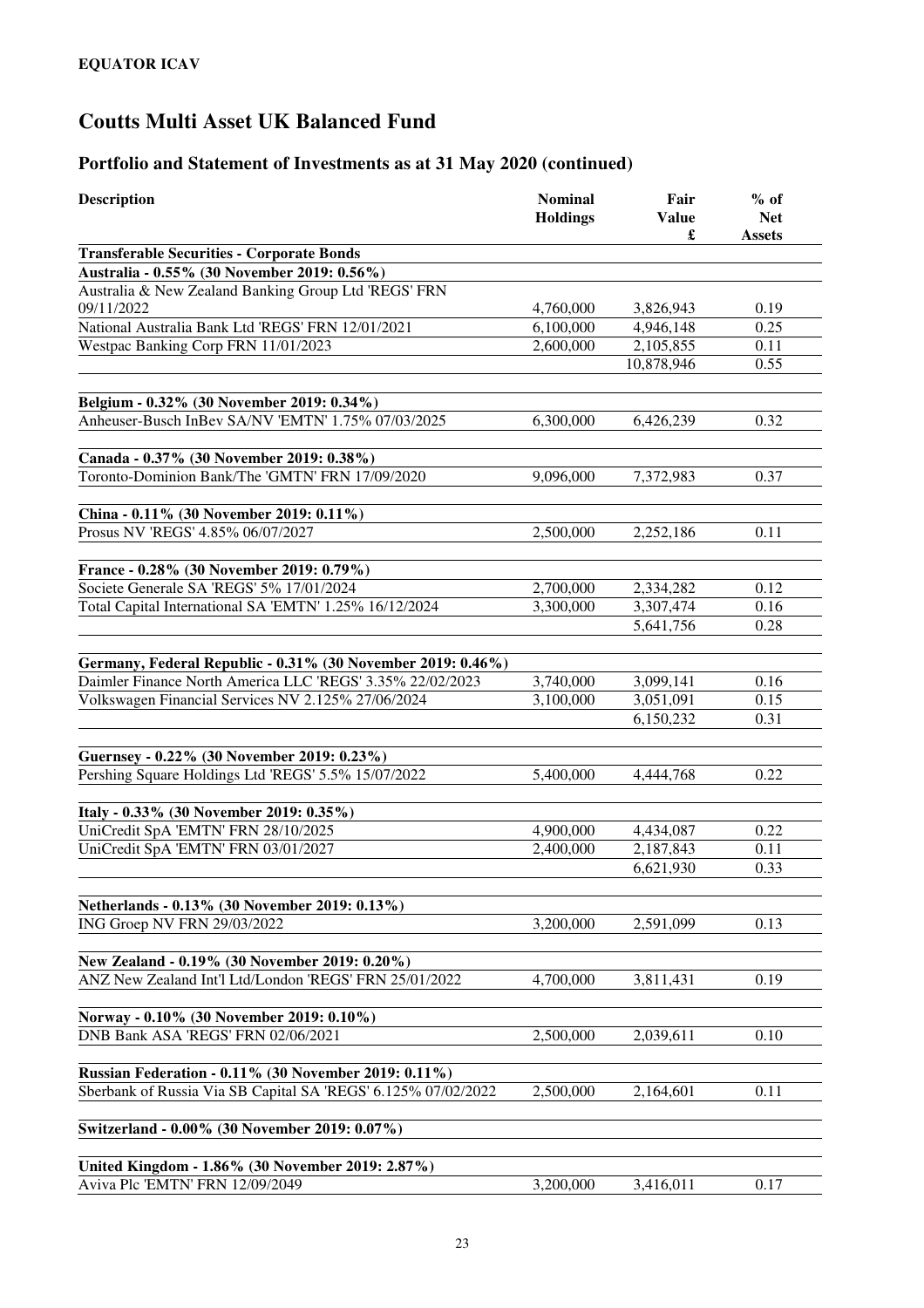| <b>Description</b>                                                        | <b>Nominal</b>  | Fair         | $%$ of        |
|---------------------------------------------------------------------------|-----------------|--------------|---------------|
|                                                                           | <b>Holdings</b> | <b>Value</b> | <b>Net</b>    |
|                                                                           |                 | £            | <b>Assets</b> |
| <b>Transferable Securities - Corporate Bonds (continued)</b>              |                 |              |               |
| United Kingdom - 1.86% (30 November 2019: 2.87%) (continued)              |                 |              |               |
| Barclays Bank Plc 'REGS' 10.179% 12/06/2021                               | 2,400,000       | 2,102,996    | 0.11          |
| Barclays Plc 'EMTN' FRN 24/01/2026                                        | 3,300,000       | 2,958,141    | 0.15          |
| BAT Capital Corp 3.557% 15/08/2027                                        | 3,000,000       | 2,557,325    | 0.13          |
| BAT Capital Corp 'EMTN' 2.125% 15/08/2025                                 | 1,300,000       | 1,312,435    | 0.07          |
| BP Capital Markets Plc 'EMTN' 1.177% 12/08/2023                           | 4,900,000       | 4,869,745    | 0.24          |
| HSBC Bank Plc 'EMTN' FRN 04/11/2030                                       | 1,400,000       | 1,620,521    | 0.08          |
| Imperial Brands Finance Plc 'EMTN' 3.375% 26/02/2026                      | 4,100,000       | 4,005,835    | 0.20          |
| Legal & General Group Plc 'EMTN' FRN 27/10/2045                           | 3,100,000       | 3,422,576    | 0.17          |
| Marks & Spencer Plc 'EMTN' 3% 08/12/2023                                  | 2,600,000       | 2,493,270    | 0.12          |
| Rolls-Royce Plc 'EMTN' 3.375% 18/06/2026                                  | 1,800,000       | 1,634,670    | 0.08          |
| Tesco Plc 'REGS' 6.15% 15/11/2037                                         | 2,600,000       | 2,568,149    | 0.13          |
| Tesco Property Finance 3 Plc 5.744% 13/04/2040                            | 1,927,559       | 2,545,711    | 0.13          |
| Wm Morrison Supermarkets Plc 'EMTN' 4.625% 08/12/2023                     | 1,500,000       | 1,665,868    | 0.08          |
|                                                                           |                 | 37, 173, 253 | 1.86          |
|                                                                           |                 |              |               |
| United States - 1.38% (30 November 2019: 2.66%)                           |                 |              |               |
| AT&T Inc 3.15% 04/09/2036                                                 | 1,900,000       | 1,919,499    | 0.10          |
| Bank of America Corp 'EMTN' FRN 09/05/2026                                | 3,600,000       | 3,240,437    | 0.16          |
| Citigroup Inc 'EMTN' 5.15% 21/05/2026                                     | 3,100,000       | 3,703,167    | 0.18          |
| GE Capital UK Funding Unlimited Co 'EMTN' 5.875%                          |                 |              |               |
| 18/01/2033                                                                | 264,000         | 311,515      | 0.02          |
| McDonald's Corp 'MTN' FRN 28/10/2021                                      | 4,650,000       | 3,761,175    | 0.19          |
| Morgan Stanley 'GMTN' FRN 08/05/2024                                      | 3,000,000       | 2,418,378    | 0.12          |
| Wells Fargo & Co 'EMTN' 2% 28/07/2025                                     | 1,100,000       | 1,112,434    | 0.06          |
| Wells Fargo & Co 'MTN' FRN 22/07/2020                                     | 13,500,000      | 10,954,706   | 0.55          |
|                                                                           |                 | 27,421,311   | 1.38          |
|                                                                           |                 |              |               |
| Total Fair Value of Transferable Securities - Corporate Bonds - 6.26% (30 |                 |              |               |
| November 2019: 9.36%)                                                     |                 | 124,990,346  | 6.26          |
| <b>Transferable Securities - Government Bonds</b>                         |                 |              |               |
| Italy - 0.00% (30 November 2019: 0.11%)                                   |                 |              |               |
|                                                                           |                 |              |               |
| Mexico - 0.18% (30 November 2019: 0.20%)                                  |                 |              |               |
| Mexico Government International Bond 'EMTN' 5.625%                        |                 |              |               |
| 19/03/2114                                                                | 3,500,000       | 3,602,812    | 0.18          |
|                                                                           |                 |              |               |
| Portugal - 0.00% (30 November 2019: 0.50%)                                |                 |              |               |
|                                                                           |                 |              |               |
| Spain - 0.00% (30 November 2019: 0.12%)                                   |                 |              |               |
| United Kingdom - 17.76% (30 November 2019: 14.34%)                        |                 |              |               |
| United Kingdom Gilt 0.5% 22/07/2022                                       | 67,093,000      | 67,887,381   | 3.40          |
| United Kingdom Gilt 1.5% 22/07/2026                                       | 46,930,000      | 51,336,727   | 2.57          |
| United Kingdom Gilt 4.25% 07/06/2032                                      | 35,341,000      | 51,866,452   | 2.60          |
| United Kingdom Gilt 4.25% 07/09/2039                                      | 36,543,000      | 61,604,189   | 3.08          |
| United Kingdom Gilt 4.5% 07/12/2042                                       | 13,600,000      | 24,923,360   | 1.25          |
| United Kingdom Gilt 1.5% 22/07/2047                                       | 62,367,000      | 76,755,067   | 3.84          |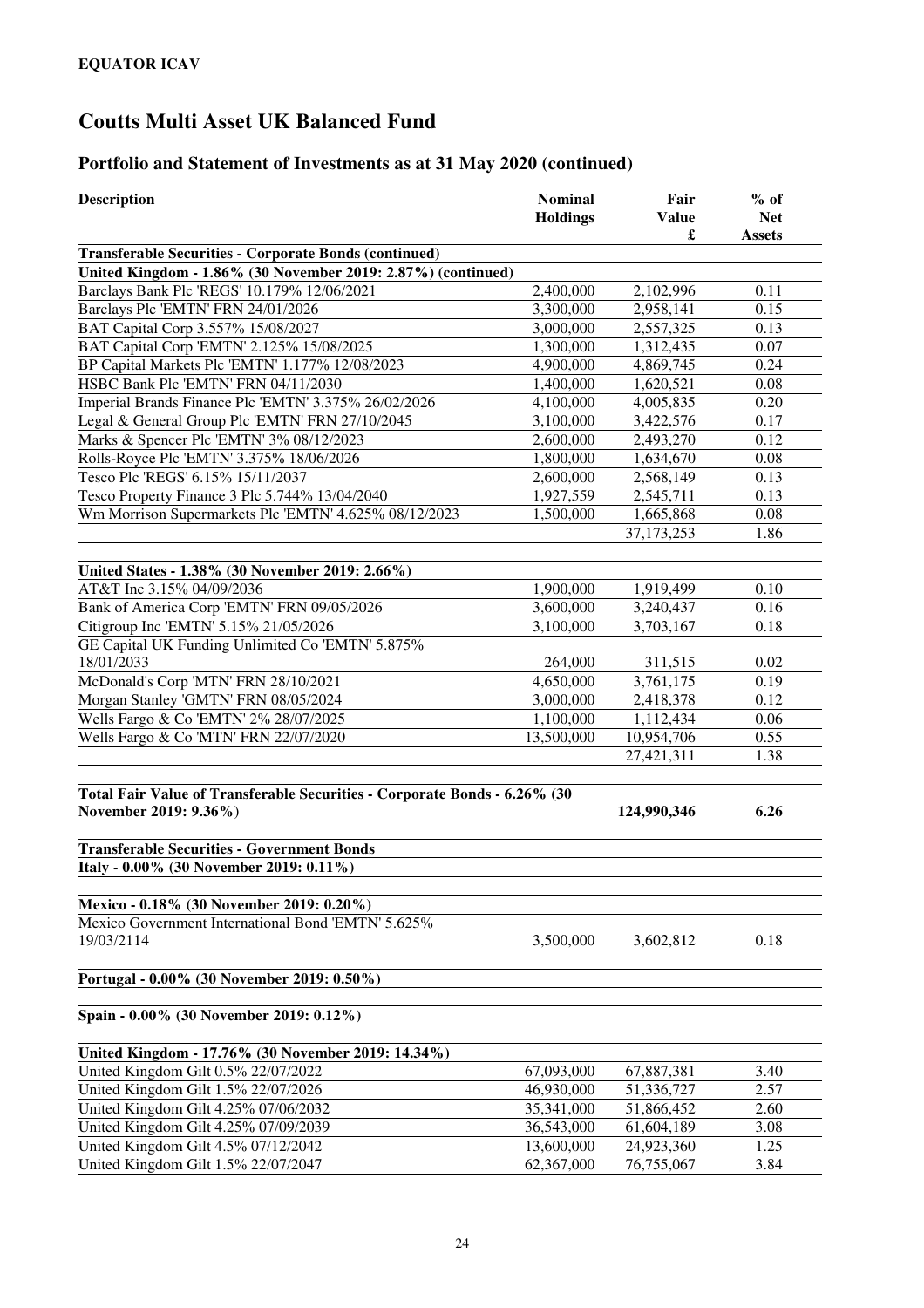| <b>Transferable Securities - Government Bonds (continued)</b><br>United Kingdom - 17.76% (30 November 2019: 14.34%) (continued)<br>United Kingdom Gilt 1.625% 22/10/2071<br>12,950,000<br>1.02<br>20,327,615<br>17.76<br>354,700,791<br>United States - 5.31% (30 November 2019: 10.06%)<br>United States Treasury Note/Bond 2.25% 15/08/2027<br>38,980,000<br>35,495,150<br>1.78<br>United States Treasury Note/Bond 2.875% 15/05/2028<br>33,400,000<br>31,973,294<br>1.60<br>United States Treasury Note/Bond 2.375% 15/05/2029<br>41,200,000<br>38, 535, 733<br>1.93<br>5.31<br>106,004,177<br>Total Fair Value of Transferable Securities - Government Bonds - 23.25% (30<br>November 2019: 25.33%)<br>464, 307, 780<br>23.25<br><b>Transferable Securities - Structured Notes</b><br>Switzerland - 0.00% (30 November 2019: 0.07%)<br>United States - 0.00% (30 November 2019: 3.53%)<br>Total Fair Value of Transferable Securities - Structured Notes - 0.00% (30<br>November 2019: 3.60%)<br>Total Fair Value of Transferable Securities - 32.52% (30 November 2019:<br>$41.85\%$<br>32.52<br>649,295,807<br>Total Fair Value of Investments excluding Financial Derivative Instruments -<br>97.18% (30 November 2019: 97.43%)<br>97.18<br>1,940,398,684<br><b>Financial Derivative Instruments</b><br>Futures (a)<br><b>Notional</b><br><b>Value</b><br>% of Net<br><b>Value</b><br>$\pmb{\mathfrak{L}}$<br>Contracts<br><b>Description</b><br>$\mathbf f$<br><b>Assets</b><br>FTSE 100 Index Future June 2020<br>47,877,950<br>790<br>8,016,018<br>0.40<br>192<br>Long Gilt Future September 2020<br>26,388,480<br>24,960<br>0.00<br>$\overline{5}$<br>S&P 500 E-Mini Future June 2020<br>615,790<br>113,134<br>0.00<br>$\overline{72}$<br>Topix Index Future June 2020<br>8,427,748<br>0.05<br>944,405<br>617<br>U.S. 10 Year Note CBT September 2020<br>132,705<br>69,474,949<br>0.01<br>9,231,222<br>0.46<br><b>Forward Exchange Contracts (b)</b><br>No. of<br>% of Net<br><b>Value</b><br><b>Maturity</b><br><b>Purchases</b><br><b>Sales</b><br>Date<br>Contracts<br><b>Assets</b><br>$0.01$ <sup>1</sup><br>79,711<br>7,000,000<br><b>GBP</b><br>(6,220,060)<br>14/08/2020<br><b>EUR</b><br>1 | <b>Description</b> |  | <b>Nominal</b><br><b>Holdings</b> | Fair<br><b>Value</b> | $%$ of<br><b>Net</b> |
|----------------------------------------------------------------------------------------------------------------------------------------------------------------------------------------------------------------------------------------------------------------------------------------------------------------------------------------------------------------------------------------------------------------------------------------------------------------------------------------------------------------------------------------------------------------------------------------------------------------------------------------------------------------------------------------------------------------------------------------------------------------------------------------------------------------------------------------------------------------------------------------------------------------------------------------------------------------------------------------------------------------------------------------------------------------------------------------------------------------------------------------------------------------------------------------------------------------------------------------------------------------------------------------------------------------------------------------------------------------------------------------------------------------------------------------------------------------------------------------------------------------------------------------------------------------------------------------------------------------------------------------------------------------------------------------------------------------------------------------------------------------------------------------------------------------------------------------------------------------------------------------------------------------------------------------------------------------------------------------------------------------------------------------------------------------------------------------------------------------------------------------------------------------------------------------------------------------|--------------------|--|-----------------------------------|----------------------|----------------------|
|                                                                                                                                                                                                                                                                                                                                                                                                                                                                                                                                                                                                                                                                                                                                                                                                                                                                                                                                                                                                                                                                                                                                                                                                                                                                                                                                                                                                                                                                                                                                                                                                                                                                                                                                                                                                                                                                                                                                                                                                                                                                                                                                                                                                                |                    |  |                                   | £                    | <b>Assets</b>        |
|                                                                                                                                                                                                                                                                                                                                                                                                                                                                                                                                                                                                                                                                                                                                                                                                                                                                                                                                                                                                                                                                                                                                                                                                                                                                                                                                                                                                                                                                                                                                                                                                                                                                                                                                                                                                                                                                                                                                                                                                                                                                                                                                                                                                                |                    |  |                                   |                      |                      |
|                                                                                                                                                                                                                                                                                                                                                                                                                                                                                                                                                                                                                                                                                                                                                                                                                                                                                                                                                                                                                                                                                                                                                                                                                                                                                                                                                                                                                                                                                                                                                                                                                                                                                                                                                                                                                                                                                                                                                                                                                                                                                                                                                                                                                |                    |  |                                   |                      |                      |
|                                                                                                                                                                                                                                                                                                                                                                                                                                                                                                                                                                                                                                                                                                                                                                                                                                                                                                                                                                                                                                                                                                                                                                                                                                                                                                                                                                                                                                                                                                                                                                                                                                                                                                                                                                                                                                                                                                                                                                                                                                                                                                                                                                                                                |                    |  |                                   |                      |                      |
|                                                                                                                                                                                                                                                                                                                                                                                                                                                                                                                                                                                                                                                                                                                                                                                                                                                                                                                                                                                                                                                                                                                                                                                                                                                                                                                                                                                                                                                                                                                                                                                                                                                                                                                                                                                                                                                                                                                                                                                                                                                                                                                                                                                                                |                    |  |                                   |                      |                      |
|                                                                                                                                                                                                                                                                                                                                                                                                                                                                                                                                                                                                                                                                                                                                                                                                                                                                                                                                                                                                                                                                                                                                                                                                                                                                                                                                                                                                                                                                                                                                                                                                                                                                                                                                                                                                                                                                                                                                                                                                                                                                                                                                                                                                                |                    |  |                                   |                      |                      |
|                                                                                                                                                                                                                                                                                                                                                                                                                                                                                                                                                                                                                                                                                                                                                                                                                                                                                                                                                                                                                                                                                                                                                                                                                                                                                                                                                                                                                                                                                                                                                                                                                                                                                                                                                                                                                                                                                                                                                                                                                                                                                                                                                                                                                |                    |  |                                   |                      |                      |
|                                                                                                                                                                                                                                                                                                                                                                                                                                                                                                                                                                                                                                                                                                                                                                                                                                                                                                                                                                                                                                                                                                                                                                                                                                                                                                                                                                                                                                                                                                                                                                                                                                                                                                                                                                                                                                                                                                                                                                                                                                                                                                                                                                                                                |                    |  |                                   |                      |                      |
|                                                                                                                                                                                                                                                                                                                                                                                                                                                                                                                                                                                                                                                                                                                                                                                                                                                                                                                                                                                                                                                                                                                                                                                                                                                                                                                                                                                                                                                                                                                                                                                                                                                                                                                                                                                                                                                                                                                                                                                                                                                                                                                                                                                                                |                    |  |                                   |                      |                      |
|                                                                                                                                                                                                                                                                                                                                                                                                                                                                                                                                                                                                                                                                                                                                                                                                                                                                                                                                                                                                                                                                                                                                                                                                                                                                                                                                                                                                                                                                                                                                                                                                                                                                                                                                                                                                                                                                                                                                                                                                                                                                                                                                                                                                                |                    |  |                                   |                      |                      |
|                                                                                                                                                                                                                                                                                                                                                                                                                                                                                                                                                                                                                                                                                                                                                                                                                                                                                                                                                                                                                                                                                                                                                                                                                                                                                                                                                                                                                                                                                                                                                                                                                                                                                                                                                                                                                                                                                                                                                                                                                                                                                                                                                                                                                |                    |  |                                   |                      |                      |
|                                                                                                                                                                                                                                                                                                                                                                                                                                                                                                                                                                                                                                                                                                                                                                                                                                                                                                                                                                                                                                                                                                                                                                                                                                                                                                                                                                                                                                                                                                                                                                                                                                                                                                                                                                                                                                                                                                                                                                                                                                                                                                                                                                                                                |                    |  |                                   |                      |                      |
|                                                                                                                                                                                                                                                                                                                                                                                                                                                                                                                                                                                                                                                                                                                                                                                                                                                                                                                                                                                                                                                                                                                                                                                                                                                                                                                                                                                                                                                                                                                                                                                                                                                                                                                                                                                                                                                                                                                                                                                                                                                                                                                                                                                                                |                    |  |                                   |                      |                      |
|                                                                                                                                                                                                                                                                                                                                                                                                                                                                                                                                                                                                                                                                                                                                                                                                                                                                                                                                                                                                                                                                                                                                                                                                                                                                                                                                                                                                                                                                                                                                                                                                                                                                                                                                                                                                                                                                                                                                                                                                                                                                                                                                                                                                                |                    |  |                                   |                      |                      |
|                                                                                                                                                                                                                                                                                                                                                                                                                                                                                                                                                                                                                                                                                                                                                                                                                                                                                                                                                                                                                                                                                                                                                                                                                                                                                                                                                                                                                                                                                                                                                                                                                                                                                                                                                                                                                                                                                                                                                                                                                                                                                                                                                                                                                |                    |  |                                   |                      |                      |
|                                                                                                                                                                                                                                                                                                                                                                                                                                                                                                                                                                                                                                                                                                                                                                                                                                                                                                                                                                                                                                                                                                                                                                                                                                                                                                                                                                                                                                                                                                                                                                                                                                                                                                                                                                                                                                                                                                                                                                                                                                                                                                                                                                                                                |                    |  |                                   |                      |                      |
|                                                                                                                                                                                                                                                                                                                                                                                                                                                                                                                                                                                                                                                                                                                                                                                                                                                                                                                                                                                                                                                                                                                                                                                                                                                                                                                                                                                                                                                                                                                                                                                                                                                                                                                                                                                                                                                                                                                                                                                                                                                                                                                                                                                                                |                    |  |                                   |                      |                      |
|                                                                                                                                                                                                                                                                                                                                                                                                                                                                                                                                                                                                                                                                                                                                                                                                                                                                                                                                                                                                                                                                                                                                                                                                                                                                                                                                                                                                                                                                                                                                                                                                                                                                                                                                                                                                                                                                                                                                                                                                                                                                                                                                                                                                                |                    |  |                                   |                      |                      |
|                                                                                                                                                                                                                                                                                                                                                                                                                                                                                                                                                                                                                                                                                                                                                                                                                                                                                                                                                                                                                                                                                                                                                                                                                                                                                                                                                                                                                                                                                                                                                                                                                                                                                                                                                                                                                                                                                                                                                                                                                                                                                                                                                                                                                |                    |  |                                   |                      |                      |
|                                                                                                                                                                                                                                                                                                                                                                                                                                                                                                                                                                                                                                                                                                                                                                                                                                                                                                                                                                                                                                                                                                                                                                                                                                                                                                                                                                                                                                                                                                                                                                                                                                                                                                                                                                                                                                                                                                                                                                                                                                                                                                                                                                                                                |                    |  |                                   |                      |                      |
|                                                                                                                                                                                                                                                                                                                                                                                                                                                                                                                                                                                                                                                                                                                                                                                                                                                                                                                                                                                                                                                                                                                                                                                                                                                                                                                                                                                                                                                                                                                                                                                                                                                                                                                                                                                                                                                                                                                                                                                                                                                                                                                                                                                                                |                    |  |                                   |                      |                      |
|                                                                                                                                                                                                                                                                                                                                                                                                                                                                                                                                                                                                                                                                                                                                                                                                                                                                                                                                                                                                                                                                                                                                                                                                                                                                                                                                                                                                                                                                                                                                                                                                                                                                                                                                                                                                                                                                                                                                                                                                                                                                                                                                                                                                                | No. of             |  |                                   |                      |                      |
|                                                                                                                                                                                                                                                                                                                                                                                                                                                                                                                                                                                                                                                                                                                                                                                                                                                                                                                                                                                                                                                                                                                                                                                                                                                                                                                                                                                                                                                                                                                                                                                                                                                                                                                                                                                                                                                                                                                                                                                                                                                                                                                                                                                                                |                    |  |                                   |                      |                      |
|                                                                                                                                                                                                                                                                                                                                                                                                                                                                                                                                                                                                                                                                                                                                                                                                                                                                                                                                                                                                                                                                                                                                                                                                                                                                                                                                                                                                                                                                                                                                                                                                                                                                                                                                                                                                                                                                                                                                                                                                                                                                                                                                                                                                                |                    |  |                                   |                      |                      |
|                                                                                                                                                                                                                                                                                                                                                                                                                                                                                                                                                                                                                                                                                                                                                                                                                                                                                                                                                                                                                                                                                                                                                                                                                                                                                                                                                                                                                                                                                                                                                                                                                                                                                                                                                                                                                                                                                                                                                                                                                                                                                                                                                                                                                |                    |  |                                   |                      |                      |
|                                                                                                                                                                                                                                                                                                                                                                                                                                                                                                                                                                                                                                                                                                                                                                                                                                                                                                                                                                                                                                                                                                                                                                                                                                                                                                                                                                                                                                                                                                                                                                                                                                                                                                                                                                                                                                                                                                                                                                                                                                                                                                                                                                                                                |                    |  |                                   |                      |                      |
|                                                                                                                                                                                                                                                                                                                                                                                                                                                                                                                                                                                                                                                                                                                                                                                                                                                                                                                                                                                                                                                                                                                                                                                                                                                                                                                                                                                                                                                                                                                                                                                                                                                                                                                                                                                                                                                                                                                                                                                                                                                                                                                                                                                                                |                    |  |                                   |                      |                      |
|                                                                                                                                                                                                                                                                                                                                                                                                                                                                                                                                                                                                                                                                                                                                                                                                                                                                                                                                                                                                                                                                                                                                                                                                                                                                                                                                                                                                                                                                                                                                                                                                                                                                                                                                                                                                                                                                                                                                                                                                                                                                                                                                                                                                                |                    |  |                                   |                      |                      |
|                                                                                                                                                                                                                                                                                                                                                                                                                                                                                                                                                                                                                                                                                                                                                                                                                                                                                                                                                                                                                                                                                                                                                                                                                                                                                                                                                                                                                                                                                                                                                                                                                                                                                                                                                                                                                                                                                                                                                                                                                                                                                                                                                                                                                |                    |  |                                   |                      |                      |
|                                                                                                                                                                                                                                                                                                                                                                                                                                                                                                                                                                                                                                                                                                                                                                                                                                                                                                                                                                                                                                                                                                                                                                                                                                                                                                                                                                                                                                                                                                                                                                                                                                                                                                                                                                                                                                                                                                                                                                                                                                                                                                                                                                                                                |                    |  |                                   |                      |                      |
|                                                                                                                                                                                                                                                                                                                                                                                                                                                                                                                                                                                                                                                                                                                                                                                                                                                                                                                                                                                                                                                                                                                                                                                                                                                                                                                                                                                                                                                                                                                                                                                                                                                                                                                                                                                                                                                                                                                                                                                                                                                                                                                                                                                                                |                    |  |                                   |                      |                      |
|                                                                                                                                                                                                                                                                                                                                                                                                                                                                                                                                                                                                                                                                                                                                                                                                                                                                                                                                                                                                                                                                                                                                                                                                                                                                                                                                                                                                                                                                                                                                                                                                                                                                                                                                                                                                                                                                                                                                                                                                                                                                                                                                                                                                                |                    |  |                                   |                      |                      |
|                                                                                                                                                                                                                                                                                                                                                                                                                                                                                                                                                                                                                                                                                                                                                                                                                                                                                                                                                                                                                                                                                                                                                                                                                                                                                                                                                                                                                                                                                                                                                                                                                                                                                                                                                                                                                                                                                                                                                                                                                                                                                                                                                                                                                |                    |  |                                   |                      |                      |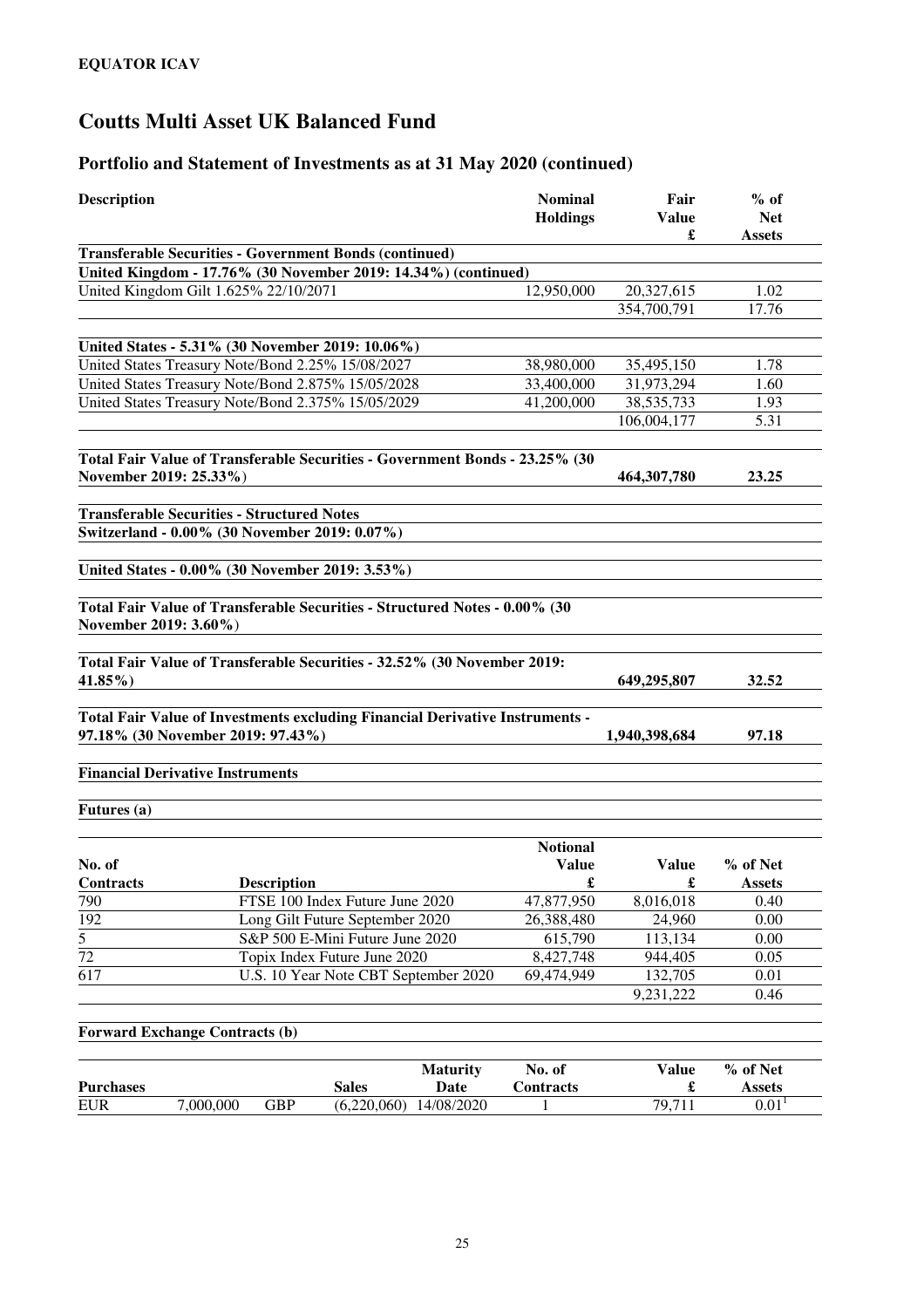### **Portfolio and Statement of Investments as at 31 May 2020 (continued)**

#### **Financial Derivative Instruments (continued)**

|                  | <b>Forward Exchange Contracts (b) (continued)</b>                                                         |            |                          |                         |                            |                   |                           |
|------------------|-----------------------------------------------------------------------------------------------------------|------------|--------------------------|-------------------------|----------------------------|-------------------|---------------------------|
| <b>Purchases</b> |                                                                                                           |            | <b>Sales</b>             | <b>Maturity</b><br>Date | No. of<br><b>Contracts</b> | <b>Value</b><br>£ | % of Net<br><b>Assets</b> |
| <b>GBP</b>       | 182,244,398                                                                                               | <b>USD</b> | (223,900,000) 14/08/2020 |                         | 1                          | 1,002,832         | $0.05^1$                  |
|                  |                                                                                                           |            |                          |                         |                            | 1,082,543         | 0.06                      |
|                  |                                                                                                           |            |                          |                         |                            |                   |                           |
|                  | Total Financial Derivative Instruments - 0.52% (30 November 2019: 0.27%)                                  |            |                          |                         |                            | 10,313,765        | 0.52                      |
|                  | Total Financial Assets at Fair Value through Profit or Loss - 97.70% (30<br>November 2019: 97.70%)        |            |                          |                         |                            | 1,950,712,449     | 97.70                     |
|                  | Other Current Assets - 2.75% (30 November 2019: 2.76%)                                                    |            |                          |                         |                            | 54,876,388        | 2.75                      |
|                  | Total Assets - 100.45% (30 November 2019: 100.46%)                                                        |            |                          |                         |                            | 2,005,588,837     | 100.45                    |
|                  | <b>Forward Exchange Contracts (b)</b>                                                                     |            |                          |                         |                            |                   |                           |
| <b>Purchases</b> |                                                                                                           |            | <b>Sales</b>             | <b>Maturity</b><br>Date | No. of<br><b>Contracts</b> | <b>Value</b><br>£ | % of Net<br><b>Assets</b> |
| <b>GBP</b>       | 24,498,711                                                                                                | <b>EUR</b> | (27,700,000)             | 14/08/2020              | 1                          | (430, 384)        | $(0.02)^1$                |
| <b>JPY</b>       | 2,425,000,000                                                                                             | <b>GBP</b> | (18, 482, 105)           | 14/08/2020              | 1                          | (259, 668)        | $(0.02)^{1}$              |
| <b>USD</b>       | 9,300,000                                                                                                 | <b>GBP</b> | (7, 585, 335)            | 14/08/2020              | 1                          | (57,213)          | (0.00)                    |
|                  |                                                                                                           |            |                          |                         |                            | (747, 265)        | (0.04)                    |
|                  | Total Financial Derivative Instruments - (0.04%) (30 November 2019:                                       |            |                          |                         |                            |                   |                           |
| $(0.01\%)$       |                                                                                                           |            |                          |                         |                            | (747, 265)        | (0.04)                    |
|                  | Total Financial Liabilities at Fair Value through Profit or Loss - (0.04%) (30<br>November 2019: (0.01%)) |            |                          |                         |                            | (747, 265)        | (0.04)                    |
|                  | Other Current Liabilities - (0.41%) (30 November 2019: (0.45%))                                           |            |                          |                         |                            | (8,200,800)       | (0.41)                    |
|                  | <b>Net Assets Attributable to Redeemable Shareholders</b>                                                 |            |                          |                         |                            | 1,996,640,772     | 100.00                    |
|                  |                                                                                                           |            |                          |                         |                            |                   |                           |

(a) Exchange traded financial derivative instruments.

(b) OTC financial derivative instruments.

All transferable securities held at financial period end are listed on an official stock exchange or dealt on a regulated market.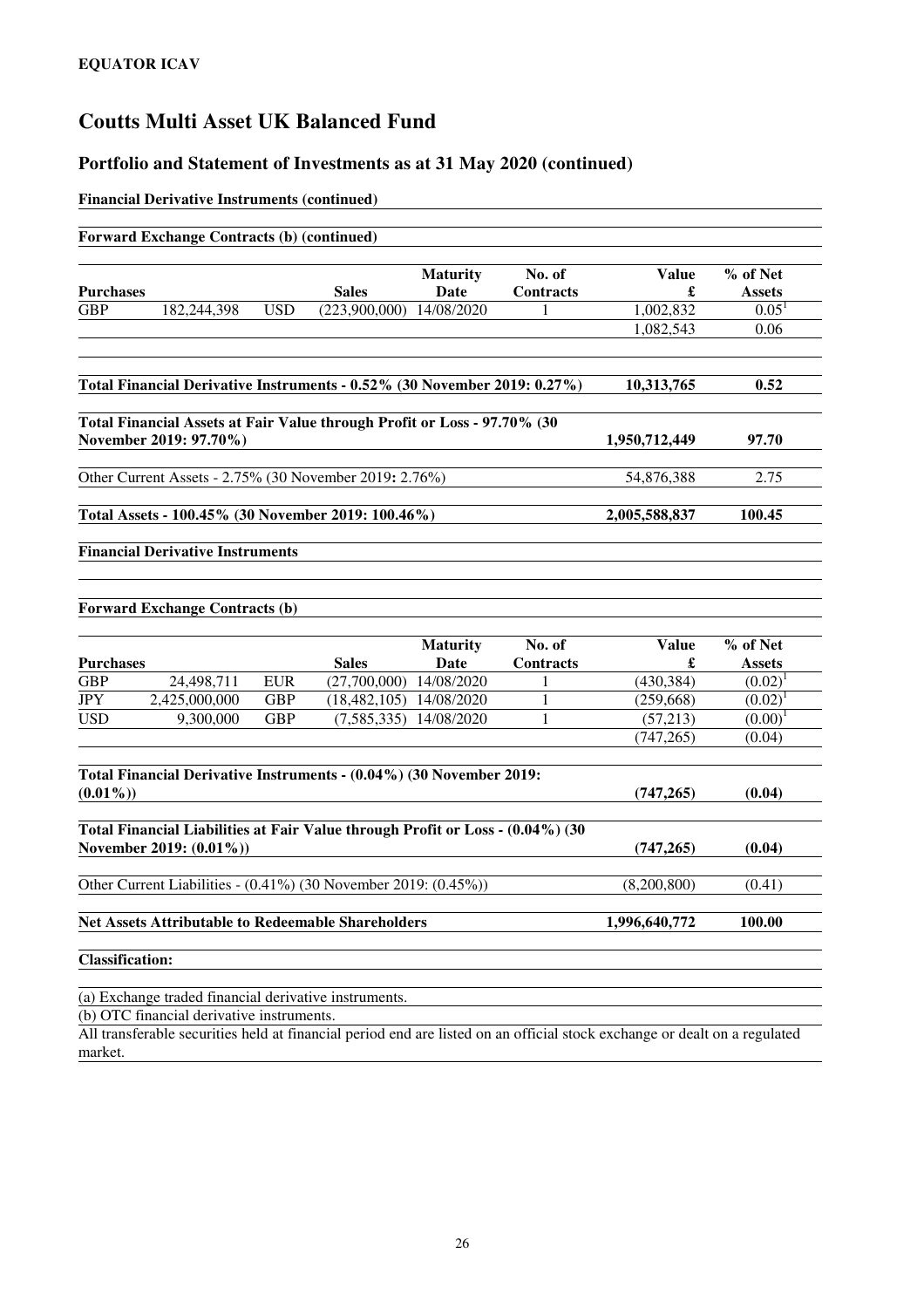### **Portfolio and Statement of Investments as at 31 May 2020 (continued)**

| <b>Analysis of Total Assets</b>                                                             | % of Total<br><b>Assets</b> |
|---------------------------------------------------------------------------------------------|-----------------------------|
|                                                                                             |                             |
| Investment funds                                                                            | 64.38                       |
| Transferable securities listed on an official stock exchange or dealt on a regulated market | 32.37                       |
| Exchange traded derivative instruments                                                      | 0.46                        |
| OTC financial derivative instruments                                                        | 0.05                        |
| Other current assets                                                                        | 2.74                        |
|                                                                                             | 100.00                      |

Analysis of Total Assets rather than Net Assets is required under Schedule 12 of the UCITS Regulations.

<sup>~</sup>Non-UCITS Investment Fund. All other Investment Funds are UCITS. 1 Forward Exchange Contracts are held with The Bank of New York Mellon.

All futures are held with Morgan Stanley & Co. International Plc.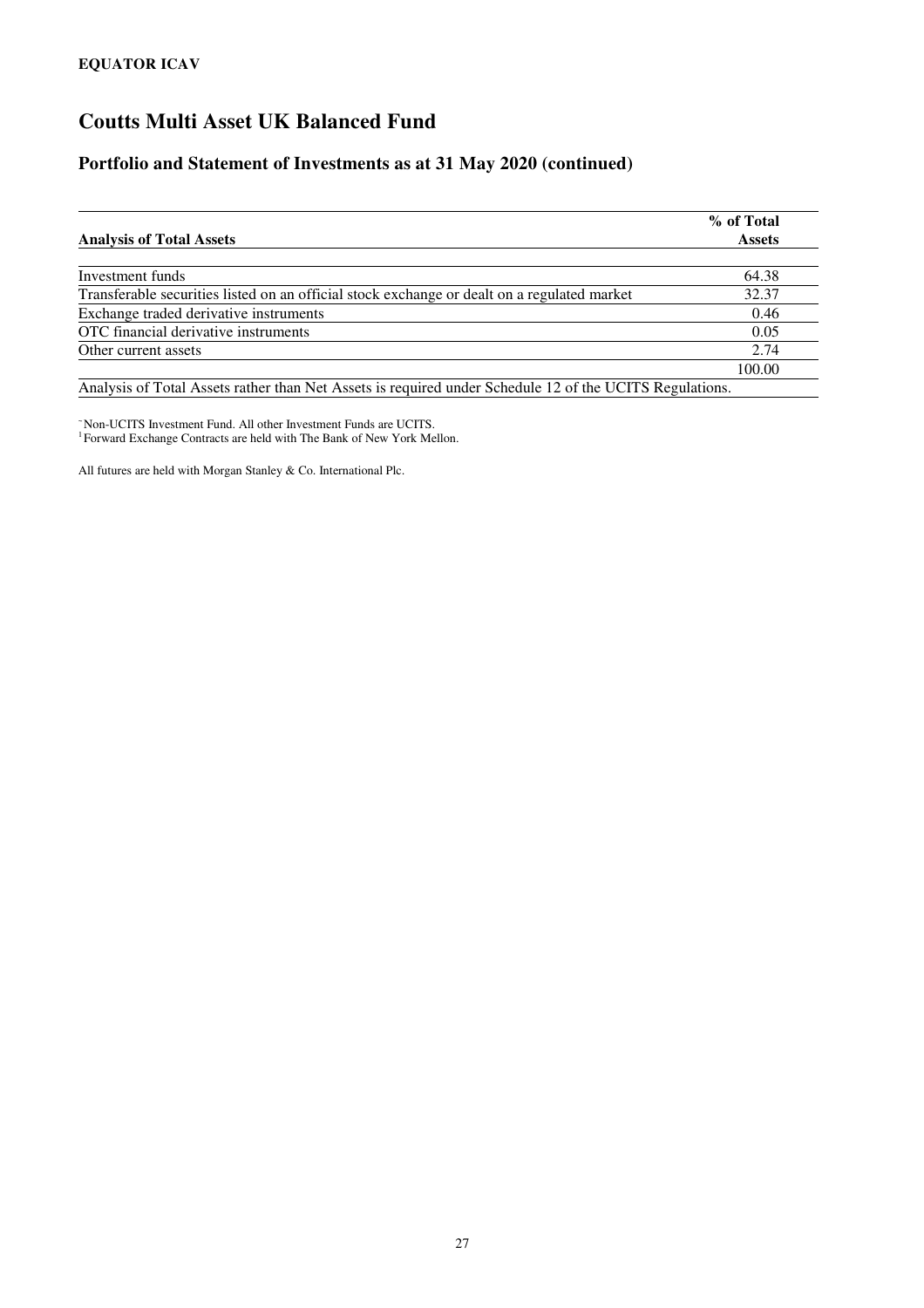## **Portfolio Changes – Material Acquisitions for the period ended 31 May 2020**

| <b>Description</b>                                                      | <b>Acquisitions</b> | Cost       |  |
|-------------------------------------------------------------------------|---------------------|------------|--|
|                                                                         | <b>Nominal</b>      |            |  |
| Aviva Funds Sicav - Global Investment Grade Corporate Bond Fund         | 77,489              | 76,988,851 |  |
| iShares plc - iShares Core FTSE 100 UCITS ETF - ETF                     | 12,185,819          | 73,860,832 |  |
| United Kingdom Gilt 1.5% 22/01/2021                                     | 62,811,000          | 63,420,164 |  |
| PIMCO GIS Global Investment Grade Credit Fund                           | 4,418,848           | 59,871,580 |  |
| United Kingdom Gilt 1.5% 22/07/2026                                     | 51,430,000          | 55,264,064 |  |
| United Kingdom Gilt 0.5% 22/07/2022                                     | 52,603,000          | 52,767,559 |  |
| JPMorgan Liquidity Funds - GBP Liquidity LVNAV Fund                     | 46,864,250          | 46,864,250 |  |
| United Kingdom Gilt 4.25% 07/06/2032                                    | 29,375,000          | 42,125,525 |  |
| Xtrackers MSCI Japan ESG UCITS ETF                                      | 2,800,530           | 40,779,168 |  |
| Royal London Sustainable Leaders Trust                                  | 21,736,924          | 40,277,114 |  |
| <b>Vontobel Fund - Emerging Markets Debt</b>                            | 379,205             | 39,983,375 |  |
| Lyxor S&P 500 UCITS ETF - ETF                                           | 1,560,049           | 34,609,785 |  |
| Barings Emerging Markets Local Debt Fund                                | 316,000             | 32,855,936 |  |
| United Kingdom Gilt 4.5% 07/12/2042                                     | 14,500,000          | 25,468,212 |  |
| TwentyFour Global Investment Funds Plc - TwentyFour Corporate Bond Fund | 219,119             | 22,238,864 |  |
| United Kingdom Gilt 1.5% 22/07/2047                                     | 17,675,000          | 21,236,411 |  |
| United Kingdom Gilt 1.63% 22/10/2071                                    | 14,120,000          | 19,160,936 |  |
| United Kingdom Gilt 4.25% 07/09/2039                                    | 10,590,000          | 17,504,930 |  |
| <b>Liontrust Special Situations Fund</b>                                | 17,003,210          | 16,690,457 |  |
| Ninety One Funds Series I - UK Alpha Fund                               | 14,664,156          | 14,850,391 |  |
| Royal London Bond Funds ICVC - Enhanced Cash Plus Fund                  | 13,723,300          | 13,614,998 |  |
| United States Treasury Note/Bond 2.38% 15/05/2029                       | 12,200,000          | 10,104,900 |  |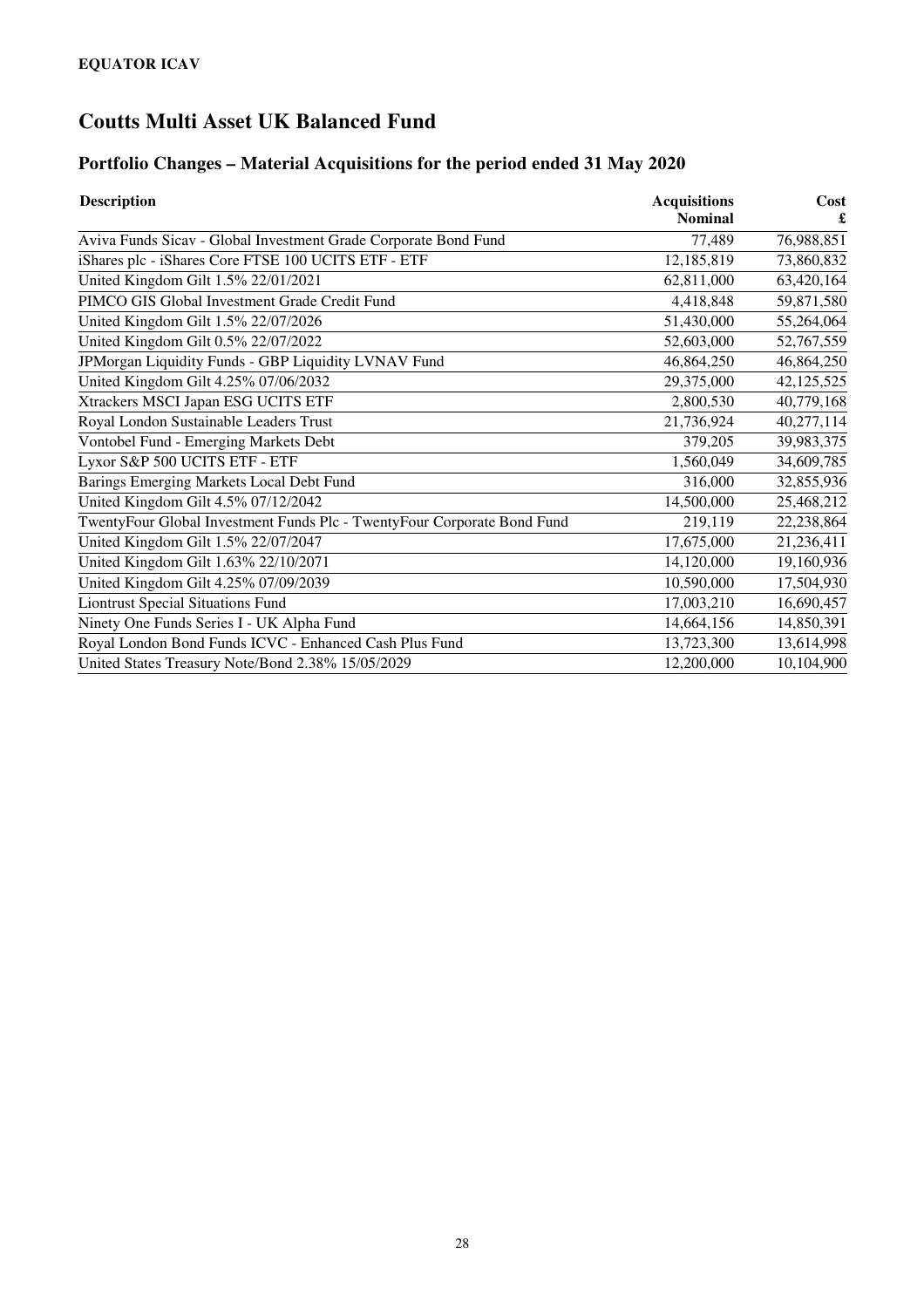## **Portfolio Changes – Material Disposals for the financial period ended 31 May 2020**

| <b>Description</b>                                     | <b>Disposals</b> | <b>Proceeds</b> |  |
|--------------------------------------------------------|------------------|-----------------|--|
|                                                        | <b>Nominal</b>   |                 |  |
| United Kingdom Gilt 1.5% 22/07/2026                    | 62,150,000       | 65,823,205      |  |
| United Kingdom Gilt 1.5% 22/01/2021                    | 62,811,000       | 63,340,497      |  |
| JP Morgan Structured Products BV 05/07/2022            | 52,800,000       | 50,709,120      |  |
| United States Treasury Note/Bond 2.25% 15/08/2027      | 50,900,000       | 46,238,754      |  |
| United States Treasury Note/Bond 2.88% 15/05/2028      | 48,300,000       | 46,085,377      |  |
| <b>UBS ETF MSCI EMU UCITS ETF</b>                      | 6,084,992        | 45,212,741      |  |
| United States Treasury Note/Bond 2.38% 15/05/2029      | 47,900,000       | 44,664,619      |  |
| United Kingdom Gilt 4.75% 07/03/2020                   | 35,533,000       | 35,657,010      |  |
| Colchester Local Markets Bond Fund/The                 | 3,424,398        | 34,609,199      |  |
| United Kingdom Gilt 4.25% 07/06/2032                   | 23,401,000       | 32,675,844      |  |
| Vontobel Fund - Emerging Markets Debt                  | 379,205          | 30,491,874      |  |
| Barings Emerging Markets Local Debt Fund               | 316,000          | 27,365,600      |  |
| JPMorgan Liquidity Funds - GBP Liquidity LVNAV Fund    | 20,744,012       | 20,744,012      |  |
| iShares Europe ex-UK Index Fund                        | 1,104,727        | 15,420,365      |  |
| United Kingdom Gilt 4.25% 07/09/2039                   | 9,100,000        | 14,689,749      |  |
| Ninety One Funds Series I - UK Special Situations Fund | 14,611,249       | 14,484,131      |  |
| <b>BNP Paribas Funds Russia Equity</b>                 | 148,555          | 14,438,855      |  |
| United Kingdom Gilt 0.5% 22/07/2022                    | 12,200,000       | 12,317,769      |  |
| United Kingdom Gilt 1.5% 22/07/2047                    | 9,687,000        | 11,010,674      |  |
| Vanguard FTSE 250 UCITS ETF - ETF                      | 415,420          | 10,462,831      |  |
| PIMCO GIS Global Investment Grade Credit Fund          | 658,000          | 9,304,120       |  |
| HSBC Holdings Plc FRN 2.29% 18/05/2021                 | 9,300,000        | 7,626,076       |  |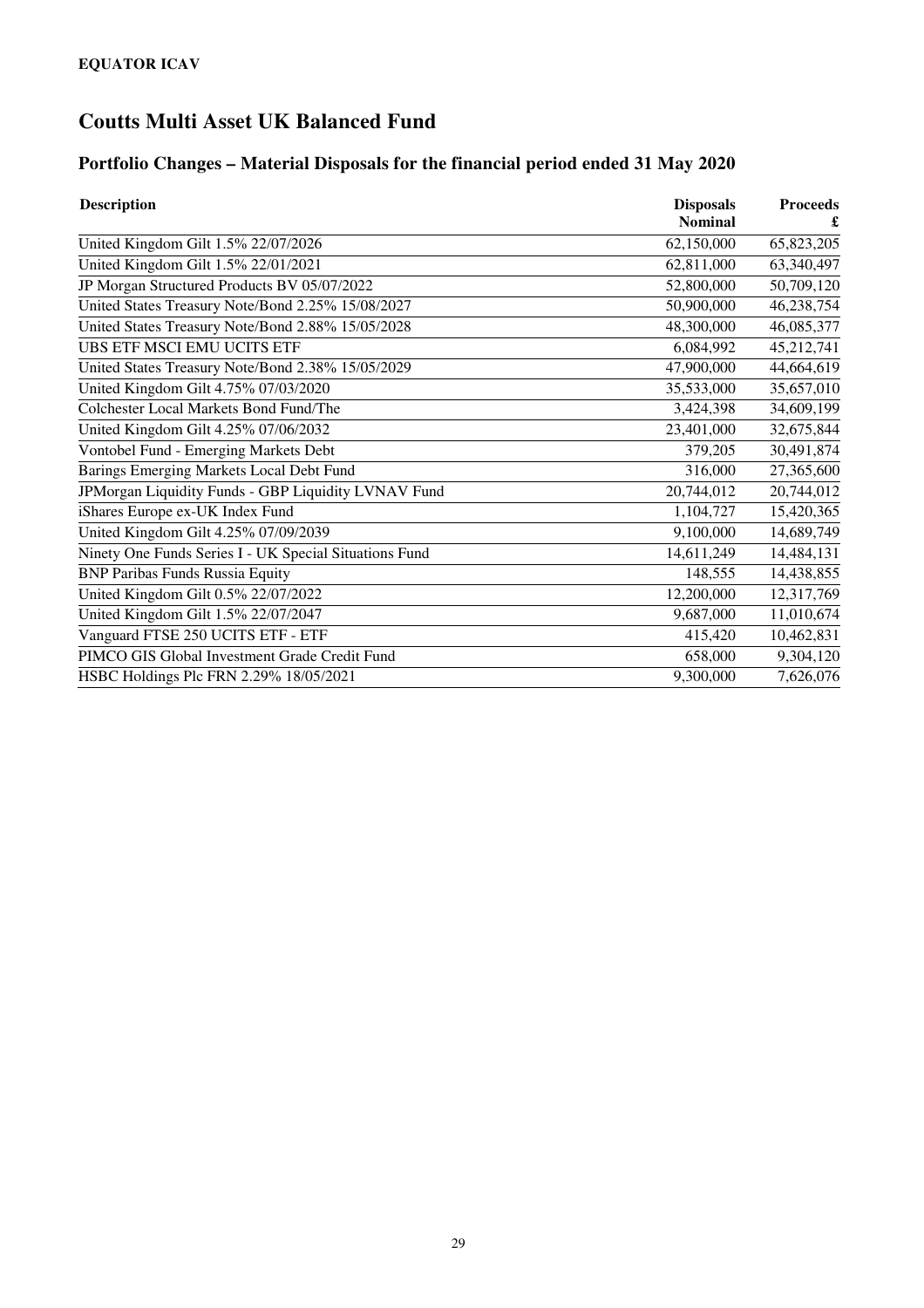## **Portfolio and Statement of Investments as at 31 May 2020**

| <b>Description</b>                                                 | <b>Nominal</b><br><b>Holdings</b> | Fair<br><b>Value</b><br>£ | $%$ of<br><b>Net</b><br><b>Assets</b> |
|--------------------------------------------------------------------|-----------------------------------|---------------------------|---------------------------------------|
| <b>Investment Funds</b>                                            |                                   |                           |                                       |
| Artemis UK Select Fund                                             | 3,450,060                         | 15,730,204                | 1.75                                  |
| Aviva Funds Sicav - Global Investment Grade Corporate Bond<br>Fund | 25,283                            | 25,338,640                | 2.81                                  |
| AXA Fixed Interest Investment ICVC - Sterling Credit Short         |                                   |                           |                                       |
| <b>Duration Bond Fund</b>                                          | 8,692,078                         | 8,532,144                 | 0.95                                  |
| Barings UK Unit Trust Funds - Barings Europe Select Trust          | 235,830                           | 9,579,037                 | 1.06                                  |
| Blackstone/GSO Loan Financing Ltd <sup>~</sup>                     | 5,076,079                         | 2,509,409                 | 0.28                                  |
| Bluebay Funds - Bluebay Financial Capital Bond Fund                | 206,756                           | 19,954,047                | 2.21                                  |
| Capital Group New Perspective Fund LUX                             | 2,262,716                         | 26,948,948                | 2.99                                  |
| Dodge & Cox Worldwide Funds plc - U.S. Stock Fund                  | 938,701                           | 17,647,579                | 1.96                                  |
| Edgewood L Select - US Select Growth                               | 111,114                           | 22,770,592                | 2.53                                  |
| Fidelity Funds - Asian Smaller Companies Fund                      | 989,532                           | 5,784,956                 | 0.64                                  |
| <b>Fidelity Funds - Emerging Markets Fund</b>                      | 7,691,435                         | 10,560,340                | 1.17                                  |
| Findlay Park American Fund                                         | 190,199                           | 20,166,787                | 2.24                                  |
| Insight Global Funds II Plc - Insight Liquid ABS Fund              | 10,756,423                        | 11,407,187                | 1.27                                  |
| Invesco European Equity Fund UK                                    | 4,112,076                         | 6,656,218                 | 0.74                                  |
| Invesco S&P 500 UCITS ETF                                          | 2,503,164                         | 57,636,415                | 6.40                                  |
| Investec Global Strategy Fund - All China Equity Fund              | 426,493                           | 9,314,601                 | 1.03                                  |
| iShares Europe ex-UK Index Fund                                    | 1,868,805                         | 31,513,775                | 3.50                                  |
| iShares plc - iShares Core FTSE 100 UCITS ETF - ETF                | 2,307,279                         | 13,815,987                | 1.53                                  |
| JPMorgan Fund ICVC - Japan Fund                                    | 3,927,711                         | 13,146,049                | 1.46                                  |
| JPMorgan Liquidity Funds - GBP Liquidity LVNAV Fund                | 38,448,330                        | 38,448,330                | 4.27                                  |
| LF Majedie UK Focus Fund                                           | 9,821,107                         | 15,982,869                | 1.77                                  |
| <b>Liontrust Special Situations Fund</b>                           | 29,780,535                        | 29,335,316                | 3.25                                  |
| Merian Investment Funds Series I - Merian UK Mid Cap Fund          | 10,118,006                        | 14,741,935                | 1.64                                  |
| Muzinich Global Short Duration Investment Grade Fund               | 124,860                           | 12,181,342                | 1.35                                  |
| NB Global Floating Rate Income Fund Ltd <sup>®</sup>               | 2,514,146                         | 1,993,718                 | 0.22                                  |
| Neuberger Berman Short Duration Emerging Market Debt Fund          | 1,715,571                         | 15,680,319                | 1.74                                  |
| Ninety One UK Alpha Fund K Inc                                     | 12,208,709                        | 13,391,733                | 1.49                                  |
| Ninety One UK Alpha I Inc                                          | 4,423,426                         | 14,621,192                | 1.62                                  |
| PIMCO GIS Global Investment Grade Credit Fund                      | 2,326,766                         | 31,620,752                | 3.51                                  |
| Royal London Bond Funds ICVC - Enhanced Cash Plus Fund             | 20,487,726                        | 20,210,793                | 2.24                                  |
| Royal London Cash Plus                                             | 17,168,841                        | 17,206,029                | 1.91                                  |
| Royal London FTSE 350 Tracker Fund                                 | 30,324,505                        | 32,083,326                | 3.56                                  |
| Royal London Short Duration Global High Yield Bond Fund            | 4,539,500                         | 3,733,285                 | 0.41                                  |
| Royal London Sustainable Leaders Trust                             | 15,387,555                        | 31,298,287                | 3.47                                  |
| Schroder Income Fund                                               | 33,743,715                        | 14,185,858                | 1.57                                  |
| Schroder ISF Asian Total Return                                    | 28,405                            | 9,634,235                 | 1.07                                  |
| T Rowe Price Funds SICAV - Emerging Markets Equity Fund            | 1,269,505                         | 11,819,091                | 1.31                                  |
| TwentyFour Global Investment Funds Plc - TwentyFour Corporate      |                                   |                           |                                       |
| <b>Bond Fund</b>                                                   | 95,642                            | 9,779,394                 | 1.09                                  |
| Vanguard Emerging Markets Stock Index Fund/Ireland                 | 108,942                           | 12,457,180                | 1.38                                  |
| Xtrackers MSCI Japan ESG UCITS ETF                                 | 626,955                           | 9,271,878                 | 1.03                                  |
| Total Investment Funds - 76.42% (30 November 2019: 73.78%)         |                                   | 688,689,777               | 76.42                                 |
| <b>Transferable Securities - Equities</b>                          |                                   |                           |                                       |
| Australia - 0.14% (30 November 2019: 0.10%)                        |                                   |                           |                                       |
| Rio Tinto Plc                                                      | 28,635                            | 1,235,027                 | 0.14                                  |
| France - 0.30% (30 November 2019: 0.23%)                           |                                   |                           |                                       |
| Airbus SE                                                          | 12,075                            | 615,390                   | 0.07                                  |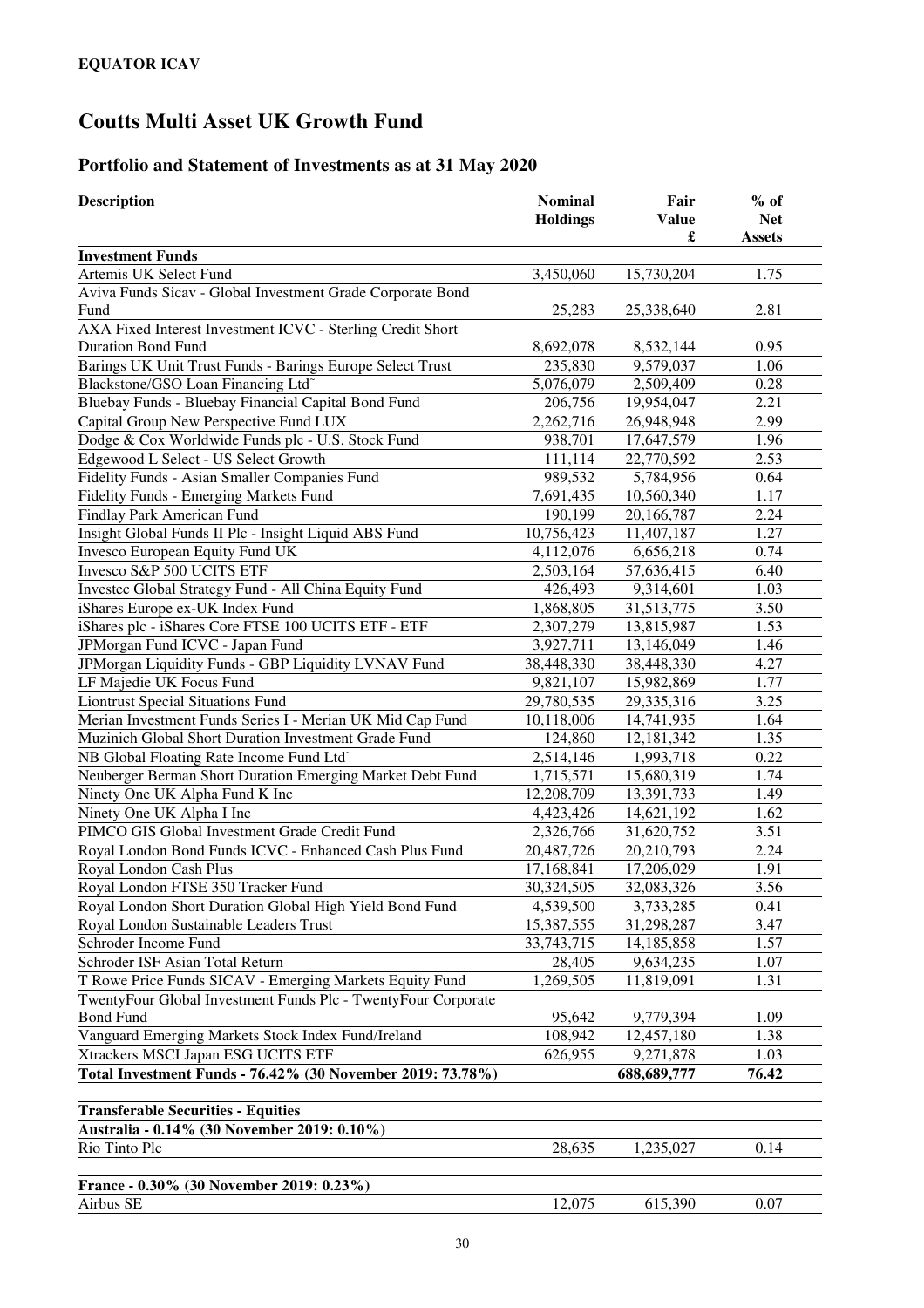| <b>Description</b>                                          | <b>Nominal</b><br><b>Holdings</b> | Fair<br><b>Value</b><br>£ | $%$ of<br><b>Net</b><br><b>Assets</b> |
|-------------------------------------------------------------|-----------------------------------|---------------------------|---------------------------------------|
| <b>Transferable Securities - Equities (continued)</b>       |                                   |                           |                                       |
| France - 0.30% (30 November 2019: 0.23%) (continued)        |                                   |                           |                                       |
| LVMH Moet Hennessy Louis Vuitton SE                         | 3,470                             | 1,169,611                 | 0.13                                  |
| <b>Ubisoft Entertainment SA</b>                             | 15,541                            | 973,067                   | 0.10                                  |
|                                                             |                                   | 2,758,068                 | 0.30                                  |
| Germany, Federal Republic - 0.14% (30 November 2019: 0.24%) |                                   |                           |                                       |
| Infineon Technologies AG                                    | 72,940                            | 1,236,220                 | 0.14                                  |
|                                                             |                                   |                           |                                       |
| Guernsey - 0.56% (30 November 2019: 0.94%)                  |                                   |                           |                                       |
| UK Commercial Property REIT Ltd (REIT)                      | 8,218,963                         | 5,087,538                 | 0.56                                  |
|                                                             |                                   |                           |                                       |
| Italy - 0.11% (30 November 2019: 0.13%)                     |                                   |                           |                                       |
| Enel SpA                                                    | 159,675                           | 990,443                   | 0.11                                  |
| Netherlands - 0.09% (30 November 2019: 0.09%)               |                                   |                           |                                       |
| Royal Dutch Shell Plc                                       | 66,385                            | 813,880                   | 0.09                                  |
|                                                             |                                   |                           |                                       |
| Switzerland - 0.13% (30 November 2019: 0.12%)               |                                   |                           |                                       |
| Roche Holding AG                                            | 4,185                             | 1,172,209                 | 0.13                                  |
|                                                             |                                   |                           |                                       |
| United Kingdom - 1.13% (30 November 2019: 1.10%)            |                                   |                           |                                       |
| AstraZeneca Plc                                             | 14,995                            | 1,286,571                 | 0.14                                  |
| Compass Group Plc                                           | 69,430                            | 822,051                   | 0.09                                  |
| Diageo Plc                                                  | 40,090                            | 1,118,711                 | 0.13                                  |
| DS Smith Plc                                                | 342,910                           | 1,162,808                 | 0.13                                  |
| Land Securities Group Plc (REIT)                            | 138,320                           | 837,943                   | 0.09                                  |
| Prudential Plc                                              | 89,150                            | 933,400                   | 0.10                                  |
| Reckitt Benckiser Group Plc                                 | 18,325                            | 1,323,798                 | 0.15                                  |
| Rentokil Initial Plc                                        | 166,825                           | 828,787                   | 0.09                                  |
| <b>Standard Chartered Plc</b>                               | 211,405                           | 778,816                   | 0.09                                  |
| Tesco Plc                                                   | 467,035                           | 1,066,241                 | 0.12                                  |
|                                                             |                                   | 10,159,126                | 1.13                                  |
| United States - 1.58% (30 November 2019: 1.36%)             |                                   |                           |                                       |
| Air Products and Chemicals Inc                              | 6,225                             | 1,218,033                 | 0.13                                  |
| American Express Co                                         | 13,130                            | 1,010,744                 | 0.11                                  |
| Cintas Corp                                                 | 5,295                             | 1,063,116                 | 0.12                                  |
| ConocoPhillips                                              | 30,540                            | 1,043,058                 | 0.12                                  |
| Costco Wholesale Corp                                       | 4,615                             | 1,152,704                 | 0.13                                  |
| eBay Inc                                                    | 39,140                            | 1,443,268                 | 0.16                                  |
| Estee Lauder Cos Inc/The - Class A                          | 7,685                             | 1,228,791                 | 0.14                                  |
| Intel Corp                                                  | 25,360                            | 1,292,231                 | 0.14                                  |
| Microsoft Corp                                              | 8,760                             | 1,299,814                 | 0.14                                  |
| O'Reilly Automotive Inc                                     | 4,030                             | 1,361,520                 | 0.15                                  |
| Ross Stores Inc                                             | 13,295                            | 1,043,792                 | 0.12                                  |
| Waste Management Inc                                        | 12,375                            | 1,069,661                 | 0.12                                  |
|                                                             |                                   | 14,226,732                | 1.58                                  |
|                                                             |                                   |                           |                                       |

| Total Fair Value of Transferable Securities - Equities - 4.18% (30 November |            |      |
|-----------------------------------------------------------------------------|------------|------|
| $2019: 4.31\%$                                                              | 37,679,243 | 4.18 |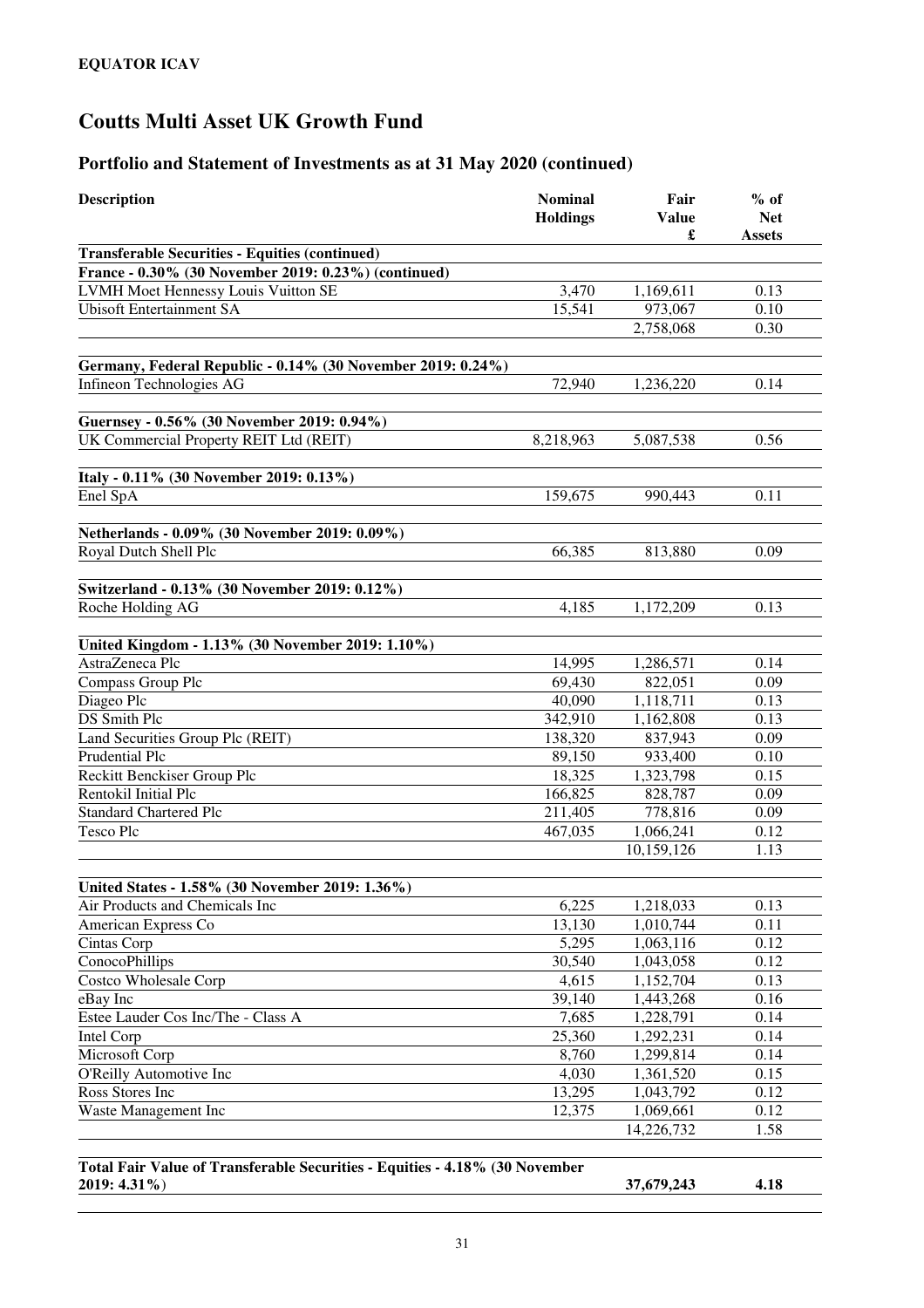| <b>Description</b>                                                                                      | <b>Nominal</b><br><b>Holdings</b> | Fair<br><b>Value</b><br>£ | $%$ of<br><b>Net</b><br><b>Assets</b> |
|---------------------------------------------------------------------------------------------------------|-----------------------------------|---------------------------|---------------------------------------|
| <b>Transferable Securities - Corporate Bonds</b>                                                        |                                   |                           |                                       |
| Australia - 0.50% (30 November 2019: 0.49%)                                                             |                                   |                           |                                       |
| Australia & New Zealand Banking Group Ltd 'REGS' FRN<br>09/11/2022                                      | 2,150,000                         | 1,728,556                 | 0.19                                  |
| National Australia Bank Ltd 'REGS' FRN 12/01/2021                                                       | 3,400,000                         | 2,756,869<br>4,485,425    | 0.31<br>0.50                          |
| Canada - 0.38% (30 November 2019: 0.37%)                                                                |                                   |                           |                                       |
| Toronto-Dominion Bank/The 'GMTN' FRN 17/09/2020                                                         | 4,205,000                         | 3,408,465                 | 0.38                                  |
| France - 0.00% (30 November 2019: 0.63%)                                                                |                                   |                           |                                       |
| Germany, Federal Republic - 0.32% (30 November 2019: 0.48%)                                             |                                   |                           |                                       |
| Daimler Finance North America LLC 'REGS' 3.35% 22/02/2023                                               | 1,777,000                         | 1,472,506                 | 0.17                                  |
| Volkswagen Financial Services NV 2.125% 27/06/2024                                                      | 1,400,000                         | 1,377,912                 | 0.15                                  |
|                                                                                                         |                                   | 2,850,418                 | 0.32                                  |
| Italy - 0.35% (30 November 2019: 0.36%)                                                                 |                                   |                           |                                       |
| UniCredit SpA 'EMTN' FRN 28/10/2025                                                                     | 1,500,000                         | 1,357,374                 | 0.15                                  |
| UniCredit SpA 'EMTN' FRN 03/01/2027                                                                     | 2,000,000                         | 1,823,202                 | 0.20                                  |
|                                                                                                         |                                   | 3,180,576                 | 0.35                                  |
| Netherlands - 0.21% (30 November 2019: 0.22%)                                                           |                                   |                           |                                       |
| ING Groep NV FRN 29/03/2022                                                                             | 2,400,000                         | 1,943,325                 | 0.21                                  |
|                                                                                                         |                                   |                           |                                       |
| New Zealand - 0.19% (30 November 2019: 0.19%)<br>ANZ New Zealand Int'l Ltd/London 'REGS' FRN 25/01/2022 | 2,100,000                         | 1,702,980                 | 0.19                                  |
|                                                                                                         |                                   |                           |                                       |
| United Kingdom - 0.71% (30 November 2019: 1.58%)                                                        |                                   |                           |                                       |
| Aviva Plc 'EMTN' FRN 12/09/2049                                                                         | 2,000,000                         | 2,135,007                 | 0.24                                  |
| BP Capital Markets Plc 'EMTN' 1.177% 12/08/2023                                                         | 2,300,000                         | 2,285,799                 | 0.25                                  |
| Imperial Brands Finance Plc 'EMTN' 3.375% 26/02/2026                                                    | 900,000                           | 879,329                   | 0.10                                  |
| Legal & General Group Plc 'EMTN' FRN 27/10/2045                                                         | 1,000,000                         | 1,104,057                 | 0.12                                  |
|                                                                                                         |                                   | 6,404,192                 | 0.71                                  |
| United States - 1.11% (30 November 2019: 2.41%)                                                         |                                   |                           |                                       |
| Bank of America Corp 'EMTN' FRN 09/05/2026                                                              | 1,700,000                         | 1,530,206                 | 0.17                                  |
| GE Capital UK Funding Unlimited Co 'EMTN' 5.875%                                                        |                                   |                           |                                       |
| 18/01/2033                                                                                              | 207,000                           | 244,256                   | 0.03                                  |
| McDonald's Corp 'MTN' FRN 28/10/2021                                                                    | 2,150,000<br>2,000,000            | 1,739,038                 | 0.19<br>0.18                          |
| Morgan Stanley 'GMTN' FRN 08/05/2024<br>Wells Fargo & Co 'MTN' FRN 22/07/2020                           |                                   | 1,612,252<br>4,868,758    | 0.54                                  |
|                                                                                                         | 6,000,000                         | 9,994,510                 | 1.11                                  |
|                                                                                                         |                                   |                           |                                       |
| Total Fair Value of Transferable Securities - Corporate Bonds - 3.77% (30                               |                                   |                           |                                       |
| November 2019: 6.73%)                                                                                   |                                   | 33,969,891                | 3.77                                  |
| <b>Transferable Securities - Government Bonds</b>                                                       |                                   |                           |                                       |
| United Kingdom - 3.62% (30 November 2019: 2.60%)                                                        |                                   |                           |                                       |
| United Kingdom Gilt 0.5% 22/07/2022                                                                     | 6,085,000                         | 6,157,046                 | 0.68                                  |
| United Kingdom Gilt 1.5% 22/07/2026                                                                     | 4,270,000                         | 4,670,953                 | 0.52                                  |
| United Kingdom Gilt 4.25% 07/06/2032                                                                    | 3,316,000                         | 4,866,562                 | 0.54                                  |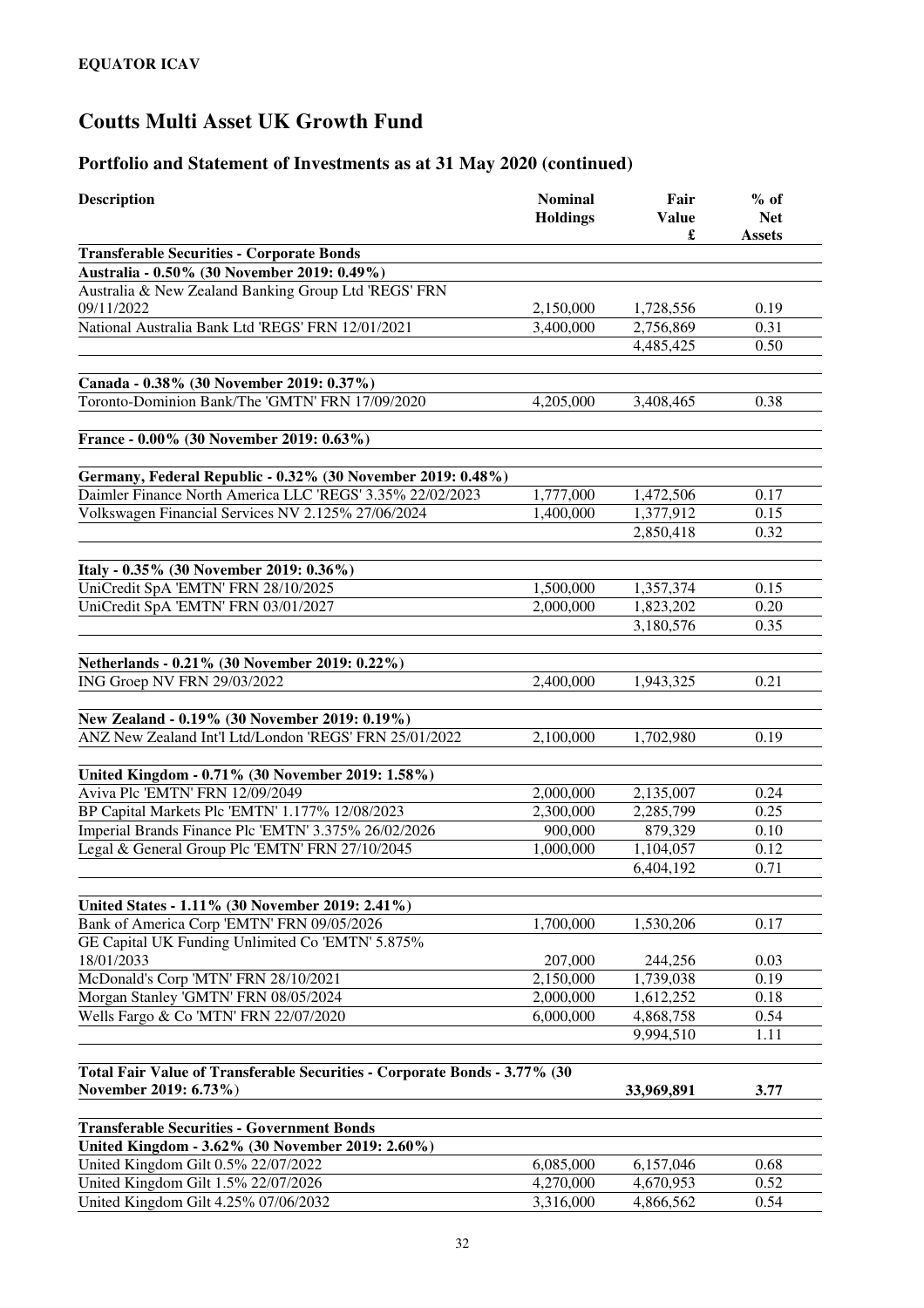### **Portfolio and Statement of Investments as at 31 May 2020 (continued)**

| <b>Description</b>                      |                                                                                                                   | <b>Nominal</b><br><b>Holdings</b> | Fair<br><b>Value</b><br>£ | $%$ of<br><b>Net</b><br><b>Assets</b> |
|-----------------------------------------|-------------------------------------------------------------------------------------------------------------------|-----------------------------------|---------------------------|---------------------------------------|
|                                         | <b>Transferable Securities - Government Bonds (continued)</b>                                                     |                                   |                           |                                       |
|                                         | United Kingdom - 3.62% (30 November 2019: 2.60%) (continued)                                                      |                                   |                           |                                       |
|                                         | United Kingdom Gilt 4.25% 07/09/2039                                                                              | 3.330,000                         | 5,613,714                 | 0.62                                  |
|                                         | United Kingdom Gilt 4.5% 07/12/2042                                                                               | 1,280,000                         | 2,345,728                 | 0.26                                  |
|                                         | United Kingdom Gilt 1.5% 22/07/2047                                                                               | 5,765,000                         | 7,094,985                 | 0.79                                  |
|                                         | United Kingdom Gilt 1.625% 22/10/2071                                                                             | 1,220,000                         | 1,915,034                 | 0.21                                  |
|                                         |                                                                                                                   |                                   | 32,664,022                | 3.62                                  |
|                                         | United States - 4.21% (30 November 2019: 5.39%)                                                                   |                                   |                           |                                       |
|                                         | United States Treasury Note/Bond 2.25% 15/08/2027                                                                 | 21,590,000                        | 19,659,833                | 2.18                                  |
|                                         | United States Treasury Note/Bond 2.875% 15/05/2028                                                                | 11,350,000                        | 10,865,177                | 1.21                                  |
|                                         | United States Treasury Note/Bond 2.375% 15/05/2029                                                                | 7,900,000                         | 7,389,133                 | 0.82                                  |
|                                         |                                                                                                                   |                                   | 37,914,143                | 4.21                                  |
| November 2019: 7.99%)                   | Total Fair Value of Transferable Securities - Government Bonds - 7.83% (30                                        |                                   | 70,578,165                | 7.83                                  |
|                                         | <b>Transferable Securities - Structured Notes</b>                                                                 |                                   |                           |                                       |
|                                         |                                                                                                                   |                                   |                           |                                       |
|                                         | Switzerland - 0.00% (30 November 2019: 0.13%)                                                                     |                                   |                           |                                       |
|                                         | United States - 0.00% (30 November 2019: 3.66%)                                                                   |                                   |                           |                                       |
| November 2019: 3.79%)                   | Total Fair Value of Transferable Securities - Structured Notes - 0.00% (30                                        |                                   |                           |                                       |
| 22.82%)                                 | Total Fair Value of Transferable Securities - 15.78% (30 November 2019:                                           |                                   | 142,227,299               | 15.78                                 |
|                                         | Total Fair Value of Investments excluding Financial Derivative Instruments -<br>92.20% (30 November 2019: 96.60%) |                                   | 830,917,076               | 92.20                                 |
| <b>Financial Derivative Instruments</b> |                                                                                                                   |                                   |                           |                                       |
| Futures (a)                             |                                                                                                                   |                                   |                           |                                       |
| No. of                                  |                                                                                                                   | <b>Notional</b><br><b>Value</b>   | <b>Value</b>              | % of Net                              |
| Contracts                               | <b>Description</b>                                                                                                | $\pmb{\mathfrak{L}}$              | $\pmb{\mathfrak{L}}$      | <b>Assets</b>                         |
| $\overline{795}$                        | FTSE 100 Index Future June 2020                                                                                   | 48,180,975                        | 7,894,120                 | 0.87                                  |
| 839                                     | S&P 500 E-Mini Future June 2020                                                                                   | 103,329,474                       | 18,983,877                | 2.11                                  |
| $\overline{54}$                         | Topix Index Future June 2020                                                                                      | 6,320,811                         | 708,304                   | 0.08                                  |
| $\overline{80}$                         | U.S. 10 Year Note CBT September 2020                                                                              | 9,008,097                         | 19,712                    | 0.00                                  |
|                                         |                                                                                                                   |                                   | 27,606,013                | 3.06                                  |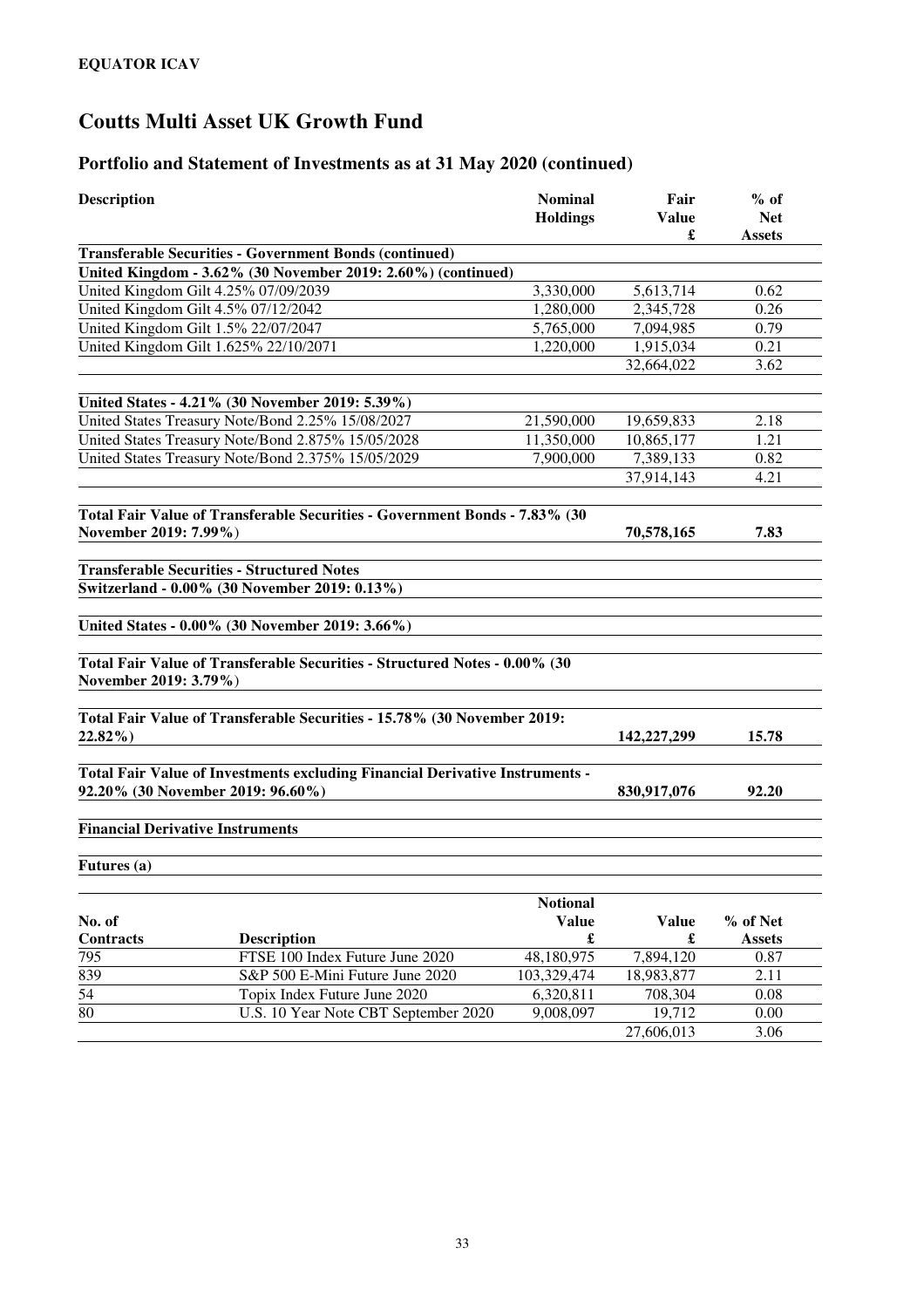### **Portfolio and Statement of Investments as at 31 May 2020 (continued)**

#### **Financial Derivative Instruments (continued)**

| <b>Forward Exchange Contracts (b)</b>                                                                                                                                                                                              |            |                           |                          |                  |             |               |
|------------------------------------------------------------------------------------------------------------------------------------------------------------------------------------------------------------------------------------|------------|---------------------------|--------------------------|------------------|-------------|---------------|
|                                                                                                                                                                                                                                    |            |                           | <b>Maturity</b>          | No. of           | Value       | % of Net      |
| <b>Purchases</b>                                                                                                                                                                                                                   |            | <b>Sales</b>              | <b>Date</b>              | <b>Contracts</b> | £           | <b>Assets</b> |
| 4,100,000<br><b>EUR</b>                                                                                                                                                                                                            | <b>GBP</b> |                           | $(3,643,178)$ 14/08/2020 |                  | 46,688      | $0.00^{1}$    |
| Total Financial Derivative Instruments - 3.06% (30 November 2019: 0.73%)                                                                                                                                                           |            |                           |                          |                  | 27,652,701  | 3.06          |
| Total Financial Assets at Fair Value through Profit or Loss - 95.26% (30                                                                                                                                                           |            |                           |                          |                  |             |               |
| November 2019: 97.33%)                                                                                                                                                                                                             |            |                           |                          |                  | 858,569,777 | 95.26         |
| Other Current Assets - 5.48% (30 November 2019: 3.51%)                                                                                                                                                                             |            |                           |                          |                  | 49,308,273  | 5.48          |
| Total Assets - 100.74% (30 November 2019: 100.84%)                                                                                                                                                                                 |            |                           |                          |                  | 907,878,050 | 100.74        |
| <b>Financial Derivative Instruments</b>                                                                                                                                                                                            |            |                           |                          |                  |             |               |
| <b>Forward Exchange Contracts (b)</b>                                                                                                                                                                                              |            |                           |                          |                  |             |               |
|                                                                                                                                                                                                                                    |            |                           | <b>Maturity</b>          | No. of           | Value       | % of Net      |
| <b>Purchases</b>                                                                                                                                                                                                                   |            | <b>Sales</b>              | Date                     | <b>Contracts</b> | £           | <b>Assets</b> |
| 11,143,818<br><b>GBP</b>                                                                                                                                                                                                           | <b>EUR</b> | $(12,600,000)$ 14/08/2020 |                          | 1                | (195,771)   | $(0.02)^1$    |
| <b>JPY</b><br>1,301,000,000                                                                                                                                                                                                        | <b>GBP</b> |                           | (9,915,554) 14/08/2020   | 1                | (139,310)   | $(0.02)^1$    |
| <b>USD</b><br>25,900,000                                                                                                                                                                                                           | <b>GBP</b> | $(21,088,614)$ 14/08/2020 |                          | $\overline{2}$   | (123, 198)  | $(0.01)^1$    |
|                                                                                                                                                                                                                                    |            |                           |                          |                  | (458, 279)  | (0.05)        |
| Total Financial Derivative Instruments - (0.05%) (30 November 2019:                                                                                                                                                                |            |                           |                          |                  |             |               |
| $(0.02\%)$                                                                                                                                                                                                                         |            |                           |                          |                  | (458, 279)  | (0.05)        |
| Total Financial Liabilities at Fair Value through Profit or Loss - (0.05%) (30                                                                                                                                                     |            |                           |                          |                  |             |               |
| November 2019: (0.02%))                                                                                                                                                                                                            |            |                           |                          |                  | (458, 279)  | (0.05)        |
| Other Current Liabilities - (0.69%) (30 November 2019: (0.82%))                                                                                                                                                                    |            |                           |                          |                  | (6,195,097) | (0.69)        |
| <b>Net Assets Attributable to Redeemable Shareholders</b>                                                                                                                                                                          |            | 901,224,674               | 100.00                   |                  |             |               |
| <b>Classification:</b>                                                                                                                                                                                                             |            |                           |                          |                  |             |               |
| (a) Exchange traded financial derivative instruments.                                                                                                                                                                              |            |                           |                          |                  |             |               |
| $(1)$ of $\Box$ $\Box$ $(1)$ $(1)$ $(1)$ $(1)$ $(1)$ $(1)$ $(1)$ $(1)$ $(1)$ $(1)$ $(1)$ $(1)$ $(1)$ $(1)$ $(1)$ $(1)$ $(1)$ $(1)$ $(1)$ $(1)$ $(1)$ $(1)$ $(1)$ $(1)$ $(1)$ $(1)$ $(1)$ $(1)$ $(1)$ $(1)$ $(1)$ $(1)$ $(1)$ $(1)$ |            |                           |                          |                  |             |               |

(b) OTC financial derivative instruments.

All transferable securities held at financial period end are listed on an official stock exchange or dealt on a regulated market.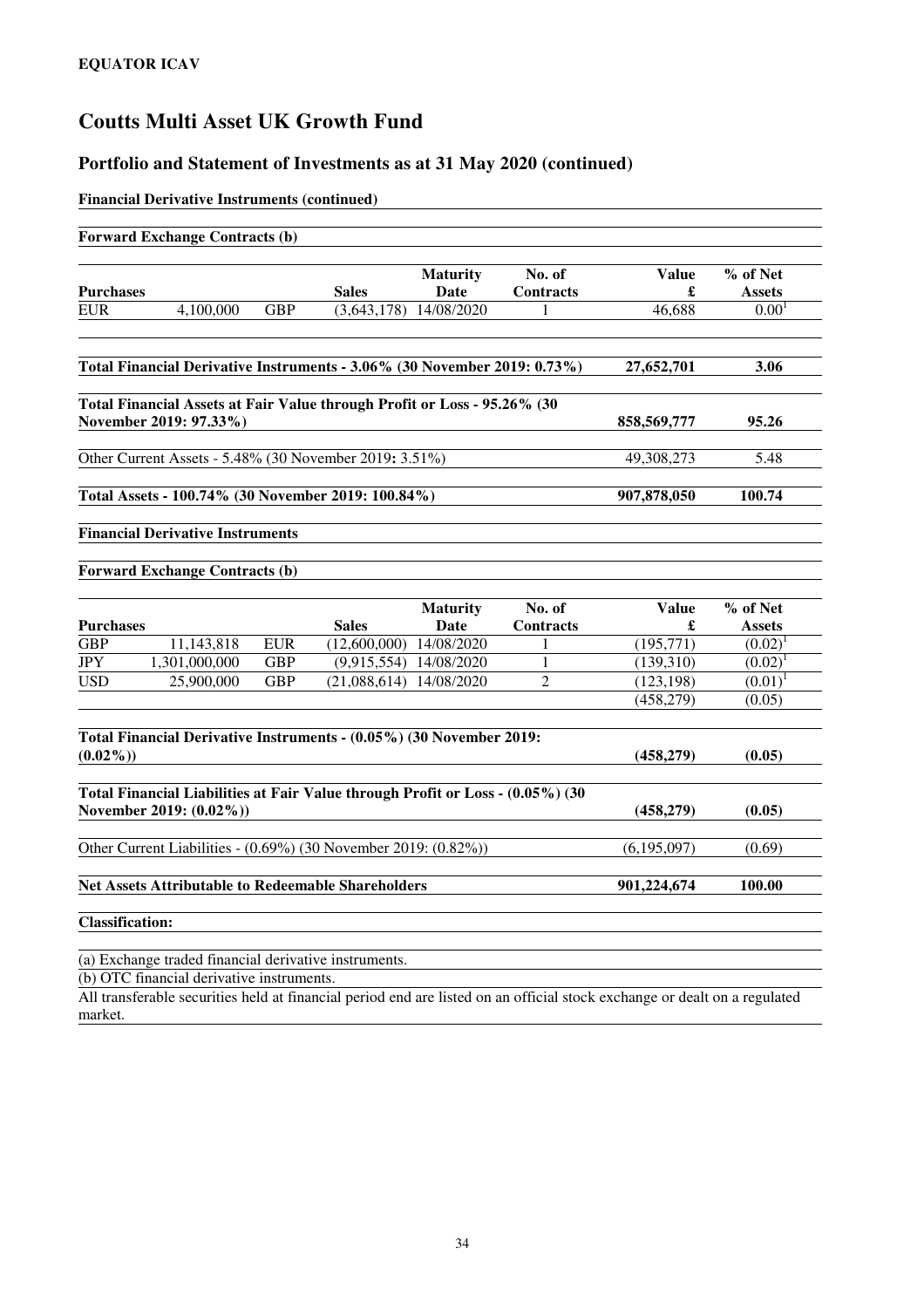### **Portfolio and Statement of Investments as at 31 May 2020 (continued)**

| <b>Analysis of Total Assets</b>                                                                         | % of Total<br><b>Assets</b> |  |  |
|---------------------------------------------------------------------------------------------------------|-----------------------------|--|--|
|                                                                                                         |                             |  |  |
| Investment funds                                                                                        | 75.86                       |  |  |
| Transferable securities listed on an official stock exchange or dealt on a regulated market             | 15.67                       |  |  |
| Exchange traded derivative instruments                                                                  | 3.04                        |  |  |
| OTC financial derivative instruments                                                                    | 0.01                        |  |  |
| Other current assets                                                                                    | 5.42                        |  |  |
|                                                                                                         | 100.00                      |  |  |
| Analysis of Total Assets rather than Net Assets is required under Schedule 12 of the UCITS Regulations. |                             |  |  |

<sup>~</sup>Non-UCITS Investment Fund. All other Investment Funds are UCITS. <sup>1</sup> Forward Exchange Contracts are held with The Bank of New York Mellon.

All futures are held with Morgan Stanley & Co. International Plc.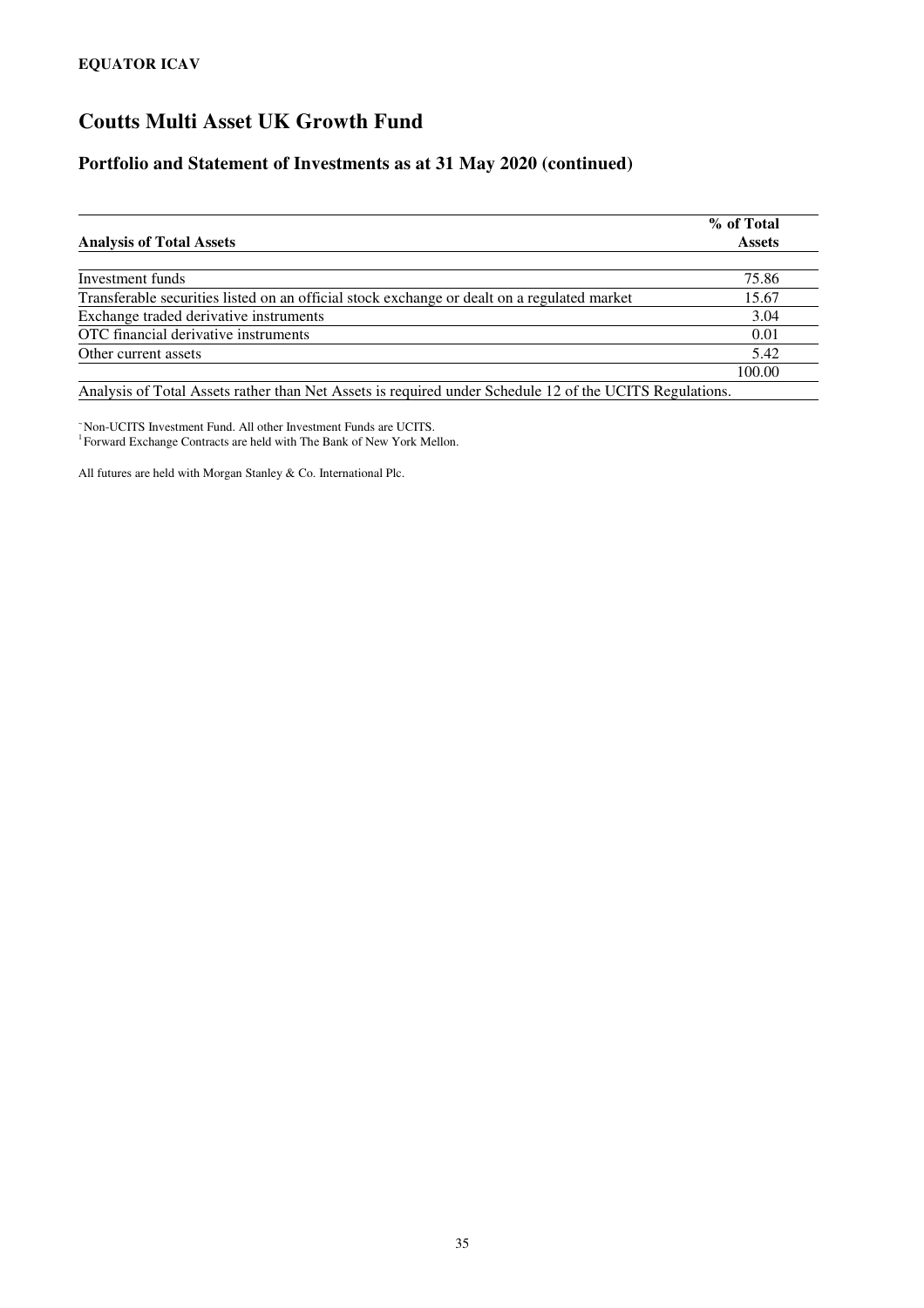### **Portfolio Changes – Material Acquisitions for the financial period ended 31 May 2020**

| <b>Description</b>                                                      | <b>Acquisitions</b> | Cost         |
|-------------------------------------------------------------------------|---------------------|--------------|
|                                                                         | <b>Nominal</b>      |              |
| JPMorgan Liquidity Funds - GBP Liquidity LVNAV Fund                     | 56,561,931          | 56,561,931   |
| Royal London Sustainable Leaders Trust                                  | 15,387,555          | 29,176,761   |
| Vontobel Fund - Emerging Markets Debt                                   | 257,505             | 27,151,327   |
| Aviva Funds Sicav - Global Investment Grade Corporate Bond Fund         | 25,283              | 25, 267, 168 |
| Invesco S&P 500 UCITS ETF                                               | 1,067,899           | 25,196,039   |
| PIMCO GIS Global Investment Grade Credit Fund                           | 1,657,327           | 22,128,812   |
| Barings Emerging Markets Local Debt Fund                                | 162,731             | 16,925,281   |
| <b>Liontrust Special Situations Fund</b>                                | 15,420,026          | 14,766,886   |
| iShares plc - iShares Core FTSE 100 UCITS ETF - ETF                     | 2,307,279           | 14,639,474   |
| Ninety One Funds Series I - UK Alpha Fund                               | 12,208,709          | 12,431,573   |
| TwentyFour Global Investment Funds Plc - TwentyFour Corporate Bond Fund | 95,642              | 9,700,515    |
| Xtrackers MSCI Japan ESG UCITS ETF                                      | 626,955             | 9,129,237    |
| Royal London Bond Funds ICVC - Enhanced Cash Plus Fund                  | 7,946,100           | 7,893,497    |
| Bluebay Funds - Bluebay Financial Capital Bond Fund                     | 78,311              | 7,583,418    |
| United States Treasury Note/Bond 2.25% 15/08/2027                       | 8,990,000           | 7,237,308    |
| Findlay Park American Fund                                              | 68,049              | 6,775,664    |
| Invesco European Equity Fund UK                                         | 4,112,076           | 6,163,180    |
| Royal London Cash Plus                                                  | 5,205,550           | 5,221,458    |
| iShares Europe ex-UK Index Fund                                         | 308,073             | 5,078,350    |
| United Kingdom Gilt 1.5% 22/01/2021                                     | 4,950,000           | 4,997,966    |
| United Kingdom Gilt 1.5% 22/07/2026                                     | 4,270,000           | 4,590,411    |
| United Kingdom Gilt 0.5% 22/07/2022                                     | 4,465,000           | 4,480,184    |
| United States Treasury Note/Bond 2.38% 15/05/2029                       | 5,200,000           | 4,470,738    |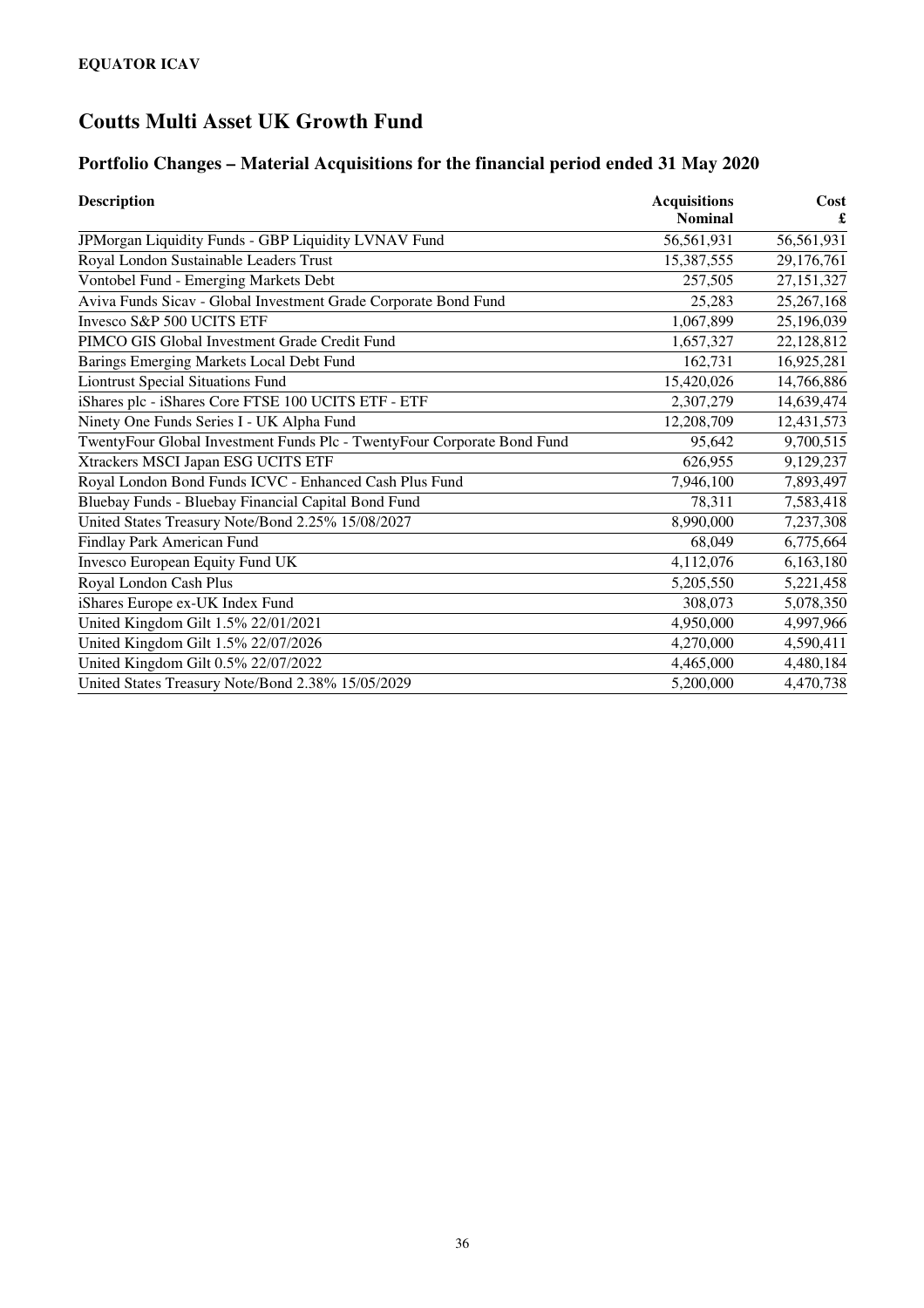### **Portfolio Changes – Material Disposals for the financial period ended 31 May 2020**

| <b>Description</b>                                                            | <b>Disposals</b><br><b>Nominal</b> | <b>Proceeds</b><br>£ |
|-------------------------------------------------------------------------------|------------------------------------|----------------------|
| JPMorgan Liquidity Funds - GBP Liquidity LVNAV Fund                           | 48,835,875                         | 48,835,875           |
| Vulcan Value Equity Fund                                                      | 100,276                            | 22,581,052           |
| JP Morgan Structured Products BV 05/07/2022                                   | 23,200,000                         | 22,281,280           |
| Vontobel Fund - Emerging Markets Debt                                         | 257,505                            | 20,705,977           |
| Royal London FTSE 350 Tracker Fund                                            | 14,975,880                         | 14,975,880           |
| Colchester Local Markets Bond Fund/The                                        | 1,445,825                          | 14,602,970           |
| <b>UBS ETF MSCI EMU UCITS ETF</b>                                             | 1,901,924                          | 14,131,686           |
| Barings Emerging Markets Local Debt Fund                                      | 162,731                            | 14,092,505           |
| Vanguard FTSE 250 UCITS ETF - ETF                                             | 490,213                            | 12,346,578           |
| Royal London Bond Funds ICVC - Enhanced Cash Plus Fund                        | 11,104,334                         | 10,957,604           |
| United States Treasury Note/Bond 2.25% 15/08/2027                             | 10,800,000                         | 10,138,540           |
| United States Treasury Note/Bond 2.38% 15/05/2029                             | 11,300,000                         | 8,825,810            |
| iShares Europe ex-UK Index Fund                                               | 588,669                            | 8,623,147            |
| United States Treasury Note/Bond 2.88% 15/05/2028                             | 8,550,000                          | 8,115,097            |
| Ninety One Funds Series I - UK Special Situations Fund                        | 8,036,551                          | 7,966,633            |
| Royal London Cash Plus                                                        | 7,900,000                          | 7,925,106            |
| Invesco European Equity Fund                                                  | 2,027,762                          | 6,163,180            |
| <b>BNP Paribas Funds Russia Equity</b>                                        | 59,080                             | 5,742,301            |
| PIMCO GIS Global Investment Grade Credit Fund                                 | 410,196                            | 5,536,854            |
| United Kingdom Gilt 1.5% 22/01/2021                                           | 4,950,000                          | 4,991,729            |
| United Kingdom Gilt 1.5% 22/07/2026                                           | 4,689,000                          | 4,956,836            |
| AXA Fixed Interest Investment ICVC - Sterling Credit Short Duration Bond Fund | 4,385,417                          | 4,355,596            |
| Neuberger Berman Short Duration Emerging Market Debt Fund                     | 444,045                            | 4,080,213            |
| <b>International Public Partnerships Ltd</b>                                  | 2,327,347                          | 3,873,224            |
| HSBC Holdings Plc FRN 2.29% 18/05/2021                                        | 4,300,000                          | 3,526,035            |
| JPMorgan Chase Bank NA 'BKNT' FRN 2.2% 01/02/2021                             | 4,300,000                          | 3,309,602            |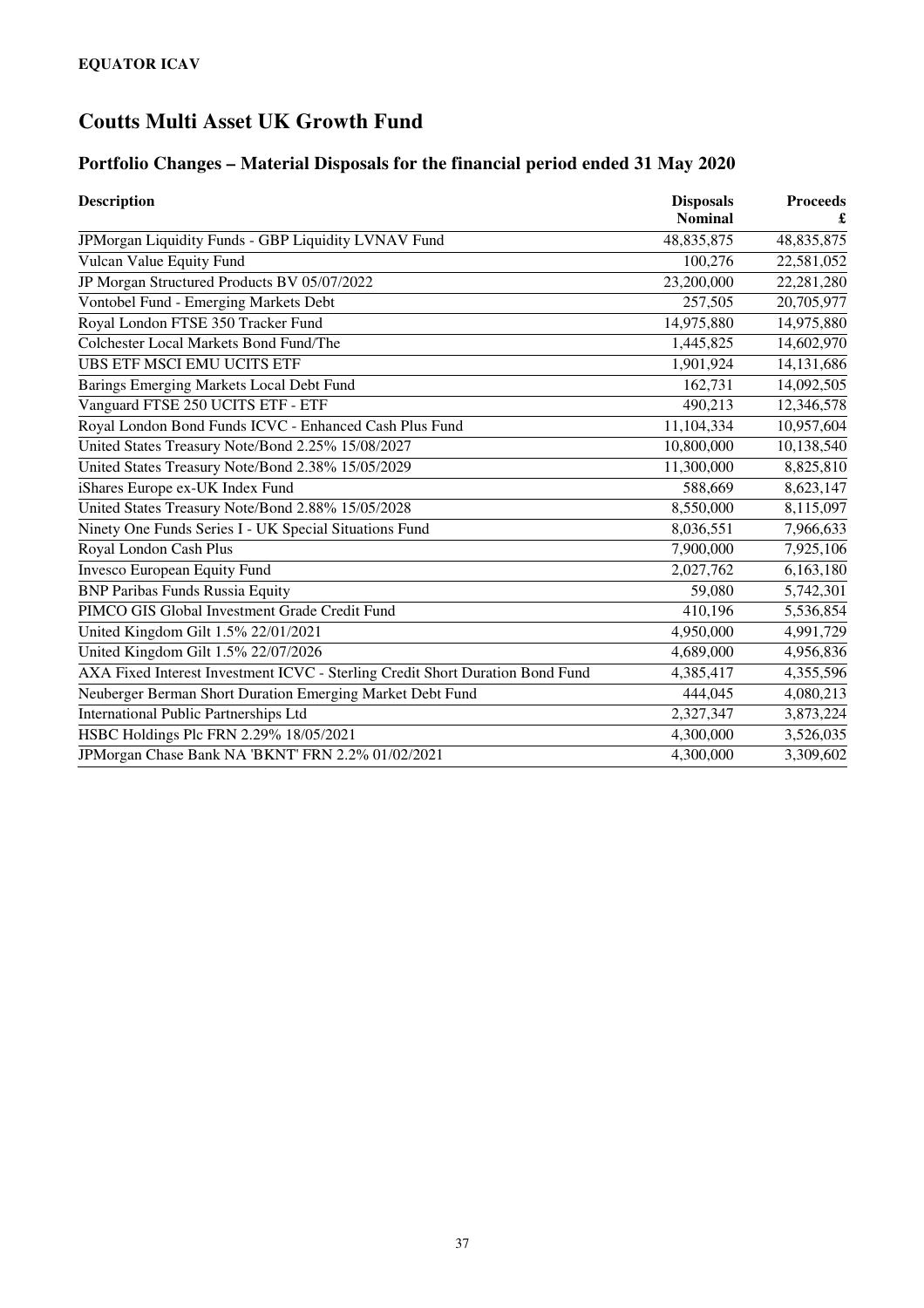### **Portfolio and Statement of Investments as at 31 May 2020**

| <b>Description</b>                                          | <b>Nominal</b><br><b>Holdings</b> | Fair<br><b>Value</b> | $%$ of<br><b>Net</b> |
|-------------------------------------------------------------|-----------------------------------|----------------------|----------------------|
|                                                             |                                   | £                    | <b>Assets</b>        |
| <b>Investment Funds</b> <sup>1</sup>                        |                                   |                      |                      |
| Artemis UK Select Fund                                      | 1,528,282                         | 6,968,049            | 2.14                 |
| AXA Fixed Interest Investment ICVC - Sterling Credit Short  |                                   |                      |                      |
| Duration Bond Fund                                          | 3,278,182                         | 3,217,863            | 0.99                 |
| Barings UK Unit Trust Funds - Barings Europe Select Trust   | 94,800                            | 3,850,624            | 1.18                 |
| Capital Group New Perspective Fund LUX                      | 743,028                           | 8,849,464            | 2.71                 |
| Dodge & Cox Worldwide Funds plc - U.S. Stock Fund           | 436,430                           | 8,204,884            | 2.52                 |
| Edgewood L Select - US Select Growth                        | 75,440                            | 15,459,919           | 4.74                 |
| Fidelity Funds - Asian Smaller Companies Fund               | 339,020                           | 1,981,963            | 0.61                 |
| Fidelity Funds - Emerging Markets Fund                      | 887,180                           | 1,218,098            | 0.37                 |
| Findlay Park American Fund                                  | 95,809                            | 10,158,613           | 3.11                 |
| Insight Global Funds II Plc - Insight Liquid ABS Fund       | 9,525,627                         | 10,101,928           | 3.10                 |
| Invesco European Equity Fund UK                             | 1,925,835                         | 3,117,350            | 0.96                 |
| Invesco S&P 500 UCITS ETF                                   | 757,255                           | 17,436,118           | 5.34                 |
| Investec Global Strategy Fund - All China Equity Fund       | 149,653                           | 3,268,423            | 1.00                 |
| iShares Europe ex-UK Index Fund                             | 742,063                           | 12,513,455           | 3.84                 |
| iShares plc - iShares Core FTSE 100 UCITS ETF - ETF         | 4,646,106                         | 27,820,883           | 8.53                 |
| JPMorgan Fund ICVC - Japan Fund                             | 1,123,530                         | 3,760,455            | 1.15                 |
| JPMorgan Liquidity Funds - GBP Liquidity LVNAV Fund         | 14,155,177                        | 14, 155, 177         | 4.34                 |
| LF Majedie UK Focus Fund                                    | 5,765,339                         | 9,382,513            | 2.88                 |
| <b>Liontrust Special Situations Fund</b>                    | 7,763,210                         | 7,647,150            | 2.34                 |
| Merian Investment Funds Series I - Merian UK Mid Cap Fund   | 5,379,780                         | 7,838,339            | 2.40                 |
| Muzinich Global Short Duration Investment Grade Fund        | 114,682                           | 11,188,376           | 3.43                 |
| Ninety One UK Alpha Fund K Inc                              | 5,886,602                         | 6,457,014            | 1.98                 |
| Ninety One UK Alpha I Inc                                   | 3,013,028                         | 9,959,262            | 3.05                 |
| Royal London Bond Funds ICVC - Enhanced Cash Plus Fund      | 7,484,564                         | 7,383,395            | 2.26                 |
| Royal London Cash Plus                                      | 8,278,953                         | 8,296,885            | 2.54                 |
| Royal London FTSE 350 Tracker Fund                          | 15,429,370                        | 16,324,273           | 5.00                 |
| Royal London Short Duration Global High Yield Bond Fund     | 2,901,514                         | 2,386,205            | 0.73                 |
| Royal London Sustainable Leaders Trust                      | 5,500,721                         | 11,188,467           | 3.43                 |
| Schroder Income Fund                                        | 16,953,575                        | 7,127,283            | 2.19                 |
| Schroder ISF Asian Total Return                             | 12,080                            | 4,097,221            | 1.26                 |
| T Rowe Price Funds SICAV - Emerging Markets Equity Fund     | 506,165                           | 4,712,396            | 1.44                 |
| Vanguard Emerging Markets Stock Index Fund/Ireland          | 30,922                            | 3,535,863            | 1.08                 |
| Xtrackers MSCI Japan ESG UCITS ETF                          | 594,095                           | 8,785,919            | 2.69                 |
| Total Investment Funds - 85.33% (30 November 2019: 85.75%)  |                                   | 278,393,827          | 85.33                |
| <b>Transferable Securities - Equities</b>                   |                                   |                      |                      |
| Australia - 0.18% (30 November 2019: 0.14%)                 |                                   |                      |                      |
| Rio Tinto Plc                                               | 13,860                            | 597,782              | 0.18                 |
| France - 0.41% (30 November 2019: 0.32%)                    |                                   |                      |                      |
| Airbus SE                                                   | 5,845                             | 297,884              | 0.09                 |
| LVMH Moet Hennessy Louis Vuitton SE                         | 1,680                             | 566,267              | 0.18                 |
| <b>Ubisoft Entertainment SA</b>                             | 7,361                             | 460,894              | 0.14                 |
|                                                             |                                   | 1,325,045            | 0.41                 |
|                                                             |                                   |                      |                      |
| Germany, Federal Republic - 0.20% (30 November 2019: 0.34%) |                                   |                      |                      |
| Infineon Technologies AG                                    | 38,530                            | 653,024              | 0.20                 |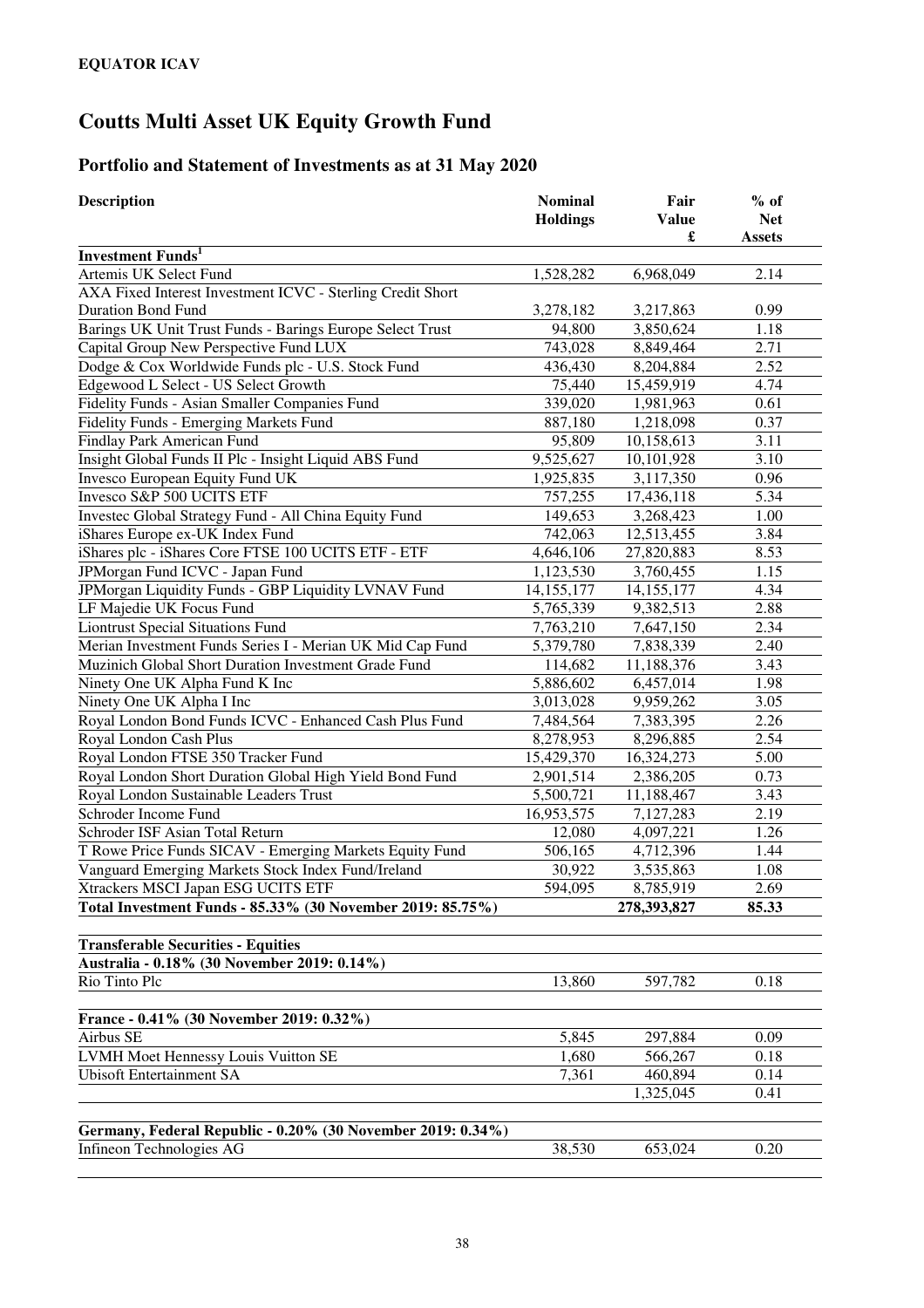| <b>Description</b>                                                                          | <b>Nominal</b><br><b>Holdings</b> | Fair<br><b>Value</b><br>£ | $%$ of<br><b>Net</b><br><b>Assets</b> |
|---------------------------------------------------------------------------------------------|-----------------------------------|---------------------------|---------------------------------------|
| <b>Transferable Securities - Equities (continued)</b>                                       |                                   |                           |                                       |
| Italy - 0.15% (30 November 2019: 0.18%)                                                     |                                   |                           |                                       |
| Enel SpA                                                                                    | 77,285                            | 479,388                   | 0.15                                  |
|                                                                                             |                                   |                           |                                       |
| Netherlands - 0.12% (30 November 2019: 0.14%)                                               |                                   |                           |                                       |
| Royal Dutch Shell Plc                                                                       | 32,130                            | 393,914                   | 0.12                                  |
| Switzerland - 0.17% (30 November 2019: 0.17%)                                               |                                   |                           |                                       |
| Roche Holding AG                                                                            | 2.025                             | 567,198                   | 0.17                                  |
| United Kingdom - 1.51% (30 November 2019: 1.57%)                                            |                                   |                           |                                       |
| AstraZeneca Plc                                                                             | 7,260                             | 622,908                   | 0.19                                  |
| Compass Group Plc                                                                           | 33,605                            | 397,883                   | 0.12                                  |
| Diageo Plc                                                                                  | 19,405                            | 541,497                   | 0.17                                  |
| DS Smith Plc                                                                                | 165,975                           | 562,821                   | 0.17                                  |
| Land Securities Group Plc (REIT)                                                            | 66,950                            | 405,583                   | 0.12                                  |
| Prudential Plc                                                                              | 43,150                            | 451,781                   | 0.14                                  |
| Reckitt Benckiser Group Plc                                                                 | 8,870                             | 640,769                   | 0.20                                  |
| Rentokil Initial Plc                                                                        | 81,805                            | 406,407                   | 0.12                                  |
| <b>Standard Chartered Plc</b>                                                               | 102,325                           | 376,965                   | 0.12                                  |
| Tesco Plc                                                                                   | 232,700                           | 531,254                   | 0.16                                  |
|                                                                                             |                                   | 4,937,868                 | 1.51                                  |
|                                                                                             |                                   |                           |                                       |
| United States - 2.17% (30 November 2019: 1.93%)                                             |                                   |                           |                                       |
| Air Products and Chemicals Inc                                                              | 3,040                             | 594,831                   | 0.18                                  |
| American Express Co                                                                         | 6,355                             | 489,206                   | 0.15                                  |
| Cintas Corp                                                                                 | 2,890                             | 580,246                   | 0.18                                  |
| ConocoPhillips                                                                              | 14,785<br>2,540                   | 504,965                   | 0.16<br>0.20                          |
| Costco Wholesale Corp                                                                       |                                   | 634,424                   | 0.21                                  |
| eBay Inc<br>Estee Lauder Cos Inc/The - Class A                                              | 18,945<br>3,740                   | 698,587                   | 0.18                                  |
| Intel Corp                                                                                  | 12,380                            | 598,006<br>630,829        | 0.19                                  |
| Microsoft Corp                                                                              | 4,240                             | 629,134                   | 0.19                                  |
| O'Reilly Automotive Inc                                                                     | 1,950                             | 658,800                   | 0.20                                  |
| Ross Stores Inc                                                                             | 6,935                             | 544,468                   | 0.17                                  |
| Waste Management Inc                                                                        | 5,990                             | 517,759                   | 0.16                                  |
|                                                                                             |                                   | 7,081,255                 | 2.17                                  |
|                                                                                             |                                   |                           |                                       |
| Total Fair Value of Transferable Securities - Equities - 4.91% (30 November<br>2019: 4.79%) |                                   | 16,035,474                | 4.91                                  |
|                                                                                             |                                   |                           |                                       |
| <b>Transferable Securities - Corporate Bonds</b>                                            |                                   |                           |                                       |
| Australia - 0.58% (30 November 2019: 0.53%)                                                 |                                   |                           |                                       |
| Australia & New Zealand Banking Group Ltd 'REGS' FRN                                        |                                   |                           |                                       |
| 09/11/2022                                                                                  | 950,000                           | 763,781                   | 0.23                                  |
| National Australia Bank Ltd 'REGS' FRN 12/01/2021                                           | 1,400,000                         | 1,135,181                 | 0.35                                  |
|                                                                                             |                                   | 1,898,962                 | 0.58                                  |
|                                                                                             |                                   |                           |                                       |
| Canada - 0.46% (30 November 2019: 0.42%)                                                    |                                   |                           |                                       |
| Toronto-Dominion Bank/The 'GMTN' FRN 17/09/2020                                             | 1,858,000                         | 1,506,047                 | 0.46                                  |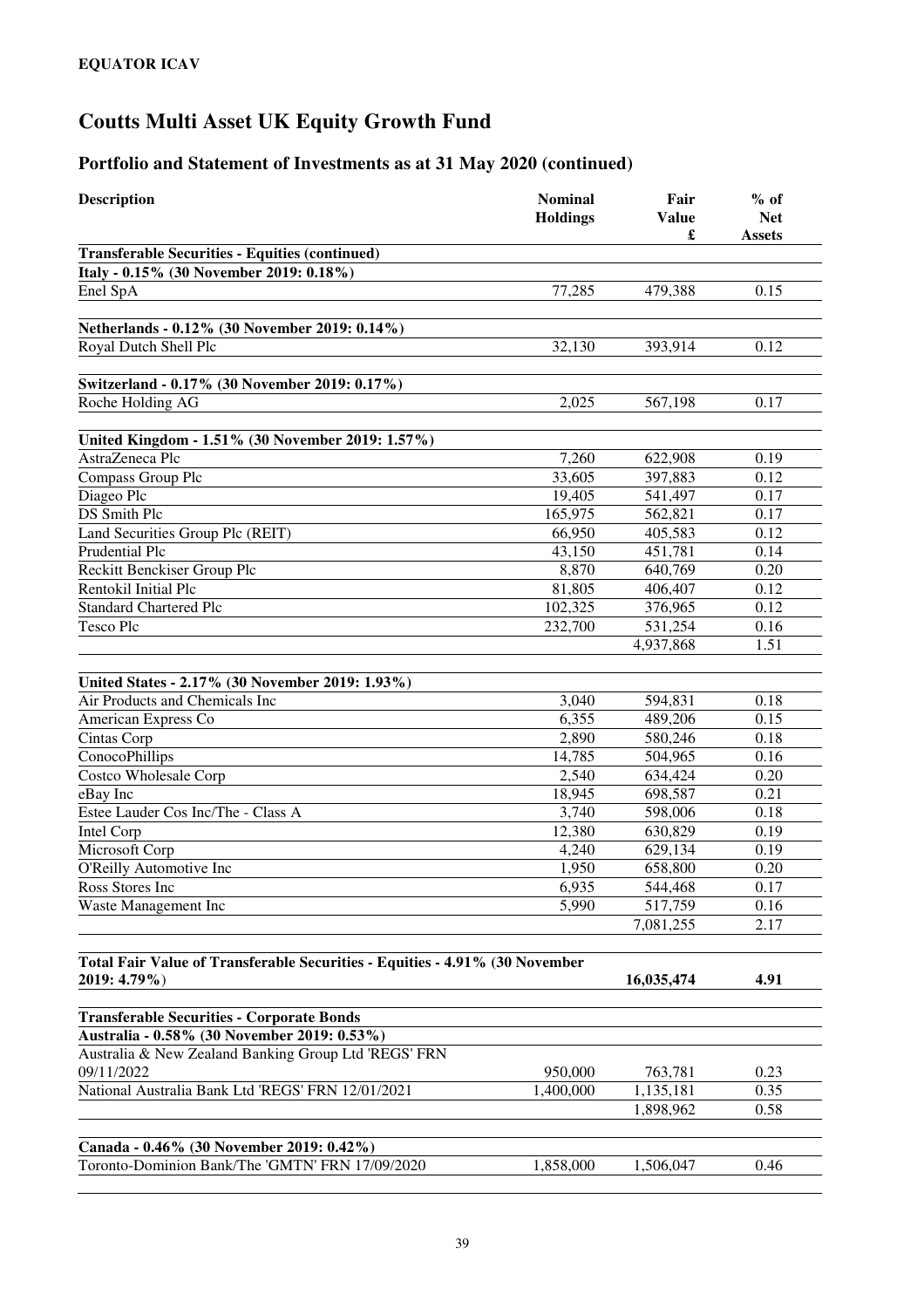| <b>Transferable Securities - Corporate Bonds (continued)</b><br>France - 0.00% (30 November 2019: 0.37%)<br>Italy - 0.39% (30 November 2019: 0.36%)<br>UniCredit SpA 'EMTN' FRN 28/10/2025<br>1,400,000<br>0.39<br>1,266,882<br>Netherlands - 0.22% (30 November 2019: 0.21%)<br>ING Groep NV FRN 29/03/2022<br>900,000<br>0.22<br>728,747<br>New Zealand - 0.24% (30 November 2019: 0.22%)<br>ANZ New Zealand Int'l Ltd/London 'REGS' FRN 25/01/2022<br>950,000<br>770,395<br>0.24<br>United Kingdom - 0.00% (30 November 2019: 0.43%)<br>United States - 1.23% (30 November 2019: 1.77%)<br>McDonald's Corp 'MTN' FRN 28/10/2021<br>950,000<br>768,412<br>0.23<br>Morgan Stanley 'GMTN' FRN 08/05/2024<br>1,000,000<br>806,126<br>0.25<br>2,434,379<br>Wells Fargo & Co 'MTN' FRN 22/07/2020<br>3,000,000<br>0.75<br>4,008,917<br>1.23<br>Total Fair Value of Transferable Securities - Corporate Bonds - 3.12% (30<br>November 2019: 4.31%)<br>10,179,950<br>3.12<br><b>Transferable Securities - Structured Notes</b><br>Switzerland - 0.00% (30 November 2019: 0.34%)<br>United States - 0.00% (30 November 2019: 1.43%)<br>Total Fair Value of Transferable Securities - Structured Notes - 0.00% (30<br>November 2019: 1.77%)<br>Total Fair Value of Transferable Securities - 8.03% (30 November 2019:<br>$10.87\%$<br>8.03<br>26,215,424<br>Total Fair Value of Investments excluding Financial Derivative Instruments -<br>93.36% (30 November 2019: 96.62%)<br>93.36<br>304,609,251<br><b>Financial Derivative Instruments</b><br>Futures (a)<br><b>Notional</b><br>No. of<br><b>Value</b><br><b>Value</b><br>% of Net<br>$\pmb{\mathfrak{L}}$<br><b>Contracts</b><br>£<br><b>Description</b><br><b>Assets</b><br>677<br>FTSE 100 Index Future June 2020<br>41,029,585<br>6,646,858<br>2.04<br>280<br>S&P 500 E-Mini Future June 2020<br>34,484,210<br>6,335,501<br>1.94 | <b>Description</b> | <b>Nominal</b><br><b>Holdings</b> | Fair<br><b>Value</b> | $%$ of<br><b>Net</b><br>£<br><b>Assets</b> |
|-------------------------------------------------------------------------------------------------------------------------------------------------------------------------------------------------------------------------------------------------------------------------------------------------------------------------------------------------------------------------------------------------------------------------------------------------------------------------------------------------------------------------------------------------------------------------------------------------------------------------------------------------------------------------------------------------------------------------------------------------------------------------------------------------------------------------------------------------------------------------------------------------------------------------------------------------------------------------------------------------------------------------------------------------------------------------------------------------------------------------------------------------------------------------------------------------------------------------------------------------------------------------------------------------------------------------------------------------------------------------------------------------------------------------------------------------------------------------------------------------------------------------------------------------------------------------------------------------------------------------------------------------------------------------------------------------------------------------------------------------------------------------------------------------------------------------------------------------------------------------------------|--------------------|-----------------------------------|----------------------|--------------------------------------------|
|                                                                                                                                                                                                                                                                                                                                                                                                                                                                                                                                                                                                                                                                                                                                                                                                                                                                                                                                                                                                                                                                                                                                                                                                                                                                                                                                                                                                                                                                                                                                                                                                                                                                                                                                                                                                                                                                                     |                    |                                   |                      |                                            |
|                                                                                                                                                                                                                                                                                                                                                                                                                                                                                                                                                                                                                                                                                                                                                                                                                                                                                                                                                                                                                                                                                                                                                                                                                                                                                                                                                                                                                                                                                                                                                                                                                                                                                                                                                                                                                                                                                     |                    |                                   |                      |                                            |
|                                                                                                                                                                                                                                                                                                                                                                                                                                                                                                                                                                                                                                                                                                                                                                                                                                                                                                                                                                                                                                                                                                                                                                                                                                                                                                                                                                                                                                                                                                                                                                                                                                                                                                                                                                                                                                                                                     |                    |                                   |                      |                                            |
|                                                                                                                                                                                                                                                                                                                                                                                                                                                                                                                                                                                                                                                                                                                                                                                                                                                                                                                                                                                                                                                                                                                                                                                                                                                                                                                                                                                                                                                                                                                                                                                                                                                                                                                                                                                                                                                                                     |                    |                                   |                      |                                            |
|                                                                                                                                                                                                                                                                                                                                                                                                                                                                                                                                                                                                                                                                                                                                                                                                                                                                                                                                                                                                                                                                                                                                                                                                                                                                                                                                                                                                                                                                                                                                                                                                                                                                                                                                                                                                                                                                                     |                    |                                   |                      |                                            |
|                                                                                                                                                                                                                                                                                                                                                                                                                                                                                                                                                                                                                                                                                                                                                                                                                                                                                                                                                                                                                                                                                                                                                                                                                                                                                                                                                                                                                                                                                                                                                                                                                                                                                                                                                                                                                                                                                     |                    |                                   |                      |                                            |
|                                                                                                                                                                                                                                                                                                                                                                                                                                                                                                                                                                                                                                                                                                                                                                                                                                                                                                                                                                                                                                                                                                                                                                                                                                                                                                                                                                                                                                                                                                                                                                                                                                                                                                                                                                                                                                                                                     |                    |                                   |                      |                                            |
|                                                                                                                                                                                                                                                                                                                                                                                                                                                                                                                                                                                                                                                                                                                                                                                                                                                                                                                                                                                                                                                                                                                                                                                                                                                                                                                                                                                                                                                                                                                                                                                                                                                                                                                                                                                                                                                                                     |                    |                                   |                      |                                            |
|                                                                                                                                                                                                                                                                                                                                                                                                                                                                                                                                                                                                                                                                                                                                                                                                                                                                                                                                                                                                                                                                                                                                                                                                                                                                                                                                                                                                                                                                                                                                                                                                                                                                                                                                                                                                                                                                                     |                    |                                   |                      |                                            |
|                                                                                                                                                                                                                                                                                                                                                                                                                                                                                                                                                                                                                                                                                                                                                                                                                                                                                                                                                                                                                                                                                                                                                                                                                                                                                                                                                                                                                                                                                                                                                                                                                                                                                                                                                                                                                                                                                     |                    |                                   |                      |                                            |
|                                                                                                                                                                                                                                                                                                                                                                                                                                                                                                                                                                                                                                                                                                                                                                                                                                                                                                                                                                                                                                                                                                                                                                                                                                                                                                                                                                                                                                                                                                                                                                                                                                                                                                                                                                                                                                                                                     |                    |                                   |                      |                                            |
|                                                                                                                                                                                                                                                                                                                                                                                                                                                                                                                                                                                                                                                                                                                                                                                                                                                                                                                                                                                                                                                                                                                                                                                                                                                                                                                                                                                                                                                                                                                                                                                                                                                                                                                                                                                                                                                                                     |                    |                                   |                      |                                            |
|                                                                                                                                                                                                                                                                                                                                                                                                                                                                                                                                                                                                                                                                                                                                                                                                                                                                                                                                                                                                                                                                                                                                                                                                                                                                                                                                                                                                                                                                                                                                                                                                                                                                                                                                                                                                                                                                                     |                    |                                   |                      |                                            |
|                                                                                                                                                                                                                                                                                                                                                                                                                                                                                                                                                                                                                                                                                                                                                                                                                                                                                                                                                                                                                                                                                                                                                                                                                                                                                                                                                                                                                                                                                                                                                                                                                                                                                                                                                                                                                                                                                     |                    |                                   |                      |                                            |
|                                                                                                                                                                                                                                                                                                                                                                                                                                                                                                                                                                                                                                                                                                                                                                                                                                                                                                                                                                                                                                                                                                                                                                                                                                                                                                                                                                                                                                                                                                                                                                                                                                                                                                                                                                                                                                                                                     |                    |                                   |                      |                                            |
|                                                                                                                                                                                                                                                                                                                                                                                                                                                                                                                                                                                                                                                                                                                                                                                                                                                                                                                                                                                                                                                                                                                                                                                                                                                                                                                                                                                                                                                                                                                                                                                                                                                                                                                                                                                                                                                                                     |                    |                                   |                      |                                            |
|                                                                                                                                                                                                                                                                                                                                                                                                                                                                                                                                                                                                                                                                                                                                                                                                                                                                                                                                                                                                                                                                                                                                                                                                                                                                                                                                                                                                                                                                                                                                                                                                                                                                                                                                                                                                                                                                                     |                    |                                   |                      |                                            |
|                                                                                                                                                                                                                                                                                                                                                                                                                                                                                                                                                                                                                                                                                                                                                                                                                                                                                                                                                                                                                                                                                                                                                                                                                                                                                                                                                                                                                                                                                                                                                                                                                                                                                                                                                                                                                                                                                     |                    |                                   |                      |                                            |
|                                                                                                                                                                                                                                                                                                                                                                                                                                                                                                                                                                                                                                                                                                                                                                                                                                                                                                                                                                                                                                                                                                                                                                                                                                                                                                                                                                                                                                                                                                                                                                                                                                                                                                                                                                                                                                                                                     |                    |                                   |                      |                                            |
|                                                                                                                                                                                                                                                                                                                                                                                                                                                                                                                                                                                                                                                                                                                                                                                                                                                                                                                                                                                                                                                                                                                                                                                                                                                                                                                                                                                                                                                                                                                                                                                                                                                                                                                                                                                                                                                                                     |                    |                                   |                      |                                            |
|                                                                                                                                                                                                                                                                                                                                                                                                                                                                                                                                                                                                                                                                                                                                                                                                                                                                                                                                                                                                                                                                                                                                                                                                                                                                                                                                                                                                                                                                                                                                                                                                                                                                                                                                                                                                                                                                                     |                    |                                   |                      |                                            |
|                                                                                                                                                                                                                                                                                                                                                                                                                                                                                                                                                                                                                                                                                                                                                                                                                                                                                                                                                                                                                                                                                                                                                                                                                                                                                                                                                                                                                                                                                                                                                                                                                                                                                                                                                                                                                                                                                     |                    |                                   |                      |                                            |
|                                                                                                                                                                                                                                                                                                                                                                                                                                                                                                                                                                                                                                                                                                                                                                                                                                                                                                                                                                                                                                                                                                                                                                                                                                                                                                                                                                                                                                                                                                                                                                                                                                                                                                                                                                                                                                                                                     |                    |                                   |                      |                                            |
|                                                                                                                                                                                                                                                                                                                                                                                                                                                                                                                                                                                                                                                                                                                                                                                                                                                                                                                                                                                                                                                                                                                                                                                                                                                                                                                                                                                                                                                                                                                                                                                                                                                                                                                                                                                                                                                                                     |                    |                                   |                      |                                            |
|                                                                                                                                                                                                                                                                                                                                                                                                                                                                                                                                                                                                                                                                                                                                                                                                                                                                                                                                                                                                                                                                                                                                                                                                                                                                                                                                                                                                                                                                                                                                                                                                                                                                                                                                                                                                                                                                                     |                    |                                   |                      |                                            |
|                                                                                                                                                                                                                                                                                                                                                                                                                                                                                                                                                                                                                                                                                                                                                                                                                                                                                                                                                                                                                                                                                                                                                                                                                                                                                                                                                                                                                                                                                                                                                                                                                                                                                                                                                                                                                                                                                     |                    |                                   |                      |                                            |
|                                                                                                                                                                                                                                                                                                                                                                                                                                                                                                                                                                                                                                                                                                                                                                                                                                                                                                                                                                                                                                                                                                                                                                                                                                                                                                                                                                                                                                                                                                                                                                                                                                                                                                                                                                                                                                                                                     |                    |                                   |                      |                                            |
|                                                                                                                                                                                                                                                                                                                                                                                                                                                                                                                                                                                                                                                                                                                                                                                                                                                                                                                                                                                                                                                                                                                                                                                                                                                                                                                                                                                                                                                                                                                                                                                                                                                                                                                                                                                                                                                                                     |                    |                                   |                      |                                            |
|                                                                                                                                                                                                                                                                                                                                                                                                                                                                                                                                                                                                                                                                                                                                                                                                                                                                                                                                                                                                                                                                                                                                                                                                                                                                                                                                                                                                                                                                                                                                                                                                                                                                                                                                                                                                                                                                                     |                    |                                   |                      |                                            |
|                                                                                                                                                                                                                                                                                                                                                                                                                                                                                                                                                                                                                                                                                                                                                                                                                                                                                                                                                                                                                                                                                                                                                                                                                                                                                                                                                                                                                                                                                                                                                                                                                                                                                                                                                                                                                                                                                     |                    |                                   |                      |                                            |
|                                                                                                                                                                                                                                                                                                                                                                                                                                                                                                                                                                                                                                                                                                                                                                                                                                                                                                                                                                                                                                                                                                                                                                                                                                                                                                                                                                                                                                                                                                                                                                                                                                                                                                                                                                                                                                                                                     |                    |                                   |                      |                                            |
|                                                                                                                                                                                                                                                                                                                                                                                                                                                                                                                                                                                                                                                                                                                                                                                                                                                                                                                                                                                                                                                                                                                                                                                                                                                                                                                                                                                                                                                                                                                                                                                                                                                                                                                                                                                                                                                                                     |                    |                                   |                      |                                            |
|                                                                                                                                                                                                                                                                                                                                                                                                                                                                                                                                                                                                                                                                                                                                                                                                                                                                                                                                                                                                                                                                                                                                                                                                                                                                                                                                                                                                                                                                                                                                                                                                                                                                                                                                                                                                                                                                                     |                    |                                   |                      |                                            |
|                                                                                                                                                                                                                                                                                                                                                                                                                                                                                                                                                                                                                                                                                                                                                                                                                                                                                                                                                                                                                                                                                                                                                                                                                                                                                                                                                                                                                                                                                                                                                                                                                                                                                                                                                                                                                                                                                     |                    |                                   |                      |                                            |
|                                                                                                                                                                                                                                                                                                                                                                                                                                                                                                                                                                                                                                                                                                                                                                                                                                                                                                                                                                                                                                                                                                                                                                                                                                                                                                                                                                                                                                                                                                                                                                                                                                                                                                                                                                                                                                                                                     |                    |                                   |                      |                                            |
|                                                                                                                                                                                                                                                                                                                                                                                                                                                                                                                                                                                                                                                                                                                                                                                                                                                                                                                                                                                                                                                                                                                                                                                                                                                                                                                                                                                                                                                                                                                                                                                                                                                                                                                                                                                                                                                                                     |                    |                                   |                      |                                            |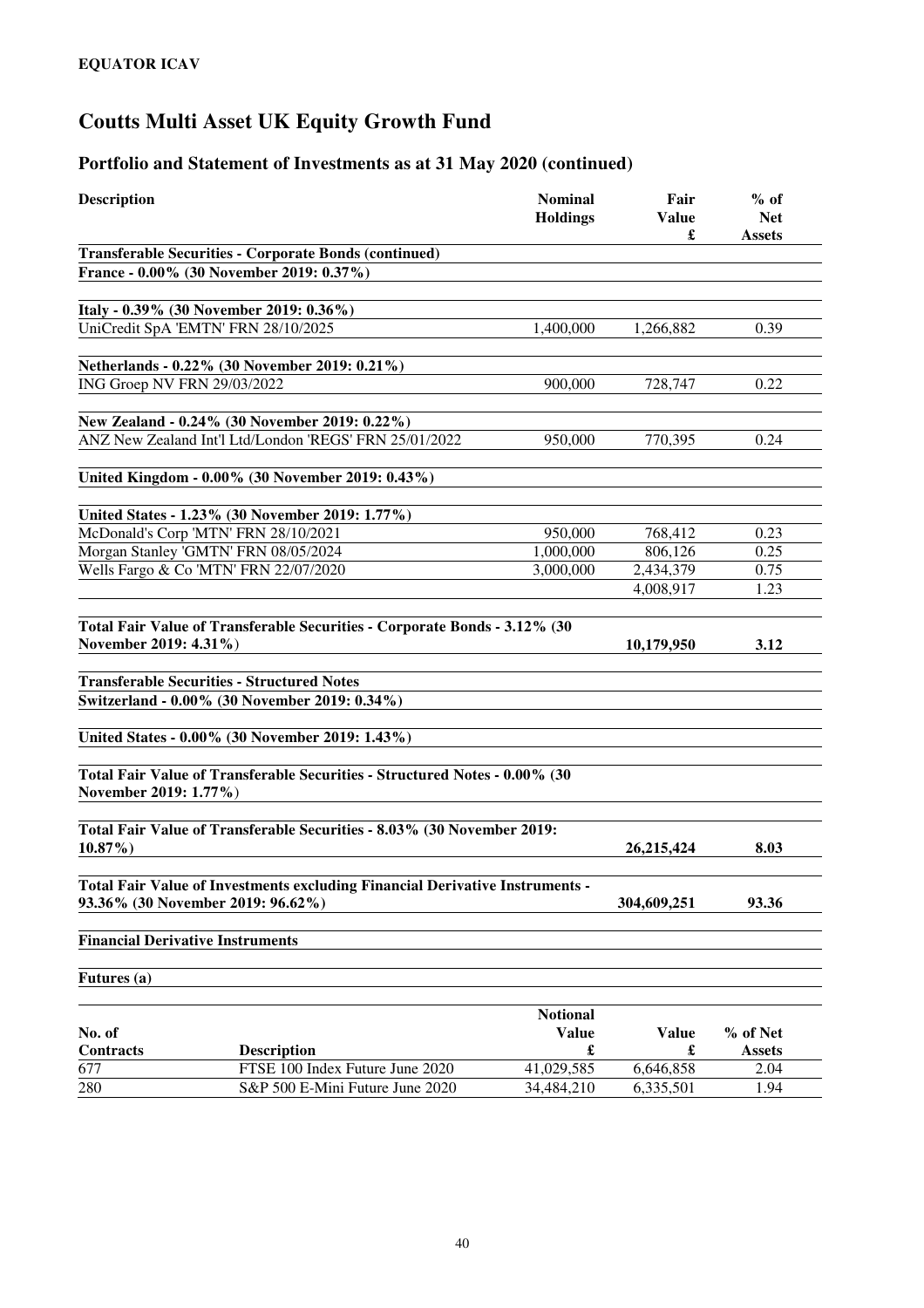#### **Portfolio and Statement of Investments as at 31 May 2020 (continued)**

#### **Financial Derivative Instruments (continued)**

| Futures (a) (continued)                                                                                   |             |                    |                              |                         |                                 |                   |                    |
|-----------------------------------------------------------------------------------------------------------|-------------|--------------------|------------------------------|-------------------------|---------------------------------|-------------------|--------------------|
|                                                                                                           |             |                    |                              |                         |                                 |                   |                    |
| No. of                                                                                                    |             |                    |                              |                         | <b>Notional</b><br><b>Value</b> | <b>Value</b>      | % of Net           |
| <b>Contracts</b>                                                                                          |             | <b>Description</b> |                              |                         | £                               | £                 | <b>Assets</b>      |
| 64                                                                                                        |             |                    | Topix Index Future June 2020 |                         | 7.491.332                       | 839,471           | 0.26               |
|                                                                                                           |             |                    |                              |                         |                                 | 13,821,830        | 4.24               |
| Total Financial Derivative Instruments - 4.24% (30 November 2019: 0.89%)                                  |             |                    |                              |                         |                                 | 13,821,830        | 4.24               |
| Total Financial Assets at Fair Value through Profit or Loss - 97.60% (30                                  |             |                    |                              |                         |                                 |                   |                    |
| November 2019: 97.51%)                                                                                    |             |                    |                              |                         |                                 | 318,431,081       | 97.60              |
| Other Current Assets - 3.26% (30 November 2019: 3.33%)                                                    |             |                    |                              |                         |                                 | 10,630,506        | 3.26               |
| Total Assets - 100.86% (30 November 2019: 100.84%)                                                        |             |                    |                              |                         |                                 | 329,061,587       | 100.86             |
| <b>Financial Derivative Instruments</b>                                                                   |             |                    |                              |                         |                                 |                   |                    |
|                                                                                                           |             |                    |                              |                         |                                 |                   |                    |
| <b>Forward Exchange Contracts (b)</b>                                                                     |             |                    |                              |                         |                                 |                   |                    |
| <b>Purchases</b>                                                                                          |             |                    | <b>Sales</b>                 | <b>Maturity</b><br>Date | No. of<br><b>Contracts</b>      | <b>Value</b><br>£ | % of Net<br>Assets |
| <b>GBP</b>                                                                                                | 5,129,694   | <b>EUR</b>         | (5,800,000)                  | 14/08/2020              | 1                               | (90, 116)         | $(0.03)^2$         |
| <b>JPY</b>                                                                                                | 978,000,000 | <b>GBP</b>         | (7, 453, 814)                | 14/08/2020              | 1                               | (104, 724)        | $(0.03)^2$         |
| <b>USD</b>                                                                                                | 22,700,000  | <b>GBP</b>         | (18, 479, 944)               | 14/08/2020              | 2                               | (104, 851)        | $(0.03)^2$         |
|                                                                                                           |             |                    |                              |                         |                                 | (299.691)         | (0.09)             |
|                                                                                                           |             |                    |                              |                         |                                 |                   |                    |
| Total Financial Derivative Instruments - (0.09%) (30 November 2019:<br>$(0.07\%)$                         |             |                    |                              |                         |                                 | (299, 691)        | (0.09)             |
| Total Financial Liabilities at Fair Value through Profit or Loss - (0.09%) (30<br>November 2019: (0.07%)) |             |                    |                              |                         |                                 | (299, 691)        | (0.09)             |
|                                                                                                           |             |                    |                              |                         |                                 |                   |                    |
| Other Current Liabilities - (0.77%) (30 November 2019: (0.77%))                                           |             |                    |                              |                         |                                 | (2,500,953)       | (0.77)             |
| Net Assets Attributable to Redeemable Shareholders                                                        |             |                    |                              |                         |                                 | 326,260,943       | 100.00             |
| <b>Classification:</b>                                                                                    |             |                    |                              |                         |                                 |                   |                    |

(a) Exchange traded financial derivative instruments.

(b) OTC financial derivative instruments.

All transferable securities held at financial period end are listed on an official stock exchange or dealt on a regulated market.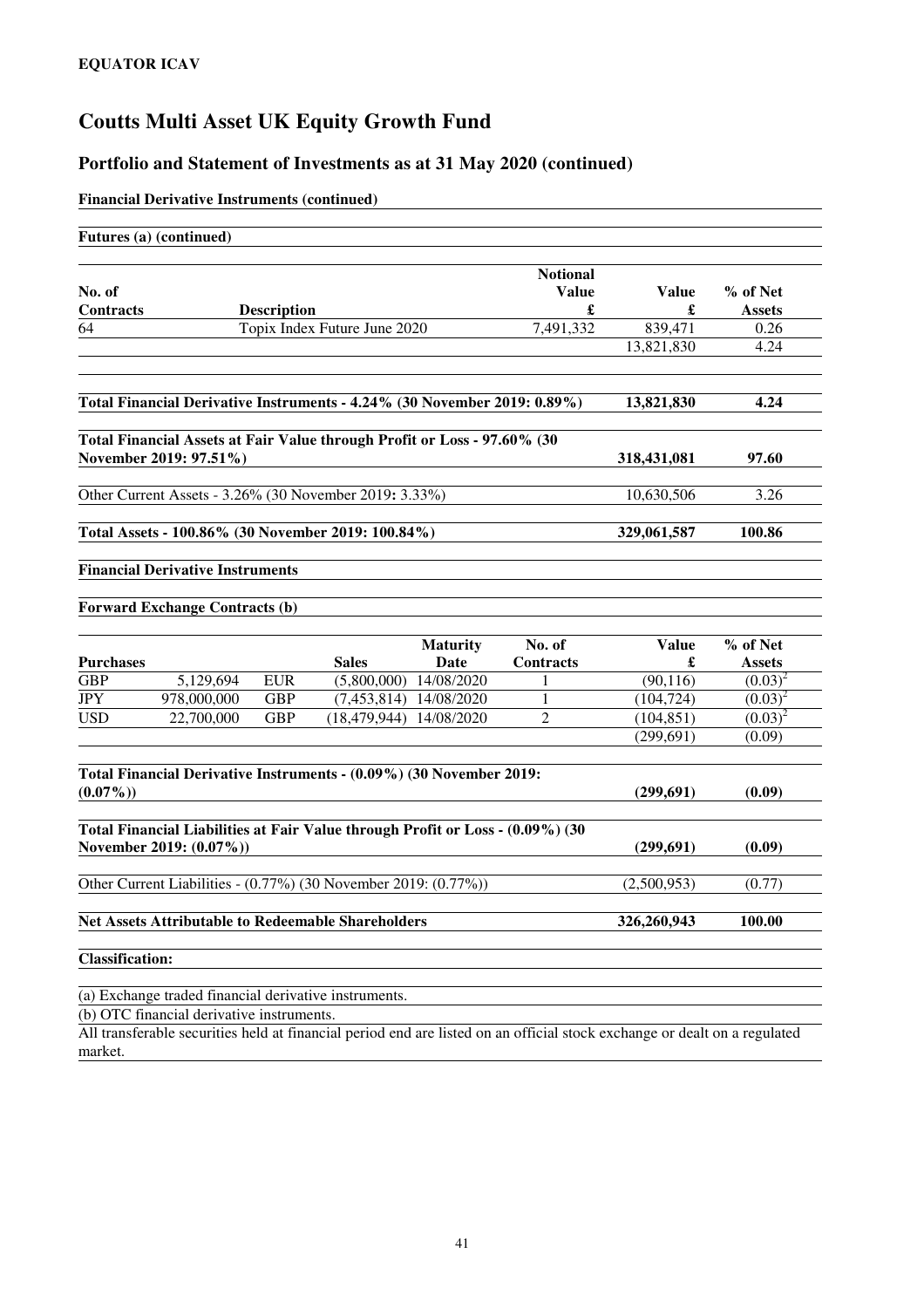#### **Portfolio and Statement of Investments as at 31 May 2020 (continued)**

| <b>Assets</b>                                                                                                                                                                                                                                                                                                                                     |
|---------------------------------------------------------------------------------------------------------------------------------------------------------------------------------------------------------------------------------------------------------------------------------------------------------------------------------------------------|
|                                                                                                                                                                                                                                                                                                                                                   |
| 84.60                                                                                                                                                                                                                                                                                                                                             |
| 7.97                                                                                                                                                                                                                                                                                                                                              |
| 4.20                                                                                                                                                                                                                                                                                                                                              |
| 3.23                                                                                                                                                                                                                                                                                                                                              |
| 100.00                                                                                                                                                                                                                                                                                                                                            |
| $\lambda$ 1 $\lambda$ cm in $\lambda$ is a $\lambda$ is a $\lambda$ is a $\lambda$ is a $\lambda$ is a $\lambda$ is a $\lambda$ is a $\lambda$ is a $\lambda$ is a $\lambda$ is a $\lambda$ is a $\lambda$ is a $\lambda$ is a $\lambda$ is a $\lambda$ is a $\lambda$ is a $\lambda$ is a $\lambda$ is a $\lambda$ is a $\lambda$ is a $\lambda$ |

Analysis of Total Assets rather than Net Assets is required under Schedule 12 of the UCITS Regulations.

<sup>1</sup> All Investment Funds are UCITS.<br><sup>2</sup> Forward Exchange Contracts are held with The Bank of New York Mellon.

All futures are held with Morgan Stanley & Co. International Plc.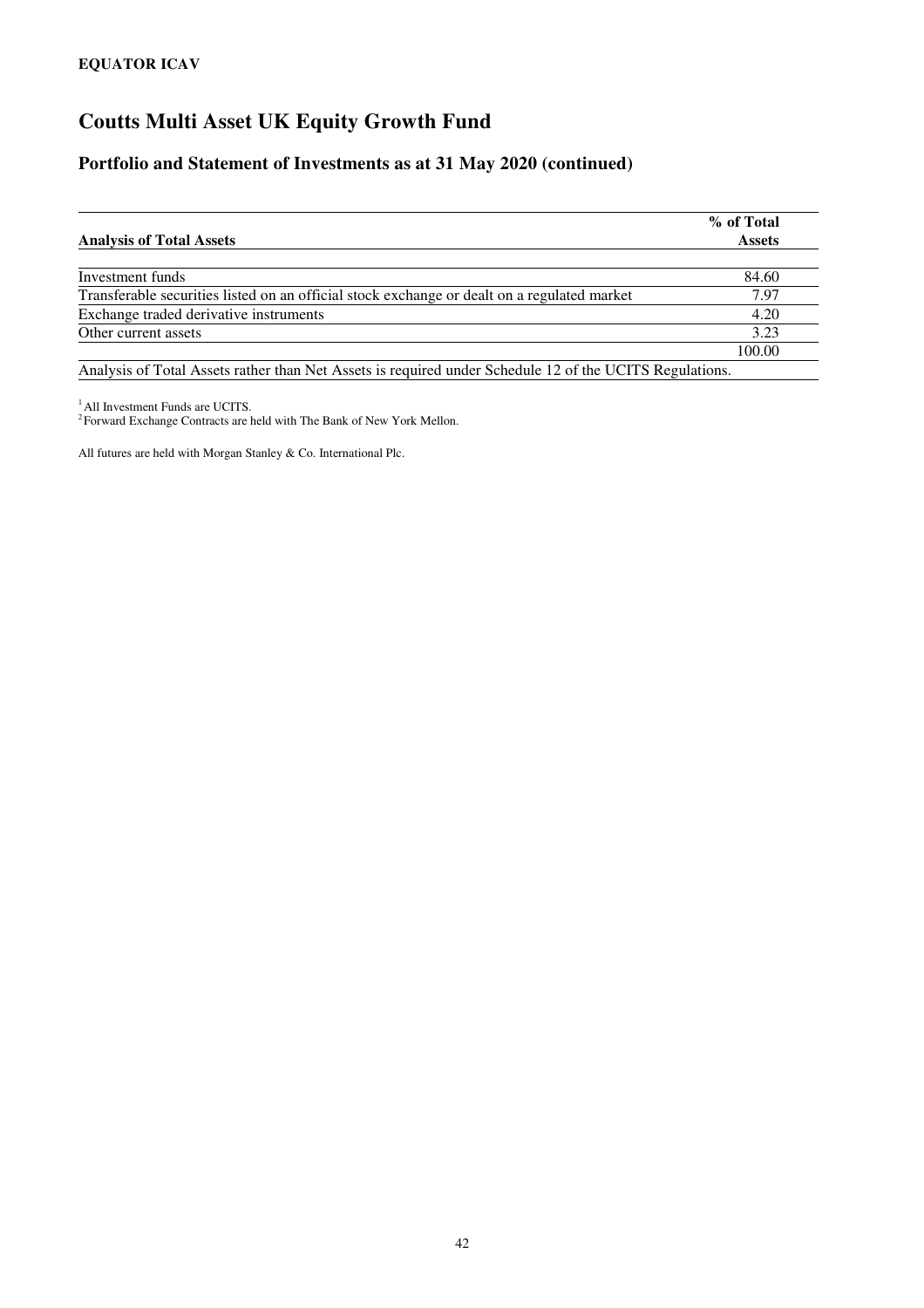### **Portfolio Changes – Material Acquisitions for the financial period ended 31 May 2020**

| <b>Description</b>                                     | <b>Acquisitions</b> | Cost       |
|--------------------------------------------------------|---------------------|------------|
|                                                        | <b>Nominal</b>      |            |
| JPMorgan Liquidity Funds - GBP Liquidity LVNAV Fund    | 21,985,683          | 21,985,683 |
| iShares plc - iShares Core FTSE 100 UCITS ETF - ETF    | 2,304,906           | 15,635,730 |
| Royal London Sustainable Leaders Trust                 | 5,500,721           | 10,360,452 |
| Invesco S&P 500 UCITS ETF                              | 399,173             | 9,390,221  |
| Xtrackers MSCI Japan ESG UCITS ETF                     | 594,095             | 8,650,755  |
| Ninety One Funds Series I - UK Alpha Fund              | 5,886,602           | 5,961,362  |
| Royal London Bond Funds ICVC - Enhanced Cash Plus Fund | 4,445,189           | 4,414,464  |
| Royal London Cash Plus                                 | 3,071,077           | 3,082,215  |
| Findlay Park American Fund                             | 31,931              | 2,997,762  |
| Invesco European Equity Fund UK                        | 1,925,835           | 2,886,442  |
| UBS ETF MSCI EMU UCITS ETF                             | 193,791             | 2,082,581  |
| Schroder Income Fund                                   | 3,457,572           | 2,079,557  |
| LF Majedie UK Focus Fund                               | 1,406,221           | 1,952,335  |
| Insight Global Funds II Plc - Insight Liquid ABS Fund  | 1,598,260           | 1,708,380  |
| Muzinich Global Short Duration Investment Grade Fund   | 16,965              | 1,705,831  |
| <b>Liontrust Special Situations Fund</b>               | 1,649,050           | 1,550,932  |
| Vanguard Emerging Markets Stock Index Fund/Ireland     | 11,324              | 1,454,084  |
| Capital Group New Perspective Fund LUX                 | 117,228             | 1,420,803  |
| Ninety One Funds Series I - UK Alpha Fund              | 473,528             | 1,310,659  |
| Artemis UK Select Fund                                 | 205,502             | 761,544    |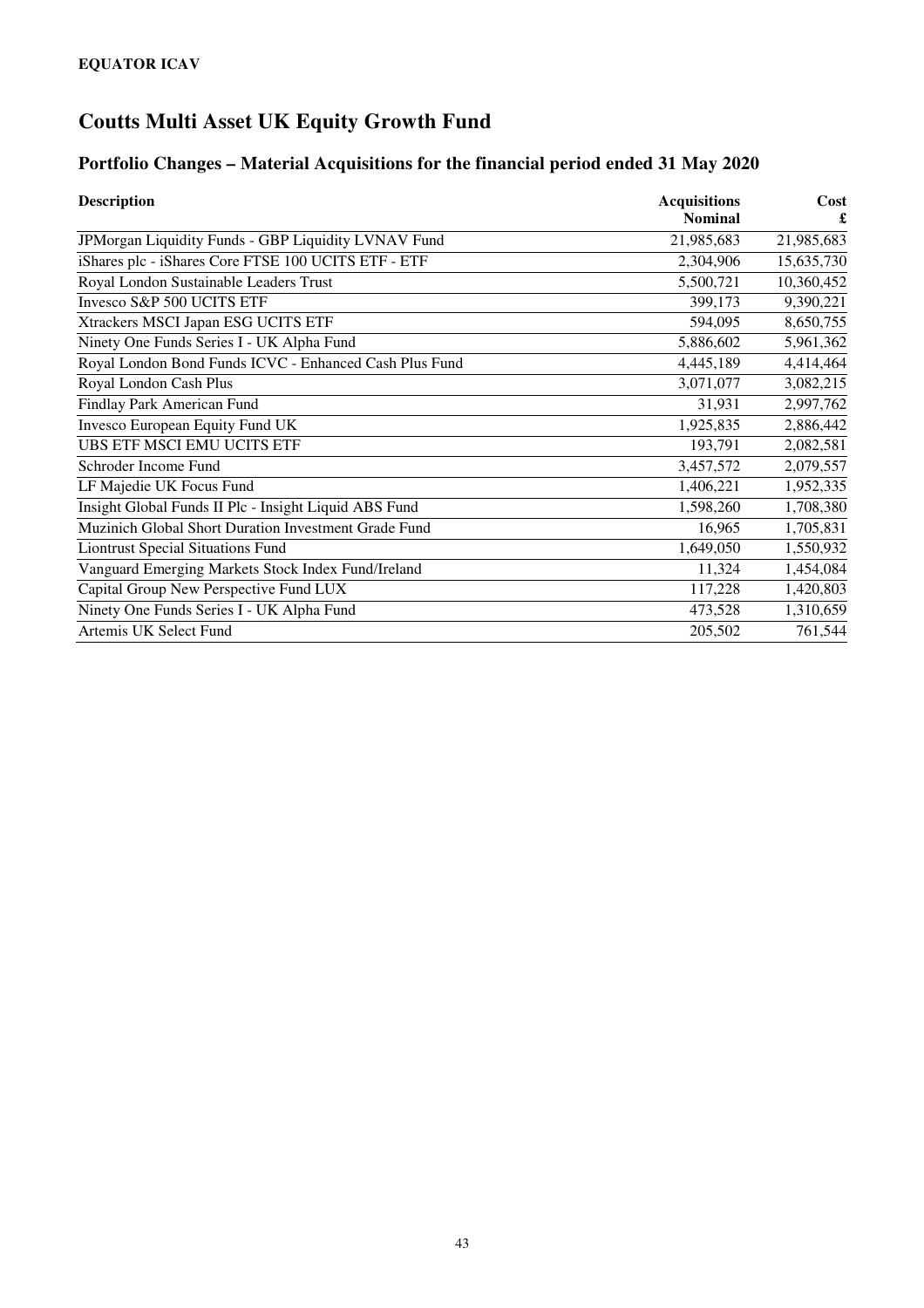### **Portfolio Changes – Material Disposals for the financial period ended 31 May 2020**

| <b>Description</b>                                                            | <b>Disposals</b> | <b>Proceeds</b> |
|-------------------------------------------------------------------------------|------------------|-----------------|
|                                                                               | <b>Nominal</b>   |                 |
| JPMorgan Liquidity Funds - GBP Liquidity LVNAV Fund                           | 17,558,249       | 17,558,249      |
| Royal London Bond Funds ICVC - Enhanced Cash Plus Fund                        | 12,300,365       | 12,182,107      |
| AXA Fixed Interest Investment ICVC - Sterling Credit Short Duration Bond Fund | 10,132,488       | 10,102,891      |
| Royal London Cash Plus                                                        | 9,724,626        | 9,751,979       |
| Vulcan Value Equity Fund                                                      | 42,065           | 9,472,575       |
| Royal London FTSE 350 Tracker Fund                                            | 7,579,940        | 7,402,585       |
| UBS ETF MSCI EMU UCITS ETF                                                    | 900,785          | 6,693,017       |
| Ninety One Funds Series I - UK Special Situations Fund                        | 5,824,520        | 5,773,847       |
| Capital Group New Perspective Fund LUX                                        | 413,615          | 4,821,862       |
| <b>Invesco European Equity Fund</b>                                           | 949,675          | 2,886,442       |
| <b>BNP Paribas Funds Russia Equity</b>                                        | 24,862           | 2,416,509       |
| iShares Europe ex-UK Index Fund                                               | 116,600          | 2,092,355       |
| Vanguard Emerging Markets Stock Index Fund/Ireland                            | 16,433           | 2,026,778       |
| HSBC Holdings Plc FRN 2.29% 18/05/2021                                        | 1,900,000        | 1,558,016       |
| Royal London Short Duration Global High Yield Bond Fund                       | 1,874,036        | 1,557,699       |
| JPMorgan Chase Bank NA 'BKNT' FRN 2.2% 01/02/2021                             | 1,900,000        | 1,462,382       |
| Orange SA FRN (Perpetual) 4.25% 28/02/2049                                    | 1,500,000        | 1,274,535       |
| UBS AG 08/01/2020                                                             | 940,000          | 1,117,192       |
| JPMorgan Chase Bank NA 'BKNT' FRN 2.13% 26/04/2021                            | 1,000,000        | 804,699         |
| Investec Global Strategy Fund - All China Equity Fund                         | 20,944           | 445,060         |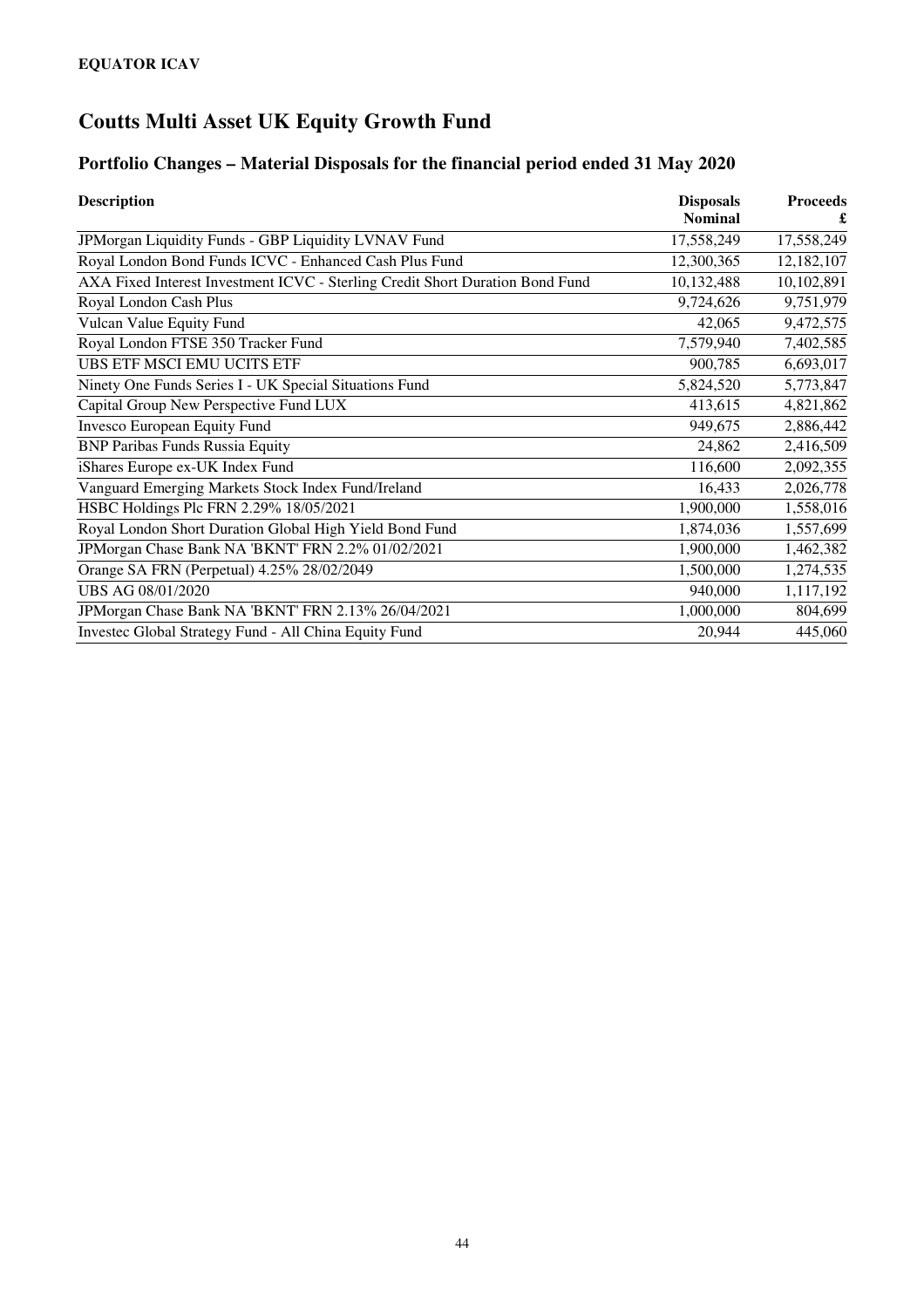### **Portfolio and Statement of Investments as at 31 May 2020**

| <b>Description</b>                                                                                  | <b>Nominal</b><br><b>Holdings</b> | Fair<br><b>Value</b><br>US\$ | $%$ of<br><b>Net</b><br><b>Assets</b> |
|-----------------------------------------------------------------------------------------------------|-----------------------------------|------------------------------|---------------------------------------|
| <b>Investment Funds</b>                                                                             |                                   |                              |                                       |
| AB SICAV I - Eurozone Equity Portfolio                                                              | 11,074                            | 969,196                      | 0.98                                  |
| Aviva Funds Sicav - Global Investment Grade Corporate Bond                                          |                                   |                              |                                       |
| Fund                                                                                                | 7,789                             | 7,951,475                    | 8.02                                  |
| AXA Fixed Interest Investment ICVC - Sterling Credit Short                                          |                                   |                              |                                       |
| <b>Duration Bond Fund</b>                                                                           | 4,596                             | 5,572                        | 0.01                                  |
| Blackstone/GSO Loan Financing Ltd <sup>®</sup>                                                      | 596,667                           | 364,286                      | 0.37                                  |
| Bluebay Funds - Bluebay Financial Capital Bond Fund                                                 | 19,694                            | 2,015,060                    | 2.03                                  |
| Capital Group New Perspective Fund LUX                                                              | 78,140                            | 1,149,439                    | 1.16                                  |
| Dodge & Cox Worldwide Funds plc - U.S. Stock Fund                                                   | 63,140                            | 1,465,985                    | 1.48                                  |
| DWS Invest Global Emerging Markets Equities                                                         | 9,265                             | 873,226                      | 0.88                                  |
| Edgewood L Select - US Select Growth                                                                | 17,245                            | 3,069,782                    | 3.09                                  |
| Findlay Park American Fund                                                                          | 14,950                            | 1,953,217                    | 1.97                                  |
| Insight Global Funds II Plc - Insight Liquid ABS Fund                                               | 1,285,759                         | 1,290,260                    | 1.30                                  |
| Invesco S&P 500 UCITS ETF                                                                           | 29,672                            | 843,765                      | 0.85                                  |
| iShares Europe ex-UK Index Fund                                                                     | 162,057                           | 3,374,980                    | 3.40                                  |
| JPMorgan Liquidity Funds - USD Liquidity LVNAV Fund                                                 | 4,667,553                         | 4,667,553                    | 4.71                                  |
| MAN Funds VI Plc - Man GLG Alpha Select Alternative                                                 | 13,110                            | 1,504,766                    | 1.52                                  |
| Muzinich Global Short Duration Investment Grade Fund                                                | 11,514                            | 1,137,238                    | 1.15                                  |
| Neuberger Berman Short Duration Emerging Market Debt Fund                                           | 233,063                           | 2,225,752                    | 2.24                                  |
| Ninety One UK Alpha Fund K Inc                                                                      | 183,245                           | 248,237                      | 0.25                                  |
| PIMCO GIS Global Investment Grade Credit Fund                                                       | 795,051                           | 10,335,663                   | 10.42                                 |
| Royal London Bond Funds ICVC - Enhanced Cash Plus Fund                                              | 1,239,110                         | 1,509,616                    | 1.52                                  |
| Royal London Cash Plus                                                                              | 1,139,150                         | 1,409,897                    | 1.42                                  |
| Royal London Short Duration Global High Yield Bond Fund                                             | 1,933,224                         | 1,963,506                    | 1.98                                  |
| Royal London Sustainable Leaders Trust                                                              | 80,610                            | 202,492                      | 0.20                                  |
| Schroder ISF Asian Total Return                                                                     | 2,039                             | 854,096                      | 0.86                                  |
| Threadneedle Investment Funds ICVC - UK Equity Income Fund                                          | 122,690                           | 236,405                      | 0.24                                  |
| Total Investment Funds - 52.05% (30 November 2019: 44.64%)                                          |                                   | 51,621,464                   | 52.05                                 |
|                                                                                                     |                                   |                              |                                       |
| <b>Transferable Securities - Equities</b>                                                           |                                   |                              |                                       |
| Guernsey - 0.30% (30 November 2019: 0.45%)                                                          |                                   |                              |                                       |
| UK Commercial Property REIT Ltd (REIT)                                                              | 394,000                           | 301,199                      | 0.30                                  |
|                                                                                                     |                                   |                              |                                       |
| Total Fair Value of Transferable Securities - Equities - 0.30% (30 November                         |                                   |                              |                                       |
| $2019: 0.45\%)$                                                                                     |                                   | 301,199                      | 0.30                                  |
| <b>Transferable Securities - Corporate Bonds</b>                                                    |                                   |                              |                                       |
|                                                                                                     |                                   |                              |                                       |
| Australia - 0.65% (30 November 2019: 0.65%)<br>Australia & New Zealand Banking Group Ltd 'REGS' FRN |                                   |                              |                                       |
|                                                                                                     | 200,000                           |                              | 0.20                                  |
| 09/11/2022<br>National Australia Bank Ltd 'REGS' FRN 12/01/2021                                     | 250,000                           | 198,583<br>250,348           | 0.25                                  |
| Westpac Banking Corp FRN 11/01/2023                                                                 |                                   |                              |                                       |
|                                                                                                     | 200,000                           | 200,056<br>648,987           | 0.20<br>0.65                          |
|                                                                                                     |                                   |                              |                                       |
| Belgium - 0.45% (30 November 2019: 0.46%)                                                           |                                   |                              |                                       |
| Anheuser-Busch InBev SA/NV 'EMTN' 1.75% 07/03/2025                                                  | 350,000                           | 440,911                      | 0.45                                  |
|                                                                                                     |                                   |                              |                                       |
| Canada - 0.40% (30 November 2019: 0.69%)                                                            |                                   |                              |                                       |
| Toronto-Dominion Bank/The 'GMTN' FRN 17/09/2020                                                     | 391,000                           | 391,414                      | 0.40                                  |
|                                                                                                     |                                   |                              |                                       |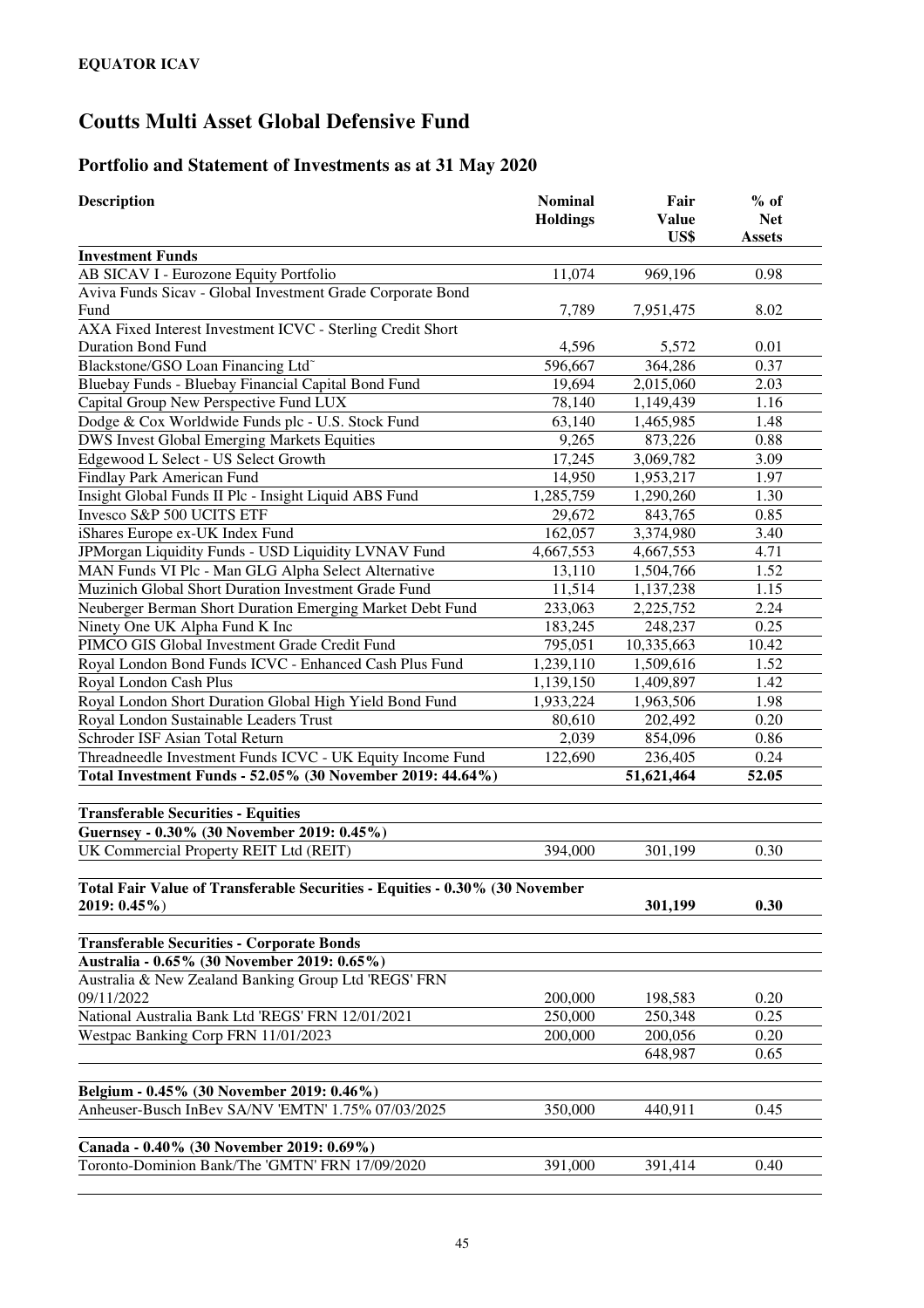| <b>Description</b>                                                                                | <b>Nominal</b><br><b>Holdings</b> | Fair<br><b>Value</b><br>US\$ | $%$ of<br><b>Net</b><br><b>Assets</b> |
|---------------------------------------------------------------------------------------------------|-----------------------------------|------------------------------|---------------------------------------|
| <b>Transferable Securities - Corporate Bonds (continued)</b>                                      |                                   |                              |                                       |
| China - 0.22% (30 November 2019: 0.22%)                                                           |                                   |                              |                                       |
| Prosus NV 'REGS' 4.85% 06/07/2027                                                                 | 200,000                           | 222,516                      | 0.22                                  |
|                                                                                                   |                                   |                              |                                       |
| France - 0.38% (30 November 2019: 1.34%)                                                          |                                   |                              |                                       |
| Total Capital International SA 'EMTN' 1.25% 16/12/2024                                            | 300,000                           | 371,339                      | 0.38                                  |
|                                                                                                   |                                   |                              |                                       |
| Germany, Federal Republic - 0.53% (30 November 2019: 0.67%)                                       |                                   |                              |                                       |
| Daimler Finance North America LLC 'REGS' 3.35% 22/02/2023                                         | 280,000                           | 286,546                      | 0.29                                  |
| Volkswagen Financial Services NV 2.125% 27/06/2024                                                | 200,000                           | 243,103                      | 0.24                                  |
|                                                                                                   |                                   | 529,649                      | 0.53                                  |
|                                                                                                   |                                   |                              |                                       |
| Guernsey - 0.41% (30 November 2019: 0.42%)                                                        |                                   |                              |                                       |
| Pershing Square Holdings Ltd 'REGS' 5.5% 15/07/2022                                               | 400,000                           | 406,614                      | 0.41                                  |
|                                                                                                   |                                   |                              |                                       |
| International - 0.00% (30 November 2019: 0.90%)                                                   |                                   |                              |                                       |
|                                                                                                   |                                   |                              |                                       |
| Italy - 0.66% (30 November 2019: 0.66%)<br>Enel Finance International NV 'REGS' 3.625% 25/05/2027 | 300,000                           | 320,116                      | 0.32                                  |
| UniCredit SpA 'EMTN' FRN 28/10/2025                                                               | 300,000                           | 335,271                      | 0.34                                  |
|                                                                                                   |                                   | 655,387                      | 0.66                                  |
|                                                                                                   |                                   |                              |                                       |
| Netherlands - 0.20% (30 November 2019: 0.20%)                                                     |                                   |                              |                                       |
| ING Groep NV FRN 29/03/2022                                                                       | 200,000                           | 200,001                      | 0.20                                  |
|                                                                                                   |                                   |                              |                                       |
| New Zealand - 0.20% (30 November 2019: 0.20%)                                                     |                                   |                              |                                       |
| ANZ New Zealand Int'l Ltd/London 'REGS' FRN 25/01/2022                                            | 200,000                           | 200,303                      | 0.20                                  |
|                                                                                                   |                                   |                              |                                       |
| Russian Federation - 0.57% (30 November 2019: 0.57%)                                              |                                   |                              |                                       |
| Sberbank of Russia Via SB Capital SA 'REGS' 6.125% 07/02/2022                                     | 530,000                           | 566,736                      | 0.57                                  |
|                                                                                                   |                                   |                              |                                       |
| Spain - 0.11% (30 November 2019: 0.23%)                                                           |                                   |                              |                                       |
| Telefonica Europe BV FRN (Perpetual)                                                              | 100,000                           | 109,076                      | 0.11                                  |
|                                                                                                   |                                   |                              |                                       |
| Sweden - 0.31% (30 November 2019: 0.30%)                                                          |                                   |                              |                                       |
| Svenska Handelsbanken AB 'BKNT' FRN 30/03/2021                                                    | 300,000                           | 302,849                      | 0.31                                  |
|                                                                                                   |                                   |                              |                                       |
| United Kingdom - 3.13% (30 November 2019: 3.89%)                                                  |                                   |                              |                                       |
| Aviva Plc 'EMTN' FRN 12/09/2049                                                                   | 200,000                           | 263,674                      | 0.27                                  |
| Barclays Bank Plc 'REGS' 10.179% 12/06/2021                                                       | 200,000                           | 216,433                      | 0.22                                  |
| Barclays Plc 'EMTN' FRN 24/01/2026                                                                | 300,000                           | 332,119                      | 0.33                                  |
| BAT Capital Corp 3.557% 15/08/2027                                                                | 200,000                           | 210,553                      | 0.21                                  |
| BAT Capital Corp 'EMTN' 2.125% 15/08/2025                                                         | 100,000                           | 124,681                      | 0.13                                  |
| HSBC Holdings Plc FRN 11/03/2025                                                                  | 300,000                           | 321,547                      | 0.32                                  |
| Imperial Brands Finance Plc 'EMTN' 3.375% 26/02/2026                                              | 200,000                           | 241,327                      | 0.24                                  |
| Legal & General Group Plc 'EMTN' FRN 27/10/2045                                                   | 200,000                           | 272,702                      | 0.28                                  |
| Lloyds Banking Group Plc FRN 07/11/2023                                                           | 300,000                           | 308,657                      | 0.31                                  |
| Marks & Spencer Plc 'EMTN' 3% 08/12/2023                                                          | 350,000                           | 414,506                      | 0.42                                  |
| Tesco Property Finance 3 Plc 5.744% 13/04/2040                                                    | 240,945                           | 392,994                      | 0.40                                  |
|                                                                                                   |                                   | 3,099,193                    | 3.13                                  |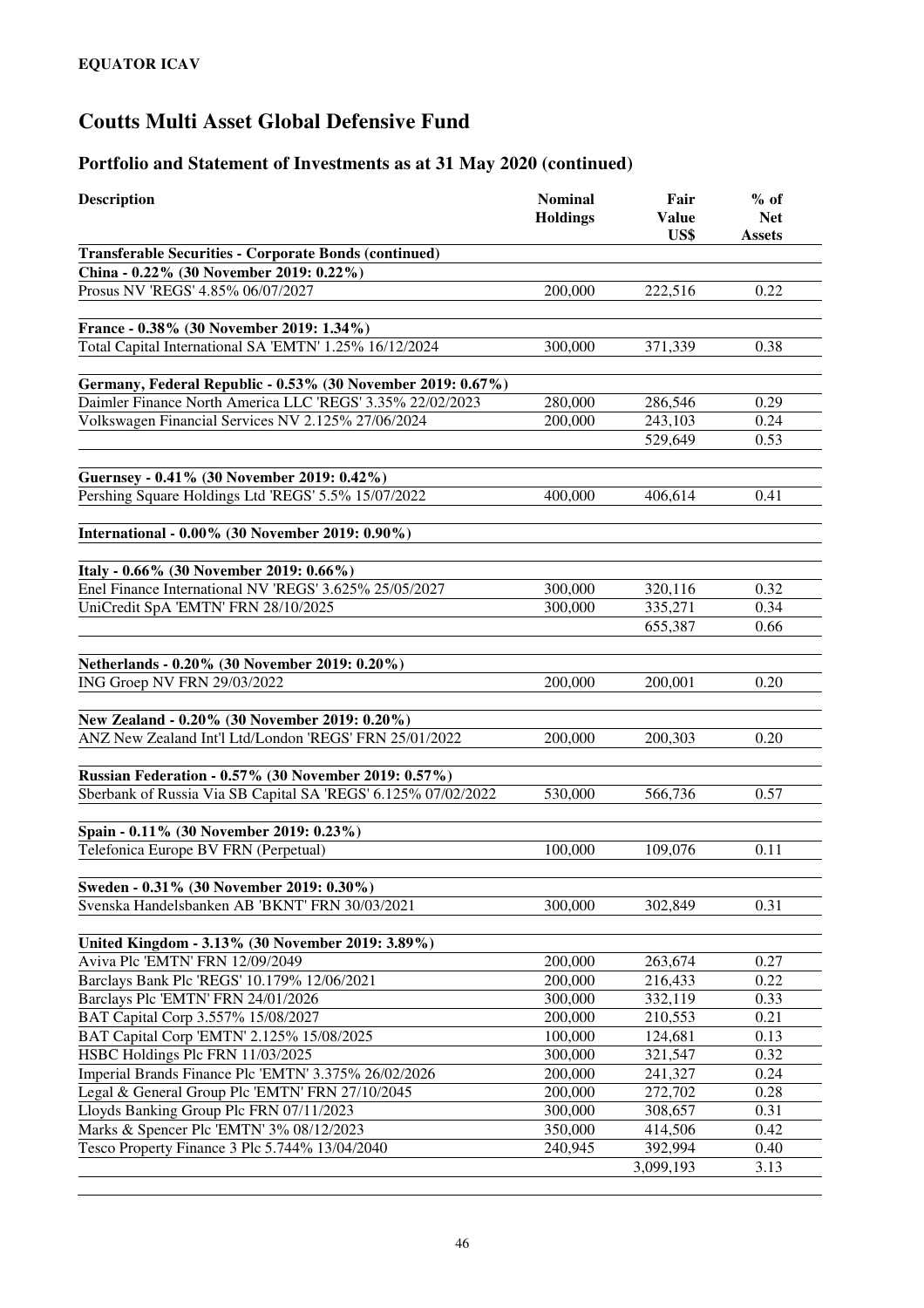| <b>Description</b>                                                                                  | <b>Nominal</b><br><b>Holdings</b> | Fair<br><b>Value</b><br>US\$ | $%$ of<br><b>Net</b><br><b>Assets</b> |
|-----------------------------------------------------------------------------------------------------|-----------------------------------|------------------------------|---------------------------------------|
| <b>Transferable Securities - Corporate Bonds (continued)</b>                                        |                                   |                              |                                       |
| United States - 3.54% (30 November 2019: 5.51%)                                                     |                                   |                              |                                       |
| Bank of America Corp 'EMTN' FRN 09/05/2026                                                          | 400,000                           | 444,660                      | 0.45                                  |
| BP Capital Markets America Inc 3.796% 21/09/2025                                                    | 400,000                           | 448,295                      | 0.45                                  |
| Comcast Corp 3.95% 15/10/2025                                                                       | 500,000                           | 573,346                      | 0.58                                  |
| GE Capital UK Funding Unlimited Co 'EMTN' 5.875%                                                    |                                   |                              |                                       |
| 18/01/2033                                                                                          | 16,000                            | 23,316                       | 0.02                                  |
| Kinder Morgan Inc 4.3% 01/06/2025                                                                   | 300,000                           | 333,812                      | 0.34                                  |
| McDonald's Corp 'MTN' FRN 28/10/2021                                                                | 200,000                           | 199,787                      | 0.20                                  |
| Morgan Stanley 'GMTN' FRN 08/05/2024                                                                | 500,000                           | 497,783                      | 0.50                                  |
| Wells Fargo & Co 'EMTN' 2% 28/07/2025                                                               | 200,000                           | 249,792                      | 0.25                                  |
| Wells Fargo & Co 'EMTN' 3.5% 12/09/2029                                                             | 100,000                           | 139,560                      | 0.14                                  |
| Wells Fargo & Co 'MTN' FRN 22/07/2020                                                               | 600,000                           | 601,292                      | 0.61                                  |
|                                                                                                     |                                   | 3,511,643                    | 3.54                                  |
| Total Fair Value of Transferable Securities - Corporate Bonds - 11.76% (30                          |                                   |                              |                                       |
| November 2019: 16.91%)                                                                              |                                   | 11,656,618                   | 11.76                                 |
| <b>Transferable Securities - Government Bonds</b>                                                   |                                   |                              |                                       |
| Mexico - 0.44% (30 November 2019: 0.47%)                                                            |                                   |                              |                                       |
| Mexico Government International Bond 'GMTN' 5.75%<br>12/10/2110                                     | 400,000                           | 434,722                      | 0.44                                  |
| Portugal - 0.00% (30 November 2019: 1.71%)                                                          |                                   |                              |                                       |
| Spain - 0.00% (30 November 2019: 1.16%)                                                             |                                   |                              |                                       |
| United States - 28.34% (30 November 2019: 27.48%)                                                   |                                   |                              |                                       |
| United States Treasury Inflation Indexed Bonds 0.625%                                               |                                   |                              |                                       |
| 15/04/2023                                                                                          | 1,142,995                         | 1,171,669                    | 1.18                                  |
| United States Treasury Inflation Indexed Bonds 0.25% 15/01/2025                                     | 2,070,981                         | 2,138,714                    | 2.16                                  |
| United States Treasury Note/Bond 2.625% 15/08/2020                                                  | 960,000                           | 964,952                      | 0.97                                  |
| United States Treasury Note/Bond 2.625% 31/03/2025                                                  | 4,660,000                         | 5,178,152                    | 5.22                                  |
| United States Treasury Note/Bond 2.25% 15/08/2027                                                   | 4,525,000                         | 5,088,769                    | 5.13                                  |
| United States Treasury Note/Bond 2.875% 15/05/2028                                                  | 5,800,000                         | 6,857,027                    | 6.92                                  |
| United States Treasury Note/Bond 2.375% 15/05/2029                                                  | 5,806,000                         | 6,706,723                    | 6.76                                  |
|                                                                                                     |                                   | 28,106,006                   | 28.34                                 |
| Total Fair Value of Transferable Securities - Government Bonds - 28.78% (30                         |                                   |                              |                                       |
| November 2019: 30.82%)                                                                              |                                   | 28,540,728                   | 28.78                                 |
| <b>Transferable Securities - Structured Notes</b>                                                   |                                   |                              |                                       |
| Switzerland - 0.00% (30 November 2019: 1.07%)                                                       |                                   |                              |                                       |
| United States - 0.00% (30 November 2019: 3.38%)                                                     |                                   |                              |                                       |
| Total Fair Value of Transferable Securities - Structured Notes - 0.00% (30<br>November 2019: 4.45%) |                                   |                              |                                       |
| Total Fair Value of Transferable Securities - 40.84% (30 November 2019:<br>$52.63\%$                |                                   | 40,498,545                   | 40.84                                 |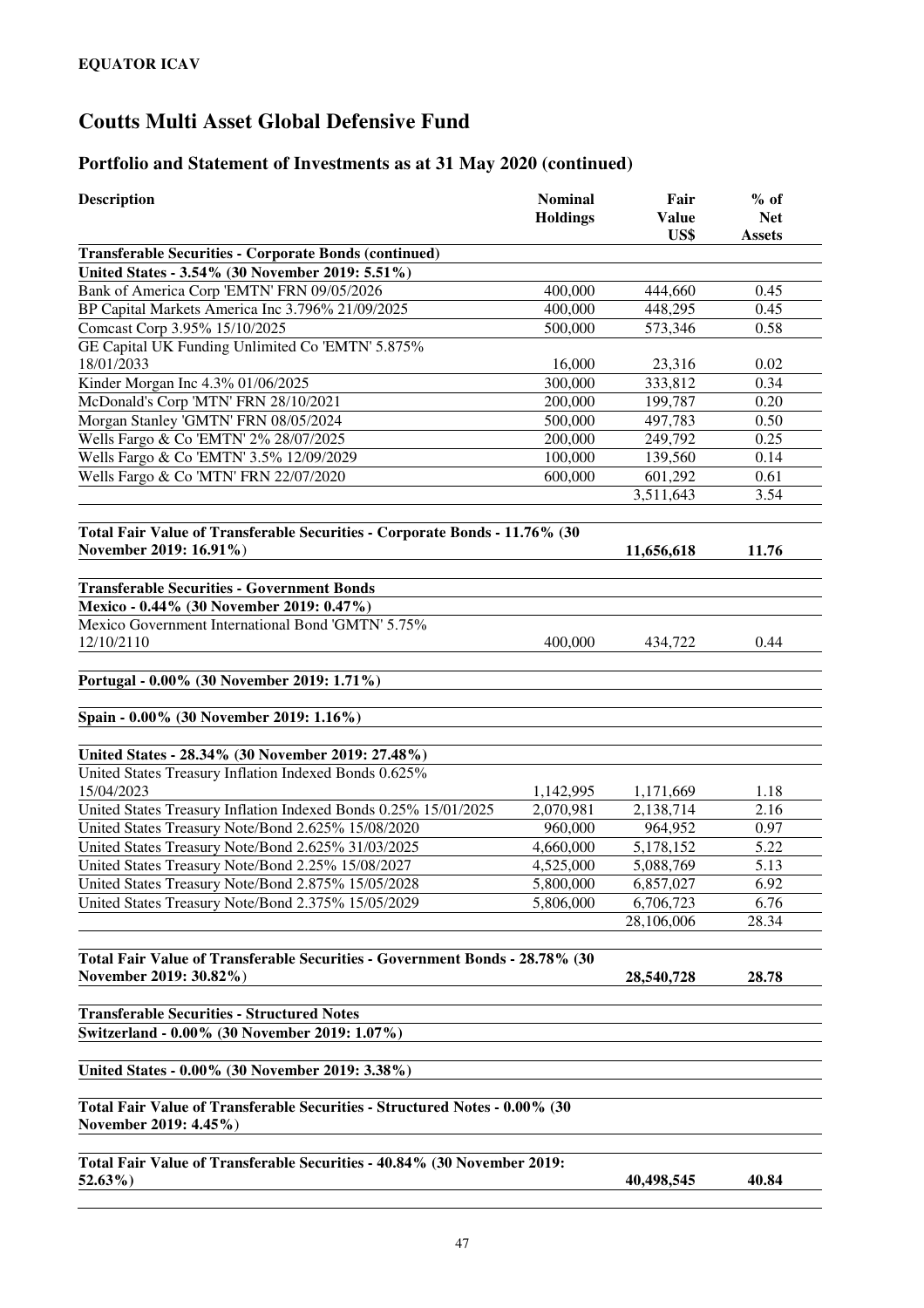| <b>Description</b>  |                                         |                    |                                                                              |                         | <b>Nominal</b><br><b>Holdings</b>       | Fair<br><b>Value</b><br>US\$ | $%$ of<br><b>Net</b><br><b>Assets</b> |
|---------------------|-----------------------------------------|--------------------|------------------------------------------------------------------------------|-------------------------|-----------------------------------------|------------------------------|---------------------------------------|
|                     | 92.89% (30 November 2019: 97.27%)       |                    | Total Fair Value of Investments excluding Financial Derivative Instruments - |                         |                                         | 92,120,009                   | 92.89                                 |
|                     | <b>Financial Derivative Instruments</b> |                    |                                                                              |                         |                                         |                              |                                       |
| Futures (a)         |                                         |                    |                                                                              |                         |                                         |                              |                                       |
|                     |                                         |                    |                                                                              |                         |                                         |                              |                                       |
| No. of<br>Contracts |                                         | <b>Description</b> |                                                                              |                         | <b>Notional</b><br><b>Value</b><br>US\$ | <b>Value</b><br>US\$         | % of Net<br><b>Assets</b>             |
| 17                  |                                         |                    | FTSE 100 Index Future June 2020                                              |                         | 1,272,402                               | 193,235                      | 0.19                                  |
| $\overline{46}$     |                                         |                    | S&P 500 E-Mini Future June 2020                                              |                         | 6,996,600                               | 1,285,428                    | 1.30                                  |
| $\overline{57}$     |                                         |                    | U.S. 10 Year Note CBT September 2020                                         |                         | 7,926,562                               | 15,141                       | 0.01                                  |
|                     |                                         |                    |                                                                              |                         |                                         | 1,493,804                    | 1.50                                  |
|                     | <b>Forward Exchange Contracts (b)</b>   |                    |                                                                              |                         |                                         |                              |                                       |
|                     |                                         |                    |                                                                              |                         |                                         |                              |                                       |
| <b>Purchases</b>    |                                         |                    | <b>Sales</b>                                                                 | <b>Maturity</b><br>Date | No. of<br><b>Contracts</b>              | <b>Value</b><br>US\$         | % of Net<br><b>Assets</b>             |
| <b>EUR</b>          | 8,437,702                               | <b>USD</b>         | (9, 195, 407)                                                                | 30/06/2020              | 8                                       | 176,181                      | 0.18 <sup>1</sup>                     |
| <b>EUR</b>          | 1,200,000                               | <b>USD</b>         | (1,302,780)                                                                  | 14/08/2020              | $\mathbf{1}$                            | 31,369                       | 0.03 <sup>1</sup>                     |
| <b>GBP</b>          | 34,820,687                              | <b>USD</b>         | (42, 445, 842)                                                               | 30/06/2020              | 9                                       | 563,232                      | 0.57 <sup>1</sup>                     |
| <b>GBP</b>          | 1,000,000                               | <b>USD</b>         | (1,222,560)                                                                  | 14/08/2020              | 1                                       | 12,808                       | 0.01 <sup>1</sup>                     |
|                     |                                         |                    |                                                                              |                         |                                         | 783,590                      | 0.79                                  |
|                     |                                         |                    | Total Financial Derivative Instruments - 2.29% (30 November 2019: 0.51%)     |                         |                                         | 2,277,394                    | 2.29                                  |
|                     | November 2019: 97.78%)                  |                    | Total Financial Assets at Fair Value through Profit or Loss - 95.18% (30     |                         |                                         | 94,397,403                   | 95.18                                 |
|                     |                                         |                    | Other Current Assets - 5.01% (30 November 2019: 2.96%)                       |                         |                                         | 4,957,660                    | 5.01                                  |
|                     |                                         |                    | Total Assets - 100.19% (30 November 2019: 100.74%)                           |                         |                                         | 99,355,063                   | 100.19                                |
|                     | <b>Financial Derivative Instruments</b> |                    |                                                                              |                         |                                         |                              |                                       |
| Futures (a)         |                                         |                    |                                                                              |                         |                                         |                              |                                       |
| No. of<br>Contracts |                                         | <b>Description</b> |                                                                              |                         | <b>Notional</b><br><b>Value</b><br>US\$ | <b>Value</b><br>US\$         | % of Net<br><b>Assets</b>             |
| $\overline{3}$      |                                         |                    | U.S. Ultra Bond CBT September 2020                                           |                         | 654,094                                 | (2, 836)                     | (0.00)                                |
|                     |                                         |                    |                                                                              |                         |                                         |                              |                                       |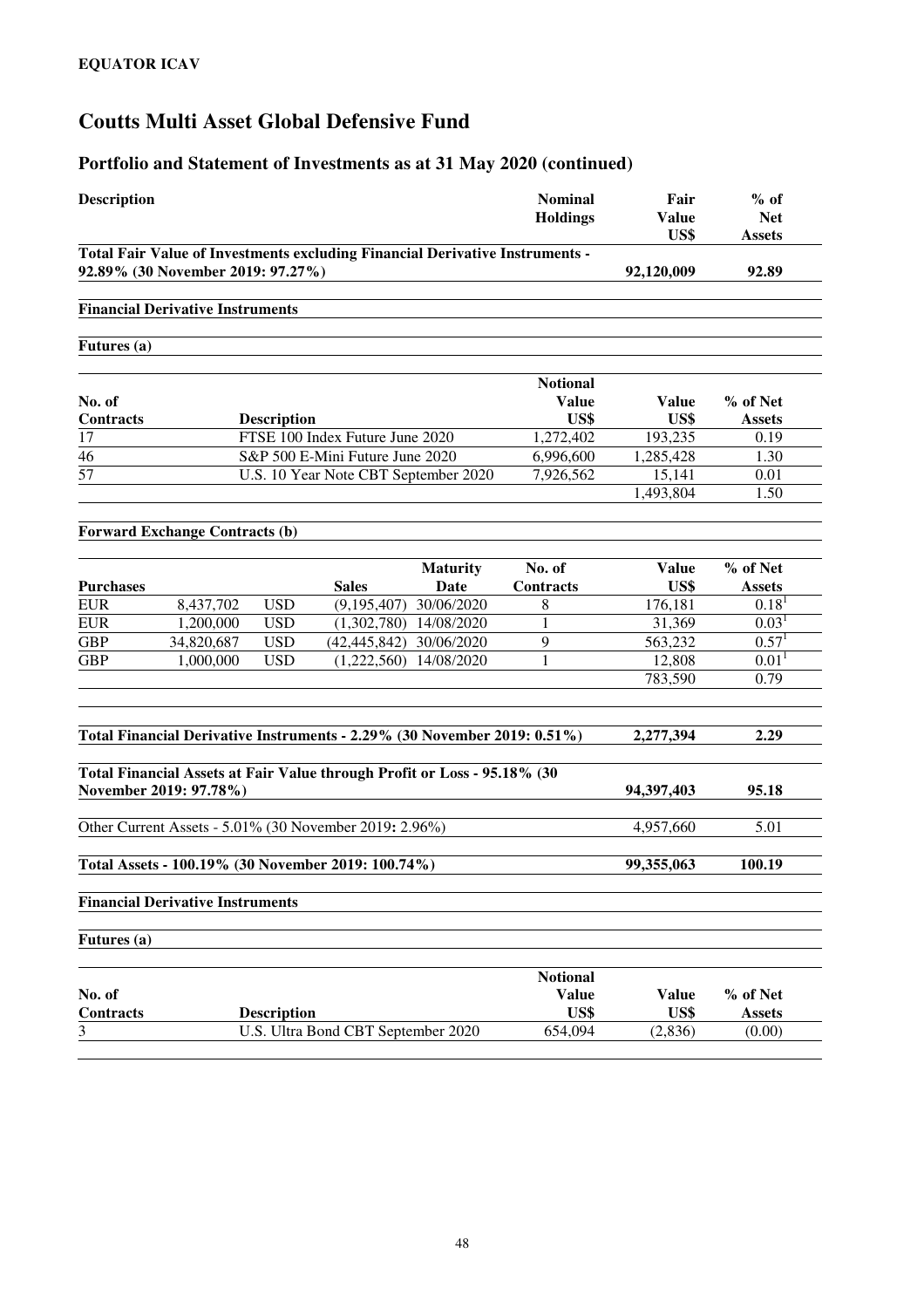#### **Portfolio and Statement of Investments as at 31 May 2020 (continued)**

#### **Financial Derivative Instruments (continued)**

|                        | <b>Forward Exchange Contracts (b)</b>                                                                                     |            |              |                         |                            |                      |                           |
|------------------------|---------------------------------------------------------------------------------------------------------------------------|------------|--------------|-------------------------|----------------------------|----------------------|---------------------------|
| <b>Purchases</b>       |                                                                                                                           |            | <b>Sales</b> | <b>Maturity</b><br>Date | No. of<br><b>Contracts</b> | <b>Value</b><br>US\$ | % of Net<br><b>Assets</b> |
| JPY                    | 50,000,000                                                                                                                | <b>USD</b> | (468,095)    | 14/08/2020              |                            | (3,942)              | (0.00)                    |
| <b>USD</b>             | 3,475,648                                                                                                                 | <b>EUR</b> | (3,200,000)  | 14/08/2020              |                            | (82,082)             | (0.08)                    |
| <b>USD</b>             | 6,757,135                                                                                                                 | <b>GBP</b> | (5,500,000)  | 14/08/2020              | 1                          | (37, 388)            | (0.04)                    |
|                        |                                                                                                                           |            |              |                         |                            | (123, 412)           | (0.12)                    |
|                        | Total Financial Derivative Instruments - (0.12%) (30 November 2019:                                                       |            |              |                         |                            |                      |                           |
| $(0.09\%)$             |                                                                                                                           |            |              |                         |                            | (126, 248)           | (0.12)                    |
|                        | Total Financial Liabilities at Fair Value through Profit or Loss - (0.12%) (30<br>November 2019: (0.09%))                 |            |              |                         |                            | (126, 248)           | (0.12)                    |
|                        | Other Current Liabilities - (0.07%) (30 November 2019: (0.65%))                                                           |            |              |                         |                            | (57, 946)            | (0.07)                    |
|                        | <b>Net Assets Attributable to Redeemable Shareholders</b>                                                                 |            |              |                         |                            | 99,170,869           | 100.00                    |
| <b>Classification:</b> |                                                                                                                           |            |              |                         |                            |                      |                           |
|                        | (a) Exchange traded financial derivative instruments.                                                                     |            |              |                         |                            |                      |                           |
|                        | (b) OTC financial derivative instruments.                                                                                 |            |              |                         |                            |                      |                           |
|                        | All transferable securities held at financial period end are listed on an official stock exchange or dealt on a regulated |            |              |                         |                            |                      |                           |
| market.                |                                                                                                                           |            |              |                         |                            |                      |                           |
|                        |                                                                                                                           |            |              |                         |                            |                      |                           |
|                        |                                                                                                                           |            |              |                         |                            |                      | % of Total                |
|                        | <b>Analysis of Total Assets</b>                                                                                           |            |              |                         |                            |                      | <b>Assets</b>             |

| Investment funds                                                                            | 51.96  |
|---------------------------------------------------------------------------------------------|--------|
| Transferable securities listed on an official stock exchange or dealt on a regulated market | 40.76  |
| Exchange traded derivative instruments                                                      | 1.50   |
| OTC financial derivative instruments                                                        | 0.79   |
| Other current assets                                                                        | 4.99   |
|                                                                                             | 100.00 |

Analysis of Total Assets rather than Net Assets is required under Schedule 12 of the UCITS Regulations.

<sup>~</sup>Non-UCITS Investment Fund. All other Investment Funds are UCITS.

<sup>1</sup> Forward Exchange Contracts are held with The Bank of New York Mellon.

All futures are held with Morgan Stanley & Co. International Plc.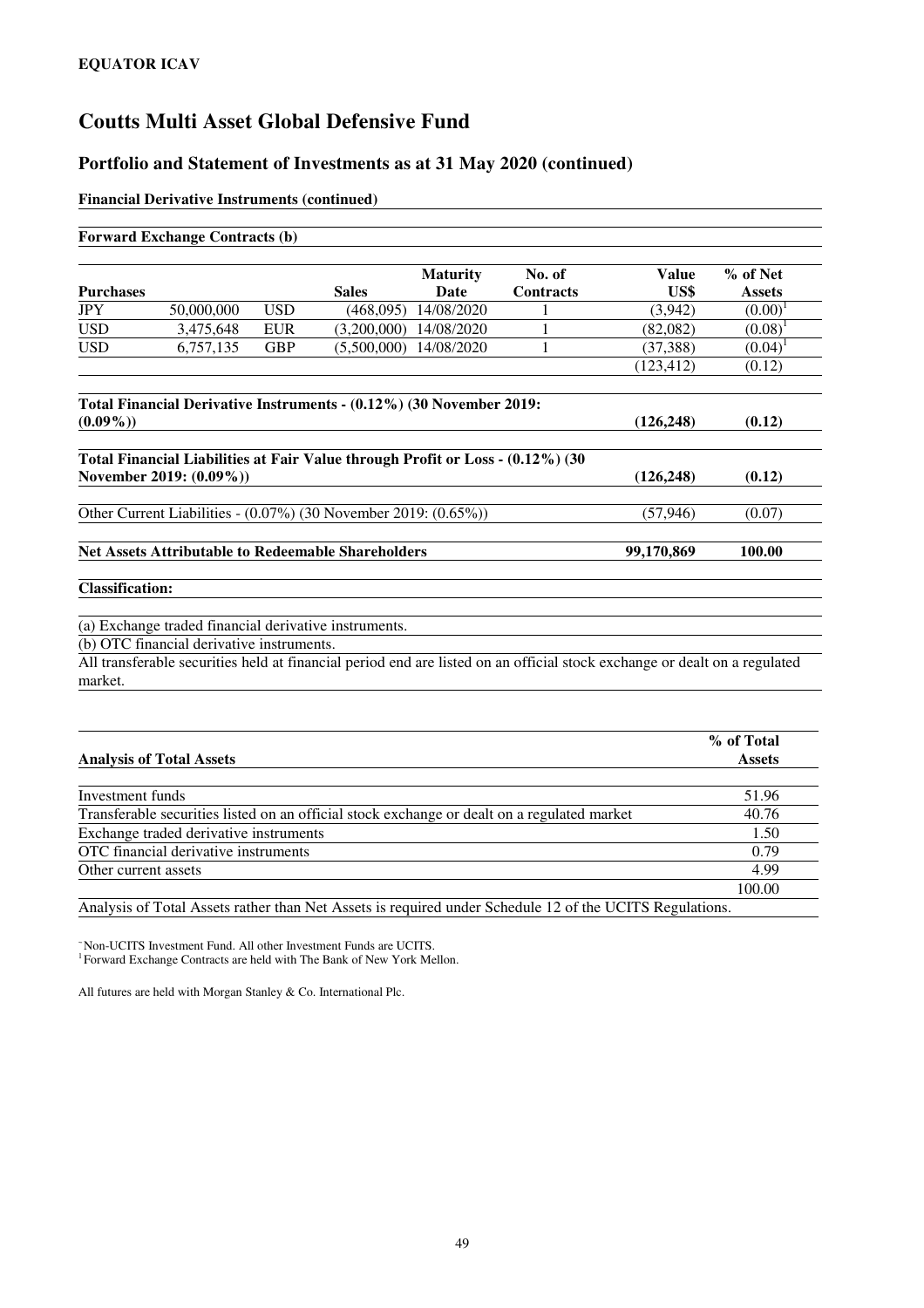### **Portfolio Changes – Material Acquisitions for the financial period ended 31 May 2020**

| <b>Description</b>                                              | <b>Acquisitions</b> | Cost      |
|-----------------------------------------------------------------|---------------------|-----------|
|                                                                 | <b>Nominal</b>      | US\$      |
| Aviva Funds Sicav - Global Investment Grade Corporate Bond Fund | 7,789               | 7,837,043 |
| JPMorgan Liquidity Funds - USD Liquidity LVNAV Fund             | 4,348,553           | 4,348,553 |
| Vontobel Fund - Emerging Markets Debt                           | 25,565              | 2,766,402 |
| Barings Emerging Markets Local Debt Fund                        | 22,055              | 1,999,752 |
| PIMCO GIS Global Investment Grade Credit Fund                   | 150,628             | 1,965,372 |
| United States Treasury Note/Bond 2.88% 15/05/2028               | 1,600,000           | 1,849,766 |
| United States Treasury Note/Bond 2.63% 31/03/2025               | 1,680,000           | 1,800,892 |
| Royal London Short Duration Global High Yield Bond Fund         | 1,565,084           | 1,721,701 |
| United States Treasury Note/Bond 2.25% 15/08/2027               | 1,450,000           | 1,521,352 |
| Insight Global Funds II Plc - Insight Liquid ABS Fund           | 807,203             | 817,616   |
| United States Treasury Note/Bond 2.38% 15/05/2029               | 571,000             | 645,371   |
| Royal London Bond Funds ICVC - Enhanced Cash Plus Fund          | 400,000             | 515,420   |
| MAN Funds VI Plc - Man GLG Alpha Select Alternative             | 4,460               | 503,356   |
| Invesco S&P 500 UCITS ETF                                       | 19,132              | 503,237   |
| Findlay Park American Fund                                      | 3,832               | 463,979   |
| United States Treasury Note/Bond 2.63% 15/08/2020               | 300,000             | 301,980   |
| Ninety One Funds Series I - UK Alpha Fund                       | 183,245             | 230,703   |
| Muzinich Global Short Duration Investment Grade Fund            | 2,014               | 204,280   |
| Bluebay Funds - Bluebay Financial Capital Bond Fund             | 1,965               | 192,904   |
| AB SICAV I - Eurozone Equity Portfolio                          | 2,109               | 190,379   |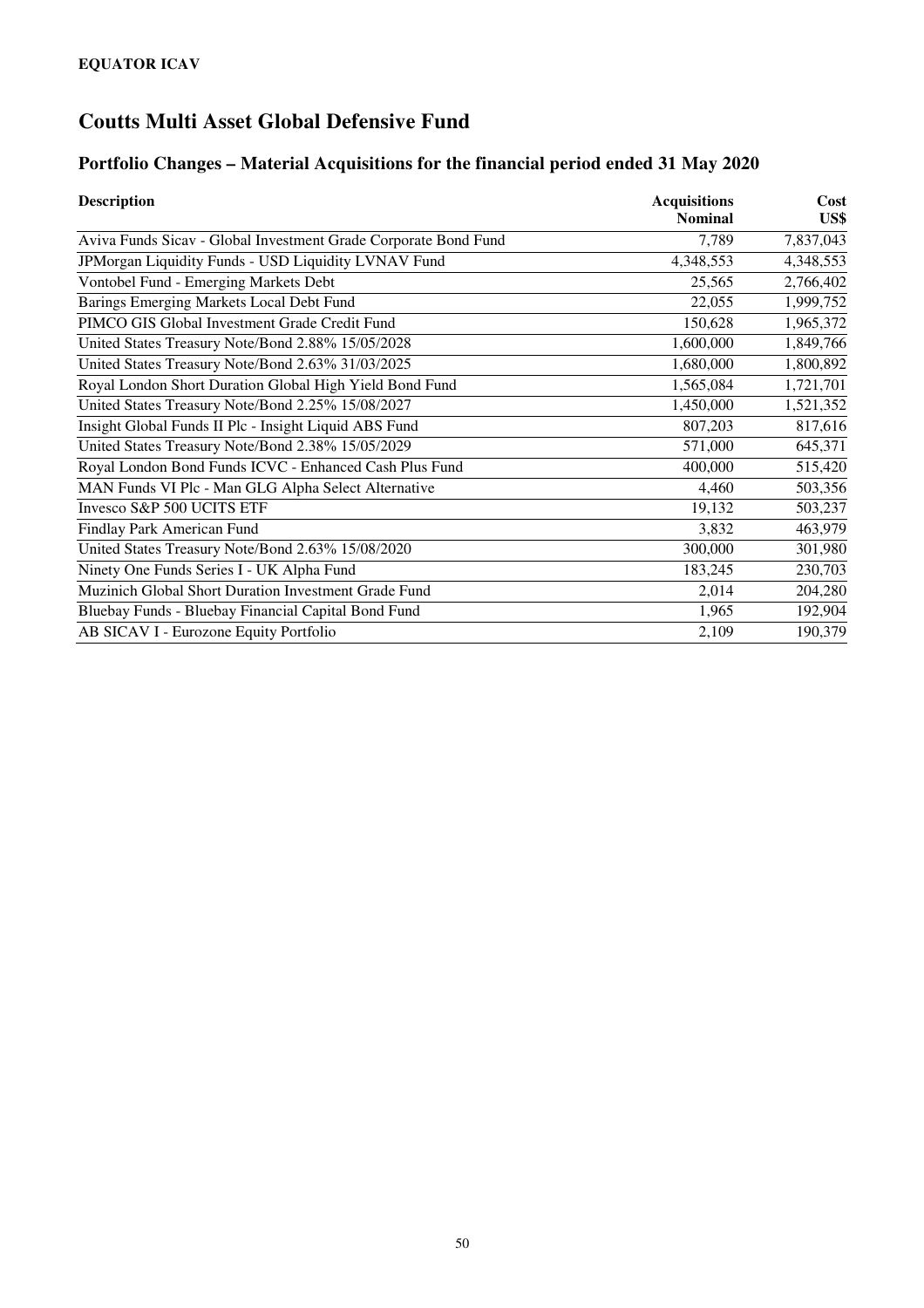# **Portfolio Changes – Material Disposals for the financial period ended 31 May 2020**

| <b>Description</b>                                                            | <b>Disposals</b> | <b>Proceeds</b> |  |
|-------------------------------------------------------------------------------|------------------|-----------------|--|
|                                                                               | <b>Nominal</b>   | US\$            |  |
| Vontobel Fund - Emerging Markets Debt                                         | 34,010           | 2,827,591       |  |
| JP Morgan Structured Products BV 05/07/2022                                   | 2,900,000        | 2,813,000       |  |
| United States Treasury Inflation Indexed Bonds 0.63% 15/04/2023               | 2,063,575        | 2,087,459       |  |
| Colchester Local Markets Bond Fund/The                                        | 179,289          | 1,889,393       |  |
| PIMCO GIS Global Investment Grade Credit Fund                                 | 137,819          | 1,775,349       |  |
| Barings Emerging Markets Local Debt Fund                                      | 22,055           | 1,686,546       |  |
| United States Treasury Note/Bond 2.88% 15/05/2028                             | 1,400,000        | 1,641,211       |  |
| United States Treasury Note/Bond 2.25% 15/08/2027                             | 1,425,000        | 1,590,568       |  |
| Portugal Obrigacoes do Tesouro OT '144A' 2.88% 15/10/2025                     | 1,200,000        | 1,557,638       |  |
| UBS ETF - MSCI EMU hedged to USD UCITS ETF - ETF                              | 72,070           | 1,452,479       |  |
| Royal London Bond Funds ICVC - Enhanced Cash Plus Fund                        | 1,150,000        | 1,405,570       |  |
| Spain Government Bond '144A' 3.8% 30/04/2024                                  | 900,000          | 1,116,247       |  |
| UBS AG 08/01/2020                                                             | 670,000          | 1,043,068       |  |
| JPMorgan Chase Bank NA 'BKNT' FRN 2.2% 01/02/2021                             | 1,000,000        | 1,000,000       |  |
| JPMorgan Liquidity Funds - USD Liquidity LVNAV Fund                           | 1,000,000        | 1,000,000       |  |
| United States Treasury Note/Bond 2.63% 15/08/2020                             | 940,000          | 947,069         |  |
| European Investment Bank 6% 07/12/2028                                        | 490,000          | 869,770         |  |
| iShares Europe ex-UK Index Fund                                               | 50,265           | 866,402         |  |
| United States Treasury Note/Bond 2.38% 15/05/2029                             | 765,000          | 857,854         |  |
| Royal London Short Duration Global High Yield Bond Fund                       | 458,625          | 499,555         |  |
| United States Treasury Note/Bond 2.63% 31/03/2025                             | 420,000          | 466,643         |  |
| AXA Fixed Interest Investment ICVC - Sterling Credit Short Duration Bond Fund | 349,816          | 448,316         |  |
| HSBC Holdings Plc FRN 2.29% 18/05/2021                                        | 400,000          | 400,000         |  |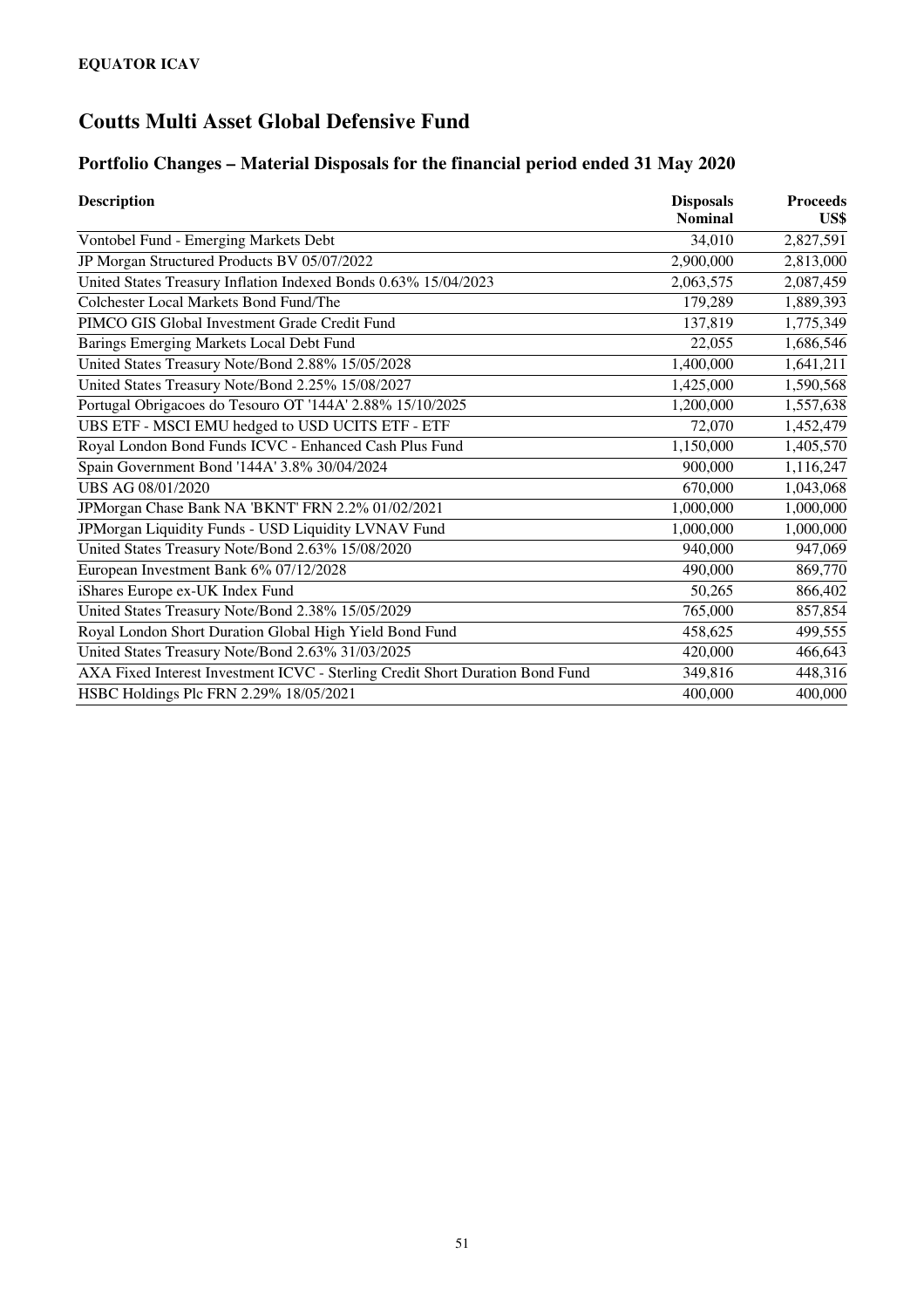### **Portfolio and Statement of Investments as at 31 May 2020**

| <b>Description</b>                                          | <b>Nominal</b><br><b>Holdings</b> | Fair<br><b>Value</b> | $%$ of<br><b>Net</b> |
|-------------------------------------------------------------|-----------------------------------|----------------------|----------------------|
|                                                             |                                   | US\$                 | <b>Assets</b>        |
| <b>Investment Funds</b>                                     |                                   |                      |                      |
| AB SICAV I - Eurozone Equity Portfolio                      | 63,860                            | 5,589,027            | 1.21                 |
| Aviva Funds Sicav - Global Investment Grade Corporate Bond  |                                   |                      |                      |
| Fund                                                        | 23,472                            | 23,961,617           | 5.20                 |
| Blackstone/GSO Loan Financing Ltd <sup>~</sup>              | 3,241,821                         | 1,979,243            | 0.43                 |
| Bluebay Funds - Bluebay Financial Capital Bond Fund         | 69,294                            | 7,090,145            | 1.54                 |
| Capital Group New Perspective Fund LUX                      | 803,847                           | 11,824,589           | 2.57                 |
| Dodge & Cox Worldwide Funds plc - U.S. Stock Fund           | 451,907                           | 10,492,377           | 2.28                 |
| DWS Invest Global Emerging Markets Equities                 | 51,857                            | 4,887,522            | 1.06                 |
| Edgewood L Select - US Select Growth                        | 74,675                            | 13,292,897           | 2.89                 |
| Findlay Park American Fund                                  | 104,679                           | 13,676,315           | 2.97                 |
| Insight Global Funds II Plc - Insight Liquid ABS Fund       | 4,171,268                         | 4,185,868            | 0.91                 |
| Invesco S&P 500 UCITS ETF                                   | 1,683,987                         | 47,886,528           | 10.39                |
| Investec Global Strategy Fund - All China Equity Fund       | 177,290                           | 4,781,937            | 1.04                 |
| iShares Europe ex-UK Index Fund                             | 1,442,785                         | 30,047,270           | 6.52                 |
| iShares plc - iShares Core FTSE 100 UCITS ETF - ETF         | 384,751                           | 2,845,303            | 0.62                 |
| JPMorgan Fund ICVC - Japan Fund                             | 1,667,928                         | 6,894,455            | 1.50                 |
| JPMorgan Liquidity Funds - USD Liquidity LVNAV Fund         | 11,726,261                        | 11,726,261           | 2.54                 |
| <b>Liontrust Special Situations Fund</b>                    | 915,860                           | 1,114,177            | 0.24                 |
| Lyxor S&P 500 UCITS ETF - ETF                               | 803,728                           | 24,890,451           | 5.40                 |
| MAN Funds VI Plc - Man GLG Alpha Select Alternative         | 84,590                            | 9,709,240            | 2.11                 |
| Merian Investment Funds Series I - Merian UK Mid Cap Fund   | 627,867                           | 1,129,781            | 0.25                 |
| Muzinich Global Short Duration Investment Grade Fund        | 30,929                            | 3,054,857            | 0.66                 |
| NB Global Floating Rate Income Fund Ltd <sup>~</sup>        | 1,302,849                         | 1,275,952            | 0.28                 |
| Neuberger Berman Short Duration Emerging Market Debt Fund   | 1,220,205                         | 11,652,958           | 2.53                 |
| Ninety One UK Alpha Fund K Inc                              | 612,160                           | 829,276              | 0.18                 |
| PIMCO GIS Global Investment Grade Credit Fund               | 2,001,994                         | 26,025,922           | 5.65                 |
| Royal London Bond Funds ICVC - Enhanced Cash Plus Fund      | 1,657,171                         | 2,018,942            | 0.44                 |
| Royal London Cash Plus                                      | 1,762,340                         | 2,181,204            | 0.47                 |
| Royal London Short Duration Global High Yield Bond Fund     | 1,510,886                         | 1,534,553            | 0.33                 |
| Royal London Sustainable Leaders Trust                      | 356,860                           | 896,429              | 0.19                 |
| Schroder Income Fund                                        | 3,315,269                         | 1,721,268            | 0.37                 |
| Schroder ISF Asian Total Return                             | 21,166                            | 8,866,009            | 1.92                 |
| Vanguard Emerging Markets Stock Index Fund/Ireland          | 29,400                            | 4,151,814            | 0.90                 |
| Vanguard FTSE 250 UCITS ETF - ETF                           | 7,450                             | 245,200              | 0.05                 |
| Total Investment Funds - 65.64% (30 November 2019: 59.78%)  |                                   | 302,459,387          | 65.64                |
| <b>Transferable Securities - Equities</b>                   |                                   |                      |                      |
| Australia - 0.09% (30 November 2019: 0.07%)                 |                                   |                      |                      |
| Rio Tinto Plc                                               | 7,950                             | 423,461              | 0.09                 |
| France - 0.20% (30 November 2019: 0.16%)                    |                                   |                      |                      |
| Airbus SE                                                   | 3,350                             | 210,851              | 0.04                 |
| LVMH Moet Hennessy Louis Vuitton SE                         | 965                               | 401,704              | 0.09                 |
| <b>Ubisoft Entertainment SA</b>                             | 4,206                             | 325,237              | 0.07                 |
|                                                             |                                   | 937,792              | 0.20                 |
|                                                             |                                   |                      |                      |
| Germany, Federal Republic - 0.09% (30 November 2019: 0.16%) |                                   |                      |                      |
| Infineon Technologies AG                                    | 20,255                            | 423,964              | 0.09                 |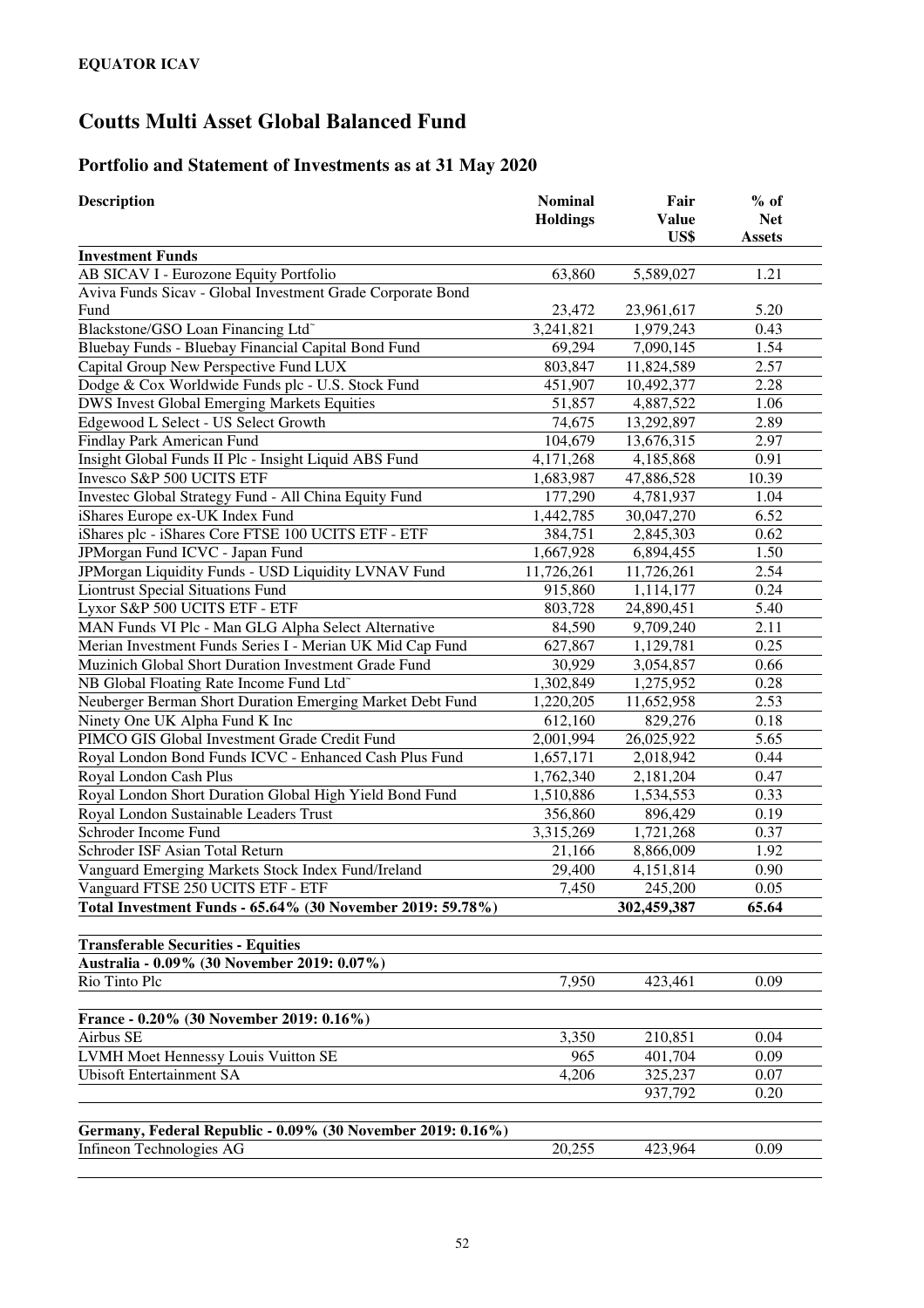| <b>Description</b>                                                          | <b>Nominal</b><br><b>Holdings</b> | Fair<br><b>Value</b><br>US\$ | $%$ of<br><b>Net</b><br><b>Assets</b> |
|-----------------------------------------------------------------------------|-----------------------------------|------------------------------|---------------------------------------|
| <b>Transferable Securities - Equities (continued)</b>                       |                                   |                              |                                       |
| Guernsey - 0.20% (30 November 2019: 0.29%)                                  |                                   |                              |                                       |
| UK Commercial Property REIT Ltd (REIT)                                      | 1,195,000                         | 913,536                      | 0.20                                  |
|                                                                             |                                   |                              |                                       |
| Italy - 0.07% (30 November 2019: 0.09%)                                     |                                   |                              |                                       |
| Enel SpA                                                                    | 44,340                            | 339,668                      | 0.07                                  |
|                                                                             |                                   |                              |                                       |
| Netherlands - 0.06% (30 November 2019: 0.06%)                               |                                   |                              |                                       |
| Royal Dutch Shell Plc                                                       | 18,435                            | 279,126                      | 0.06                                  |
|                                                                             |                                   |                              |                                       |
| Switzerland - 0.09% (30 November 2019: 0.08%)                               |                                   |                              |                                       |
| Roche Holding AG                                                            | 1,160                             | 401,268                      | 0.09                                  |
|                                                                             |                                   |                              |                                       |
| United Kingdom - 0.76% (30 November 2019: 0.75%)<br>AstraZeneca Plc         | 4,165                             |                              | 0.10                                  |
| Compass Group Plc                                                           | 19,280                            | 441,336<br>281,920           | 0.06                                  |
| Diageo Plc                                                                  | 11,130                            | 383,570                      | 0.08                                  |
| <b>DS</b> Smith Plc                                                         | 95,220                            | 398,770                      | 0.09                                  |
| Land Securities Group Plc (REIT)                                            | 38,410                            | 287,369                      | 0.06                                  |
| Prudential Plc                                                              | 24,755                            | 320,093                      | 0.07                                  |
| Reckitt Benckiser Group Plc                                                 | 5,090                             | 454,111                      | 0.10                                  |
| Rentokil Initial Plc                                                        | 49,177                            | 301,725                      | 0.06                                  |
| <b>Standard Chartered Plc</b>                                               | 58,700                            | 267,070                      | 0.06                                  |
| <b>Tesco Plc</b>                                                            | 129,685                           | 365,648                      | 0.08                                  |
|                                                                             |                                   | 3,501,612                    | 0.76                                  |
|                                                                             |                                   |                              |                                       |
| United States - 1.07% (30 November 2019: 0.93%)                             |                                   |                              |                                       |
| Air Products and Chemicals Inc                                              | 1,730                             | 418,055                      | 0.09                                  |
| American Express Co                                                         | 3,645                             | 346, 530                     | 0.07                                  |
| Cintas Corp                                                                 | 1,470                             | 364,501                      | 0.08                                  |
| <b>ConocoPhillips</b>                                                       | 8,480                             | 357,686                      | 0.08                                  |
| <b>Costco Wholesale Corp</b>                                                | 1,300                             | 401,011                      | 0.09                                  |
| eBay Inc                                                                    | 10,870                            | 495,020                      | 0.11                                  |
| Estee Lauder Cos Inc/The - Class A                                          | 2,135                             | 421,598                      | 0.09                                  |
| <b>Intel Corp</b>                                                           | 7,100                             | 446,803                      | 0.10                                  |
| Microsoft Corp                                                              | 2,435                             | 446,214                      | 0.10                                  |
| O'Reilly Automotive Inc                                                     | 1,120                             | 467,309                      | 0.10                                  |
| Ross Stores Inc                                                             | 3,980                             | 385,901                      | 0.08                                  |
| Waste Management Inc                                                        | 3,435                             | 366,686                      | 0.08                                  |
|                                                                             |                                   | 4,917,314                    | 1.07                                  |
| Total Fair Value of Transferable Securities - Equities - 2.63% (30 November |                                   |                              |                                       |
| 2019: 2.59%)                                                                |                                   | 12, 137, 741                 | 2.63                                  |
|                                                                             |                                   |                              |                                       |
| <b>Transferable Securities - Corporate Bonds</b>                            |                                   |                              |                                       |
| Australia - 0.60% (30 November 2019: 0.58%)                                 |                                   |                              |                                       |
| Australia & New Zealand Banking Group Ltd 'REGS' FRN                        |                                   |                              |                                       |
| 09/11/2022                                                                  | 850,000                           | 843,978                      | 0.18                                  |
| National Australia Bank Ltd 'REGS' FRN 12/01/2021                           | 1,100,000                         | 1,101,531                    | 0.24                                  |
| Westpac Banking Corp FRN 11/01/2023                                         | 800,000                           | 800,225                      | 0.18                                  |
|                                                                             |                                   | 2,745,734                    | 0.60                                  |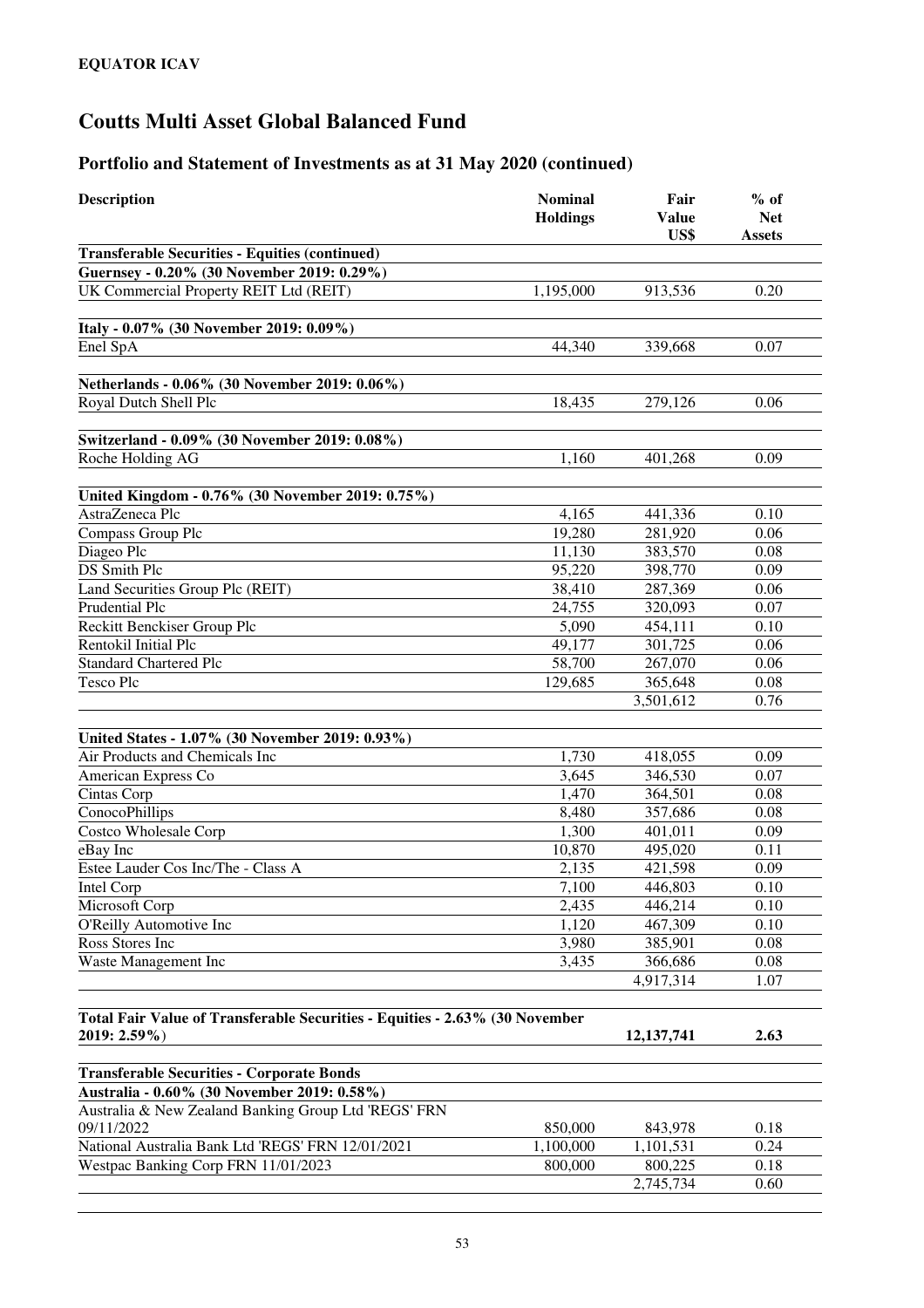| <b>Transferable Securities - Corporate Bonds (continued)</b><br>Belgium - 0.41% (30 November 2019: 0.42%)<br>Anheuser-Busch InBev SA/NV 'EMTN' 1.75% 07/03/2025<br>1,500,000<br>1,889,620<br>0.41<br>Canada - 0.36% (30 November 2019: 0.63%)<br>Toronto-Dominion Bank/The 'GMTN' FRN 17/09/2020<br>1,663,000<br>1,664,762<br>0.36<br>China - 0.10% (30 November 2019: 0.09%)<br>Prosus NV 'REGS' 4.85% 06/07/2027<br>400,000<br>0.10<br>445,032<br>France - 0.28% (30 November 2019: 1.01%)<br>Societe Generale SA 'REGS' 5% 17/01/2024<br>400,000<br>427,087<br>0.09<br>Total Capital International SA 'EMTN' 1.25% 16/12/2024<br>700,000<br>866,458<br>0.19<br>1,293,545<br>0.28<br>Germany, Federal Republic - 0.43% (30 November 2019: 0.56%)<br>Daimler Finance North America LLC 'REGS' 3.35% 22/02/2023<br>0.27<br>1,216,000<br>1,244,429<br>Volkswagen Financial Services NV 2.125% 27/06/2024<br>600,000<br>729,310<br>0.16<br>1,973,739<br>0.43<br>Guernsey - 0.44% (30 November 2019: 0.45%)<br>Pershing Square Holdings Ltd 'REGS' 5.5% 15/07/2022<br>2,000,000<br>2,033,070<br>0.44<br>Italy - 0.59% (30 November 2019: 0.58%)<br>Enel Finance International NV 'REGS' 3.625% 25/05/2027<br>1,200,000<br>0.28<br>1,280,463<br>UniCredit SpA 'EMTN' FRN 28/10/2025<br>600,000<br>670,543<br>0.14<br>UniCredit SpA 'EMTN' FRN 03/01/2027<br>788,079<br>700,000<br>0.17<br>2,739,085<br>0.59<br>Netherlands - 0.15% (30 November 2019: 0.15%)<br>ING Groep NV FRN 29/03/2022<br>700,000<br>700,002<br>0.15<br>New Zealand - 0.18% (30 November 2019: 0.18%)<br>ANZ New Zealand Int'l Ltd/London 'REGS' FRN 25/01/2022<br>851,287<br>0.18<br>850,000<br>Russian Federation - 0.26% (30 November 2019: 0.25%)<br>Sberbank of Russia Via SB Capital SA 'REGS' 6.125% 07/02/2022<br>1,100,000<br>1,176,244<br>0.26<br>Spain - 0.09% (30 November 2019: 0.22%)<br>Telefonica Europe BV FRN (Perpetual)<br>400,000<br>436,305<br>0.09<br>Sweden - 0.18% (30 November 2019: 0.17%)<br>Svenska Handelsbanken AB 'BKNT' FRN 30/03/2021<br>800,000<br>807,597<br>0.18<br>United Kingdom - 2.61% (30 November 2019: 3.20%)<br>Aviva Plc 'EMTN' FRN 12/09/2049<br>600,000<br>791,020<br>0.17<br>Barclays Bank Plc 'REGS' 10.179% 12/06/2021<br>1,600,000<br>0.38<br>1,731,467<br>Barclays Plc 'EMTN' FRN 24/01/2026<br>1,200,000<br>1,328,474<br>0.29<br>BAT Capital Corp 3.557% 15/08/2027<br>700,000<br>736,936<br>0.16<br>BAT Capital Corp 'EMTN' 2.125% 15/08/2025<br>498,725<br>0.11<br>400,000<br>HSBC Holdings Plc FRN 11/03/2025<br>0.32<br>1,400,000<br>1,500,550 | <b>Description</b>                                   | <b>Nominal</b><br><b>Holdings</b> | Fair<br><b>Value</b><br>US\$ | $%$ of<br><b>Net</b><br><b>Assets</b> |
|---------------------------------------------------------------------------------------------------------------------------------------------------------------------------------------------------------------------------------------------------------------------------------------------------------------------------------------------------------------------------------------------------------------------------------------------------------------------------------------------------------------------------------------------------------------------------------------------------------------------------------------------------------------------------------------------------------------------------------------------------------------------------------------------------------------------------------------------------------------------------------------------------------------------------------------------------------------------------------------------------------------------------------------------------------------------------------------------------------------------------------------------------------------------------------------------------------------------------------------------------------------------------------------------------------------------------------------------------------------------------------------------------------------------------------------------------------------------------------------------------------------------------------------------------------------------------------------------------------------------------------------------------------------------------------------------------------------------------------------------------------------------------------------------------------------------------------------------------------------------------------------------------------------------------------------------------------------------------------------------------------------------------------------------------------------------------------------------------------------------------------------------------------------------------------------------------------------------------------------------------------------------------------------------------------------------------------------------------------------------------------------------------------------------------------------------------------------------------------------------------------------------------------------------------------------------------|------------------------------------------------------|-----------------------------------|------------------------------|---------------------------------------|
|                                                                                                                                                                                                                                                                                                                                                                                                                                                                                                                                                                                                                                                                                                                                                                                                                                                                                                                                                                                                                                                                                                                                                                                                                                                                                                                                                                                                                                                                                                                                                                                                                                                                                                                                                                                                                                                                                                                                                                                                                                                                                                                                                                                                                                                                                                                                                                                                                                                                                                                                                                           |                                                      |                                   |                              |                                       |
|                                                                                                                                                                                                                                                                                                                                                                                                                                                                                                                                                                                                                                                                                                                                                                                                                                                                                                                                                                                                                                                                                                                                                                                                                                                                                                                                                                                                                                                                                                                                                                                                                                                                                                                                                                                                                                                                                                                                                                                                                                                                                                                                                                                                                                                                                                                                                                                                                                                                                                                                                                           |                                                      |                                   |                              |                                       |
|                                                                                                                                                                                                                                                                                                                                                                                                                                                                                                                                                                                                                                                                                                                                                                                                                                                                                                                                                                                                                                                                                                                                                                                                                                                                                                                                                                                                                                                                                                                                                                                                                                                                                                                                                                                                                                                                                                                                                                                                                                                                                                                                                                                                                                                                                                                                                                                                                                                                                                                                                                           |                                                      |                                   |                              |                                       |
|                                                                                                                                                                                                                                                                                                                                                                                                                                                                                                                                                                                                                                                                                                                                                                                                                                                                                                                                                                                                                                                                                                                                                                                                                                                                                                                                                                                                                                                                                                                                                                                                                                                                                                                                                                                                                                                                                                                                                                                                                                                                                                                                                                                                                                                                                                                                                                                                                                                                                                                                                                           |                                                      |                                   |                              |                                       |
|                                                                                                                                                                                                                                                                                                                                                                                                                                                                                                                                                                                                                                                                                                                                                                                                                                                                                                                                                                                                                                                                                                                                                                                                                                                                                                                                                                                                                                                                                                                                                                                                                                                                                                                                                                                                                                                                                                                                                                                                                                                                                                                                                                                                                                                                                                                                                                                                                                                                                                                                                                           |                                                      |                                   |                              |                                       |
|                                                                                                                                                                                                                                                                                                                                                                                                                                                                                                                                                                                                                                                                                                                                                                                                                                                                                                                                                                                                                                                                                                                                                                                                                                                                                                                                                                                                                                                                                                                                                                                                                                                                                                                                                                                                                                                                                                                                                                                                                                                                                                                                                                                                                                                                                                                                                                                                                                                                                                                                                                           |                                                      |                                   |                              |                                       |
|                                                                                                                                                                                                                                                                                                                                                                                                                                                                                                                                                                                                                                                                                                                                                                                                                                                                                                                                                                                                                                                                                                                                                                                                                                                                                                                                                                                                                                                                                                                                                                                                                                                                                                                                                                                                                                                                                                                                                                                                                                                                                                                                                                                                                                                                                                                                                                                                                                                                                                                                                                           |                                                      |                                   |                              |                                       |
|                                                                                                                                                                                                                                                                                                                                                                                                                                                                                                                                                                                                                                                                                                                                                                                                                                                                                                                                                                                                                                                                                                                                                                                                                                                                                                                                                                                                                                                                                                                                                                                                                                                                                                                                                                                                                                                                                                                                                                                                                                                                                                                                                                                                                                                                                                                                                                                                                                                                                                                                                                           |                                                      |                                   |                              |                                       |
|                                                                                                                                                                                                                                                                                                                                                                                                                                                                                                                                                                                                                                                                                                                                                                                                                                                                                                                                                                                                                                                                                                                                                                                                                                                                                                                                                                                                                                                                                                                                                                                                                                                                                                                                                                                                                                                                                                                                                                                                                                                                                                                                                                                                                                                                                                                                                                                                                                                                                                                                                                           |                                                      |                                   |                              |                                       |
|                                                                                                                                                                                                                                                                                                                                                                                                                                                                                                                                                                                                                                                                                                                                                                                                                                                                                                                                                                                                                                                                                                                                                                                                                                                                                                                                                                                                                                                                                                                                                                                                                                                                                                                                                                                                                                                                                                                                                                                                                                                                                                                                                                                                                                                                                                                                                                                                                                                                                                                                                                           |                                                      |                                   |                              |                                       |
|                                                                                                                                                                                                                                                                                                                                                                                                                                                                                                                                                                                                                                                                                                                                                                                                                                                                                                                                                                                                                                                                                                                                                                                                                                                                                                                                                                                                                                                                                                                                                                                                                                                                                                                                                                                                                                                                                                                                                                                                                                                                                                                                                                                                                                                                                                                                                                                                                                                                                                                                                                           |                                                      |                                   |                              |                                       |
|                                                                                                                                                                                                                                                                                                                                                                                                                                                                                                                                                                                                                                                                                                                                                                                                                                                                                                                                                                                                                                                                                                                                                                                                                                                                                                                                                                                                                                                                                                                                                                                                                                                                                                                                                                                                                                                                                                                                                                                                                                                                                                                                                                                                                                                                                                                                                                                                                                                                                                                                                                           |                                                      |                                   |                              |                                       |
|                                                                                                                                                                                                                                                                                                                                                                                                                                                                                                                                                                                                                                                                                                                                                                                                                                                                                                                                                                                                                                                                                                                                                                                                                                                                                                                                                                                                                                                                                                                                                                                                                                                                                                                                                                                                                                                                                                                                                                                                                                                                                                                                                                                                                                                                                                                                                                                                                                                                                                                                                                           |                                                      |                                   |                              |                                       |
|                                                                                                                                                                                                                                                                                                                                                                                                                                                                                                                                                                                                                                                                                                                                                                                                                                                                                                                                                                                                                                                                                                                                                                                                                                                                                                                                                                                                                                                                                                                                                                                                                                                                                                                                                                                                                                                                                                                                                                                                                                                                                                                                                                                                                                                                                                                                                                                                                                                                                                                                                                           |                                                      |                                   |                              |                                       |
|                                                                                                                                                                                                                                                                                                                                                                                                                                                                                                                                                                                                                                                                                                                                                                                                                                                                                                                                                                                                                                                                                                                                                                                                                                                                                                                                                                                                                                                                                                                                                                                                                                                                                                                                                                                                                                                                                                                                                                                                                                                                                                                                                                                                                                                                                                                                                                                                                                                                                                                                                                           |                                                      |                                   |                              |                                       |
|                                                                                                                                                                                                                                                                                                                                                                                                                                                                                                                                                                                                                                                                                                                                                                                                                                                                                                                                                                                                                                                                                                                                                                                                                                                                                                                                                                                                                                                                                                                                                                                                                                                                                                                                                                                                                                                                                                                                                                                                                                                                                                                                                                                                                                                                                                                                                                                                                                                                                                                                                                           |                                                      |                                   |                              |                                       |
|                                                                                                                                                                                                                                                                                                                                                                                                                                                                                                                                                                                                                                                                                                                                                                                                                                                                                                                                                                                                                                                                                                                                                                                                                                                                                                                                                                                                                                                                                                                                                                                                                                                                                                                                                                                                                                                                                                                                                                                                                                                                                                                                                                                                                                                                                                                                                                                                                                                                                                                                                                           |                                                      |                                   |                              |                                       |
|                                                                                                                                                                                                                                                                                                                                                                                                                                                                                                                                                                                                                                                                                                                                                                                                                                                                                                                                                                                                                                                                                                                                                                                                                                                                                                                                                                                                                                                                                                                                                                                                                                                                                                                                                                                                                                                                                                                                                                                                                                                                                                                                                                                                                                                                                                                                                                                                                                                                                                                                                                           |                                                      |                                   |                              |                                       |
|                                                                                                                                                                                                                                                                                                                                                                                                                                                                                                                                                                                                                                                                                                                                                                                                                                                                                                                                                                                                                                                                                                                                                                                                                                                                                                                                                                                                                                                                                                                                                                                                                                                                                                                                                                                                                                                                                                                                                                                                                                                                                                                                                                                                                                                                                                                                                                                                                                                                                                                                                                           |                                                      |                                   |                              |                                       |
|                                                                                                                                                                                                                                                                                                                                                                                                                                                                                                                                                                                                                                                                                                                                                                                                                                                                                                                                                                                                                                                                                                                                                                                                                                                                                                                                                                                                                                                                                                                                                                                                                                                                                                                                                                                                                                                                                                                                                                                                                                                                                                                                                                                                                                                                                                                                                                                                                                                                                                                                                                           |                                                      |                                   |                              |                                       |
|                                                                                                                                                                                                                                                                                                                                                                                                                                                                                                                                                                                                                                                                                                                                                                                                                                                                                                                                                                                                                                                                                                                                                                                                                                                                                                                                                                                                                                                                                                                                                                                                                                                                                                                                                                                                                                                                                                                                                                                                                                                                                                                                                                                                                                                                                                                                                                                                                                                                                                                                                                           |                                                      |                                   |                              |                                       |
|                                                                                                                                                                                                                                                                                                                                                                                                                                                                                                                                                                                                                                                                                                                                                                                                                                                                                                                                                                                                                                                                                                                                                                                                                                                                                                                                                                                                                                                                                                                                                                                                                                                                                                                                                                                                                                                                                                                                                                                                                                                                                                                                                                                                                                                                                                                                                                                                                                                                                                                                                                           |                                                      |                                   |                              |                                       |
|                                                                                                                                                                                                                                                                                                                                                                                                                                                                                                                                                                                                                                                                                                                                                                                                                                                                                                                                                                                                                                                                                                                                                                                                                                                                                                                                                                                                                                                                                                                                                                                                                                                                                                                                                                                                                                                                                                                                                                                                                                                                                                                                                                                                                                                                                                                                                                                                                                                                                                                                                                           |                                                      |                                   |                              |                                       |
|                                                                                                                                                                                                                                                                                                                                                                                                                                                                                                                                                                                                                                                                                                                                                                                                                                                                                                                                                                                                                                                                                                                                                                                                                                                                                                                                                                                                                                                                                                                                                                                                                                                                                                                                                                                                                                                                                                                                                                                                                                                                                                                                                                                                                                                                                                                                                                                                                                                                                                                                                                           |                                                      |                                   |                              |                                       |
|                                                                                                                                                                                                                                                                                                                                                                                                                                                                                                                                                                                                                                                                                                                                                                                                                                                                                                                                                                                                                                                                                                                                                                                                                                                                                                                                                                                                                                                                                                                                                                                                                                                                                                                                                                                                                                                                                                                                                                                                                                                                                                                                                                                                                                                                                                                                                                                                                                                                                                                                                                           |                                                      |                                   |                              |                                       |
|                                                                                                                                                                                                                                                                                                                                                                                                                                                                                                                                                                                                                                                                                                                                                                                                                                                                                                                                                                                                                                                                                                                                                                                                                                                                                                                                                                                                                                                                                                                                                                                                                                                                                                                                                                                                                                                                                                                                                                                                                                                                                                                                                                                                                                                                                                                                                                                                                                                                                                                                                                           |                                                      |                                   |                              |                                       |
|                                                                                                                                                                                                                                                                                                                                                                                                                                                                                                                                                                                                                                                                                                                                                                                                                                                                                                                                                                                                                                                                                                                                                                                                                                                                                                                                                                                                                                                                                                                                                                                                                                                                                                                                                                                                                                                                                                                                                                                                                                                                                                                                                                                                                                                                                                                                                                                                                                                                                                                                                                           |                                                      |                                   |                              |                                       |
|                                                                                                                                                                                                                                                                                                                                                                                                                                                                                                                                                                                                                                                                                                                                                                                                                                                                                                                                                                                                                                                                                                                                                                                                                                                                                                                                                                                                                                                                                                                                                                                                                                                                                                                                                                                                                                                                                                                                                                                                                                                                                                                                                                                                                                                                                                                                                                                                                                                                                                                                                                           |                                                      |                                   |                              |                                       |
|                                                                                                                                                                                                                                                                                                                                                                                                                                                                                                                                                                                                                                                                                                                                                                                                                                                                                                                                                                                                                                                                                                                                                                                                                                                                                                                                                                                                                                                                                                                                                                                                                                                                                                                                                                                                                                                                                                                                                                                                                                                                                                                                                                                                                                                                                                                                                                                                                                                                                                                                                                           |                                                      |                                   |                              |                                       |
|                                                                                                                                                                                                                                                                                                                                                                                                                                                                                                                                                                                                                                                                                                                                                                                                                                                                                                                                                                                                                                                                                                                                                                                                                                                                                                                                                                                                                                                                                                                                                                                                                                                                                                                                                                                                                                                                                                                                                                                                                                                                                                                                                                                                                                                                                                                                                                                                                                                                                                                                                                           |                                                      |                                   |                              |                                       |
|                                                                                                                                                                                                                                                                                                                                                                                                                                                                                                                                                                                                                                                                                                                                                                                                                                                                                                                                                                                                                                                                                                                                                                                                                                                                                                                                                                                                                                                                                                                                                                                                                                                                                                                                                                                                                                                                                                                                                                                                                                                                                                                                                                                                                                                                                                                                                                                                                                                                                                                                                                           |                                                      |                                   |                              |                                       |
|                                                                                                                                                                                                                                                                                                                                                                                                                                                                                                                                                                                                                                                                                                                                                                                                                                                                                                                                                                                                                                                                                                                                                                                                                                                                                                                                                                                                                                                                                                                                                                                                                                                                                                                                                                                                                                                                                                                                                                                                                                                                                                                                                                                                                                                                                                                                                                                                                                                                                                                                                                           |                                                      |                                   |                              |                                       |
|                                                                                                                                                                                                                                                                                                                                                                                                                                                                                                                                                                                                                                                                                                                                                                                                                                                                                                                                                                                                                                                                                                                                                                                                                                                                                                                                                                                                                                                                                                                                                                                                                                                                                                                                                                                                                                                                                                                                                                                                                                                                                                                                                                                                                                                                                                                                                                                                                                                                                                                                                                           |                                                      |                                   |                              |                                       |
|                                                                                                                                                                                                                                                                                                                                                                                                                                                                                                                                                                                                                                                                                                                                                                                                                                                                                                                                                                                                                                                                                                                                                                                                                                                                                                                                                                                                                                                                                                                                                                                                                                                                                                                                                                                                                                                                                                                                                                                                                                                                                                                                                                                                                                                                                                                                                                                                                                                                                                                                                                           |                                                      |                                   |                              |                                       |
|                                                                                                                                                                                                                                                                                                                                                                                                                                                                                                                                                                                                                                                                                                                                                                                                                                                                                                                                                                                                                                                                                                                                                                                                                                                                                                                                                                                                                                                                                                                                                                                                                                                                                                                                                                                                                                                                                                                                                                                                                                                                                                                                                                                                                                                                                                                                                                                                                                                                                                                                                                           |                                                      |                                   |                              |                                       |
|                                                                                                                                                                                                                                                                                                                                                                                                                                                                                                                                                                                                                                                                                                                                                                                                                                                                                                                                                                                                                                                                                                                                                                                                                                                                                                                                                                                                                                                                                                                                                                                                                                                                                                                                                                                                                                                                                                                                                                                                                                                                                                                                                                                                                                                                                                                                                                                                                                                                                                                                                                           |                                                      |                                   |                              |                                       |
|                                                                                                                                                                                                                                                                                                                                                                                                                                                                                                                                                                                                                                                                                                                                                                                                                                                                                                                                                                                                                                                                                                                                                                                                                                                                                                                                                                                                                                                                                                                                                                                                                                                                                                                                                                                                                                                                                                                                                                                                                                                                                                                                                                                                                                                                                                                                                                                                                                                                                                                                                                           |                                                      |                                   |                              |                                       |
|                                                                                                                                                                                                                                                                                                                                                                                                                                                                                                                                                                                                                                                                                                                                                                                                                                                                                                                                                                                                                                                                                                                                                                                                                                                                                                                                                                                                                                                                                                                                                                                                                                                                                                                                                                                                                                                                                                                                                                                                                                                                                                                                                                                                                                                                                                                                                                                                                                                                                                                                                                           |                                                      |                                   |                              |                                       |
|                                                                                                                                                                                                                                                                                                                                                                                                                                                                                                                                                                                                                                                                                                                                                                                                                                                                                                                                                                                                                                                                                                                                                                                                                                                                                                                                                                                                                                                                                                                                                                                                                                                                                                                                                                                                                                                                                                                                                                                                                                                                                                                                                                                                                                                                                                                                                                                                                                                                                                                                                                           |                                                      |                                   |                              |                                       |
|                                                                                                                                                                                                                                                                                                                                                                                                                                                                                                                                                                                                                                                                                                                                                                                                                                                                                                                                                                                                                                                                                                                                                                                                                                                                                                                                                                                                                                                                                                                                                                                                                                                                                                                                                                                                                                                                                                                                                                                                                                                                                                                                                                                                                                                                                                                                                                                                                                                                                                                                                                           |                                                      |                                   |                              |                                       |
|                                                                                                                                                                                                                                                                                                                                                                                                                                                                                                                                                                                                                                                                                                                                                                                                                                                                                                                                                                                                                                                                                                                                                                                                                                                                                                                                                                                                                                                                                                                                                                                                                                                                                                                                                                                                                                                                                                                                                                                                                                                                                                                                                                                                                                                                                                                                                                                                                                                                                                                                                                           |                                                      |                                   |                              |                                       |
|                                                                                                                                                                                                                                                                                                                                                                                                                                                                                                                                                                                                                                                                                                                                                                                                                                                                                                                                                                                                                                                                                                                                                                                                                                                                                                                                                                                                                                                                                                                                                                                                                                                                                                                                                                                                                                                                                                                                                                                                                                                                                                                                                                                                                                                                                                                                                                                                                                                                                                                                                                           |                                                      |                                   |                              |                                       |
|                                                                                                                                                                                                                                                                                                                                                                                                                                                                                                                                                                                                                                                                                                                                                                                                                                                                                                                                                                                                                                                                                                                                                                                                                                                                                                                                                                                                                                                                                                                                                                                                                                                                                                                                                                                                                                                                                                                                                                                                                                                                                                                                                                                                                                                                                                                                                                                                                                                                                                                                                                           | Imperial Brands Finance Plc 'EMTN' 3.375% 26/02/2026 | 940,000                           | 1,134,237                    | 0.25                                  |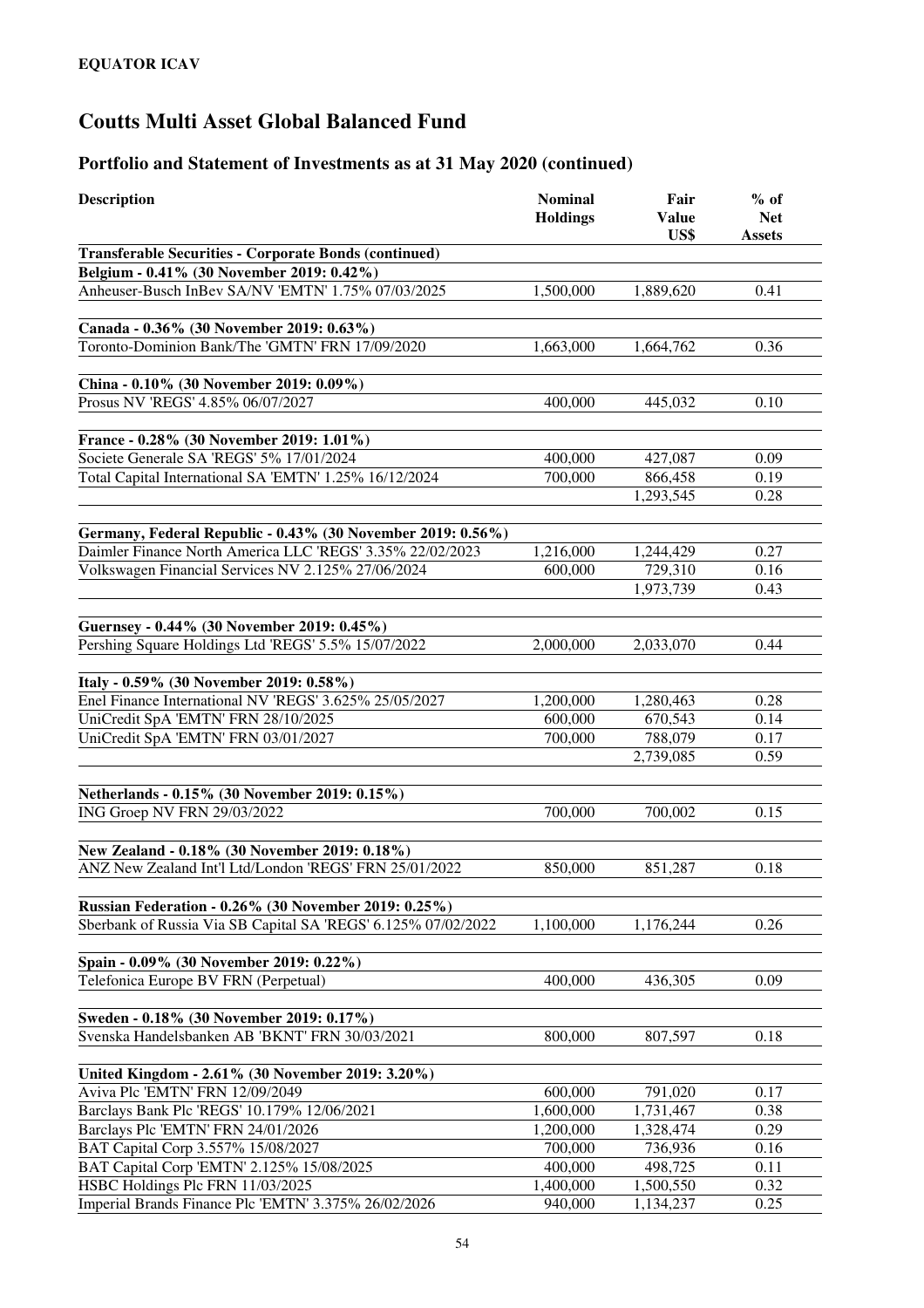| <b>Description</b>                                                          | <b>Nominal</b><br><b>Holdings</b> | Fair<br><b>Value</b><br>US\$ | $%$ of<br><b>Net</b><br><b>Assets</b> |
|-----------------------------------------------------------------------------|-----------------------------------|------------------------------|---------------------------------------|
| <b>Transferable Securities - Corporate Bonds (continued)</b>                |                                   |                              |                                       |
| United Kingdom - 2.61% (30 November 2019: 3.20%) (continued)                |                                   |                              |                                       |
| Legal & General Group Plc 'EMTN' FRN 27/10/2045                             | 600,000                           | 818,106                      | 0.18                                  |
| Lloyds Banking Group Plc FRN 07/11/2023                                     | 1,300,000                         | 1,337,514                    | 0.29                                  |
| Marks & Spencer Plc 'EMTN' 3% 08/12/2023                                    | 600,000                           | 710,582                      | 0.15                                  |
| Tesco Property Finance 3 Plc 5.744% 13/04/2040                              | 867,402                           | 1,414,779                    | 0.31                                  |
|                                                                             |                                   | 12,002,390                   | 2.61                                  |
| United States - 2.93% (30 November 2019: 4.90%)                             |                                   |                              |                                       |
| AT&T Inc 3.15% 04/09/2036                                                   | 1,000,000                         | 1,247,675                    | 0.27                                  |
| Bank of America Corp 'EMTN' FRN 09/05/2026                                  | 700,000                           | 778,155                      | 0.17                                  |
| BP Capital Markets America Inc 3.796% 21/09/2025                            | 1,200,000                         | 1,344,886                    | 0.29                                  |
| Comcast Corp 3.95% 15/10/2025                                               | 1,600,000                         | 1,834,708                    | 0.40                                  |
| GE Capital UK Funding Unlimited Co 'EMTN' 5.875%                            |                                   |                              |                                       |
| 18/01/2033                                                                  | 56,000                            | 81,607                       | 0.02                                  |
| Kinder Morgan Inc 4.3% 01/06/2025                                           | 1,800,000                         | 2,002,874                    | 0.44                                  |
| McDonald's Corp 'MTN' FRN 28/10/2021                                        | 850,000                           | 849,095                      | 0.18                                  |
| Morgan Stanley 'GMTN' FRN 08/05/2024                                        | 1,500,000                         | 1,493,348                    | 0.32                                  |
| Wells Fargo & Co 'EMTN' 2% 28/07/2025                                       | 900,000                           | 1,124,064                    | 0.24                                  |
| Wells Fargo & Co 'EMTN' 3.5% 12/09/2029                                     | 250,000                           | 348,899                      | 0.08                                  |
| Wells Fargo & Co 'MTN' FRN 22/07/2020                                       | 2,400,000                         | 2,405,167                    | 0.52                                  |
|                                                                             |                                   | 13,510,478                   | 2.93                                  |
|                                                                             |                                   |                              |                                       |
| Total Fair Value of Transferable Securities - Corporate Bonds - 9.61% (30   |                                   |                              |                                       |
| November 2019: 13.39%)                                                      |                                   | 44,268,890                   | 9.61                                  |
| <b>Transferable Securities - Government Bonds</b>                           |                                   |                              |                                       |
| Mexico - 0.42% (30 November 2019: 0.44%)                                    |                                   |                              |                                       |
| Mexico Government International Bond 'GMTN' 5.75%                           |                                   |                              |                                       |
| 12/10/2110                                                                  | 1,800,000                         | 1,956,249                    | 0.42                                  |
|                                                                             |                                   |                              |                                       |
| Portugal - 0.00% (30 November 2019: 1.06%)                                  |                                   |                              |                                       |
|                                                                             |                                   |                              |                                       |
| Spain - 0.00% (30 November 2019: 0.33%)                                     |                                   |                              |                                       |
| United States - 13.79% (30 November 2019: 16.00%)                           |                                   |                              |                                       |
| United States Treasury Inflation Indexed Bonds 0.625%                       |                                   |                              |                                       |
| 15/04/2023                                                                  | 3,741,732                         | 3,835,599                    | 0.83                                  |
| United States Treasury Inflation Indexed Bonds 0.25% 15/01/2025             | 5,994,945                         | 6,191,014                    | 1.34                                  |
| United States Treasury Note/Bond 2.625% 15/08/2020                          | 2,000,000                         | 2,010,316                    | 0.44                                  |
| United States Treasury Note/Bond 2.625% 31/03/2025                          | 4,300,000                         | 4,778,123                    | 1.04                                  |
| United States Treasury Note/Bond 2.25% 15/08/2027                           | 9,460,000                         | 10,638,619                   | 2.31                                  |
| United States Treasury Note/Bond 2.875% 15/05/2028                          | 11,850,000                        | 14,009,616                   | 3.04                                  |
| United States Treasury Note/Bond 2.375% 15/05/2029                          | 19,100,000                        | 22,063,110                   | 4.79                                  |
|                                                                             |                                   | 63,526,397                   | 13.79                                 |
| Total Fair Value of Transferable Securities - Government Bonds - 14.21% (30 |                                   |                              |                                       |
| November 2019: 17.83%)                                                      |                                   | 65,482,646                   | 14.21                                 |
|                                                                             |                                   |                              |                                       |
| <b>Transferable Securities - Structured Notes</b>                           |                                   |                              |                                       |
| Switzerland - 0.00% (30 November 2019: 0.34%)                               |                                   |                              |                                       |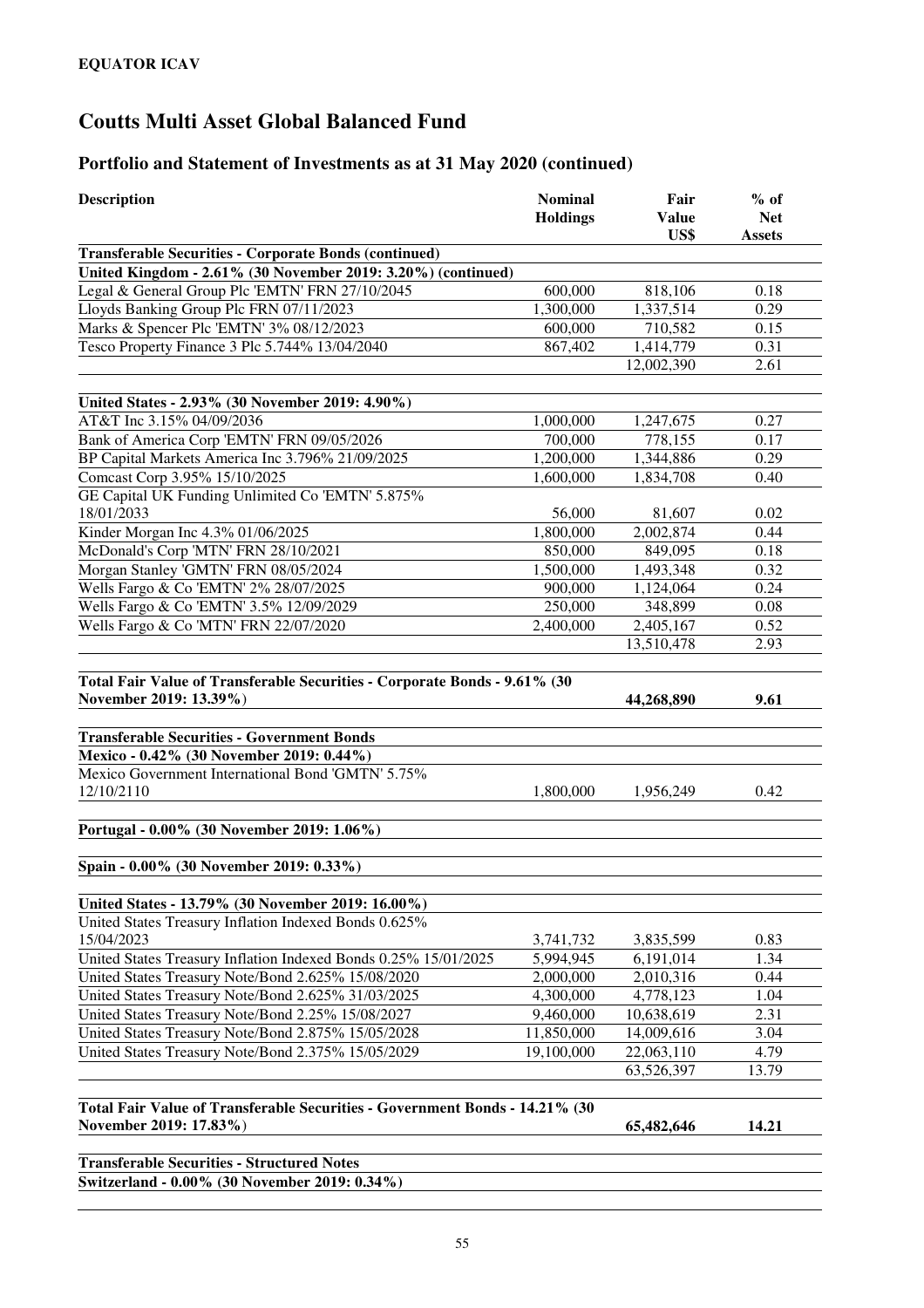| <b>Description</b> |                                         |            |                                                                              |                         | <b>Nominal</b><br><b>Holdings</b> | Fair<br><b>Value</b><br>US\$ | $%$ of<br><b>Net</b><br><b>Assets</b> |
|--------------------|-----------------------------------------|------------|------------------------------------------------------------------------------|-------------------------|-----------------------------------|------------------------------|---------------------------------------|
|                    |                                         |            | <b>Transferable Securities - Structured Notes (continued)</b>                |                         |                                   |                              |                                       |
|                    |                                         |            | United States - 0.00% (30 November 2019: 3.39%)                              |                         |                                   |                              |                                       |
|                    | November 2019: 3.73%)                   |            | Total Fair Value of Transferable Securities - Structured Notes - 0.00% (30   |                         |                                   |                              |                                       |
| $37.54\%$          |                                         |            | Total Fair Value of Transferable Securities - 26.45% (30 November 2019:      |                         |                                   | 121,889,277                  | 26.45                                 |
|                    | 92.09% (30 November 2019: 97.32%)       |            | Total Fair Value of Investments excluding Financial Derivative Instruments - |                         |                                   | 424,348,664                  | 92.09                                 |
|                    | <b>Financial Derivative Instruments</b> |            |                                                                              |                         |                                   |                              |                                       |
| Futures (a)        |                                         |            |                                                                              |                         |                                   |                              |                                       |
| No. of             |                                         |            |                                                                              |                         | <b>Notional</b><br><b>Value</b>   | Value                        | % of Net                              |
| Contracts          | <b>Description</b>                      |            |                                                                              |                         | US\$                              | US\$                         | <b>Assets</b>                         |
| 76                 | S&P 500 E-Mini Future June 2020         |            |                                                                              | 11,559,600              | 2,123,750                         | 0.46                         |                                       |
| 38                 |                                         |            | Topix Index Future June 2020                                                 |                         | 5,493,253                         | 615,569                      | 0.14                                  |
| 209                |                                         |            | U.S. 10 Year Note CBT September 2020                                         |                         | 29,064,063                        | 55,516<br>2,794,835          | 0.01<br>0.61                          |
|                    | <b>Forward Exchange Contracts (b)</b>   |            |                                                                              |                         |                                   |                              |                                       |
|                    |                                         |            |                                                                              |                         |                                   |                              |                                       |
| <b>Purchases</b>   |                                         |            | <b>Sales</b>                                                                 | <b>Maturity</b><br>Date | No. of<br>Contracts               | <b>Value</b><br>US\$         | % of Net<br><b>Assets</b>             |
| <b>CHF</b>         | 298,516                                 | <b>USD</b> |                                                                              | $(307, 250)$ 30/06/2020 | 3                                 | 3,369                        | 0.00 <sup>1</sup>                     |
| <b>EUR</b>         | 20,854,508                              | <b>USD</b> | (22,727,348) 30/06/2020                                                      |                         | 12                                | 435,342                      | 0.10 <sup>1</sup>                     |
| <b>EUR</b>         | 900,000                                 | <b>USD</b> |                                                                              | $(977,085)$ 14/08/2020  | $\mathbf{1}$                      | 23,527                       | 0.01 <sup>1</sup>                     |
| <b>GBP</b>         | 282,147,045                             | <b>USD</b> | (343, 932, 027)                                                              | 30/06/2020              | 17                                | 4,564,342                    | 0.98 <sup>1</sup>                     |
| <b>GBP</b>         | 1,200,000                               | <b>USD</b> | (1,467,072)                                                                  | 14/08/2020              | 1                                 | 15,369                       | 0.00 <sup>1</sup>                     |
|                    |                                         |            |                                                                              |                         |                                   | 5,041,949                    | 1.09                                  |
|                    |                                         |            | Total Financial Derivative Instruments - 1.70% (30 November 2019: 0.55%)     |                         |                                   | 7,836,784                    | 1.70                                  |
|                    |                                         |            | Total Financial Assets at Fair Value through Profit or Loss - 93.79% (30     |                         |                                   |                              |                                       |
|                    | November 2019: 97.87%)                  |            |                                                                              |                         |                                   | 432, 185, 448                | 93.79                                 |
|                    |                                         |            | Other Current Assets - 6.37% (30 November 2019: 3.12%)                       |                         |                                   | 29,313,035                   | 6.37                                  |
|                    |                                         |            | Total Assets - 100.16% (30 November 2019: 100.99%)                           |                         |                                   | 461,498,483                  | 100.16                                |
|                    |                                         |            |                                                                              |                         |                                   |                              |                                       |
|                    |                                         |            |                                                                              |                         |                                   |                              |                                       |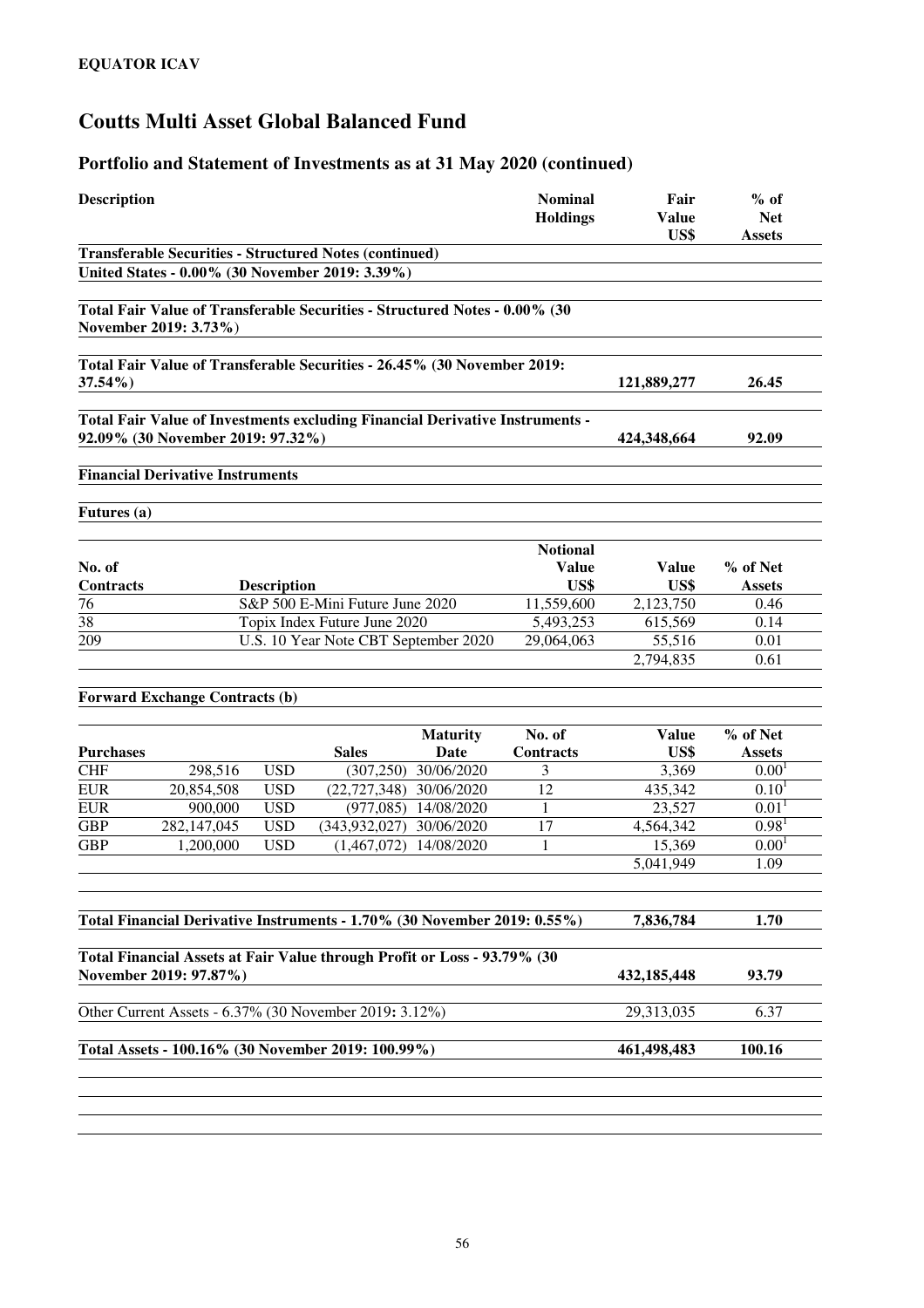#### **Portfolio and Statement of Investments as at 31 May 2020 (continued)**

#### **Financial Derivative Instruments**

| <b>Purchases</b>       |                                                                     |            | <b>Sales</b>                | <b>Maturity</b><br><b>Date</b> | No. of<br><b>Contracts</b> | <b>Value</b><br>US\$                                                                                                      | % of Net<br><b>Assets</b> |
|------------------------|---------------------------------------------------------------------|------------|-----------------------------|--------------------------------|----------------------------|---------------------------------------------------------------------------------------------------------------------------|---------------------------|
| <b>JPY</b>             | 701,000,000                                                         | <b>USD</b> | (6, 562, 687)               | 14/08/2020                     |                            | (55,264)                                                                                                                  | $(0.01)^1$                |
| <b>USD</b>             | 14,880,118                                                          | <b>EUR</b> | $(13,700,000)$ $14/08/2020$ |                                |                            | (351, 415)                                                                                                                | $(0.08)^1$                |
| <b>USD</b>             | 24,402                                                              | <b>GBP</b> | (19, 933)                   | 30/06/2020                     | 5                          | (218)                                                                                                                     | (0.00)                    |
| <b>USD</b>             | 12,531,414                                                          | <b>GBP</b> | (10,200,000)                | 14/08/2020                     |                            | (69, 338)                                                                                                                 | $(0.01)^1$                |
|                        |                                                                     |            |                             |                                |                            | (476, 235)                                                                                                                | (0.10)                    |
|                        | Total Financial Derivative Instruments - (0.10%) (30 November 2019: |            |                             |                                |                            |                                                                                                                           |                           |
| $(0.04\%)$             |                                                                     |            |                             |                                |                            | (476, 235)                                                                                                                | (0.10)                    |
|                        | Other Current Liabilities - (0.06%) (30 November 2019: (0.95%))     |            |                             |                                |                            | (238, 533)                                                                                                                | (0.06)                    |
|                        |                                                                     |            |                             |                                |                            |                                                                                                                           |                           |
|                        | <b>Net Assets Attributable to Redeemable Shareholders</b>           |            |                             |                                |                            | 460,783,715                                                                                                               | 100.00                    |
|                        |                                                                     |            |                             |                                |                            |                                                                                                                           |                           |
| <b>Classification:</b> |                                                                     |            |                             |                                |                            |                                                                                                                           |                           |
|                        | (a) Exchange traded financial derivative instruments.               |            |                             |                                |                            |                                                                                                                           |                           |
|                        | (b) OTC financial derivative instruments.                           |            |                             |                                |                            | All transferable securities held at financial period end are listed on an official stock exchange or dealt on a regulated |                           |

| % of Total    |
|---------------|
| <b>Assets</b> |
|               |
| 65.54         |
| 26.41         |
| 0.61          |
| 1.09          |
| 6.35          |
| 100.00        |
|               |

Analysis of Total Assets rather than Net Assets is required under Schedule 12 of the UCITS Regulations.

<sup>~</sup>Non-UCITS Investment Fund. All other Investment Funds are UCITS. 1 Forward Exchange Contracts are held with The Bank of New York Mellon.

All futures are held with Morgan Stanley & Co. International Plc.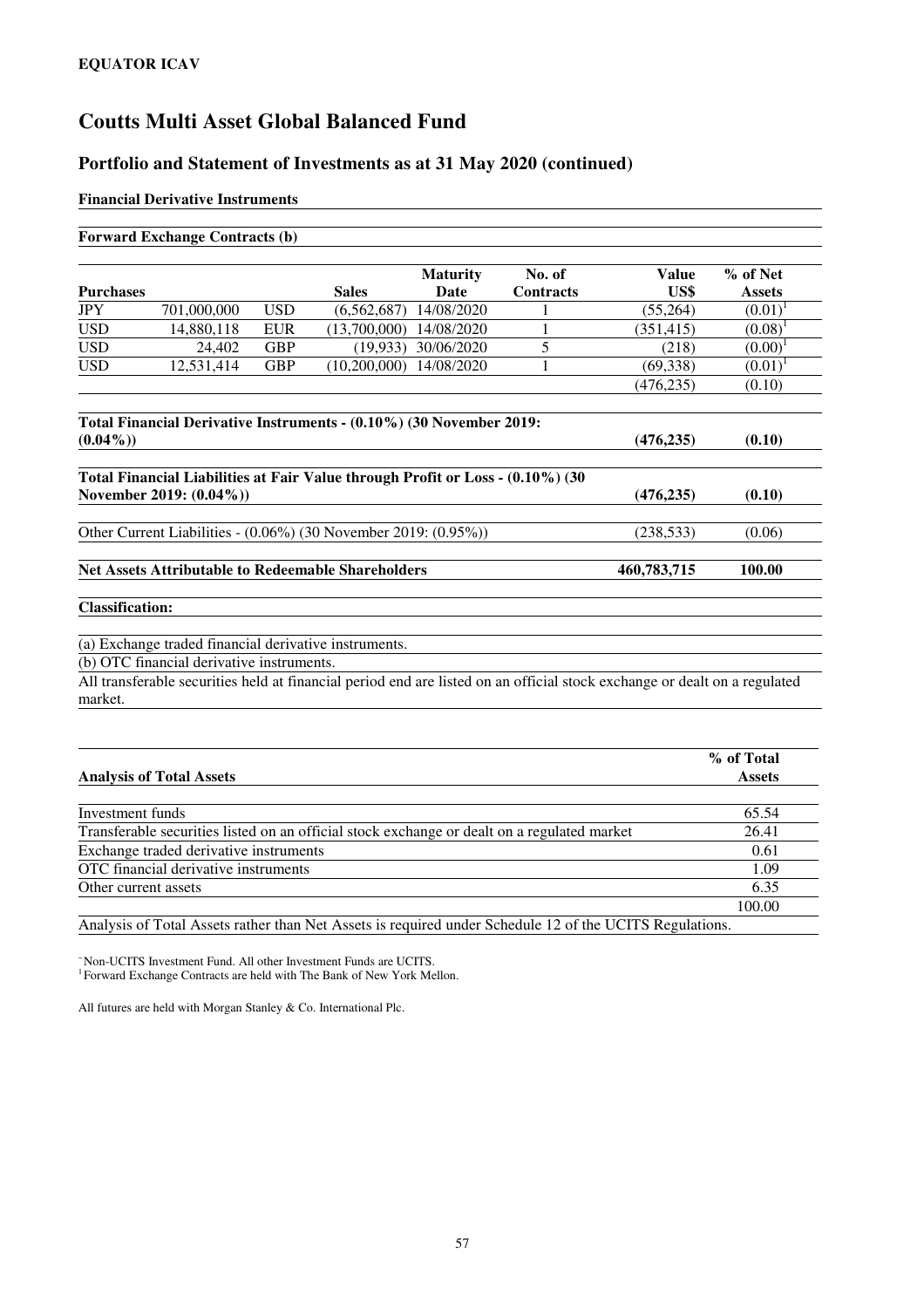### **Portfolio Changes – Material Acquisitions for the financial period ended 31 May 2020**

| <b>Description</b>                                              | <b>Acquisitions</b> | Cost       |
|-----------------------------------------------------------------|---------------------|------------|
|                                                                 | <b>Nominal</b>      | US\$       |
| Aviva Funds Sicav - Global Investment Grade Corporate Bond Fund | 23,472              | 23,742,821 |
| Lyxor S&P 500 UCITS ETF - ETF                                   | 803,728             | 23,617,490 |
| PIMCO GIS Global Investment Grade Credit Fund                   | 1,687,819           | 21,953,052 |
| JPMorgan Liquidity Funds - USD Liquidity LVNAV Fund             | 10,679,517          | 10,679,517 |
| Vontobel Fund - Emerging Markets Debt                           | 88,650              | 9,564,330  |
| Barings Emerging Markets Local Debt Fund                        | 105,240             | 9,540,006  |
| iShares Europe ex-UK Index Fund                                 | 305,241             | 6,099,423  |
| iShares plc - iShares Core FTSE 100 UCITS ETF - ETF             | 513,451             | 4,925,916  |
| Findlay Park American Fund                                      | 31,908              | 3,831,923  |
| United States Treasury Note/Bond 2.38% 15/05/2029               | 2,700,000           | 3,052,457  |
| Dodge & Cox Worldwide Funds plc - U.S. Stock Fund               | 123,549             | 3,002,267  |
| United States Treasury Note/Bond 2.25% 15/08/2027               | 2,900,000           | 2,987,770  |
| United States Treasury Note/Bond 2.88% 15/05/2028               | 2,500,000           | 2,780,680  |
| JPMorgan Fund ICVC - Japan Fund                                 | 484,648             | 1,807,080  |
| Bluebay Funds - Bluebay Financial Capital Bond Fund             | 17,876              | 1,787,314  |
| UBS ETF - MSCI EMU hedged to USD UCITS ETF - ETF                | 53,966              | 1,513,963  |
| United States Treasury Note/Bond 2.63% 31/03/2025               | 1,400,000           | 1,474,512  |
| MAN Funds VI Plc - Man GLG Alpha Select Alternative             | 10,420              | 1,176,001  |
| <b>DWS Invest Global Emerging Markets Equities</b>              | 9,022               | 1,022,734  |
| Muzinich Global Short Duration Investment Grade Fund            | 9,829               | 996,955    |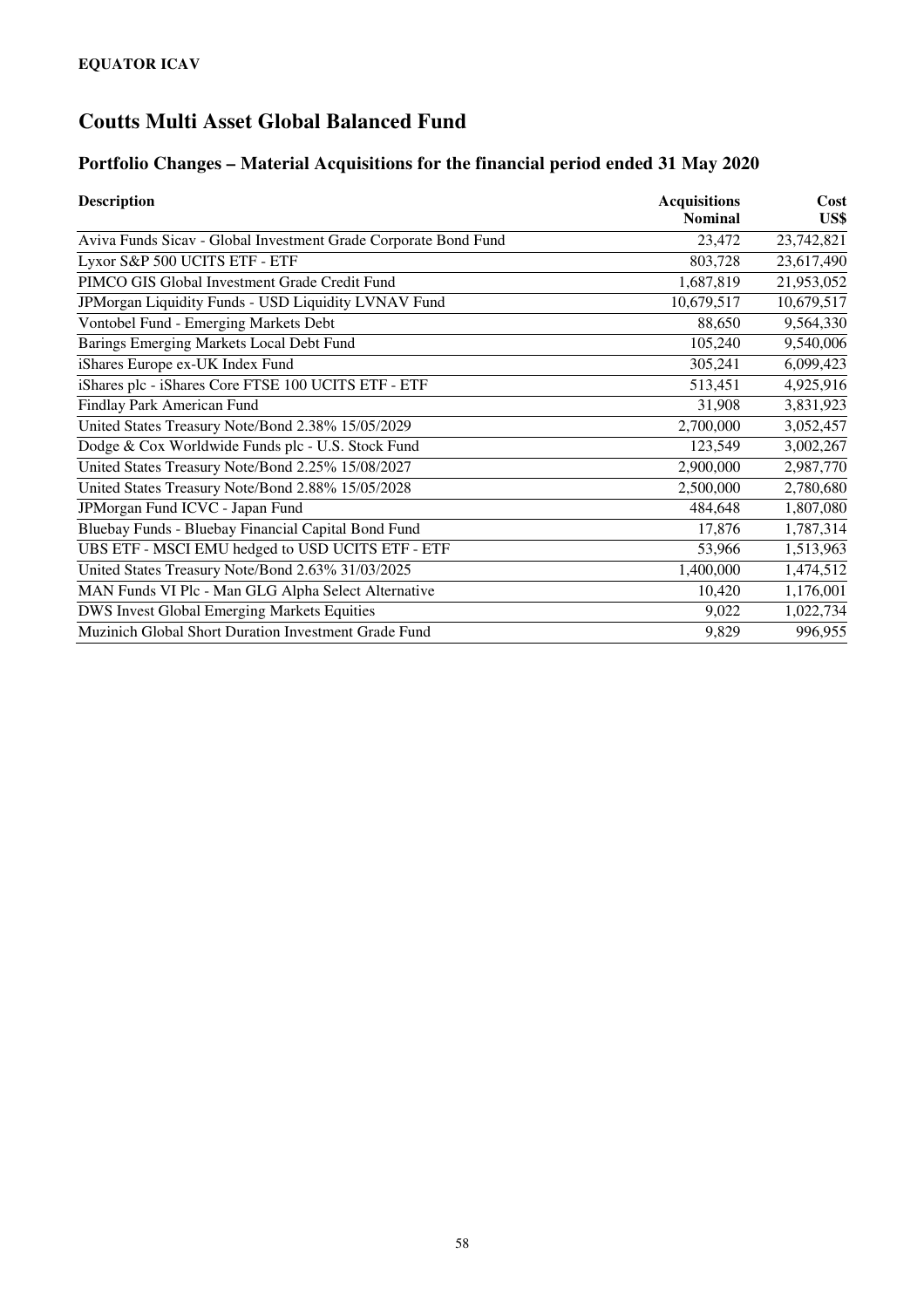### **Portfolio Changes – Material Disposals for the financial period ended 31 May 2020**

| <b>Description</b>                                        | <b>Disposals</b> | <b>Proceeds</b><br>US\$<br>16,054,631<br>12,416,000<br>12,332,915<br>11,137,265<br>9,696,031<br>9,522,219<br>9,497,866<br>8,259,321 |
|-----------------------------------------------------------|------------------|-------------------------------------------------------------------------------------------------------------------------------------|
|                                                           | <b>Nominal</b>   |                                                                                                                                     |
| United States Treasury Note/Bond 2.88% 15/05/2028         | 13,850,000       |                                                                                                                                     |
| JP Morgan Structured Products BV 05/07/2022               | 12,800,000       |                                                                                                                                     |
| Vontobel Fund - Emerging Markets Debt                     | 148,350          |                                                                                                                                     |
| PIMCO GIS Global Investment Grade Credit Fund             | 880,970          |                                                                                                                                     |
| Vulcan Value Equity Fund                                  | 50,801           |                                                                                                                                     |
| United States Treasury Note/Bond 2.25% 15/08/2027         | 8,540,000        |                                                                                                                                     |
| Colchester Local Markets Bond Fund/The                    | 901,275          |                                                                                                                                     |
| UBS ETF - MSCI EMU hedged to USD UCITS ETF - ETF          | 409,816          |                                                                                                                                     |
| Barings Emerging Markets Local Debt Fund                  | 105,240          | 8,047,703                                                                                                                           |
| Invesco S&P 500 UCITS ETF                                 | 286,888          | 6,902,286                                                                                                                           |
| iShares Europe ex-UK Index Fund                           | 269,665          | 5,096,523                                                                                                                           |
| Portugal Obrigacoes do Tesouro OT '144A' 2.88% 15/10/2025 | 3,300,000        | 4,283,503                                                                                                                           |
| JPMorgan Liquidity Funds - USD Liquidity LVNAV Fund       | 3,940,155        | 3,940,155                                                                                                                           |
| JPMorgan Chase Bank NA 'BKNT' FRN 2.2% 01/02/2021         | 3,700,000        | 3,700,000                                                                                                                           |
| United States Treasury Note/Bond 2.38% 15/05/2029         | 3,100,000        | 3,521,109                                                                                                                           |
| <b>BNP Paribas Funds Russia Equity</b>                    | 26,570           | 3,253,409                                                                                                                           |
| Neuberger Berman Short Duration Emerging Market Debt Fund | 232,889          | 2,098,330                                                                                                                           |
| General Electric Co 'GMTN' FRN 0.92% 05/05/2026           | 2,200,000        | 1,875,148                                                                                                                           |
| HSBC Holdings Plc FRN 2.29% 18/05/2021                    | 1,700,000        | 1,700,000                                                                                                                           |
| Royal London Bond Funds ICVC - Enhanced Cash Plus Fund    | 1,388,919        | 1,685,721                                                                                                                           |
| Spain Government Bond '144A' 3.8% 30/04/2024              | 1,200,000        | 1,567,629                                                                                                                           |
| UBS AG 08/01/2020                                         | 1,000,000        | 1,556,818                                                                                                                           |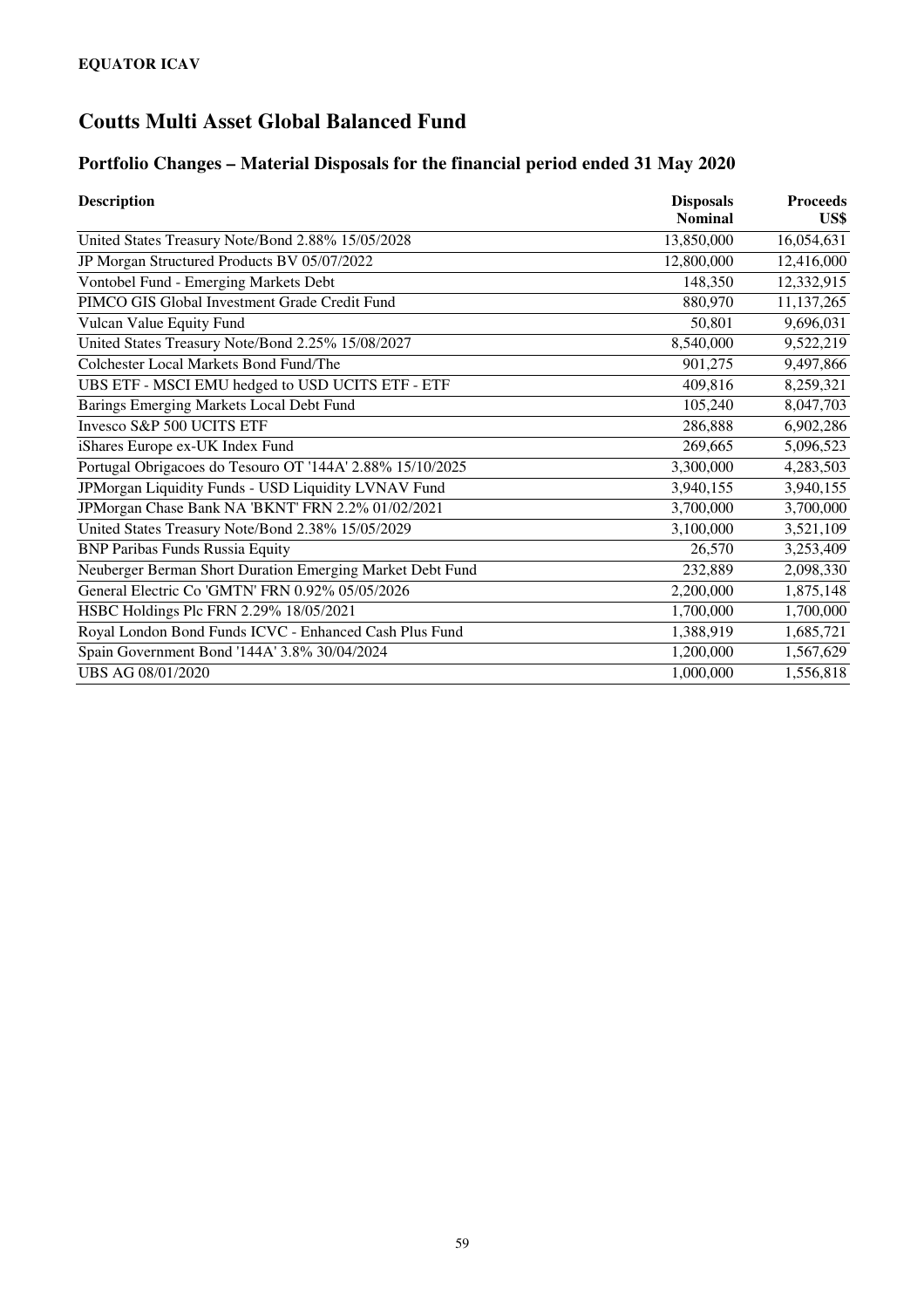### **Portfolio and Statement of Investments as at 31 May 2020**

| <b>Description</b>                                                 | <b>Nominal</b><br><b>Holdings</b> | Fair<br><b>Value</b><br>US\$ | $%$ of<br><b>Net</b><br><b>Assets</b> |
|--------------------------------------------------------------------|-----------------------------------|------------------------------|---------------------------------------|
| <b>Investment Funds</b>                                            |                                   |                              |                                       |
| Aviva Funds Sicav - Global Investment Grade Corporate Bond<br>Fund | 26,460                            | 27,011,945                   | 5.75                                  |
| AXA Fixed Interest Investment ICVC - Sterling Credit Short         |                                   |                              |                                       |
| <b>Duration Bond Fund</b>                                          | 4,821,758                         | 5,845,301                    | 1.24                                  |
| Barings UK Unit Trust Funds - Barings Europe Select Trust          | 115,840                           | 5,810,966                    | 1.24                                  |
| Blackstone/GSO Loan Financing Ltd <sup>®</sup>                     | 1,665,043                         | 1,016,566                    | 0.22                                  |
| Bluebay Funds - Bluebay Financial Capital Bond Fund                | 103,949                           | 10,636,098                   | 2.27                                  |
| Capital Group New Perspective Fund LUX                             | 991,802                           | 14,589,407                   | 3.11                                  |
| Dodge & Cox Worldwide Funds plc - U.S. Stock Fund                  | 812,110                           | 18,855,570                   | 4.02                                  |
| DWS Invest Global Emerging Markets Equities                        | 66,830                            | 6,298,728                    | 1.34                                  |
| Edgewood L Select - US Select Growth                               | 124,897                           | 22,232,915                   | 4.74                                  |
| Fidelity Funds - Asian Smaller Companies Fund                      | 650,165                           | 4,694,191                    | 1.00                                  |
| Fidelity Funds - Emerging Markets Fund                             | 2,451,820                         | 4,157,441                    | 0.89                                  |
| Findlay Park American Fund                                         | 145,337                           | 18,988,226                   | 4.04                                  |
| Insight Global Funds II Plc - Insight Liquid ABS Fund              | 8,604,737                         | 8,634,854                    | 1.84                                  |
| Invesco European Equity Fund UK                                    | 2,431,895                         | 4,861,588                    | 1.04                                  |
| Invesco S&P 500 UCITS ETF                                          | 762,780                           | 21,690,717                   | 4.62                                  |
| Investec Global Strategy Fund - All China Equity Fund              | 262,714                           | 7,086,027                    | 1.51                                  |
| iShares Europe ex-UK Index Fund                                    | 1,710,961                         | 35,632,272                   | 7.59                                  |
| iShares plc - iShares Core FTSE 100 UCITS ETF - ETF                | 328,926                           | 2,432,467                    | 0.52                                  |
| JPMorgan Fund ICVC - Japan Fund                                    | 2,684,906                         | 11,098,180                   | 2.36                                  |
| JPMorgan Liquidity Funds - USD Liquidity LVNAV Fund                | 19,505,591                        | 19,505,591                   | 4.16                                  |
| <b>Liontrust Special Situations Fund</b>                           | 1,684,638                         | 2,049,424                    | 0.44                                  |
| Lyxor S&P 500 UCITS ETF - ETF                                      | 892,763                           | 27,647,754                   | 5.89                                  |
| Merian Investment Funds Series I - Merian UK Mid Cap Fund          | 384,297                           | 691,502                      | 0.15                                  |
| Muzinich Global Short Duration Investment Grade Fund               | 121,460                           | 11,996,604                   | 2.56                                  |
| Neuberger Berman Short Duration Emerging Market Debt Fund          | 754,590                           | 7,206,334                    | 1.53                                  |
| PIMCO GIS Global Investment Grade Credit Fund                      | 462,652                           | 6,014,476                    | 1.28                                  |
| Royal London Bond Funds ICVC - Enhanced Cash Plus Fund             | 6,145,260                         | 7,486,810                    | 1.59                                  |
| Royal London Cash Plus                                             | 5,658,536                         | 7,003,429                    | 1.49                                  |
| Royal London Short Duration Global High Yield Bond Fund            | 2,304,214                         | 2,340,307                    | 0.50                                  |
| Royal London Sustainable Leaders Trust                             | 357,175                           | 897,220                      | 0.19                                  |
| Schroder Income Fund                                               | 4,038,015                         | 2,096,513                    | 0.45                                  |
| Schroder ISF Asian Total Return                                    | 19,990                            | 8,373,407                    | 1.78                                  |
| Vanguard Emerging Markets Stock Index Fund/Ireland                 | 64,946                            | 9,171,556                    | 1.95                                  |
| Vanguard FTSE 250 UCITS ETF - ETF                                  | 25,541                            | 840,625                      | 0.18                                  |
| Xtrackers MSCI Japan ESG UCITS ETF                                 | 264,177                           | 4,824,955                    | 1.03                                  |
| Total Investment Funds - 74.51% (30 November 2019: 74.45%)         |                                   | 349,719,966                  | 74.51                                 |
| <b>Transferable Securities - Equities</b>                          |                                   |                              |                                       |
| Australia - 0.14% (30 November 2019: 0.10%)                        |                                   |                              |                                       |
| Rio Tinto Plc                                                      | 12,270                            | 653,568                      | 0.14                                  |
| France - 0.31% (30 November 2019: 0.23%)                           |                                   |                              |                                       |
| Airbus SE                                                          | 5,175                             | 325,717                      | 0.07                                  |
| LVMH Moet Hennessy Louis Vuitton SE                                | 1,490                             | 620,248                      | 0.13                                  |
| <b>Ubisoft Entertainment SA</b>                                    | 6,490                             | 501,852                      | 0.11                                  |
|                                                                    |                                   | 1,447,817                    | 0.31                                  |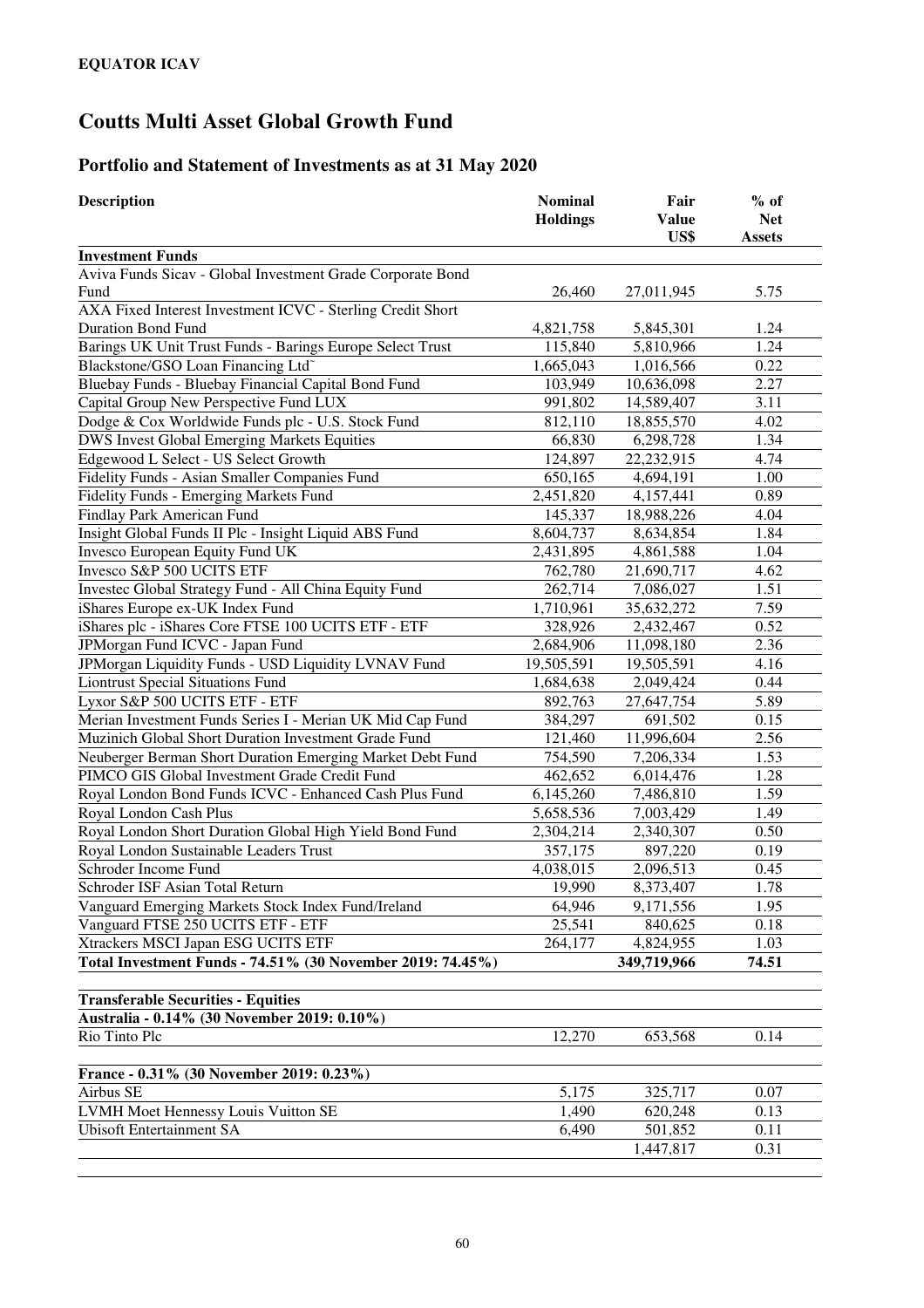| <b>Description</b>                                                          | <b>Nominal</b><br><b>Holdings</b> | Fair<br><b>Value</b><br>US\$ | $%$ of<br><b>Net</b><br><b>Assets</b> |
|-----------------------------------------------------------------------------|-----------------------------------|------------------------------|---------------------------------------|
| <b>Transferable Securities - Equities (continued)</b>                       |                                   |                              |                                       |
| Germany, Federal Republic - 0.14% (30 November 2019: 0.24%)                 |                                   |                              |                                       |
| Infineon Technologies AG                                                    | 31,260                            | 654,314                      | 0.14                                  |
|                                                                             |                                   |                              |                                       |
| Guernsey - 0.22% (30 November 2019: 0.31%)                                  |                                   |                              |                                       |
| UK Commercial Property REIT Ltd (REIT)                                      | 1,325,000                         | 1,012,916                    | 0.22                                  |
| Italy - 0.11% (30 November 2019: 0.13%)                                     |                                   |                              |                                       |
| Enel SpA                                                                    | 68,425                            | 524,173                      | 0.11                                  |
|                                                                             |                                   |                              |                                       |
| Netherlands - 0.09% (30 November 2019: 0.09%)                               |                                   |                              |                                       |
| Royal Dutch Shell Plc                                                       | 28,450                            | 430,764                      | 0.09                                  |
| Switzerland - 0.13% (30 November 2019: 0.12%)                               |                                   |                              |                                       |
| Roche Holding AG                                                            | 1,795                             | 620,927                      | 0.13                                  |
| United Kingdom - 1.14% (30 November 2019: 1.12%)                            |                                   |                              |                                       |
| AstraZeneca Plc                                                             | 6,425                             | 680,812                      | 0.14                                  |
| Compass Group Plc                                                           | 29,750                            | 435,016                      | 0.09                                  |
| Diageo Plc                                                                  | 17,180                            | 592,069                      | 0.13                                  |
| DS Smith Plc                                                                | 146,945                           | 615,389                      | 0.13                                  |
| Land Securities Group Plc (REIT)                                            | 59,275                            | 443,473                      | 0.09                                  |
| Prudential Plc                                                              | 38,205                            | 494,008                      | 0.11                                  |
| Reckitt Benckiser Group Plc                                                 | 7,850                             | 700,349                      | 0.15                                  |
| Rentokil Initial Plc                                                        | 71,309                            | 437,515                      | 0.09                                  |
| <b>Standard Chartered Plc</b>                                               | 90,590                            | 412,161                      | 0.09                                  |
| <b>Tesco Plc</b>                                                            | 200,135                           | 564,282                      | 0.12                                  |
|                                                                             |                                   | 5,375,074                    | 1.14                                  |
| United States - 1.61% (30 November 2019: 1.38%)                             |                                   |                              |                                       |
| Air Products and Chemicals Inc                                              | 2,670                             | 645,206                      | 0.14                                  |
| American Express Co                                                         | 5,625                             | 534,769                      | 0.11                                  |
| Cintas Corp                                                                 | 2,270                             | 562,869                      | 0.12                                  |
| ConocoPhillips                                                              | 13,090                            | 552,136                      | 0.12                                  |
| Costco Wholesale Corp                                                       | 1,975                             | 609,228                      | 0.13                                  |
| eBay Inc                                                                    | 16,775                            | 763,933                      | 0.16                                  |
| Estee Lauder Cos Inc/The - Class A                                          | 3,290                             | 649,676                      | 0.14                                  |
| Intel Corp                                                                  | 10,960                            | 689,713                      | 0.15                                  |
| Microsoft Corp                                                              | 3,755                             | 688,104                      | 0.15                                  |
| O'Reilly Automotive Inc                                                     | 1,730                             | 721,825                      | 0.15                                  |
| Ross Stores Inc                                                             | 5,700                             | 552,672                      | 0.12                                  |
| Waste Management Inc                                                        | 5,305                             | 566,309<br>7,536,440         | 0.12<br>1.61                          |
|                                                                             |                                   |                              |                                       |
| Total Fair Value of Transferable Securities - Equities - 3.89% (30 November |                                   |                              |                                       |
| 2019: 3.72%)                                                                |                                   | 18,255,993                   | 3.89                                  |
| <b>Transferable Securities - Corporate Bonds</b>                            |                                   |                              |                                       |
| Australia - 0.58% (30 November 2019: 0.57%)                                 |                                   |                              |                                       |
| Australia & New Zealand Banking Group Ltd 'REGS' FRN                        |                                   |                              |                                       |
| 09/11/2022                                                                  | 950,000                           | 943,269                      | 0.20                                  |
| National Australia Bank Ltd 'REGS' FRN 12/01/2021                           | 1,000,000                         | 1,001,392                    | 0.21                                  |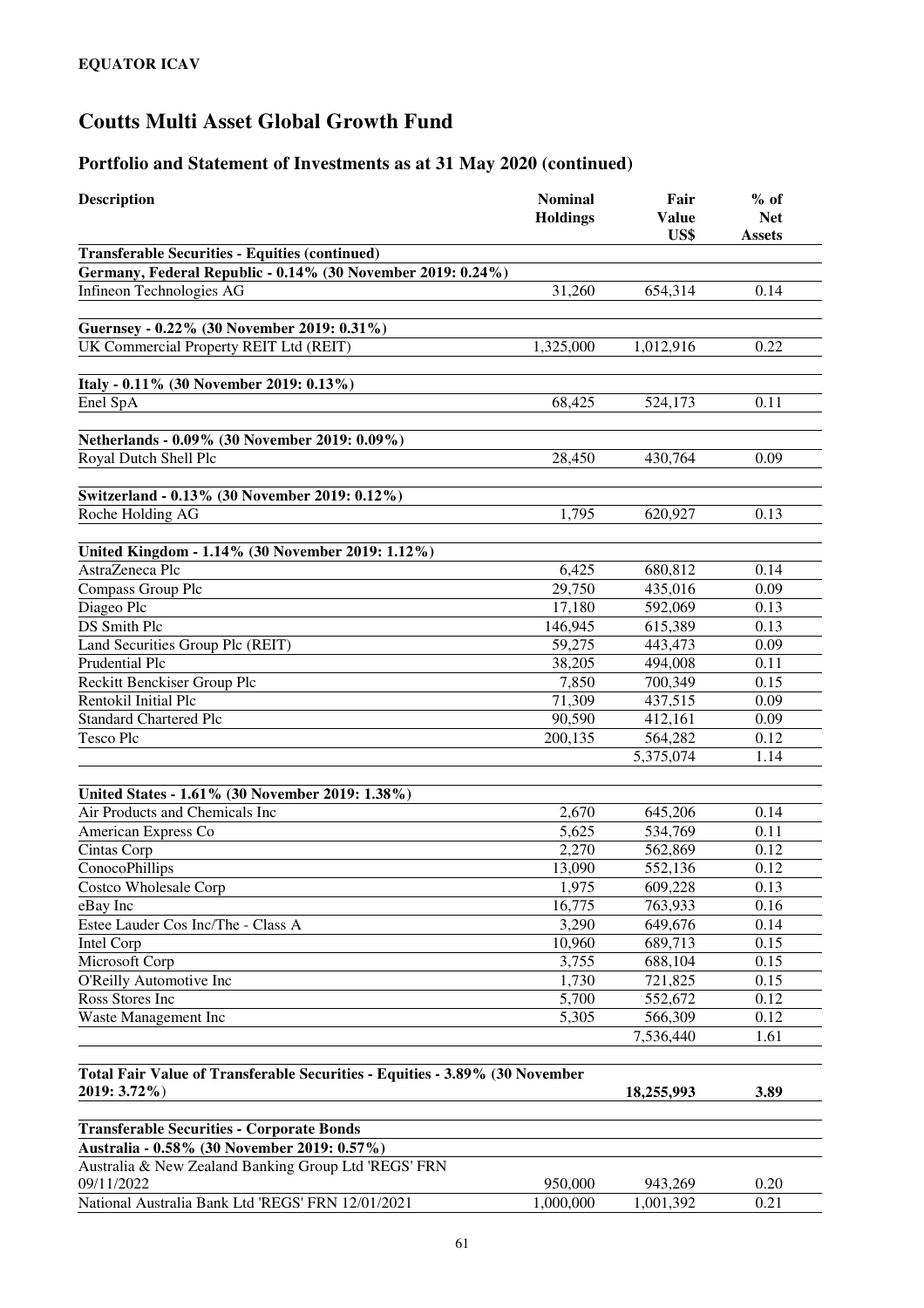| <b>Description</b>                                                                                      | <b>Nominal</b><br><b>Holdings</b> | Fair<br><b>Value</b><br>US\$ | $%$ of<br><b>Net</b><br><b>Assets</b> |
|---------------------------------------------------------------------------------------------------------|-----------------------------------|------------------------------|---------------------------------------|
| <b>Transferable Securities - Corporate Bonds (continued)</b>                                            |                                   |                              |                                       |
| Australia - 0.58% (30 November 2019: 0.57%) (continued)                                                 |                                   |                              |                                       |
| Westpac Banking Corp FRN 11/01/2023                                                                     | 800,000                           | 800,225                      | 0.17                                  |
|                                                                                                         |                                   | 2,744,886                    | 0.58                                  |
|                                                                                                         |                                   |                              |                                       |
| Canada - 0.40% (30 November 2019: 0.65%)                                                                |                                   |                              |                                       |
| Toronto-Dominion Bank/The 'GMTN' FRN 17/09/2020                                                         | 1,858,000                         | 1,859,968                    | 0.40                                  |
|                                                                                                         |                                   |                              |                                       |
| China - 0.09% (30 November 2019: 0.09%)                                                                 |                                   |                              |                                       |
| Prosus NV 'REGS' 4.85% 06/07/2027                                                                       | 400,000                           | 445,032                      | 0.09                                  |
|                                                                                                         |                                   |                              |                                       |
| France - 0.00% (30 November 2019: 0.41%)                                                                |                                   |                              |                                       |
|                                                                                                         |                                   |                              |                                       |
| Germany, Federal Republic - 0.32% (30 November 2019: 0.42%)                                             |                                   |                              |                                       |
| Daimler Finance North America LLC 'REGS' 3.35% 22/02/2023                                               | 748,000                           | 765,488                      | 0.16                                  |
| Volkswagen Financial Services NV 2.125% 27/06/2024                                                      | 600,000                           | 729,309                      | 0.16                                  |
|                                                                                                         |                                   | 1,494,797                    | 0.32                                  |
|                                                                                                         |                                   |                              |                                       |
| Guernsey - 0.17% (30 November 2019: 0.17%)                                                              |                                   |                              |                                       |
| Pershing Square Holdings Ltd 'REGS' 5.5% 15/07/2022                                                     | 800,000                           | 813,228                      | 0.17                                  |
|                                                                                                         |                                   |                              |                                       |
| Italy - 0.54% (30 November 2019: 0.52%)                                                                 |                                   |                              |                                       |
| Enel Finance International NV 'REGS' 3.625% 25/05/2027                                                  | 1,000,000                         | 1,067,052                    | 0.23                                  |
| UniCredit SpA 'EMTN' FRN 28/10/2025                                                                     | 800,000                           | 894,057                      | 0.19                                  |
| UniCredit SpA 'EMTN' FRN 03/01/2027                                                                     | 500,000                           | 562,914                      | 0.12                                  |
|                                                                                                         |                                   | 2,524,023                    | 0.54                                  |
|                                                                                                         |                                   |                              |                                       |
| Netherlands - 0.13% (30 November 2019: 0.13%)                                                           |                                   |                              |                                       |
| ING Groep NV FRN 29/03/2022                                                                             | 600,000                           | 600,002                      | 0.13                                  |
|                                                                                                         |                                   |                              |                                       |
| New Zealand - 0.20% (30 November 2019: 0.20%)<br>ANZ New Zealand Int'l Ltd/London 'REGS' FRN 25/01/2022 | 950,000                           | 951,439                      | 0.20                                  |
|                                                                                                         |                                   |                              |                                       |
| Russian Federation - 0.11% (30 November 2019: 0.10%)                                                    |                                   |                              |                                       |
| Sberbank of Russia Via SB Capital SA 'REGS' 6.125% 07/02/2022                                           | 470,000                           | 502,577                      | 0.11                                  |
|                                                                                                         |                                   |                              |                                       |
| Sweden - 0.19% (30 November 2019: 0.19%)                                                                |                                   |                              |                                       |
| Svenska Handelsbanken AB 'BKNT' FRN 30/03/2021                                                          | 900,000                           | 908,547                      | 0.19                                  |
|                                                                                                         |                                   |                              |                                       |
| United Kingdom - 0.73% (30 November 2019: 1.32%)                                                        |                                   |                              |                                       |
| Aviva Plc 'EMTN' FRN 12/09/2049                                                                         | 600,000                           | 791,020                      | 0.17                                  |
| HSBC Holdings Plc FRN 11/03/2025                                                                        | 1,200,000                         | 1,286,185                    | 0.27                                  |
| Lloyds Banking Group Plc FRN 07/11/2023                                                                 | 1,300,000                         | 1,337,514                    | 0.29                                  |
|                                                                                                         |                                   | 3,414,719                    | 0.73                                  |
|                                                                                                         |                                   |                              |                                       |
| United States - 1.78% (30 November 2019: 3.29%)                                                         |                                   |                              |                                       |
| Bank of America Corp 'EMTN' FRN 09/05/2026                                                              | 800,000                           | 889,320                      | 0.19                                  |
| BP Capital Markets America Inc 3.796% 21/09/2025                                                        | 800,000                           | 896,590                      | 0.19                                  |
| McDonald's Corp 'MTN' FRN 28/10/2021                                                                    | 950,000                           | 948,989                      | 0.20                                  |
| Morgan Stanley 'GMTN' FRN 08/05/2024                                                                    | 1,500,000                         | 1,493,349                    | 0.32                                  |
| Wells Fargo & Co 'EMTN' 2% 28/07/2025                                                                   | 900,000                           | 1,124,064                    | 0.24                                  |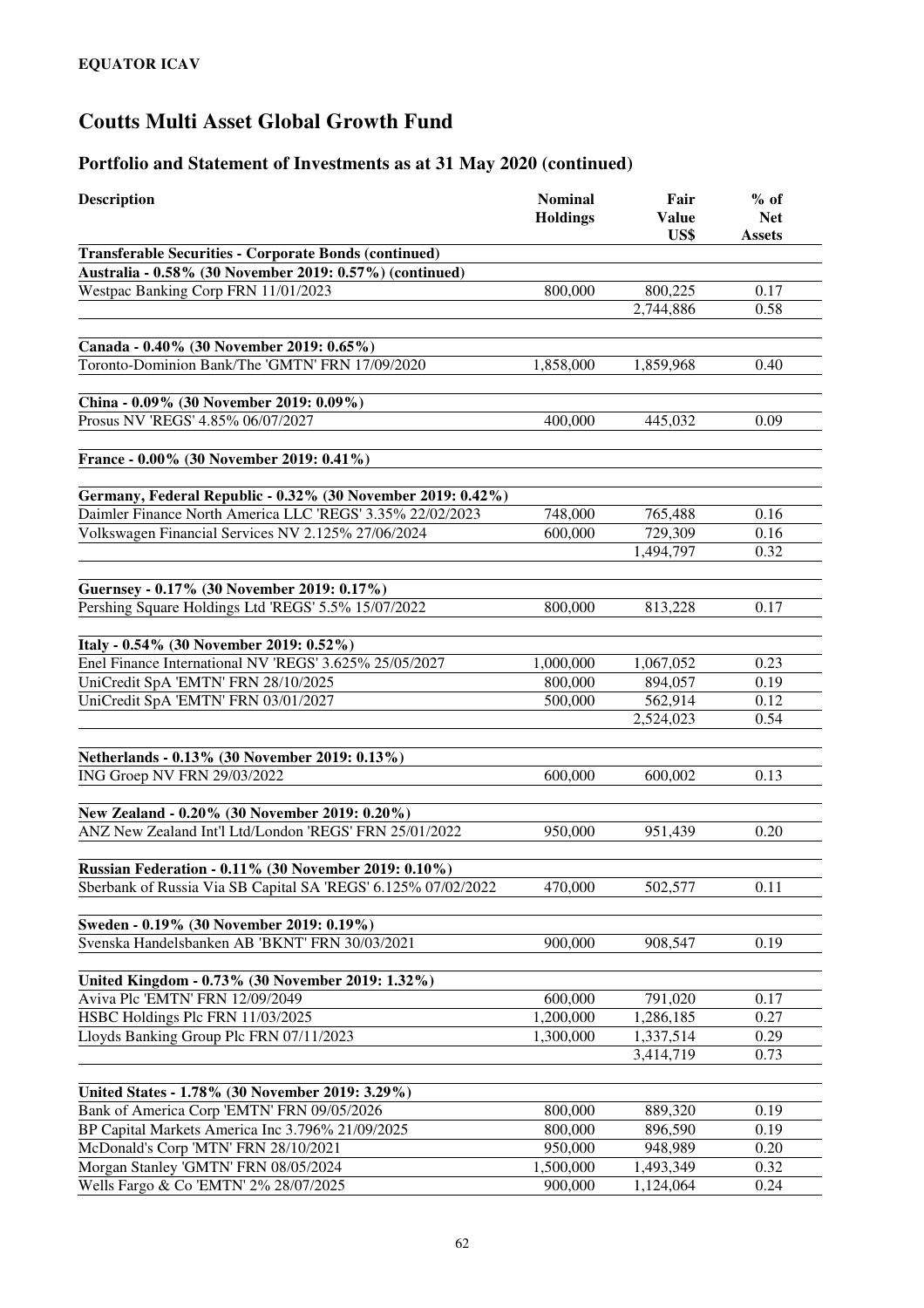#### **Portfolio and Statement of Investments as at 31 May 2020 (continued)**

| <b>Description</b>    |                                                                              | <b>Nominal</b><br><b>Holdings</b> | Fair<br><b>Value</b> | $%$ of<br><b>Net</b> |
|-----------------------|------------------------------------------------------------------------------|-----------------------------------|----------------------|----------------------|
|                       |                                                                              |                                   | US\$                 | <b>Assets</b>        |
|                       | <b>Transferable Securities - Corporate Bonds (continued)</b>                 |                                   |                      |                      |
|                       | United States - 1.78% (30 November 2019: 3.29%) (continued)                  |                                   |                      |                      |
|                       | Wells Fargo & Co 'MTN' FRN 22/07/2020                                        | 3,000,000                         | 3,006,458            | 0.64                 |
|                       |                                                                              |                                   | 8,358,770            | 1.78                 |
| November 2019: 8.06%) | Total Fair Value of Transferable Securities - Corporate Bonds - 5.24% (30    |                                   | 24,617,988           | 5.24                 |
|                       |                                                                              |                                   |                      |                      |
|                       | <b>Transferable Securities - Government Bonds</b>                            |                                   |                      |                      |
|                       | Mexico - 0.18% (30 November 2019: 0.19%)                                     |                                   |                      |                      |
|                       | Mexico Government International Bond 'GMTN' 5.75%                            |                                   |                      |                      |
| 12/10/2110            |                                                                              | 800,000                           | 869,444              | 0.18                 |
|                       |                                                                              |                                   |                      |                      |
|                       | Portugal - 0.00% (30 November 2019: 0.66%)                                   |                                   |                      |                      |
|                       | United States - 6.30% (30 November 2019: 6.63%)                              |                                   |                      |                      |
|                       | United States Treasury Inflation Indexed Bonds 0.25% 15/01/2025              | 4,032,963                         | 4,164,864            | 0.89                 |
|                       | United States Treasury Note/Bond 2.25% 15/08/2027                            | 7,100,000                         | 7,984,588            | 1.70                 |
|                       | United States Treasury Note/Bond 2.875% 15/05/2028                           | 7,000,000                         | 8,275,722            | 1.76                 |
|                       | United States Treasury Note/Bond 2.375% 15/05/2029                           | 7,900,000                         | 9,125,579            | 1.95                 |
|                       |                                                                              |                                   | 29,550,753           | 6.30                 |
|                       |                                                                              |                                   |                      |                      |
| November 2019: 7.48%) | Total Fair Value of Transferable Securities - Government Bonds - 6.48% (30   |                                   |                      | 6.48                 |
|                       |                                                                              |                                   | 30,420,197           |                      |
|                       | <b>Transferable Securities - Structured Notes</b>                            |                                   |                      |                      |
|                       | Switzerland - 0.00% (30 November 2019: 0.35%)                                |                                   |                      |                      |
|                       |                                                                              |                                   |                      |                      |
|                       | United States - 0.00% (30 November 2019: 3.59%)                              |                                   |                      |                      |
|                       | Total Fair Value of Transferable Securities - Structured Notes - 0.00% (30   |                                   |                      |                      |
| November 2019: 3.94%) |                                                                              |                                   |                      |                      |
|                       |                                                                              |                                   |                      |                      |
|                       | Total Fair Value of Transferable Securities - 15.61% (30 November 2019:      |                                   |                      |                      |
| $23.20\%$ )           |                                                                              |                                   | 73,294,178           | <b>15.61</b>         |
|                       | Total Fair Value of Investments excluding Financial Derivative Instruments - |                                   |                      |                      |
|                       | 90.12% (30 November 2019: 97.65%)                                            |                                   | 423,014,144          | 90.12                |
|                       |                                                                              |                                   |                      |                      |
|                       | <b>Financial Derivative Instruments</b>                                      |                                   |                      |                      |
|                       |                                                                              |                                   |                      |                      |
| <b>Futures</b> (a)    |                                                                              |                                   |                      |                      |
|                       |                                                                              |                                   |                      |                      |
|                       |                                                                              | <b>Notional</b>                   |                      |                      |
| No. of                |                                                                              | <b>Value</b>                      | <b>Value</b>         | % of Net             |
| Contracts             | <b>Description</b>                                                           | US\$                              | US\$                 | <b>Assets</b>        |
| 515                   | S&P 500 E-Mini Future June 2020                                              | 78,331,500                        | 14,391,204           | 3.07                 |
| 88                    | Topix Index Future June 2020                                                 | 12,721,218                        | 1,425,527            | 0.30                 |

15,832,934 3.37

61 U.S. 10 Year Note CBT September 2020 8,482,812 16,203 0.00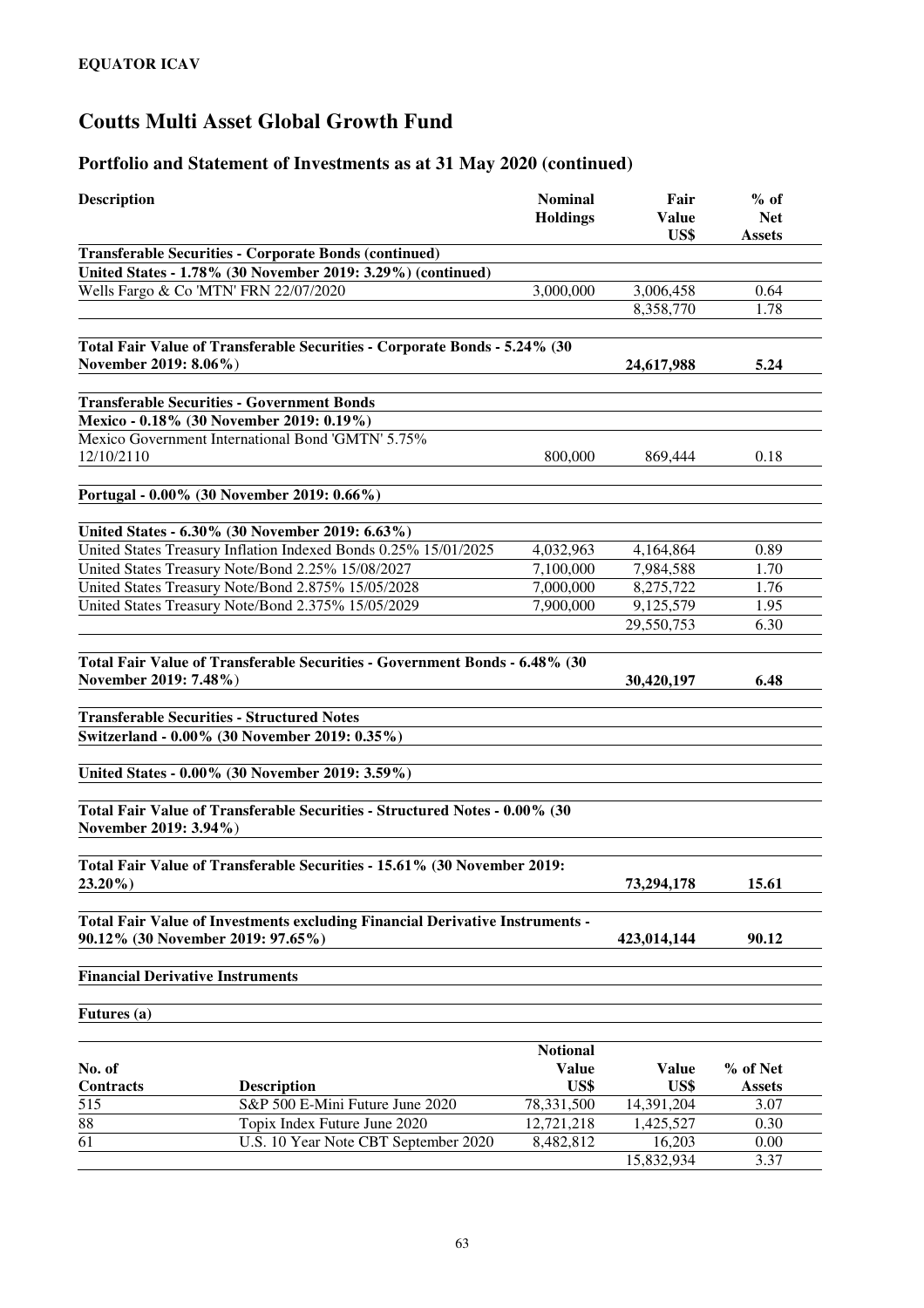#### **Portfolio and Statement of Investments as at 31 May 2020 (continued)**

#### **Financial Derivative Instruments (continued)**

|                          | <b>Forward Exchange Contracts (b)</b>                 |                          |                                                                                |                          |                            |                                                                                                                           |                            |
|--------------------------|-------------------------------------------------------|--------------------------|--------------------------------------------------------------------------------|--------------------------|----------------------------|---------------------------------------------------------------------------------------------------------------------------|----------------------------|
| <b>Purchases</b>         |                                                       |                          | <b>Sales</b>                                                                   | <b>Maturity</b><br>Date  | No. of<br><b>Contracts</b> | <b>Value</b><br>US\$                                                                                                      | % of Net<br><b>Assets</b>  |
| <b>EUR</b>               | 22,727,173                                            | <b>USD</b>               | (24,769,394)                                                                   | 30/06/2020               | 6                          | 473,228                                                                                                                   | $0.10^{1}$                 |
| <b>GBP</b>               | 303,937,338                                           | <b>USD</b>               | (370,516,552)                                                                  | 30/06/2020               | 20                         | 4,894,287                                                                                                                 | 1.04 <sup>1</sup>          |
| <b>GBP</b>               | 500,000                                               | <b>USD</b>               | (611,280)                                                                      | 14/08/2020               | 1                          | 6,404                                                                                                                     | 0.00 <sup>1</sup>          |
|                          |                                                       |                          |                                                                                |                          |                            | 5,373,919                                                                                                                 | 1.14                       |
|                          |                                                       |                          | Total Financial Derivative Instruments - 4.51% (30 November 2019: 1.34%)       |                          |                            | 21,206,853                                                                                                                | 4.51                       |
|                          | November 2019: 98.99%)                                |                          | Total Financial Assets at Fair Value through Profit or Loss - 94.63% (30       |                          |                            | 444,220,997                                                                                                               | 94.63                      |
|                          |                                                       |                          | Other Current Assets - 5.53% (30 November 2019: 2.69%)                         |                          |                            | 25,891,758                                                                                                                | 5.53                       |
|                          |                                                       |                          | Total Assets - 100.16% (30 November 2019: 101.68%)                             |                          |                            | 470,112,755                                                                                                               | 100.16                     |
|                          | <b>Financial Derivative Instruments</b>               |                          |                                                                                |                          |                            |                                                                                                                           |                            |
|                          | <b>Forward Exchange Contracts (b)</b>                 |                          |                                                                                |                          |                            |                                                                                                                           |                            |
|                          |                                                       |                          |                                                                                | <b>Maturity</b>          | No. of                     | <b>Value</b>                                                                                                              | % of Net                   |
| <b>Purchases</b>         |                                                       |                          | <b>Sales</b>                                                                   | Date                     | Contracts                  | US\$                                                                                                                      | <b>Assets</b>              |
| <b>EUR</b>               | 168,912                                               | <b>USD</b>               | (188, 021)                                                                     | 30/06/2020               | 2                          | (415)                                                                                                                     | $(0.00)^1$                 |
| <b>GBP</b>               | 2,284,669                                             | <b>USD</b>               | (2,825,543)                                                                    | 30/06/2020               | $\overline{4}$<br>1        | (3,613)                                                                                                                   | $(0.00)^1$                 |
| <b>JPY</b><br><b>USD</b> | 1,280,000,000<br>4,344,560                            | <b>USD</b><br><b>EUR</b> | (11,983,223)<br>(4,000,000)                                                    | 14/08/2020<br>14/08/2020 | 1                          | (100, 911)<br>(102, 603)                                                                                                  | $(0.02)^1$<br>$(0.02)^{1}$ |
| <b>USD</b>               | 246,817                                               | <b>GBP</b>               | (201,310)                                                                      | 30/06/2020               | 5                          | (1, 833)                                                                                                                  | $(0.00)^1$                 |
| <b>USD</b>               | 16,954,266                                            | <b>GBP</b>               | (13,800,000)                                                                   | 14/08/2020               | 1                          | (93, 810)                                                                                                                 | $(0.02)^1$                 |
|                          |                                                       |                          |                                                                                |                          |                            | (303, 185)                                                                                                                | (0.06)                     |
|                          |                                                       |                          | Total Financial Derivative Instruments - (0.06%) (30 November 2019:            |                          |                            |                                                                                                                           |                            |
| $(0.09\%)$               |                                                       |                          |                                                                                |                          |                            | (303, 185)                                                                                                                | (0.06)                     |
|                          | November 2019: (0.09%))                               |                          | Total Financial Liabilities at Fair Value through Profit or Loss - (0.06%) (30 |                          |                            | (303, 185)                                                                                                                | (0.06)                     |
|                          |                                                       |                          | Other Current Liabilities - (0.10%) (30 November 2019: (1.59%))                |                          |                            | (444, 778)                                                                                                                | (0.10)                     |
|                          |                                                       |                          | <b>Net Assets Attributable to Redeemable Shareholders</b>                      |                          |                            | 469,364,792                                                                                                               | 100.00                     |
| <b>Classification:</b>   |                                                       |                          |                                                                                |                          |                            |                                                                                                                           |                            |
|                          | (a) Exchange traded financial derivative instruments. |                          |                                                                                |                          |                            |                                                                                                                           |                            |
|                          | (b) OTC financial derivative instruments.             |                          |                                                                                |                          |                            |                                                                                                                           |                            |
|                          |                                                       |                          |                                                                                |                          |                            | All transferable securities held at financial period end are listed on an official stock exchange or dealt on a regulated |                            |

market.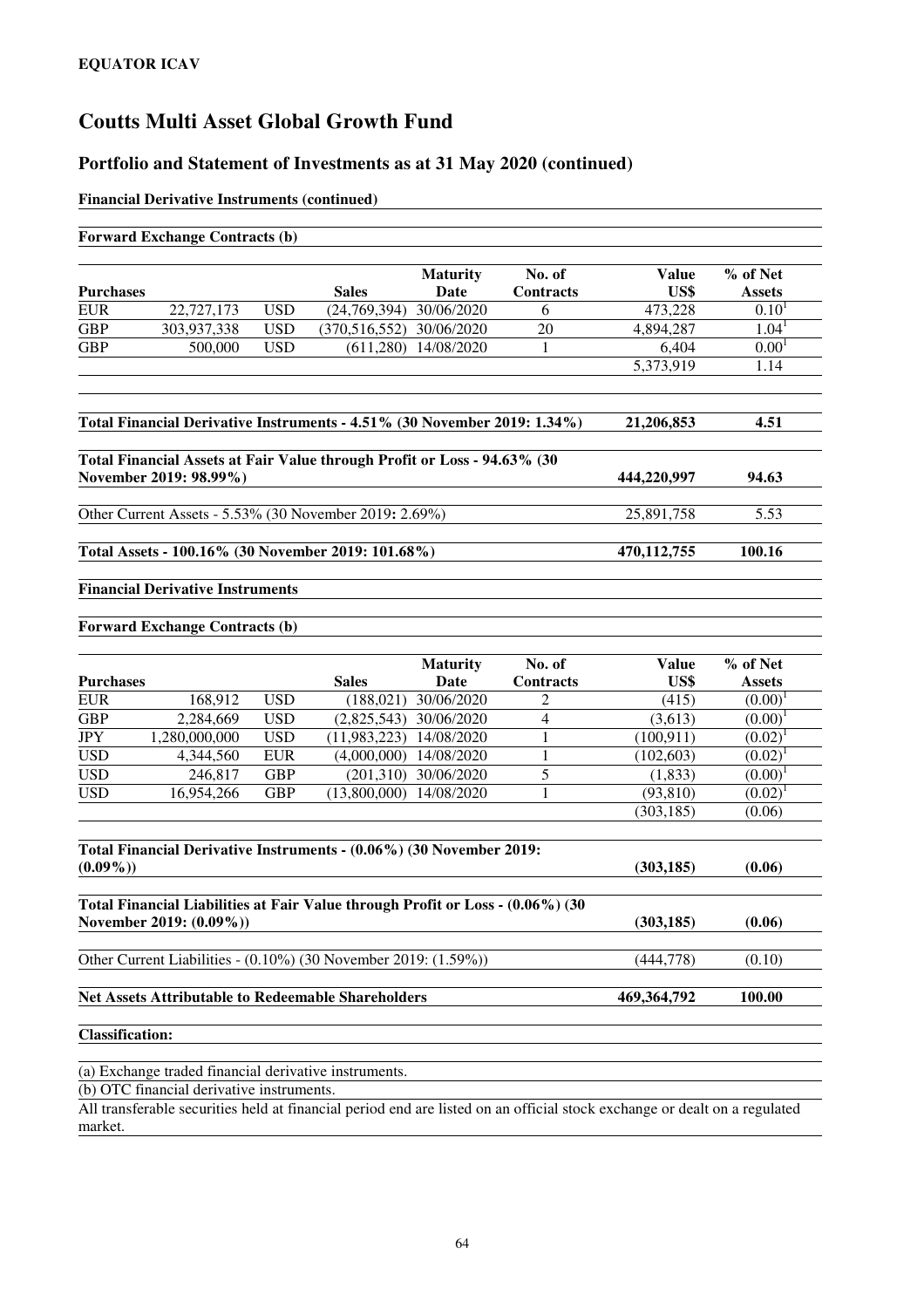#### **Portfolio and Statement of Investments as at 31 May 2020 (continued)**

| <b>Analysis of Total Assets</b>                                                             | % of Total<br><b>Assets</b> |
|---------------------------------------------------------------------------------------------|-----------------------------|
|                                                                                             |                             |
| Investment funds                                                                            | 74.39                       |
| Transferable securities listed on an official stock exchange or dealt on a regulated market | 15.59                       |
| Exchange traded derivative instruments                                                      | 3.37                        |
| OTC financial derivative instruments                                                        | 1.14                        |
| Other current assets                                                                        | 5.51                        |
|                                                                                             | 100.00                      |

Analysis of Total Assets rather than Net Assets is required under Schedule 12 of the UCITS Regulations.

<sup>~</sup>Non-UCITS Investment Fund. All other Investment Funds are UCITS. 1 Forward Exchange Contracts are held with The Bank of New York Mellon.

All futures are held with Morgan Stanley & Co. International Plc.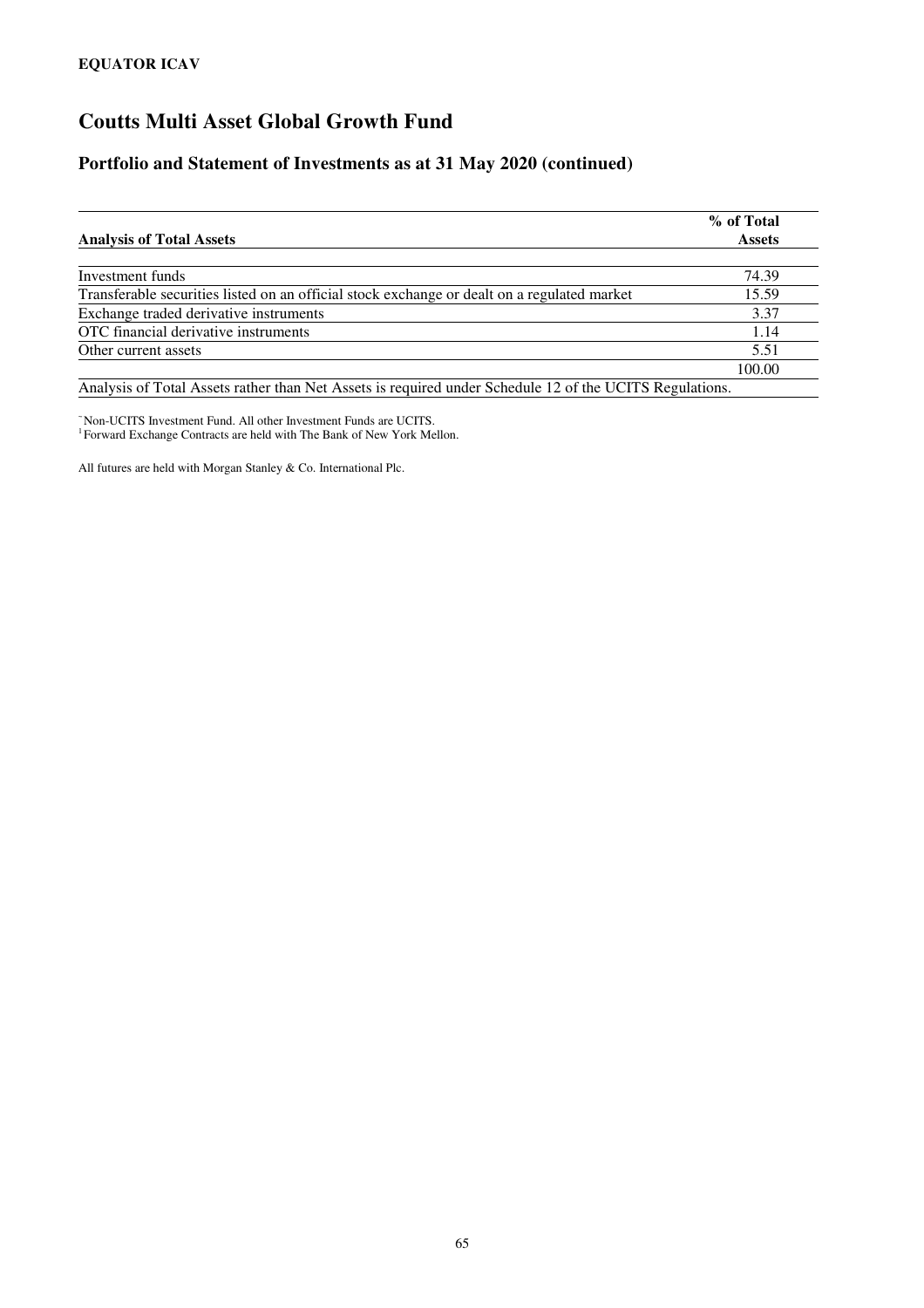### **Portfolio Changes – Material Acquisitions for the financial period ended 31 May 2020**

| <b>Description</b>                                              | <b>Acquisitions</b> | Cost       |
|-----------------------------------------------------------------|---------------------|------------|
|                                                                 | <b>Nominal</b>      | US\$       |
| JPMorgan Liquidity Funds - USD Liquidity LVNAV Fund             | 37,140,398          | 37,140,398 |
| Lyxor S&P 500 UCITS ETF - ETF                                   | 892,763             | 29,543,955 |
| Aviva Funds Sicav - Global Investment Grade Corporate Bond Fund | 26,460              | 26,758,029 |
| <b>Vontobel Fund - Emerging Markets Debt</b>                    | 162,744             | 17,590,442 |
| Barings Emerging Markets Local Debt Fund                        | 110,245             | 9,996,019  |
| PIMCO GIS Global Investment Grade Credit Fund                   | 538,378             | 6,926,848  |
| United States Treasury Note/Bond 2.38% 15/05/2029               | 5,000,000           | 5,503,934  |
| iShares plc - iShares Core FTSE 100 UCITS ETF - ETF             | 532,696             | 5,110,548  |
| iShares Europe ex-UK Index Fund                                 | 260,442             | 5,085,323  |
| Findlay Park American Fund                                      | 38,368              | 4,773,463  |
| Xtrackers MSCI Japan ESG UCITS ETF                              | 264,177             | 4,714,375  |
| Invesco European Equity Fund UK                                 | 2,431,895           | 4,457,925  |
| United States Treasury Note/Bond 2.88% 15/05/2028               | 3,500,000           | 3,956,676  |
| UBS ETF - MSCI EMU hedged to USD UCITS ETF - ETF                | 128,499             | 3,620,136  |
| Investec Global Strategy Fund - All China Equity Fund           | 130,040             | 3,532,330  |
| Invesco S&P 500 UCITS ETF                                       | 105,624             | 3,083,433  |
| JPMorgan Fund ICVC - Japan Fund                                 | 811,361             | 3,044,358  |
| Muzinich Global Short Duration Investment Grade Fund            | 28,090              | 2,847,528  |
| United States Treasury Note/Bond 2.25% 15/08/2027               | 2,400,000           | 2,526,563  |
| Neuberger Berman Short Duration Emerging Market Debt Fund       | 226,340             | 2,080,065  |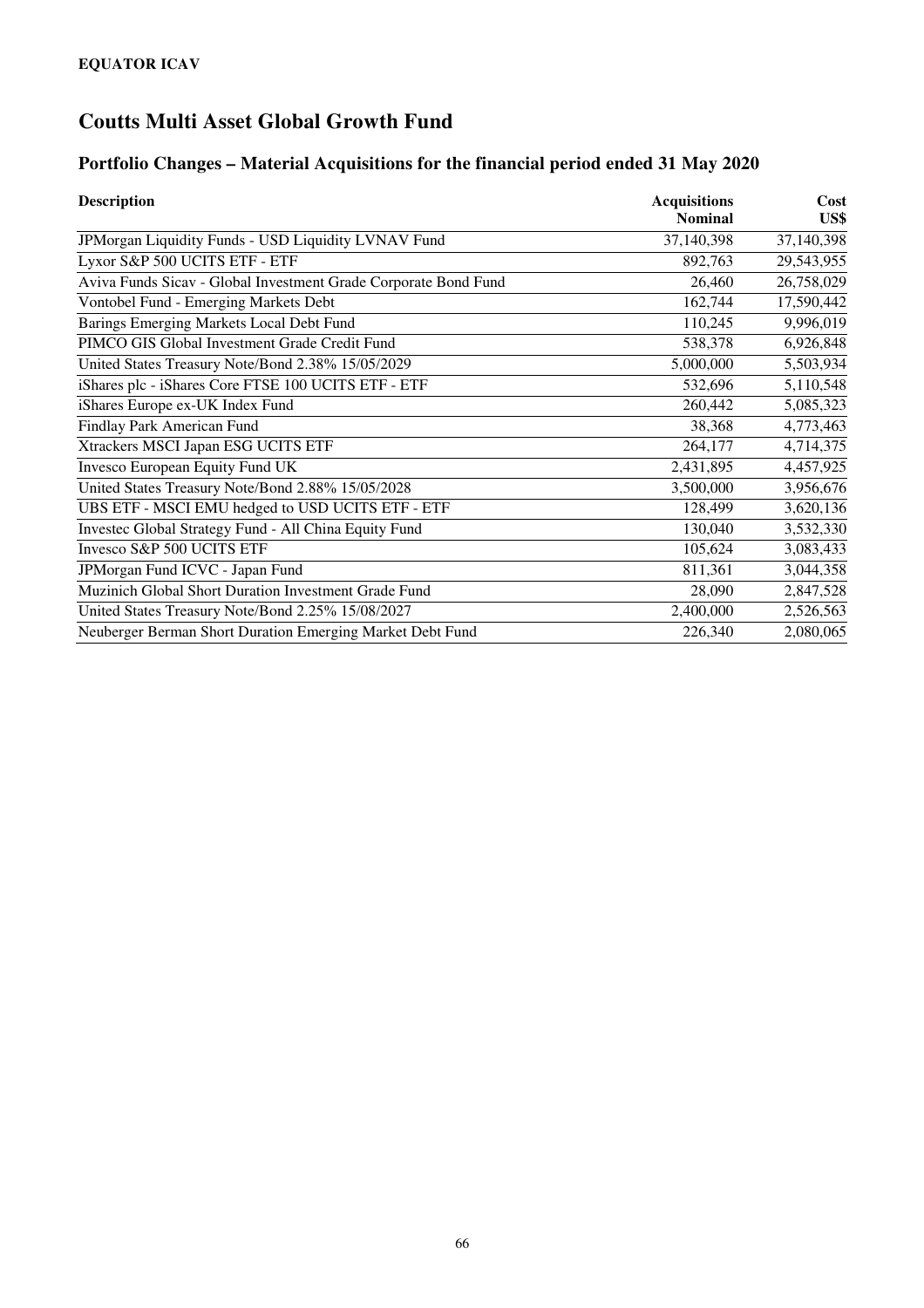### **Portfolio Changes – Material Disposals for the financial period ended 31 May 2020**

| <b>Description</b>                                                            | <b>Disposals</b> | <b>Proceeds</b> |
|-------------------------------------------------------------------------------|------------------|-----------------|
|                                                                               | <b>Nominal</b>   | US\$            |
| JPMorgan Liquidity Funds - USD Liquidity LVNAV Fund                           | 34,566,963       | 34,566,963      |
| Vulcan Value Equity Fund                                                      | 107,900          | 20,594,118      |
| Vontobel Fund - Emerging Markets Debt                                         | 206,129          | 17,135,293      |
| JP Morgan Structured Products BV 05/07/2022                                   | 12,900,000       | 12,513,000      |
| Colchester Local Markets Bond Fund/The                                        | 897,032          | 9,453,152       |
| UBS ETF - MSCI EMU hedged to USD UCITS ETF - ETF                              | 462,929          | 9,329,747       |
| United States Treasury Note/Bond 2.88% 15/05/2028                             | 7,600,000        | 8,780,641       |
| Royal London Bond Funds ICVC - Enhanced Cash Plus Fund                        | 6,995,646        | 8,535,411       |
| Barings Emerging Markets Local Debt Fund                                      | 110,245          | 8,430,435       |
| iShares Europe ex-UK Index Fund                                               | 463,706          | 8,127,311       |
| Invesco S&P 500 UCITS ETF                                                     | 319,600          | 7,791,094       |
| United States Treasury Note/Bond 2.38% 15/05/2029                             | 5,900,000        | 6,702,695       |
| Royal London Cash Plus                                                        | 5,200,000        | 6,441,627       |
| Schroder ISF Asian Total Return                                               | 10,280           | 4,795,177       |
| Invesco European Equity Fund                                                  | 1,199,225        | 4,457,925       |
| JPMorgan Chase Bank NA 'BKNT' FRN 2.2% 01/02/2021                             | 4,300,000        | 4,300,000       |
| <b>BNP Paribas Funds Russia Equity</b>                                        | 27,170           | 3,326,877       |
| Portugal Obrigacoes do Tesouro OT '144A' 2.88% 15/10/2025                     | 2,500,000        | 3,216,657       |
| PIMCO GIS Global Investment Grade Credit Fund                                 | 227,136          | 2,804,361       |
| AXA Fixed Interest Investment ICVC - Sterling Credit Short Duration Bond Fund | 1,907,442        | 2,444,531       |
| Neuberger Berman Short Duration Emerging Market Debt Fund                     | 234,113          | 2,109,358       |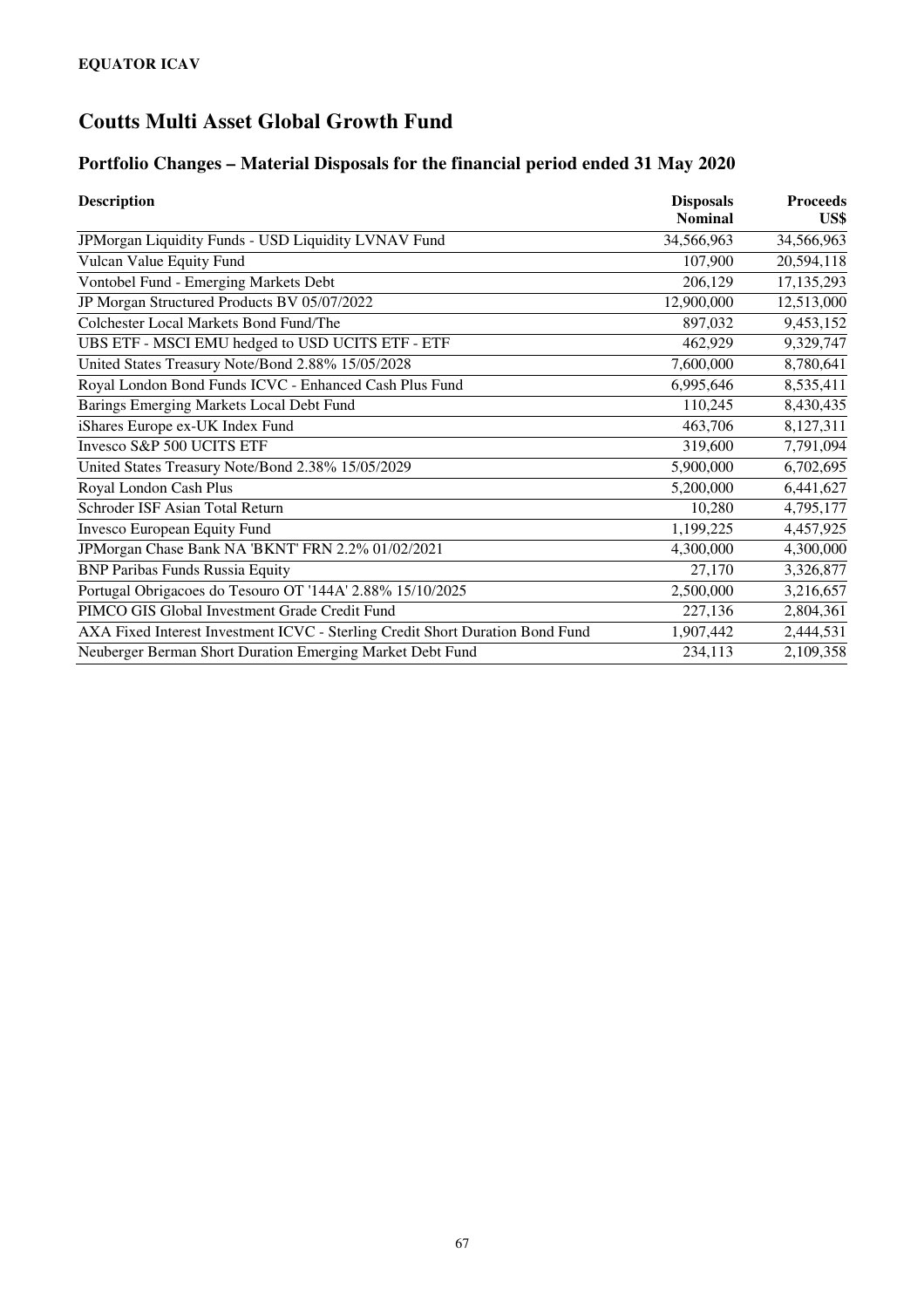## **Personal Portfolio 1 Fund**

#### **Portfolio and Statement of Investments as at 31 May 2020**

| <b>Description</b>                                                          | <b>Nominal</b><br><b>Holdings</b> | Fair<br><b>Value</b><br>£ | $%$ of<br><b>Net</b><br><b>Assets</b> |
|-----------------------------------------------------------------------------|-----------------------------------|---------------------------|---------------------------------------|
| <b>Investment Funds</b> <sup>1</sup>                                        |                                   |                           |                                       |
| AXA Sterling Buy and Maintain Credit Fund                                   | 4,416,986                         | 6,303,038                 | 14.05                                 |
| BlackRock Global Index Funds - iShare Emerging Markets                      |                                   |                           |                                       |
| Government Bond Index LU                                                    | 6,018                             | 658,843                   | 1.47                                  |
| Invesco MSCI USA ESG Universal Screened UCITS ETF                           | 49,722                            | 1,792,408                 | 4.00                                  |
| iShares Europe ex-UK Index Fund                                             | 57,866                            | 975,797                   | 2.18                                  |
| iShares Pacific Index Fund                                                  | 20,961                            | 238,940                   | 0.53                                  |
| iShares UK Credit Bond Index Fund                                           | 455,142                           | 5,793,044                 | 12.91                                 |
| <b>UBAM</b> - Global High Yield Solution                                    | 30,961                            | 2,697,009                 | 6.01                                  |
| Vanguard FTSE UK All Share Index Unit Trust                                 | 24,079                            | 2,257,282                 | 5.03                                  |
| Xtrackers MSCI Japan ESG UCITS ETF                                          | 47,428                            | 701,401                   | 1.56                                  |
| Xtrackers MSCI USA ESG UCITS ETF                                            | 83,388                            | 2,047,564                 | 4.57                                  |
| Total Investment Funds - 52.31% (30 November 2019: 50.71%)                  |                                   | 23,465,326                | 52.31                                 |
| <b>Transferable Securities - Government Bonds</b>                           |                                   |                           |                                       |
| United Kingdom - 44.27% (30 November 2019: 46.50%)                          |                                   |                           |                                       |
| United Kingdom Gilt 2% 22/07/2020                                           | 2,208,050                         | 2,214,122                 | 4.93                                  |
| United Kingdom Gilt 0.5% 22/07/2022                                         | 2,175,710                         | 2,201,470                 | 4.91                                  |
| United Kingdom Gilt 0.75% 22/07/2023                                        | 5,085,027                         | 5,210,881                 | 11.62                                 |
| United Kingdom Gilt 1.5% 22/07/2026                                         | 2,521,422                         | 2,758,184                 | 6.15                                  |
| United Kingdom Gilt 4.25% 07/06/2032                                        | 1,560,902                         | 2,290,780                 | 5.11                                  |
| United Kingdom Gilt 4.5% 07/12/2042                                         | 1,414,186                         | 2,591,637                 | 5.78                                  |
| United Kingdom Gilt 4% 22/01/2060                                           | 959,457                           | 2,178,255                 | 4.85                                  |
| United Kingdom Gilt 1.625% 22/10/2071                                       | 264,372                           | 414,985                   | 0.92                                  |
|                                                                             |                                   | 19,860,314                | 44.27                                 |
| Total Fair Value of Transferable Securities - Government Bonds - 44.27% (30 |                                   |                           |                                       |
| November 2019: 46.50%)                                                      |                                   | 19,860,314                | 44.27                                 |
| Total Fair Value of Transferable Securities - 44.27% (30 November 2019:     |                                   |                           |                                       |
| $46.50\%$                                                                   |                                   | 19,860,314                | 44.27                                 |
| Total Fair Value of Investments - 96.58% (30 November 2019: 97.21%)         |                                   | 43,325,640                | 96.58                                 |
| Total Financial Assets at Fair Value through Profit or Loss - 96.58% (30    |                                   |                           |                                       |
| November 2019: 97.21%)                                                      |                                   | 43,325,640                | 96.58                                 |
| Other Current Assets - 5.64% (30 November 2019: 3.07%)                      |                                   | 2,529,164                 | 5.64                                  |
| Total Assets - 102.22% (30 November 2019: 100.28%)                          |                                   | 45,854,804                | 102.22                                |
| Other Current Liabilities - (2.22%) (30 November 2019: (0.28%))             |                                   | (996, 139)                | (2.22)                                |
| <b>Net Assets Attributable to Redeemable Shareholders</b>                   |                                   | 44,858,665                | 100.00                                |
|                                                                             |                                   |                           |                                       |
| <b>Classification:</b>                                                      |                                   |                           |                                       |

All transferable securities held at financial period end are listed on an official stock exchange or dealt on a regulated market.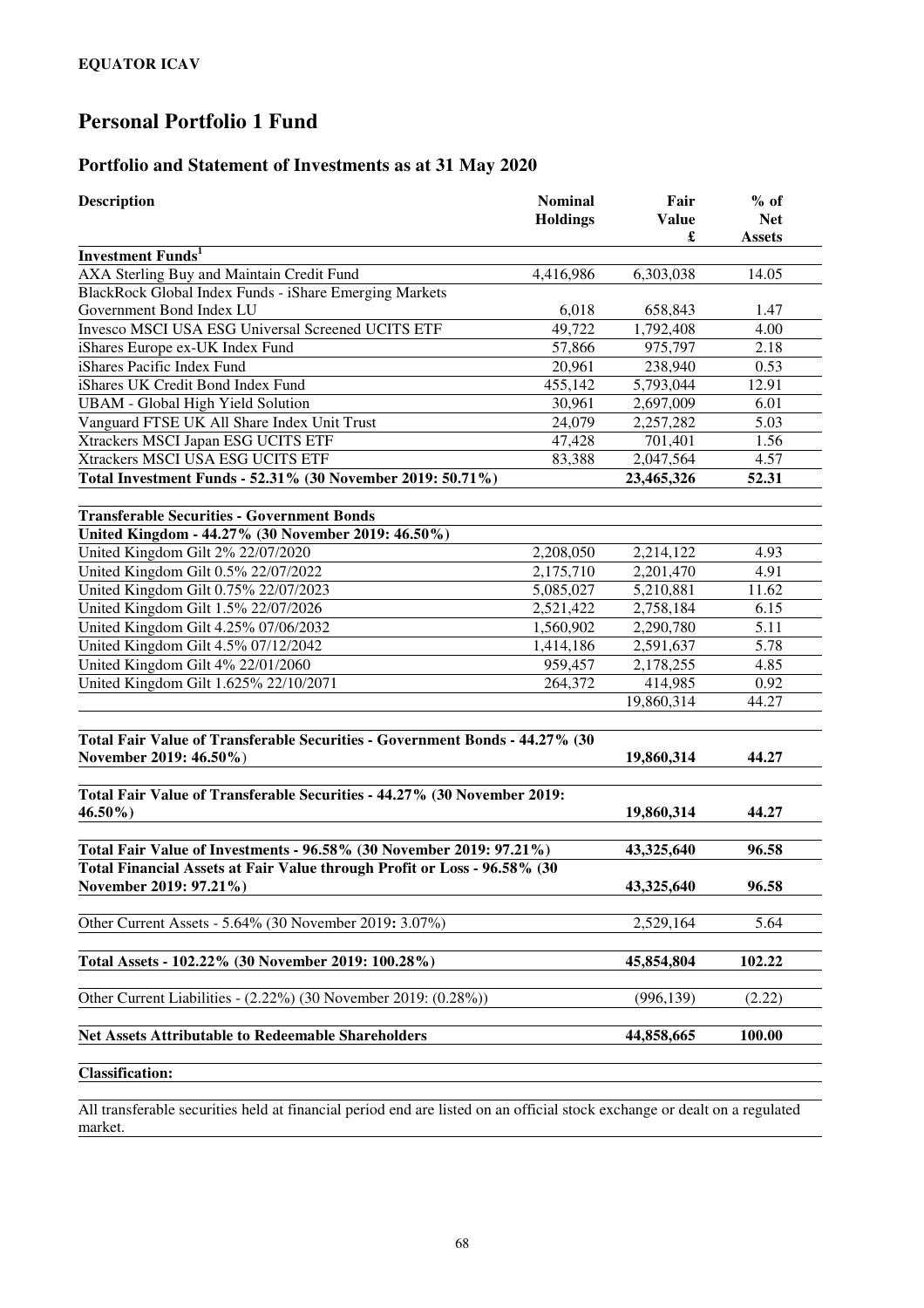## **Personal Portfolio 1 Fund**

#### **Portfolio and Statement of Investments as at 31 May 2020 (continued)**

| <b>Analysis of Total Assets</b>                                                                         | % of Total<br><b>Assets</b> |
|---------------------------------------------------------------------------------------------------------|-----------------------------|
|                                                                                                         |                             |
| Investment funds                                                                                        | 51.17                       |
| Transferable securities listed on an official stock exchange or dealt on a regulated market             | 43.31                       |
| Other current assets                                                                                    | 5.52                        |
|                                                                                                         | 100.00                      |
| Analysis of Total Assets rather than Net Assets is required under Schedule 12 of the UCITS Regulations. |                             |

<sup>1</sup> All Investment Funds are UCITS.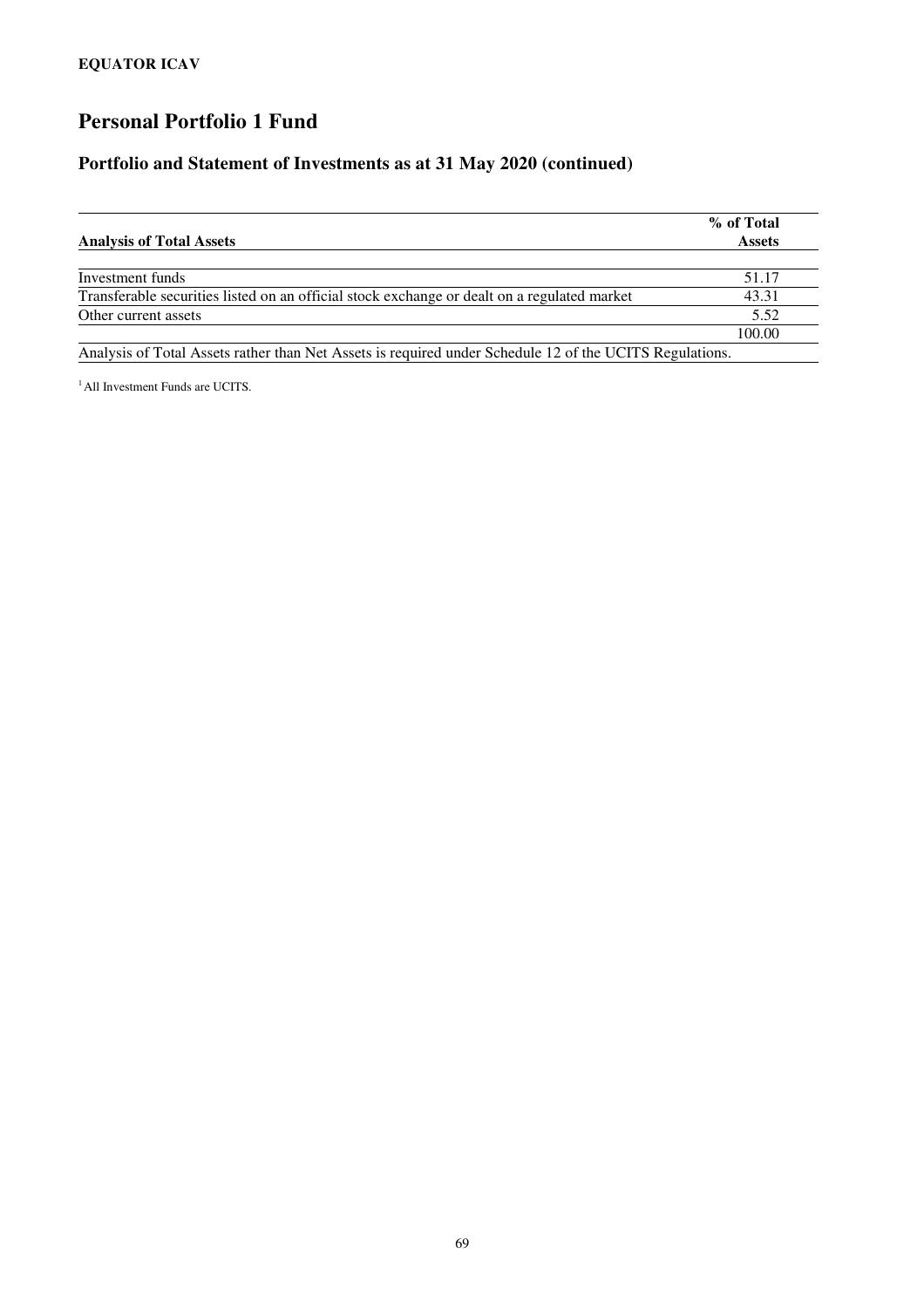*.*

## **Personal Portfolio 1 Fund**

### **Portfolio Changes – Material Acquisitions for the financial period ended 31 May 2020**

| <b>Description</b>                                                              | <b>Acquisitions</b><br><b>Nominal</b> | Cost      |
|---------------------------------------------------------------------------------|---------------------------------------|-----------|
|                                                                                 |                                       |           |
| United Kingdom Gilt 1.75% 07/09/2022                                            | 8,247,722                             | 8,528,424 |
| United Kingdom Gilt 0.75% 22/07/2023                                            | 5,580,317                             | 5,651,903 |
| United Kingdom Gilt 4.5% 07/12/2042                                             | 1,762,636                             | 2,997,002 |
| iShares UK Credit Bond Index Fund                                               | 208,427                               | 2,623,754 |
| <b>UBAM</b> - Global High Yield Solution                                        | 24,098                                | 2,359,166 |
| AXA Sterling Buy and Maintain Credit Fund                                       | 1,684,924                             | 2,351,625 |
| Xtrackers MSCI USA ESG UCITS ETF                                                | 85,848                                | 2,038,745 |
| Invesco MSCI USA ESG Universal Screened UCITS ETF                               | 51,193                                | 1,752,527 |
| United Kingdom Gilt 2% 22/07/2020                                               | 1,629,766                             | 1,640,025 |
| United Kingdom Gilt 1.5% 22/07/2026                                             | 1,513,061                             | 1,624,264 |
| Vanguard FTSE UK All Share Index Unit Trust                                     | 16,267                                | 1,555,750 |
| United Kingdom Gilt 4.25% 07/06/2032                                            | 933,055                               | 1,330,349 |
| United Kingdom Gilt 0.5% 22/07/2022                                             | 1,298,500                             | 1,304,242 |
| United Kingdom Gilt 4% 22/01/2060                                               | 614,750                               | 1,264,620 |
| Xtrackers MSCI Japan ESG UCITS ETF                                              | 47,428                                | 703,417   |
| iShares Europe ex-UK Index Fund                                                 | 32,262                                | 537,837   |
| BlackRock Global Index Funds - iShare Emerging Markets Government Bond Index LU | 3,422                                 | 371,532   |
| Xtrackers MSCI Emerging Markets ESG UCITS ETF                                   | 6,655                                 | 243,829   |
| United Kingdom Gilt 1.63% 22/10/2071                                            | 173,088                               | 231,190   |
| iShares Pacific Index Fund                                                      | 10,054                                | 113,682   |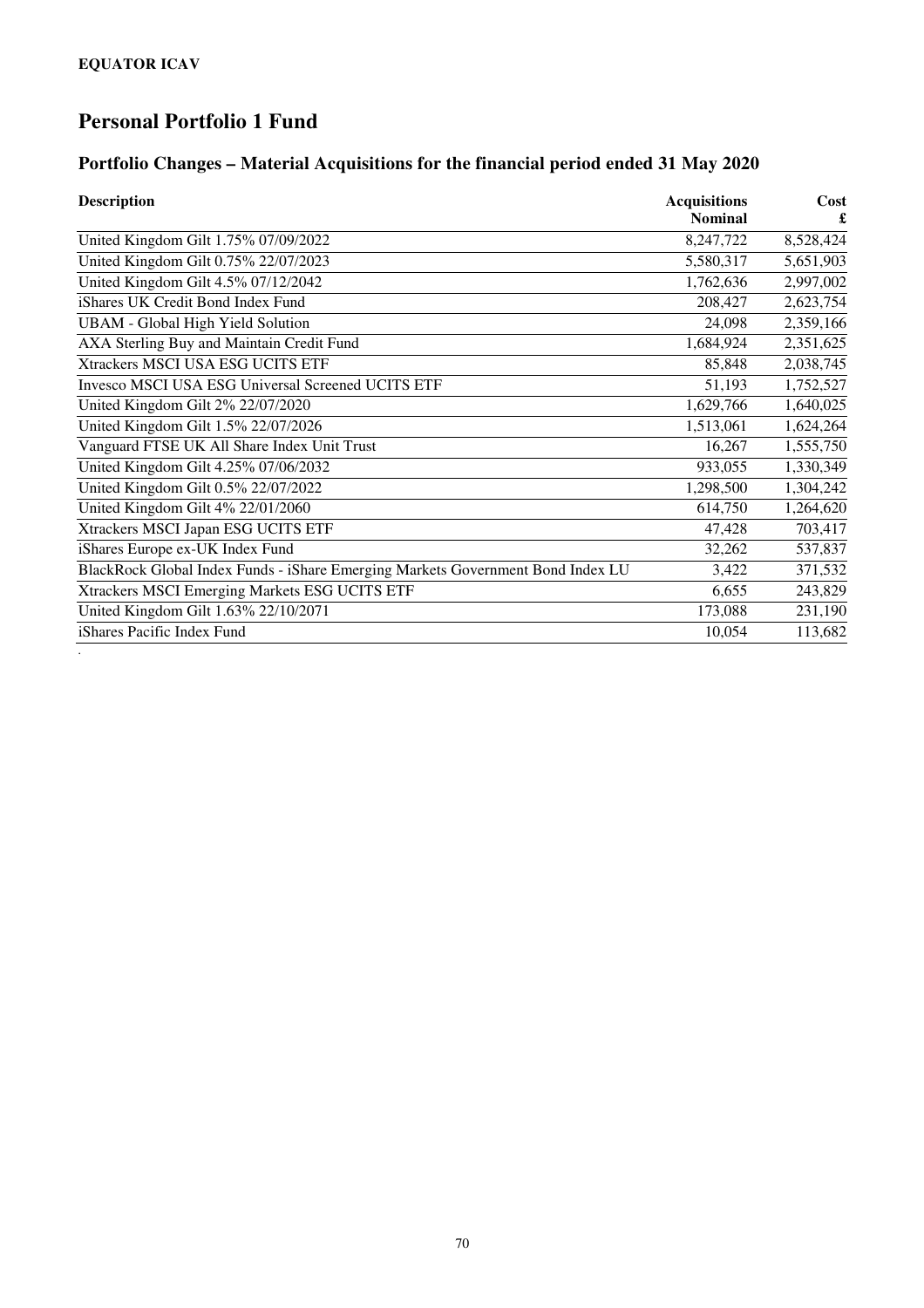## **Personal Portfolio 1 Fund**

### **Portfolio Changes – Material Disposals for the financial period ended 31 May 2020**

| <b>Description</b>                                                              | <b>Disposals</b><br><b>Nominal</b> | <b>Proceeds</b> |
|---------------------------------------------------------------------------------|------------------------------------|-----------------|
|                                                                                 |                                    |                 |
| United Kingdom Gilt 4% 07/03/2022                                               | 5,176,825                          | 5,581,290       |
| Invesco S&P 500 UCITS ETF                                                       | 105,908                            | 2,441,236       |
| United Kingdom Gilt 4.25% 07/09/2039                                            | 959,100                            | 1,493,645       |
| iShares Corporate Bond Index Fund UK                                            | 422,701                            | 725,778         |
| United Kingdom Gilt 4% 22/01/2060                                               | 305,152                            | 616,036         |
| United Kingdom Gilt 4.5% 07/12/2042                                             | 348,450                            | 591,582         |
| iShares Europe ex-UK Index Fund                                                 | 40,408                             | 563,811         |
| United Kingdom Gilt 1.5% 22/07/2026                                             | 501,855                            | 534,383         |
| United Kingdom Gilt 0.75% 22/07/2023                                            | 495,290                            | 504,335         |
| Vanguard FTSE UK All Share Index Unit Trust                                     | 5,310                              | 493,166         |
| United Kingdom Gilt 4.25% 07/06/2032                                            | 315,884                            | 443,967         |
| United Kingdom Gilt 0.5% 22/07/2022                                             | 413,063                            | 413,961         |
| iShares UK Credit Bond Index Fund                                               | 19,034                             | 232,346         |
| Xtrackers MSCI Emerging Markets ESG UCITS ETF                                   | 6,655                              | 230,208         |
| BlackRock Global Index Funds - iShare Emerging Markets Government Bond Index LU | 2,139                              | 218,179         |
| United Kingdom Gilt 2% 22/07/2020                                               | 195,277                            | 196,262         |
| AXA Sterling Buy and Maintain Credit Fund                                       | 165,000                            | 164,602         |
| Vanguard Emerging Markets Stock Index Fund/Ireland                              | 1,203                              | 153,465         |
| United Kingdom Gilt 1.63% 22/10/2071                                            | 102,038                            | 135,609         |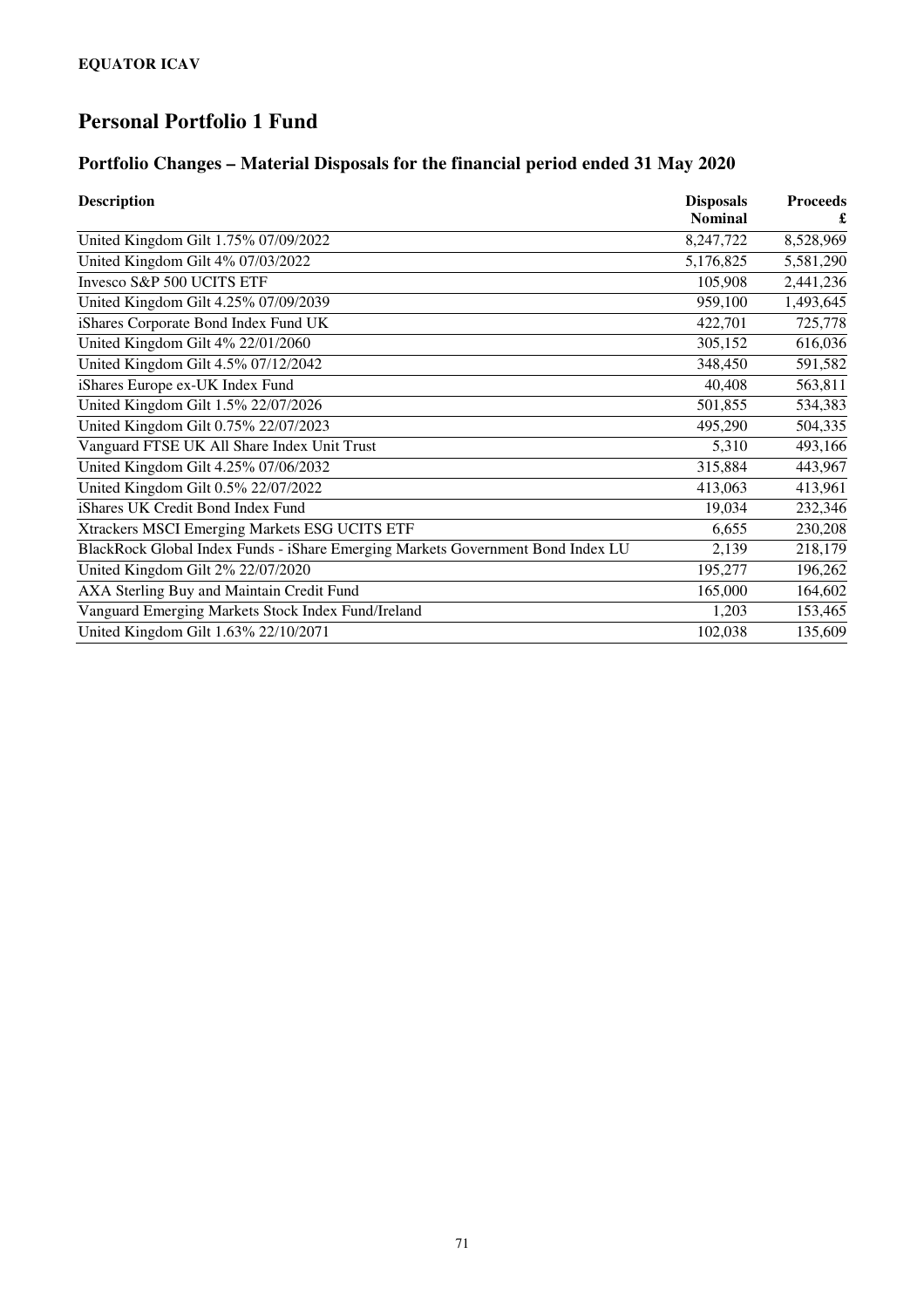#### **Portfolio and Statement of Investments as at 31 May 2020**

| <b>Description</b>                                                                                    | <b>Nominal</b><br><b>Holdings</b> | Fair<br><b>Value</b> | $%$ of<br><b>Net</b> |
|-------------------------------------------------------------------------------------------------------|-----------------------------------|----------------------|----------------------|
| <b>Investment Funds</b> <sup>1</sup>                                                                  |                                   | £                    | <b>Assets</b>        |
| AXA Sterling Buy and Maintain Credit Fund                                                             | 5,059,241                         | 7,219,537            | 10.14                |
| BlackRock Global Index Funds - iShare Emerging Markets                                                |                                   |                      |                      |
| Government Bond Index LU                                                                              | 16,144                            | 1,767,291            | 2.48                 |
| Invesco MSCI USA ESG Universal Screened UCITS ETF                                                     | 31,655                            | 1,141,118            | 1.60                 |
| iShares Europe ex-UK Index Fund                                                                       | 181,058                           | 3,053,192            | 4.29                 |
| iShares Pacific Index Fund                                                                            | 65,585                            | 747,619              | 1.05                 |
| iShares UK Credit Bond Index Fund                                                                     | 534,117                           | 6,798,242            | 9.55                 |
| <b>UBAM</b> - Global High Yield Solution                                                              | 48,437                            | 4,219,352            | 5.93                 |
| Vanguard FTSE UK All Share Index Unit Trust                                                           | 91,263                            | 8,555,563            | 12.02                |
| Xtrackers MSCI Emerging Markets ESG UCITS ETF                                                         | 70,358                            | 2,431,197            | 3.42                 |
| Xtrackers MSCI Japan ESG UCITS ETF                                                                    | 124,830                           | 1,846,079            | 2.60                 |
| Xtrackers MSCI USA ESG UCITS ETF                                                                      | 379,189                           | 9,310,855            | 13.08                |
| Total Investment Funds - 66.16% (30 November 2019: 64.91%)                                            |                                   | 47,090,045           | 66.16                |
| <b>Transferable Securities - Government Bonds</b>                                                     |                                   |                      |                      |
| United Kingdom - 30.14% (30 November 2019: 32.11%)                                                    |                                   |                      |                      |
| United Kingdom Gilt 2% 22/07/2020                                                                     | 1,610,719                         | 1,615,148            | 2.27                 |
| United Kingdom Gilt 0.5% 22/07/2022                                                                   | 2,805,111                         | 2,838,324            | 3.99                 |
| United Kingdom Gilt 0.75% 22/07/2023                                                                  | 3,701,983                         | 3,793,607            | 5.33                 |
| United Kingdom Gilt 1.5% 22/07/2026                                                                   | 3,251,846                         | 3,557,194            | 5.00                 |
| United Kingdom Gilt 4.25% 07/06/2032                                                                  | 2,019,495                         | 2,963,810            | 4.16                 |
| United Kingdom Gilt 4.5% 07/12/2042                                                                   | 1,820,687                         | 3,336,592            | 4.69                 |
| United Kingdom Gilt 4% 22/01/2060                                                                     | 1,235,787                         | 2,805,606            | 3.94                 |
| United Kingdom Gilt 1.625% 22/10/2071                                                                 | 343,172                           | 538,677              | 0.76                 |
|                                                                                                       |                                   | 21,448,958           | 30.14                |
| Total Fair Value of Transferable Securities - Government Bonds - 30.14% (30<br>November 2019: 32.11%) |                                   | 21,448,958           | 30.14                |
| Total Fair Value of Transferable Securities - 30.14% (30 November 2019:<br>$32.11\%$                  |                                   | 21,448,958           | 30.14                |
| Total Fair Value of Investments - 96.30% (30 November 2019: 97.02%)                                   |                                   | 68,539,003           | 96.30                |
| Total Financial Assets at Fair Value through Profit or Loss - 96.30% (30<br>November 2019: 97.02%)    |                                   | 68,539,003           | 96.30                |
|                                                                                                       |                                   |                      |                      |
| Other Current Assets - 6.33% (30 November 2019: 3.34%)                                                |                                   | 4,505,934            | 6.33                 |
| Total Assets - 102.63% (30 November 2019: 100.36%)                                                    |                                   | 73,044,937           | 102.63               |
| Other Current Liabilities - (2.63%) (30 November 2019: (0.36%))                                       |                                   | (1,873,024)          | (2.63)               |
| <b>Net Assets Attributable to Redeemable Shareholders</b>                                             |                                   | 71,171,913           | 100.00               |
|                                                                                                       |                                   |                      |                      |
| <b>Classification:</b>                                                                                |                                   |                      |                      |

All transferable securities held at financial period end are listed on an official stock exchange or dealt on a regulated market.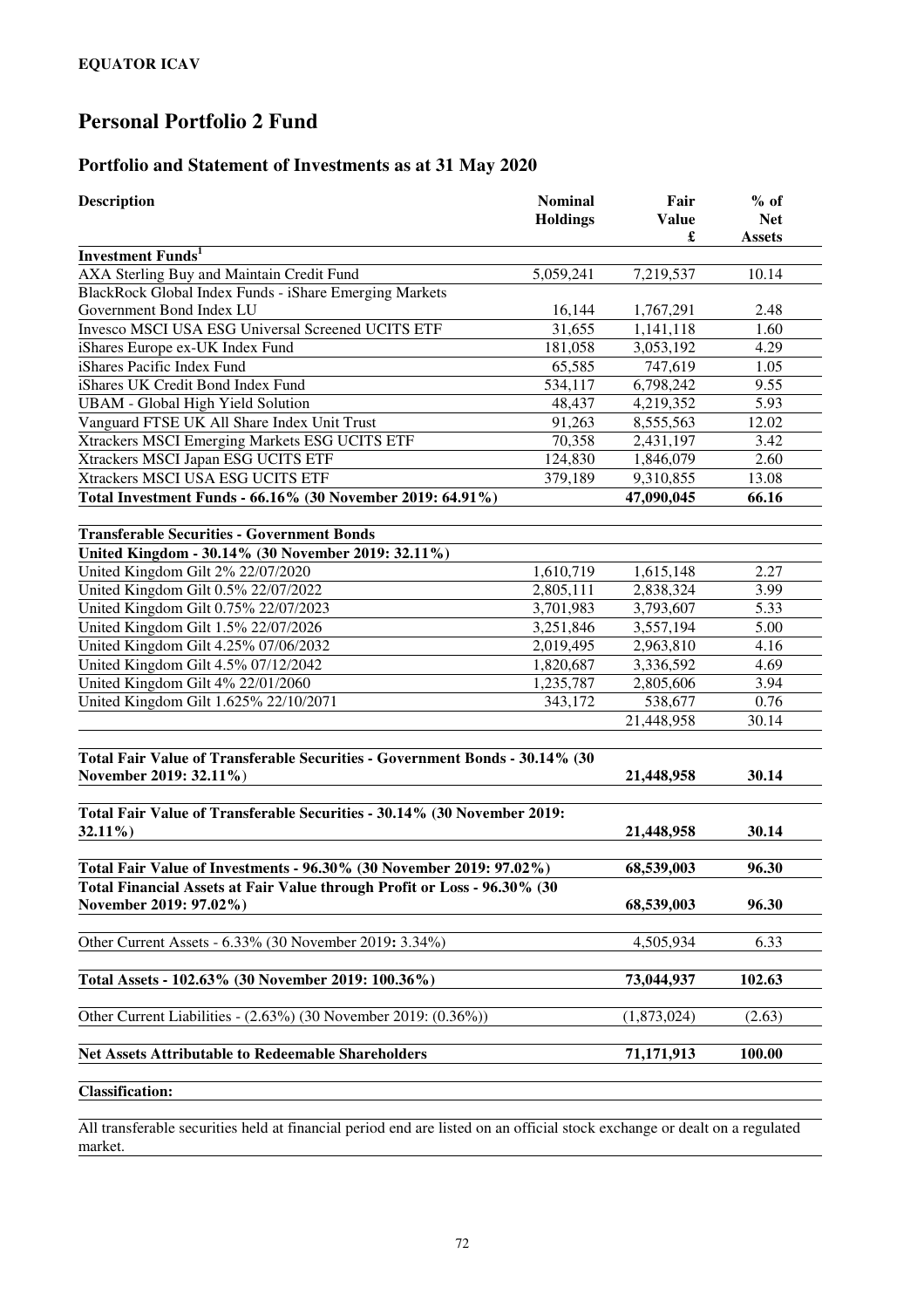#### **Portfolio and Statement of Investments as at 31 May 2020 (continued)**

| <b>Analysis of Total Assets</b>                                                                         | % of Total<br><b>Assets</b> |
|---------------------------------------------------------------------------------------------------------|-----------------------------|
|                                                                                                         |                             |
| Investment funds                                                                                        | 64.47                       |
| Transferable securities listed on an official stock exchange or dealt on a regulated market             | 29.36                       |
| Other current assets                                                                                    | 6.17                        |
|                                                                                                         | 100.00                      |
| Analysis of Total Assets rather than Net Assets is required under Schedule 12 of the UCITS Regulations. |                             |

<sup>1</sup> All Investment Funds are UCITS.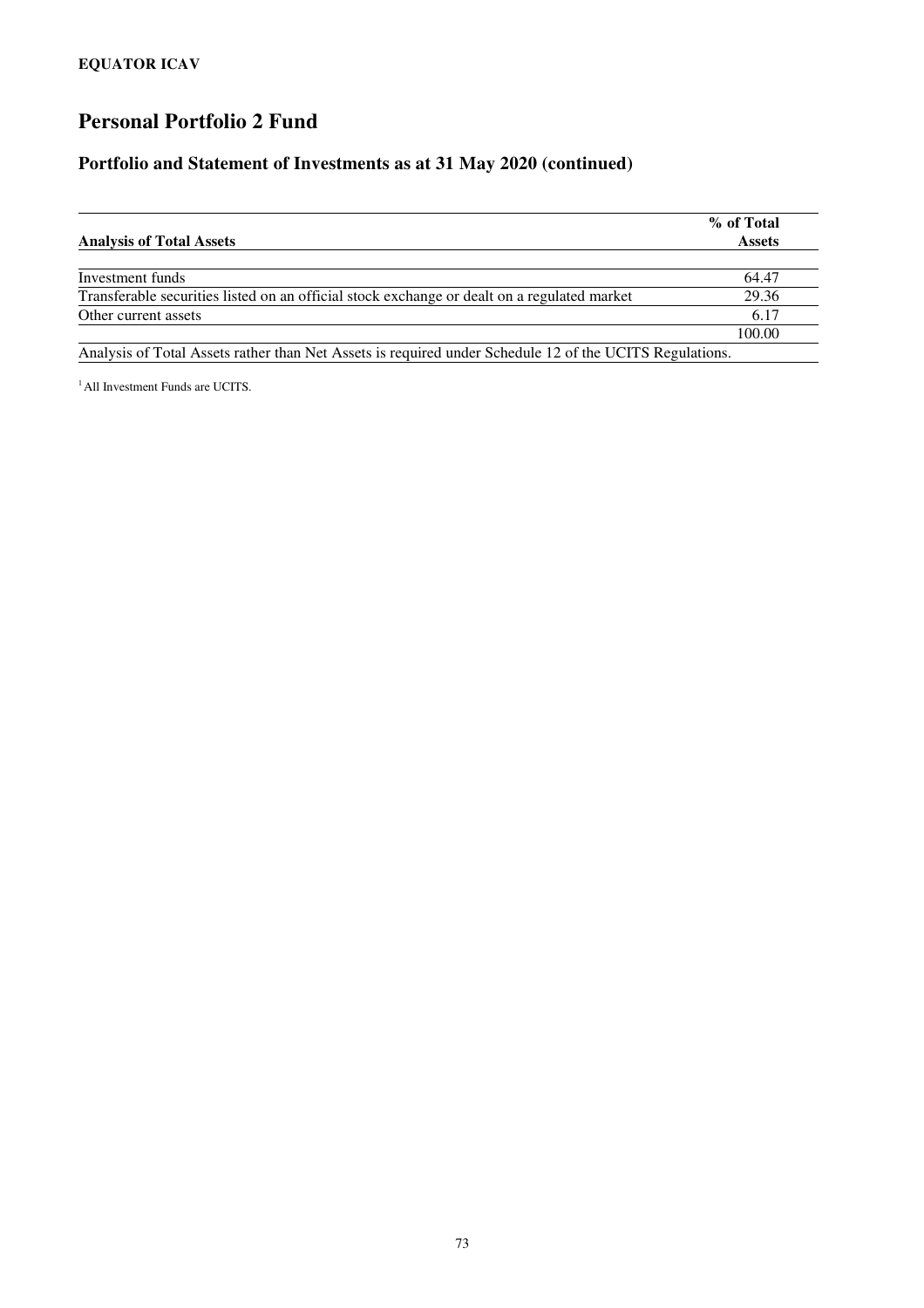## **Portfolio Changes – Material Acquisitions for the financial period ended 31 May 2020**

| <b>Description</b>                                                              | <b>Acquisitions</b><br><b>Nominal</b> | Cost       |
|---------------------------------------------------------------------------------|---------------------------------------|------------|
| United Kingdom Gilt 1.75% 07/09/2022                                            | 10,104,188                            | 10,447,707 |
| Xtrackers MSCI USA ESG UCITS ETF                                                | 405,467                               | 9,791,822  |
| United Kingdom Gilt 0.75% 22/07/2023                                            | 4,287,365                             | 4,339,753  |
| United Kingdom Gilt 4.5% 07/12/2042                                             | 2,481,730                             | 4,200,687  |
| Vanguard FTSE UK All Share Index Unit Trust                                     | 41,092                                | 4,046,038  |
| <b>UBAM</b> - Global High Yield Solution                                        | 37,044                                | 3,706,027  |
| Xtrackers MSCI Emerging Markets ESG UCITS ETF                                   | 87,948                                | 3,277,282  |
| iShares UK Credit Bond Index Fund                                               | 209,176                               | 2,662,545  |
| United Kingdom Gilt 1.5% 22/07/2026                                             | 1,977,118                             | 2,119,533  |
| AXA Sterling Buy and Maintain Credit Fund                                       | 1,388,181                             | 1,969,464  |
| Xtrackers MSCI Japan ESG UCITS ETF                                              | 131,073                               | 1,913,996  |
| United Kingdom Gilt 0.5% 22/07/2022                                             | 1,707,722                             | 1,712,947  |
| United Kingdom Gilt 4.25% 07/06/2032                                            | 1,185,269                             | 1,688,974  |
| United Kingdom Gilt 4% 22/01/2060                                               | 791,374                               | 1,603,825  |
| <b>Invesco MSCI USA ESG Universal Screened UCITS ETF</b>                        | 33,801                                | 1,173,620  |
| iShares Europe ex-UK Index Fund                                                 | 56,542                                | 986,881    |
| BlackRock Global Index Funds - iShare Emerging Markets Government Bond Index LU | 8,420                                 | 940,489    |
| United Kingdom Gilt 2% 22/07/2020                                               | 929,888                               | 935,963    |
| iShares Pacific Index Fund                                                      | 24,805                                | 291,610    |
| United Kingdom Gilt 1.63% 22/10/2071                                            | 198,996                               | 260,667    |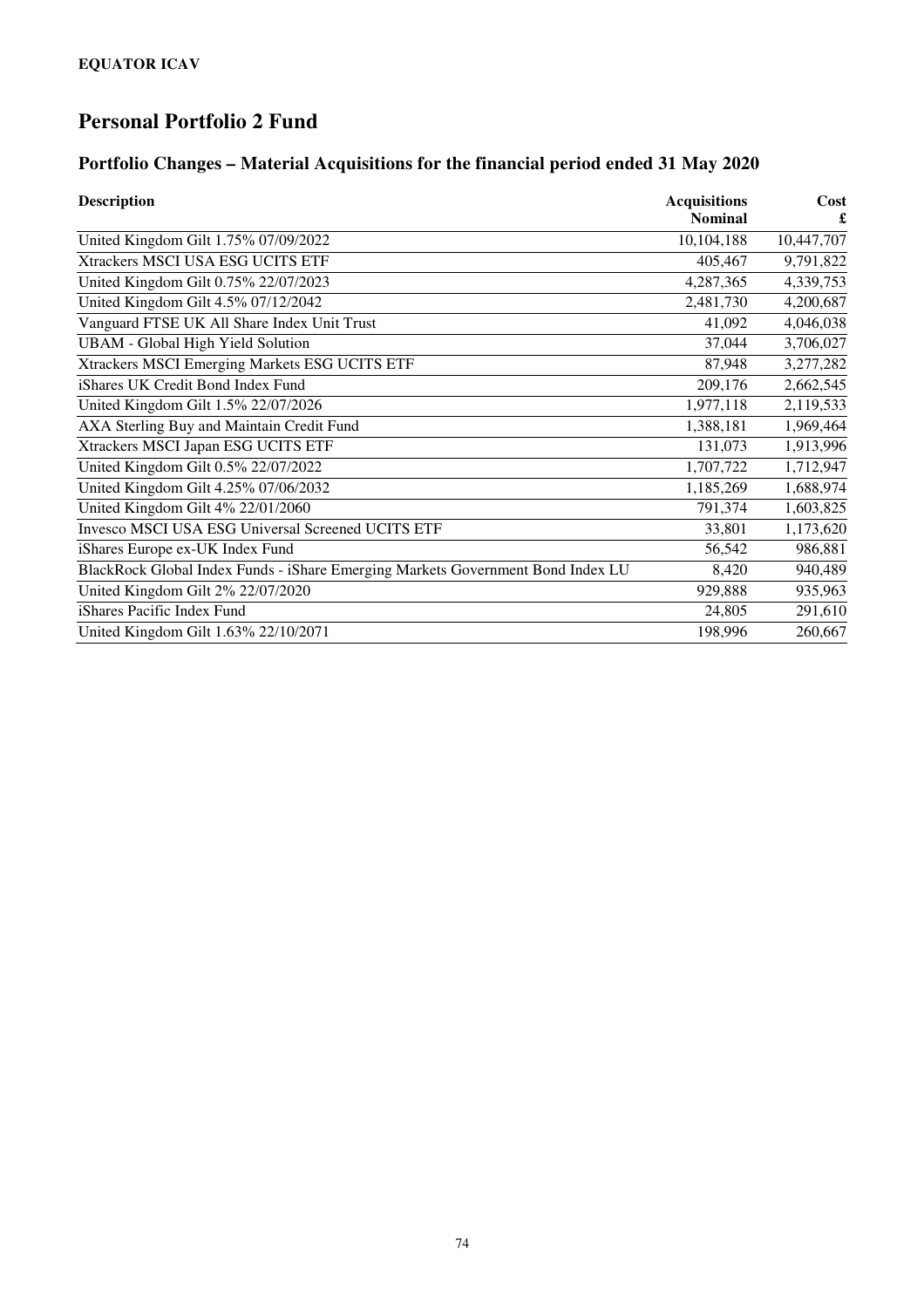## **Portfolio Changes – Material Disposals for the financial period ended 31 May 2020**

| <b>Description</b>                                                              | <b>Disposals</b> | <b>Proceeds</b> |
|---------------------------------------------------------------------------------|------------------|-----------------|
|                                                                                 | <b>Nominal</b>   |                 |
| United Kingdom Gilt 1.75% 07/09/2022                                            | 10,104,188       | 10,448,741      |
| Invesco S&P 500 UCITS ETF                                                       | 368,788          | 8,500,759       |
| United Kingdom Gilt 4% 07/03/2022                                               | 6,133,808        | 6,613,043       |
| Vanguard Emerging Markets Stock Index Fund/Ireland                              | 19,161           | 2,443,763       |
| United Kingdom Gilt 4.25% 07/09/2039                                            | 1,489,643        | 2,319,881       |
| iShares UK Credit Bond Index Fund                                               | 104,855          | 1,320,714       |
| BlackRock Global Index Funds - iShare Emerging Markets Government Bond Index LU | 11,508           | 1,176,991       |
| United Kingdom Gilt 4% 22/01/2060                                               | 561,911          | 1,151,375       |
| United Kingdom Gilt 1.5% 22/07/2026                                             | 1,064,518        | 1,138,336       |
| United Kingdom Gilt 4.5% 07/12/2042                                             | 661,042          | 1,131,316       |
| Vanguard FTSE UK All Share Index Unit Trust                                     | 12,132           | 1,105,901       |
| iShares Europe ex-UK Index Fund                                                 | 72,426           | 1,028,171       |
| United Kingdom Gilt 0.5% 22/07/2022                                             | 905,862          | 909,222         |
| United Kingdom Gilt 4.25% 07/06/2032                                            | 632,502          | 896,047         |
| AXA Sterling Buy and Maintain Credit Fund                                       | 525,313          | 645,040         |
| Shares Japan Index Fund                                                         | 47,513           | 616,928         |
| Xtrackers MSCI Emerging Markets ESG UCITS ETF                                   | 17,590           | 597,221         |
| United Kingdom Gilt 0.75% 22/07/2023                                            | 585,382          | 596,568         |
| Xtrackers MSCI USA ESG UCITS ETF                                                | 26,278           | 574,435         |
| iShares Corporate Bond Index Fund UK                                            | 271,533          | 466,223         |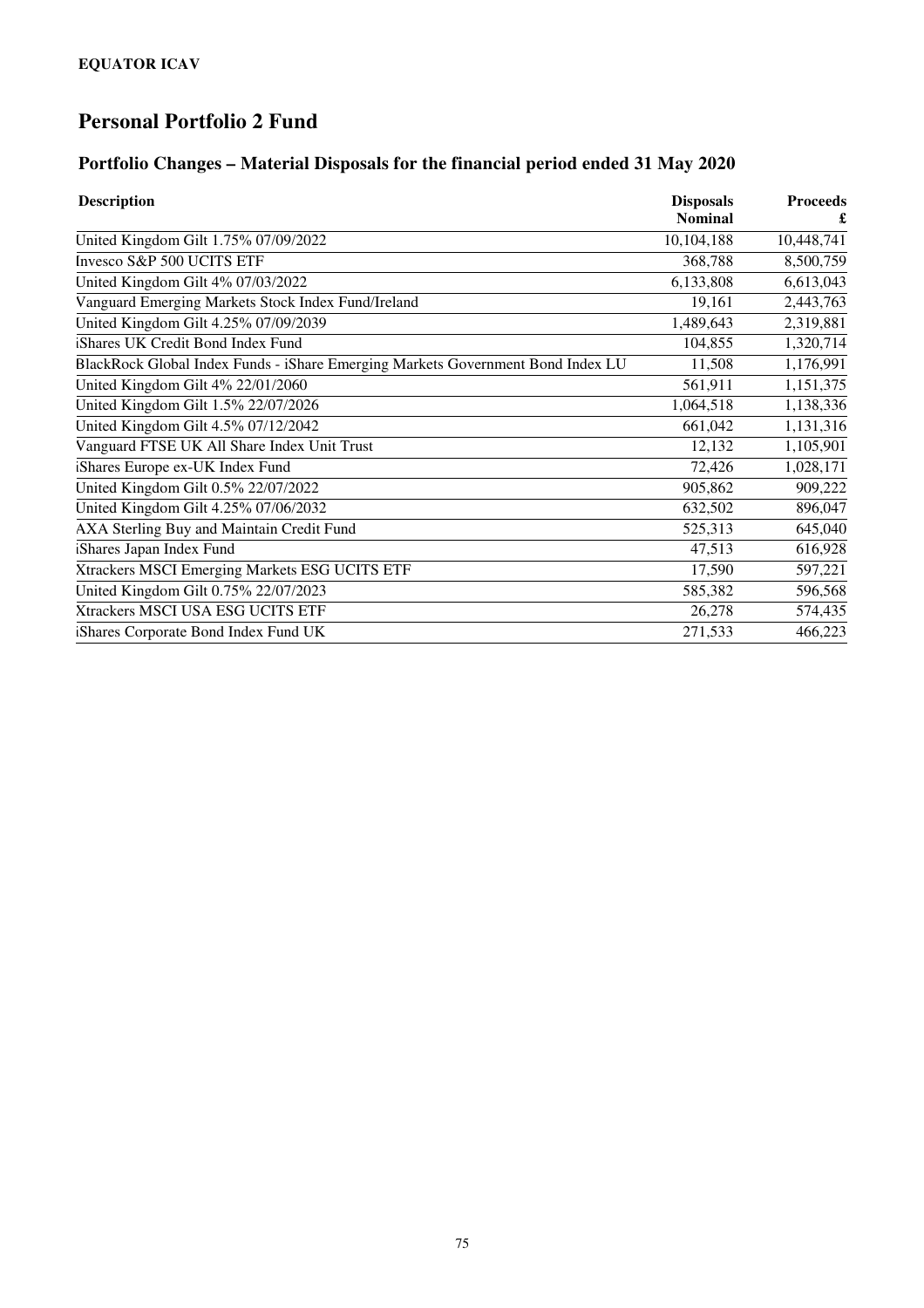### **Portfolio and Statement of Investments as at 31 May 2020**

| <b>Description</b>                                                                                    | <b>Nominal</b><br><b>Holdings</b> | Fair<br><b>Value</b><br>£ | $%$ of<br><b>Net</b><br><b>Assets</b> |
|-------------------------------------------------------------------------------------------------------|-----------------------------------|---------------------------|---------------------------------------|
| <b>Investment Funds</b> <sup>1</sup>                                                                  |                                   |                           |                                       |
| AXA Sterling Buy and Maintain Credit Fund                                                             | 11,716,257                        | 16,719,099                | 7.87                                  |
| BlackRock Global Index Funds - iShare Emerging Markets                                                |                                   |                           |                                       |
| Government Bond Index LU                                                                              | 47,930                            | 5,246,934                 | 2.47                                  |
| Invesco MSCI USA ESG Universal Screened UCITS ETF                                                     | 47,740                            | 1,720,959                 | 0.81                                  |
| Invesco S&P 500 UCITS ETF                                                                             | 1,281,806                         | 29,514,128                | 13.90                                 |
| iShares Europe ex-UK Index Fund                                                                       | 671,532                           | 11,324,083                | 5.33                                  |
| iShares Pacific Index Fund                                                                            | 194,602                           | 2,218,308                 | 1.04                                  |
| iShares UK Credit Bond Index Fund                                                                     | 1,138,511                         | 14,490,969                | 6.83                                  |
| <b>UBAM</b> - Global High Yield Solution                                                              | 143,719                           | 12,519,374                | 5.90                                  |
| Vanguard FTSE UK All Share Index Unit Trust                                                           | 386,055                           | 36,191,181                | 17.05                                 |
| Xtrackers MSCI Emerging Markets ESG UCITS ETF                                                         | 449,613                           | 15,536,222                | 7.32                                  |
| Xtrackers MSCI Japan ESG UCITS ETF                                                                    | 521,877                           | 7,717,906                 | 3.64                                  |
| Xtrackers MSCI USA ESG UCITS ETF                                                                      | 449,244                           | 11,031,032                | 5.20                                  |
| Total Investment Funds - 77.36% (30 November 2019: 76.13%)                                            |                                   | 164,230,195               | 77.36                                 |
| <b>Transferable Securities - Government Bonds</b>                                                     |                                   |                           |                                       |
| United Kingdom - 19.45% (30 November 2019: 20.91%)                                                    |                                   |                           |                                       |
| United Kingdom Gilt 2% 22/07/2020                                                                     | 2,999,513                         | 3,007,761                 | 1.42                                  |
| United Kingdom Gilt 0.5% 22/07/2022                                                                   | 5,468,926                         | 5,533,678                 | 2.61                                  |
| United Kingdom Gilt 0.75% 22/07/2023                                                                  | 6,921,876                         | 7,093,193                 | 3.34                                  |
| United Kingdom Gilt 1.5% 22/07/2026                                                                   | 6,333,673                         | 6,928,405                 | 3.26                                  |
| United Kingdom Gilt 4.25% 07/06/2032                                                                  | 3,925,868                         | 5,761,604                 | 2.71                                  |
| United Kingdom Gilt 4.5% 07/12/2042                                                                   | 3,531,374                         | 6,471,596                 | 3.05                                  |
| United Kingdom Gilt 4% 22/01/2060                                                                     | 2,405,745                         | 5,461,763                 | 2.57                                  |
| United Kingdom Gilt 1.625% 22/10/2071                                                                 | 665,753                           | 1,045,033                 | 0.49                                  |
|                                                                                                       |                                   | 41,303,033                | 19.45                                 |
| Total Fair Value of Transferable Securities - Government Bonds - 19.45% (30<br>November 2019: 20.91%) |                                   | 41,303,033                | 19.45                                 |
| Total Fair Value of Transferable Securities - 19.45% (30 November 2019:<br>$20.91\%$                  |                                   | 41,303,033                | 19.45                                 |
|                                                                                                       |                                   |                           |                                       |
| Total Fair Value of Investments - 96.81% (30 November 2019: 97.04%)                                   |                                   | 205,533,228               | 96.81                                 |
| Total Financial Assets at Fair Value through Profit or Loss - 96.81% (30<br>November 2019: 97.04%)    |                                   | 205, 533, 228             | 96.81                                 |
| Other Current Assets - 5.48% (30 November 2019: 3.24%)                                                |                                   | 11,620,123                | 5.48                                  |
| Total Assets - 102.29% (30 November 2019: 100.28%)                                                    |                                   | 217, 153, 351             | 102.29                                |
| Other Current Liabilities - (2.29%) (30 November 2019: (0.28%))                                       |                                   | (4,853,446)               | (2.29)                                |
| <b>Net Assets Attributable to Redeemable Shareholders</b>                                             |                                   | 212,299,905               | 100.00                                |
| <b>Classification:</b>                                                                                |                                   |                           |                                       |

All transferable securities held at financial period end are listed on an official stock exchange or dealt on a regulated market.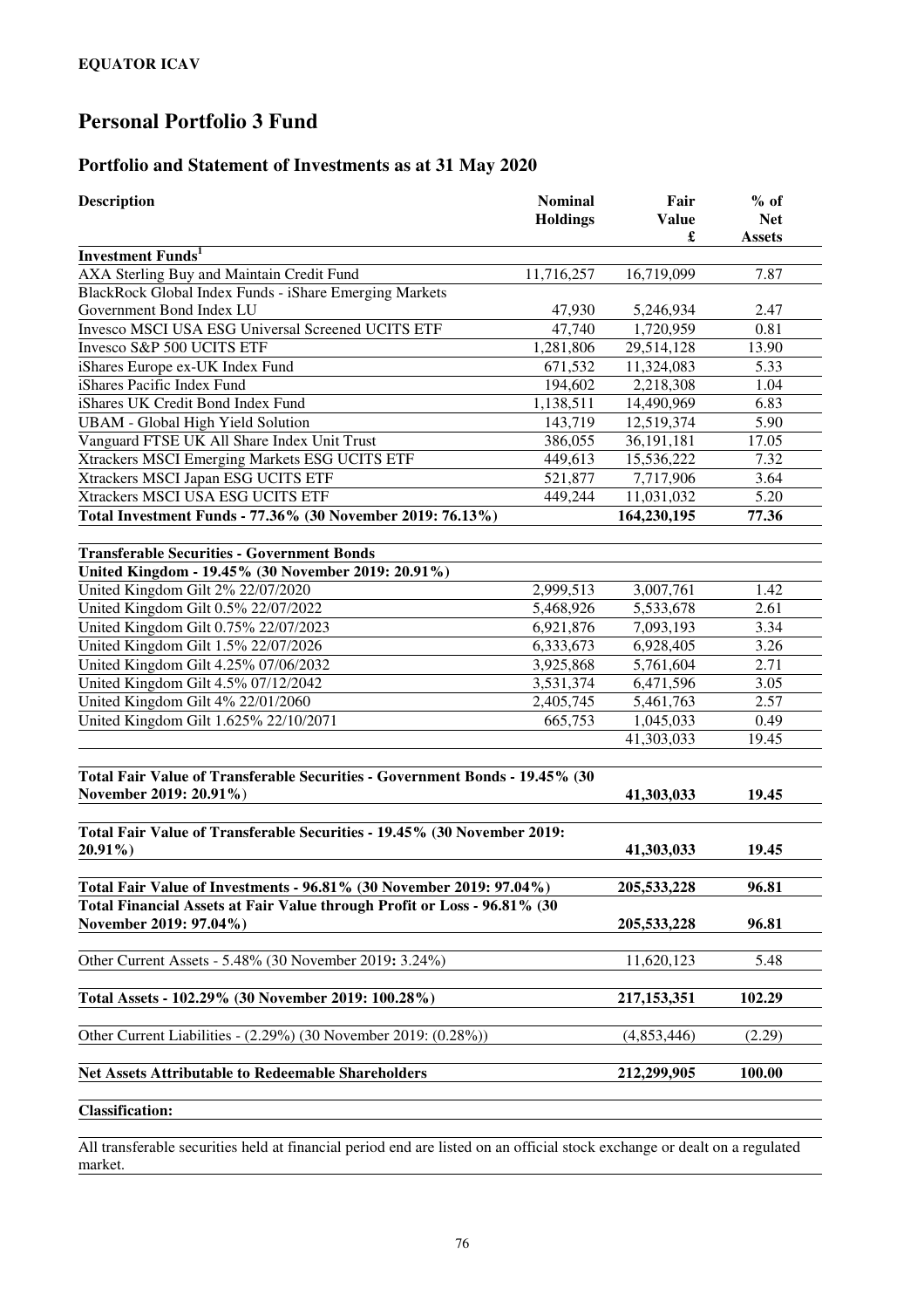#### **Portfolio and Statement of Investments as at 31 May 2020 (continued)**

|                                                                                                         | % of Total    |
|---------------------------------------------------------------------------------------------------------|---------------|
| <b>Analysis of Total Assets</b>                                                                         | <b>Assets</b> |
|                                                                                                         |               |
| Investment funds                                                                                        | 75.63         |
| Transferable securities listed on an official stock exchange or dealt on a regulated market             | 19.02         |
| Other current assets                                                                                    | 5.35          |
|                                                                                                         | 100.00        |
| Analysis of Total Assets rather than Net Assets is required under Schedule 12 of the UCITS Regulations. |               |

<sup>1</sup> All Investment Funds are UCITS.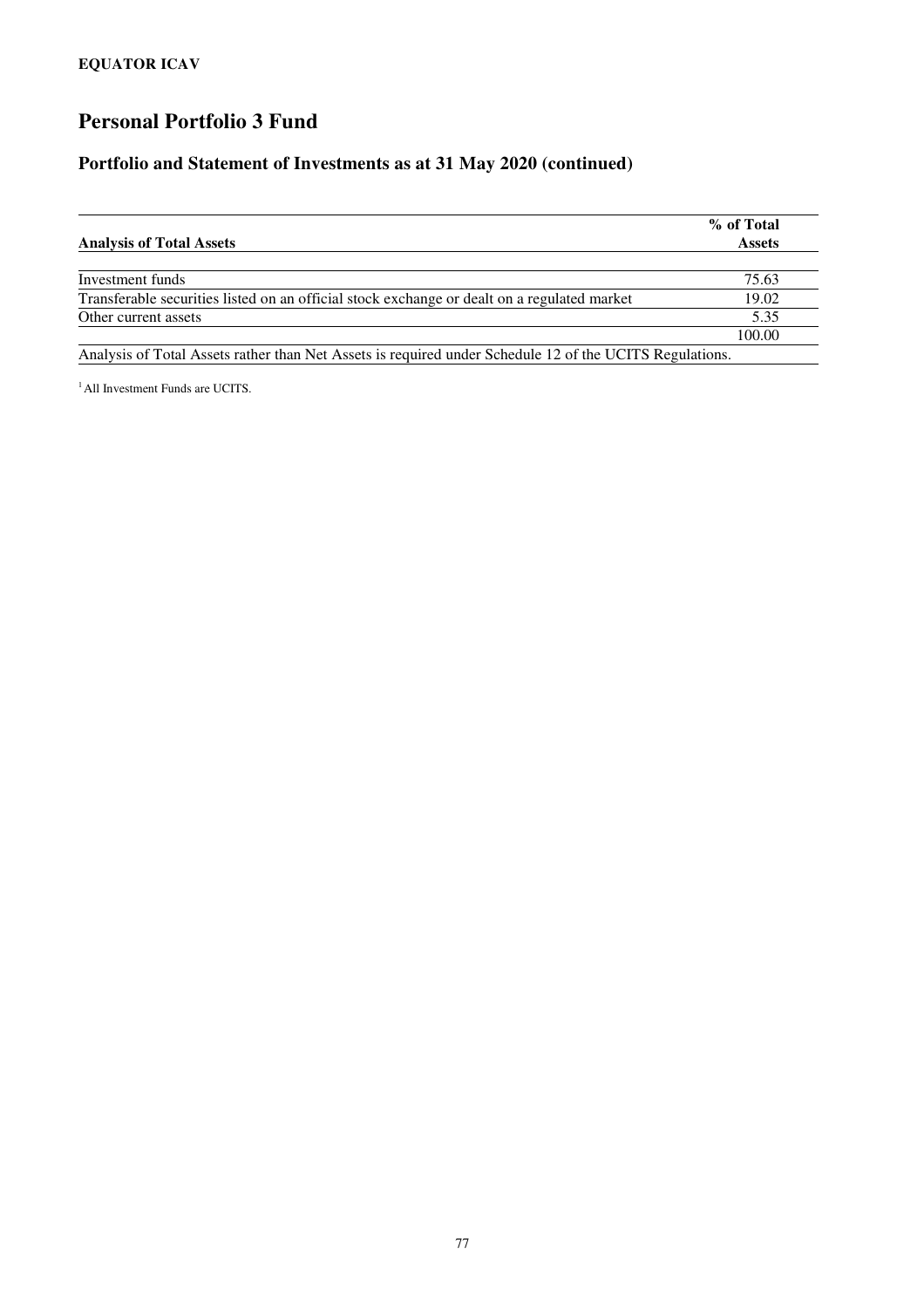## **Portfolio Changes – Material Acquisitions for the financial period ended 31 May 2020**

| <b>Description</b>                                                              | <b>Acquisitions</b> | Cost       |
|---------------------------------------------------------------------------------|---------------------|------------|
|                                                                                 | <b>Nominal</b>      |            |
| United Kingdom Gilt 1.75% 07/09/2022                                            | 19,724,341          | 20,396,229 |
| Xtrackers MSCI Emerging Markets ESG UCITS ETF                                   | 493,653             | 18,426,297 |
| Vanguard FTSE UK All Share Index Unit Trust                                     | 138,660             | 13,488,358 |
| Xtrackers MSCI USA ESG UCITS ETF                                                | 449,244             | 10,785,442 |
| <b>UBAM</b> - Global High Yield Solution                                        | 103,672             | 10,428,814 |
| Xtrackers MSCI Japan ESG UCITS ETF                                              | 541,638             | 7,880,118  |
| United Kingdom Gilt 0.75% 22/07/2023                                            | 7,597,730           | 7,687,539  |
| United Kingdom Gilt 4.5% 07/12/2042                                             | 4,489,074           | 7,589,257  |
| iShares UK Credit Bond Index Fund                                               | 473,628             | 6,023,841  |
| United Kingdom Gilt 1.5% 22/07/2026                                             | 3,515,432           | 3,765,916  |
| Invesco S&P 500 UCITS ETF                                                       | 160,081             | 3,761,945  |
| AXA Sterling Buy and Maintain Credit Fund                                       | 2,485,325           | 3,532,322  |
| United Kingdom Gilt 4.25% 07/06/2032                                            | 2,150,004           | 3,060,718  |
| United Kingdom Gilt 0.5% 22/07/2022                                             | 2,894,705           | 2,902,202  |
| iShares Europe ex-UK Index Fund                                                 | 164,247             | 2,846,779  |
| United Kingdom Gilt 4% 22/01/2060                                               | 1,328,660           | 2,682,883  |
| BlackRock Global Index Funds - iShare Emerging Markets Government Bond Index LU | 21,304              | 2,376,653  |
| Invesco MSCI USA ESG Universal Screened UCITS ETF                               | 48,183              | 1,638,092  |
| United Kingdom Gilt 2% 22/07/2020                                               | 1,335,985           | 1,345,093  |
| iShares Pacific Index Fund                                                      | 65,149              | 759,192    |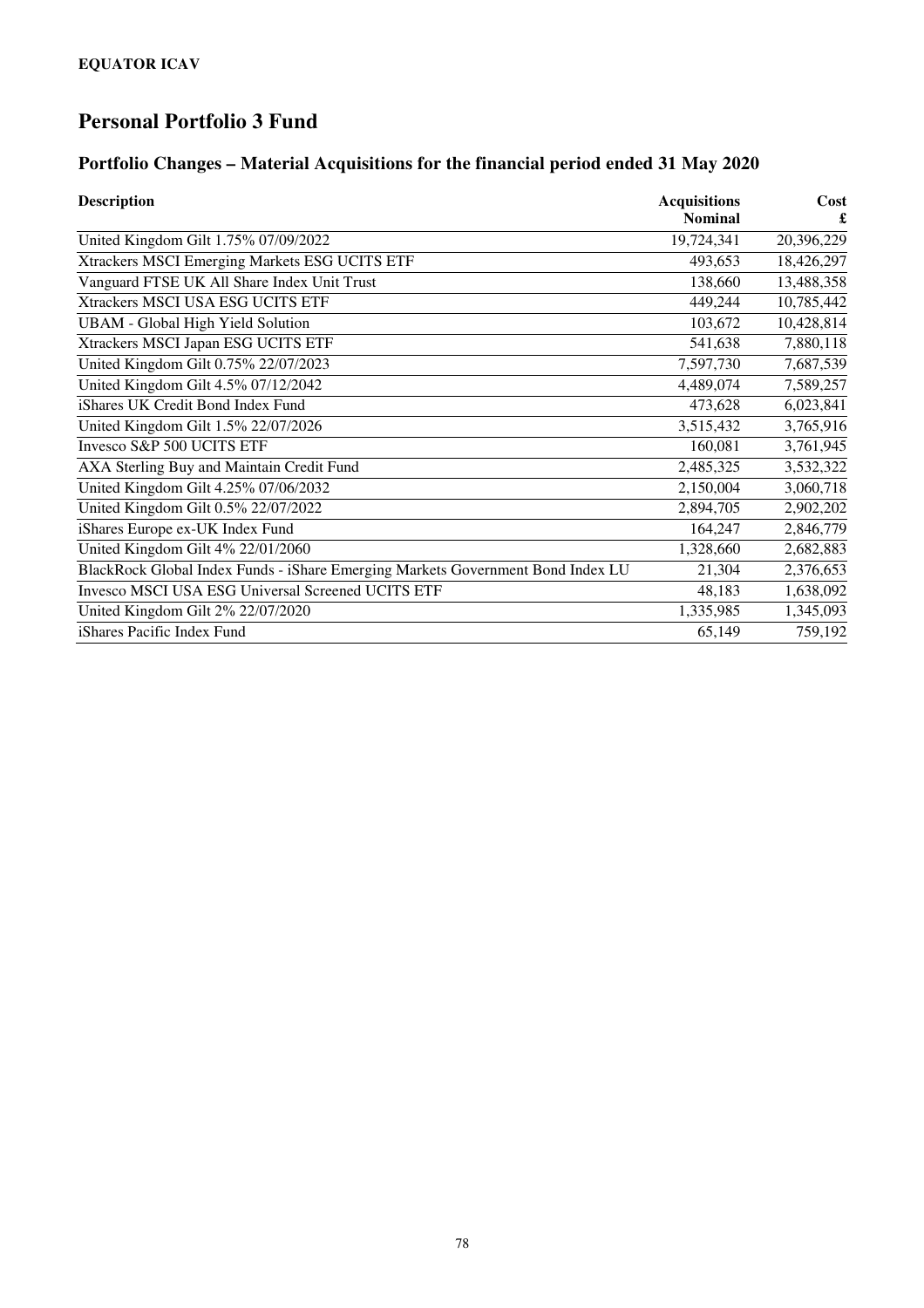## **Portfolio Changes – Material Disposals for the financial period ended 31 May 2020**

| <b>Description</b>                                                              | <b>Disposals</b> | <b>Proceeds</b> |
|---------------------------------------------------------------------------------|------------------|-----------------|
|                                                                                 | <b>Nominal</b>   |                 |
| United Kingdom Gilt 1.75% 07/09/2022                                            | 19,724,341       | 20,396,941      |
| Vanguard Emerging Markets Stock Index Fund/Ireland                              | 115,082          | 14,677,525      |
| United Kingdom Gilt 4% 07/03/2022                                               | 12,906,467       | 13,914,849      |
| iShares UK Credit Bond Index Fund                                               | 403,189          | 5,150,305       |
| Invesco S&P 500 UCITS ETF                                                       | 215,987          | 4,946,956       |
| United Kingdom Gilt 4.25% 07/09/2039                                            | 2,792,585        | 4,349,004       |
| iShares Japan Index Fund                                                        | 285,364          | 3,705,262       |
| iShares Core S&P 500 UCITS ETF USD Dist - ETF                                   | 148,619          | 3,665,351       |
| BlackRock Global Index Funds - iShare Emerging Markets Government Bond Index LU | 31,170           | 3,170,808       |
| iShares Europe ex-UK Index Fund                                                 | 214,289          | 3,004,837       |
| United Kingdom Gilt 4% 22/01/2060                                               | 816,260          | 1,710,590       |
| United Kingdom Gilt 1.5% 22/07/2026                                             | 1,575,462        | 1,684,429       |
| United Kingdom Gilt 4.5% 07/12/2042                                             | 957,700          | 1,652,906       |
| Xtrackers MSCI Emerging Markets ESG UCITS ETF                                   | 44,040           | 1,517,675       |
| United Kingdom Gilt 4.25% 07/06/2032                                            | 976,048          | 1,379,964       |
| United Kingdom Gilt 0.5% 22/07/2022                                             | 1,192,693        | 1,197,436       |
| Vanguard FTSE UK All Share Index Unit Trust                                     | 12,628           | 1,159,642       |
| United Kingdom Gilt 0.75% 22/07/2023                                            | 675,854          | 690,703         |
| AXA Sterling Buy and Maintain Credit Fund                                       | 611,777          | 645,130         |
| United Kingdom Gilt 1.63% 22/10/2071                                            | 317,538          | 437,728         |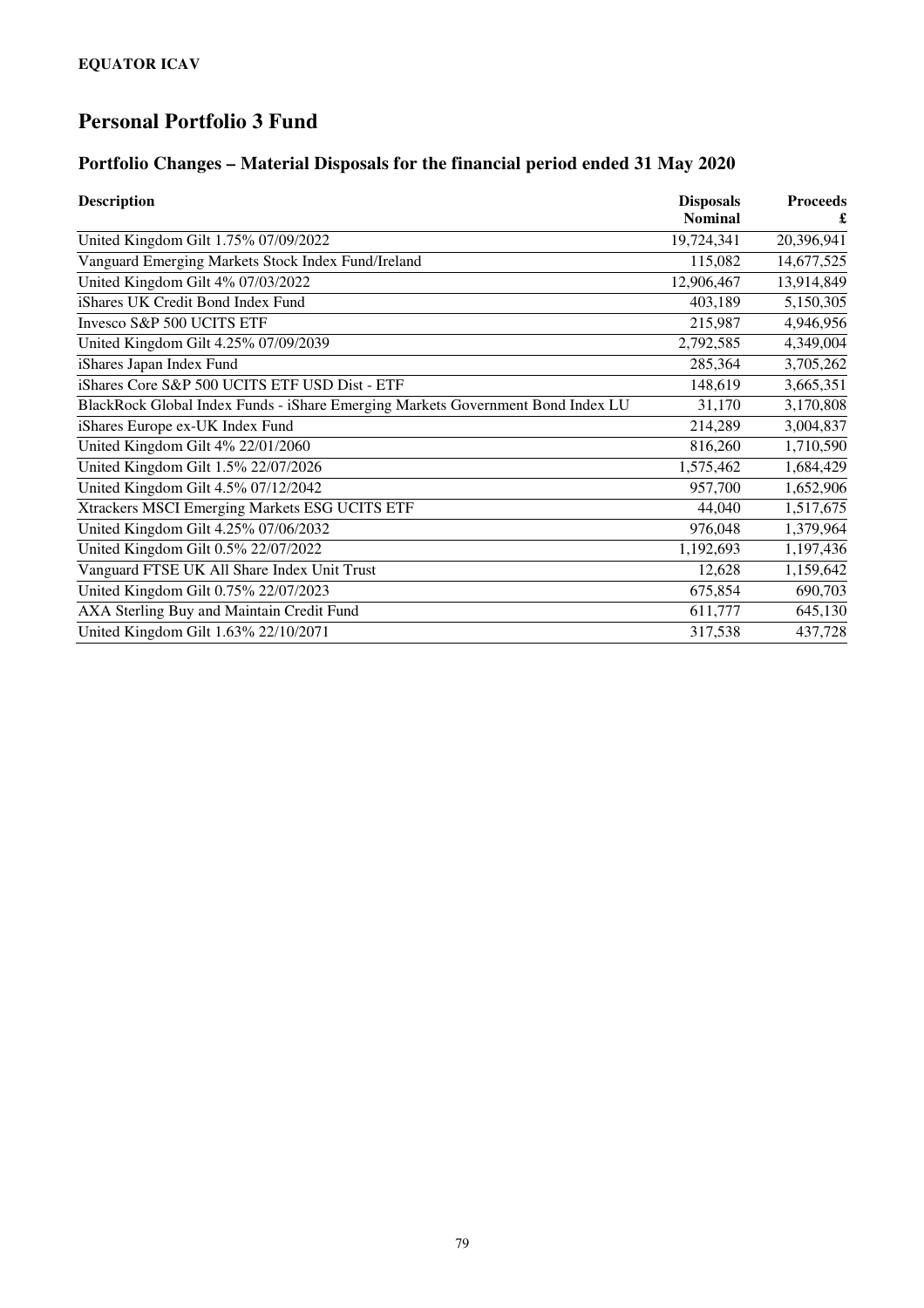### **Portfolio and Statement of Investments as at 31 May 2020**

| <b>Description</b>                                                                                  | <b>Nominal</b><br><b>Holdings</b> | Fair<br><b>Value</b><br>£ | $%$ of<br><b>Net</b><br><b>Assets</b> |
|-----------------------------------------------------------------------------------------------------|-----------------------------------|---------------------------|---------------------------------------|
| <b>Investment Funds</b> <sup>1</sup>                                                                |                                   |                           |                                       |
| AXA Sterling Buy and Maintain Credit Fund                                                           | 5,136,010                         | 7,329,087                 | 4.37                                  |
| BlackRock Global Index Funds - iShare Emerging Markets                                              |                                   |                           |                                       |
| Government Bond Index LU                                                                            | 52,989                            | 5,800,719                 | 3.46                                  |
| Fidelity Investment Funds ICVC - Index UK Fund                                                      | 16,684,723                        | 19,886,521                | 11.87                                 |
| Invesco MSCI USA ESG Universal Screened UCITS ETF                                                   | 49,172                            | 1,772,581                 | 1.06                                  |
| Invesco S&P 500 UCITS ETF                                                                           | 986,670                           | 22,718,496                | 13.56                                 |
| iShares Core S&P 500 UCITS ETF USD Dist - ETF                                                       | 370,914                           | 9,025,073                 | 5.38                                  |
| iShares Europe ex-UK Index Fund                                                                     | 732,671                           | 12,355,085                | 7.37                                  |
| iShares Pacific Index Fund                                                                          | 227,485                           | 2,593,150                 | 1.55                                  |
| iShares UK Credit Bond Index Fund                                                                   | 634,620                           | 8,077,447                 | 4.82                                  |
| <b>UBAM - Global High Yield Solution</b>                                                            | 94,772                            | 8,255,567                 | 4.93                                  |
| Vanguard FTSE UK All Share Index Unit Trust                                                         | 219,165                           | 20,545,901                | 12.26                                 |
| Xtrackers MSCI Emerging Markets ESG UCITS ETF                                                       | 495,943                           | 17,137,140                | 10.23                                 |
| Xtrackers MSCI Japan ESG UCITS ETF                                                                  | 469,866                           | 6,948,728                 | 4.15                                  |
| Xtrackers MSCI USA ESG UCITS ETF                                                                    | 464,942                           | 11,416,491                | 6.81                                  |
| Total Investment Funds - 91.82% (30 November 2019: 90.41%)                                          |                                   | 153,861,986               | 91.82                                 |
|                                                                                                     |                                   |                           |                                       |
| <b>Transferable Securities - Government Bonds</b>                                                   |                                   |                           |                                       |
| United Kingdom - 5.61% (30 November 2019: 7.25%)                                                    |                                   |                           |                                       |
| United Kingdom Gilt 2% 22/07/2020                                                                   | 950,614                           | 953,228                   | 0.57                                  |
| United Kingdom Gilt 0.5% 22/07/2022                                                                 | 1,088,841                         | 1,101,733                 | 0.66                                  |
| United Kingdom Gilt 0.75% 22/07/2023                                                                | 2,151,588                         | 2,204,840                 | 1.32                                  |
| United Kingdom Gilt 1.5% 22/07/2026                                                                 | 1,255,636                         | 1,373,541                 | 0.82                                  |
| United Kingdom Gilt 4.25% 07/06/2032                                                                | 783,663                           | 1,150,103                 | 0.69                                  |
| United Kingdom Gilt 4.5% 07/12/2042                                                                 | 707,428                           | 1,296,432                 | 0.77                                  |
| United Kingdom Gilt 4% 22/01/2060                                                                   | 487,877                           | 1,107,627                 | 0.66                                  |
| United Kingdom Gilt 1.625% 22/10/2071                                                               | 132,366                           | 207,775                   | 0.12                                  |
|                                                                                                     |                                   | 9,395,279                 | 5.61                                  |
| Total Fair Value of Transferable Securities - Government Bonds - 5.61% (30<br>November 2019: 7.25%) |                                   |                           | 5.61                                  |
|                                                                                                     |                                   | 9,395,279                 |                                       |
| Total Fair Value of Transferable Securities - 5.61% (30 November 2019:                              |                                   |                           |                                       |
| $7.25\%$ )                                                                                          |                                   | 9,395,279                 | 5.61                                  |
|                                                                                                     |                                   |                           |                                       |
| Total Fair Value of Investments - 97.43% (30 November 2019: 97.66%)                                 |                                   | 163,257,265               | 97.43                                 |
| Total Financial Assets at Fair Value through Profit or Loss - 97.43% (30                            |                                   |                           |                                       |
| November 2019: 97.66%)                                                                              |                                   | 163, 257, 265             | 97.43                                 |
| Other Current Assets - 4.72% (30 November 2019: 3.04%)                                              |                                   | 7,916,579                 | 4.72                                  |
| Total Assets - 102.15% (30 November 2019: 100.70%)                                                  |                                   | 171, 173, 844             | 102.15                                |
| Other Current Liabilities - (2.15%) (30 November 2019: (0.70%))                                     |                                   | (3,609,182)               | (2.15)                                |
| <b>Net Assets Attributable to Redeemable Shareholders</b>                                           |                                   | 167,564,662               | 100.00                                |
| $Clocal$ : $Eout$                                                                                   |                                   |                           |                                       |

**Classification:** 

All transferable securities held at financial period end are listed on an official stock exchange or dealt on a regulated market.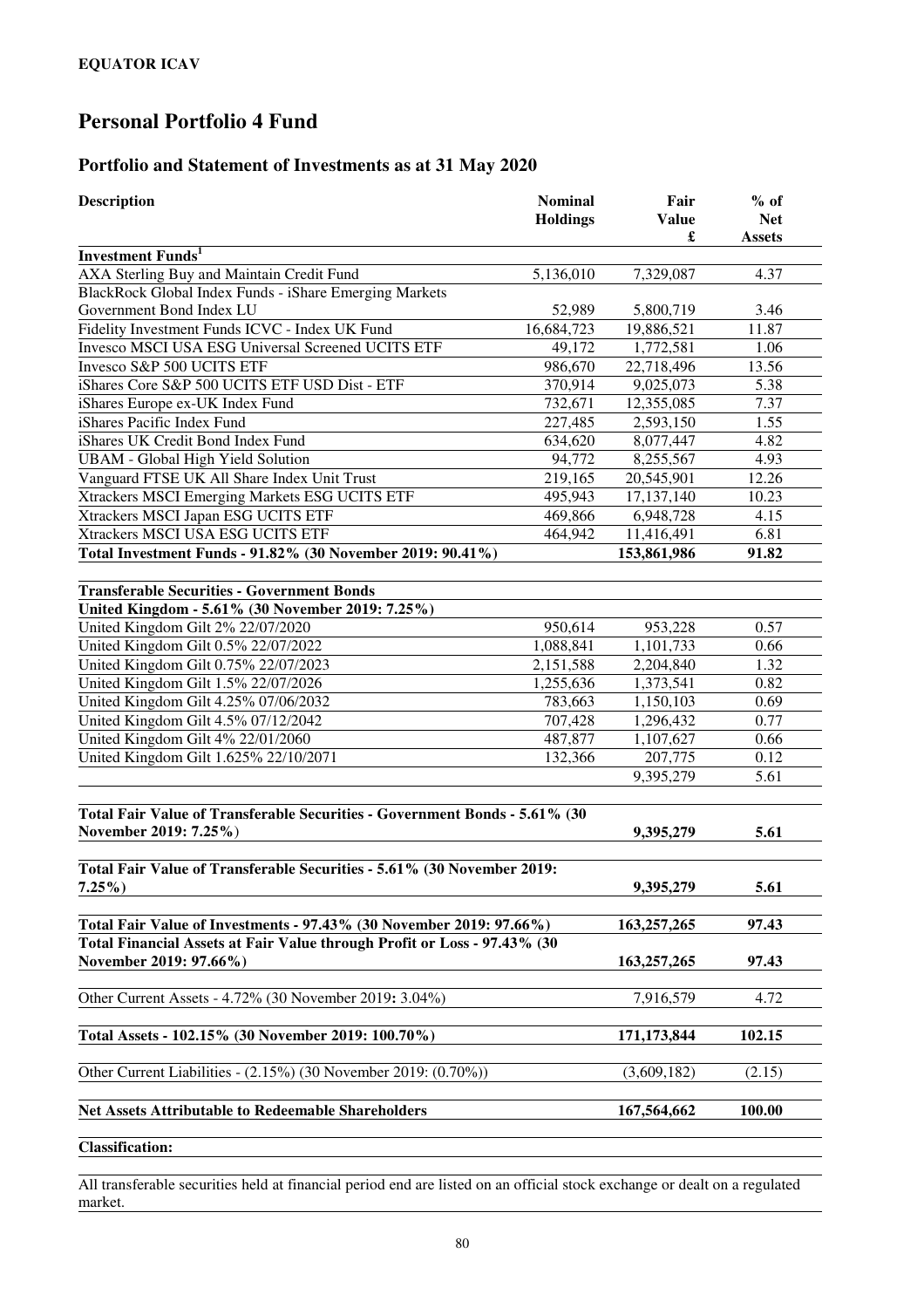#### **Portfolio and Statement of Investments as at 31 May 2020 (continued)**

| <b>Analysis of Total Assets</b>                                                                        | % of Total<br><b>Assets</b> |
|--------------------------------------------------------------------------------------------------------|-----------------------------|
|                                                                                                        |                             |
| Investment funds                                                                                       | 89.89                       |
| Transferable securities listed on an official stock exchange or dealt on a regulated market            | 5.49                        |
| Other current assets                                                                                   | 4.62                        |
|                                                                                                        | 100.00                      |
| Applying of Total Assats rather than Net Assats is required under Schodule 12 of the HCITE Deculations |                             |

Analysis of Total Assets rather than Net Assets is required under Schedule 12 of the UCITS Regulations.

<sup>1</sup> All Investment Funds are UCITS.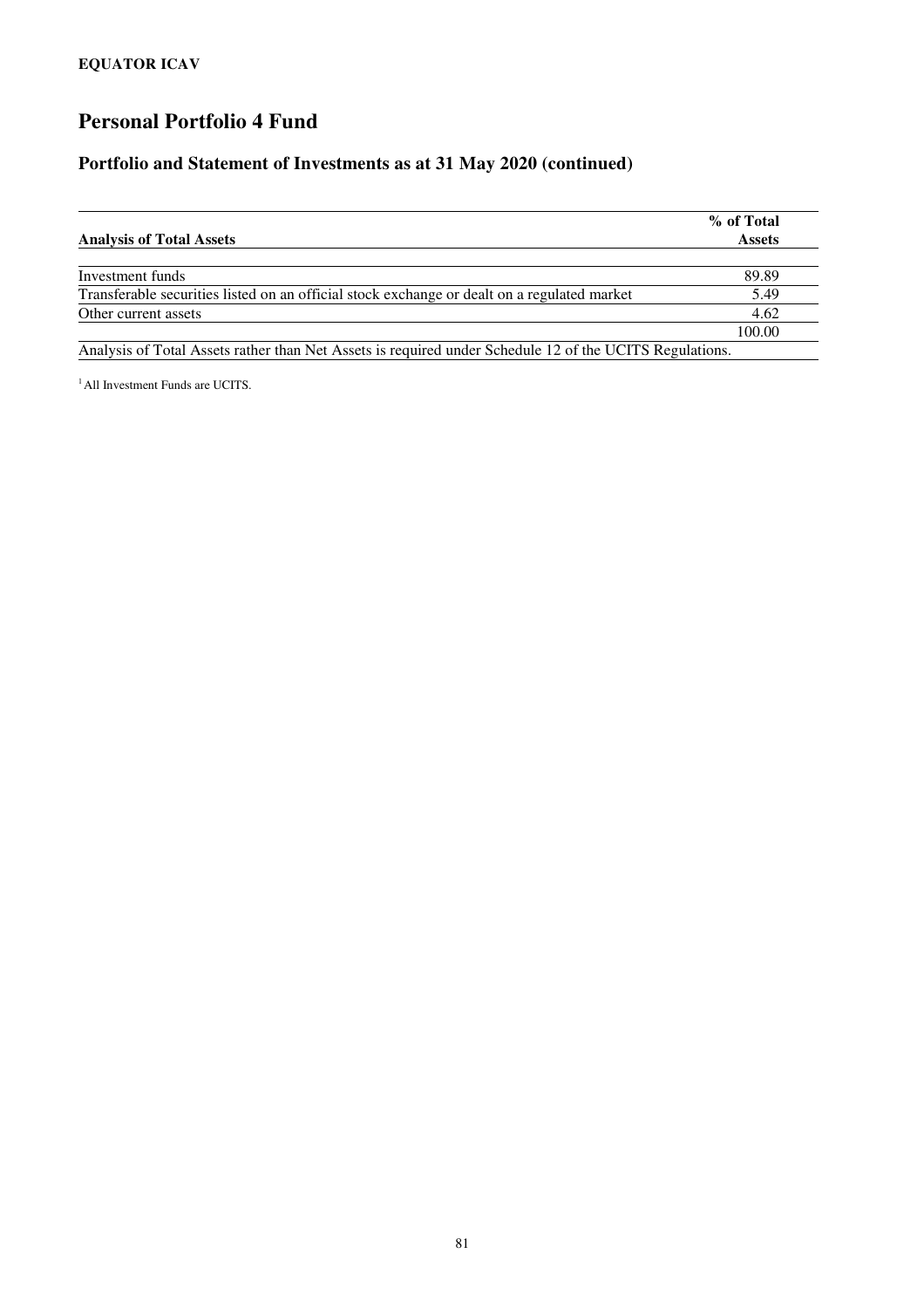## **Portfolio Changes – Material Acquisitions for the financial period ended 31 May 2020**

| <b>Description</b>                                                              | <b>Acquisitions</b> | Cost       |
|---------------------------------------------------------------------------------|---------------------|------------|
|                                                                                 | <b>Nominal</b>      |            |
| Xtrackers MSCI Emerging Markets ESG UCITS ETF                                   | 526,007             | 19,614,714 |
| Xtrackers MSCI USA ESG UCITS ETF                                                | 464,942             | 11,206,605 |
| Vanguard FTSE UK All Share Index Unit Trust                                     | 87,523              | 8,675,650  |
| Xtrackers MSCI Japan ESG UCITS ETF                                              | 498,862             | 7,230,645  |
| <b>UBAM</b> - Global High Yield Solution                                        | 71,577              | 7,162,360  |
| Fidelity Investment Funds ICVC - Index UK Fund                                  | 5,504,730           | 6,778,549  |
| Invesco S&P 500 UCITS ETF                                                       | 249,936             | 5,609,088  |
| iShares UK Credit Bond Index Fund                                               | 435,514             | 5,517,835  |
| United Kingdom Gilt 1.75% 07/09/2022                                            | 5,209,642           | 5,388,672  |
| iShares Europe ex-UK Index Fund                                                 | 220,101             | 3,762,591  |
| BlackRock Global Index Funds - iShare Emerging Markets Government Bond Index LU | 27,340              | 3,054,599  |
| United Kingdom Gilt 0.75% 22/07/2023                                            | 2,460,489           | 2,490,950  |
| AXA Sterling Buy and Maintain Credit Fund                                       | 1,520,237           | 2,152,244  |
| <b>Invesco MSCI USA ESG Universal Screened UCITS ETF</b>                        | 50,834              | 1,725,506  |
| iShares Core S&P 500 UCITS ETF USD Dist - ETF                                   | 65,693              | 1,632,439  |
| United Kingdom Gilt 4.5% 07/12/2042                                             | 843,783             | 1,426,558  |
| iShares Pacific Index Fund                                                      | 80,868              | 944,450    |
| United Kingdom Gilt 1.5% 22/07/2026                                             | 525,363             | 564,020    |
| United Kingdom Gilt 0.5% 22/07/2022                                             | 442,008             | 443,503    |
| United Kingdom Gilt 4% 22/01/2060                                               | 215,845             | 440,555    |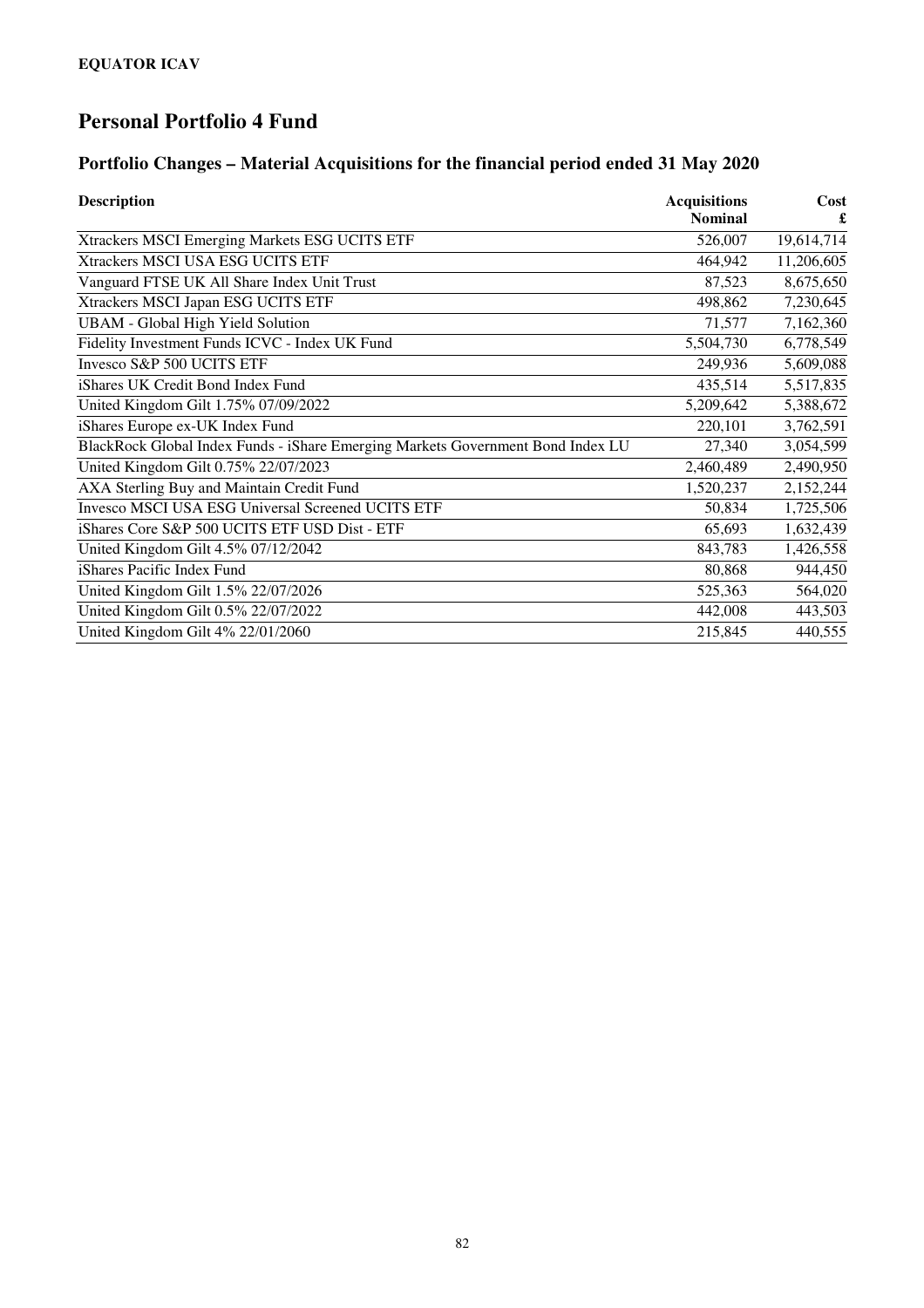## **Portfolio Changes – Material Disposals for the financial period ended 31 May 2020**

| <b>Description</b>                                                              | <b>Disposals</b><br><b>Nominal</b> | <b>Proceeds</b> |
|---------------------------------------------------------------------------------|------------------------------------|-----------------|
|                                                                                 |                                    |                 |
| Vanguard Emerging Markets Stock Index Fund/Ireland                              | 119,492                            | 15,239,914      |
| iShares Core S&P 500 UCITS ETF USD Dist - ETF                                   | 410,727                            | 10,061,065      |
| United Kingdom Gilt 1.75% 07/09/2022                                            | 5,209,642                          | 5,387,178       |
| United Kingdom Gilt 4% 07/03/2022                                               | 4,251,313                          | 4,583,468       |
| BlackRock Global Index Funds - iShare Emerging Markets Government Bond Index LU | 39,407                             | 4,016,130       |
| iShares Japan Index Fund                                                        | 267,431                            | 3,472,421       |
| iShares UK Credit Bond Index Fund                                               | 231,024                            | 2,942,386       |
| iShares Europe ex-UK Index Fund                                                 | 187,821                            | 2,621,705       |
| Xtrackers MSCI Emerging Markets ESG UCITS ETF                                   | 30,064                             | 1,041,743       |
| United Kingdom Gilt 4.25% 07/09/2039                                            | 586,870                            | 913,955         |
| AXA Sterling Buy and Maintain Credit Fund                                       | 503,696                            | 601,557         |
| Invesco S&P 500 UCITS ETF                                                       | 24,262                             | 505,028         |
| Vanguard FTSE UK All Share Index Unit Trust                                     | 4,162                              | 392,004         |
| Xtrackers MSCI Japan ESG UCITS ETF                                              | 28,996                             | 386,358         |
| iShares Corporate Bond Index Fund UK                                            | 189,344                            | 325,103         |
| United Kingdom Gilt 0.75% 22/07/2023                                            | 308,901                            | 315,404         |
| United Kingdom Gilt 4% 22/01/2060                                               | 123,184                            | 272,232         |
| United Kingdom Gilt 4.5% 07/12/2042                                             | 136,355                            | 243,261         |
| <b>UBAM</b> - Global High Yield Solution                                        | 2,519                              | 230,688         |
| United Kingdom Gilt 1.5% 22/07/2026                                             | 185,089                            | 200,621         |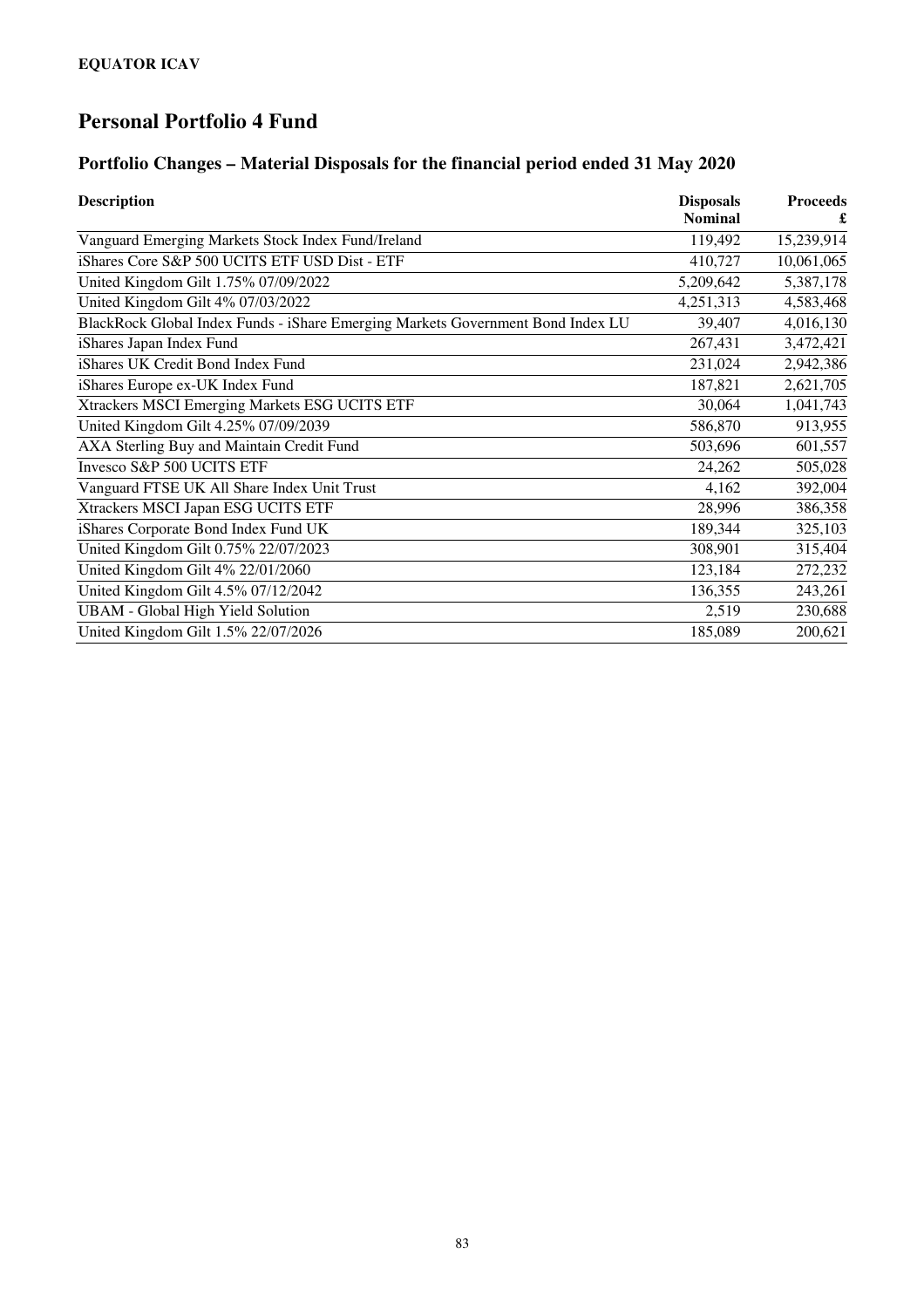#### **Portfolio and Statement of Investments as at 31 May 2020**

| <b>Description</b>                                                       | <b>Nominal</b><br><b>Holdings</b> | Fair<br><b>Value</b><br>£ | $%$ of<br><b>Net</b><br><b>Assets</b> |
|--------------------------------------------------------------------------|-----------------------------------|---------------------------|---------------------------------------|
| <b>Investment Funds</b> <sup>1</sup>                                     |                                   |                           |                                       |
| Fidelity Investment Funds ICVC - Index UK Fund                           | 18,512,352                        | 22,064,873                | 15.70                                 |
| <b>Invesco MSCI USA ESG Universal Screened UCITS ETF</b>                 | 52,938                            | 1,908,340                 | 1.36                                  |
| Invesco S&P 500 UCITS ETF                                                | 1,059,750                         | 24,401,194                | 17.36                                 |
| iShares Core S&P 500 UCITS ETF USD Dist - ETF                            | 404.451                           | 9.841.095                 | 7.00                                  |
| iShares Europe ex-UK Index Fund                                          | 779,747                           | 13,148,925                | 9.35                                  |
| iShares Pacific Index Fund                                               | 251,069                           | 2,861,982                 | 2.03                                  |
| Vanguard FTSE UK All Share Index Unit Trust                              | 243,096                           | 22,789,269                | 16.21                                 |
| Xtrackers MSCI Emerging Markets ESG UCITS ETF                            | 572,641                           | 19,787,413                | 14.08                                 |
| Xtrackers MSCI Japan ESG UCITS ETF                                       | 540,443                           | 7,992,474                 | 5.68                                  |
| Xtrackers MSCI USA ESG UCITS ETF                                         | 506,631                           | 12,440,150                | 8.85                                  |
| Total Investment Funds - 97.62% (30 November 2019: 97.38%)               |                                   | 137,235,715               | 97.62                                 |
| Total Fair Value of Investments - 97.62% (30 November 2019: 97.38%)      |                                   | 137, 235, 715             | 97.62                                 |
| Total Financial Assets at Fair Value through Profit or Loss - 97.62% (30 |                                   |                           |                                       |
| November 2019: 97.38%)                                                   |                                   | 137, 235, 715             | 97.62                                 |
| Other Current Assets - 5.37% (30 November 2019: 2.95%)                   |                                   | 7,544,202                 | 5.37                                  |
| Total Assets - 102.99% (30 November 2019: 100.33%)                       |                                   | 144,779,917               | 102.99                                |
| Other Current Liabilities - (2.99%) (30 November 2019: (0.33%))          |                                   | (4,203,435)               | (2.99)                                |
| <b>Net Assets Attributable to Redeemable Shareholders</b>                |                                   | 140,576,482               | 100.00                                |
|                                                                          |                                   |                           |                                       |

**Classification:** 

All transferable securities held at financial period end are listed on an official stock exchange or dealt on a regulated market.

| <b>Analysis of Total Assets</b> | % of Total<br><b>Assets</b> |
|---------------------------------|-----------------------------|
|                                 |                             |
| Investment funds                | 94.79                       |
| Other current assets            | 5.21                        |
|                                 | 100.00                      |

Analysis of Total Assets rather than Net Assets is required under Schedule 12 of the UCITS Regulations.

<sup>1</sup> All Investment Funds are UCITS.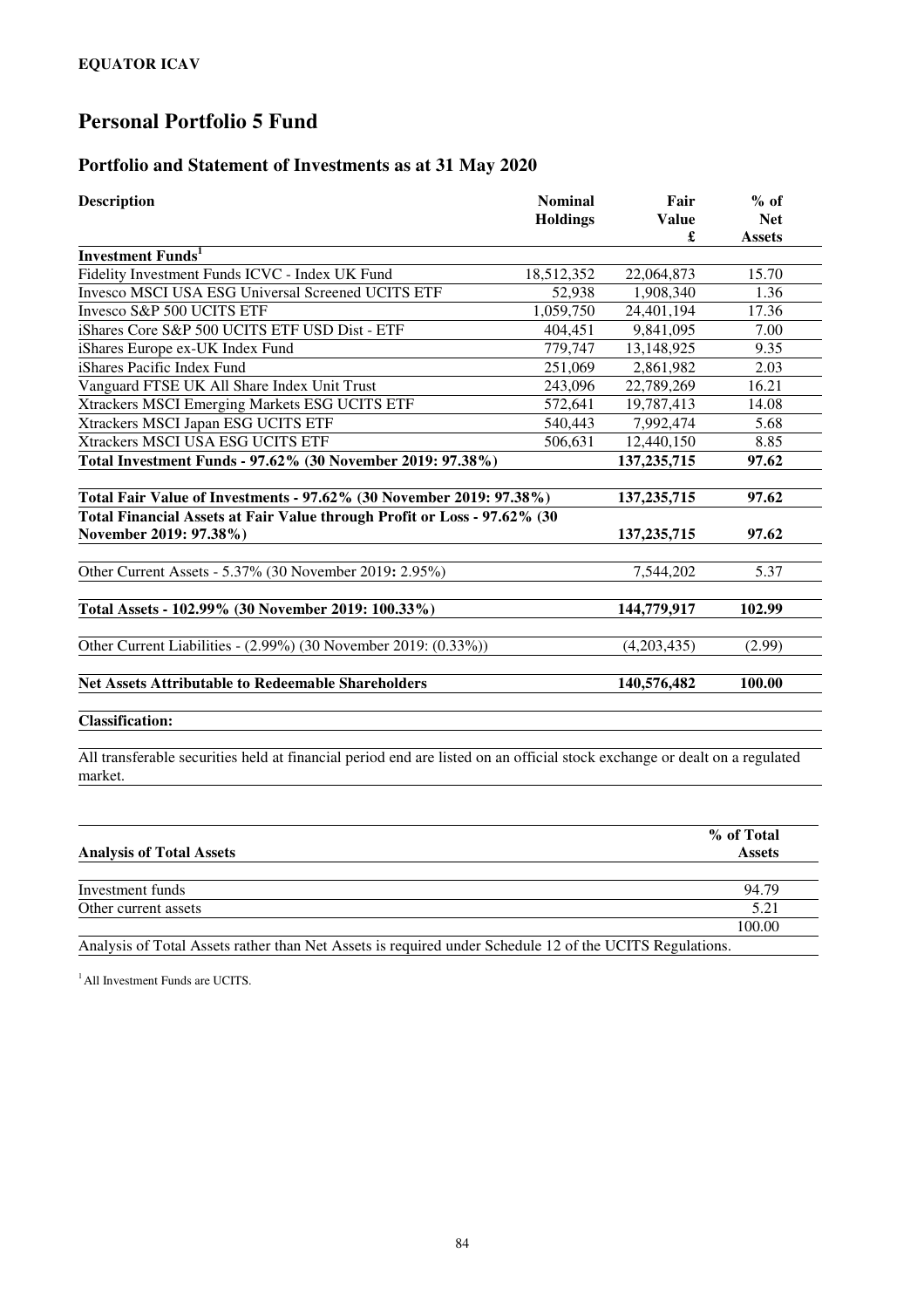#### **Portfolio Changes – Material Acquisitions for the financial period ended 31 May 2020**

| <b>Description</b>                                       | <b>Acquisitions</b> | Cost       |
|----------------------------------------------------------|---------------------|------------|
|                                                          | <b>Nominal</b>      | £          |
| Xtrackers MSCI Emerging Markets ESG UCITS ETF            | 588,591             | 21,758,341 |
| Xtrackers MSCI USA ESG UCITS ETF                         | 506,631             | 12,043,321 |
| Vanguard FTSE UK All Share Index Unit Trust              | 102,594             | 10,055,756 |
| Xtrackers MSCI Japan ESG UCITS ETF                       | 581,355             | 8,358,429  |
| Fidelity Investment Funds ICVC - Index UK Fund           | 6,502,859           | 7,816,002  |
| Invesco S&P 500 UCITS ETF                                | 306,810             | 6,700,011  |
| iShares Europe ex-UK Index Fund                          | 257,842             | 4,246,973  |
| <b>Invesco MSCI USA ESG Universal Screened UCITS ETF</b> | 55,086              | 1,849,840  |
| iShares Core S&P 500 UCITS ETF USD Dist - ETF            | 64,280              | 1,598,473  |
| iShares Pacific Index Fund                               | 96,056              | 1,113,760  |
| Vanguard Emerging Markets Stock Index Fund/Ireland       | 2,455               | 310,207    |
| iShares Japan Index Fund                                 | 4.070               | 51,900     |

*The above constitutes the full list of acquisitions for the financial period.*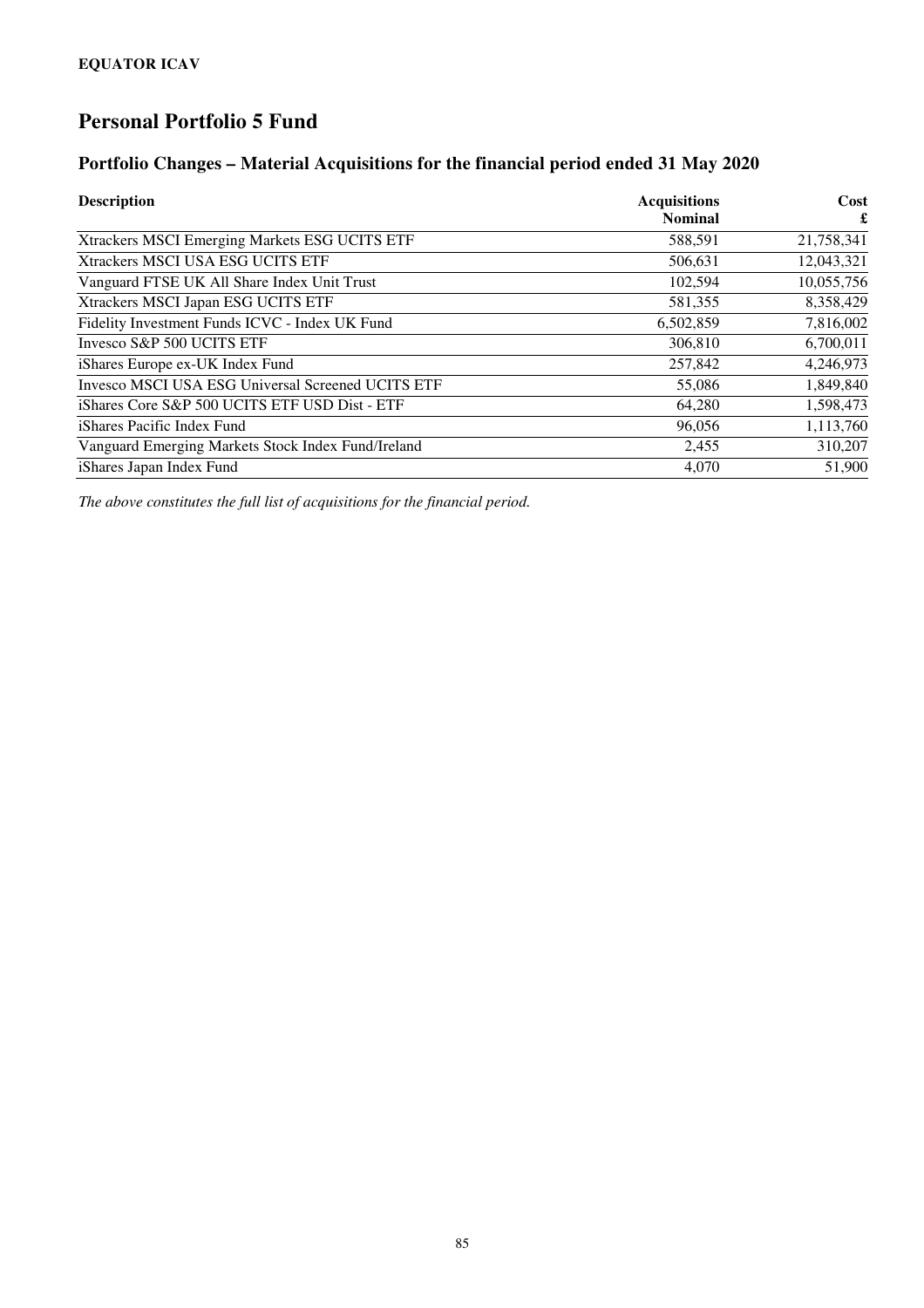#### **Portfolio Changes – Material Disposals for the financial period ended 31 May 2020**

| <b>Description</b>                                 | <b>Disposals</b> | <b>Proceeds</b> |
|----------------------------------------------------|------------------|-----------------|
|                                                    | <b>Nominal</b>   | £               |
| Vanguard Emerging Markets Stock Index Fund/Ireland | 128,414          | 16,377,943      |
| iShares Core S&P 500 UCITS ETF USD Dist - ETF      | 399,313          | 9,764,016       |
| iShares Japan Index Fund                           | 336,652          | 4,371,208       |
| iShares Europe ex-UK Index Fund                    | 154,680          | 2,159,105       |
| Invesco S&P 500 UCITS ETF                          | 33,202           | 691,119         |
| Xtrackers MSCI Emerging Markets ESG UCITS ETF      | 15,950           | 552,681         |
| Xtrackers MSCI Japan ESG UCITS ETF                 | 40,912           | 545,133         |
| Vanguard FTSE UK All Share Index Unit Trust        | 3,769            | 355,048         |
| Invesco MSCI USA ESG Universal Screened UCITS ETF  | 2.148            | 69,342          |
| Fidelity Investment Funds ICVC - Index UK Fund     | 28,797           | 41,764          |

*The above constitutes the full list of disposals for the financial period.*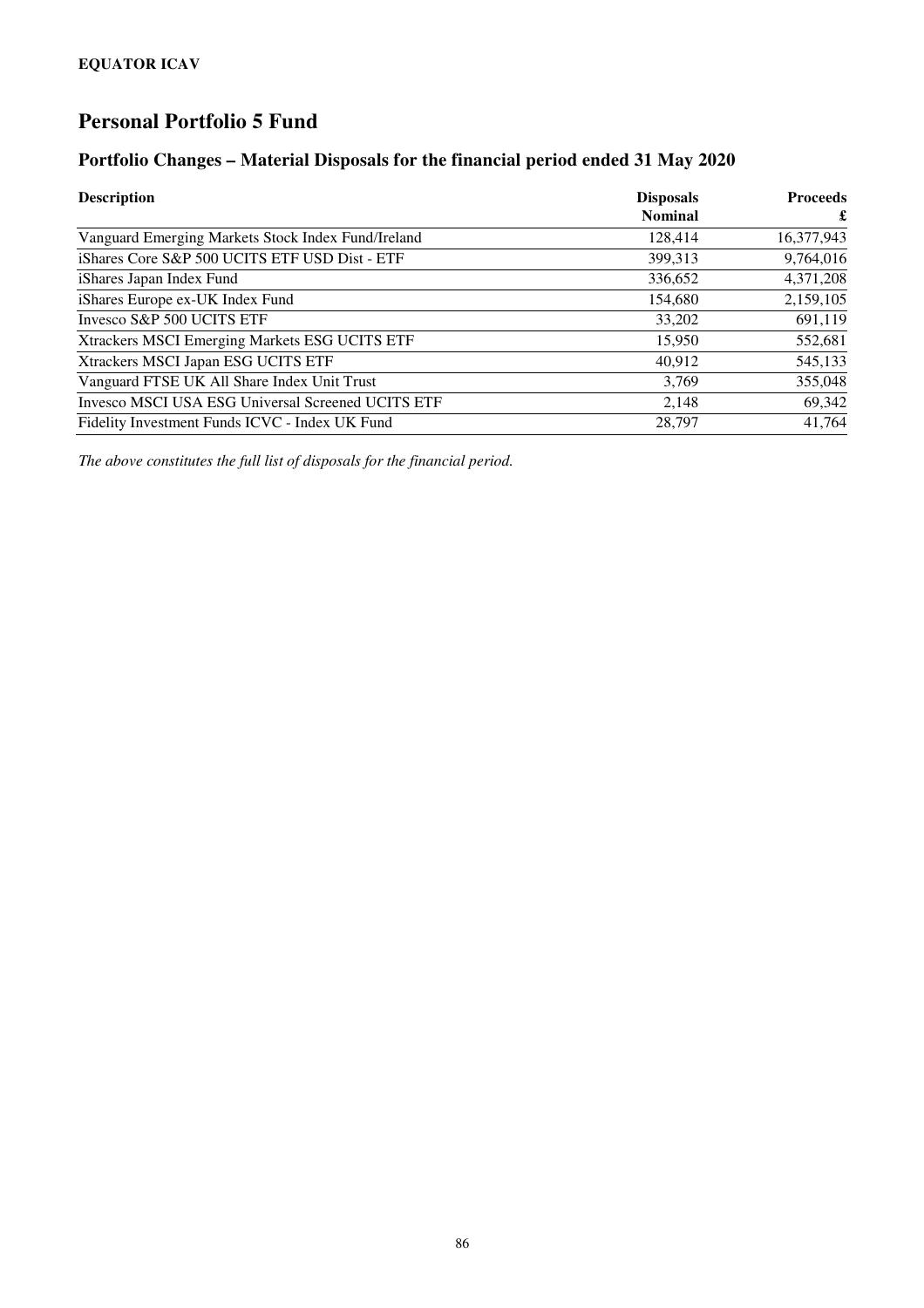#### **Portfolio and Statement of Investments as at 31 May 2020**

| <b>Description</b>                                                                                 | <b>Nominal</b><br><b>Holdings</b> | Fair<br><b>Value</b><br>£ | $%$ of<br><b>Net</b><br><b>Assets</b> |
|----------------------------------------------------------------------------------------------------|-----------------------------------|---------------------------|---------------------------------------|
| <b>Investment Funds</b> <sup>1</sup>                                                               |                                   |                           |                                       |
| Artemis UK Select Fund                                                                             | 13,061,265                        | 59,551,532                | 5.31                                  |
| iShares 350 UK Equity Index Fund UK                                                                | 86,470,128                        | 85,998,866                | 7.67                                  |
| iShares plc - iShares Core FTSE 100 UCITS ETF - ETF                                                | 20,464,107                        | 122,539,073               | 10.93                                 |
| JPMorgan Liquidity Funds - GBP Liquidity LVNAV Fund                                                | 53,956,401                        | 53,956,401                | 4.81                                  |
| LF Majedie UK Focus Fund                                                                           | 52,913,662                        | 86,111,693                | 7.68                                  |
| <b>Liontrust Special Situations Fund</b>                                                           | 132,395,199                       | 130,415,891               | 11.63                                 |
| Merian Investment Funds Series I - Merian UK Mid Cap Fund                                          | 39,186,152                        | 57,094,223                | 5.09                                  |
| Ninety One UK Alpha Fund K Inc                                                                     | 144,159,413                       | 158,128,460               | 14.11                                 |
| Royal London Sustainable Leaders Trust                                                             | 63,126,830                        | 128,399,972               | 11.45                                 |
| Schroder Income Fund                                                                               | 224, 195, 678                     | 94,251,863                | 8.41                                  |
| Vanguard FTSE UK All Share Index Unit Trust                                                        | 1,406,947                         | 131,895,813               | 11.77                                 |
| Total Investment Funds - 98.86% (30 November 2019: 99.05%)                                         |                                   | 1,108,343,787             | 98.86                                 |
| 98.86% (30 November 2019: 99.05%)<br><b>Financial Derivative Instruments</b>                       |                                   | 1,108,343,787             | 98.86                                 |
| Futures (a)                                                                                        |                                   |                           |                                       |
| No. of                                                                                             | <b>Notional</b><br><b>Value</b>   | <b>Value</b>              | % of Net                              |
| <b>Contracts</b><br><b>Description</b><br>1,199<br>FTSE 100 Index Future June 2020                 | £<br>72,665,395                   | £<br>4,224,775            | <b>Assets</b><br>0.38                 |
|                                                                                                    |                                   |                           |                                       |
| Total Financial Derivative Instruments - 0.38% (30 November 2019: 0.00%)                           |                                   | 4,224,775                 | 0.38                                  |
| Total Financial Assets at Fair Value through Profit or Loss - 99.24% (30<br>November 2019: 99.05%) |                                   | 1,112,568,562             | 99.24                                 |
| Other Current Assets - 0.92% (30 November 2019: 1.16%)                                             |                                   | 10,334,862                | 0.92                                  |
| Total Assets - 100.16% (30 November 2019: 100.21%)                                                 |                                   | 1,122,903,424             | 100.16                                |
| Other Current Liabilities - (0.16%) (30 November 2019: (0.21%))                                    |                                   | (1,826,375)               | (0.16)                                |
| <b>Net Assets Attributable to Redeemable Shareholders</b>                                          |                                   | 1,121,077,049             | 100.00                                |
| <b>Classification:</b>                                                                             |                                   |                           |                                       |

(a) Exchange traded financial derivative instruments.

All transferable securities held at financial period end are listed on an official stock exchange or dealt on a regulated market.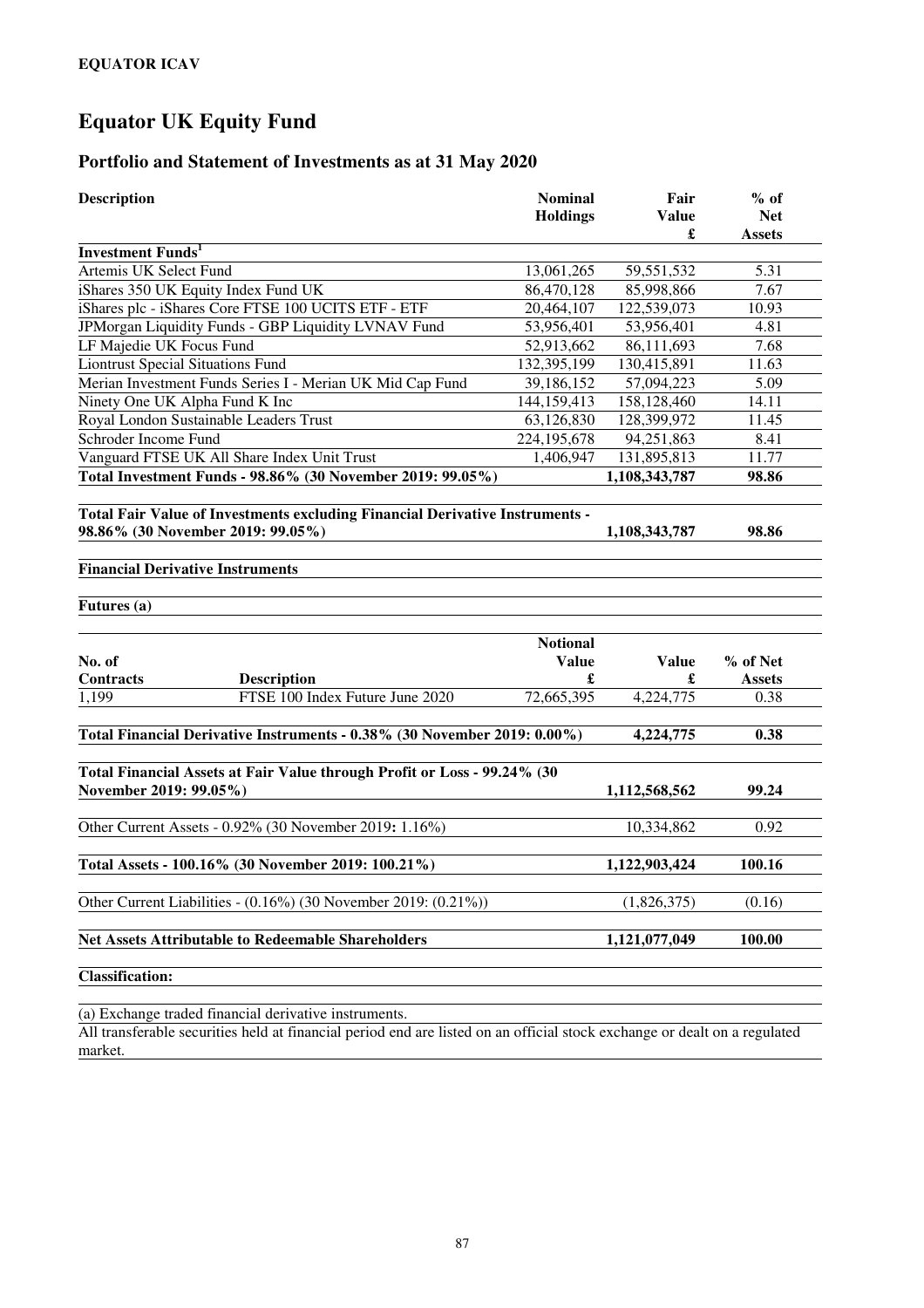#### **Portfolio and Statement of Investments as at 31 May 2020 (continued)**

| <b>Analysis of Total Assets</b>                                                                         | % of Total<br><b>Assets</b> |
|---------------------------------------------------------------------------------------------------------|-----------------------------|
|                                                                                                         |                             |
| Investment funds                                                                                        | 98.70                       |
| Exchange traded derivative instruments                                                                  | 0.38                        |
| Other current assets                                                                                    | 0.92                        |
|                                                                                                         | 100.00                      |
| Analysis of Total Assets rather than Net Assets is required under Schedule 12 of the UCITS Regulations. |                             |

 $<sup>1</sup>$  All Investment Funds are UCITS.</sup>

All futures are held with Morgan Stanley & Co. International Plc**.**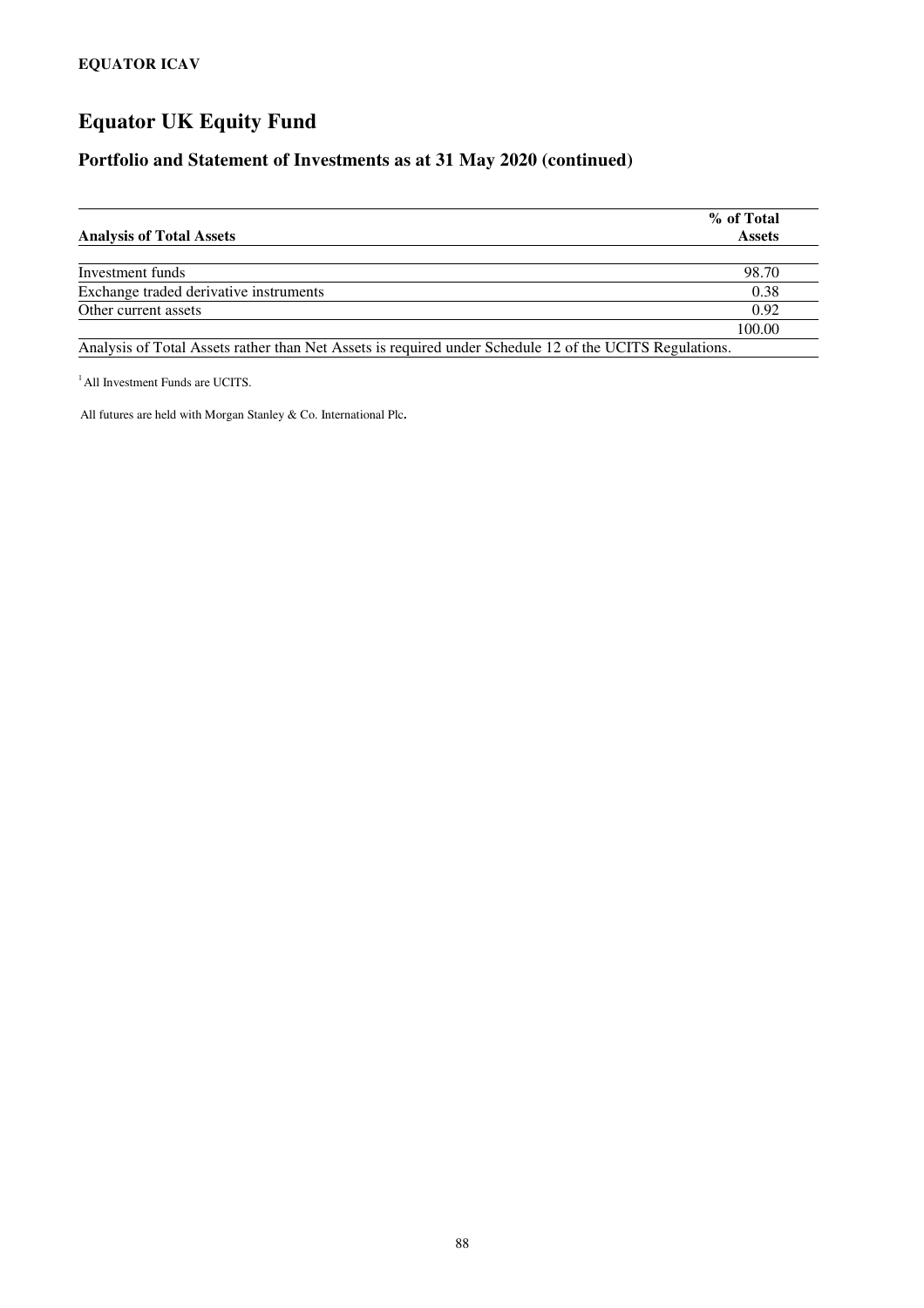### **Portfolio Changes – Material Acquisitions for the financial period ended 31 May 2020**

| <b>Description</b>                                        | <b>Acquisitions</b> | Cost        |
|-----------------------------------------------------------|---------------------|-------------|
|                                                           | <b>Nominal</b>      | £           |
| Royal London Sustainable Leaders Trust                    | 63,126,830          | 119,009,108 |
| JPMorgan Liquidity Funds - GBP Liquidity LVNAV Fund       | 101,467,742         | 101,467,742 |
| Ninety One Funds Series I - UK Alpha Fund                 | 30,397,592          | 30,783,641  |
| Vanguard FTSE UK All Share Index Unit Trust               | 197.206             | 22,791,534  |
| iShares plc - iShares Core FTSE 100 UCITS ETF - ETF       | 858,500             | 6,352,641   |
| Merian Investment Funds Series I - Merian UK Mid Cap Fund | 4.314.845           | 5,656,762   |

*The above constitutes the full list of acquisitions for the financial period.*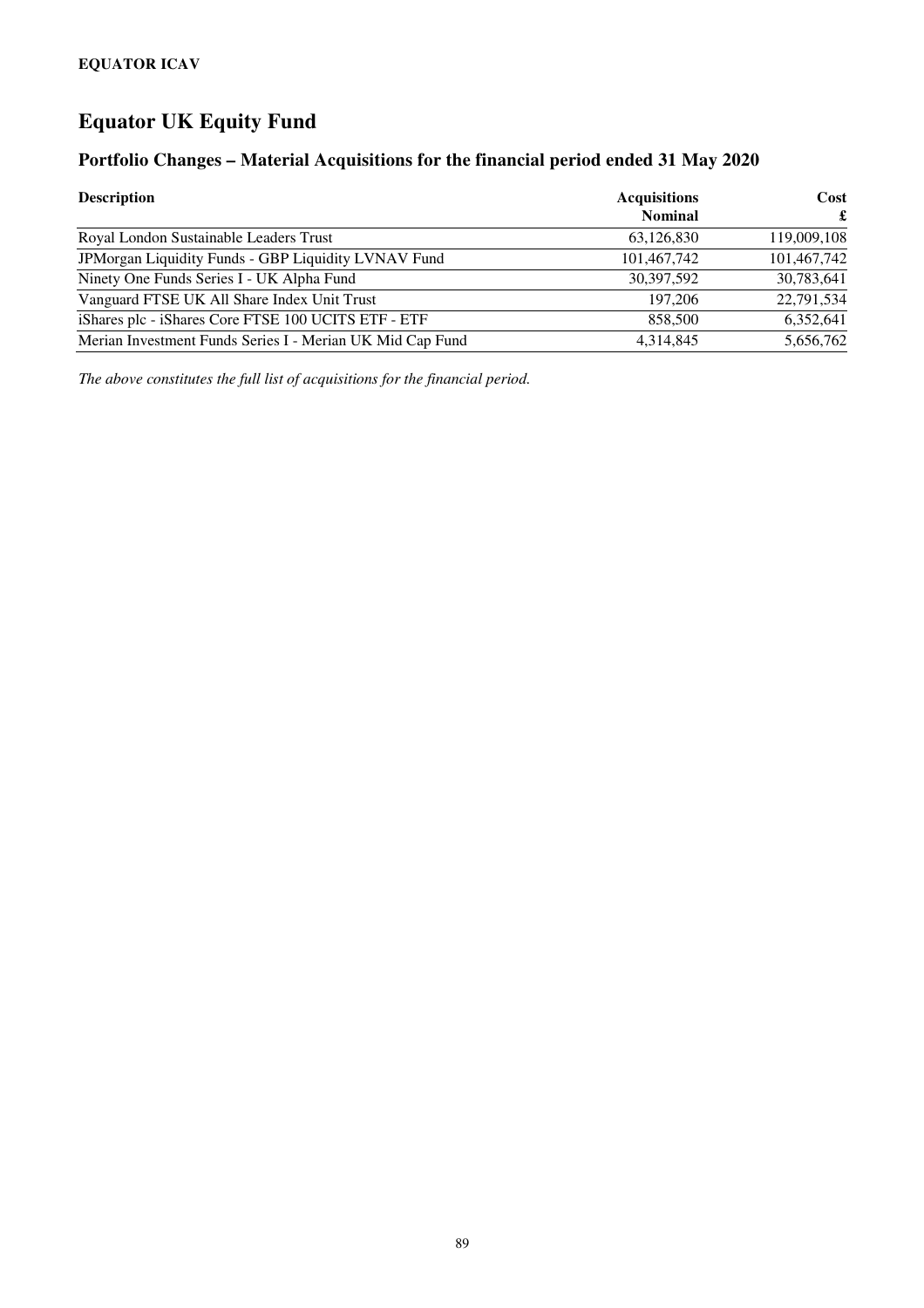#### **Portfolio Changes – Material Disposals for the financial period ended 31 May 2020**

| <b>Description</b>                                     | <b>Disposals</b> | <b>Proceeds</b> |  |
|--------------------------------------------------------|------------------|-----------------|--|
|                                                        | <b>Nominal</b>   | £               |  |
| iShares plc - iShares Core FTSE 100 UCITS ETF - ETF    | 10,090,667       | 57,424,889      |  |
| JPMorgan Liquidity Funds - GBP Liquidity LVNAV Fund    | 47,511,341       | 47,511,341      |  |
| Vanguard FTSE UK All Share Index Unit Trust            | 351.891          | 32,676,422      |  |
| Ninety One Funds Series I - UK Special Situations Fund | 30,280,000       | 30,016,564      |  |
| iShares Mid Cap UK Equity Index Fund UK                | 23,583,477       | 20,501,117      |  |
| iShares 100 UK Equity Index Fund UK                    | 12,110,556       | 12,703,573      |  |
| Vanguard FTSE 250 UCITS ETF - ETF                      | 501.829          | 12,639,141      |  |

*The above constitutes the full list of disposals for the financial period.*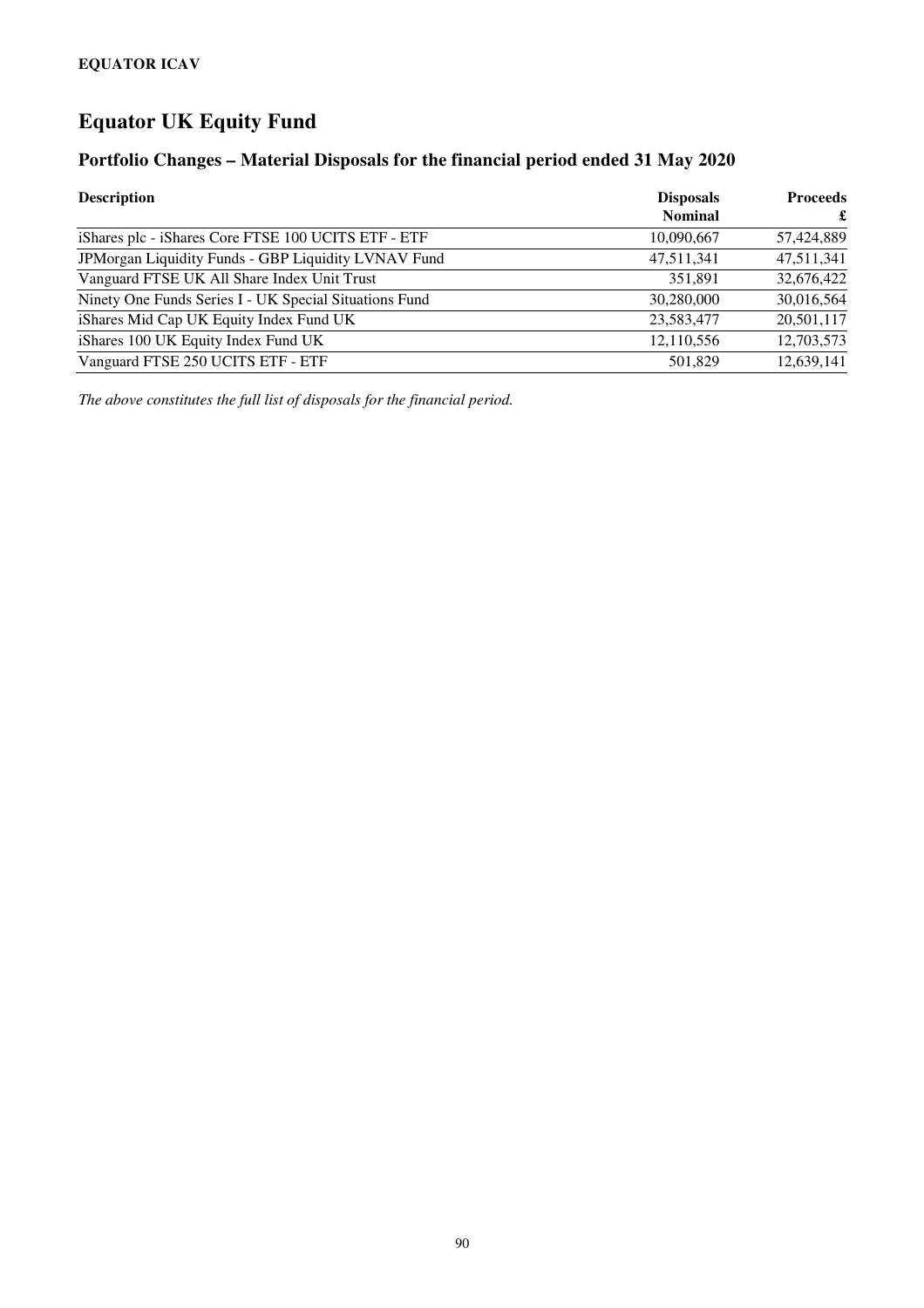# **Equator UK Sovereign Bond Fund**

### **Portfolio and Statement of Investments as at 31 May 2020**

| <b>Description</b>                                                                                    | <b>Nominal</b><br><b>Holdings</b> | Fair<br><b>Value</b><br>£ | $%$ of<br><b>Net</b><br><b>Assets</b> |
|-------------------------------------------------------------------------------------------------------|-----------------------------------|---------------------------|---------------------------------------|
| <b>Transferable Securities - Government Bonds</b>                                                     |                                   |                           |                                       |
| United Kingdom - 99.17% (30 November 2019: 98.87%)                                                    |                                   |                           |                                       |
| United Kingdom Gilt 0.5% 22/07/2022                                                                   | 327,995,900                       | 331,879,371               | 18.63                                 |
| United Kingdom Gilt 1.5% 22/07/2026                                                                   | 233,250,000                       | 255, 152, 175             | 14.32                                 |
| United Kingdom Gilt 4.25% 07/06/2032                                                                  | 177,421,700                       | 260,384,087               | 14.61                                 |
| United Kingdom Gilt 4.25% 07/09/2039                                                                  | 185,059,000                       | 311,972,462               | 17.51                                 |
| United Kingdom Gilt 4.5% 07/12/2042                                                                   | 68,600,000                        | 125,716,360               | 7.06                                  |
| United Kingdom Gilt 1.5% 22/07/2047                                                                   | 308, 337, 338                     | 379,470,762               | 21.30                                 |
| United Kingdom Gilt 1.625% 22/10/2071                                                                 | 65,200,000                        | 102,344,440               | 5.74                                  |
|                                                                                                       |                                   | 1,766,919,657             | 99.17                                 |
| Total Fair Value of Transferable Securities - Government Bonds - 99.17% (30<br>November 2019: 98.87%) |                                   | 1,766,919,657             | 99.17                                 |
| Total Fair Value of Transferable Securities - 99.17% (30 November 2019:<br>98.87%)                    |                                   | 1,766,919,657             | 99.17                                 |
| Total Fair Value of Investments - 99.17% (30 November 2019: 98.87%)                                   |                                   | 1,766,919,657             | 99.17                                 |
| Total Financial Assets at Fair Value through Profit or Loss - 99.17% (30                              |                                   |                           |                                       |
| November 2019: 98.87%)                                                                                |                                   | 1,766,919,657             | 99.17                                 |
| Other Current Assets - 0.90% (30 November 2019: 1.21%)                                                |                                   | 15,996,192                | 0.90                                  |
| Total Assets - 100.07% (30 November 2019: 100.08%)                                                    |                                   | 1,782,915,849             | 100.07                                |
| Other Current Liabilities - (0.07%) (30 November 2019: (0.08%))                                       |                                   | (1,233,786)               | (0.07)                                |
| <b>Net Assets Attributable to Redeemable Shareholders</b>                                             |                                   | 1,781,682,063             | 100.00                                |
|                                                                                                       |                                   |                           |                                       |

|                                                                                                         | % of Total    |
|---------------------------------------------------------------------------------------------------------|---------------|
| <b>Analysis of Total Assets</b>                                                                         | <b>Assets</b> |
|                                                                                                         |               |
| Transferable securities listed on an official stock exchange or dealt on a regulated market             | 99.10         |
| Other current assets                                                                                    | 0.90          |
|                                                                                                         | 100.00        |
| Analysis of Total Assets rather than Net Assets is required under Schedule 12 of the UCITS Regulations. |               |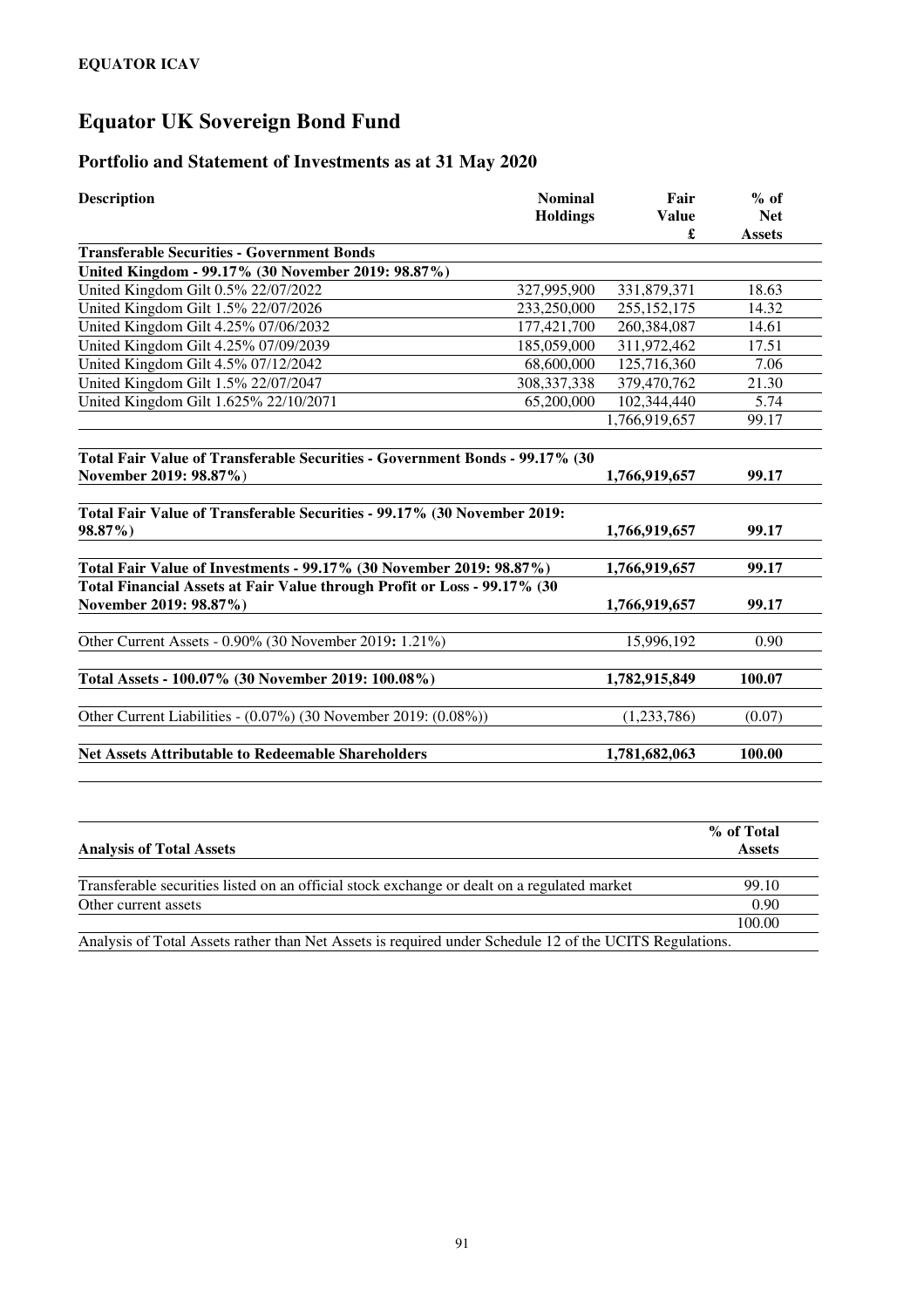# **Equator UK Sovereign Bond Fund**

### **Portfolio Changes – Material Acquisitions for the financial period ended 31 May 2020**

| <b>Description</b>                   | <b>Acquisitions</b> | Cost          |
|--------------------------------------|---------------------|---------------|
|                                      | <b>Nominal</b>      | £             |
| United Kingdom Gilt 1.5% 22/01/2021  | 344,400,000         | 347, 737, 256 |
| United Kingdom Gilt 1.5% 22/07/2026  | 258,100,000         | 277,141,961   |
| United Kingdom Gilt 0.5% 22/07/2022  | 244,100,000         | 244,530,299   |
| United Kingdom Gilt 4.25% 07/06/2032 | 138,800,000         | 198,749,516   |
| United Kingdom Gilt 4.5% 07/12/2042  | 68,600,000          | 119,868,249   |
| United Kingdom Gilt 1.63% 22/10/2071 | 71,200,000          | 94,873,976    |
| United Kingdom Gilt 1.5% 22/07/2047  | 43,100,000          | 52,755,231    |
| United Kingdom Gilt 4.25% 07/09/2039 | 26,100,000          | 43,694,571    |
| United Kingdom Gilt 4.75% 07/03/2020 | 40,100,000          | 40,475,660    |

*The above constitutes the full list of acquisitions for the financial period.*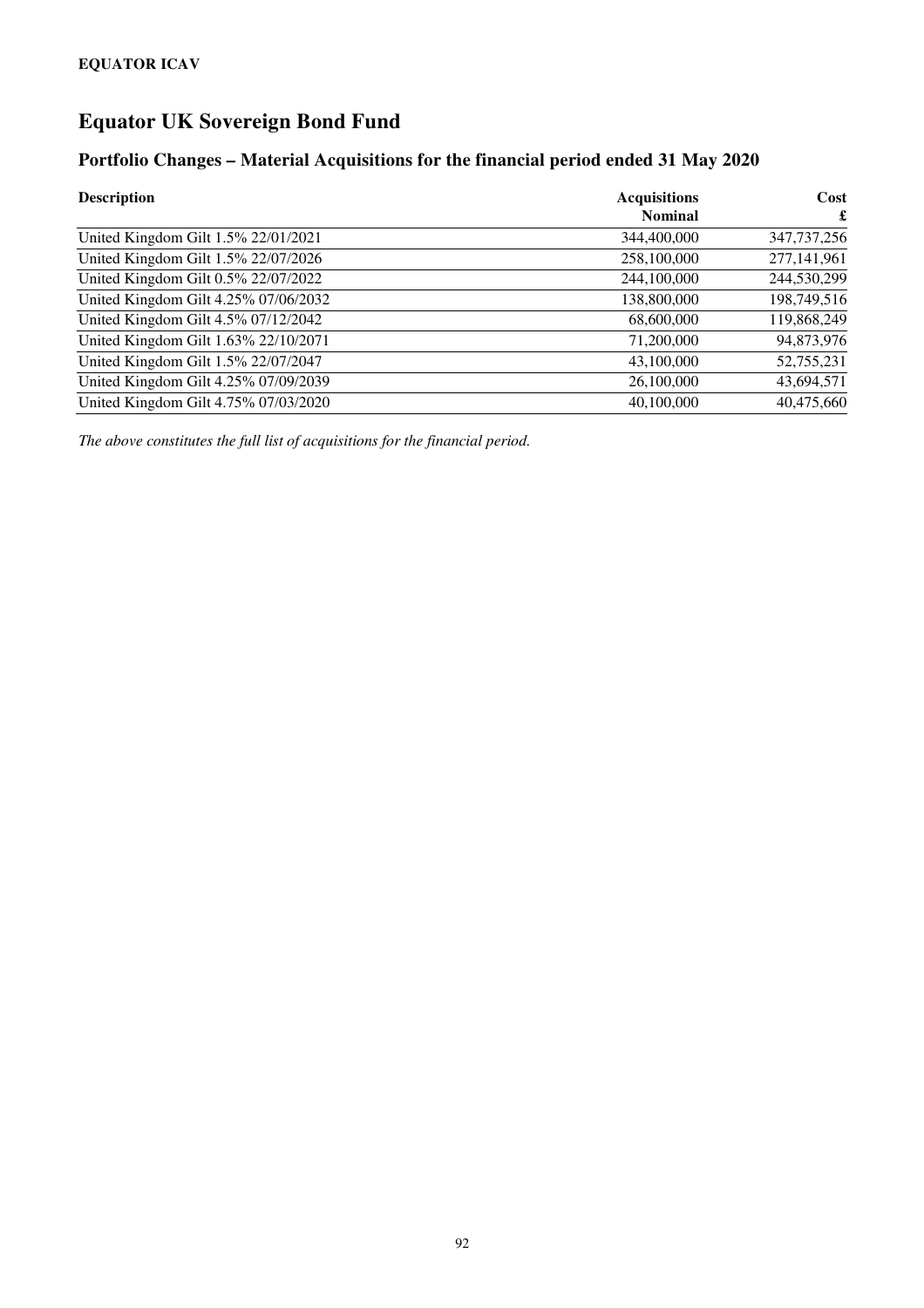# **Equator UK Sovereign Bond Fund**

### **Portfolio Changes – Material Disposals for the financial period ended 31 May 2020**

| <b>Description</b>                   | <b>Disposals</b> | <b>Proceeds</b> |
|--------------------------------------|------------------|-----------------|
|                                      | <b>Nominal</b>   | £               |
| United Kingdom Gilt 1.5% 22/07/2026  | 362,865,953      | 384,261,813     |
| United Kingdom Gilt 1.5% 22/01/2021  | 344,400,000      | 347, 303, 292   |
| United Kingdom Gilt 4.75% 07/03/2020 | 195,446,742      | 196,128,851     |
| United Kingdom Gilt 4.25% 07/06/2032 | 134,000,000      | 187,168,820     |
| United Kingdom Gilt 4.25% 07/09/2039 | 47,700,000       | 77,148,244      |
| United Kingdom Gilt 0.5% 22/07/2022  | 72,600,000       | 73,276,681      |
| United Kingdom Gilt 1.5% 22/07/2047  | 57,200,000       | 65,401,831      |
| United Kingdom Gilt 1.63% 22/10/2071 | 6,000,000        | 9,230,400       |

*The above constitutes the full list of disposals for the financial period.*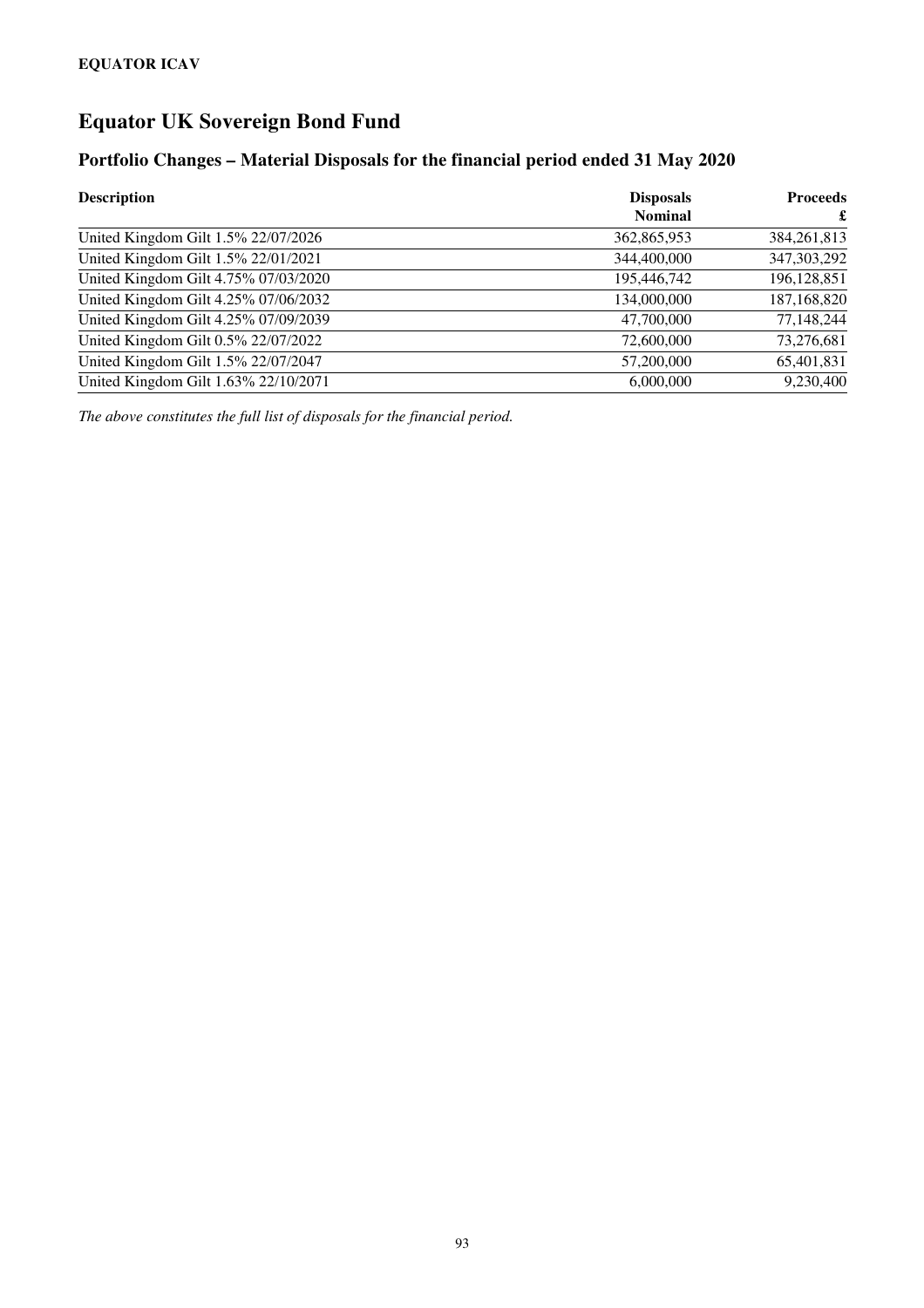#### **Portfolio and Statement of Investments as at 31 May 2020**

| <b>Description</b>                                                                                                                   | <b>Nominal</b><br><b>Holdings</b> | Fair<br><b>Value</b><br>US\$ | $%$ of<br><b>Net</b><br><b>Assets</b> |
|--------------------------------------------------------------------------------------------------------------------------------------|-----------------------------------|------------------------------|---------------------------------------|
| <b>Investment Funds</b> <sup>1</sup>                                                                                                 |                                   |                              |                                       |
| Dodge & Cox Worldwide Funds plc - U.S. Stock Fund                                                                                    | 6,939,326                         | 161,117,271                  | 13.07                                 |
| Edgewood L Select - US Select Growth                                                                                                 | 1,121,537                         | 199,644,801                  | 16.19                                 |
| Findlay Park American Fund                                                                                                           | 1,392,999                         | 181,995,319                  | 14.76                                 |
| Invesco S&P 500 UCITS ETF                                                                                                            | 7,874,266                         | 223,915,778                  | 18.16                                 |
| JPMorgan Liquidity Funds - USD Liquidity LVNAV Fund                                                                                  | 34,053,614                        | 34,053,614                   | 2.76                                  |
| Lyxor S&P 500 UCITS ETF - ETF                                                                                                        | 7,083,550                         | 219,368,689                  | 17.79                                 |
| Vanguard S&P 500 UCITS ETF - ETF                                                                                                     | 3,546,298                         | 203,016,695                  | 16.47                                 |
| Total Investment Funds - 99.20% (30 November 2019: 99.87%)                                                                           |                                   | 1,223,112,167                | 99.20                                 |
| Total Fair Value of Investments excluding Financial Derivative Instruments -<br>99.20% (30 November 2019: 99.87%)                    |                                   | 1,223,112,167                | 99.20                                 |
| <b>Financial Derivative Instruments</b>                                                                                              |                                   |                              |                                       |
| Futures (a)                                                                                                                          |                                   |                              |                                       |
| No. of                                                                                                                               | <b>Notional</b><br><b>Value</b>   | <b>Value</b>                 | % of Net                              |
| <b>Contracts</b><br><b>Description</b>                                                                                               | US\$                              | US\$                         | <b>Assets</b>                         |
| 286<br>S&P 500 E-Mini Future June 2020                                                                                               | 43,500,600                        | 2,532,950                    | 0.21                                  |
| Total Financial Derivative Instruments - 0.21% (30 November 2019: 0.00%)                                                             |                                   | 2,532,950                    | 0.21                                  |
| Total Financial Assets at Fair Value through Profit or Loss - 99.41% (30<br>November 2019: 99.87%)                                   |                                   | 1,225,645,117                | 99.41                                 |
| Other Current Assets - 0.75% (30 November 2019: 0.25%)                                                                               |                                   | 9,322,922                    | 0.75                                  |
| Total Assets - 100.16% (30 November 2019: 100.12%)                                                                                   |                                   | 1,234,968,039                | 100.16                                |
| Other Current Liabilities - (0.16%) (30 November 2019: (0.12%))                                                                      |                                   | (1,961,065)                  | (0.16)                                |
| <b>Net Assets Attributable to Redeemable Shareholders</b>                                                                            |                                   | 1,233,006,974                | 100.00                                |
| <b>Classification:</b>                                                                                                               |                                   |                              |                                       |
| (a) Exchange traded financial derivative instruments.                                                                                |                                   |                              |                                       |
| All transferable securities held at financial period end are listed on an official stock exchange or dealt on a regulated<br>market. |                                   |                              |                                       |
|                                                                                                                                      |                                   |                              | % of Total                            |
| <b>Analysis of Total Assets</b>                                                                                                      |                                   |                              | <b>Assets</b>                         |
| Investment funds                                                                                                                     |                                   |                              | 99.04                                 |

Other current assets 0.75 100.00 Analysis of Total Assets rather than Net Assets is required under Schedule 12 of the UCITS Regulations.

Exchange traded derivative instruments 0.21

<sup>1</sup> All Investment Funds are UCITS.

All futures are held with Morgan Stanley & Co. International Plc**.**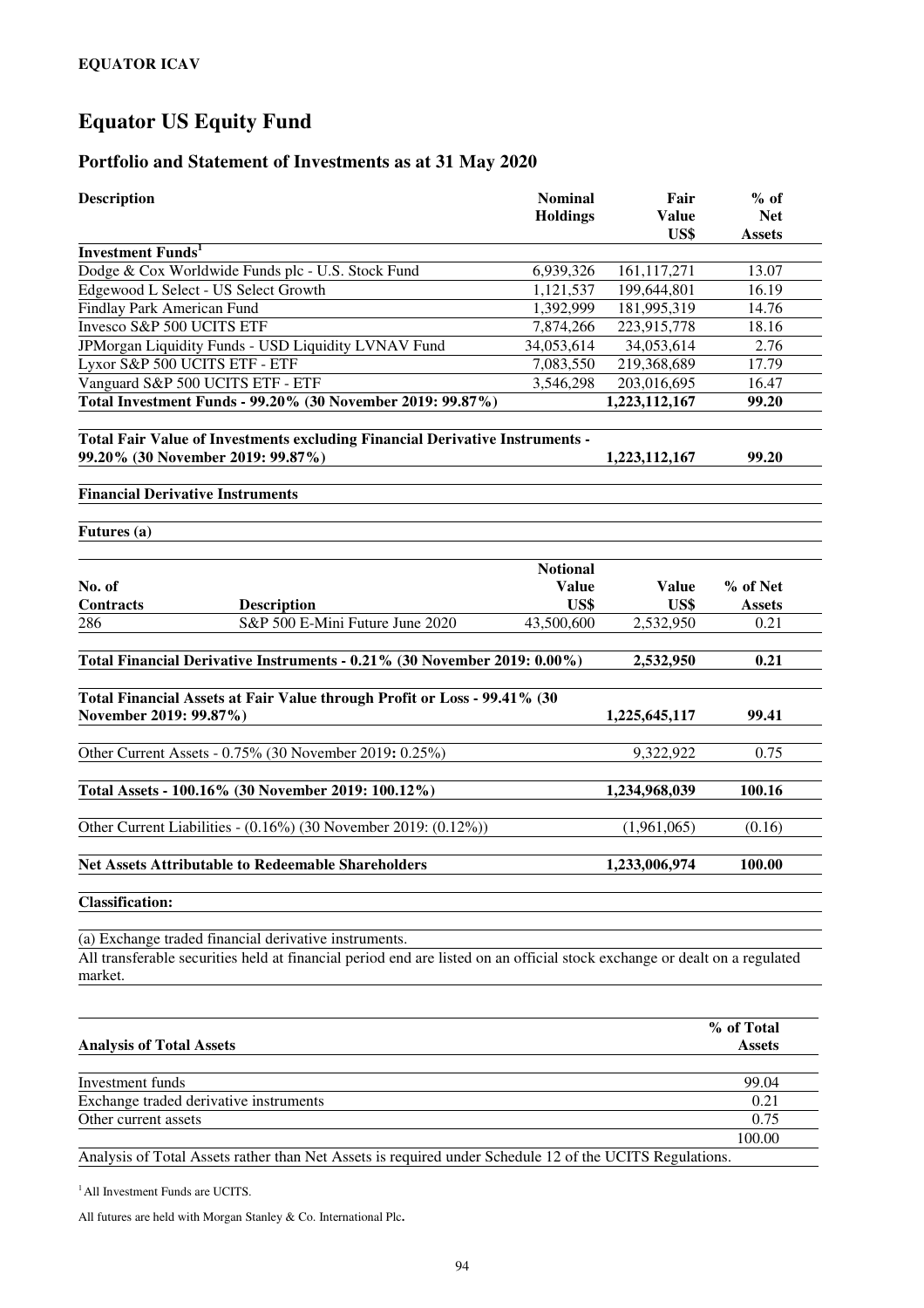### **Portfolio Changes – Material Acquisitions for the financial period ended 31 May 2020**

| <b>Description</b>                                  | <b>Acquisitions</b><br><b>Nominal</b> | Cost<br>US\$ |
|-----------------------------------------------------|---------------------------------------|--------------|
|                                                     |                                       |              |
| Vanguard S&P 500 UCITS ETF - ETF                    | 2,254,800                             | 139,007,104  |
| Findlay Park American Fund                          | 611.410                               | 85,664,655   |
| JPMorgan Liquidity Funds - USD Liquidity LVNAV Fund | 34,053,614                            | 34,053,614   |
| Dodge & Cox Worldwide Funds plc - U.S. Stock Fund   | 937,750                               | 26,340,948   |
| Edgewood L Select - US Select Growth                | 132.925                               | 22,466,984   |
| Lyxor S&P 500 UCITS ETF - ETF                       | 522,975                               | 17,166,136   |
| Invesco S&P 500 UCITS ETF                           | 466,575                               | 13,900,792   |

*The above constitutes the full list of acquisitions for the financial period.*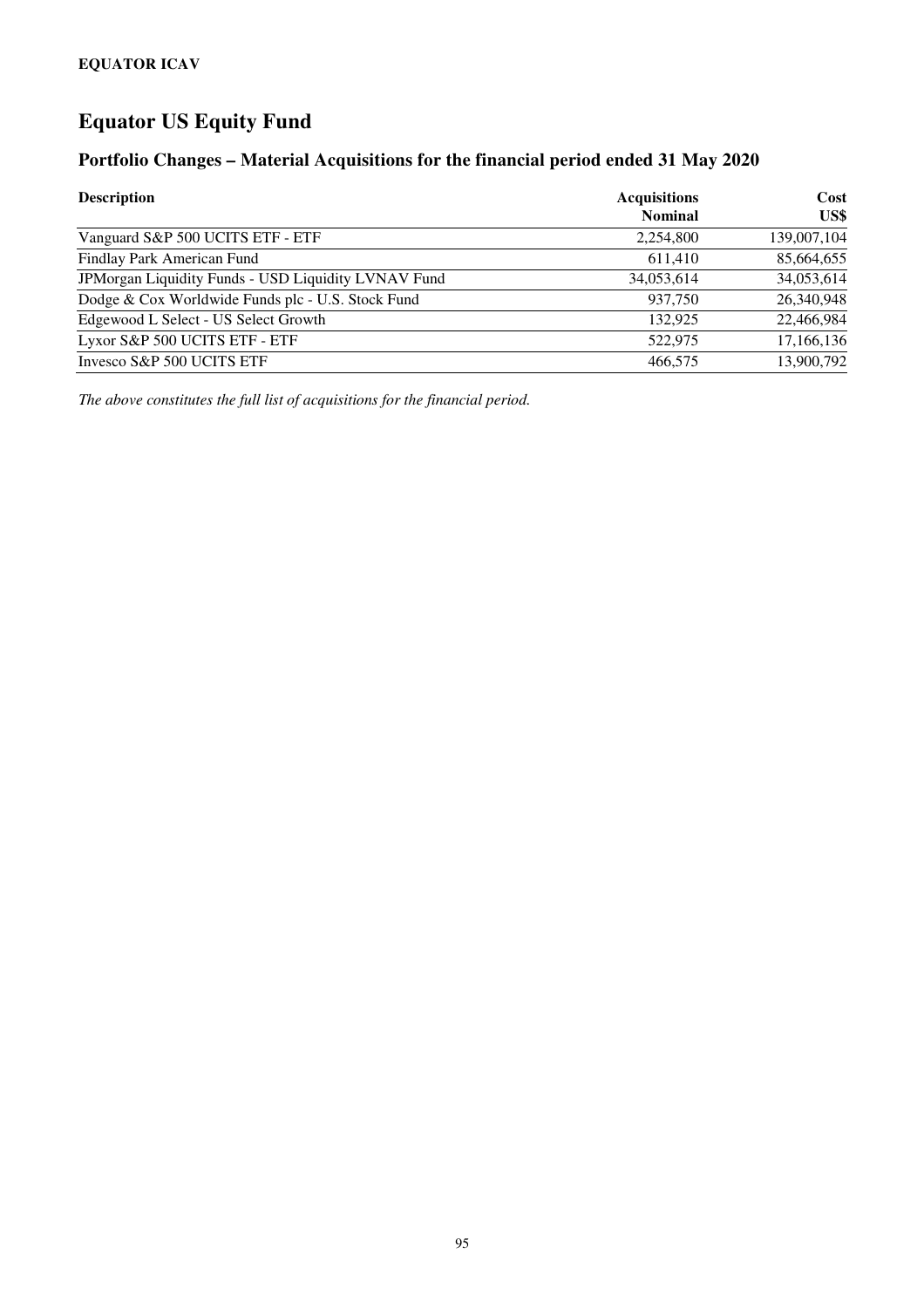### **Portfolio Changes – Material Disposals for the financial period ended 31 May 2020**

| <b>Description</b>                                                    | <b>Disposals</b><br><b>Nominal</b> | <b>Proceeds</b><br>US\$ |
|-----------------------------------------------------------------------|------------------------------------|-------------------------|
| Vulcan Value Equity Fund                                              | 790,376                            | 150,693,685             |
| Merian Investment Funds Series II - Merian North American Equity Fund | 71,735,059                         | 109,380,239             |
| Edgewood L Select - US Select Growth                                  | 78.161                             | 13,140,051              |
| Lyxor S&P 500 UCITS ETF - ETF                                         | 279,289                            | 8,225,429               |
| Invesco S&P 500 UCITS ETF                                             | 185.519                            | 5,168,699               |
| Findlay Park American Fund                                            | 21,356                             | 2,954,603               |
| Vanguard S&P 500 UCITS ETF - ETF                                      | 42.231                             | 2,622,524               |

*The above constitutes the full list of disposals for the financial period.*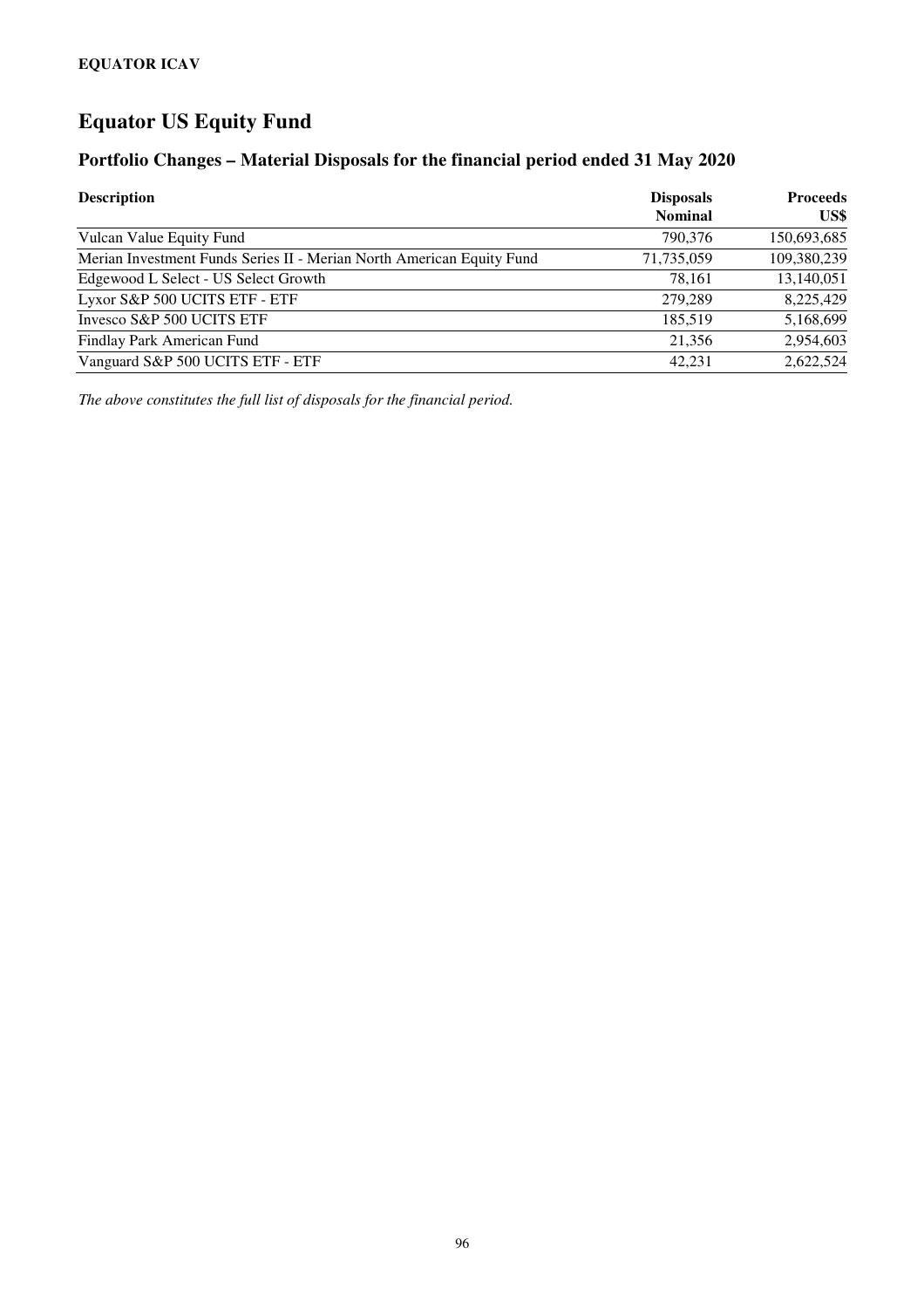## **Statement of Comprehensive Income**

## **for the financial period ended 31 May 2020**  dilu

|                                                  | <b>Notes</b> | <b>Coutts Multi Asset UK</b><br><b>Defensive Fund</b> | <b>Coutts Multi Asset UK</b><br><b>Balanced Fund</b> | <b>Coutts Multi Asset UK</b><br><b>Growth Fund</b> | <b>Coutts Multi Asset UK</b><br><b>Equity Growth Fund</b> | <b>Coutts Multi Asset</b><br><b>Global Defensive Fund</b><br>US\$ | <b>Coutts Multi Asset</b><br><b>Global Balanced Fund</b><br>US\$ |
|--------------------------------------------------|--------------|-------------------------------------------------------|------------------------------------------------------|----------------------------------------------------|-----------------------------------------------------------|-------------------------------------------------------------------|------------------------------------------------------------------|
| <b>Income</b>                                    |              |                                                       |                                                      |                                                    |                                                           |                                                                   |                                                                  |
| Investment income                                |              | 1,717,904                                             | 17,697,392                                           | 8,025,628                                          | 2,841,313                                                 | 1,003,315                                                         | 4,539,731                                                        |
| Bank interest income                             |              | 1,612                                                 | 17,498                                               | 6,311                                              | 1,796                                                     | 1,385                                                             | 5,729                                                            |
| Equalisation                                     | 15           | (7, 441)                                              | 76,980                                               | (1,971)                                            | (1,227)                                                   | (1,894)                                                           | 1,776                                                            |
| Total loss on financial assets and financial     |              |                                                       |                                                      |                                                    |                                                           |                                                                   |                                                                  |
| liabilities at fair value through profit or loss |              | (3,722,767)                                           | (76, 781, 292)                                       | (64, 298, 059)                                     | (33, 451, 847)                                            | (3,444,531)                                                       | (39,624,514)                                                     |
| <b>Total investment loss</b>                     |              | (2.010.692)                                           | (58,989,422)                                         | (56, 268, 091)                                     | (30.609.965)                                              | (2,441,725)                                                       | (35,077,278)                                                     |
| <b>Expenditure</b>                               |              |                                                       |                                                      |                                                    |                                                           |                                                                   |                                                                  |
| Management fees                                  |              | (506, 275)                                            | (5,166,877)                                          | (2,348,020)                                        | (910, 844)                                                | (341, 724)                                                        | (1,355,749)                                                      |
| Management fee rebates                           |              | 4,449                                                 | 113.851                                              | 57,069                                             | 28,008                                                    | 1,349                                                             | 10,537                                                           |
| <b>Total income less expenditure</b>             |              | (2,512,518)                                           | (64.042.448)                                         | (58, 559, 042)                                     | (31, 492, 801)                                            | (2,782,100)                                                       | (36, 422, 490)                                                   |
| Withholding tax                                  |              | (12,060)                                              | (177.332)                                            | (111, 408)                                         | (6,223)                                                   | 4,982                                                             | (3,372)                                                          |
| Net loss after withholding tax                   |              | (2,524,578)                                           | (64, 219, 780)                                       | (58,670,450)                                       | (31, 499, 024)                                            | (2,777,118)                                                       | (36, 425, 862)                                                   |
| <b>Finance costs</b>                             |              |                                                       |                                                      |                                                    |                                                           |                                                                   |                                                                  |
| Dividends paid and payable                       |              | (332, 623)                                            | (3,158,290)                                          | (1,771,113)                                        | (461,627)                                                 | (28,526)                                                          | (363, 669)                                                       |
| Bank interest expense                            |              | (3,127)                                               | (34, 129)                                            | (34,640)                                           | (21,796)                                                  | (2,008)                                                           | (10,739)                                                         |
| Net decrease in net assets attributable to       |              |                                                       |                                                      |                                                    |                                                           |                                                                   |                                                                  |
| redeemable shareholders                          |              | (2,860,328)                                           | (67.412.199)                                         | (60.476.203)                                       | (31.982.447)                                              | (2.807.652)                                                       | (36.800.270)                                                     |

There were no gains or losses other than those presented in the Statement of Comprehensive Income.

All gains and losses for the financial period arose solely from continuing operations.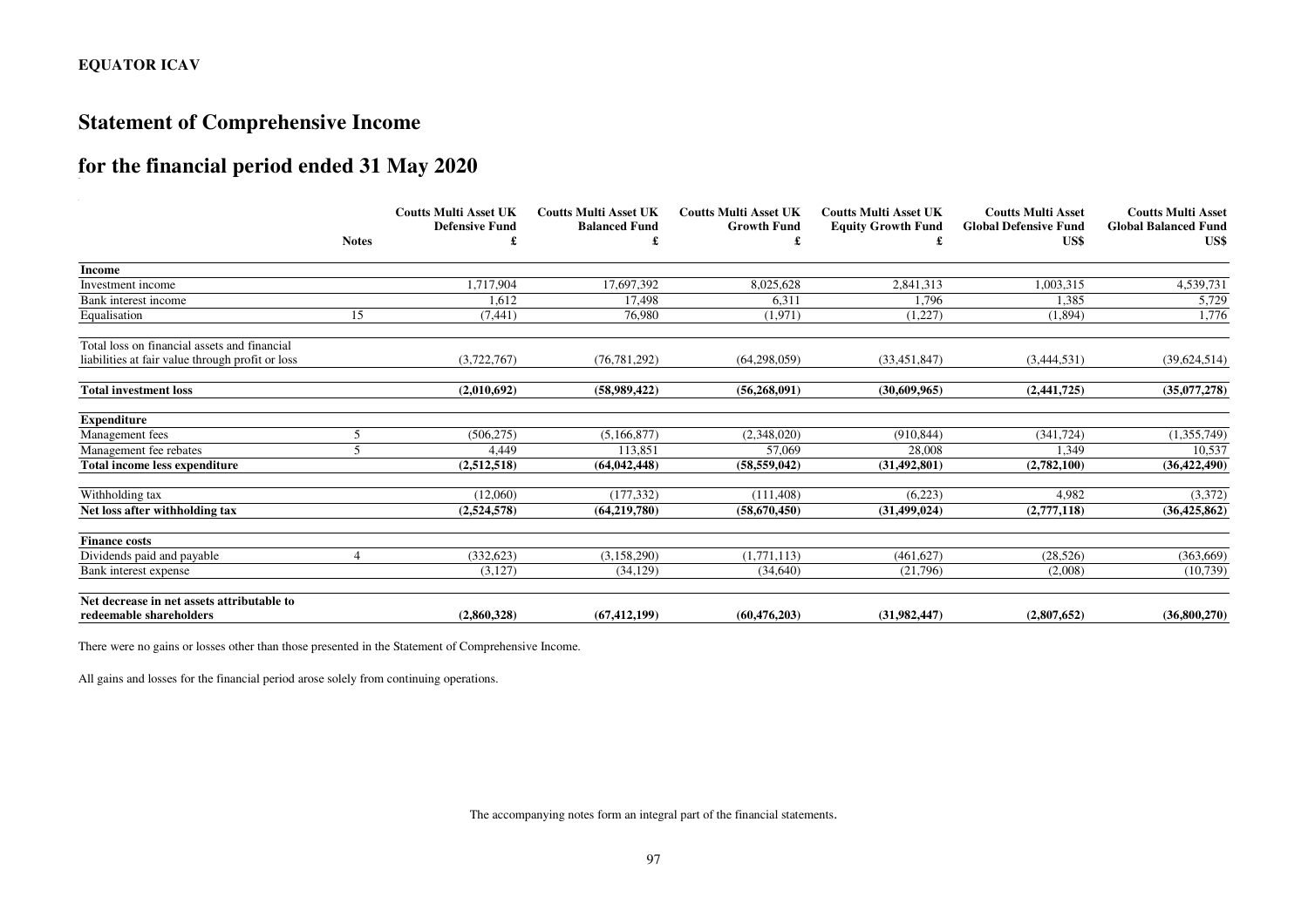## **Statement of Comprehensive Income (continued)**

## **for the financial period ended 31 May 2020**

|                                                       |              | <b>Coutts Multi Asset</b><br><b>Global Growth Fund</b> | <b>Personal Portfolio 1</b><br>Fund | <b>Personal Portfolio 2</b><br><b>Fund</b> | <b>Personal Portfolio 3</b><br>Fund | <b>Personal Portfolio 4</b><br>Fund | <b>Personal Portfolio 5</b><br><b>Fund</b> |
|-------------------------------------------------------|--------------|--------------------------------------------------------|-------------------------------------|--------------------------------------------|-------------------------------------|-------------------------------------|--------------------------------------------|
|                                                       | <b>Notes</b> | US\$                                                   |                                     |                                            |                                     |                                     |                                            |
| Income                                                |              |                                                        |                                     |                                            |                                     |                                     |                                            |
| Investment income                                     |              | 3,754,616                                              | 379,767                             | 645,596                                    | 2,095,474                           | 2,155,334                           | ,440,259                                   |
| Bank interest income                                  |              | 5,372                                                  | 168                                 | 384                                        | 1,315                               | 1,011                               | 943                                        |
| Equalisation                                          | 15           | (6,375)                                                | $\overline{\phantom{a}}$            | $\overline{\phantom{a}}$                   |                                     | $\overline{\phantom{0}}$            |                                            |
| Total (loss)/gain on financial assets and financial   |              |                                                        |                                     |                                            |                                     |                                     |                                            |
| liabilities at fair value through profit or loss      |              | (57, 424, 807)                                         | 201,297                             | (1,519,036)                                | (7,346,813)                         | (9,619,470)                         | (7,468,024)                                |
| <b>Total investment (loss)/income</b>                 |              | (53,671,194)                                           | 581,232                             | (873, 056)                                 | (5,250,024)                         | (7, 463, 125)                       | (6,026,822)                                |
| <b>Expenditure</b>                                    |              |                                                        |                                     |                                            |                                     |                                     |                                            |
| Management fees                                       | 5            | (1,376,813)                                            | (90, 789)                           | (161, 757)                                 | (481,763)                           | (365,964)                           | (290, 648)                                 |
| Management fee rebates                                | 5            | 16,739                                                 | 3,553                               | 6,753                                      | 19,655                              | 15,826                              | 12,765                                     |
| Total income less expenditure                         |              | (55,031,268)                                           | 493.996                             | (1.028.060)                                | (5,712,132)                         | (7,813,263)                         | (6,304,705)                                |
| Withholding tax                                       |              | (17, 448)                                              | $\overline{\phantom{0}}$            |                                            |                                     | $\overline{\phantom{0}}$            |                                            |
| Net (loss)/income after withholding tax               |              | (55,048,716)                                           | 493.996                             | (1.028.060)                                | (5,712,132)                         | (7.813.263)                         | (6,304,705)                                |
| <b>Finance costs</b>                                  |              |                                                        |                                     |                                            |                                     |                                     |                                            |
| Dividends paid and payable                            |              | (178, 635)                                             | $\overline{\phantom{a}}$            |                                            |                                     |                                     |                                            |
| Bank interest expense                                 |              | (23, 535)                                              | (231)                               | (368)                                      | (5,728)                             | (3,291)                             | (3,236)                                    |
| Net (decrease)/increase in net assets attributable to |              |                                                        |                                     |                                            |                                     |                                     |                                            |
| redeemable shareholders                               |              | (55,250,886)                                           | 493,765                             | (1,028,428)                                | (5,717,860)                         | (7,816,554)                         | (6,307,941)                                |

There were no gains or losses other than those presented in the Statement of Comprehensive Income.

All gains and losses for the financial period arose solely from continuing operations.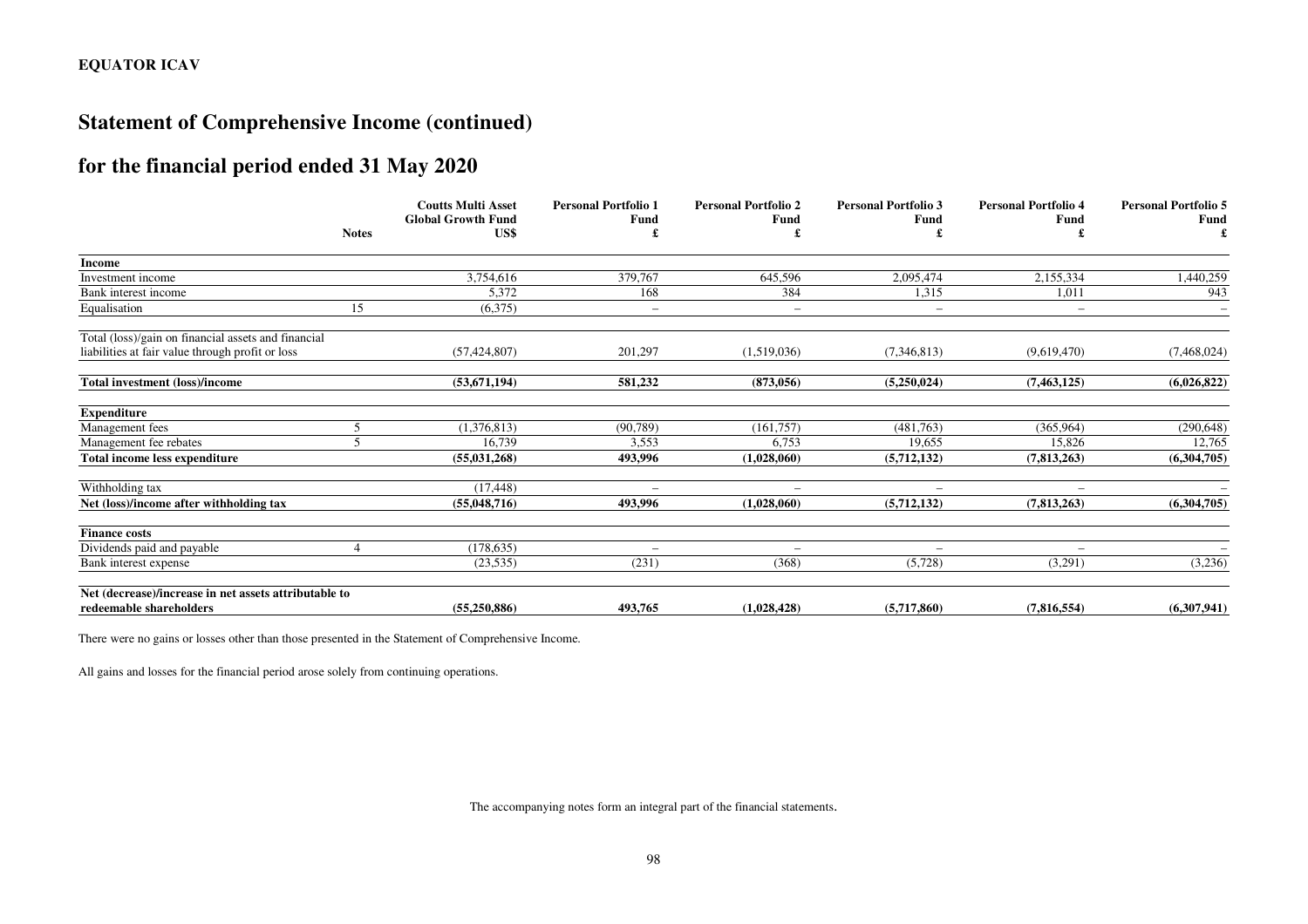## **Statement of Comprehensive Income (continued)**

## **for the financial period ended 31 May 2020**

|                                                       |                | <b>Equator UK Equity</b><br><b>Fund</b> | <b>Equator UK Sovereign</b><br><b>Bond Fund</b> | <b>Equator US Equity</b><br>Fund |
|-------------------------------------------------------|----------------|-----------------------------------------|-------------------------------------------------|----------------------------------|
|                                                       | <b>Notes</b>   |                                         |                                                 | US\$                             |
| <b>Income</b>                                         |                |                                         |                                                 |                                  |
| Investment income                                     |                | 14,875,232                              | 6,028,722                                       | 6,935,501                        |
| Bank interest income                                  |                | 3.315                                   | 3.569                                           | 4,044                            |
| Equalisation                                          | 15             | 640,670                                 | 141,546                                         | 181,298                          |
| Total (loss)/gain on financial assets and financial   |                |                                         |                                                 |                                  |
| liabilities at fair value through profit or loss      |                | (208, 912, 889)                         | 112,027,120                                     | (36.939.066)                     |
| Total investment (loss)/income                        |                | (193, 393, 672)                         | 118,200,957                                     | (29, 818, 223)                   |
| <b>Expenditure</b>                                    |                |                                         |                                                 |                                  |
| Management fees                                       | 5              | (622, 380)                              | (492, 388)                                      | (598, 140)                       |
| Management fee rebates                                | 5              | 108,672                                 |                                                 |                                  |
| Total income less expenditure                         |                | (193, 907, 380)                         | 117,708,569                                     | (30, 416, 363)                   |
| Withholding tax                                       |                | 9,324                                   |                                                 |                                  |
| Net (loss)/income after withholding tax               |                | (193,898,056)                           | 117,708,569                                     | (30, 416, 363)                   |
| <b>Finance costs</b>                                  |                |                                         |                                                 |                                  |
| Dividends paid and payable                            | $\overline{4}$ | (14,868,374)                            | (5,764,525)                                     |                                  |
| Bank interest expense                                 |                | (8, 853)                                | (357)                                           | (70, 472)                        |
| Net (decrease)/increase in net assets attributable to |                |                                         |                                                 |                                  |
| redeemable shareholders                               |                | (208, 775, 283)                         | 111,943,687                                     | (30, 486, 835)                   |

There were no gains or losses other than those presented in the Statement of Comprehensive Income.

All gains and losses for the financial period arose solely from continuing operations.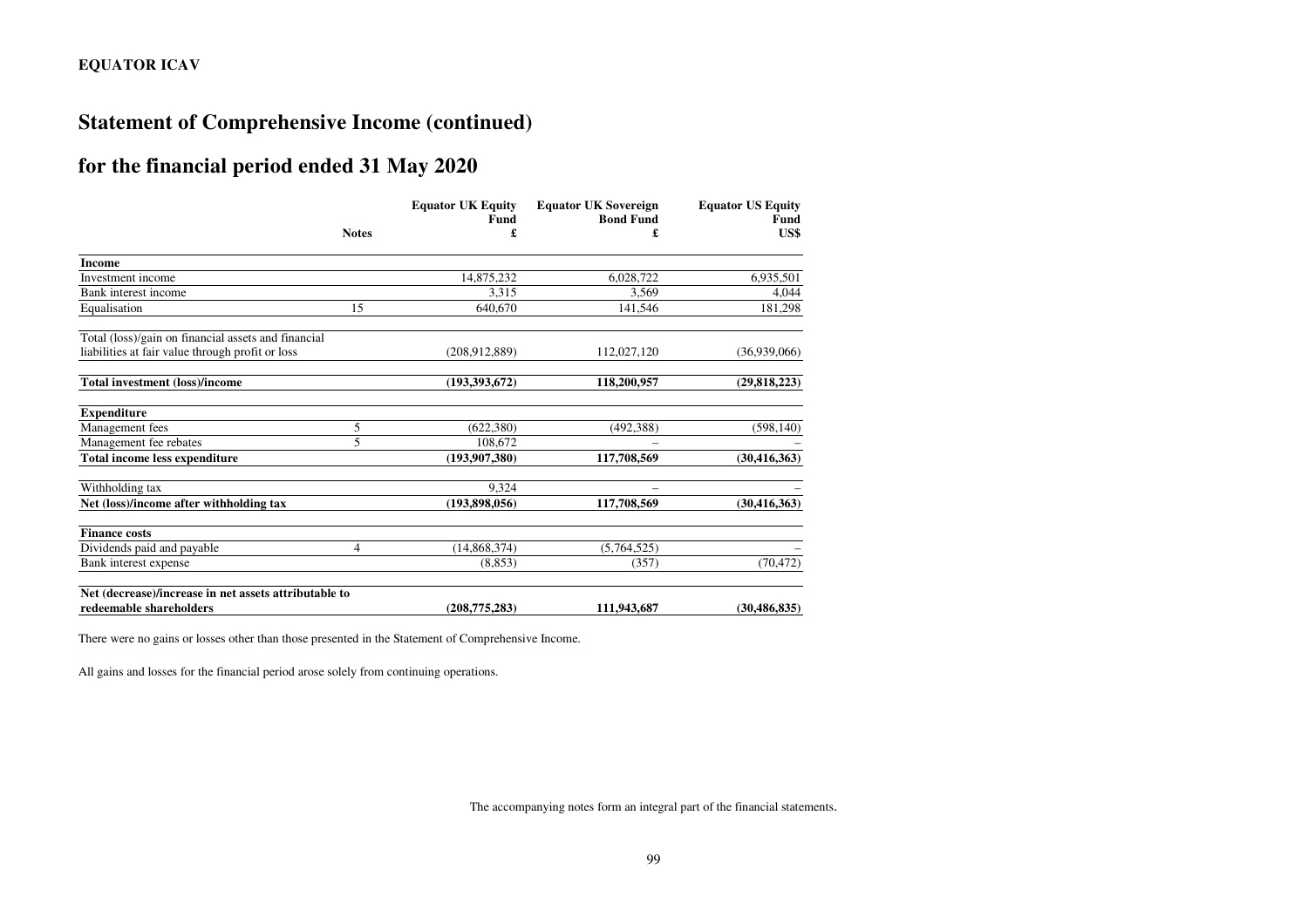## **Statement of Comprehensive Income (continued)**

## **for the financial period ended 31 May 2019**

|                                                  |              | <b>Coutts Multi Asset UK</b><br><b>Defensive Fund</b> | <b>Coutts Multi Asset UK</b><br><b>Balanced Fund</b> | <b>Coutts Multi Asset UK</b><br><b>Growth Fund</b> | <b>Coutts Multi Asset UK</b><br><b>Equity Growth Fund</b> | <b>Coutts Multi Asset</b><br><b>Global Defensive Fund</b> | <b>Coutts Multi Asset</b><br><b>Global Balanced Fund</b> |
|--------------------------------------------------|--------------|-------------------------------------------------------|------------------------------------------------------|----------------------------------------------------|-----------------------------------------------------------|-----------------------------------------------------------|----------------------------------------------------------|
|                                                  | <b>Notes</b> |                                                       |                                                      |                                                    |                                                           | US\$                                                      | US\$                                                     |
| Income                                           |              |                                                       |                                                      |                                                    |                                                           |                                                           |                                                          |
| Investment income                                |              | 2,214,181                                             | 16,009,026                                           | 8,210,219                                          | 2,971,910                                                 | 1,150,284                                                 | 4,327,279                                                |
| Bank interest income                             |              | 2,807                                                 | 36.923                                               | 19,126                                             | 6,772                                                     | 2.490                                                     | 40,777                                                   |
| Equalisation                                     | 15           | 6,448                                                 | 290.974                                              | 53,436                                             | (13,065)                                                  | (18,017)                                                  | 7,886                                                    |
| Total gain on financial assets and financial     |              |                                                       |                                                      |                                                    |                                                           |                                                           |                                                          |
| liabilities at fair value through profit or loss |              | 4,529,761                                             | 44,648,334                                           | 17,699,136                                         | 9,626,644                                                 | 2,258,710                                                 | 1,644,021                                                |
| <b>Total investment income</b>                   |              | 6,753,197                                             | 60,985,257                                           | 25,981,917                                         | 12,592,261                                                | 3,393,467                                                 | 6,019,963                                                |
| <b>Expenditure</b>                               |              |                                                       |                                                      |                                                    |                                                           |                                                           |                                                          |
| Management fees                                  | 5            | (473, 723)                                            | (3,978,346)                                          | (1,764,586)                                        | (831,098)                                                 | (345, 823)                                                | (1, 194, 112)                                            |
| Management fee rebates                           |              | 11,344                                                | 99.879                                               | 37,267                                             | 44.290                                                    | 11,131                                                    | 52,952                                                   |
| Total income less expenditure                    |              | 6.290.818                                             | 57,106,790                                           | 24,254,598                                         | 11,805,453                                                | 3,058,775                                                 | 4,878,803                                                |
| Withholding tax                                  |              | (13, 771)                                             | (266,980)                                            | (150, 154)                                         | (75, 873)                                                 | 4,801                                                     | (44, 567)                                                |
| Net income after withholding tax                 |              | 6.277.047                                             | 56,839,810                                           | 24.104.444                                         | 11.729.580                                                | 3.063.576                                                 | 4,834,236                                                |
| <b>Finance costs</b>                             |              |                                                       |                                                      |                                                    |                                                           |                                                           |                                                          |
| Dividends paid and payable                       |              | (667,966)                                             | (3,753,541)                                          | (2,549,159)                                        | (705, 515)                                                | (73,063)                                                  | (455, 143)                                               |
| Net increase in net assets attributable to       |              |                                                       |                                                      |                                                    |                                                           |                                                           |                                                          |
| redeemable shareholders                          |              | 5,609,081                                             | 53,086,269                                           | 21,555,285                                         | 11,024,065                                                | 2,990,513                                                 | 4,379,093                                                |

There were no gains or losses other than those presented in the Statement of Comprehensive Income.

All gains and losses for the financial period arose solely from continuing operations.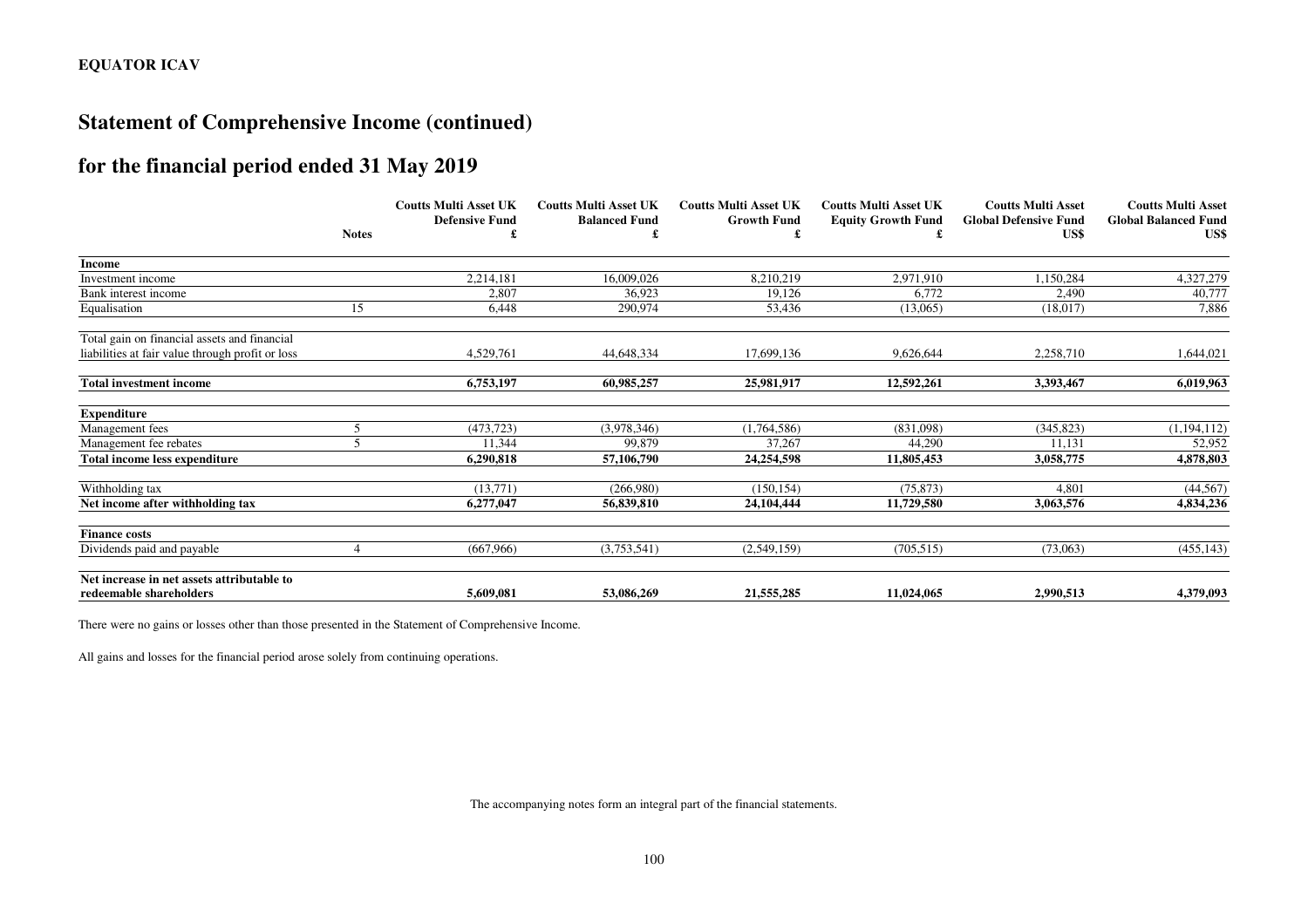## **Statement of Comprehensive Income (continued)**

## **for the financial period ended 31 May 2019**

|                                                     |              | <b>Coutts Multi Asset</b><br><b>Global Growth Fund</b> | <b>Personal Portfolio 1</b><br>Fund | <b>Personal Portfolio 2</b><br>Fund | <b>Personal Portfolio 3</b><br><b>Fund</b> | <b>Personal Portfolio 4</b><br>Fund | <b>Personal Portfolio 5</b><br>Fund |
|-----------------------------------------------------|--------------|--------------------------------------------------------|-------------------------------------|-------------------------------------|--------------------------------------------|-------------------------------------|-------------------------------------|
|                                                     | <b>Notes</b> | US\$                                                   |                                     |                                     |                                            |                                     | £                                   |
| Income                                              |              |                                                        |                                     |                                     |                                            |                                     |                                     |
| Investment income                                   |              | 4,455,153                                              | 114,667                             | 232,808                             | 747,121                                    | 814,517                             | 724,980                             |
| Bank interest income                                |              | 32,092                                                 | 514                                 | 686                                 | 2,487                                      | 1,397                               | 737                                 |
| Equalisation                                        | 15           | 38,658                                                 | $\overline{\phantom{a}}$            | $\overline{\phantom{a}}$            | $\overline{\phantom{a}}$                   | $\qquad \qquad -$                   | $-$                                 |
| Total (loss)/gain on financial assets and financial |              |                                                        |                                     |                                     |                                            |                                     |                                     |
| liabilities at fair value through profit or loss    |              | (2,428,003)                                            | 569,364                             | 1,148,257                           | 2,931,273                                  | 1,723,338                           | 1,124,047                           |
| <b>Total investment income</b>                      |              | 2,097,900                                              | 684,545                             | 1,381,751                           | 3,680,881                                  | 2,539,252                           | 1,849,764                           |
| <b>Expenditure</b>                                  |              |                                                        |                                     |                                     |                                            |                                     |                                     |
| Management fees                                     |              | (1, 216, 593)                                          | (42,025)                            | (84, 839)                           | (257,766)                                  | (181, 860)                          | (149,796)                           |
| Management fee rebates                              |              | 25,718                                                 | 1,069                               | 2,072                               | 6,569                                      | 6.054                               | 6,571                               |
| Total income less expenditure                       |              | 907,025                                                | 643,589                             | 1,298,984                           | 3,429,684                                  | 2,363,446                           | 1,706,539                           |
| Withholding tax                                     |              | (84, 496)                                              |                                     |                                     |                                            |                                     |                                     |
| Net income after withholding tax                    |              | 822,529                                                | 643,589                             | 1,298,984                           | 3,429,684                                  | 2,363,446                           | 1,706,539                           |
| <b>Finance costs</b>                                |              |                                                        |                                     |                                     |                                            |                                     |                                     |
| Dividends paid and payable                          |              | (385, 148)                                             | $\overline{\phantom{0}}$            | $\qquad \qquad -$                   |                                            | $\qquad \qquad -$                   |                                     |
| Net increase in net assets attributable to          |              |                                                        |                                     |                                     |                                            |                                     |                                     |
| redeemable shareholders                             |              | 437,381                                                | 643.589                             | 1,298,984                           | 3,429,684                                  | 2,363,446                           | 1,706,539                           |

There were no gains or losses other than those presented in the Statement of Comprehensive Income.

All gains and losses for the financial period arose solely from continuing operations.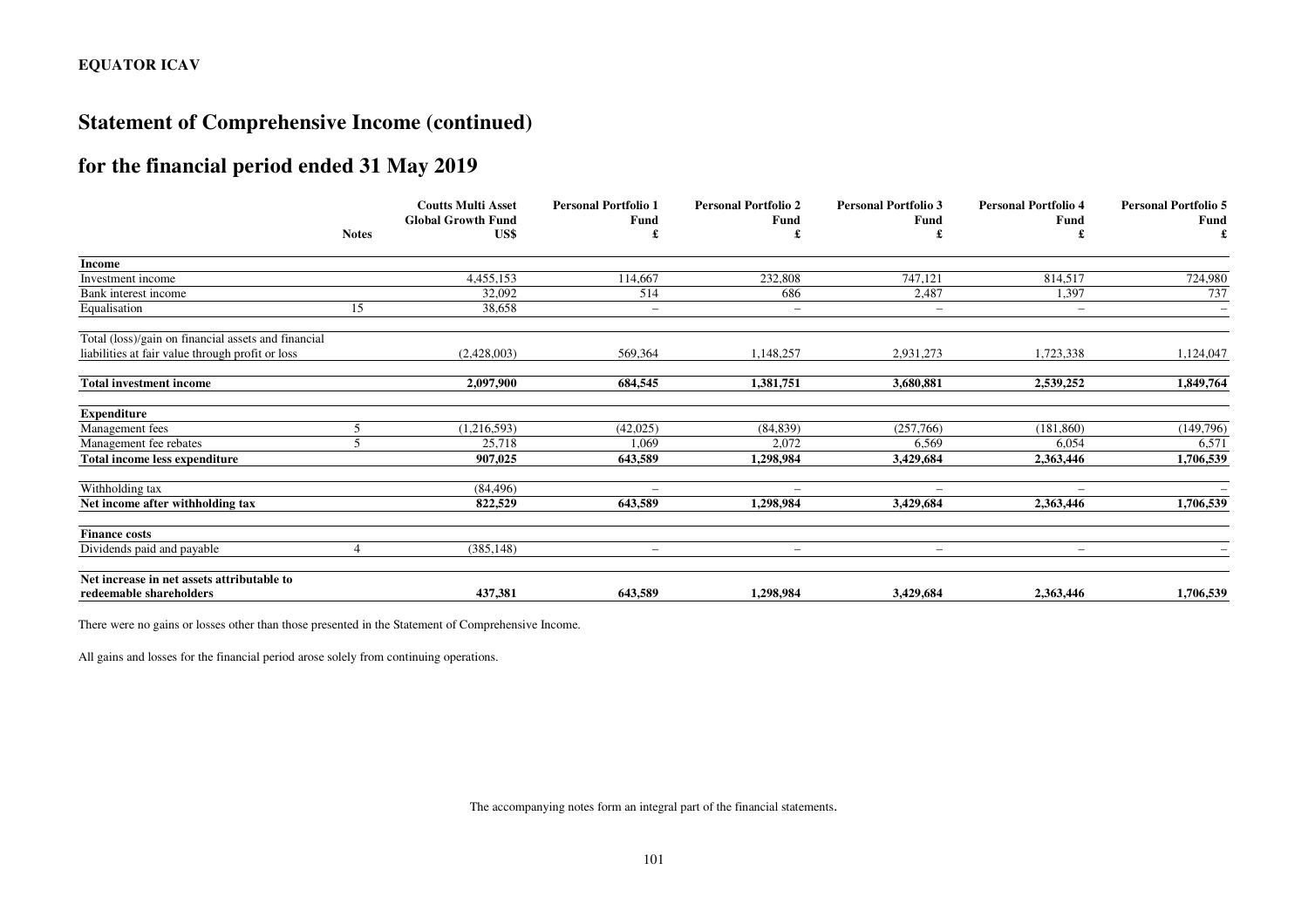## **Statement of Comprehensive Income (continued)**

## **for the financial period ended 31 May 2019**

|                                                  |                | <b>Equator UK Equity</b><br>Fund | <b>Equator UK Sovereign</b><br><b>Bond Fund</b> | <b>Equator US Equity</b><br>Fund |
|--------------------------------------------------|----------------|----------------------------------|-------------------------------------------------|----------------------------------|
|                                                  | <b>Notes</b>   | £                                | £                                               | US\$                             |
| <b>Income</b>                                    |                |                                  |                                                 |                                  |
| Investment income                                |                | 15,339,280                       | 4,033,897                                       | 3,250,497                        |
| Bank interest income                             |                | 2,670                            | 1.179                                           | 26,254                           |
| Equalisation                                     | 15             | (350, 025)                       | 53,316                                          |                                  |
| Total gain on financial assets and financial     |                |                                  |                                                 |                                  |
| liabilities at fair value through profit or loss |                | 48,509,989                       | 36,760,386                                      | 22,598,018                       |
| <b>Total investment income</b>                   |                | 63,501,914                       | 40,848,778                                      | 25,874,769                       |
| <b>Expenditure</b>                               |                |                                  |                                                 |                                  |
| Management fees                                  | 5              | (774, 722)                       | (270,090)                                       | (356, 734)                       |
| Management fee rebates                           | 5              | 638,242                          |                                                 | 648                              |
| <b>Total income less expenditure</b>             |                | 63,365,434                       | 40,578,688                                      | 25,518,683                       |
| Withholding tax                                  |                |                                  |                                                 | (489)                            |
| Net income after withholding tax                 |                | 63,365,434                       | 40,578,688                                      | 25,518,194                       |
| <b>Finance costs</b>                             |                |                                  |                                                 |                                  |
| Dividends paid and payable                       | $\overline{4}$ | (14, 685, 035)                   | (3,791,166)                                     |                                  |
| Net increase in net assets attributable to       |                |                                  |                                                 |                                  |
| redeemable shareholders                          |                | 48,680,399                       | 36,787,522                                      | 25,518,194                       |

There were no gains or losses other than those presented in the Statement of Comprehensive Income.

All gains and losses for the financial period arose solely from continuing operations.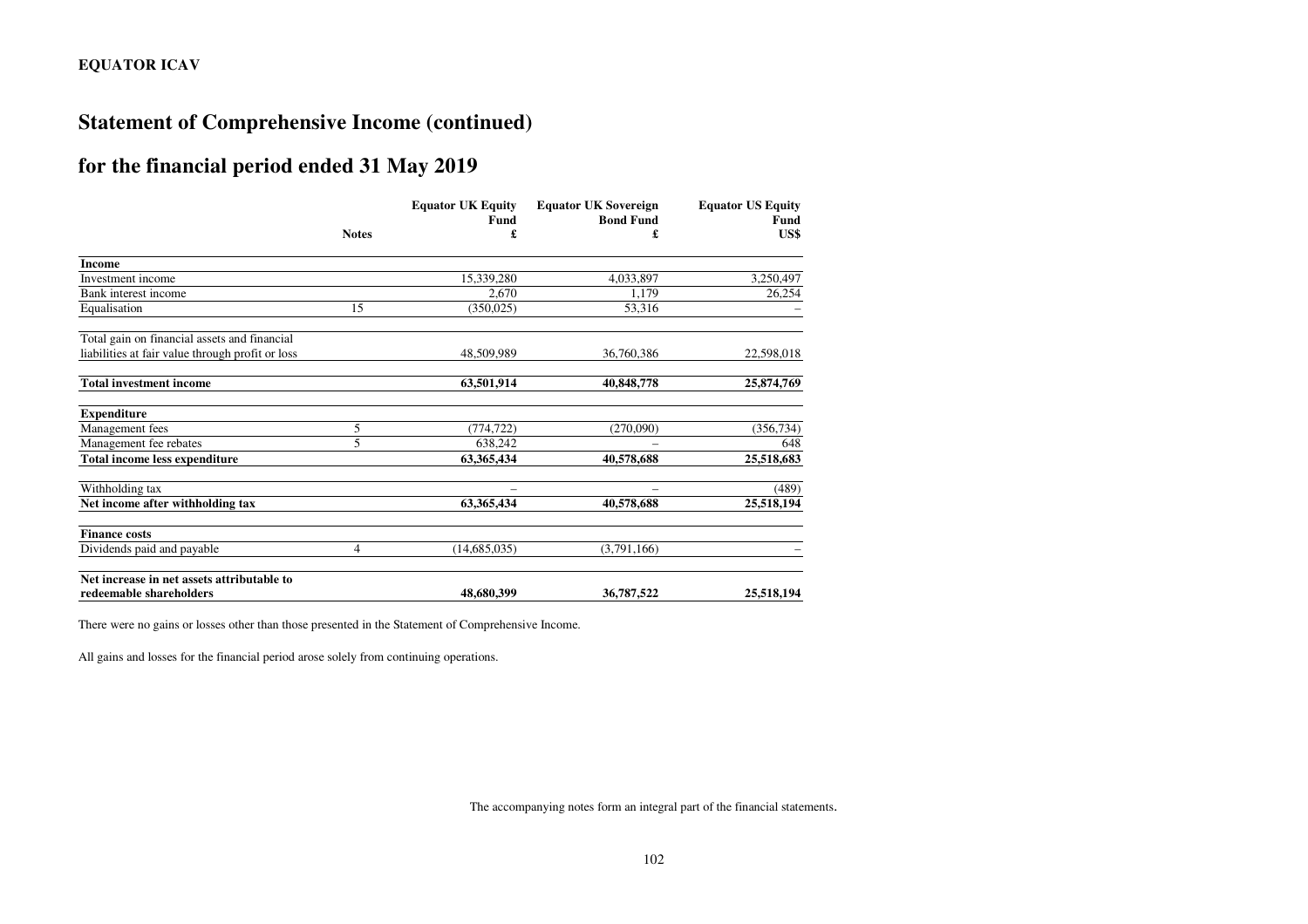## **Statement of Financial Position**

### **As at 31 May 2020**

|                                                            |              |                       |                      | Coutts Multi Asset UK Coutts Multi Asset UK Coutts Multi Asset UK Coutts Multi Asset UK |             | <b>Coutts Multi Asset</b>                       | <b>Coutts Multi Asset</b>   |
|------------------------------------------------------------|--------------|-----------------------|----------------------|-----------------------------------------------------------------------------------------|-------------|-------------------------------------------------|-----------------------------|
|                                                            |              | <b>Defensive Fund</b> | <b>Balanced Fund</b> | <b>Growth Fund</b>                                                                      |             | <b>Equity Growth Fund Global Defensive Fund</b> | <b>Global Balanced Fund</b> |
|                                                            | <b>Notes</b> |                       | £                    | £                                                                                       |             | US\$                                            | US\$                        |
| <b>Assets</b>                                              |              |                       |                      |                                                                                         |             |                                                 |                             |
| Transferable securities                                    |              | 89.587.823            | 649,295,807          | 142.227.299                                                                             | 26.215.424  | 40,498,545                                      | 121,889,277                 |
| Investment funds (IFs)                                     |              | 79.199.843            | 1,291,102,877        | 688,689,777                                                                             | 278,393,827 | 51,621,464                                      | 302,459,387                 |
| Financial derivative instruments                           |              | 1,583,746             | 10,313,765           | 27,652,701                                                                              | 13.821.830  | 2,277,394                                       | 7,836,784                   |
| Financial assets at fair value through                     |              |                       |                      |                                                                                         |             |                                                 |                             |
| profit or loss                                             | 3            | 170,371,412           | 1,950,712,449        | 858,569,777                                                                             | 318,431,081 | 94,397,403                                      | 432,185,448                 |
| Cash balances                                              | 10           | 3.693.735             | 34,945,672           | 37.574.380                                                                              | 6.343.256   | 4.525.500                                       | 22,087,174                  |
| Cash collateral and margin cash                            | 10           | 494,404               | 5,780,396            | 3,849,765                                                                               | 3,381,496   | 133,794                                         | 2,219,055                   |
| Interest/dividends receivable                              |              | 616,766               | 3,906,679            | 697,507                                                                                 | 126.923     | 186.125                                         | 619,190                     |
| Receivable for investments                                 |              |                       |                      |                                                                                         |             |                                                 |                             |
| sold/creations                                             |              | 6,123,923             | 9,986,375            | 7,063,651                                                                               | 692,206     | 99,984                                          | 4,331,684                   |
| Other assets                                               |              | 18.250                | 257.266              | 122,970                                                                                 | 86.625      | 12.257                                          | 55,932                      |
| <b>Total assets</b>                                        |              | 181,318,490           | 2,005,588,837        | 907,878,050                                                                             | 329,061,587 | 99,355,063                                      | 461,498,483                 |
| <b>Liabilities</b>                                         |              |                       |                      |                                                                                         |             |                                                 |                             |
| Financial derivative instruments                           |              | 116.062               | 747,265              | 458,279                                                                                 | 299.691     | 126,248                                         | 476,235                     |
| Financial liabilities at fair value through profit or loss | 3            | 116.062               | 747,265              | 458,279                                                                                 | 299.691     | 126,248                                         | 476,235                     |
| Payable for investments purchased/                         |              |                       |                      |                                                                                         |             |                                                 |                             |
| redemptions                                                |              | 1,434,709             | 7,281,009            | 5,786,424                                                                               | 2,345,848   |                                                 | 11,352                      |
| Management fees payable                                    | 5            | 88.940                | 919.791              | 408,673                                                                                 | 155,105     | 57.946                                          | 227,181                     |
| Total liabilities (excluding net assets                    |              |                       |                      |                                                                                         |             |                                                 |                             |
| attributable to redeemable shareholders)                   |              | 1,639,711             | 8,948,065            | 6,653,376                                                                               | 2,800,644   | 184,194                                         | 714,768                     |
| Total net assets attributable to                           |              |                       |                      |                                                                                         |             |                                                 |                             |
| redeemable shareholders                                    |              | 179,678,779           | 1,996,640,772        | 901,224,674                                                                             | 326,260,943 | 99,170,869                                      | 460,783,715                 |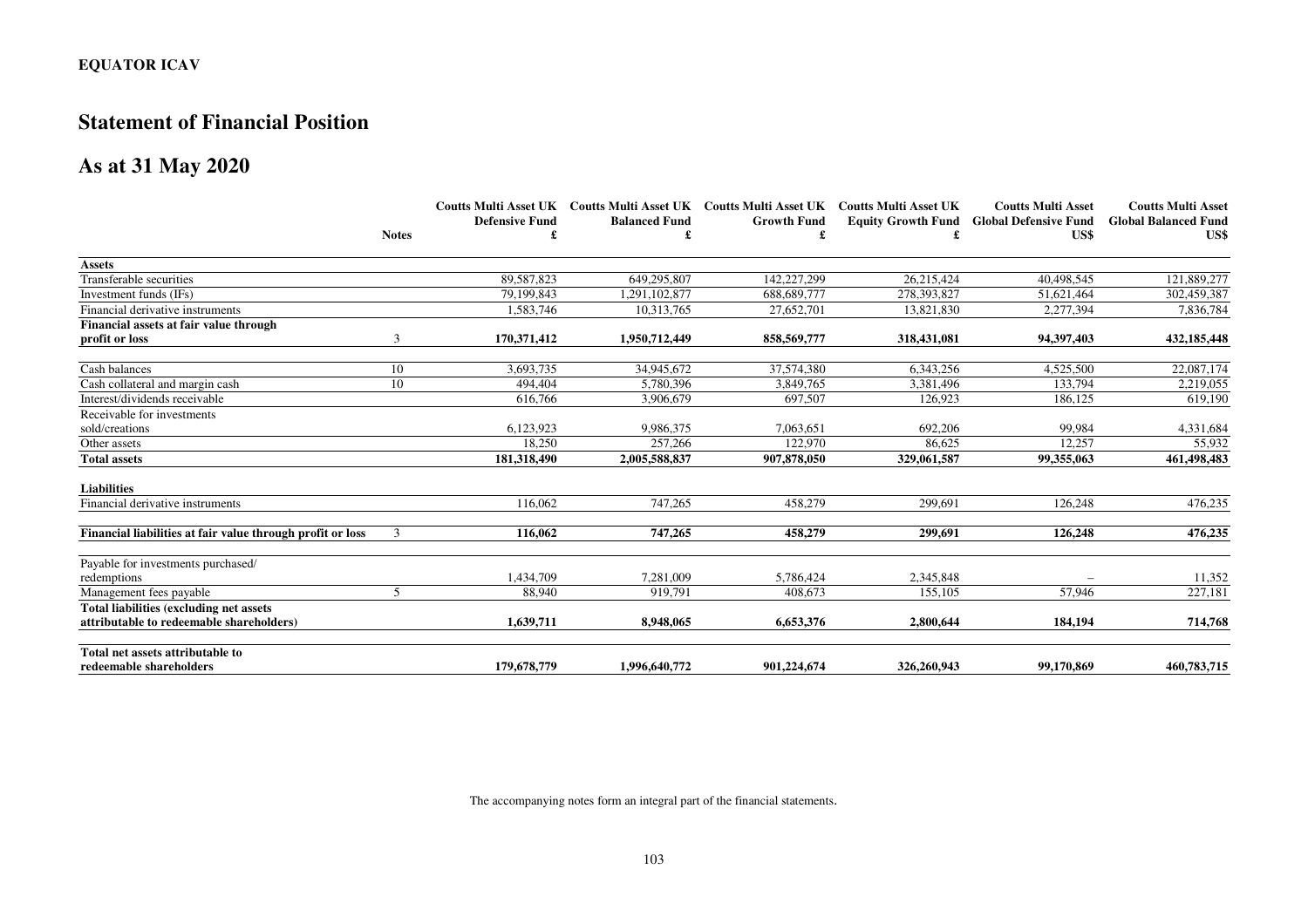# **Statement of Financial Position (continued)**

### **As at 31 May 2020**

|                                                            |                | <b>Coutts Multi Asset</b><br><b>Global Growth Fund</b> | <b>Personal Portfolio 1</b><br>Fund | <b>Personal Portfolio 2</b><br>Fund | <b>Personal Portfolio 3</b><br><b>Fund</b> | <b>Personal Portfolio 4</b><br>Fund | <b>Personal Portfolio 5</b><br>Fund |
|------------------------------------------------------------|----------------|--------------------------------------------------------|-------------------------------------|-------------------------------------|--------------------------------------------|-------------------------------------|-------------------------------------|
|                                                            | <b>Notes</b>   | US\$                                                   | £                                   |                                     |                                            | £                                   |                                     |
| <b>Assets</b>                                              |                |                                                        |                                     |                                     |                                            |                                     |                                     |
| Transferable securities                                    |                | 73,294,178                                             | 19,860,314                          | 21,448,958                          | 41,303,033                                 | 9,395,279                           |                                     |
| Investment funds (IFs)                                     |                | 349,719,966                                            | 23,465,326                          | 47,090,045                          | 164,230,195                                | 153,861,986                         | 137, 235, 715                       |
| Financial derivative instruments                           |                | 21.206.853                                             |                                     | $\overline{\phantom{0}}$            |                                            |                                     |                                     |
| Financial assets at fair value through                     |                |                                                        |                                     |                                     |                                            |                                     |                                     |
| profit or loss                                             | 3              | 444,220,997                                            | 43,325,640                          | 68,539,003                          | 205,533,228                                | 163,257,265                         | 137, 235, 715                       |
| Cash balances                                              | 10             | 17,274,700                                             | 1,981,684                           | 2,643,427                           | 8,655,305                                  | 6,112,181                           | 5,377,819                           |
| Cash collateral and margin cash                            | 10             | 5,655,229                                              |                                     |                                     |                                            |                                     |                                     |
| Interest/dividends receivable                              |                | 303,358                                                | 122,030                             | 139,181                             | 271,584                                    | 59,014                              |                                     |
| Receivable for investments                                 |                |                                                        |                                     |                                     |                                            |                                     |                                     |
| sold/creations                                             |                | 2,628,989                                              | 420,460                             | 1,712,209                           | 2,659,076                                  | 1,715,971                           | 2,140,042                           |
| Other assets                                               |                | 29,482                                                 | 4,990                               | 11,117                              | 34,158                                     | 29,413                              | 26,341                              |
| <b>Total assets</b>                                        |                | 470,112,755                                            | 45,854,804                          | 73,044,937                          | 217,153,351                                | 171,173,844                         | 144,779,917                         |
| <b>Liabilities</b>                                         |                |                                                        |                                     |                                     |                                            |                                     |                                     |
| Financial derivative instruments                           |                | 303,185                                                | $\overline{\phantom{0}}$            | $\overline{\phantom{0}}$            |                                            | $\qquad \qquad -$                   |                                     |
| Financial liabilities at fair value through profit or loss | 3              | 303.185                                                | $\overline{\phantom{0}}$            | $\overline{\phantom{0}}$            | $\qquad \qquad \blacksquare$               | $\qquad \qquad -$                   |                                     |
| Payable for investments purchased/                         |                |                                                        |                                     |                                     |                                            |                                     |                                     |
| redemptions                                                |                | 217,325                                                | 977.162                             | 1,843,748                           | 4,764,272                                  | 3,539,894                           | 4,145,784                           |
| Management fees payable                                    | $\mathfrak{F}$ | 227,453                                                | 18,977                              | 29,276                              | 89.174                                     | 69,288                              | 57,651                              |
| Total liabilities (excluding net assets                    |                |                                                        |                                     |                                     |                                            |                                     |                                     |
| attributable to redeemable shareholders)                   |                | 747,963                                                | 996,139                             | 1,873,024                           | 4,853,446                                  | 3,609,182                           | 4,203,435                           |
| Total net assets attributable to                           |                |                                                        |                                     |                                     |                                            |                                     |                                     |
| redeemable shareholders                                    |                | 469,364,792                                            | 44,858,665                          | 71,171,913                          | 212,299,905                                | 167,564,662                         | 140,576,482                         |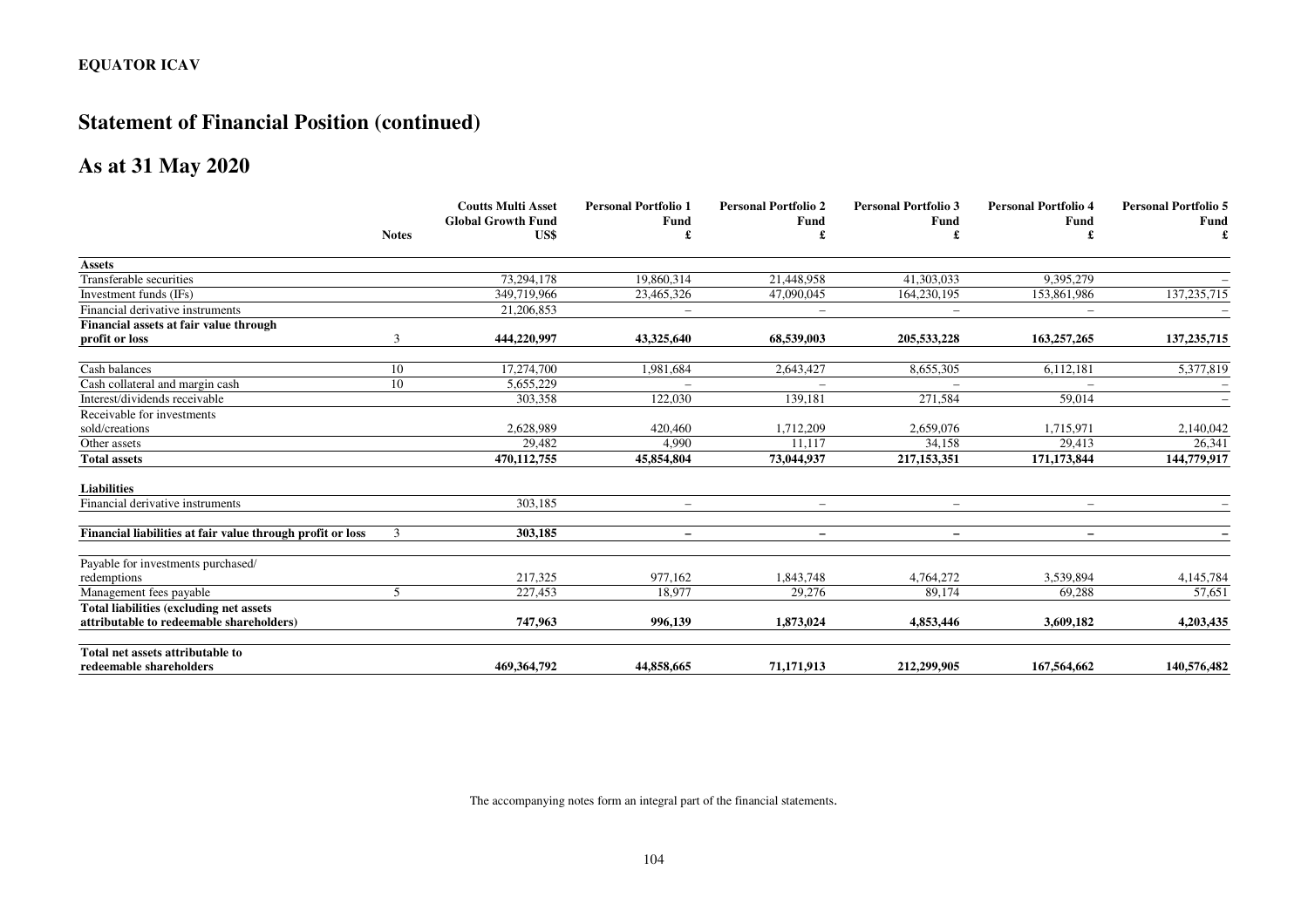# **Statement of Financial Position (continued)**

### **As at 31 May 2020**

|                                                            |              | <b>Equator UK Equity</b> | <b>Equator UK Sovereign</b> | <b>Equator US Equity</b> |
|------------------------------------------------------------|--------------|--------------------------|-----------------------------|--------------------------|
|                                                            |              | <b>Fund</b>              | <b>Bond Fund</b>            | <b>Fund</b>              |
|                                                            | <b>Notes</b> | £                        | £                           | US\$                     |
| <b>Assets</b>                                              |              |                          |                             |                          |
| <b>Transferable</b> securities                             |              | $\overline{\phantom{0}}$ | 1,766,919,657               |                          |
| Investment funds (IFs)                                     |              | 1,108,343,787            |                             | 1,223,112,167            |
| Financial derivative instruments                           |              | 4,224,775                |                             | 2,532,950                |
| Financial assets at fair value through                     |              |                          |                             |                          |
| profit or loss                                             | 3            | 1,112,568,562            | 1,766,919,657               | 1,225,645,117            |
| Cash balances                                              | 10           | 608.927                  | 5,121,117                   | 3,359,602                |
| Cash collateral and margin cash                            | 10           | 9,357,461                | 101,431                     | 5,871,856                |
| Interest/dividends receivable                              |              | 104,743                  | 10,446,938                  | 29,704                   |
| Receivable for investments                                 |              |                          |                             |                          |
| sold/creations                                             |              | 98,454                   | 326,706                     | 61,112                   |
| Other assets                                               |              | 165,277                  |                             | 648                      |
| <b>Total assets</b>                                        |              | 1,122,903,424            | 1,782,915,849               | 1,234,968,039            |
| <b>Liabilities</b>                                         |              |                          |                             |                          |
| Financial derivative instruments                           |              | $\overline{\phantom{0}}$ | $\overline{\phantom{0}}$    |                          |
| Financial liabilities at fair value through profit or loss | 3            | -                        |                             |                          |
| Payable for investments purchased/                         |              |                          |                             |                          |
| redemptions                                                |              | 1,734,803                | 1,148,836                   | 1,864,915                |
| Management fees payable                                    | 5            | 91,572                   | 84,950                      | 96.150                   |
| Total liabilities (excluding net assets                    |              |                          |                             |                          |
| attributable to redeemable shareholders)                   |              | 1,826,375                | 1,233,786                   | 1,961,065                |
| Total net assets attributable to                           |              |                          |                             |                          |
| redeemable shareholders                                    |              | 1,121,077,049            | 1,781,682,063               | 1,233,006,974            |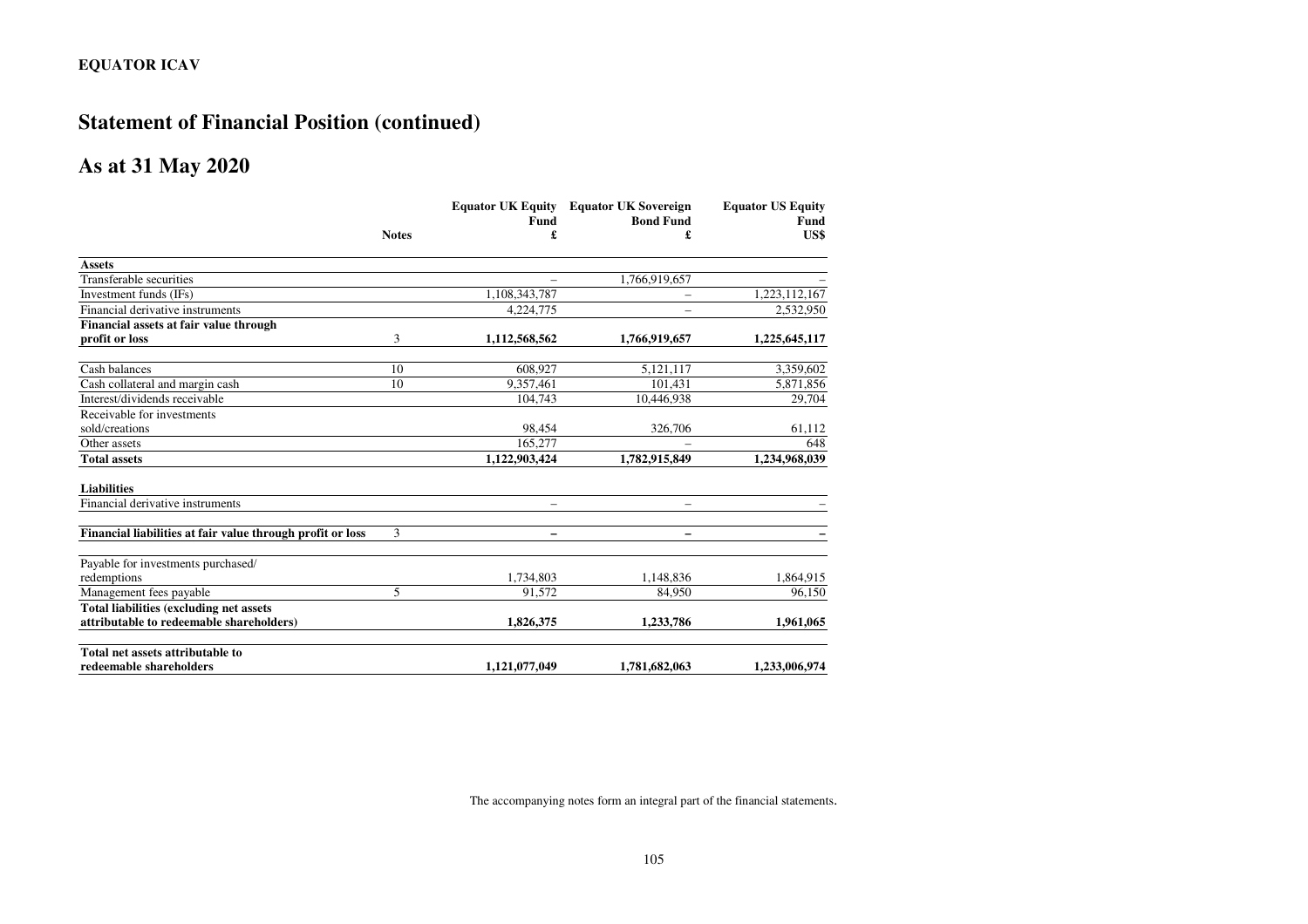# **Statement of Financial Position (continued)**

# **As at 30 November 2019**

|                                                            |                | <b>Defensive Fund</b> | <b>Balanced Fund</b><br>£ | Coutts Multi Asset UK Coutts Multi Asset UK Coutts Multi Asset UK Coutts Multi Asset UK<br><b>Growth Fund</b> |             | <b>Coutts Multi Asset</b><br>Equity Growth Fund Global Defensive Fund<br>US\$ | <b>Coutts Multi Asset</b><br><b>Global Balanced Fund</b><br>US\$ |
|------------------------------------------------------------|----------------|-----------------------|---------------------------|---------------------------------------------------------------------------------------------------------------|-------------|-------------------------------------------------------------------------------|------------------------------------------------------------------|
|                                                            | <b>Notes</b>   |                       |                           |                                                                                                               |             |                                                                               |                                                                  |
|                                                            |                |                       |                           |                                                                                                               |             |                                                                               |                                                                  |
| <b>Assets</b>                                              |                |                       |                           |                                                                                                               |             |                                                                               |                                                                  |
| Transferable securities                                    |                | 104.020.721           | 785,320,658               | 198,456,162                                                                                                   | 37,391,487  | 52,735,853                                                                    | 177,182,195                                                      |
| Investment funds (IFs)                                     |                | 66,482,371            | 1.043.083.646             | 641.521.274                                                                                                   | 294,862,578 | 44.735.572                                                                    | 282,162,832                                                      |
| Financial derivative instruments                           |                | 609,179               | 5,152,808                 | 6,313,478                                                                                                     | 3,045,638   | 506,571                                                                       | 2,606,043                                                        |
| Financial assets at fair value through                     |                |                       |                           |                                                                                                               |             |                                                                               |                                                                  |
| profit or loss                                             | 3              | 171,112,271           | 1,833,557,112             | 846,290,914                                                                                                   | 335,299,703 | 97,977,996                                                                    | 461,951,070                                                      |
| Cash balances                                              | 10             | 4.037.830             | 24,269,076                | 11,411,315                                                                                                    | 3,720,495   | 1,548,806                                                                     | 5,306,734                                                        |
| Cash collateral and margin cash                            | 10             | 1,086,558             | 11.240.033                | 11,209,865                                                                                                    | 6,636,586   | 552,428                                                                       | 2,262,879                                                        |
| Interest/dividends receivable                              |                | 872,731               | 4,739,779                 | 1,341,824                                                                                                     | 312,684     | 313,315                                                                       | 913,810                                                          |
| Receivable for investments                                 |                |                       |                           |                                                                                                               |             |                                                                               |                                                                  |
| sold/creations                                             |                | 1,225,016             | 11,102,687                | 6,502,667                                                                                                     | 730,344     | 541,649                                                                       | 6,183,990                                                        |
| Other assets                                               |                | 17.296                | 252,306                   | 110.533                                                                                                       | 78.763      | 12.232                                                                        | 61,763                                                           |
| <b>Total assets</b>                                        |                | 178,351,702           | 1,885,160,993             | 876, 867, 118                                                                                                 | 346,778,575 | 100,946,426                                                                   | 476,680,246                                                      |
| <b>Liabilities</b>                                         |                |                       |                           |                                                                                                               |             |                                                                               |                                                                  |
| Financial derivative instruments                           |                | 15.477                | 250,138                   | 159,327                                                                                                       | 235,191     | 84,378                                                                        | 228,152                                                          |
| Financial liabilities at fair value through profit or loss | 3              | 15,477                | 250.138                   | 159,327                                                                                                       | 235,191     | 84,378                                                                        | 228,152                                                          |
| Payable for investments purchased/                         |                |                       |                           |                                                                                                               |             |                                                                               |                                                                  |
| redemptions                                                |                | 678,364               | 7.451.959                 | 6,748,336                                                                                                     | 2,489,324   | 593,895                                                                       | 4,196,703                                                        |
| Management fees payable                                    | $\mathfrak{F}$ | 91,590                | 876,600                   | 397,970                                                                                                       | 165,623     | 60,742                                                                        | 239,823                                                          |
| Total liabilities (excluding net assets                    |                |                       |                           |                                                                                                               |             |                                                                               |                                                                  |
| attributable to redeemable shareholders)                   |                | 785,431               | 8,578,697                 | 7,305,633                                                                                                     | 2,890,138   | 739,015                                                                       | 4,664,678                                                        |
| Total net assets attributable to                           |                |                       |                           |                                                                                                               |             |                                                                               |                                                                  |
| redeemable shareholders                                    |                | 177,566,271           | 1.876.582.296             | 869,561,485                                                                                                   | 343,888,437 | 100.207.411                                                                   | 472,015,568                                                      |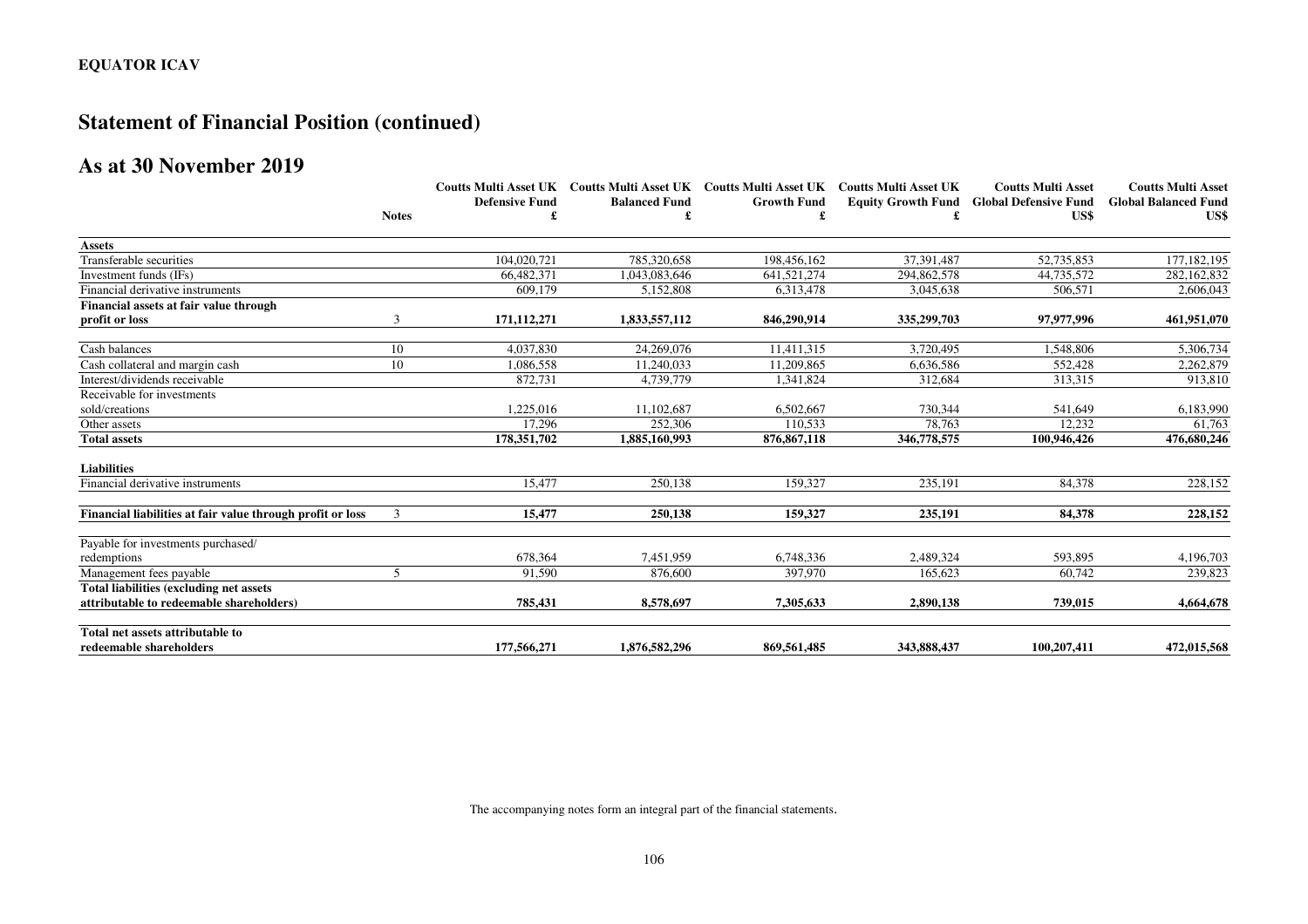# **Statement of Financial Position (continued)**

# **As at 30 November 2019**

|                                                            |              | <b>Coutts Multi Asset</b><br><b>Global Growth Fund</b><br>US\$ | <b>Personal Portfolio 1</b><br>Fund | <b>Personal Portfolio 2</b><br>Fund | <b>Personal Portfolio 3</b><br>Fund | <b>Personal Portfolio 4</b><br>Fund | <b>Personal Portfolio 5</b><br><b>Fund</b> |
|------------------------------------------------------------|--------------|----------------------------------------------------------------|-------------------------------------|-------------------------------------|-------------------------------------|-------------------------------------|--------------------------------------------|
|                                                            |              |                                                                |                                     |                                     |                                     |                                     |                                            |
|                                                            | <b>Notes</b> |                                                                |                                     |                                     |                                     |                                     |                                            |
| <b>Assets</b>                                              |              |                                                                |                                     |                                     |                                     |                                     |                                            |
| Transferable securities                                    |              | 112,460,033                                                    | 13,579,846                          | 18,738,044                          | 36,885,145                          | 9.607.070                           |                                            |
| Investment funds (IFs)                                     |              | 360,785,849                                                    | 14,808,280                          | 37,871,647                          | 134,310,085                         | 119,826,574                         | 102,904,208                                |
| Financial derivative instruments                           |              | 6,503,300                                                      | $\overline{\phantom{m}}$            | $\qquad \qquad -$                   | $\overline{\phantom{m}}$            | $\overline{\phantom{0}}$            |                                            |
| Financial assets at fair value through                     |              |                                                                |                                     |                                     |                                     |                                     |                                            |
| profit or loss                                             | 3            | 479,749,182                                                    | 28,388,126                          | 56,609,691                          | 171,195,230                         | 129,433,644                         | 102,904,208                                |
| Cash balances                                              | 10           | 4,997,445                                                      | 694,587                             | 1,264,914                           | 3,669,208                           | 2,265,842                           | 2,135,862                                  |
| Cash collateral and margin cash                            | 10           | 4,967,290                                                      |                                     |                                     |                                     |                                     |                                            |
| Interest/dividends receivable                              |              | 616,316                                                        | 161,064                             | 428,328                             | 1,493,735                           | 694,785                             | 667,117                                    |
| Receivable for investments                                 |              |                                                                |                                     |                                     |                                     |                                     |                                            |
| sold/creations                                             |              | 2,390,242                                                      | 37,834                              | 250,590                             | 544,136                             | 1,046,241                           | 297,371                                    |
| Other assets                                               |              | 34,689                                                         | 3,616                               | 7,691                               | 23,055                              | 19.922                              | 18,979                                     |
| <b>Total assets</b>                                        |              | 492,755,164                                                    | 29,285,227                          | 58,561,214                          | 176,925,364                         | 133,460,434                         | 106,023,537                                |
| <b>Liabilities</b>                                         |              |                                                                |                                     |                                     |                                     |                                     |                                            |
| Financial derivative instruments                           |              | 440,089                                                        | $\qquad \qquad -$                   | $\qquad \qquad -$                   | $\overline{\phantom{0}}$            | $\qquad \qquad -$                   |                                            |
| Financial liabilities at fair value through profit or loss | 3            | 440.089                                                        | $\qquad \qquad -$                   | $\qquad \qquad -$                   | $\qquad \qquad -$                   | $\overline{\phantom{a}}$            |                                            |
| Payable for investments purchased/                         |              |                                                                |                                     |                                     |                                     |                                     |                                            |
| redemptions                                                |              | 7,447,729                                                      | 68,711                              | 185,053                             | 424.188                             | 868,799                             | 306,700                                    |
| Management fees payable                                    | 5            | 244,289                                                        | 12,290                              | 25,146                              | 76,098                              | 55,843                              | 45,227                                     |
| Total liabilities (excluding net assets                    |              |                                                                |                                     |                                     |                                     |                                     |                                            |
| attributable to redeemable shareholders)                   |              | 8,132,107                                                      | 81,001                              | 210,199                             | 500,286                             | 924,642                             | 351,927                                    |
| Total net assets attributable to                           |              |                                                                |                                     |                                     |                                     |                                     |                                            |
| redeemable shareholders                                    |              | 484,623,057                                                    | 29,204,226                          | 58,351,015                          | 176,425,078                         | 132,535,792                         | 105,671,610                                |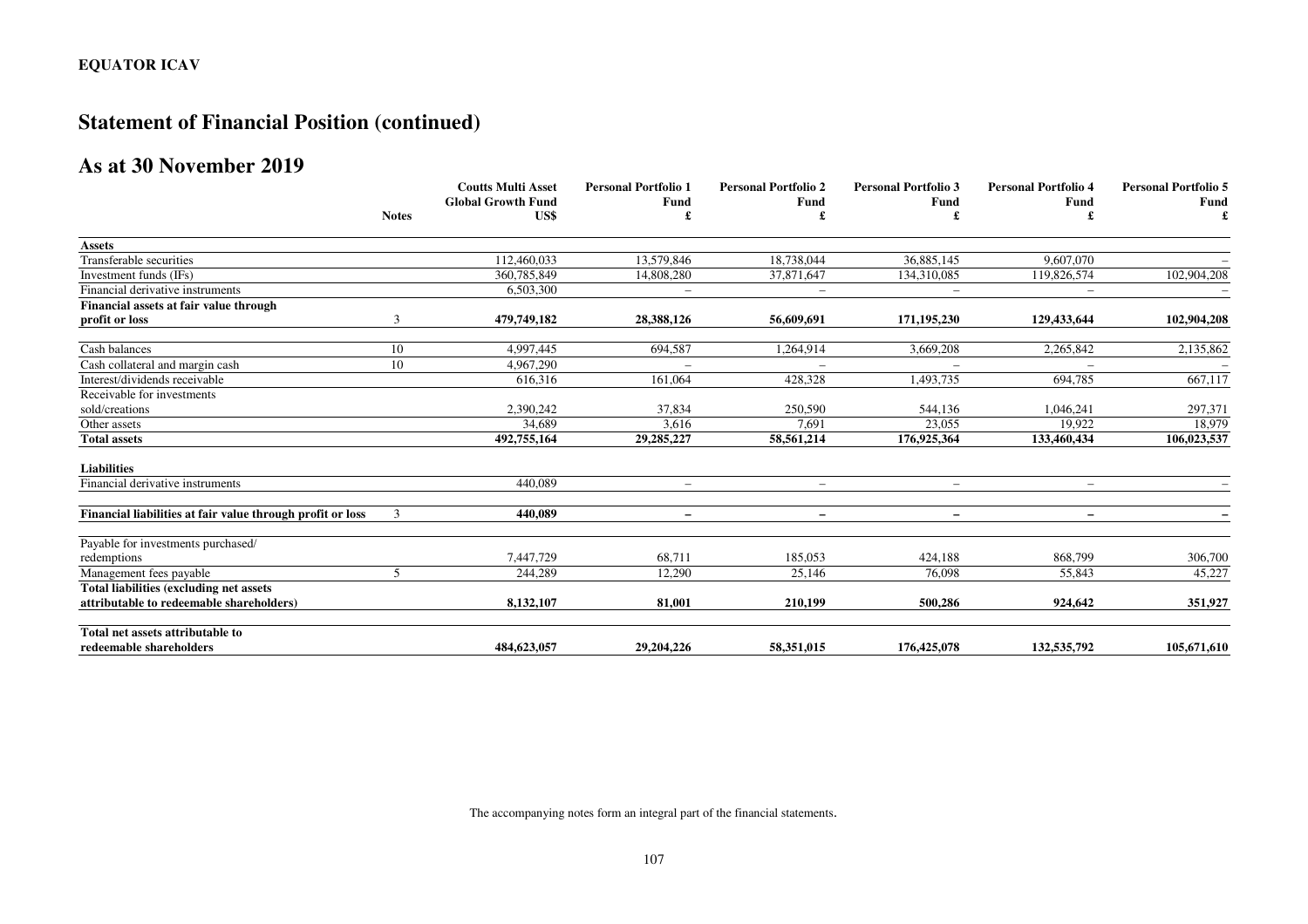# **Statement of Financial Position (continued)**

# **As at 30 November 2019**

|                                                            |              | <b>Equator UK Equity</b> | <b>Equator UK Sovereign</b> | <b>Equator US Equity</b> |
|------------------------------------------------------------|--------------|--------------------------|-----------------------------|--------------------------|
|                                                            |              | Fund                     | <b>Bond Fund</b>            | Fund                     |
|                                                            | <b>Notes</b> | £                        | £                           | US\$                     |
| <b>Assets</b>                                              |              |                          |                             |                          |
| Transferable securities                                    |              | $\overline{\phantom{0}}$ | 1,583,513,975               |                          |
| Investment funds (IFs)                                     |              | 1,238,418,099            |                             | 1,215,493,659            |
| Financial derivative instruments                           |              |                          | $\overline{\phantom{0}}$    |                          |
| Financial assets at fair value through                     |              |                          |                             |                          |
| profit or loss                                             | 3            | 1,238,418,099            | 1,583,513,975               | 1,215,493,659            |
| Cash balances                                              | 10           | 6,079,496                | 6,349,213                   | 2,008,392                |
| Cash collateral and margin cash                            | 10           | 150.362                  | 101.739                     | 173,623                  |
| Interest/dividends receivable                              |              | 7,589,135                | 11,062,735                  | 686,336                  |
| Receivable for investments                                 |              |                          |                             |                          |
| sold/creations                                             |              | 218,408                  | 1,786,550                   | 204,122                  |
| Other assets                                               |              | 456.543                  |                             | 648                      |
| <b>Total assets</b>                                        |              | 1,252,912,043            | 1,602,814,212               | 1,218,566,780            |
| <b>Liabilities</b>                                         |              |                          |                             |                          |
| Financial derivative instruments                           |              | $\overline{\phantom{0}}$ | $\overline{\phantom{0}}$    |                          |
| Financial liabilities at fair value through profit or loss | 3            | -                        | -                           |                          |
| Payable for investments purchased/                         |              |                          |                             |                          |
| redemptions                                                |              | 2,508,594                | 1,147,240                   | 1,359,662                |
| Management fees payable                                    | 5            | 111,471                  | 75.064                      | 91,158                   |
| <b>Total liabilities (excluding net assets)</b>            |              |                          |                             |                          |
| attributable to redeemable shareholders)                   |              | 2,620,065                | 1,222,304                   | 1,450,820                |
| Total net assets attributable to                           |              |                          |                             |                          |
| redeemable shareholders                                    |              | 1,250,291,978            | 1,601,591,908               | 1,217,115,960            |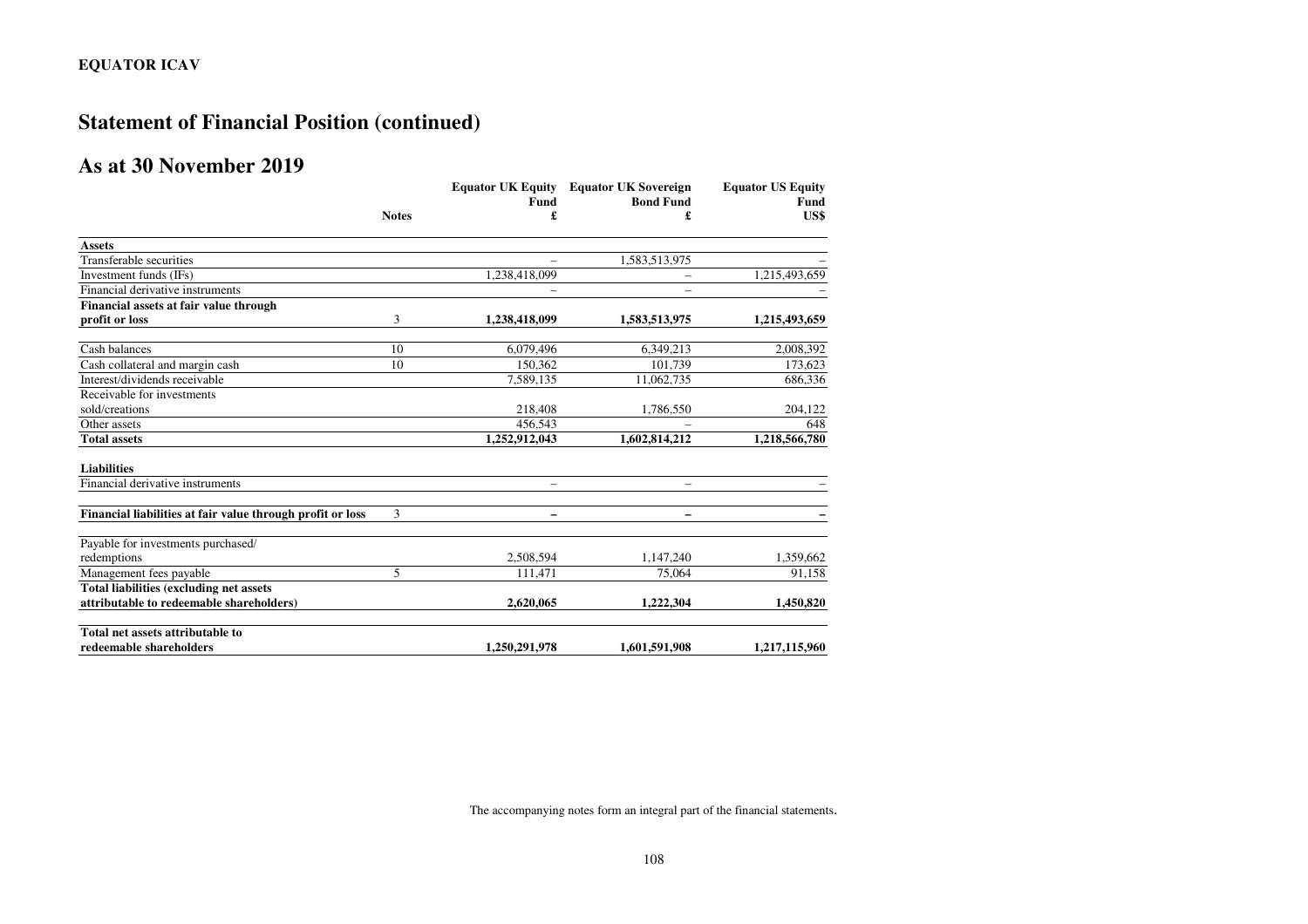# **Statement of Changes in Net Assets Attributable to Redeemable Shareholders**

# **for the financial period ended 31 May 2020**

|                                                       |             | <b>Coutts Multi Asset UK</b><br>Defensive Fund | <b>Coutts Multi Asset UK</b><br><b>Balanced Fund</b> | <b>Coutts Multi Asset UK</b><br><b>Growth Fund</b> | Coutts Multi Asset UK | <b>Coutts Multi Asset</b><br><b>Equity Growth Fund Global Defensive Fund</b> | <b>Coutts Multi Asset</b><br><b>Global Balanced Fund</b> |
|-------------------------------------------------------|-------------|------------------------------------------------|------------------------------------------------------|----------------------------------------------------|-----------------------|------------------------------------------------------------------------------|----------------------------------------------------------|
|                                                       | <b>Note</b> |                                                |                                                      |                                                    |                       | US\$                                                                         | US\$                                                     |
| Net assets attributable to redeemable shareholders at |             |                                                |                                                      |                                                    |                       |                                                                              |                                                          |
| beginning of financial period                         |             | 177,566,271                                    | 1.876.582.296                                        | 869.561.485                                        | 343,888,437           | 100.207.411                                                                  | 472,015,568                                              |
| Proceeds from redeemable shares issued                |             | 30,266,447                                     | 371.473.389                                          | 221,526,829                                        | 62.791.326            | 8,581,963                                                                    | 70,088,160                                               |
| Dividend re-invested                                  |             |                                                | $\overline{\phantom{m}}$                             |                                                    |                       | -                                                                            |                                                          |
| Cost of redeemable shares redeemed                    |             | (25.312.479)                                   | (184.060.521)                                        | (129.512.556)                                      | (48.461.073)          | (6.815.191)                                                                  | (44, 537, 867)                                           |
| Anti-dilution levy                                    | 16          | 18,868                                         | 57,807                                               | 125,119                                            | 24,700                | 4,338                                                                        | 18,124                                                   |
| Net decrease in net assets attributable to redeemable |             |                                                |                                                      |                                                    |                       |                                                                              |                                                          |
| shareholders from operations                          |             | (2,860,328)                                    | (67, 412, 199)                                       | (60, 476, 203)                                     | (31.982.447)          | (2,807,652)                                                                  | (36,800,270)                                             |
| Total net assets attributable to redeemable           |             |                                                |                                                      |                                                    |                       |                                                                              |                                                          |
| shareholders at end of financial period               |             | 179,678,779                                    | 1,996,640,772                                        | 901.224.674                                        | 326,260,943           | 99,170,869                                                                   | 460,783,715                                              |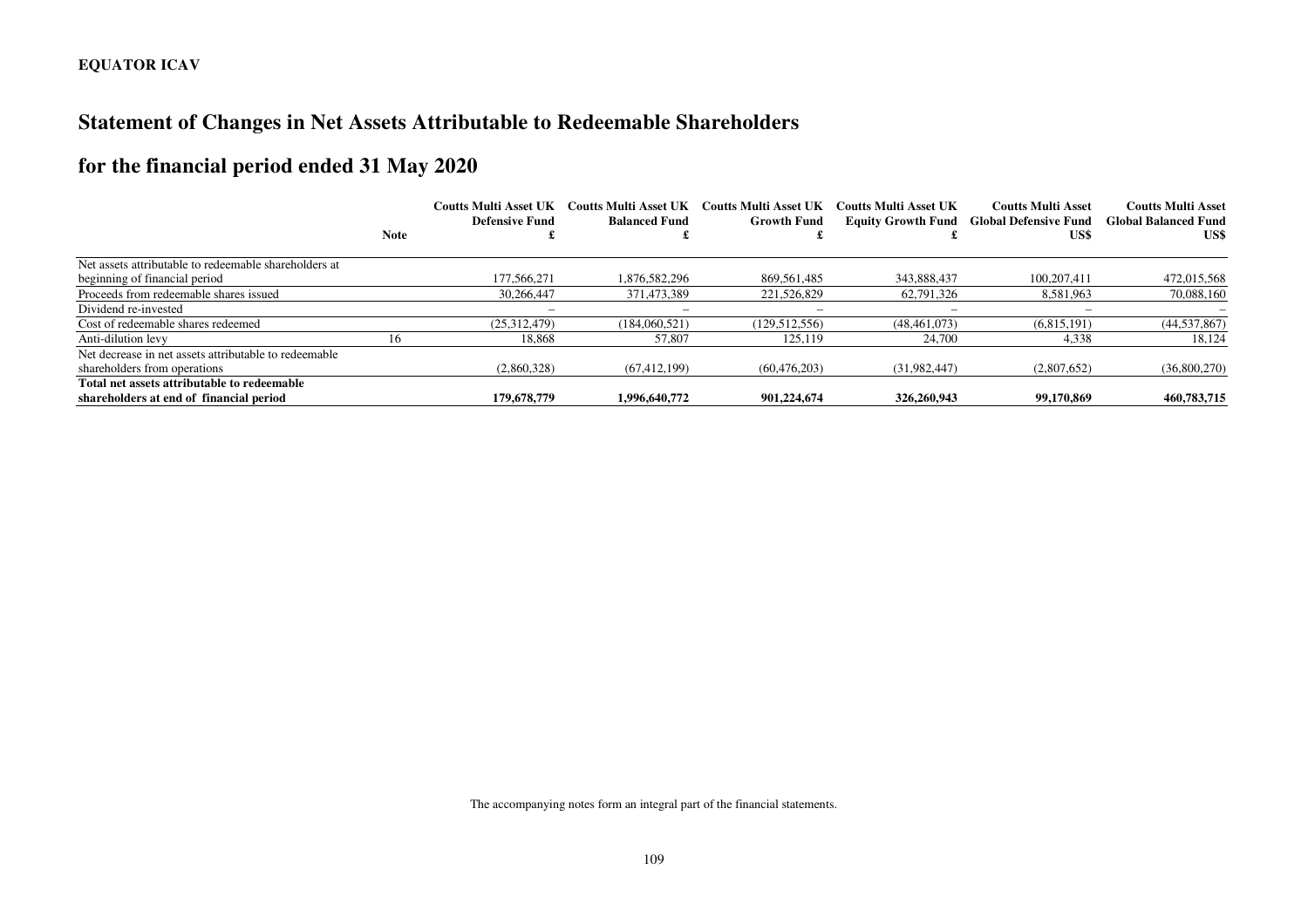# **Statement of Changes in Net Assets Attributable to Redeemable Shareholders (continued)**

# **for the financial period ended 31 May 2020**

|                                                       | <b>Note</b> | <b>Coutts Multi Asset</b><br><b>Global Growth Fund</b><br>US\$ | <b>Personal Portfolio 1</b><br>Fund | <b>Personal Portfolio 2</b><br>Fund | <b>Personal Portfolio 3</b><br>Fund | <b>Personal Portfolio 4</b><br>Fund | <b>Personal Portfolio 5</b><br>Fund |
|-------------------------------------------------------|-------------|----------------------------------------------------------------|-------------------------------------|-------------------------------------|-------------------------------------|-------------------------------------|-------------------------------------|
| Net assets attributable to redeemable shareholders at |             |                                                                |                                     |                                     |                                     |                                     |                                     |
|                                                       |             |                                                                | 29, 204, 226                        | 58.351.015                          |                                     |                                     |                                     |
| beginning of financial period                         |             | 484,623,057                                                    |                                     |                                     | 176,425,078                         | 132,535,792                         | 105,671,610                         |
| Proceeds from redeemable shares issued                |             | 83.693.418                                                     | 19,089,388                          | 23.916.640                          | 65.674.399                          | 63.499.514                          | 58,352,600                          |
| Dividend re-invested                                  |             | $\overline{\phantom{0}}$                                       | $\overline{\phantom{0}}$            | -                                   |                                     | $\overline{\phantom{m}}$            |                                     |
| Cost of redeemable shares redeemed                    |             | (43,718,143)                                                   | (3,930,375)                         | (10,067,314)                        | (24.081.712)                        | (20,654,090)                        | (17, 139, 787)                      |
| Anti-dilution levy                                    | 16          | 17,346                                                         | 1,661                               |                                     |                                     |                                     |                                     |
| Net (decrease)/increase in net assets attributable to |             |                                                                |                                     |                                     |                                     |                                     |                                     |
| redeemable shareholders from operations               |             | (55,250,886)                                                   | 493,765                             | (1,028,428)                         | (5,717,860)                         | (7,816,554)                         | (6,307,941)                         |
| Total net assets attributable to redeemable           |             |                                                                |                                     |                                     |                                     |                                     |                                     |
| shareholders at end of financial period               |             | 469,364,792                                                    | 44,858,665                          | 71,171,913                          | 212,299,905                         | 167,564,662                         | 140,576,482                         |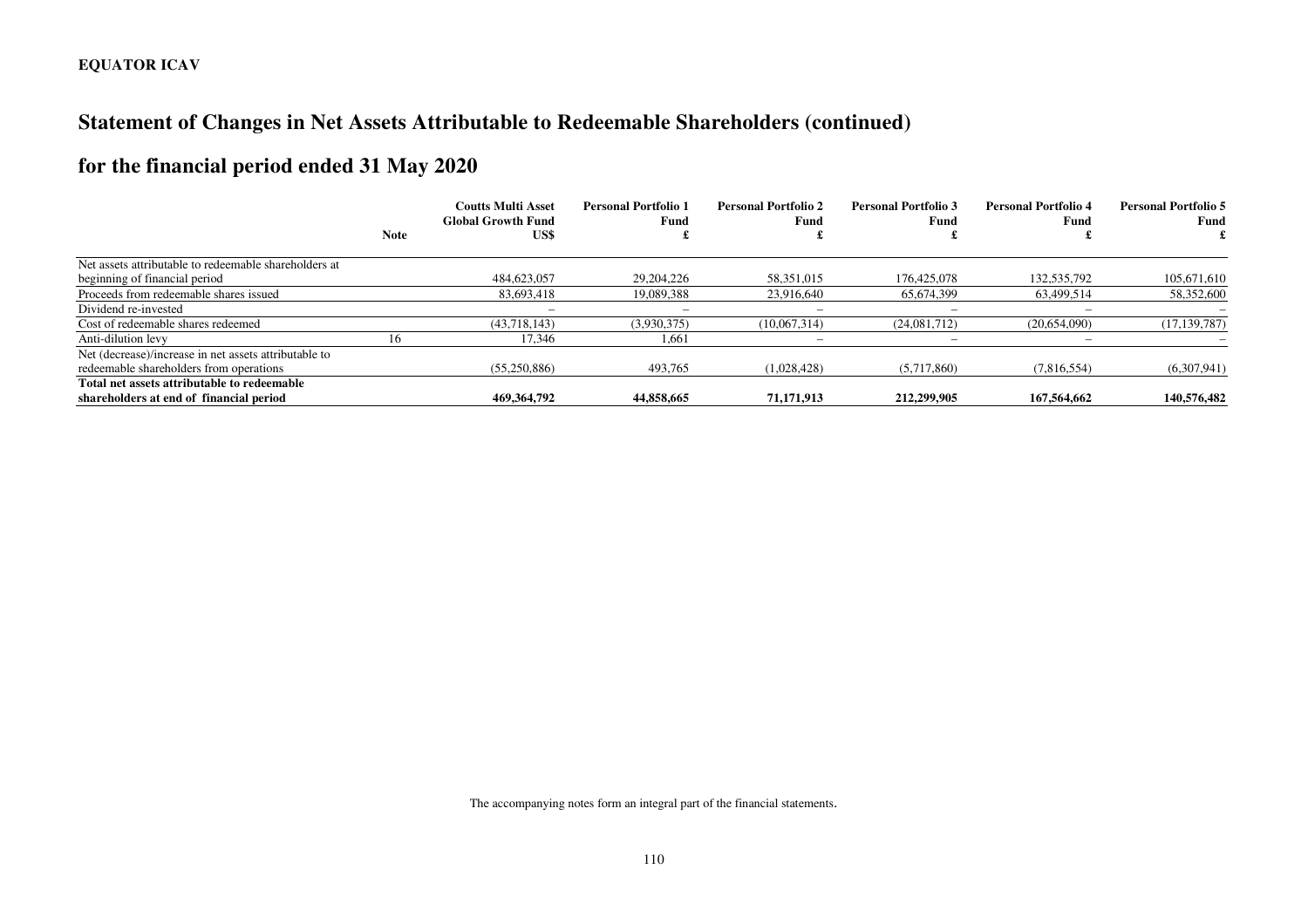# **Statement of Changes in Net Assets Attributable to Redeemable Shareholders (continued)**

# **for the financial period ended 31 May 2020**

|                                                       |             | <b>Equator UK Equity</b><br>Fund | <b>Equator UK Sovereign</b><br><b>Bond Fund</b> | <b>Equator US Equity</b><br>Fund |
|-------------------------------------------------------|-------------|----------------------------------|-------------------------------------------------|----------------------------------|
|                                                       | <b>Note</b> |                                  | £                                               | US\$                             |
| Net assets attributable to redeemable shareholders at |             |                                  |                                                 |                                  |
| beginning of financial period                         |             | 1,250,291,978                    | 1,601,591,908                                   | 1,217,115,960                    |
| Proceeds from redeemable shares issued                |             | 147,225,025                      | 322,883,150                                     | 107,727,844                      |
| Dividend re-invested                                  |             | 24.187                           | 1.456                                           |                                  |
| Cost of redeemable shares redeemed                    |             | (67,878,897)                     | (254,860,283)                                   | (61, 433, 836)                   |
| Anti-dilution levy                                    | 16          | 190.039                          | 122,145                                         | 83,841                           |
| Net (decrease)/increase in net assets attributable to |             |                                  |                                                 |                                  |
| redeemable shareholders from operations               |             | (208, 775, 283)                  | 111.943.687                                     | (30, 486, 835)                   |
| Total net assets attributable to redeemable           |             |                                  |                                                 |                                  |
| shareholders at end of financial period               |             | 1.121.077.049                    | 1.781.682.063                                   | 1.233.006.974                    |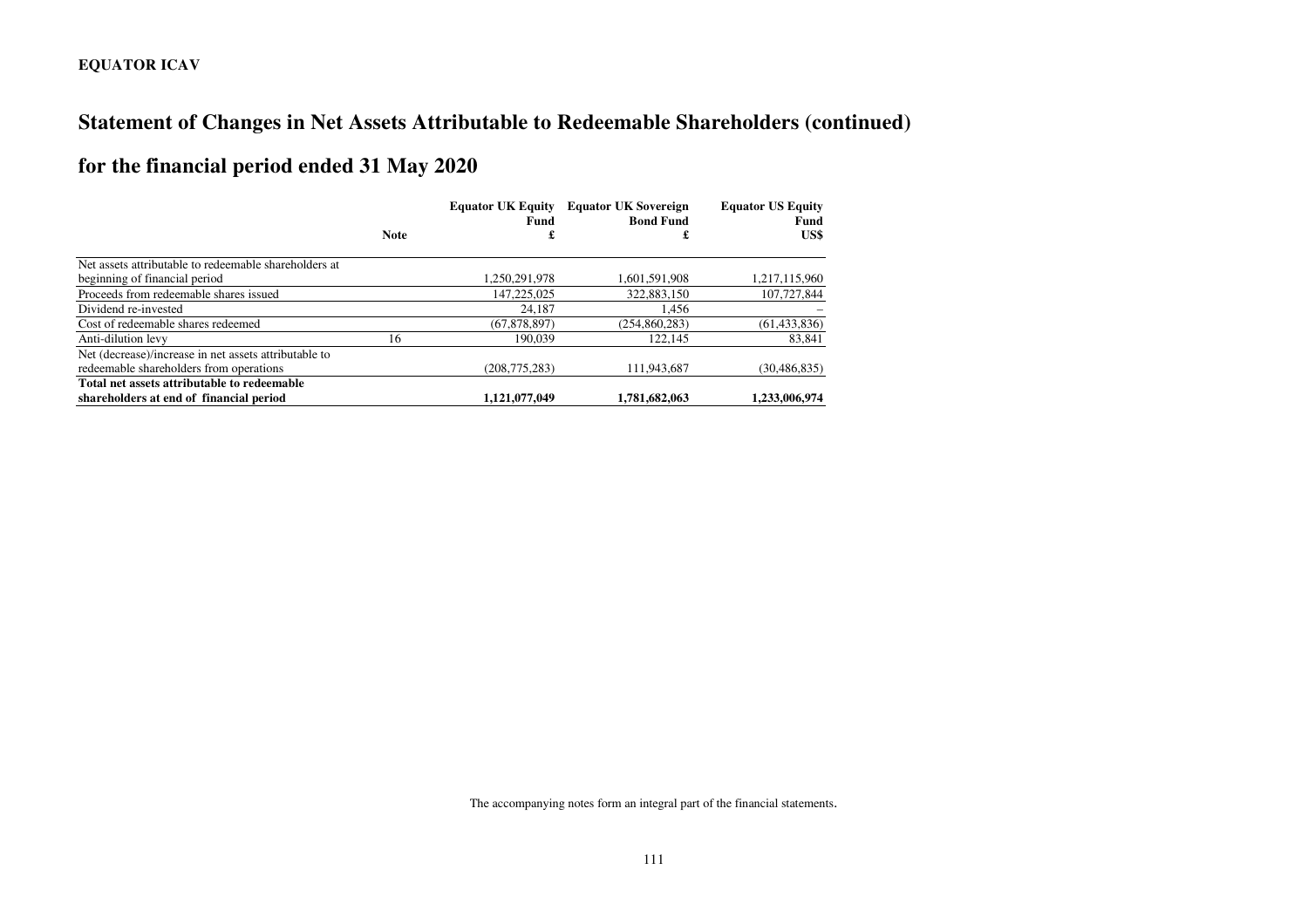# **Statement of Changes in Net Assets Attributable to Redeemable Shareholders (continued)**

# **for the financial period ended 31 May 2019**

|                                                       |             | <b>Coutts Multi Asset UK</b><br>Defensive Fund | <b>Coutts Multi Asset UK</b><br><b>Balanced Fund</b> | <b>Coutts Multi Asset UK</b><br><b>Growth Fund</b> | <b>Coutts Multi Asset UK</b> | <b>Coutts Multi Asset</b><br><b>Equity Growth Fund Global Defensive Fund</b> | <b>Coutts Multi Asset</b><br><b>Global Balanced Fund</b> |
|-------------------------------------------------------|-------------|------------------------------------------------|------------------------------------------------------|----------------------------------------------------|------------------------------|------------------------------------------------------------------------------|----------------------------------------------------------|
|                                                       | <b>Note</b> |                                                |                                                      |                                                    |                              | US\$                                                                         | US\$                                                     |
| Net assets attributable to redeemable shareholders at |             |                                                |                                                      |                                                    |                              |                                                                              |                                                          |
| beginning of financial period                         |             | 145,677,872                                    | 1.330.646.440                                        | 597,753,756                                        | 289,260,224                  | 95.928.350                                                                   | 329,503,714                                              |
| Proceeds from redeemable shares issued                |             | 24.184.302                                     | 240.014.300                                          | 136, 130, 015                                      | 24, 105, 387                 | 4.563.276                                                                    | 94,345,870                                               |
| Dividend re-invested                                  |             |                                                |                                                      |                                                    |                              |                                                                              |                                                          |
| Cost of redeemable shares redeemed                    |             | (18.265.049)                                   | (76, 935, 752)                                       | (49,303,995)                                       | (17,604,134)                 | (12.686.245)                                                                 | (28, 721, 843)                                           |
| Anti-dilution levy                                    | 16          | 9.357                                          | $\overline{\phantom{0}}$                             | $\overline{\phantom{a}}$                           |                              | 7.510                                                                        | 19.242                                                   |
| Net increase in net assets attributable to redeemable |             |                                                |                                                      |                                                    |                              |                                                                              |                                                          |
| shareholders from operations                          |             | 5.609.081                                      | 53,086,269                                           | 21.555.285                                         | 11.024.065                   | 2.990.513                                                                    | 4,379,093                                                |
| Total net assets attributable to redeemable           |             |                                                |                                                      |                                                    |                              |                                                                              |                                                          |
| shareholders at end of financial period               |             | 157, 215, 563                                  | 1,546,811,257                                        | 706,135,061                                        | 306,785,542                  | 90,803,404                                                                   | 399,526,076                                              |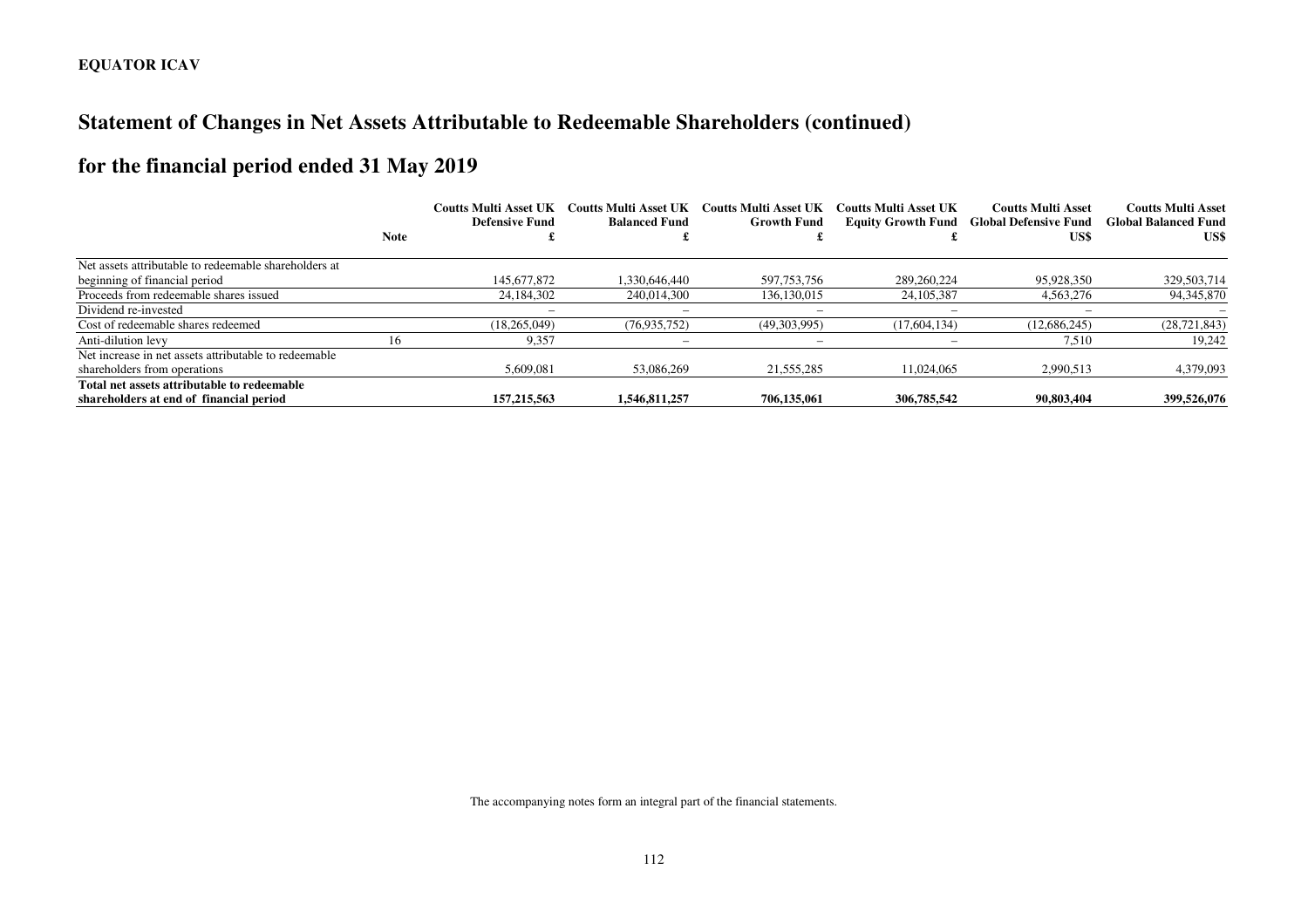# **Statement of Changes in Net Assets Attributable to Redeemable Shareholders (continued)**

# **for the financial period ended 31 May 2019**

|                                                       | <b>Note</b> | <b>Coutts Multi Asset</b><br><b>Global Growth Fund</b><br>US\$ | <b>Personal Portfolio 1</b><br>Fund | <b>Personal Portfolio 2</b><br>Fund | <b>Personal Portfolio 3</b><br>Fund | <b>Personal Portfolio 4</b><br>Fund | <b>Personal Portfolio 5</b><br>Fund |
|-------------------------------------------------------|-------------|----------------------------------------------------------------|-------------------------------------|-------------------------------------|-------------------------------------|-------------------------------------|-------------------------------------|
| Net assets attributable to redeemable shareholders at |             |                                                                |                                     |                                     |                                     |                                     |                                     |
| beginning of financial period                         |             | 366,517,134                                                    | 15,744,387                          | 31.152.141                          | 90,630,427                          | 65,278,410                          | 55,575,159                          |
| Proceeds from redeemable shares issued                |             | 69.541.273                                                     | 4.910.568                           | 12,308,892                          | 47.282.367                          | 29.116.256                          | 22,165,819                          |
| Dividend re-invested                                  |             | $\overline{\phantom{a}}$                                       | -                                   |                                     |                                     | -                                   |                                     |
| Cost of redeemable shares redeemed                    |             | (28.951,505)                                                   | (2,079,505)                         | (3.976.951)                         | (12, 923, 442)                      | (8,756,554)                         | (7, 246, 430)                       |
| Anti-dilution levy                                    | 16          |                                                                | 1.160                               | 756                                 | 731                                 | 643                                 | 687                                 |
| Net increase in net assets attributable to redeemable |             |                                                                |                                     |                                     |                                     |                                     |                                     |
| shareholders from operations                          |             | 437,381                                                        | 643,589                             | 1.298.984                           | 3.429.684                           | 2.363,446                           | 1,706,539                           |
| Total net assets attributable to redeemable           |             |                                                                |                                     |                                     |                                     |                                     |                                     |
| shareholders at end of financial period               |             | 407.544.283                                                    | 19,220,199                          | 40.783.822                          | 128,419,767                         | 88,002,201                          | 72,201,774                          |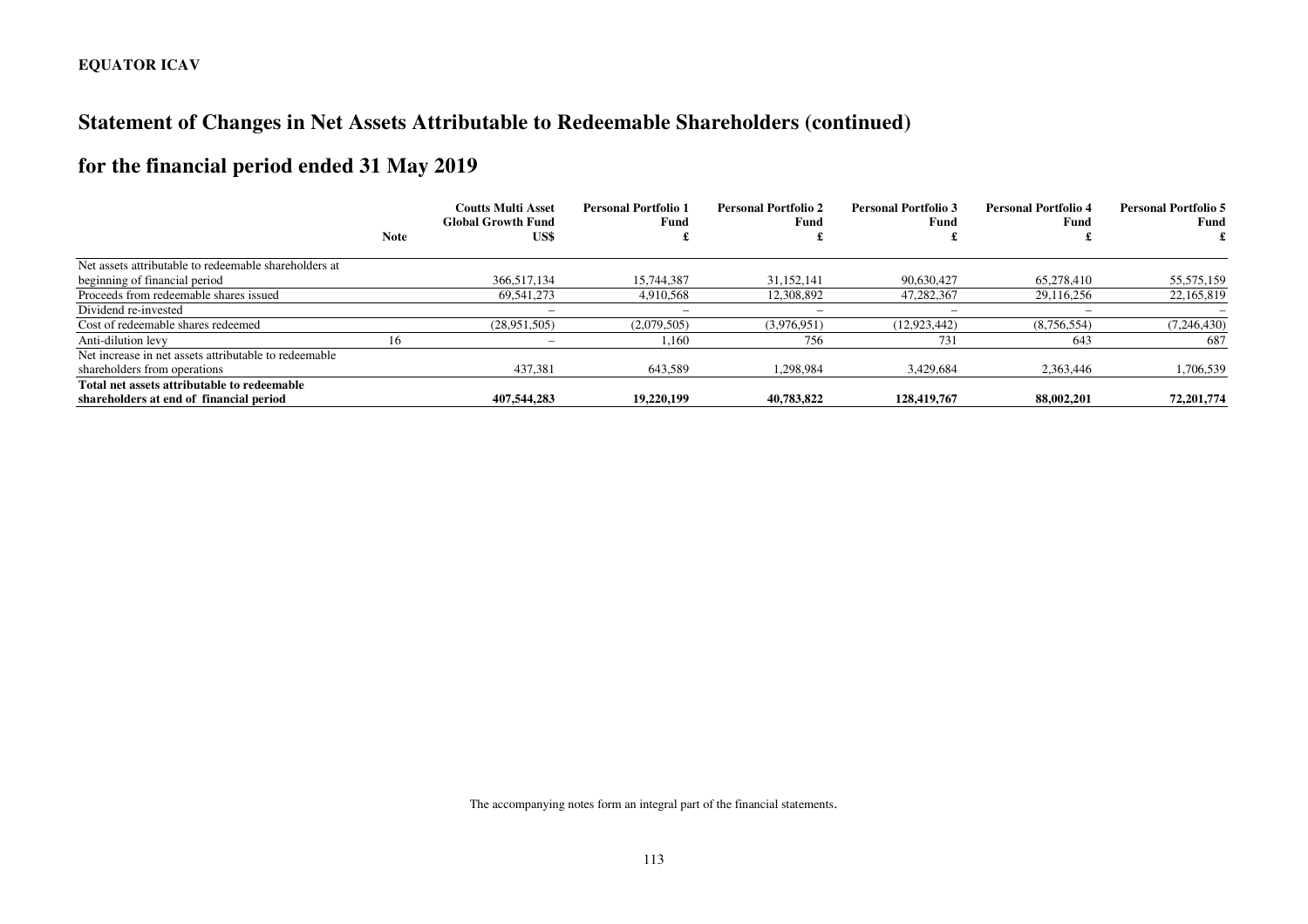# **Statement of Changes in Net Assets Attributable to Redeemable Shareholders (continued)**

# **for the financial period ended 31 May 2019**

|                                                       |             | <b>Equator UK Equity</b><br>Fund | <b>Equator UK Sovereign</b><br><b>Bond Fund</b> | <b>Equator US Equity</b><br>Fund |
|-------------------------------------------------------|-------------|----------------------------------|-------------------------------------------------|----------------------------------|
|                                                       | <b>Note</b> | £                                | £                                               | US\$                             |
| Net assets attributable to redeemable shareholders at |             |                                  |                                                 |                                  |
| beginning of financial period                         |             | 1.407.300.856                    | 590,898,944                                     | 404,038,187                      |
| Proceeds from redeemable shares issued                |             | 19,576,469                       | 60,064,635                                      | 280,688,889                      |
| Dividend re-invested                                  |             | 22,676                           | 5,258                                           |                                  |
| Cost of redeemable shares redeemed                    |             | (97,369,242)                     | (44, 745, 676)                                  | (33,835,667)                     |
| Anti-dilution levy                                    | 16          |                                  | 14,721                                          | 77,345                           |
| Net increase in net assets attributable to redeemable |             |                                  |                                                 |                                  |
| shareholders from operations                          |             | 48,680,399                       | 36,787,522                                      | 25,518,194                       |
| Total net assets attributable to redeemable           |             |                                  |                                                 |                                  |
| shareholders at end of financial period               |             | 1,378,211,158                    | 643,025,404                                     | 676,486,948                      |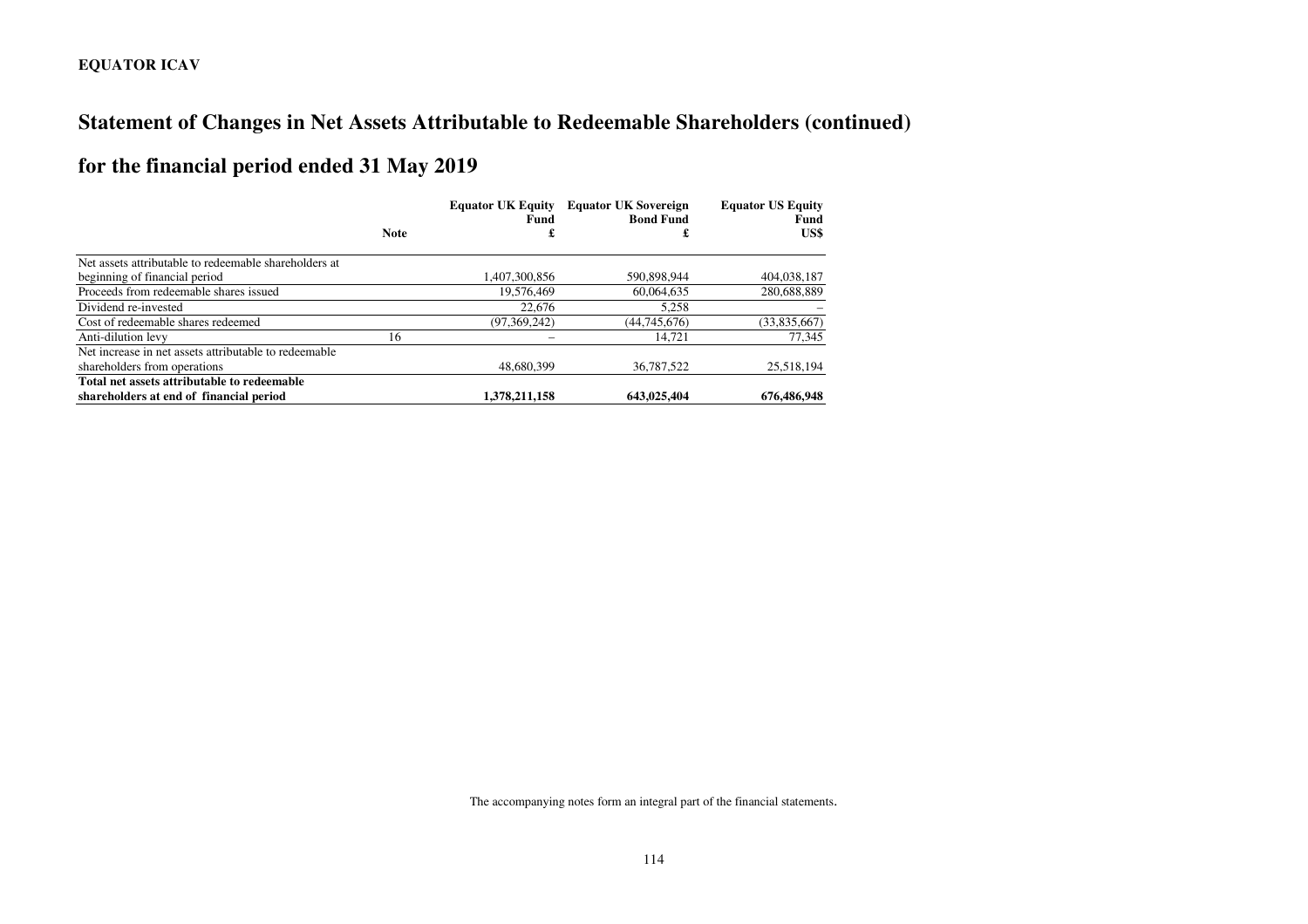#### **1. Significant Accounting Policies**

#### **Statement of Compliance**

The condensed financial statements for the financial period ended 31 May 2020 have been prepared in accordance with Financial Reporting Standard ("FRS") 104: "Interim Financial Reporting", and Irish statute comprising the ICAV Act 2015, the UCITS Regulations and the CBI UCITS Regulations ("Irish statute"). The condensed financial statements should be read in conjunction with the audited financial statements for the financial year ended 30 November 2019, which have been prepared in accordance with FRS 102: "*The Financial Reporting Standard applicable in the United Kingdom and the Republic of Ireland*" ("FRS 102") and Irish statute.

#### **Basis of Preparation**

The financial statements have been prepared on a going concern basis under the historical cost convention as modified by the revaluation of financial assets and liabilities held at fair value through profit or loss.

The format and certain wordings of the financial statements have been adapted from those contained in Irish statute so that, in the opinion of the Directors, they more appropriately reflect the nature of the ICAV's business as an investment fund.

The ICAV has availed of the exemption available to investment funds under Section 7 "Statement of Cash Flows" of FRS 102 not to prepare a cash flow statement on the basis that substantially all of the Funds' investments are highly liquid and carried at fair value, and the Funds provide a statement of changes in net assets attributable to redeemable shareholders.

The ICAV maintains a separate portfolio for each Fund. Shares in the relevant class are issued in the Fund selected by the investor, and the proceeds of issue are applied to the portfolio of assets established for that Fund. Each class is then credited or charged with the income and expenses attributable to those assets.

Upon redemption, shareholders are only entitled to their proportion of the net assets of the Fund in which their shares are designated. Accordingly, separate Statements of Comprehensive Income and Statements of Financial Position have been prepared in order to present to the shareholders of each Fund the results and net assets of the Fund to which they are entitled. These financial statements are stated in each Fund's relevant base currency.

The significant accounting policies and estimation techniques adopted by the ICAV for the financial period ended 31 May 2020 are consistent with those adopted by the ICAV for the annual financial statements for the financial year ended 30 November 2019.

#### **2. Taxation**

The ICAV is an investment undertaking as defined in section 739B of the Taxes Consolidation Act, 1997 (as amended). Therefore the ICAV is not liable to Irish tax in respect of its income and gains other than on the occurrence of a chargeable event.

Generally a chargeable event arises on any distribution, redemption, repurchase, cancellation or transfers of shares by an Irish resident shareholder or the ending of a 'Relevant Period'. A 'Relevant Period' is an eight year period beginning with the acquisition of the shares by the Irish resident shareholder and each subsequent period of eight years beginning immediately after the preceding Relevant Period.

A gain on a chargeable event does not arise in respect of:

- (i) a shareholder who is not Irish resident and not ordinarily resident in Ireland at the time of the chargeable event, provided the necessary signed statutory declarations are held by the ICAV; or
- (ii) certain exempted Irish resident investors who have provided the ICAV with the necessary signed statutory declarations; or
- (iii) the exchange by a shareholder effected by way of an arm's length bargain where no payment is made to the shareholder of shares in the Fund for other shares in the Fund; or
- (iv) shares held in a recognised clearing system as designated by order of the Irish Revenue Commissioners; or
- (v) certain exchanges of shares between spouses and former spouses; or
- (vi) an exchange of shares arising on a qualifying amalgamation or reconstruction of the ICAV with another ICAV.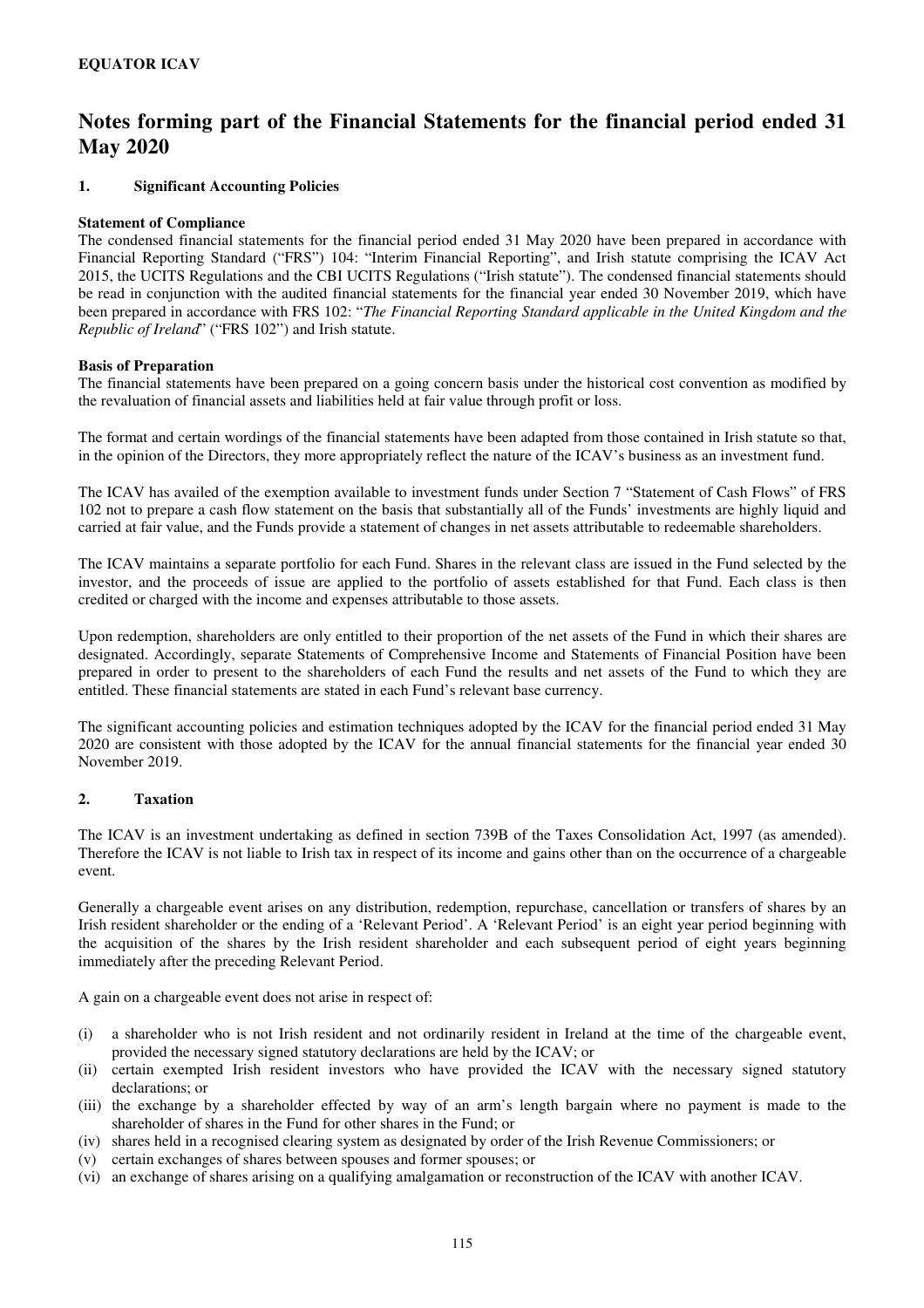### **2. Taxation (continued)**

Dividends, interest and capital gains (if any) received on investments made by the ICAV may be subject to withholding taxes imposed by the country from which the investment income/gains are received and such taxes may not be recoverable by the ICAV or its shareholders.

In the absence of an appropriate signed declaration, the ICAV will be liable to Irish tax on the occurrence of a chargeable event, and the ICAV reserves its right to withhold such taxes from the relevant shareholders.

### **3. Financial Assets and Financial Liabilities at Fair Value through Profit or Loss**

### **Fair Value of Financial Instruments**

FRS 102 requires the ICAV to categorise its fair value measurements into the following levels consistent with the fair value hierarchy set out in IFRS as adopted for use in the European Union.

A key disclosure required is the categorisation of fair value measurements within a three level hierarchy that reflects the significance of inputs used in measuring the fair values. The fair value hierarchy is as follows:

- Level 1: The unadjusted quoted price in an active market for identical assets or liabilities that the entity can access at the measurement date.
- Level 2: Inputs other than quoted prices included within Level 1 that are observable (i.e. developed using market data) for the asset or liability, either directly or indirectly.
- Level 3: Inputs are unobservable (i.e. for which market data is unavailable) for the asset or liability.

The determination of what constitutes "observable" requires significant judgment by the ICAV. The ICAV considers observable data to be that market data that is readily available, regularly distributed or updated, reliable and verifiable, not proprietary, and provided by independent sources that are actively involved in the relevant market.

The following tables below analyse within the fair value hierarchy the ICAV's financials assets and financial liabilities (by Fund) measured at fair value as at 31 May 2020:

### **31 May 2020**

| <b>Coutts Multi Asset UK Defensive Fund</b>                             | Level 1    | Level 2     | Level 3 | <b>Total</b> |
|-------------------------------------------------------------------------|------------|-------------|---------|--------------|
|                                                                         | £          |             | £       |              |
| Financial assets at fair value through profit or loss                   |            |             |         |              |
| <b>Investment Funds</b>                                                 | 10,148,265 | 69,051,578  |         | 79,199,843   |
| Transferable Securities                                                 |            |             |         |              |
| - Equities                                                              | 980,642    |             |         | 980,642      |
| - Corporate Bonds                                                       |            | 20,197,961  |         | 20,197,961   |
| - Government Bonds                                                      |            | 68,409,220  |         | 68,409,220   |
| <b>Financial Derivative Instruments</b>                                 |            |             |         |              |
| - Futures                                                               | 1,459,618  |             |         | 1,459,618    |
| - Forward Exchange Contracts                                            |            | 124,128     |         | 124,128      |
| Total financial assets at fair value through profit or                  |            |             |         |              |
| loss                                                                    | 12,588,525 | 157,782,887 |         | 170,371,412  |
| Financial liabilities at fair value through profit or<br>loss           |            |             |         |              |
| <b>Financial Derivative Instruments</b><br>- Forward Exchange Contracts |            | 116,062     |         | 116,062      |
| Total financial liabilities at fair value through profit<br>or loss     |            | 116,062     |         | 116,062      |
|                                                                         |            |             |         |              |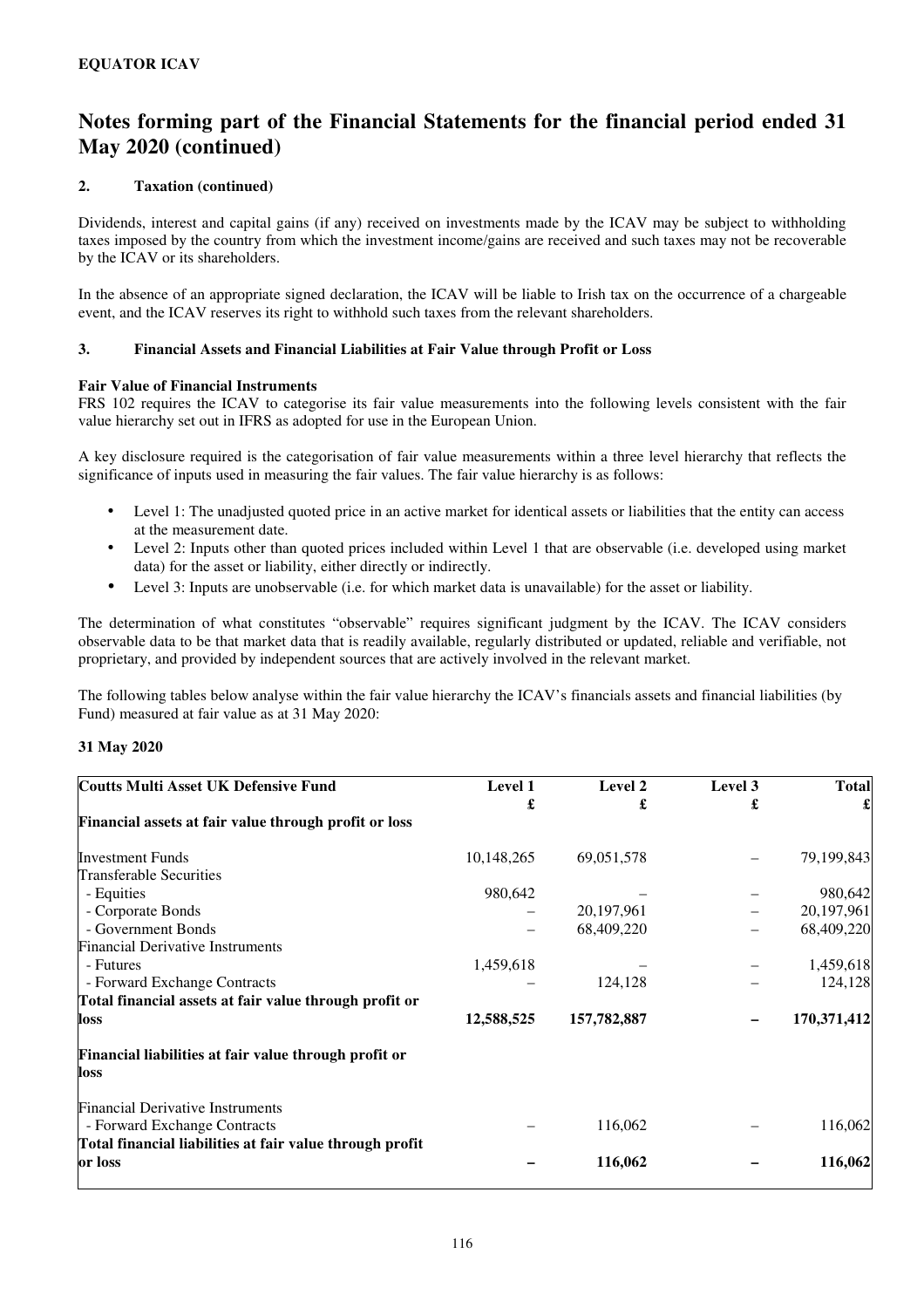## **3. Financial Assets and Financial Liabilities at Fair Value through Profit or Loss (continued)**

| <b>Coutts Multi Asset UK Balanced Fund</b>                              | Level 1     | Level 2       | Level 3 | <b>Total</b>  |
|-------------------------------------------------------------------------|-------------|---------------|---------|---------------|
|                                                                         | £           | £             | £       |               |
| Financial assets at fair value through profit or loss                   |             |               |         |               |
| <b>Investment Funds</b>                                                 | 412,227,933 | 878, 874, 944 |         | 1,291,102,877 |
| <b>Transferable Securities</b>                                          |             |               |         |               |
| - Equities                                                              | 59,997,681  |               |         | 59,997,681    |
| - Corporate Bonds                                                       |             | 124,990,346   |         | 124,990,346   |
| - Government Bonds                                                      |             | 464, 307, 780 |         | 464,307,780   |
| <b>Financial Derivative Instruments</b>                                 |             |               |         |               |
| - Futures                                                               | 9,231,222   |               |         | 9,231,222     |
| - Forward Exchange Contracts                                            |             | 1,082,543     |         | 1,082,543     |
| Total financial assets at fair value through profit or                  |             |               |         |               |
| loss                                                                    | 481,456,836 | 1,469,255,613 |         | 1,950,712,449 |
| Financial liabilities at fair value through profit or<br>loss           |             |               |         |               |
| <b>Financial Derivative Instruments</b><br>- Forward Exchange Contracts |             | 747,265       |         | 747,265       |
| Total financial liabilities at fair value through profit                |             |               |         |               |
| or loss                                                                 |             | 747,265       |         | 747,265       |

| <b>Coutts Multi Asset UK Growth Fund</b>                                | Level 1     | Level 2     | Level 3 | <b>Total</b> |
|-------------------------------------------------------------------------|-------------|-------------|---------|--------------|
|                                                                         | £           | £           | £       |              |
| Financial assets at fair value through profit or loss                   |             |             |         |              |
| <b>Investment Funds</b>                                                 | 85,227,407  | 603,462,370 |         | 688,689,777  |
| <b>Transferable Securities</b>                                          |             |             |         |              |
| - Equities                                                              | 37,679,243  |             |         | 37,679,243   |
| - Corporate Bonds                                                       |             | 33,969,891  |         | 33,969,891   |
| - Government Bonds                                                      |             | 70,578,165  |         | 70,578,165   |
| <b>Financial Derivative Instruments</b>                                 |             |             |         |              |
| - Futures                                                               | 27,606,013  |             |         | 27,606,013   |
| - Forward Exchange Contracts                                            |             | 46,688      |         | 46,688       |
| Total financial assets at fair value through profit or                  |             |             |         |              |
| loss                                                                    | 150,512,663 | 708,057,114 |         | 858,569,777  |
| Financial liabilities at fair value through profit or<br>loss           |             |             |         |              |
| <b>Financial Derivative Instruments</b><br>- Forward Exchange Contracts |             | 458,279     |         | 458,279      |
| Total financial liabilities at fair value through profit<br>or loss     |             | 458,279     |         | 458,279      |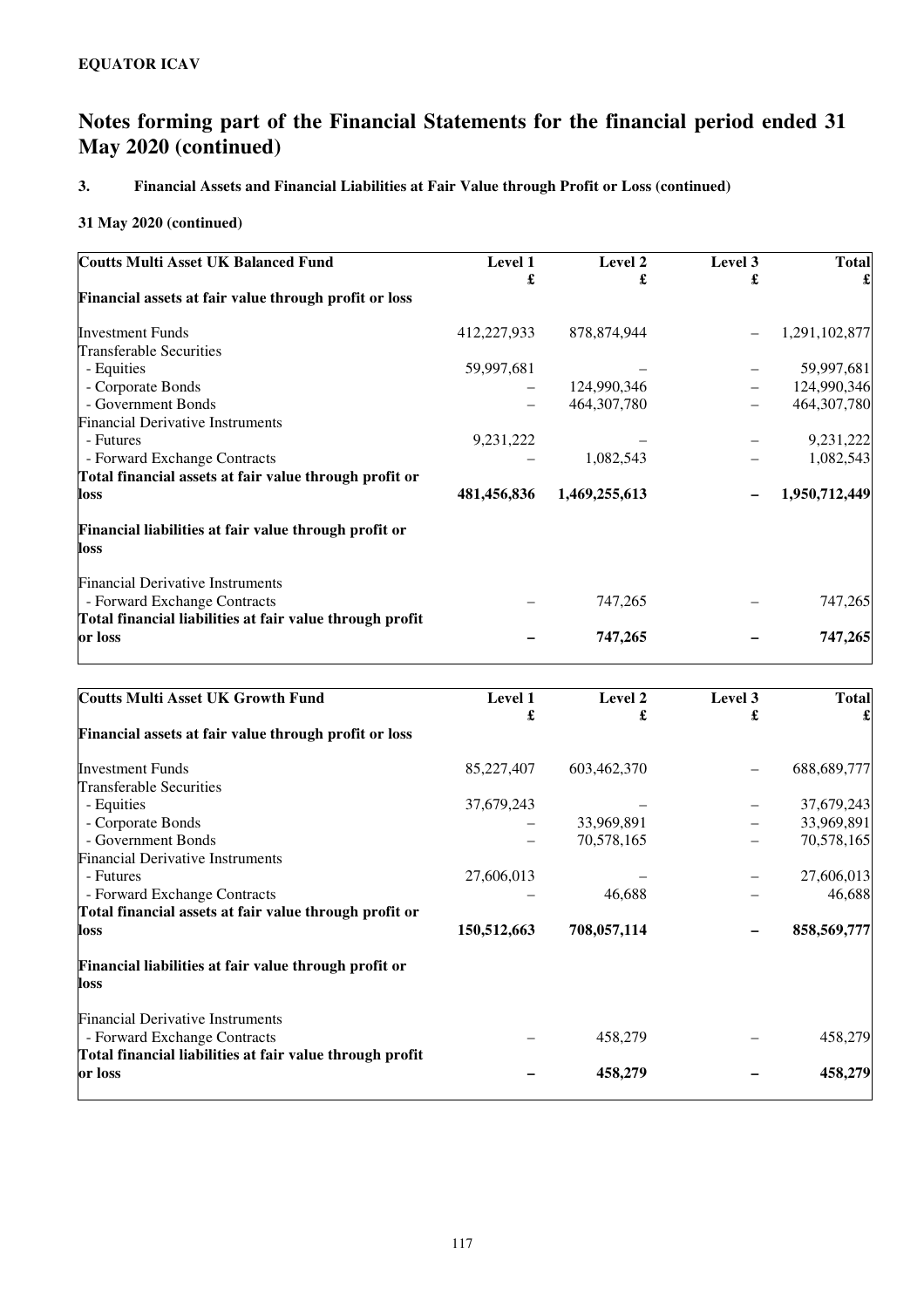## **3. Financial Assets and Financial Liabilities at Fair Value through Profit or Loss (continued)**

| <b>Coutts Multi Asset UK Equity Growth Fund</b>               | <b>Level 1</b> | Level 2     | Level 3 | <b>Total</b> |
|---------------------------------------------------------------|----------------|-------------|---------|--------------|
| Financial assets at fair value through profit or loss         | £              | £           | £       |              |
| <b>Investment Funds</b>                                       | 54,042,920     | 224,350,907 |         | 278,393,827  |
| <b>Transferable Securities</b>                                |                |             |         |              |
| - Equities                                                    | 16,035,474     |             |         | 16,035,474   |
| - Corporate Bonds                                             |                | 10,179,950  |         | 10,179,950   |
| <b>Financial Derivative Instruments</b>                       |                |             |         |              |
| - Futures                                                     | 13,821,830     |             |         | 13,821,830   |
| Total financial assets at fair value through profit or        |                |             |         |              |
| loss                                                          | 83,900,224     | 234,530,857 |         | 318,431,081  |
| Financial liabilities at fair value through profit or<br>loss |                |             |         |              |
| <b>Financial Derivative Instruments</b>                       |                |             |         |              |
| - Forward Exchange Contracts                                  |                | 299,691     |         | 299,691      |
| Total financial liabilities at fair value through profit      |                |             |         |              |
| or loss                                                       |                | 299,691     |         | 299,691      |

| <b>Coutts Multi Asset Global Defensive Fund</b>               | Level 1<br>US\$ | Level 2<br>US\$ | Level 3<br>US\$ | <b>Total</b><br>US\$ |
|---------------------------------------------------------------|-----------------|-----------------|-----------------|----------------------|
| Financial assets at fair value through profit or loss         |                 |                 |                 |                      |
| <b>Investment Funds</b>                                       | 1,208,051       | 50,413,413      |                 | 51,621,464           |
| <b>Transferable Securities</b>                                |                 |                 |                 |                      |
| - Equities                                                    | 301,199         |                 |                 | 301,199              |
| - Corporate Bonds                                             |                 | 11,656,618      |                 | 11,656,618           |
| - Government Bonds                                            |                 | 28,540,728      |                 | 28,540,728           |
| <b>Financial Derivative Instruments</b>                       |                 |                 |                 |                      |
| - Futures                                                     | 1,493,804       |                 |                 | 1,493,804            |
| - Forward Exchange Contracts                                  |                 | 783,590         |                 | 783,590              |
| Total financial assets at fair value through profit or        |                 |                 |                 |                      |
| loss                                                          | 3,003,054       | 91,394,349      |                 | 94,397,403           |
| Financial liabilities at fair value through profit or<br>loss |                 |                 |                 |                      |
| <b>Financial Derivative Instruments</b>                       |                 |                 |                 |                      |
| - Futures                                                     | 2,836           |                 |                 | 2,836                |
| - Forward Exchange Contracts                                  |                 | 123,412         |                 | 123,412              |
| Total financial liabilities at fair value through profit      |                 |                 |                 |                      |
| or loss                                                       | 2,836           | 123,412         |                 | 126,248              |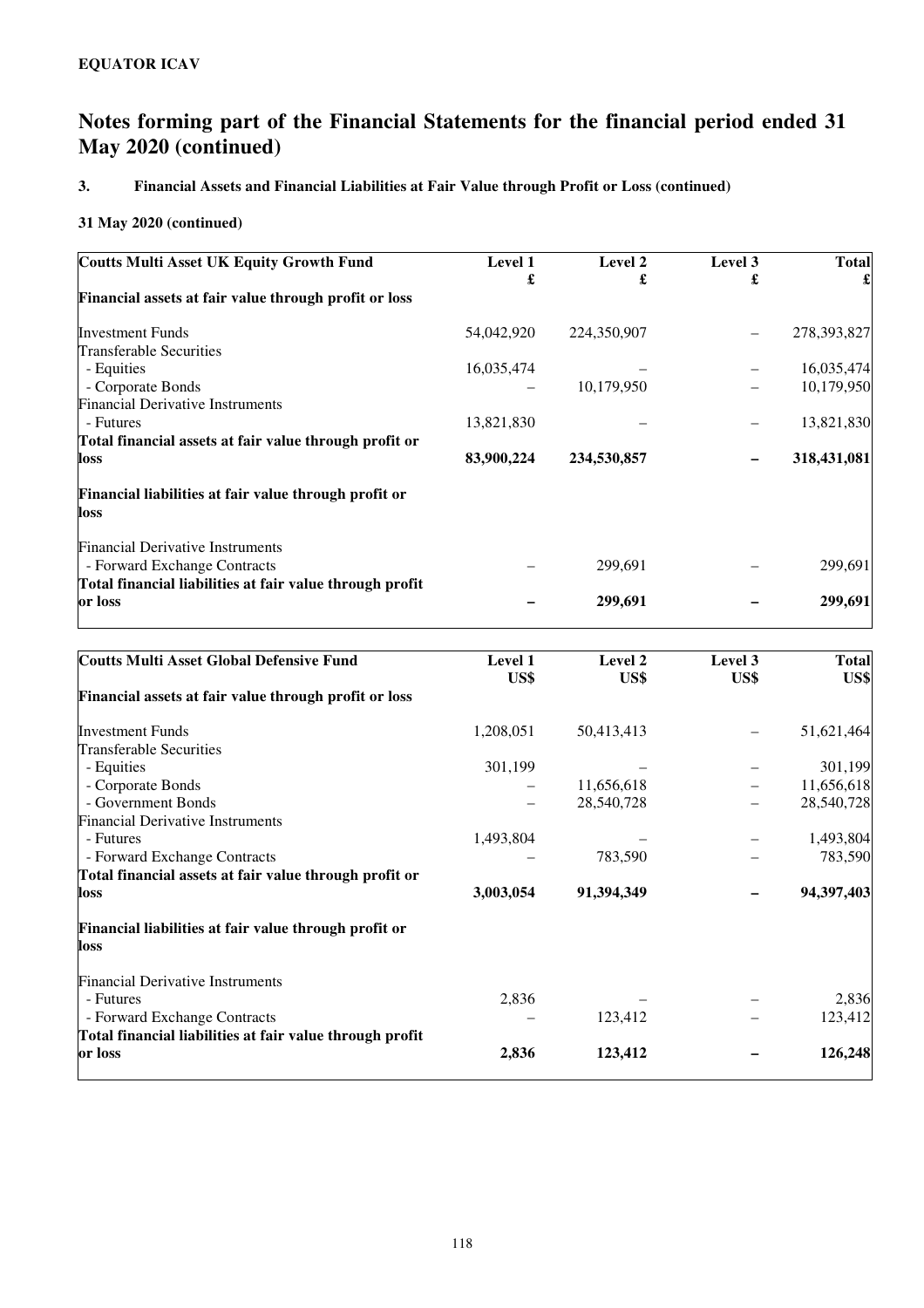## **3. Financial Assets and Financial Liabilities at Fair Value through Profit or Loss (continued)**

| <b>Coutts Multi Asset Global Balanced Fund</b>                          | <b>Level 1</b><br>US\$ | Level 2<br>US\$ | Level 3<br>US\$ | <b>Total</b><br>US\$ |
|-------------------------------------------------------------------------|------------------------|-----------------|-----------------|----------------------|
| Financial assets at fair value through profit or loss                   |                        |                 |                 |                      |
| <b>Investment Funds</b>                                                 | 79, 122, 677           | 223,336,710     |                 | 302,459,387          |
| Transferable Securities                                                 |                        |                 |                 |                      |
| - Equities                                                              | 12, 137, 741           |                 |                 | 12, 137, 741         |
| - Corporate Bonds                                                       |                        | 44,268,890      |                 | 44,268,890           |
| - Government Bonds                                                      |                        | 65,482,646      |                 | 65,482,646           |
| <b>Financial Derivative Instruments</b>                                 |                        |                 |                 |                      |
| - Futures                                                               | 2,794,835              |                 |                 | 2,794,835            |
| - Forward Exchange Contracts                                            |                        | 5,041,949       |                 | 5,041,949            |
| Total financial assets at fair value through profit or                  |                        |                 |                 |                      |
| loss                                                                    | 94,055,253             | 338,130,195     |                 | 432,185,448          |
| Financial liabilities at fair value through profit or<br>loss           |                        |                 |                 |                      |
| <b>Financial Derivative Instruments</b><br>- Forward Exchange Contracts |                        | 476,235         |                 | 476,235              |
| Total financial liabilities at fair value through profit                |                        |                 |                 |                      |
| or loss                                                                 |                        | 476,235         |                 | 476,235              |

| <b>Coutts Multi Asset Global Growth Fund</b>                            | Level 1    | Level 2     | Level 3 | <b>Total</b> |
|-------------------------------------------------------------------------|------------|-------------|---------|--------------|
|                                                                         | US\$       | US\$        | US\$    | US\$         |
| Financial assets at fair value through profit or loss                   |            |             |         |              |
| <b>Investment Funds</b>                                                 | 58,453,084 | 291,266,882 |         | 349,719,966  |
| <b>Transferable Securities</b>                                          |            |             |         |              |
| - Equities                                                              | 18,255,993 |             |         | 18,255,993   |
| - Corporate Bonds                                                       |            | 24,617,988  |         | 24,617,988   |
| - Government Bonds                                                      |            | 30,420,197  |         | 30,420,197   |
| <b>Financial Derivative Instruments</b>                                 |            |             |         |              |
| - Futures                                                               | 15,832,934 |             |         | 15,832,934   |
| - Forward Exchange Contracts                                            |            | 5,373,919   |         | 5,373,919    |
| Total financial assets at fair value through profit or                  |            |             |         |              |
| loss                                                                    | 92,542,011 | 351,678,986 |         | 444,220,997  |
| Financial liabilities at fair value through profit or<br>loss           |            |             |         |              |
| <b>Financial Derivative Instruments</b><br>- Forward Exchange Contracts |            | 303,185     |         | 303,185      |
| Total financial liabilities at fair value through profit<br>or loss     |            | 303,185     |         | 303,185      |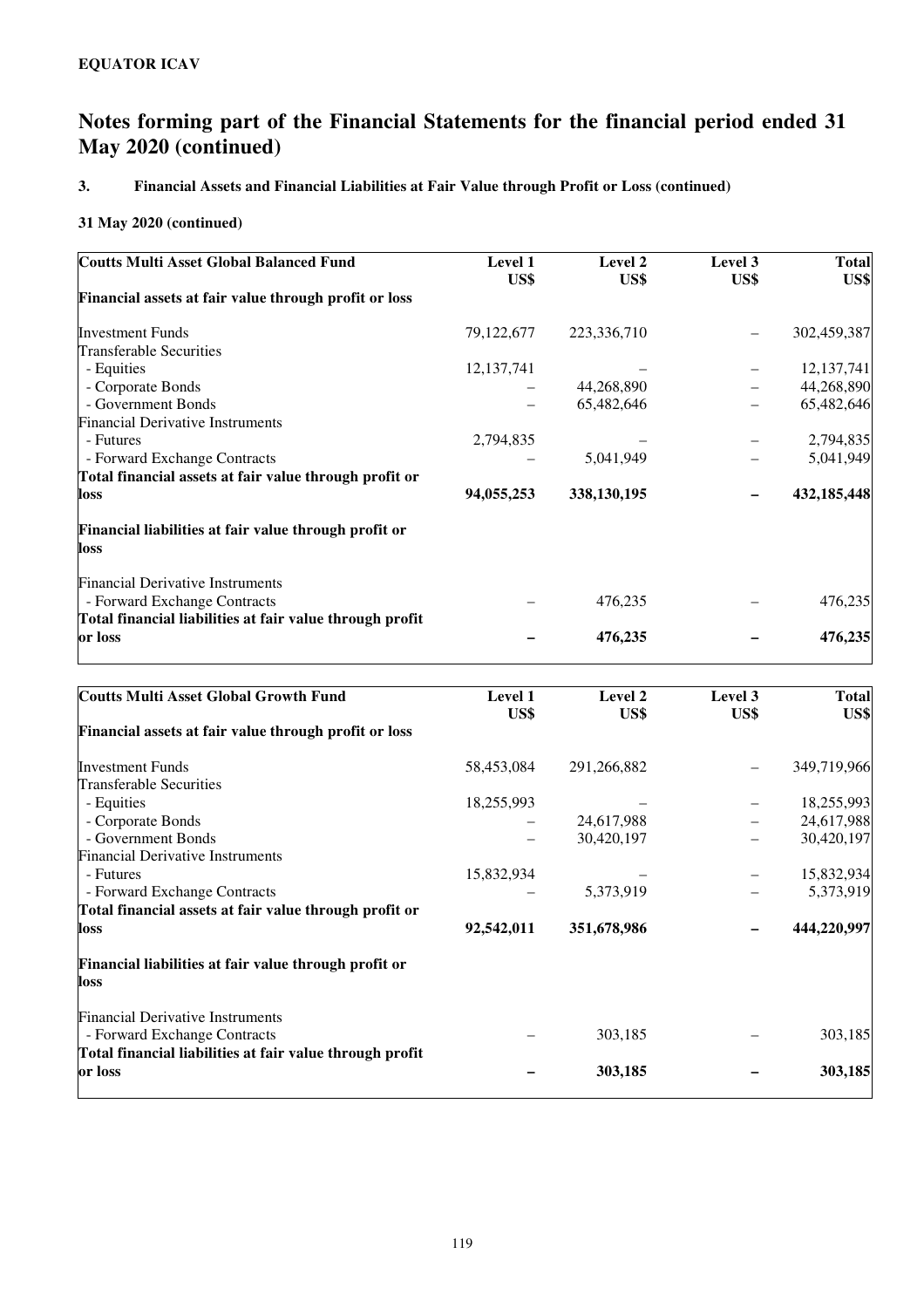## **3. Financial Assets and Financial Liabilities at Fair Value through Profit or Loss (continued)**

| Level 1   | Level 2    | Level 3                      | <b>Total</b> |
|-----------|------------|------------------------------|--------------|
|           |            |                              |              |
| 4.541.373 | 18.923.953 |                              | 23,465,326   |
|           | 19.860.314 |                              | 19,860,314   |
|           |            |                              | 43,325,640   |
|           | £          | £<br>4,541,373<br>38,784,267 | £            |

| <b>Personal Portfolio 2 Fund</b>                       | Level 1    | Level 2    | Level 3 | <b>Total</b> |
|--------------------------------------------------------|------------|------------|---------|--------------|
|                                                        | £          |            |         |              |
| Financial assets at fair value through profit or loss  |            |            |         |              |
| <b>Investment Funds</b>                                | 14.729.249 | 32,360,796 | -       | 47,090,045   |
| <b>Transferable Securities</b>                         |            |            |         |              |
| - Government Bonds                                     |            | 21,448,958 |         | 21,448,958   |
| Total financial assets at fair value through profit or |            |            |         |              |
| loss                                                   | 14,729,249 | 53,809,754 | -       | 68,539,003   |

| <b>Personal Portfolio 3 Fund</b>                       | <b>Level 1</b> | Level 2     | Level 3 | <b>Total</b> |
|--------------------------------------------------------|----------------|-------------|---------|--------------|
|                                                        | £              | £           | £       |              |
| Financial assets at fair value through profit or loss  |                |             |         |              |
| <b>Investment Funds</b>                                | 65,520,247     | 98,709,948  | -       | 164,230,195  |
| <b>Transferable Securities</b>                         |                |             |         |              |
| - Government Bonds                                     |                | 41,303,033  | —       | 41,303,033   |
| Total financial assets at fair value through profit or |                |             |         |              |
| loss                                                   | 65,520,247     | 140,012,981 | -       | 205,533,228  |

| £          |              | £                        |             |
|------------|--------------|--------------------------|-------------|
|            |              |                          |             |
|            |              |                          |             |
| 69,018,509 | 84, 843, 477 | -                        | 153,861,986 |
|            |              |                          |             |
|            | 9,395,279    |                          | 9,395,279   |
|            |              |                          |             |
| 69,018,509 | 94,238,756   | $\overline{\phantom{0}}$ | 163,257,265 |
|            |              |                          |             |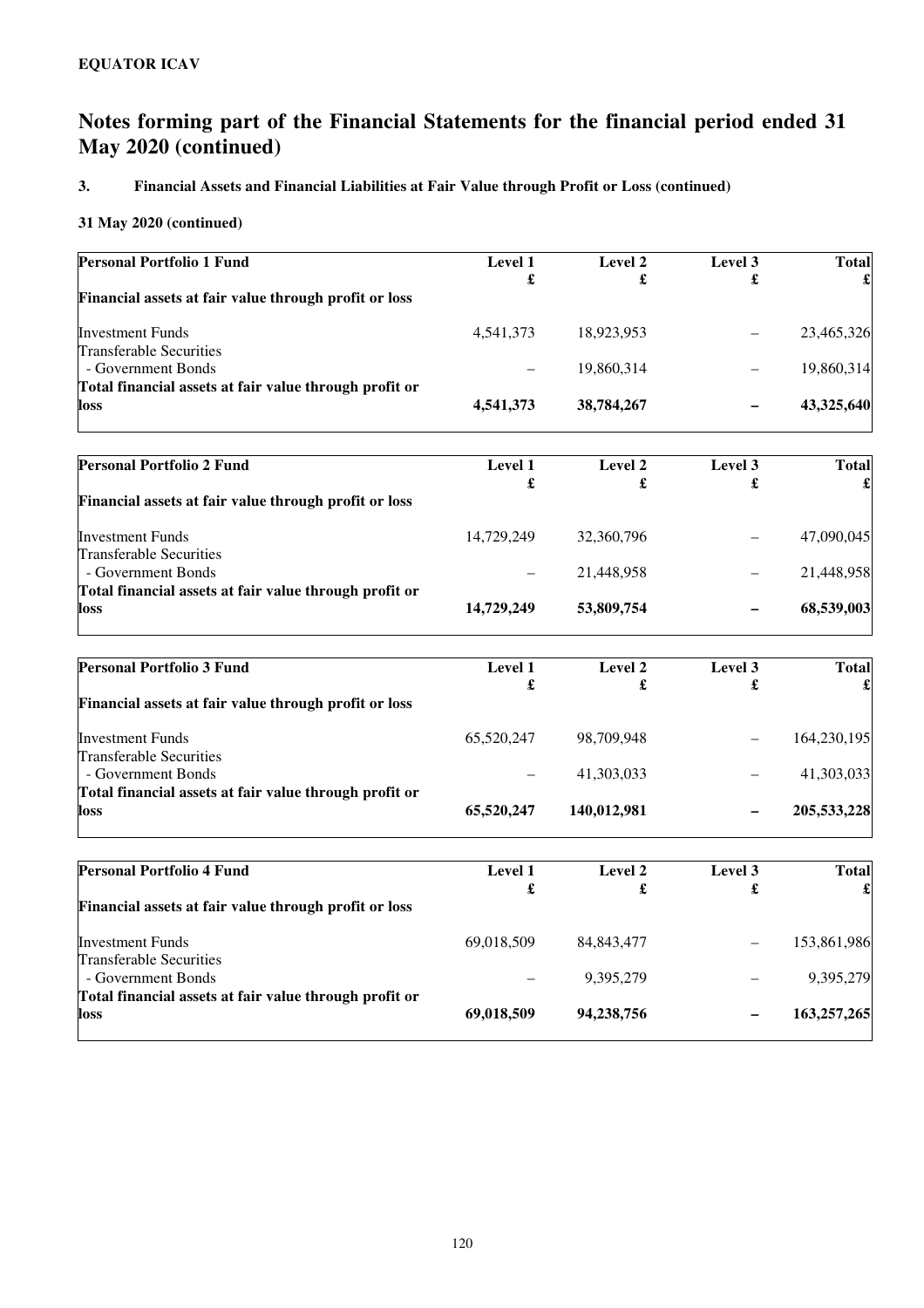## **3. Financial Assets and Financial Liabilities at Fair Value through Profit or Loss (continued)**

| <b>Personal Portfolio 5 Fund</b>                                    | Level 1<br>£    | Level 2<br>£    | Level 3<br>£           | <b>Total</b>         |
|---------------------------------------------------------------------|-----------------|-----------------|------------------------|----------------------|
| Financial assets at fair value through profit or loss               |                 |                 |                        |                      |
| <b>Investment Funds</b>                                             | 76,370,666      | 60,865,049      |                        | 137, 235, 715        |
| Total financial assets at fair value through profit or<br>loss      | 76,370,666      | 60,865,049      |                        | 137, 235, 715        |
| <b>Equator UK Equity Fund</b>                                       | Level 1<br>£    | Level 2<br>£    | Level 3<br>£           | <b>Total</b>         |
| Financial assets at fair value through profit or loss               |                 |                 |                        |                      |
| <b>Investment Funds</b><br><b>Financial Derivative Instruments</b>  | 122,539,073     | 985,804,714     |                        | 1,108,343,787        |
| - Futures<br>Total financial assets at fair value through profit or | 4,224,775       |                 |                        | 4,224,775            |
| loss                                                                | 126,763,848     | 985,804,714     |                        | 1,112,568,562        |
| <b>Equator UK Sovereign Bond Fund</b>                               | Level 1         | Level 2         | Level 3                | <b>Total</b>         |
| Financial assets at fair value through profit or loss               | £               | £               | £                      |                      |
| <b>Transferable Securities</b><br>- Government Bonds                |                 | 1,766,919,657   |                        | 1,766,919,657        |
| Total financial assets at fair value through profit or<br>loss      |                 | 1,766,919,657   |                        | 1,766,919,657        |
|                                                                     |                 |                 |                        |                      |
| <b>Equator US Equity Fund</b>                                       | Level 1<br>US\$ | Level 2<br>US\$ | Level 3<br><b>US\$</b> | <b>Total</b><br>US\$ |
| Financial assets at fair value through profit or loss               |                 |                 |                        |                      |
| <b>Investment Funds</b><br><b>Financial Derivative Instruments</b>  | 646, 301, 162   | 576,811,005     |                        | 1,223,112,167        |
| - Futures<br>Total financial assets at fair value through profit or | 2,532,950       |                 |                        | 2,532,950            |
| loss                                                                | 648,834,112     | 576,811,005     |                        | 1,225,645,117        |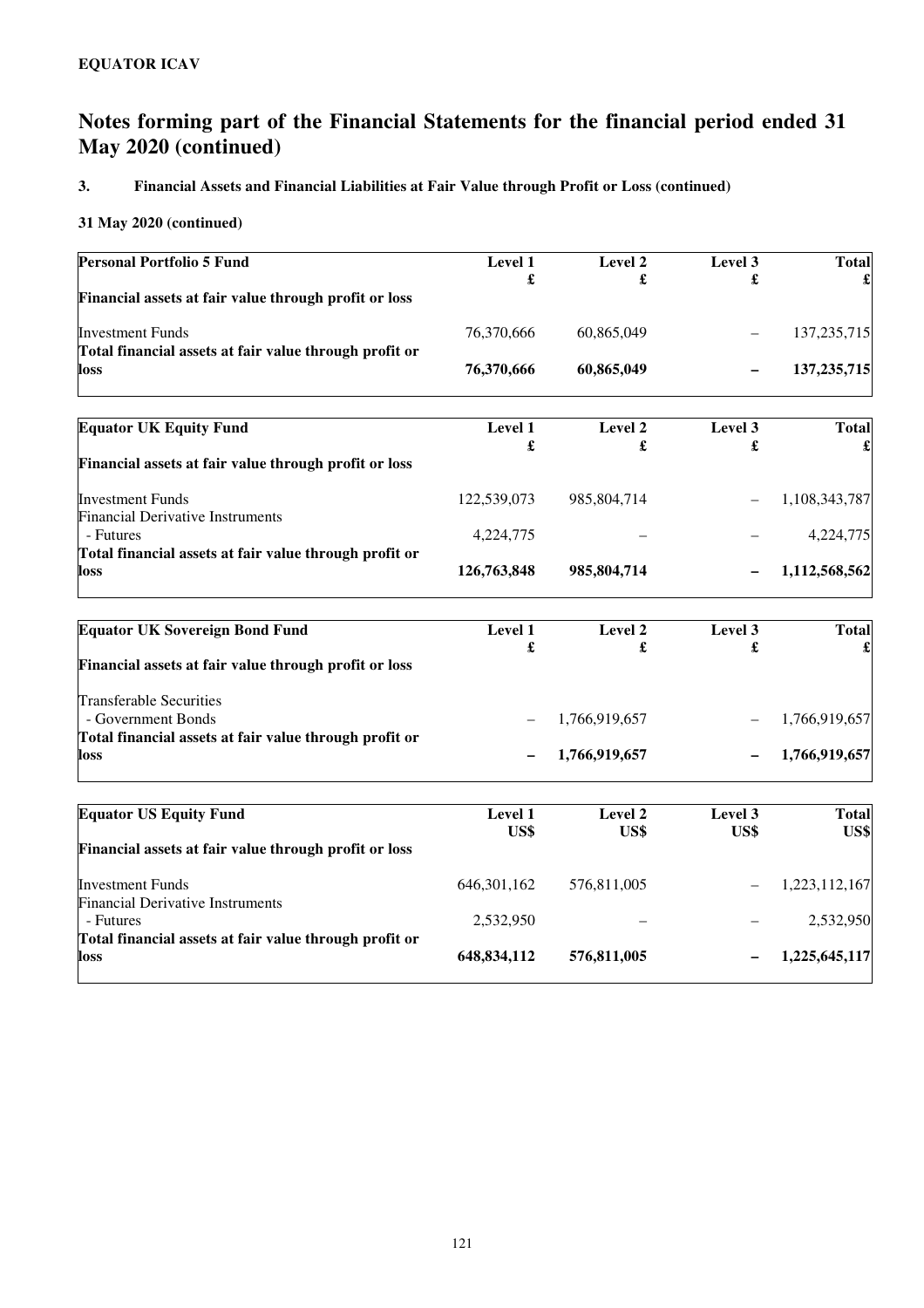## **3. Financial Assets and Financial Liabilities at Fair Value through Profit or Loss (continued)**

### **30 November 2019**

| Level 1    | Level 2     | Level 3 | <b>Total</b> |
|------------|-------------|---------|--------------|
| £          | £           | £       |              |
|            |             |         |              |
| 14,217,418 | 52,264,953  |         | 66,482,371   |
|            |             |         |              |
| 3,777,314  |             |         | 3,777,314    |
|            | 29,070,707  |         | 29,070,707   |
|            | 64,538,856  |         | 64,538,856   |
|            | 6,633,844   |         | 6,633,844    |
|            |             |         |              |
| 302,890    |             |         | 302,890      |
|            | 306,289     |         | 306,289      |
|            |             |         |              |
| 18,297,622 | 152,814,649 |         | 171,112,271  |
|            |             |         |              |
|            |             |         |              |
|            |             |         |              |
| 2,150      |             |         | 2,150        |
|            | 13,327      |         | 13,327       |
|            |             |         |              |
| 2,150      | 13,327      |         | 15,477       |
|            |             |         |              |

| <b>Coutts Multi Asset UK Balanced Fund</b>               | Level 1     | Level 2       | Level 3 | <b>Total</b>  |
|----------------------------------------------------------|-------------|---------------|---------|---------------|
|                                                          | £           | £             | £       |               |
| Financial assets at fair value through profit or loss    |             |               |         |               |
| <b>Investment Funds</b>                                  | 343,270,871 | 699,812,775   |         | 1,043,083,646 |
| Transferable Securities                                  |             |               |         |               |
| - Equities                                               | 66,810,312  |               |         | 66,810,312    |
| - Corporate Bonds                                        |             | 175,641,451   |         | 175,641,451   |
| - Government Bonds                                       |             | 475,411,505   |         | 475,411,505   |
| - Structured Notes                                       |             | 67,457,390    |         | 67,457,390    |
| <b>Financial Derivative Instruments</b>                  |             |               |         |               |
| - Futures                                                | 2,397,383   |               |         | 2,397,383     |
| - Forward Exchange Contracts                             |             | 2,755,425     |         | 2,755,425     |
| Total financial assets at fair value through profit or   |             |               |         |               |
| loss                                                     | 412,478,566 | 1,421,078,546 |         | 1,833,557,112 |
| Financial liabilities at fair value through profit or    |             |               |         |               |
| loss                                                     |             |               |         |               |
| <b>Financial Derivative Instruments</b>                  |             |               |         |               |
| - Futures                                                | 9,950       |               |         | 9,950         |
| - Forward Exchange Contracts                             |             | 240,188       |         | 240,188       |
| Total financial liabilities at fair value through profit |             |               |         |               |
| or loss                                                  | 9,950       | 240,188       |         | 250,138       |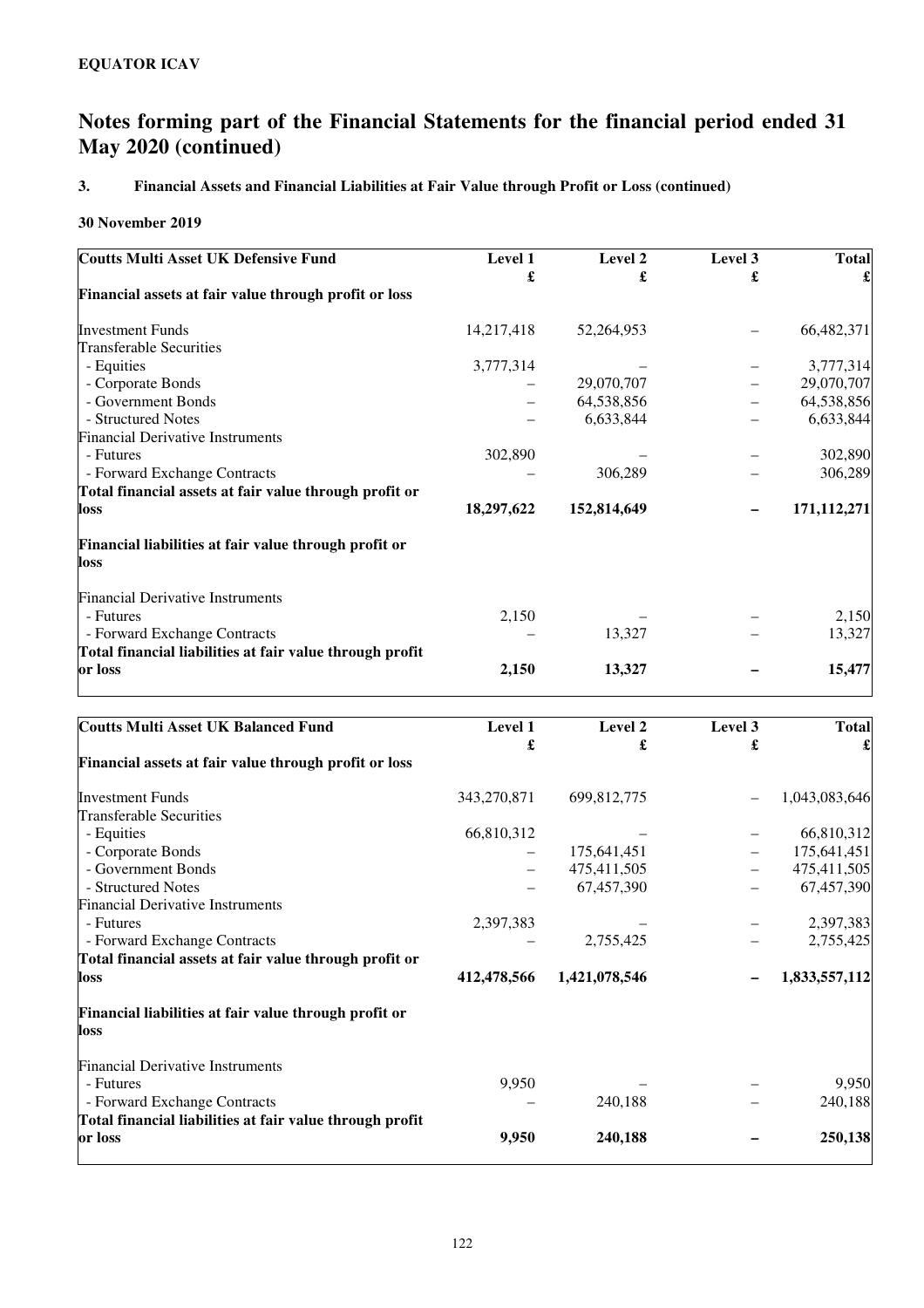## **3. Financial Assets and Financial Liabilities at Fair Value through Profit or Loss (continued)**

| <b>Coutts Multi Asset UK Growth Fund</b>                                | Level 1     | Level 2      | Level 3 | <b>Total</b> |
|-------------------------------------------------------------------------|-------------|--------------|---------|--------------|
|                                                                         | £           | £            | £       |              |
| Financial assets at fair value through profit or loss                   |             |              |         |              |
| <b>Investment Funds</b>                                                 | 75,553,123  | 565,968,151  |         | 641,521,274  |
| <b>Transferable Securities</b>                                          |             |              |         |              |
| - Equities                                                              | 37,485,169  |              |         | 37,485,169   |
| - Corporate Bonds                                                       |             | 58, 577, 593 |         | 58, 577, 593 |
| - Government Bonds                                                      |             | 69,462,948   |         | 69,462,948   |
| - Structured Notes                                                      |             | 32,930,452   |         | 32,930,452   |
| <b>Financial Derivative Instruments</b>                                 |             |              |         |              |
| - Futures                                                               | 5,986,144   |              |         | 5,986,144    |
| - Forward Exchange Contracts                                            |             | 327,334      |         | 327,334      |
| Total financial assets at fair value through profit or                  |             |              |         |              |
| loss                                                                    | 119,024,436 | 727,266,478  |         | 846,290,914  |
| Financial liabilities at fair value through profit or<br>loss           |             |              |         |              |
| <b>Financial Derivative Instruments</b><br>- Forward Exchange Contracts |             | 159,327      |         | 159,327      |
| Total financial liabilities at fair value through profit<br>or loss     |             | 159,327      |         | 159,327      |

| <b>Coutts Multi Asset UK Equity Growth Fund</b>          | Level 1<br>£ | Level 2<br>£  | Level 3<br>£ | <b>Total</b> |
|----------------------------------------------------------|--------------|---------------|--------------|--------------|
| Financial assets at fair value through profit or loss    |              |               |              |              |
| <b>Investment Funds</b>                                  | 32,641,656   | 262,220,922   |              | 294,862,578  |
| <b>Transferable Securities</b>                           |              |               |              |              |
| - Equities                                               | 16,465,551   |               |              | 16,465,551   |
| - Corporate Bonds                                        |              | 14,814,066    |              | 14,814,066   |
| - Structured Notes                                       |              | 6,111,870     |              | 6,111,870    |
| <b>Financial Derivative Instruments</b>                  |              |               |              |              |
| - Futures                                                | 2,943,753    |               |              | 2,943,753    |
| - Forward Exchange Contracts                             |              | 101,885       |              | 101,885      |
| Total financial assets at fair value through profit or   |              |               |              |              |
| loss                                                     | 52,050,960   | 283, 248, 743 |              | 335,299,703  |
| Financial liabilities at fair value through profit or    |              |               |              |              |
| loss                                                     |              |               |              |              |
| <b>Financial Derivative Instruments</b>                  |              |               |              |              |
| - Forward Exchange Contracts                             |              | 235,191       |              | 235,191      |
| Total financial liabilities at fair value through profit |              |               |              |              |
| or loss                                                  |              | 235,191       |              | 235,191      |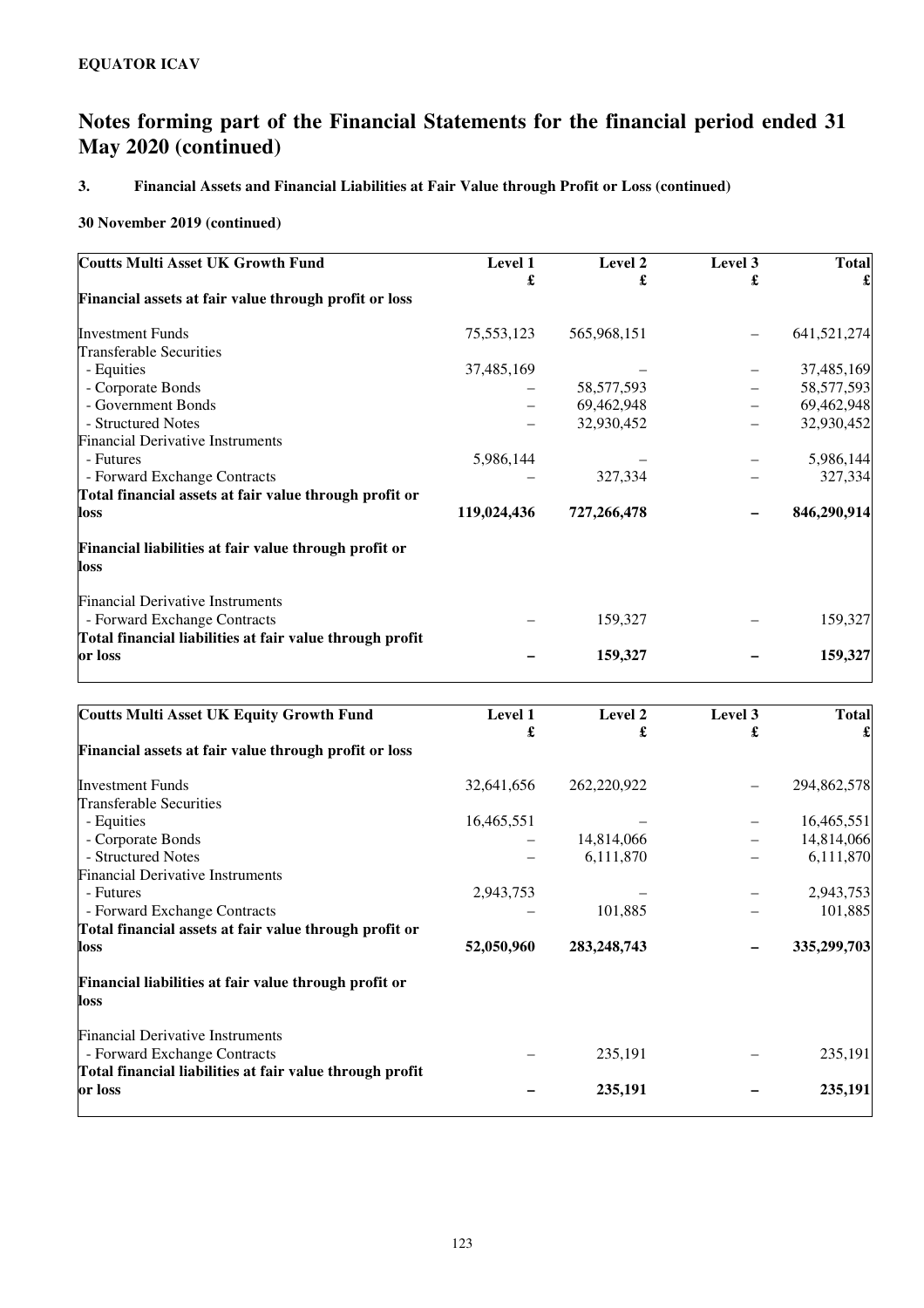## **3. Financial Assets and Financial Liabilities at Fair Value through Profit or Loss (continued)**

| <b>Coutts Multi Asset Global Defensive Fund</b>          | Level 1   | Level 2    | Level 3 | <b>Total</b> |
|----------------------------------------------------------|-----------|------------|---------|--------------|
|                                                          | US\$      | US\$       | US\$    | US\$         |
| Financial assets at fair value through profit or loss    |           |            |         |              |
| <b>Investment Funds</b>                                  | 2,845,301 | 41,890,271 |         | 44,735,572   |
| <b>Transferable Securities</b>                           |           |            |         |              |
| - Equities                                               | 446,901   |            |         | 446,901      |
| - Corporate Bonds                                        |           | 16,943,564 |         | 16,943,564   |
| - Government Bonds                                       |           | 30,886,320 |         | 30,886,320   |
| - Structured Notes                                       |           | 4,459,068  |         | 4,459,068    |
| <b>Financial Derivative Instruments</b>                  |           |            |         |              |
| - Futures                                                | 387,433   |            |         | 387,433      |
| - Forward Exchange Contracts                             |           | 119,138    |         | 119,138      |
| Total financial assets at fair value through profit or   |           |            |         |              |
| <b>loss</b>                                              | 3,679,635 | 94,298,361 |         | 97,977,996   |
| Financial liabilities at fair value through profit or    |           |            |         |              |
| loss                                                     |           |            |         |              |
| <b>Financial Derivative Instruments</b>                  |           |            |         |              |
| - Futures                                                | 7,656     |            |         | 7,656        |
| - Forward Exchange Contracts                             |           | 76,722     |         | 76,722       |
| Total financial liabilities at fair value through profit |           |            |         |              |
| or loss                                                  | 7,656     | 76,722     |         | 84,378       |
|                                                          |           |            |         |              |

| <b>Coutts Multi Asset Global Balanced Fund</b>           | Level 1    | Level 2     | Level 3 | <b>Total</b> |
|----------------------------------------------------------|------------|-------------|---------|--------------|
|                                                          | US\$       | US\$        | US\$    | US\$         |
| Financial assets at fair value through profit or loss    |            |             |         |              |
| <b>Investment Funds</b>                                  | 72,994,467 | 209,168,365 |         | 282,162,832  |
| <b>Transferable Securities</b>                           |            |             |         |              |
| - Equities                                               | 12,215,403 |             |         | 12,215,403   |
| - Corporate Bonds                                        |            | 63,208,035  |         | 63,208,035   |
| - Government Bonds                                       |            | 84,169,964  |         | 84,169,964   |
| - Structured Notes                                       |            | 17,588,793  |         | 17,588,793   |
| <b>Financial Derivative Instruments</b>                  |            |             |         |              |
| - Futures                                                | 1,662,813  |             |         | 1,662,813    |
| - Forward Exchange Contracts                             |            | 943,230     |         | 943,230      |
| Total financial assets at fair value through profit or   |            |             |         |              |
| loss                                                     | 86,872,683 | 375,078,387 |         | 461,951,070  |
| Financial liabilities at fair value through profit or    |            |             |         |              |
| loss                                                     |            |             |         |              |
| <b>Financial Derivative Instruments</b>                  |            |             |         |              |
| - Futures                                                | 17,187     |             |         | 17,187       |
| - Forward Exchange Contracts                             |            | 210,965     |         | 210,965      |
| Total financial liabilities at fair value through profit |            |             |         |              |
| or loss                                                  | 17,187     | 210,965     |         | 228,152      |
|                                                          |            |             |         |              |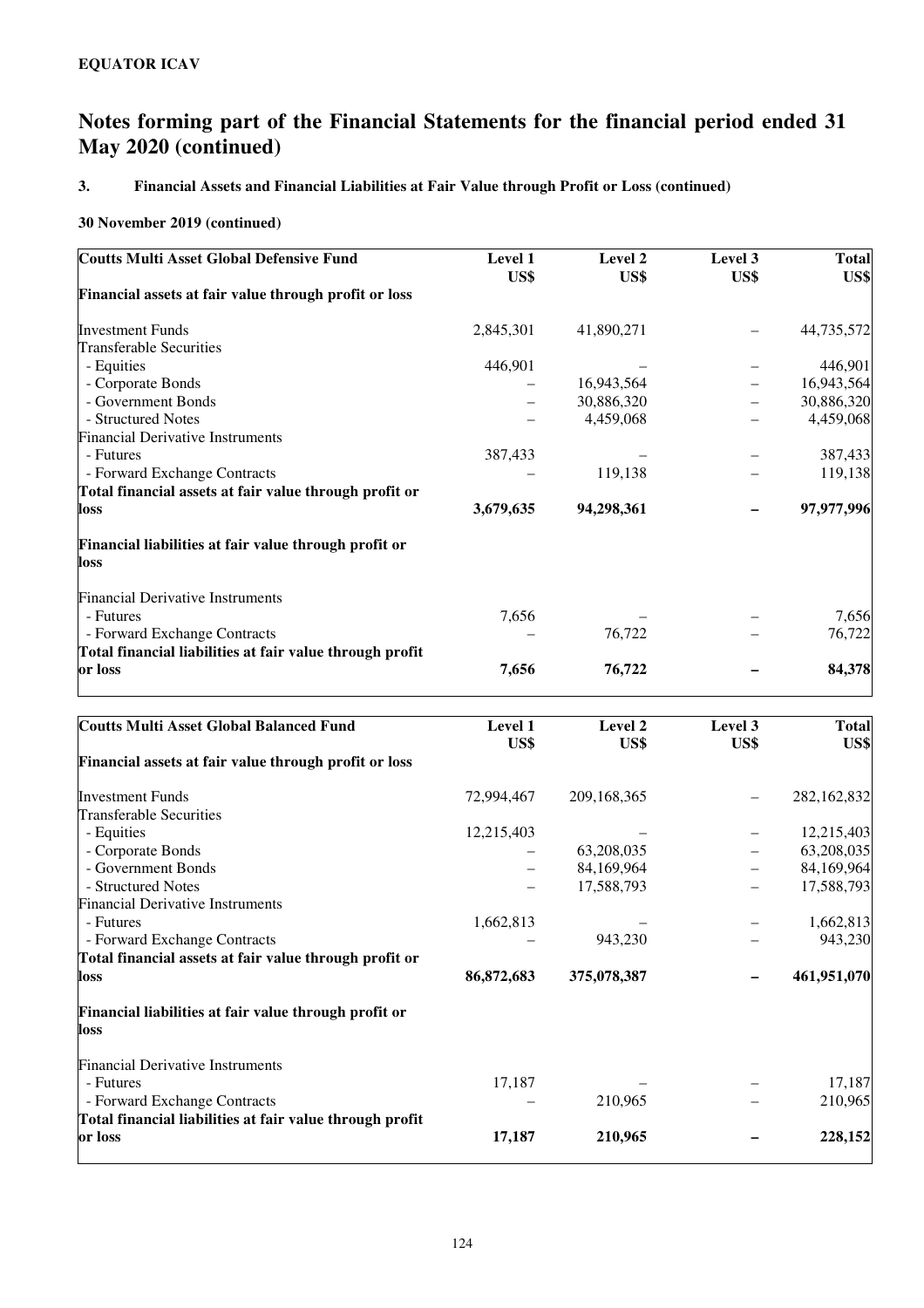## **3. Financial Assets and Financial Liabilities at Fair Value through Profit or Loss (continued)**

| <b>Coutts Multi Asset Global Growth Fund</b>             | Level 1    | Level 2     | Level 3 | <b>Total</b> |
|----------------------------------------------------------|------------|-------------|---------|--------------|
| Financial assets at fair value through profit or loss    | US\$       | US\$        | US\$    | US\$         |
|                                                          |            |             |         |              |
| <b>Investment Funds</b>                                  | 41,169,746 | 319,616,103 |         | 360,785,849  |
| Transferable Securities                                  |            |             |         |              |
| - Equities                                               | 18,057,163 |             |         | 18,057,163   |
| - Corporate Bonds                                        |            | 39,077,539  |         | 39,077,539   |
| - Government Bonds                                       |            | 36,236,046  |         | 36,236,046   |
| - Structured Notes                                       |            | 19,089,285  |         | 19,089,285   |
| <b>Financial Derivative Instruments</b>                  |            |             |         |              |
| - Futures                                                | 5,485,156  |             |         | 5,485,156    |
| - Forward Exchange Contracts                             |            | 1,018,144   |         | 1,018,144    |
| Total financial assets at fair value through profit or   |            |             |         |              |
| loss                                                     | 64,712,065 | 415,037,117 |         | 479,749,182  |
| Financial liabilities at fair value through profit or    |            |             |         |              |
| loss                                                     |            |             |         |              |
| <b>Financial Derivative Instruments</b>                  |            |             |         |              |
| - Futures                                                | 3,281      |             |         | 3,281        |
| - Forward Exchange Contracts                             |            | 436,808     |         | 436,808      |
| Total financial liabilities at fair value through profit |            |             |         |              |
| or loss                                                  | 3,281      | 436,808     |         | 440,089      |

| <b>Personal Portfolio 1 Fund</b>                       | <b>Level 1</b> | Level 2    | Level 3 | <b>Total</b> |
|--------------------------------------------------------|----------------|------------|---------|--------------|
|                                                        | £              | £          |         |              |
| Financial assets at fair value through profit or loss  |                |            |         |              |
| <b>Investment Funds</b>                                | 2.409.907      | 12,398,373 |         | 14,808,280   |
| <b>Transferable Securities</b>                         |                |            |         |              |
| - Government Bonds                                     |                | 13,579,846 |         | 13,579,846   |
| Total financial assets at fair value through profit or |                |            |         |              |
| loss                                                   | 2,409,907      | 25,978,219 |         | 28,388,126   |

| <b>Personal Portfolio 2 Fund</b>                       | <b>Level 1</b> | Level 2    | Level 3 | <b>Total</b> |
|--------------------------------------------------------|----------------|------------|---------|--------------|
|                                                        | £              |            | £       |              |
| Financial assets at fair value through profit or loss  |                |            |         |              |
| <b>Investment Funds</b>                                | 8.343.609      | 29,528,038 |         | 37,871,647   |
| <b>Transferable Securities</b>                         |                |            |         |              |
| - Government Bonds                                     |                | 18,738,044 |         | 18,738,044   |
| Total financial assets at fair value through profit or |                |            |         |              |
| loss                                                   | 8,343,609      | 48,266,082 |         | 56,609,691   |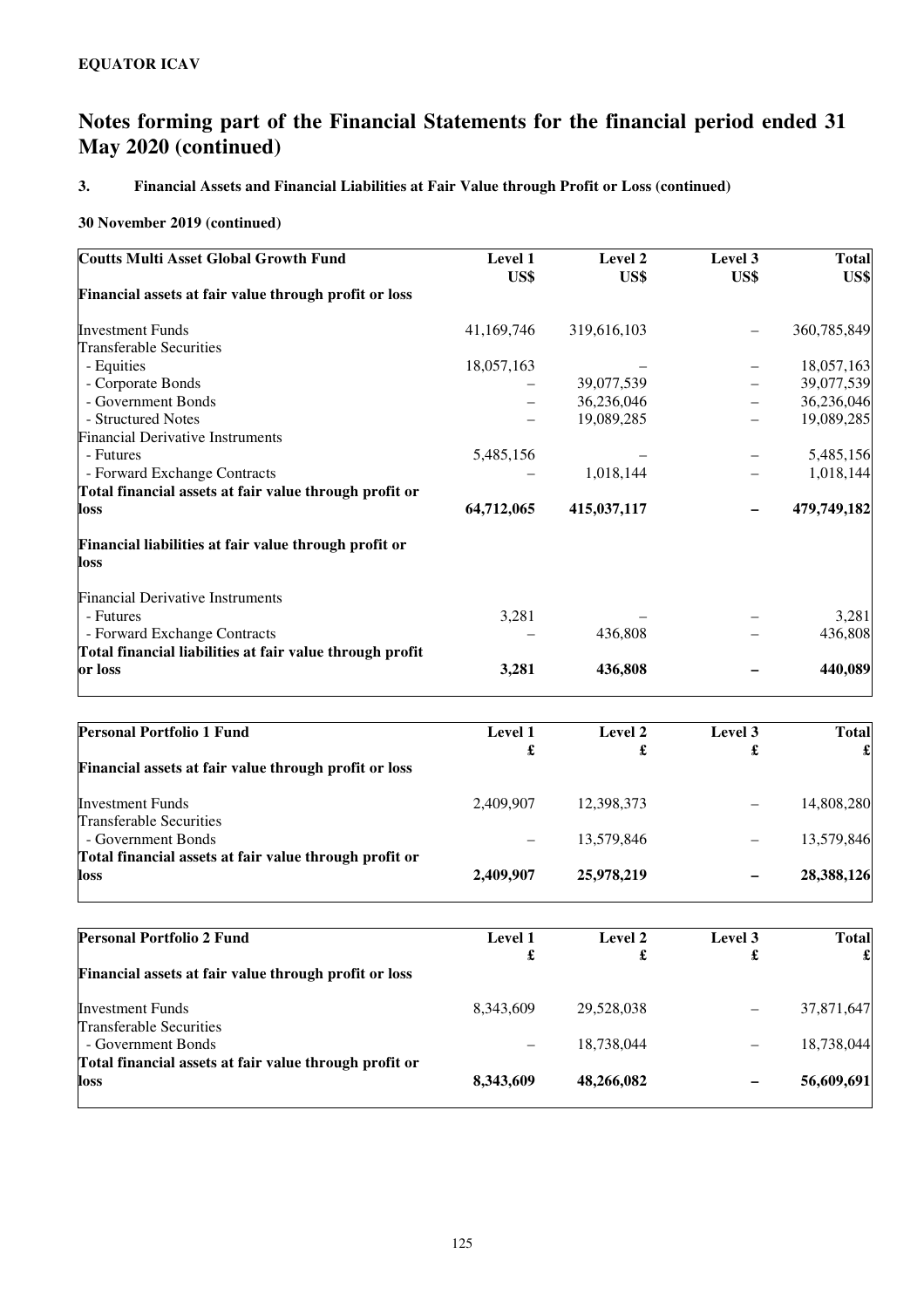## **3. Financial Assets and Financial Liabilities at Fair Value through Profit or Loss (continued)**

| Level 1       | Level 2                                                                    | Level 3                                                                                                            | <b>Total</b>                                            |
|---------------|----------------------------------------------------------------------------|--------------------------------------------------------------------------------------------------------------------|---------------------------------------------------------|
|               | £                                                                          | £                                                                                                                  |                                                         |
|               |                                                                            |                                                                                                                    |                                                         |
| 34,046,881    | 100,263,204                                                                |                                                                                                                    | 134,310,085                                             |
|               |                                                                            |                                                                                                                    |                                                         |
|               |                                                                            |                                                                                                                    | 36,885,145                                              |
|               |                                                                            |                                                                                                                    |                                                         |
|               |                                                                            |                                                                                                                    | 171,195,230                                             |
|               |                                                                            |                                                                                                                    | <b>Total</b>                                            |
|               |                                                                            |                                                                                                                    |                                                         |
|               |                                                                            |                                                                                                                    |                                                         |
| 34,706,794    | 85,119,780                                                                 |                                                                                                                    | 119,826,574                                             |
|               |                                                                            |                                                                                                                    | 9,607,070                                               |
|               |                                                                            |                                                                                                                    |                                                         |
| 34,706,794    | 94,726,850                                                                 |                                                                                                                    | 129,433,644                                             |
|               |                                                                            |                                                                                                                    |                                                         |
|               |                                                                            |                                                                                                                    | <b>Total</b>                                            |
|               |                                                                            |                                                                                                                    |                                                         |
| 35,850,680    | 67,053,528                                                                 |                                                                                                                    | 102,904,208                                             |
| 35,850,680    | 67,053,528                                                                 |                                                                                                                    | 102,904,208                                             |
|               |                                                                            |                                                                                                                    | <b>Total</b>                                            |
| £             | £                                                                          | £                                                                                                                  |                                                         |
|               |                                                                            |                                                                                                                    |                                                         |
| 233, 135, 283 | 1,005,282,816                                                              |                                                                                                                    | 1,238,418,099                                           |
| 233, 135, 283 | 1,005,282,816                                                              |                                                                                                                    | 1,238,418,099                                           |
|               |                                                                            |                                                                                                                    | <b>Total</b>                                            |
|               |                                                                            |                                                                                                                    |                                                         |
|               |                                                                            |                                                                                                                    |                                                         |
|               |                                                                            |                                                                                                                    |                                                         |
|               |                                                                            |                                                                                                                    | 1,583,513,975                                           |
|               |                                                                            |                                                                                                                    |                                                         |
|               | £<br>34,046,881<br>Level 1<br>£<br>Level 1<br>£<br>Level 1<br>Level 1<br>£ | 36,885,145<br>137,148,349<br>Level 2<br>£<br>9,607,070<br>Level 2<br>£<br>Level 2<br>Level 2<br>£<br>1,583,513,975 | Level 3<br>£<br>Level 3<br>£<br>Level 3<br>Level 3<br>£ |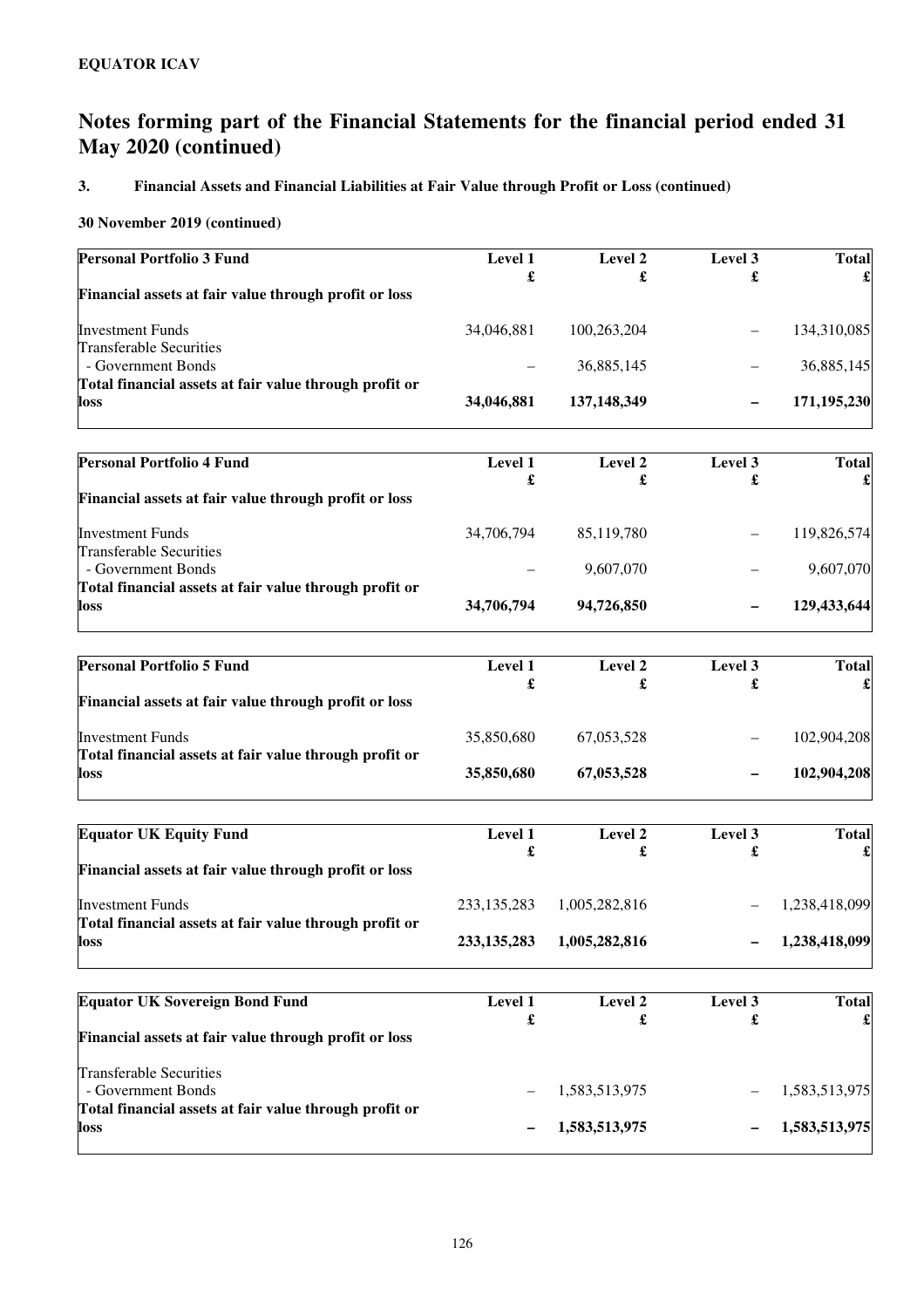#### **3. Financial Assets and Financial Liabilities at Fair Value through Profit or Loss (continued)**

#### **30 November 2019 (continued)**

| <b>Equator US Equity Fund</b>                                  | <b>Level 1</b><br>US\$ | Level 2<br>US\$ | Level 3<br>US\$ | <b>Total</b><br>US\$ |
|----------------------------------------------------------------|------------------------|-----------------|-----------------|----------------------|
| Financial assets at fair value through profit or loss          |                        |                 |                 |                      |
| <b>Investment Funds</b>                                        | 523.929.361            | 691.564.298     |                 | 1,215,493,659        |
| Total financial assets at fair value through profit or<br>loss | 523,929,361            | 691.564.298     |                 | 1,215,493,659        |

#### **4. Dividends**

Distributing shares of Coutts Multi Asset UK Funds, Coutts Multi Asset Global Fund and Equator UK Equity Fund will declare a dividend in May and November of each financial year. Distributing shares of Equator UK Sovereign Bond Fund will declare a dividend in February, May, August and November of each financial year. Distributing shares of Equator US Equity Fund will declare a dividend in November of each financial year. Dividends will be paid within four months of the declaration date and paid in the currency denomination of the relevant share class. Dividends will be declared out of net income (i.e. income less expenses).

No dividends or distributions shall be made in respect of accumulating shares. Accordingly, any distributable income will remain in the relevant Fund's assets and will be reflected in the Net Asset Value of the accumulating shares.

Details of dividend rates during the financial period ended 31 May 2020 are set out in the Fund Summary Information on pages 11 and 12. The dividends paid during the financial periods ended 31 May 2020 and 31 May 2019 in respect of each share class are as follows:

|                                                 | For the financial period<br>ended 31 May 2020 | For the financial period<br>ended 31 May 2019 |
|-------------------------------------------------|-----------------------------------------------|-----------------------------------------------|
| <b>Coutts Multi Asset UK Defensive Fund</b>     |                                               |                                               |
| <b>GBP Class A-Distributing</b>                 | £215,194                                      | £252,802                                      |
| <b>GBP Class B-Distributing</b>                 | £205                                          | £56,312                                       |
| <b>GBP Class C-Distributing</b>                 | £117,224                                      | £358,852                                      |
| <b>Coutts Multi Asset UK Balanced Fund</b>      |                                               |                                               |
| <b>GBP Class A-Distributing</b>                 | £1,853,699                                    | £1,751,123                                    |
| <b>GBP Class B-Distributing</b>                 | £9,493                                        | £61,399                                       |
| <b>GBP Class C-Distributing</b>                 | £1,295,098                                    | £1,941,019                                    |
| <b>Coutts Multi Asset UK Growth Fund</b>        |                                               |                                               |
| <b>GBP Class A-Distributing</b>                 | £906,700                                      | £468,057                                      |
| <b>GBP Class B-Distributing</b>                 | £3,449                                        | £43,541                                       |
| <b>GBP Class C-Distributing</b>                 | £860.964                                      | £2,037,561                                    |
| <b>Coutts Multi Asset UK Equity Growth Fund</b> |                                               |                                               |
| <b>GBP Class A-Distributing</b>                 | £181,418                                      | £140,830                                      |
| <b>GBP Class B-Distributing</b>                 | £1,120                                        | £2,800                                        |
| <b>GBP Class C-Distributing</b>                 | £279,089                                      | £561,885                                      |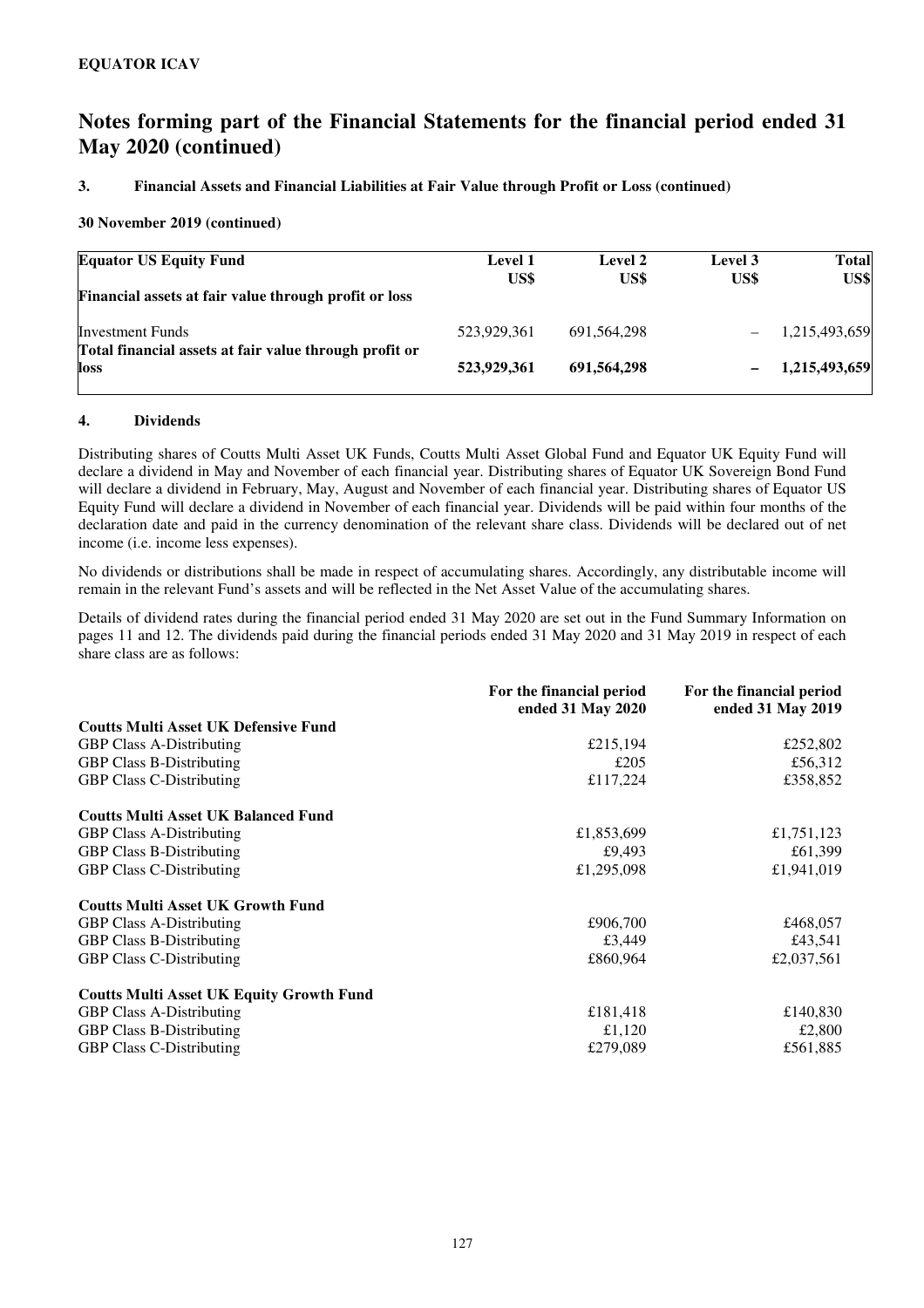## **4. Dividends (continued)**

|                                                 | For the financial period<br>ended 31 May 2020 | For the financial period<br>ended 31 May 2019 |
|-------------------------------------------------|-----------------------------------------------|-----------------------------------------------|
| <b>Coutts Multi Asset Global Defensive Fund</b> |                                               |                                               |
| EUR Class A-Distributing                        | €2,091                                        | €–                                            |
| <b>EUR Class B-Distributing</b>                 | €1,662                                        | €4,485                                        |
| EUR Class C-Distributing <sup>3</sup>           | $E-$                                          | €712                                          |
| <b>GBP Class A-Distributing</b>                 | £16,598                                       | £17,051                                       |
| <b>GBP Class B-Distributing</b>                 | £744                                          | £3,165                                        |
| <b>GBP Class C-Distributing</b>                 | £137                                          | £23,215                                       |
| USD Class A-Distributing <sup>5</sup>           | US\$2,800                                     | <b>US\$-</b>                                  |
| <b>USD Class B-Distributing</b>                 | <b>US\$300</b>                                | <b>US\$444</b>                                |
| USD Class C-Distributing <sup>4</sup>           | $USS-$                                        | US\$11,542                                    |
| <b>Coutts Multi Asset Global Balanced Fund</b>  |                                               |                                               |
| CHF Class B-Distributing <sup>2</sup>           | $CHF-$                                        | CHF3,721                                      |
| <b>EUR Class A-Distributing</b>                 | €18,022                                       | €14,883                                       |
| <b>EUR Class B-Distributing</b>                 | €730                                          | €7,211                                        |
| EUR Class C-Distributing <sup>3</sup>           | $\xi-$                                        | €4,732                                        |
| <b>GBP Class A-Distributing</b>                 | £177,800                                      | £122,083                                      |
| <b>GBP Class B-Distributing</b>                 | £1,338                                        | £23,918                                       |
| <b>GBP Class C-Distributing</b>                 | £659                                          | £115,136                                      |
| <b>USD Class A-Distributing</b>                 | US\$117,292                                   | US\$33,835                                    |
| <b>USD Class B-Distributing</b>                 | US\$6,277                                     | US\$34,309                                    |
| USD Class C-Distributing <sup>4</sup>           | $US$-$                                        | US\$21,014                                    |
| <b>Coutts Multi Asset Global Growth Fund</b>    |                                               |                                               |
| <b>EUR Class A-Distributing</b>                 | €11,764                                       | €12,450                                       |
| EUR Class C-Distributing <sup>3</sup>           | $E-$                                          | €3,796                                        |
| <b>GBP Class A-Distributing</b>                 | £121,866                                      | £170,584                                      |
| <b>GBP Class B-Distributing</b>                 | £28                                           | £2,999                                        |
| <b>GBP Class C-Distributing</b>                 | £1,510                                        | £97,485                                       |
| <b>USD Class A-Distributing</b>                 | US\$15,036                                    | US\$5,640                                     |
| USD Class C-Distributing <sup>3</sup>           | $USS-$                                        | US\$16,385                                    |
| <b>Equator UK Equity Fund</b>                   |                                               |                                               |
| <b>GBP Class B-Distributing</b>                 | £378,222                                      | £422,392                                      |
| <b>GBP Class C-Distributing</b>                 | £14,490,152                                   | £14,262,643                                   |
| <b>Equator UK Sovereign Bond Fund</b>           |                                               |                                               |
| <b>GBP Class B-Distributing</b>                 | £9,632                                        | £30,429                                       |
| <b>GBP Class C-Distributing</b>                 | £5,754,893                                    | £3,760,737                                    |

<sup>1</sup>The share class was re-launched on 17 September 2019.

 $2$ The share class was fully redeemed on 8 October 2019.

<sup>3</sup>The share class was fully redeemed on 16 December 2019. <sup>4</sup>The share class was fully redeemed on 20 December 2019.

<sup>5</sup>The share class was re-launched on 11 March 2020.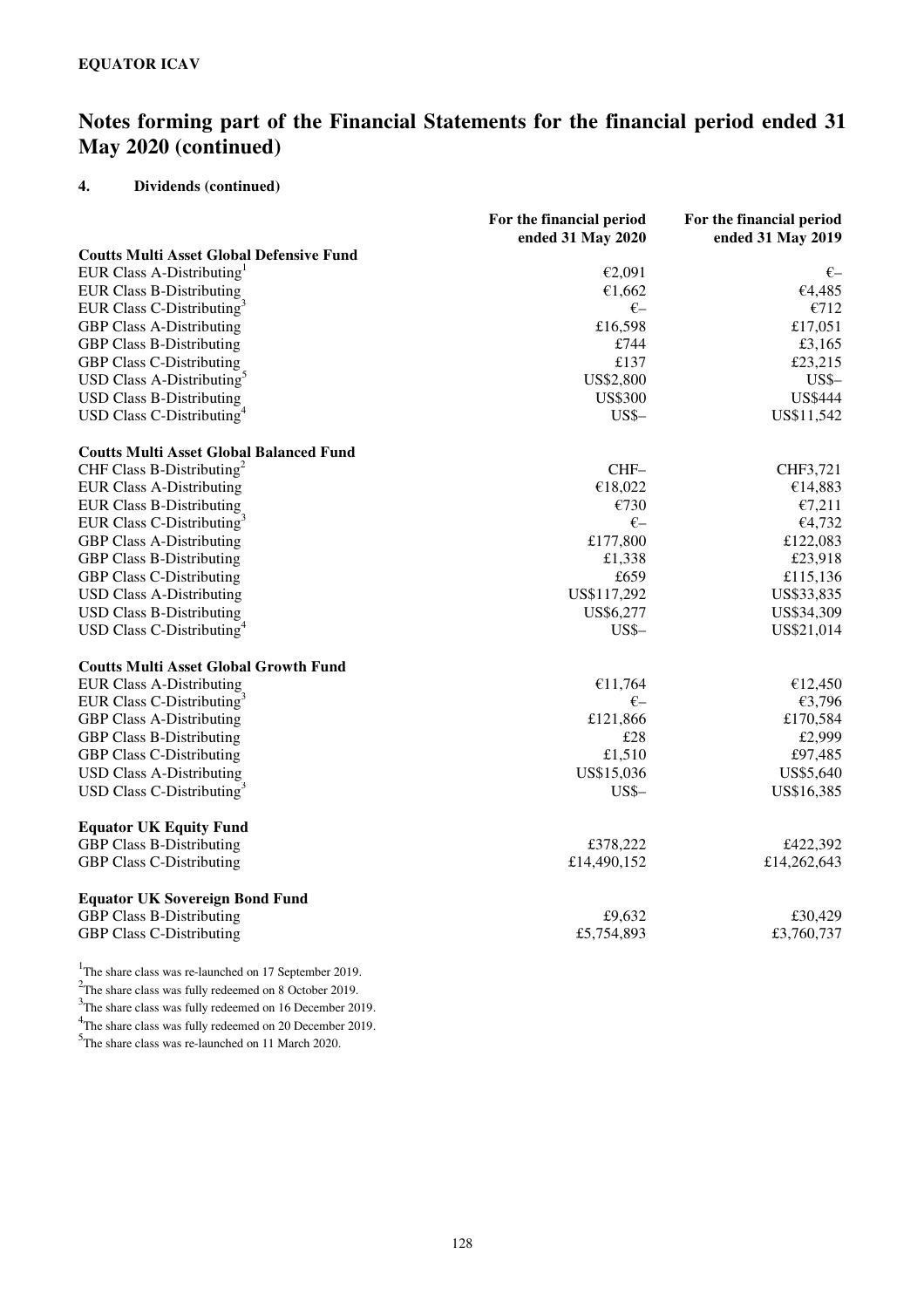### **5. Management Fees**

The ICAV has appointed RBS Asset Management (Dublin) Limited as Manager. The Manager is entitled to receive an annual fee from each Fund. The management fee is payable monthly in arrears and is calculated by reference to the average net asset value of the Fund as at each dealing day. The Manager pays out of its fees, the expenses of all other service providers, including BNY Mellon Fund Services (Ireland) Designated Activity Company (the "Administrator"), The Bank of New York Mellon SA/NV, Dublin Branch (the "Depositary"), Coutts & Co (the "Investment Manager"), Directors and KPMG (the "Statutory Auditors"). The Manager shall also be reimbursed by the Funds for all fees and properly vouched expenses reasonably incurred by the Manager in the performance of its duties. The Investment Manager's fees will include any distributor fees, to which it is entitled, as Distributor. Where a commission (including a rebated commission) is received by the Investment Manager by virtue of an investment in the shares or units of another investment fund, this commission must be paid into the property of the Fund. The ongoing charges for each Fund are shown below.

The Ongoing Charges Figures ("OCF") represent the annualised operating expenses of each share class expressed as a percentage of the average net assets for the financial period. It does not include initial charges or performance fees. The OCF includes the annual management charge payable to the Manager and all charges which are deducted directly from the Fund. The OCF also includes the ongoing charges of the underlying Investment Funds in which the Fund has an investment. The OCF is expressed as an annual percentage rate.

#### **Ongoing Charges Figures**

|                                                 | For the financial period<br>ended 31 May 2020 | For the financial period<br>ended 31 May 2019 |
|-------------------------------------------------|-----------------------------------------------|-----------------------------------------------|
| <b>Coutts Multi Asset UK Defensive Fund</b>     |                                               |                                               |
| GBP Class A-Accumulating                        | 0.84%                                         | 0.93%                                         |
| <b>GBP Class A-Distributing</b>                 | 0.84%                                         | 0.93%                                         |
| GBP Class B-Accumulating                        | 1.34%                                         | $1.43\%$                                      |
| <b>GBP Class B-Distributing</b>                 | 1.34%                                         | 1.43%                                         |
| <b>GBP Class C-Distributing</b>                 | 0.64%                                         | 0.73%                                         |
| <b>Coutts Multi Asset UK Balanced Fund</b>      |                                               |                                               |
| GBP Class A-Accumulating                        | 0.84%                                         | 0.89%                                         |
| <b>GBP Class A-Distributing</b>                 | 0.84%                                         | $0.89\%$                                      |
| GBP Class B-Accumulating                        | 1.34%                                         | 1.39%                                         |
| <b>GBP Class B-Distributing</b>                 | 1.34%                                         | 1.39%                                         |
| <b>GBP Class C-Distributing</b>                 | 0.64%                                         | 0.69%                                         |
| <b>Coutts Multi Asset UK Growth Fund</b>        |                                               |                                               |
| GBP Class A-Accumulating                        | $0.94\%$                                      | $0.98\%$                                      |
| <b>GBP Class A-Distributing</b>                 | $0.94\%$                                      | $0.98\%$                                      |
| <b>GBP Class B-Accumulating</b>                 | 1.44%                                         | 1.48%                                         |
| <b>GBP Class B-Distributing</b>                 | 1.44%                                         | 1.48%                                         |
| <b>GBP Class C-Distributing</b>                 | 0.74%                                         | 0.78%                                         |
| <b>Coutts Multi Asset UK Equity Growth Fund</b> |                                               |                                               |
| <b>GBP Class A-Accumulating</b>                 | 0.95%                                         | $0.97\%$                                      |
| <b>GBP Class A-Distributing</b>                 | 0.95%                                         | $0.97\%$                                      |
| GBP Class B-Accumulating                        | 1.45%                                         | $1.47\%$                                      |
| GBP Class B-Distributing                        | 1.45%                                         | 1.47%                                         |
| <b>GBP Class C-Distributing</b>                 | 0.75%                                         | $0.77\%$                                      |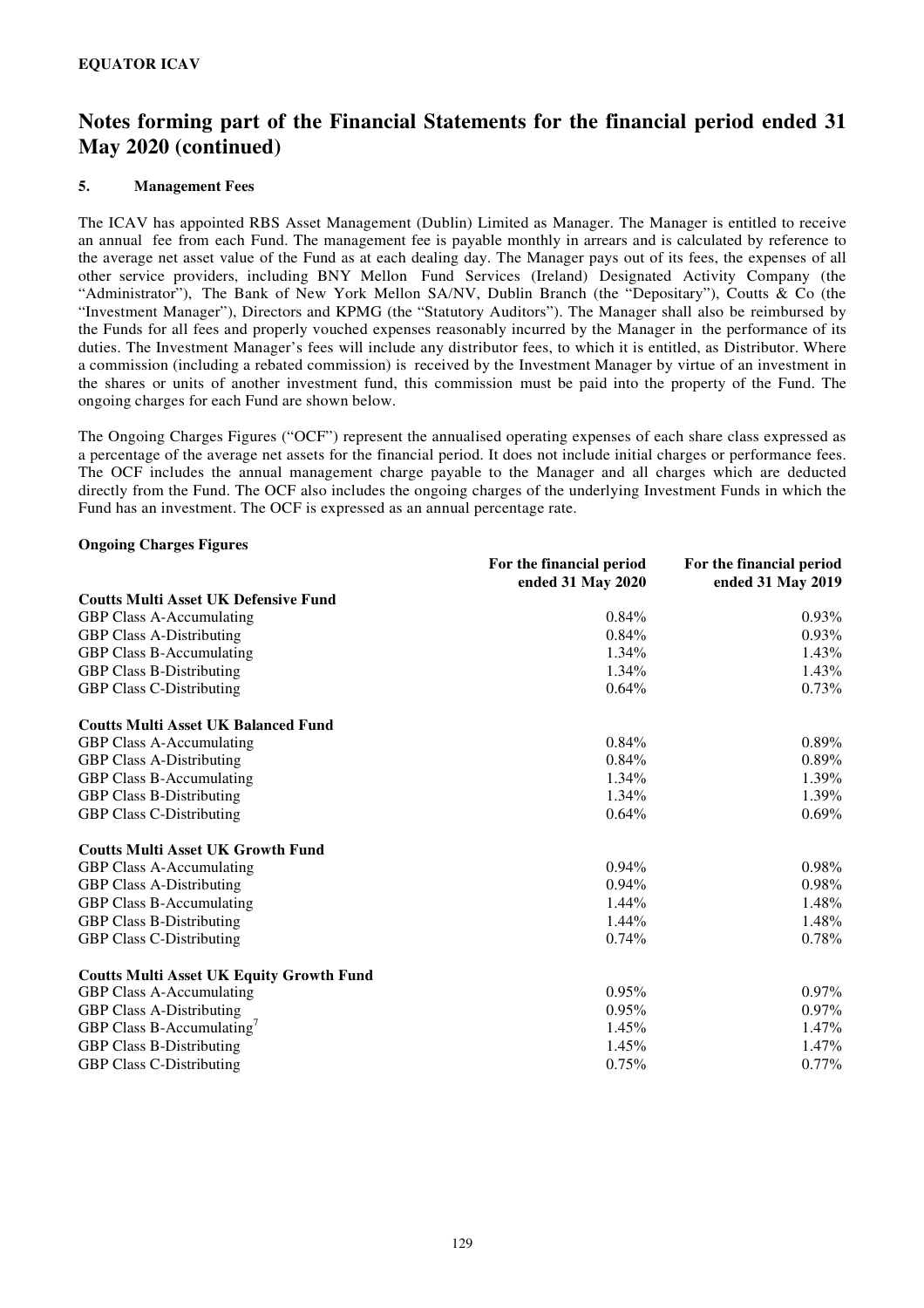## **5. Management Fees (continued)**

## **Ongoing Charges Figures (continued)**

|                                                 | For the financial period | For the financial period        |
|-------------------------------------------------|--------------------------|---------------------------------|
|                                                 | ended 31 May 2020        | ended 31 May 2019               |
| <b>Coutts Multi Asset Global Defensive Fund</b> |                          |                                 |
| <b>EUR Class A-Accumulating</b>                 | 0.93%                    | 0.94%                           |
| EUR Class A-Distributing <sup>8</sup>           | 0.93%                    | $-$ <sup>0</sup> / <sub>0</sub> |
| <b>EUR Class B-Accumulating</b>                 | 1.43%                    | 1.44%                           |
| <b>EUR Class B-Distributing</b>                 | 1.43%                    | 1.44%                           |
| EUR Class C-Distributing <sup>4</sup>           | 0.73%                    | 0.74%                           |
| GBP Class A-Accumulating                        | 0.93%                    | 0.94%                           |
| <b>GBP Class A-Distributing</b>                 | 0.93%                    | 0.94%                           |
| <b>GBP Class B-Accumulating</b>                 | 1.43%                    | 1.44%                           |
| <b>GBP Class B-Distributing</b>                 | 1.43%                    | 1.44%                           |
| <b>GBP Class C-Distributing</b>                 | 0.73%                    | 0.74%                           |
| <b>USD Class A-Accumulating</b>                 | 0.93%                    | 0.94%                           |
| USD Class A-Distributing <sup>6</sup>           | 0.93%                    | 0.94%                           |
| <b>USD Class B-Accumulating</b>                 | 1.43%                    | 1.44%                           |
| <b>USD Class B-Distributing</b>                 | 1.43%                    | 1.44%                           |
| USD Class C-Distributing <sup>5</sup>           | 0.73%                    | 0.74%                           |
| <b>Coutts Multi Asset Global Balanced Fund</b>  |                          |                                 |
| <b>CHF Class B-Accumulating</b>                 | 1.39%                    | 1.38%                           |
| CHF Class B-Distributing                        | 1.39%                    | 1.38%                           |
| <b>EUR Class A-Accumulating</b>                 | 0.89%                    | 0.88%                           |
| <b>EUR Class A-Distributing</b>                 | 0.89%                    | 0.88%                           |
| <b>EUR Class B-Accumulating</b>                 | 1.39%                    | 1.38%                           |
| <b>EUR Class B-Distributing</b>                 | 1.39%                    | 1.38%                           |
| EUR Class C-Distributing <sup>4</sup>           | 0.69%                    | 0.68%                           |
| GBP Class A-Accumulating                        | 0.89%                    | 0.88%                           |
| <b>GBP Class A-Distributing</b>                 | 0.89%                    | 0.88%                           |
| GBP Class B-Accumulating <sup>3</sup>           | 1.39%                    | 1.38%                           |
| <b>GBP Class B-Distributing</b>                 | 1.39%                    | 1.38%                           |
| <b>GBP Class C-Distributing</b>                 | 0.69%                    | 0.68%                           |
| <b>USD Class A-Accumulating</b>                 | 0.89%                    | 0.88%                           |
| <b>USD Class A-Distributing</b>                 | 0.89%                    | 0.88%                           |
| <b>USD Class B-Accumulating</b>                 | 1.39%                    | 1.38%                           |
| <b>USD Class B-Distributing</b>                 | 1.39%                    | 1.38%                           |
| USD Class C-Distributing <sup>5</sup>           | 0.69%                    | 0.68%                           |
| <b>Coutts Multi Asset Global Growth Fund</b>    |                          |                                 |
| <b>EUR Class A-Accumulating</b>                 | 0.94%                    | 0.94%                           |
| <b>EUR Class A-Distributing</b>                 | 0.94%                    | 0.94%                           |
| EUR Class B-Accumulating <sup>2</sup>           | 1.44%                    | 1.44%                           |
| EUR Class C-Distributing <sup>4</sup>           | 0.74%                    | 0.74%                           |
| GBP Class A-Accumulating                        | 0.94%                    | 0.94%                           |
| <b>GBP Class A-Distributing</b>                 | 0.94%                    | 0.94%                           |
| <b>GBP Class B-Accumulating</b>                 | 1.44%                    | 1.44%                           |
| <b>GBP Class B-Distributing</b>                 | 1.44%                    | 1.44%                           |
| <b>GBP Class C-Distributing</b>                 | 0.74%                    | 0.74%                           |
| <b>USD Class A-Accumulating</b>                 | 0.94%                    | 0.94%                           |
| <b>USD Class A-Distributing</b>                 | 0.94%                    | 0.94%                           |
| <b>USD Class B-Accumulating</b>                 | 1.44%                    | 1.44%                           |
| USD Class C-Distributing <sup>4</sup>           | 0.74%                    | 0.74%                           |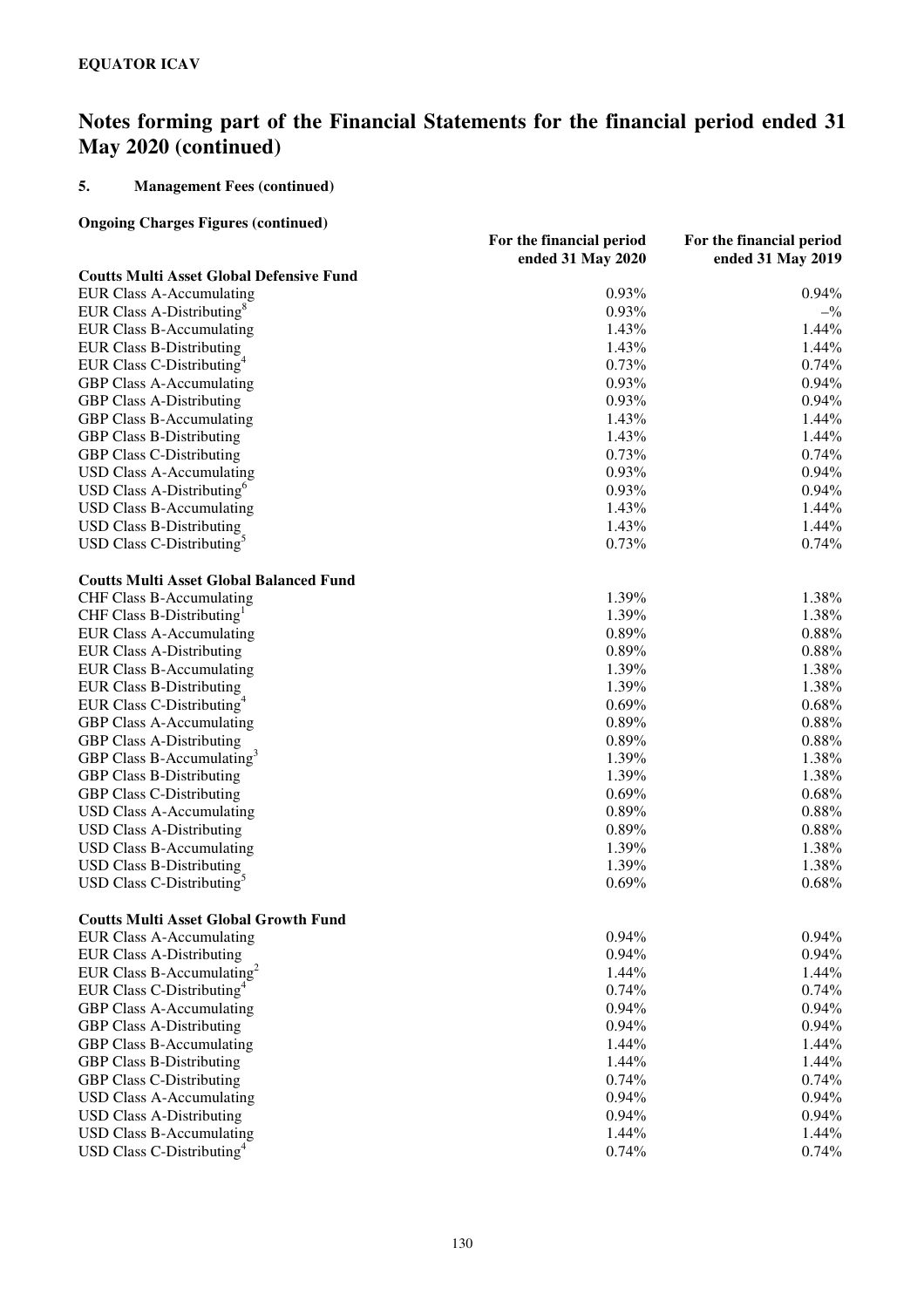### **5. Management Fees (continued)**

#### **Ongoing Charges Figures (continued)**

|                                       | For the financial period<br>ended 31 May 2020 | For the financial period<br>ended 31 May 2019 |
|---------------------------------------|-----------------------------------------------|-----------------------------------------------|
| <b>Personal Portfolio 1 Fund</b>      |                                               |                                               |
| <b>GBP Class A-Accumulating</b>       | 0.58%                                         | $0.55\%$                                      |
| <b>Personal Portfolio 2 Fund</b>      |                                               |                                               |
| <b>GBP Class A-Accumulating</b>       | 0.60%                                         | $0.57\%$                                      |
| <b>Personal Portfolio 3 Fund</b>      |                                               |                                               |
| GBP Class A-Accumulating              | 0.60%                                         | 0.58%                                         |
| <b>Personal Portfolio 4 Fund</b>      |                                               |                                               |
| <b>GBP Class A-Accumulating</b>       | 0.60%                                         | 0.59%                                         |
| <b>Personal Portfolio 5 Fund</b>      |                                               |                                               |
| <b>GBP Class A-Accumulating</b>       | 0.60%                                         | 0.58%                                         |
| <b>Equator UK Equity Fund</b>         |                                               |                                               |
| <b>GBP Class B-Distributing</b>       | $0.99\%$                                      | $1.00\%$                                      |
| <b>GBP Class C-Distributing</b>       | 0.49%                                         | 0.50%                                         |
| <b>Equator UK Sovereign Bond Fund</b> |                                               |                                               |
| <b>GBP Class B-Distributing</b>       | $0.55\%$                                      | $0.57\%$                                      |
| <b>GBP Class C-Distributing</b>       | 0.05%                                         | $0.07\%$                                      |
| <b>Equator US Equity Fund</b>         |                                               |                                               |
| GBP (Unhedged) Class B-Distributing   | 1.03%                                         | $1.31\%$                                      |
| GBP (Unhedged) Class C-Distributing   | $0.53\%$                                      | 0.81%                                         |
| <b>USD Class B-Distributing</b>       | 1.03%                                         | 1.31%                                         |
| <b>USD Class C-Distributing</b>       | 0.53%                                         | 0.81%                                         |

<sup>1</sup>The share class was fully redeemed on 8 October 2019. The OCF for the financial year ended 30 November 2019 is an annualised figure.

<sup>2</sup>The share class was fully redeemed on 28 November 2019. The OCF for the financial year ended 30 November 2019 is an annualised figure.

<sup>3</sup>The share class was terminated on 2 December 2019 and re-launched on 25 February 2020. The OCF for the financial period ended 31 May 2020 is an annualised figure.

<sup>4</sup>The share class was fully redeemed on 16 December 2019. The OCF for the financial period ended 31 May 2020 is an annualised figure.  $5$ The share class was fully redeemed on 20 December 2019. The OCF for the financial period ended 31 May 2020 is an annualised figure.

<sup>6</sup>The share class was re-launched on 11 March 2020. The OCF for the financial period ended 31 May 2020 is an annualised figure.

<sup>7</sup>The share class was fully redeemed on 11 March 2020. The OCF for the financial period ended 31 May 2020 is an annualised figure.

<sup>8</sup>The share class was re-launched on 17 September 2019. The OCF for the financial period ended 31 May 2020 is an annualised figure.

#### **6. Exchange Rates**

Exchange rates ruling as at 31 May 2020 were:

| <b>Pound Sterling</b> |                        | <b>United States Dollar</b> |                                   |  |
|-----------------------|------------------------|-----------------------------|-----------------------------------|--|
| £1=US\$1.23500        | £1= $\epsilon$ 1.11255 | US\$1=£ $0.80972$           | US\$1=€ 0.90085                   |  |
| £1=CHF 1.18780        | £1=C\$ 1.70040         | $US$1=CHF 0.96178$          | US\$1=C\$ 1.37684                 |  |
| £1=\\ 133.18860       | £1=NOK 12.00510        | $USS1 = 4107.84502$         | $\text{USS}1 = \text{AS} 1.50024$ |  |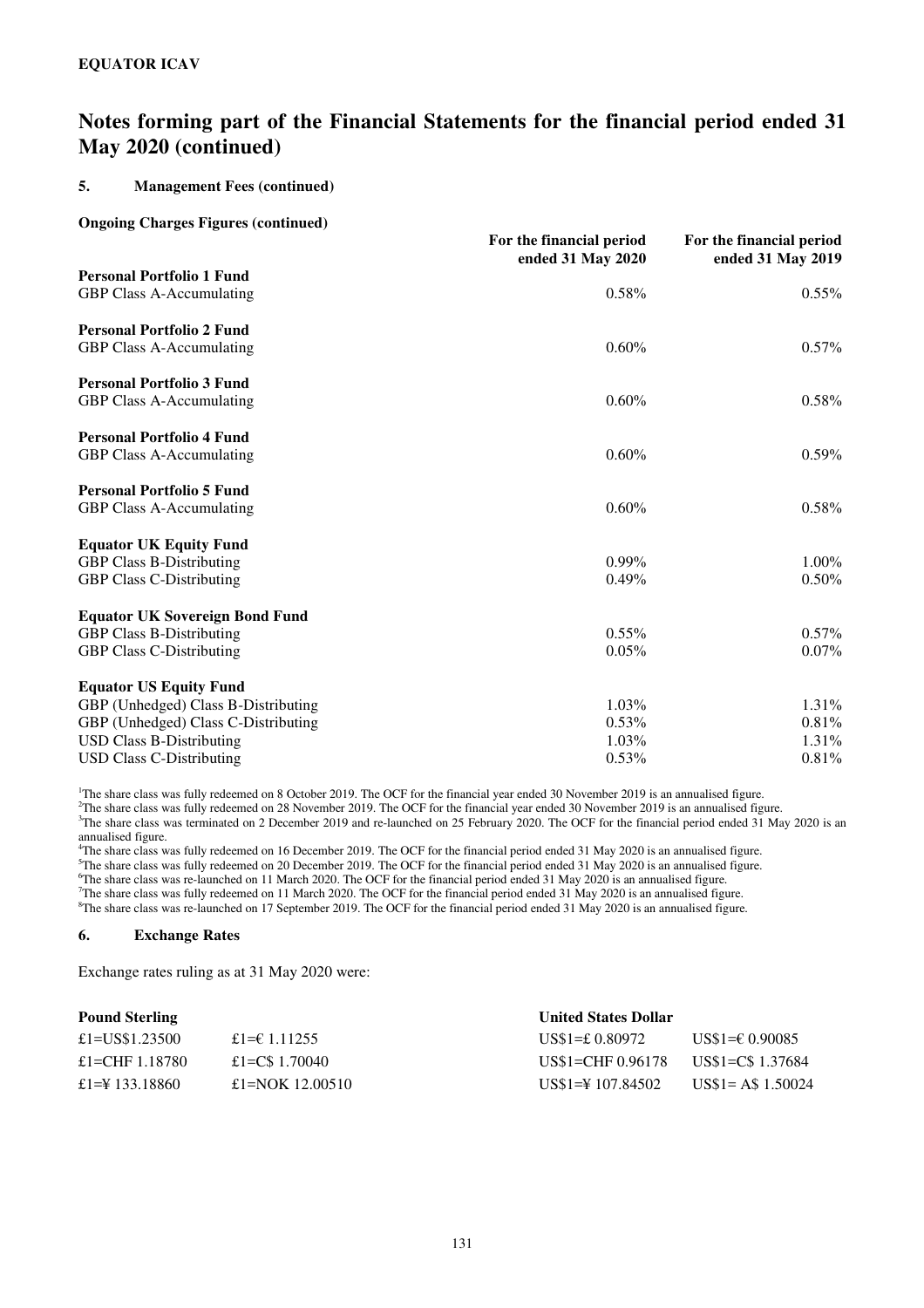#### **6. Exchange Rates (continued)**

Exchange rates ruling as at 30 November 2019 were:

| <b>Pound Sterling</b> |                | <b>United States Dollar</b> |                  |
|-----------------------|----------------|-----------------------------|------------------|
| £1=US\$1.29335        | £1= $£1.17395$ | $US\$ 1=£0.77319            | US\$1=€0.90768   |
| £1=CHF1.29335         | £1=C\$1.71795  | US\$1=CHF1.00000            | US\$1=C\$1.32829 |
| £1=\\$141.56365       | £1=NOK11.91625 | US\$1=\\$109.45502          |                  |

### **7. Multi-Currency Classes**

In addition to US Dollar currency shares, Coutts Multi Asset Global Balanced Fund issues Euro, Pound Sterling and Swiss Franc currency shares. These share classes are converted to US Dollars, the reporting currency of the Fund, at the exchange rate at the end of the reporting period. The Bank of New York Mellon hedges the currency exposure of holders of Euro, Pound Sterling and Swiss Franc shares to the base currency of the Fund. All costs and gains/losses of such hedging transactions will accrue solely to the holders of the shares in the share class for which the currency hedging strategy has been adopted.

In addition to US Dollar currency shares, Coutts Multi Asset Global Defensive Fund and Coutts Multi Asset Global Growth Fund issues Euro and Pound Sterling currency shares. These share classes are converted to US Dollars, the reporting currency of the Fund at the exchange rate at the end of the reporting period. The Bank of New York Mellon hedges the currency exposure of holders of Euro and Pound Sterling shares to the base currency of the Fund. All costs and gains/losses of such hedging transactions will accrue solely to the holders of the shares in the share class for which the currency hedging strategy has been adopted.

In addition to the US Dollar currency shares, Equator US Equity Fund issues unhedged Pound Sterling currency shares. These share classes are converted to US Dollars, the reporting currency of the Fund at the exchange rate at the end of the reporting period.

Forward exchange contracts are disclosed on the Portfolio and the Statement of Investments for each Fund.

#### **8. Share Capital**

The authorised share capital of the ICAV is 1,000,000,000,000 redeemable shares of no par value. Two shares (the "Subscriber Shares") were issued for the purposes of the incorporation of the ICAV and obtaining authorisation from the CBI at an issue price of  $E1$  per share which are fully paid up.

Redeemable participating shares are divided into different Funds and share classes according to the currency in which they are designated. Shareholders receive notices of General Meetings and are entitled to attend and vote at such meetings. On a poll, a shareholder is entitled to one vote for each share of a Fund held. Where there is more than one class of shares for a Fund, the voting rights will normally reflect the latest Net Asset Value per Share.

During the financial period ended 31 May 2020 and financial year ended 30 November 2019, the ICAV issued different classes of shares (see table overleaf showing shares in issue).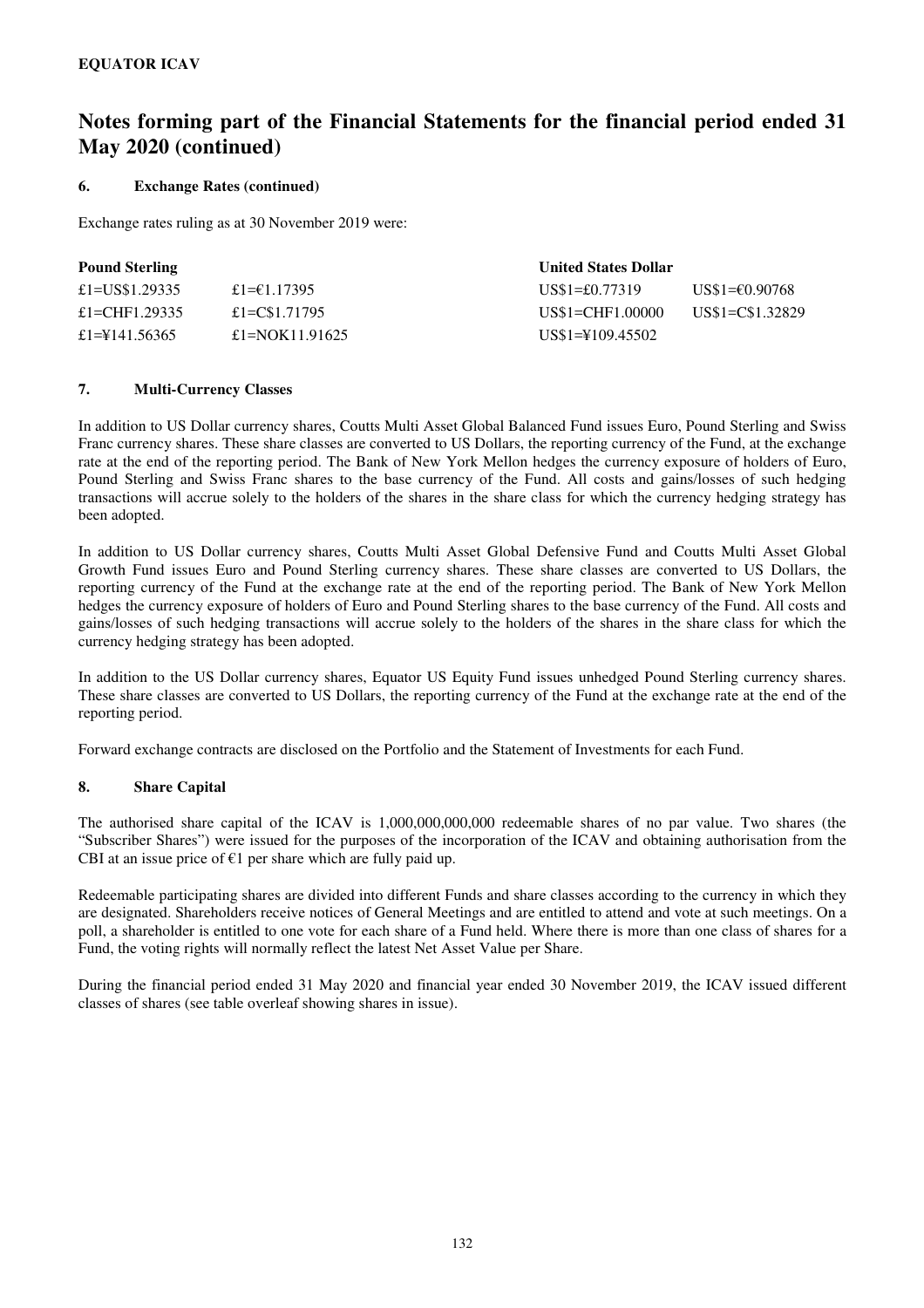## **8. Share Capital (continued)**

## **31 May 2020**

## **Coutts Multi Asset UK Defensive Fund**

| At beginning of  |               |                 | At end of        |
|------------------|---------------|-----------------|------------------|
| financial period | <b>Issued</b> | <b>Redeemed</b> | financial period |
| 88, 304, 188     | 20,607,185    | (6,759,313)     | 102,152,060      |
| 27,197,949       | 2,913,736     | (2,835,620)     | 27,276,065       |
| 1,082,592        |               | (173,695)       | 908,897          |
| 301,938          |               | (257, 438)      | 44,500           |
| 26,470,087       | 166,464       | (12,502,447)    | 14, 134, 104     |
| 143,356,754      | 23,687,385    | (22, 528, 513)  | 144,515,626      |
|                  |               |                 |                  |

# **Coutts Multi Asset UK Balanced Fund**

|                                 | At beginning of  |               |                 | At end of        |
|---------------------------------|------------------|---------------|-----------------|------------------|
|                                 | financial period | <b>Issued</b> | <b>Redeemed</b> | financial period |
| <b>GBP Class A-Accumulating</b> | 956,560,061      | 196,677,301   | (57,776,505)    | 1,095,460,857    |
| <b>GBP Class A-Distributing</b> | 180,245,897      | 71,566,834    | (24,953,856)    | 226,858,875      |
| <b>GBP Class B-Accumulating</b> | 381,223          | 1,502,092     | (1,703,315)     | 180,000          |
| <b>GBP Class B-Distributing</b> | 3,976,976        | 432.295       | (2,465,213)     | 1,944,058        |
| <b>GBP Class C-Distributing</b> | 211,962,826      | 1,244,438     | (61,022,754)    | 152,184,510      |
| <b>Total</b>                    | 1,353,126,983    | 271,422,960   | (147, 921, 643) | 1,476,628,300    |

## **Coutts Multi Asset UK Growth Fund**

|                                 | At beginning of  |               |                 | At end of        |
|---------------------------------|------------------|---------------|-----------------|------------------|
|                                 | financial period | <b>Issued</b> | <b>Redeemed</b> | financial period |
| <b>GBP Class A-Accumulating</b> | 376,559,590      | 90,184,260    | (22, 472, 803)  | 444,271,047      |
| <b>GBP Class A-Distributing</b> | 63,436,882       | 63,510,028    | (19,951,210)    | 106,995,700      |
| <b>GBP Class B-Accumulating</b> | 441,718          |               | (52,500)        | 389,218          |
| <b>GBP Class B-Distributing</b> | 2,973,668        | 252,327       | (2,404,718)     | 821,277          |
| <b>GBP Class C-Distributing</b> | 153,903,215      | 806,563       | (58, 115, 709)  | 96,594,069       |
| <b>Total</b>                    | 597, 315, 073    | 154,753,178   | (102,996,940)   | 649,071,311      |

## **Coutts Multi Asset UK Equity Growth Fund**

|                                 | At beginning of  |               |                 | At end of        |
|---------------------------------|------------------|---------------|-----------------|------------------|
|                                 | financial period | <b>Issued</b> | <b>Redeemed</b> | financial period |
| <b>GBP Class A-Accumulating</b> | 153,769,872      | 35,386,155    | (10,265,994)    | 178,890,033      |
| <b>GBP Class A-Distributing</b> | 16,705,225       | 7.429.252     | (3,310,592)     | 20,823,885       |
| <b>GBP Class B-Accumulating</b> | 99.891           |               | (99, 891)       |                  |
| <b>GBP Class B-Distributing</b> | 298,678          |               | (55, 557)       | 243,121          |
| <b>GBP Class C-Distributing</b> | 55,741,693       | 520,622       | (23, 471, 920)  | 32,790,395       |
| <b>Total</b>                    | 226, 615, 359    | 43,336,029    | (37,203,954)    | 232,747,434      |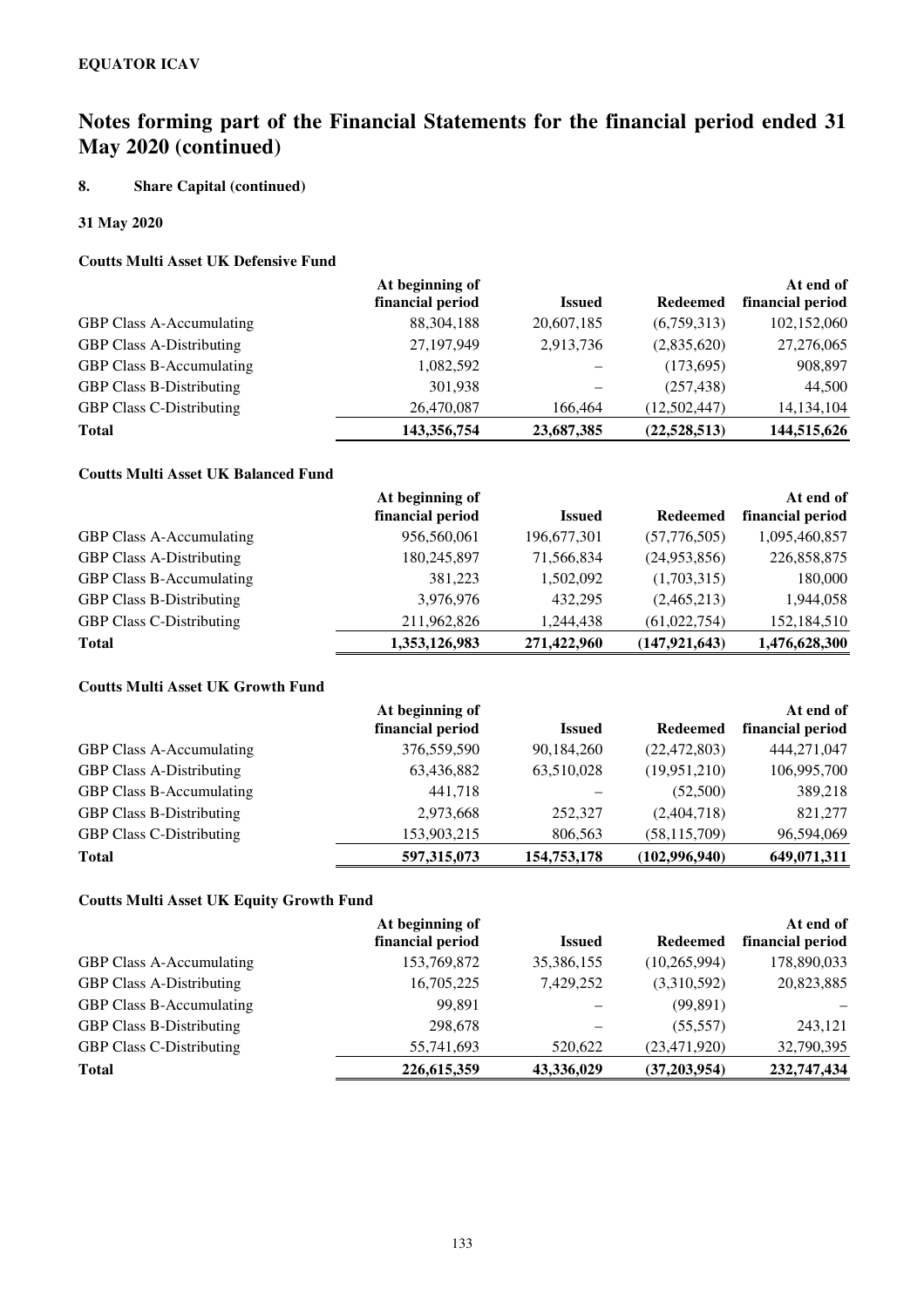## **8. Share Capital (continued)**

## **31 May 2020 (continued)**

### **Coutts Multi Asset Global Defensive Fund**

|                                 | At beginning of  |               |                 | At end of        |
|---------------------------------|------------------|---------------|-----------------|------------------|
|                                 | financial period | <b>Issued</b> | <b>Redeemed</b> | financial period |
| EUR Class A-Accumulating        | 5,732,521        | 3,109,443     | (413,826)       | 8,428,138        |
| <b>EUR Class A-Distributing</b> | 307,530          |               |                 | 307,530          |
| EUR Class B-Accumulating        | 534,523          |               |                 | 534,523          |
| <b>EUR Class B-Distributing</b> | 488,773          |               |                 | 488,773          |
| <b>EUR Class C-Distributing</b> | 76,919           |               | (76, 919)       |                  |
| <b>GBP Class A-Accumulating</b> | 36,211,132       | 3,608,310     | (992, 564)      | 38,826,878       |
| <b>GBP Class A-Distributing</b> | 2,768,038        | 723,711       | (104, 374)      | 3,387,375        |
| <b>GBP Class B-Accumulating</b> | 1,450,400        | 79,921        | (343,738)       | 1,186,583        |
| <b>GBP Class B-Distributing</b> | 240,000          |               |                 | 240,000          |
| <b>GBP Class C-Distributing</b> | 3,228,619        |               | (3,203,318)     | 25,301           |
| USD Class A-Accumulating        | 35,411,809       | 133,336       | (613,598)       | 34,931,547       |
| <b>USD Class A-Distributing</b> |                  | 1,000,000     |                 | 1,000,000        |
| <b>USD Class B-Accumulating</b> | 209,978          |               | (4,099)         | 205,879          |
| <b>USD Class B-Distributing</b> | 60,000           |               |                 | 60,000           |
| USD Class C-Distributing        | 1,025,860        |               | (1,025,860)     |                  |
| <b>Total</b>                    | 87,746,102       | 8,654,721     | (6,778,296)     | 89,622,527       |

### **Coutts Multi Asset Global Balanced Fund**

|                                 | At beginning of  |               |                 | At end of        |
|---------------------------------|------------------|---------------|-----------------|------------------|
|                                 | financial period | <b>Issued</b> | <b>Redeemed</b> | financial period |
| <b>CHF Class B-Accumulating</b> | 377,300          |               | (100,000)       | 277,300          |
| <b>EUR Class A-Accumulating</b> | 18,320,607       | 1,392,838     | (1,422,534)     | 18,290,911       |
| <b>EUR Class A-Distributing</b> | 2,478,519        | 1,045,664     | (9,808)         | 3,514,375        |
| <b>EUR Class B-Accumulating</b> | 286,133          |               | (1,144)         | 284,989          |
| <b>EUR Class B-Distributing</b> | 645,663          |               | (453, 663)      | 192,000          |
| <b>EUR Class C-Distributing</b> | 522,491          |               | (522, 491)      |                  |
| <b>GBP Class A-Accumulating</b> | 283,835,102      | 38,811,298    | (14,217,087)    | 308,429,313      |
| <b>GBP Class A-Distributing</b> | 26,629,949       | 4,499,661     | (409, 924)      | 30,719,686       |
| <b>GBP Class B-Accumulating</b> | 1,245,401        | 619,528       | (1,864,929)     |                  |
| <b>GBP Class B-Distributing</b> | 443,654          |               | (61, 502)       | 382,152          |
| <b>GBP Class C-Distributing</b> | 16,027,998       | 1,671         | (15, 931, 256)  | 98,413           |
| USD Class A-Accumulating        | 39,714,063       | 8,439,436     | (3,095,263)     | 45,058,236       |
| <b>USD Class A-Distributing</b> | 10,086,953       | 5,582,479     | (426, 250)      | 15,243,182       |
| USD Class B-Accumulating        | 1,328,878        |               | (143, 433)      | 1,185,445        |
| <b>USD Class B-Distributing</b> | 2,772,701        |               | (1,610,239)     | 1,162,462        |
| <b>USD Class C-Distributing</b> | 1,806,699        |               | (1,806,699)     |                  |
| <b>Total</b>                    | 406,522,111      | 60,392,575    | (42,076,222)    | 424,838,464      |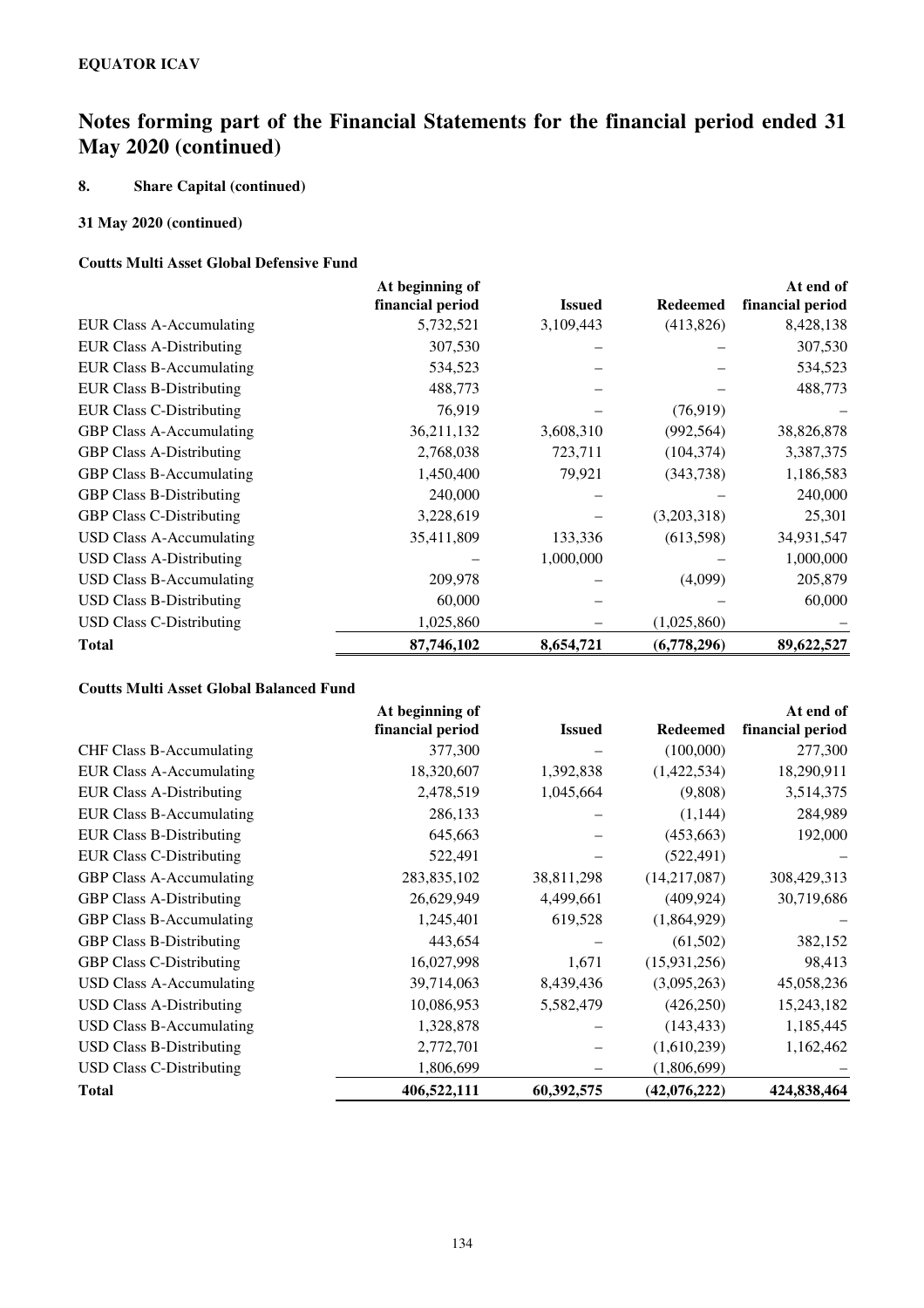## **8. Share Capital (continued)**

### **31 May 2020 (continued)**

### **Coutts Multi Asset Global Growth Fund**

|                                 | At beginning of  |               |                 | At end of        |
|---------------------------------|------------------|---------------|-----------------|------------------|
|                                 | financial period | <b>Issued</b> | <b>Redeemed</b> | financial period |
| EUR Class A-Accumulating        | 22, 141, 377     | 1,877,219     | (2,460,236)     | 21,558,360       |
| <b>EUR Class A-Distributing</b> | 2,060,703        | 127,210       | (9, 471)        | 2,178,442        |
| <b>EUR Class C-Distributing</b> | 439,933          |               | (439, 933)      |                  |
| <b>GBP Class A-Accumulating</b> | 291,586,115      | 54, 344, 578  | (15,947,990)    | 329,982,703      |
| <b>GBP Class A-Distributing</b> | 26,394,315       | 6,207,951     | (5,888,405)     | 26,713,861       |
| <b>GBP Class B-Accumulating</b> | 533,084          |               | (134, 331)      | 398,753          |
| <b>GBP Class B-Distributing</b> | 21,478           |               | (13, 148)       | 8,330            |
| <b>GBP Class C-Distributing</b> | 13,235,899       | 9,851         | (13, 115, 570)  | 130,180          |
| USD Class A-Accumulating        | 39,028,269       | 8,450,567     | (2,452,554)     | 45,026,282       |
| <b>USD Class A-Distributing</b> | 1,011,242        | 1,083,675     | (116,501)       | 1,978,416        |
| <b>USD Class B-Accumulating</b> | 161,076          |               |                 | 161,076          |
| <b>USD Class C-Distributing</b> | 1,474,293        |               | (1,474,293)     |                  |
| <b>Total</b>                    | 398,087,784      | 72,101,051    | (42, 052, 432)  | 428,136,403      |

#### **Personal Portfolio 1 Fund**

|                                  | At beginning of  |               |                 | At end of        |
|----------------------------------|------------------|---------------|-----------------|------------------|
|                                  | financial period | <b>Issued</b> | <b>Redeemed</b> | financial period |
| <b>GBP Class A-Accumulating</b>  | 24,662,539       | 16,390,623    | (3,403,184)     | 37,649,978       |
| <b>Total</b>                     | 24,662,539       | 16,390,623    | (3,403,184)     | 37,649,978       |
| <b>Personal Portfolio 2 Fund</b> |                  |               |                 |                  |
|                                  | At beginning of  |               |                 | At end of        |
|                                  | financial period | <b>Issued</b> | <b>Redeemed</b> | financial period |
| <b>GBP Class A-Accumulating</b>  | 46,246,285       | 19,195,342    | (8, 424, 165)   | 57,017,462       |
| <b>Total</b>                     | 46,246,285       | 19,195,342    | (8, 424, 165)   | 57,017,462       |
| <b>Personal Portfolio 3 Fund</b> |                  |               |                 |                  |
|                                  | At beginning of  |               |                 | At end of        |
|                                  | financial period | <b>Issued</b> | <b>Redeemed</b> | financial period |
| <b>GBP Class A-Accumulating</b>  | 133,115,200      | 51,105,991    | (19,377,802)    | 164,843,389      |
| <b>Total</b>                     | 133,115,200      | 51,105,991    | (19, 377, 802)  | 164,843,389      |
| <b>Personal Portfolio 4 Fund</b> |                  |               |                 |                  |
|                                  | At beginning of  |               |                 | At end of        |
|                                  | financial period | <b>Issued</b> | <b>Redeemed</b> | financial period |
| <b>GBP Class A-Accumulating</b>  | 93,970,877       | 47,191,454    | (15,768,481)    | 125,393,850      |
| <b>Total</b>                     | 93,970,877       | 47,191,454    | (15,768,481)    | 125,393,850      |
| <b>Personal Portfolio 5 Fund</b> |                  |               |                 |                  |
|                                  | At beginning of  |               |                 | At end of        |
|                                  | financial period | <b>Issued</b> | <b>Redeemed</b> | financial period |
| <b>GBP Class A-Accumulating</b>  | 69,580,524       | 42,120,622    | (12, 641, 509)  | 99,059,637       |
| <b>Total</b>                     | 69,580,524       | 42,120,622    | (12, 641, 509)  | 99,059,637       |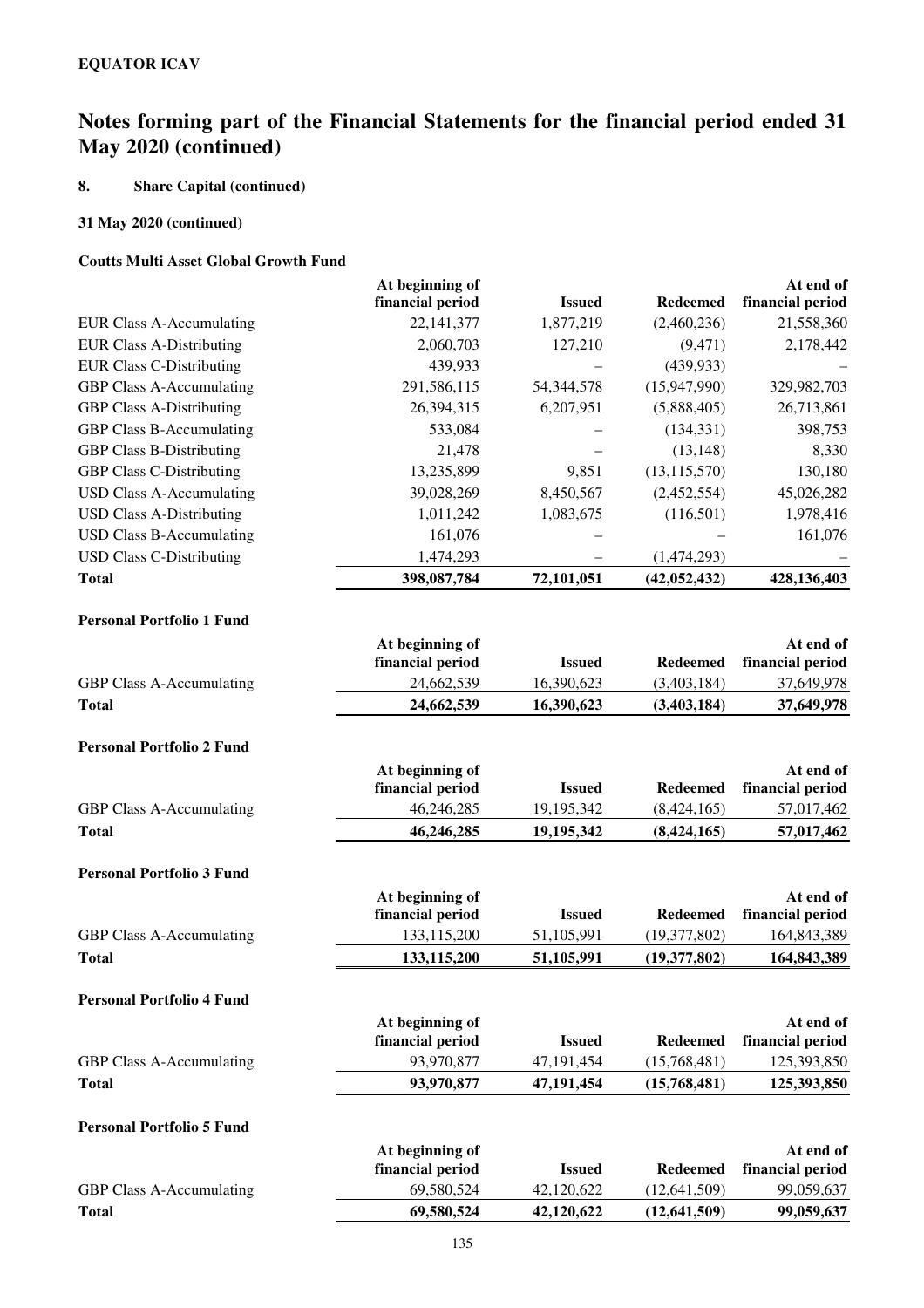## **8. Share Capital (continued)**

## **31 May 2020 (continued)**

### **Equator UK Equity Fund**

|                                 | At beginning of  |               |                | At end of        |
|---------------------------------|------------------|---------------|----------------|------------------|
|                                 | financial period | <b>Issued</b> | Redeemed       | financial period |
| <b>GBP Class B-Distributing</b> | 48,533,234       | 1.274.844     | (10,279,460)   | 39,528,618       |
| <b>GBP Class C-Distributing</b> | 1,123,246,948    | 152, 173, 367 | (61, 128, 604) | 1,214,291,711    |
| <b>Total</b>                    | 1,171,780,182    | 153,448,211   | (71, 408, 064) | 1,253,820,329    |

### **Equator UK Sovereign Bond Fund**

|                                 | At beginning of  |             |               | At end of        |  |
|---------------------------------|------------------|-------------|---------------|------------------|--|
|                                 | financial period | Issued      | Redeemed      | financial period |  |
| <b>GBP Class B-Distributing</b> | 8.836.724        | 1.592.904   | (2,140,600)   | 8.289.028        |  |
| <b>GBP Class C-Distributing</b> | 1.473.277.889    | 280,994,595 | (223,592,618) | 1,530,679,866    |  |
| <b>Total</b>                    | 1,482,114,613    | 282,587,499 | (225,733,218) | 1,538,968,894    |  |

### **Equator US Equity Fund**

|                                     | At beginning of  |               |                 | At end of        |
|-------------------------------------|------------------|---------------|-----------------|------------------|
|                                     | financial period | <b>Issued</b> | <b>Redeemed</b> | financial period |
| GBP (Unhedged) Class B-Distributing | 10,093,616       | 420.311       | (1,312,175)     | 9,201,752        |
| GBP (Unhedged) Class C-Distributing | 359, 311, 429    | 30,411,574    | (14,989,641)    | 374,733,362      |
| <b>USD Class B-Distributing</b>     | 10,584,701       | 851,022       | (1,281,612)     | 10,154,111       |
| USD Class C-Distributing            | 424, 242, 303    | 44,196,688    | (26,370,366)    | 442,068,625      |
| <b>Total</b>                        | 804,232,049      | 75,879,595    | (43,953,794)    | 836,157,850      |

## **30 November 2019**

### **Coutts Multi Asset UK Defensive Fund**

|                                 | At beginning of |               |                 | At end of      |
|---------------------------------|-----------------|---------------|-----------------|----------------|
|                                 | financial year  | <b>Issued</b> | <b>Redeemed</b> | financial year |
| <b>GBP Class A-Accumulating</b> | 72,905,958      | 32,961,258    | (17,563,028)    | 88, 304, 188   |
| <b>GBP Class A-Distributing</b> | 17,232,602      | 19,070,857    | (9,105,510)     | 27,197,949     |
| GBP Class B-Accumulating        | 1,284,571       | 1,144,035     | (1,346,014)     | 1,082,592      |
| <b>GBP Class B-Distributing</b> | 6,115,589       | 100,932       | (5,914,583)     | 301,938        |
| <b>GBP Class C-Distributing</b> | 30,059,956      | 1,049,065     | (4,638,934)     | 26,470,087     |
| <b>Total</b>                    | 127,598,676     | 54,326,147    | (38, 568, 069)  | 143,356,754    |

## **Coutts Multi Asset UK Balanced Fund**

|                                 | At beginning of<br>financial year | <b>Issued</b> | <b>Redeemed</b> | At end of<br>financial year |
|---------------------------------|-----------------------------------|---------------|-----------------|-----------------------------|
| <b>GBP Class A-Accumulating</b> | 718,156,251                       | 313,841,824   | (75, 438, 014)  | 956,560,061                 |
| <b>GBP Class A-Distributing</b> | 138,180,748                       | 71,416,296    | (29,351,147)    | 180,245,897                 |
| <b>GBP Class B-Accumulating</b> | 15,921,109                        | 2,901,200     | (18, 441, 086)  | 381,223                     |
| <b>GBP Class B-Distributing</b> | 8,982,498                         | 876,633       | (5,882,155)     | 3,976,976                   |
| <b>GBP Class C-Distributing</b> | 169,049,132                       | 63,332,503    | (20, 418, 809)  | 211,962,826                 |
| <b>Total</b>                    | 1,050,289,738                     | 452,368,456   | (149, 531, 211) | 1,353,126,983               |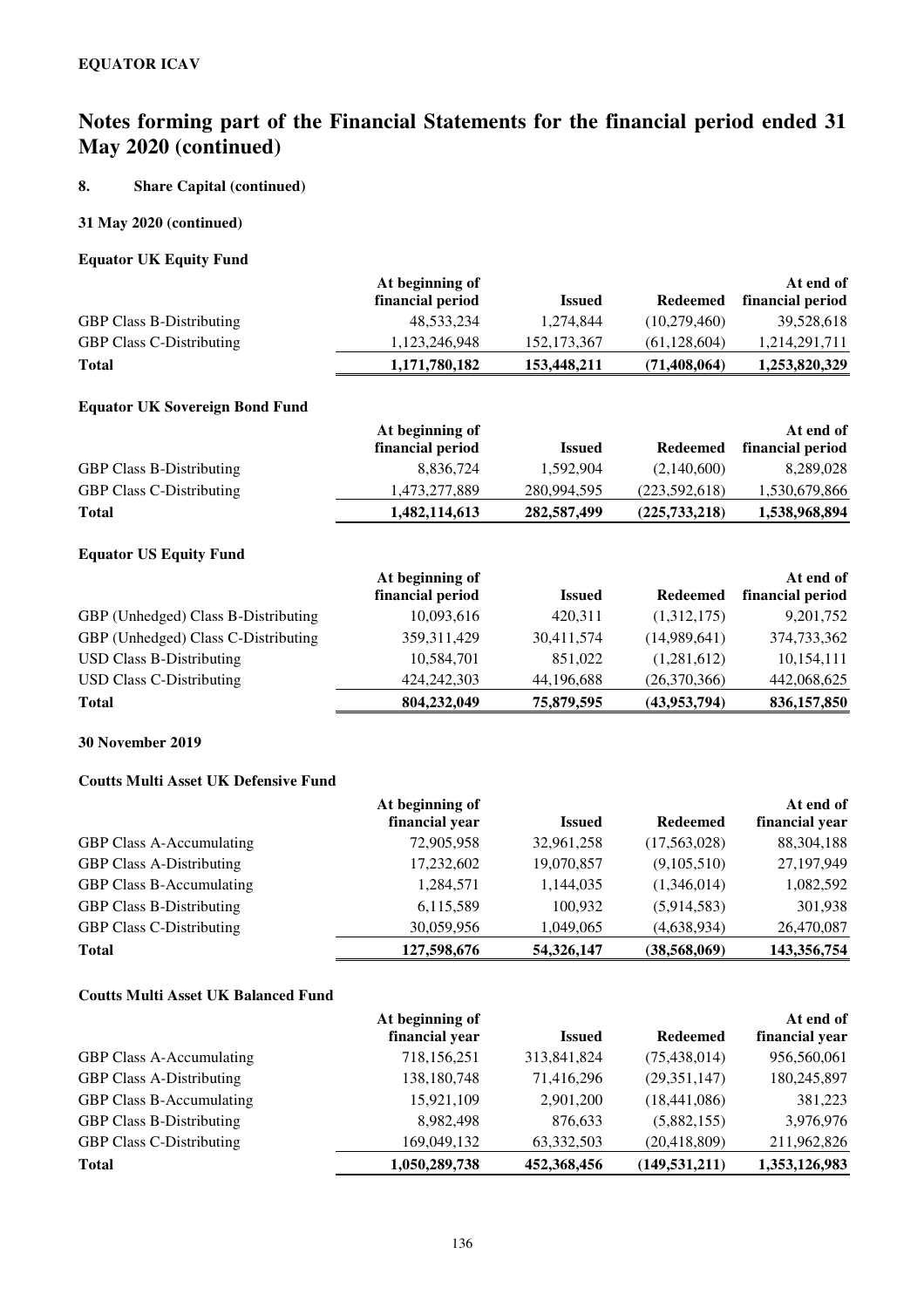## **8. Share Capital (continued)**

### **30 November 2019 (continued)**

### **Coutts Multi Asset UK Growth Fund**

|                                 | At beginning of |               |                 | At end of      |
|---------------------------------|-----------------|---------------|-----------------|----------------|
|                                 | financial year  | <b>Issued</b> | <b>Redeemed</b> | financial year |
| GBP Class A-Accumulating        | 254,879,850     | 160,008,390   | (38,328,650)    | 376,559,590    |
| <b>GBP Class A-Distributing</b> | 21,109,375      | 45,917,632    | (3,590,125)     | 63,436,882     |
| <b>GBP Class B-Accumulating</b> | 11,252,483      | 1,264,905     | (12,075,670)    | 441,718        |
| <b>GBP Class B-Distributing</b> | 4,589,375       | 693,088       | (2,308,795)     | 2,973,668      |
| <b>GBP Class C-Distributing</b> | 171,610,028     | 6,464,226     | (24, 171, 039)  | 153,903,215    |
| <b>Total</b>                    | 463,441,111     | 214,348,241   | (80, 474, 279)  | 597,315,073    |
|                                 |                 |               |                 |                |

## **Coutts Multi Asset UK Equity Growth Fund**

|                                 | At beginning of |               |                 | At end of      |
|---------------------------------|-----------------|---------------|-----------------|----------------|
|                                 | financial year  | <b>Issued</b> | <b>Redeemed</b> | financial year |
| <b>GBP Class A-Accumulating</b> | 138,999,561     | 31,822,986    | (17,052,675)    | 153,769,872    |
| <b>GBP Class A-Distributing</b> | 13,975,978      | 4,490,630     | (1,761,383)     | 16,705,225     |
| GBP Class B-Accumulating        | 1,671,763       | 99.891        | (1,671,763)     | 99,891         |
| <b>GBP Class B-Distributing</b> | 237,625         | 345,361       | (284,308)       | 298,678        |
| <b>GBP Class C-Distributing</b> | 59,660,458      | 1,959,796     | (5,878,561)     | 55,741,693     |
| <b>Total</b>                    | 214,545,385     | 38,718,664    | (26, 648, 690)  | 226,615,359    |

### **Coutts Multi Asset Global Defensive Fund**

|                                 | At beginning of |               |                 | At end of      |
|---------------------------------|-----------------|---------------|-----------------|----------------|
|                                 | financial year  | <b>Issued</b> | <b>Redeemed</b> | financial year |
| EUR Class A-Accumulating        | 11,603,486      | 1,171,234     | (7,042,199)     | 5,732,521      |
| <b>EUR Class A-Distributing</b> |                 | 307,530       |                 | 307,530        |
| <b>EUR Class B-Accumulating</b> | 534,523         |               |                 | 534,523        |
| <b>EUR Class B-Distributing</b> | 940,451         |               | (451, 678)      | 488,773        |
| <b>EUR Class C-Distributing</b> | 82,823          | 1,072         | (6,976)         | 76,919         |
| <b>GBP Class A-Accumulating</b> | 26,129,961      | 13,044,294    | (2,963,123)     | 36,211,132     |
| <b>GBP Class A-Distributing</b> | 6,236,441       | 1,121,475     | (4,589,878)     | 2,768,038      |
| <b>GBP Class B-Accumulating</b> | 4,581,152       |               | (3,130,752)     | 1,450,400      |
| <b>GBP Class B-Distributing</b> | 703,241         | 126,887       | (590, 128)      | 240,000        |
| <b>GBP Class C-Distributing</b> | 3,589,260       | 112,429       | (473,070)       | 3,228,619      |
| USD Class A-Accumulating        | 34,130,222      | 1,960,265     | (678, 678)      | 35,411,809     |
| <b>USD Class A-Distributing</b> | 88,005          |               | (88,005)        |                |
| <b>USD Class B-Accumulating</b> | 2,604,647       | 39,978        | (2,434,647)     | 209,978        |
| <b>USD Class B-Distributing</b> | 60,000          |               |                 | 60,000         |
| <b>USD Class C-Distributing</b> | 1,159,914       | 90,426        | (224, 480)      | 1,025,860      |
| <b>Total</b>                    | 92,444,126      | 17,975,590    | (22, 673, 614)  | 87,746,102     |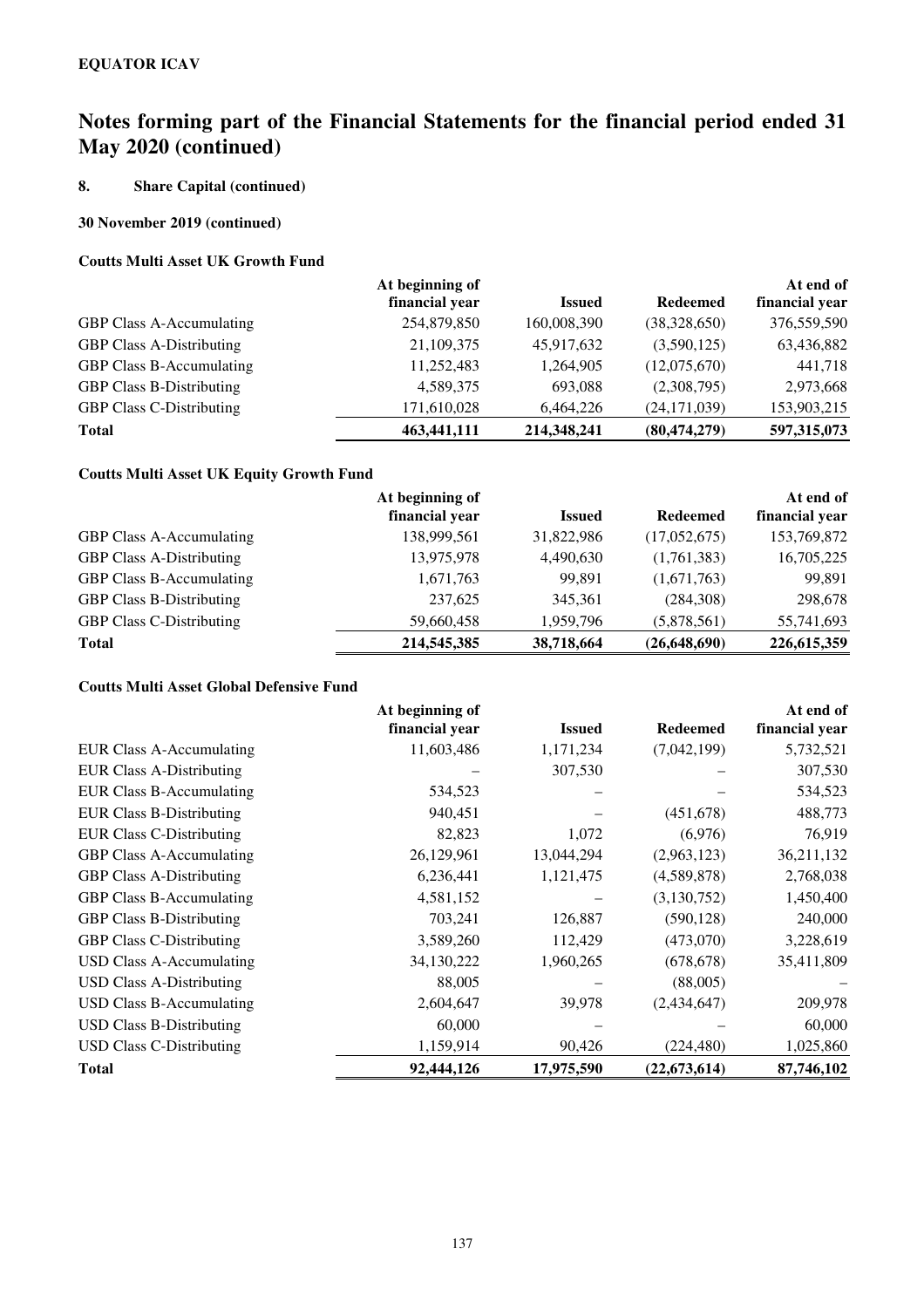## **8. Share Capital (continued)**

### **30 November 2019 (continued)**

### **Coutts Multi Asset Global Balanced Fund**

|                                 | At beginning of |               |                 | At end of      |
|---------------------------------|-----------------|---------------|-----------------|----------------|
|                                 | financial year  | <b>Issued</b> | <b>Redeemed</b> | financial year |
| <b>CHF Class B-Accumulating</b> | 377,300         |               |                 | 377,300        |
| <b>CHF Class B-Distributing</b> | 610,000         |               | (610,000)       |                |
| <b>EUR Class A-Accumulating</b> | 4,988,113       | 14,194,942    | (862, 448)      | 18,320,607     |
| <b>EUR Class A-Distributing</b> | 1,692,053       | 816,049       | (29, 583)       | 2,478,519      |
| <b>EUR Class B-Accumulating</b> | 1,633,790       |               | (1,347,657)     | 286,133        |
| <b>EUR Class B-Distributing</b> | 1,796,430       |               | (1,150,767)     | 645,663        |
| <b>EUR Class C-Distributing</b> | 548,793         | 12,630        | (38, 932)       | 522,491        |
| <b>GBP Class A-Accumulating</b> | 198,855,019     | 104,016,488   | (19,036,405)    | 283,835,102    |
| <b>GBP Class A-Distributing</b> | 16,187,373      | 11,691,163    | (1,248,587)     | 26,629,949     |
| <b>GBP Class B-Accumulating</b> | 14,461,588      | 1,373,034     | (14,589,221)    | 1,245,401      |
| <b>GBP Class B-Distributing</b> | 5,198,939       | 100,719       | (4,856,004)     | 443,654        |
| <b>GBP Class C-Distributing</b> | 17,545,849      | 703,762       | (2,221,613)     | 16,027,998     |
| <b>USD Class A-Accumulating</b> | 36,150,879      | 18,497,578    | (14, 934, 394)  | 39,714,063     |
| <b>USD Class A-Distributing</b> | 2,082,240       | 8,469,078     | (464, 365)      | 10,086,953     |
| <b>USD Class B-Accumulating</b> | 4,161,415       | 886,343       | (3,718,880)     | 1,328,878      |
| <b>USD Class B-Distributing</b> | 4,603,304       | 289,747       | (2,120,350)     | 2,772,701      |
| <b>USD Class C-Distributing</b> | 2,005,164       | 10,959        | (209, 424)      | 1,806,699      |
| <b>Total</b>                    | 312,898,249     | 161,062,492   | (67, 438, 630)  | 406,522,111    |

### **Coutts Multi Asset Global Growth Fund**

|                                 | At beginning of |               |                 | At end of      |
|---------------------------------|-----------------|---------------|-----------------|----------------|
|                                 | financial year  | <b>Issued</b> | <b>Redeemed</b> | financial year |
| EUR Class A-Accumulating        | 15,979,333      | 6,162,044     |                 | 22, 141, 377   |
| <b>EUR Class A-Distributing</b> | 1,549,052       | 639,035       | (127, 384)      | 2,060,703      |
| <b>EUR Class B-Accumulating</b> | 774,661         |               | (774, 661)      |                |
| <b>EUR Class C-Distributing</b> | 441,530         | 11,873        | (13, 470)       | 439,933        |
| <b>GBP Class A-Accumulating</b> | 242,233,916     | 80,678,462    | (31,326,263)    | 291,586,115    |
| <b>GBP Class A-Distributing</b> | 16,953,320      | 16,217,992    | (6,776,997)     | 26,394,315     |
| <b>GBP Class B-Accumulating</b> | 14,750,791      | 2,679,697     | (16,897,404)    | 533,084        |
| <b>GBP Class B-Distributing</b> | 662,012         | 16,827        | (657,361)       | 21,478         |
| <b>GBP Class C-Distributing</b> | 14,792,805      | 445,766       | (2,002,672)     | 13,235,899     |
| <b>USD Class A-Accumulating</b> | 27,536,994      | 12, 142, 682  | (651, 407)      | 39,028,269     |
| <b>USD Class A-Distributing</b> | 264,577         | 945,124       | (198, 459)      | 1,011,242      |
| <b>USD Class B-Accumulating</b> | 475,960         | 286,793       | (601, 677)      | 161,076        |
| <b>USD Class C-Distributing</b> | 1,546,624       |               | (72, 331)       | 1,474,293      |
| <b>Total</b>                    | 337,961,575     | 120,226,295   | (60, 100, 086)  | 398,087,784    |

## **Personal Portfolio 1 Fund**

|                                 | At beginning of |            |             | At end of      |
|---------------------------------|-----------------|------------|-------------|----------------|
|                                 | financial year  | Issued     | Redeemed    | financial year |
| <b>GBP Class A-Accumulating</b> | 14.281.127      | 13.771.600 | (3.390.188) | 24,662,539     |
| <b>Total</b>                    | 14.281.127      | 13,771,600 | (3,390,188) | 24,662,539     |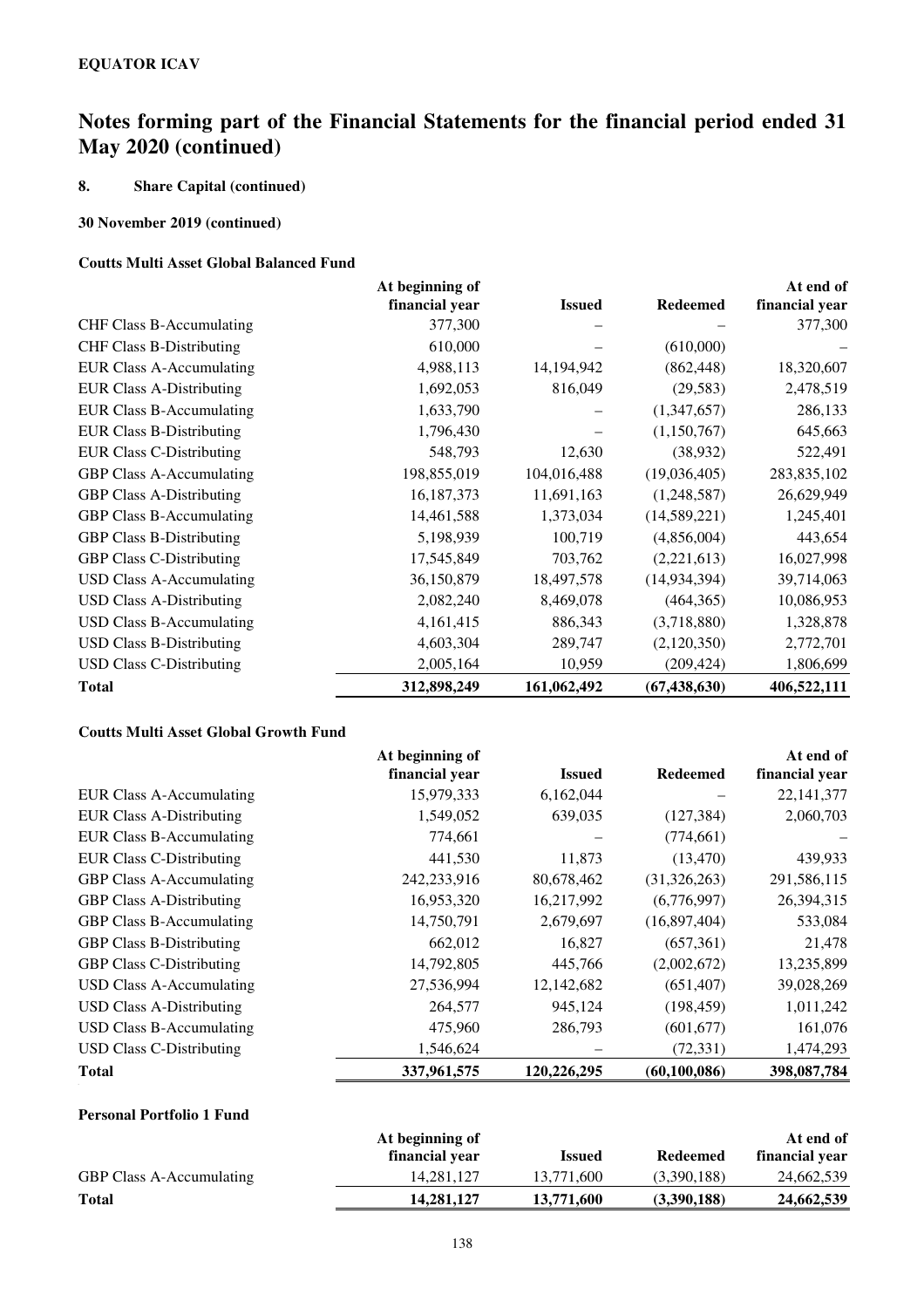## **8. Share Capital (continued)**

### **30 November 2019 (continued)**

### **Personal Portfolio 2 Fund**

|                                       | At beginning of |               |                 | At end of      |
|---------------------------------------|-----------------|---------------|-----------------|----------------|
|                                       | financial year  | <b>Issued</b> | <b>Redeemed</b> | financial year |
| <b>GBP Class A-Accumulating</b>       | 26,786,479      | 24,882,895    | (5,423,089)     | 46,246,285     |
| <b>Total</b>                          | 26,786,479      | 24,882,895    | (5,423,089)     | 46,246,285     |
| <b>Personal Portfolio 3 Fund</b>      |                 |               |                 |                |
|                                       | At beginning of |               |                 | At end of      |
|                                       | financial year  | <b>Issued</b> | <b>Redeemed</b> | financial year |
| <b>GBP Class A-Accumulating</b>       | 74,385,980      | 75,993,480    | (17,264,260)    | 133,115,200    |
| <b>Total</b>                          | 74,385,980      | 75,993,480    | (17,264,260)    | 133,115,200    |
| <b>Personal Portfolio 4 Fund</b>      |                 |               |                 |                |
|                                       | At beginning of |               |                 | At end of      |
|                                       | financial year  | <b>Issued</b> | <b>Redeemed</b> | financial year |
| GBP Class A-Accumulating              | 50,766,714      | 55,130,297    | (11, 926, 134)  | 93,970,877     |
| <b>Total</b>                          | 50,766,714      | 55,130,297    | (11, 926, 134)  | 93,970,877     |
| <b>Personal Portfolio 5 Fund</b>      |                 |               |                 |                |
|                                       | At beginning of |               |                 | At end of      |
|                                       | financial year  | <b>Issued</b> | <b>Redeemed</b> | financial year |
| GBP Class A-Accumulating              | 40,450,973      | 38,752,641    | (9,623,090)     | 69,580,524     |
| <b>Total</b>                          | 40,450,973      | 38,752,641    | (9,623,090)     | 69,580,524     |
| <b>Equator UK Equity Fund</b>         |                 |               |                 |                |
|                                       | At beginning of |               |                 | At end of      |
|                                       | financial year  | <b>Issued</b> | <b>Redeemed</b> | financial year |
| <b>GBP Class B-Distributing</b>       | 53,184,307      | 7,724,624     | (12, 375, 697)  | 48,533,234     |
| <b>GBP Class C-Distributing</b>       | 1,364,621,676   | 112,729,846   | (354, 104, 574) | 1,123,246,948  |
| <b>Total</b>                          | 1,417,805,983   | 120,454,470   | (366, 480, 271) | 1,171,780,182  |
| <b>Equator UK Sovereign Bond Fund</b> |                 |               |                 |                |
|                                       | At beginning of |               |                 | At end of      |
|                                       | financial year  | <b>Issued</b> | <b>Redeemed</b> | financial year |
| <b>GBP Class B-Distributing</b>       | 8,861,937       | 2,342,630     | (2,367,843)     | 8,836,724      |
| <b>GBP Class C-Distributing</b>       | 588,607,304     | 980,148,327   | (95, 477, 742)  | 1,473,277,889  |
| <b>Total</b>                          | 597,469,241     | 982,490,957   | (97, 845, 585)  | 1,482,114,613  |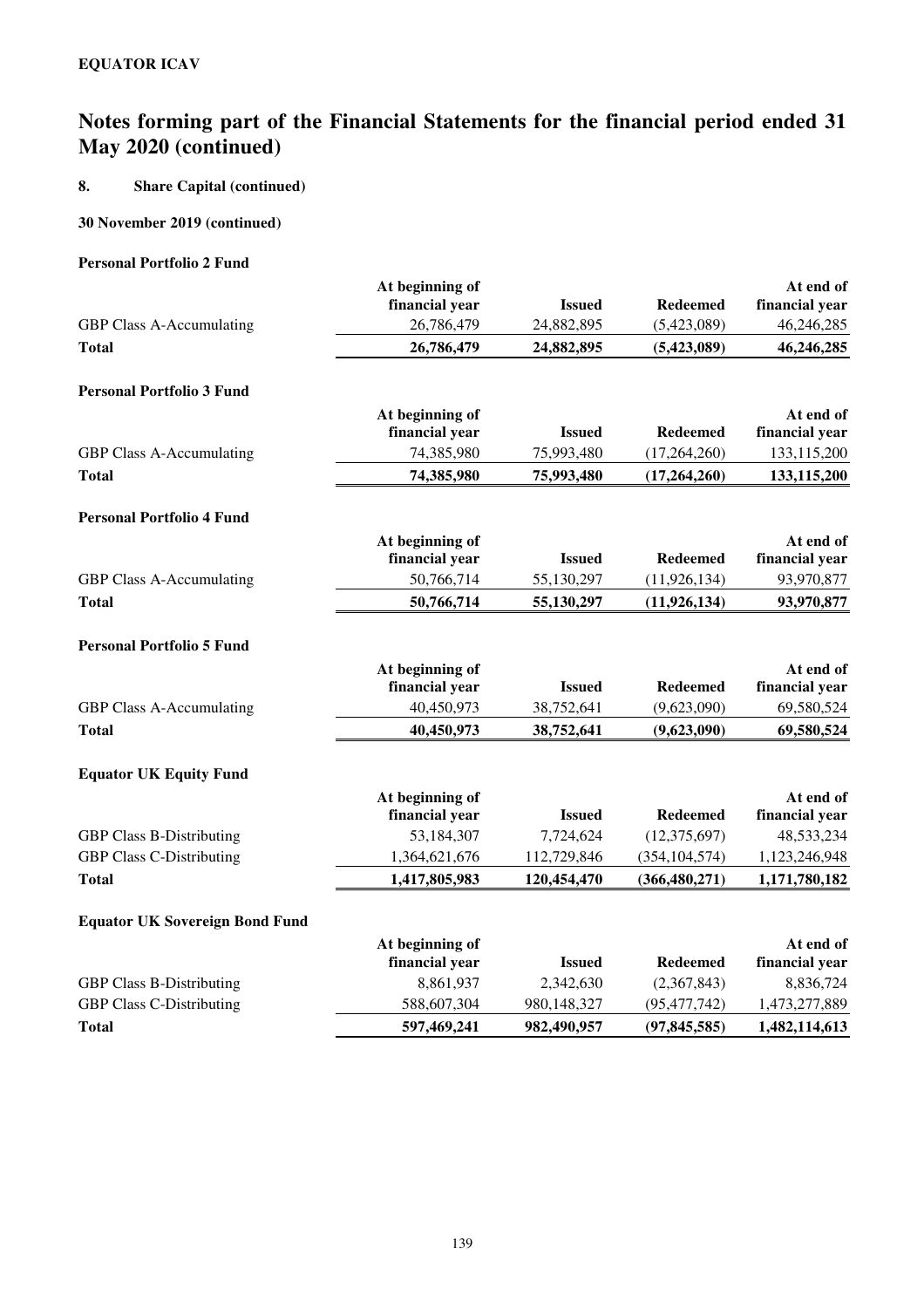### **8. Share Capital (continued)**

### **30 November 2019 (continued)**

### **Equator US Equity Fund**

|                                     | At beginning of |               |                 | At end of      |
|-------------------------------------|-----------------|---------------|-----------------|----------------|
|                                     | financial year  | <b>Issued</b> | <b>Redeemed</b> | financial year |
| GBP (Unhedged) Class B-Distributing | 9,753,563       | 1,665,928     | (1,325,875)     | 10,093,616     |
| GBP (Unhedged) Class C-Distributing | 130,527,639     | 268, 262, 328 | (39, 478, 538)  | 359, 311, 429  |
| <b>USD Class B-Distributing</b>     | 13,268,123      | 725.112       | (3,408,534)     | 10,584,701     |
| USD Class C-Distributing            | 159,665,411     | 310, 205, 287 | (45, 628, 395)  | 424, 242, 303  |
| Total                               | 313,214,736     | 580,858,655   | (89, 841, 342)  | 804,232,049    |

#### **9. Net Asset Value**

The Net Asset Value and Net Asset Value per Share of each share class for the financial period ended 31 May 2020 and financial year ended 30 November 2019 are listed below:

### **31 May 2020**

## **Coutts Multi Asset UK Defensive Fund Net Asset Value Net Asset Value per Share\*** GBP Class A-Accumulating  $£133,592,687$   $£1.31$ GBP Class A-Distributing  $\text{£}30,427,478$   $\text{£}1.12$ GBP Class B-Accumulating  $\text{£}1,065,511$   $\text{£}1.17$ GBP Class B-Distributing  $\text{f47,030}$   $\text{f1.06}$ GBP Class C-Distributing  $\text{£}14,546,073$   $\text{£}1.03$ **Coutts Multi Asset UK Balanced Fund Net Asset Value Net Asset Value per Share\***<br>£1.540.231.734 **£1.41** GBP Class A-Accumulating GBP Class A-Distributing  $\text{£}284,308,138$   $\text{£}1.25$ GBP Class B-Accumulating  $\text{\pounds}236,465$   $\text{\pounds}1.31$ GBP Class B-Distributing  $\text{£}2,340,685$   $\text{£}1.20$ GBP Class C-Distributing  $£169,523,750$   $£1.11$ **Coutts Multi Asset UK Growth Fund Net Asset Value Net Asset Value per Share\*** GBP Class A-Accumulating  $£1.45$ GBP Class A-Distributing  $\text{£}143,291,526$   $\text{£}1.34$ GBP Class B-Accumulating  $£505,884$   $£1.30$ GBP Class B-Distributing  $£1,010,066$   $£1.23$ GBP Class C-Distributing  $\text{£}110,371,108$   $\text{£}1.14$ **Coutts Multi Asset UK Equity Growth Fund**

|                                 | <b>Net Asset Value</b> | Net Asset Value per Share* |
|---------------------------------|------------------------|----------------------------|
| <b>GBP Class A-Accumulating</b> | £257,227,144           | £1.44                      |
| <b>GBP Class A-Distributing</b> | £29,728,900            | £1.43                      |
| <b>GBP Class B-Distributing</b> | £313.624               | £1.29                      |
| <b>GBP Class C-Distributing</b> | £38,991,275            | £1.19                      |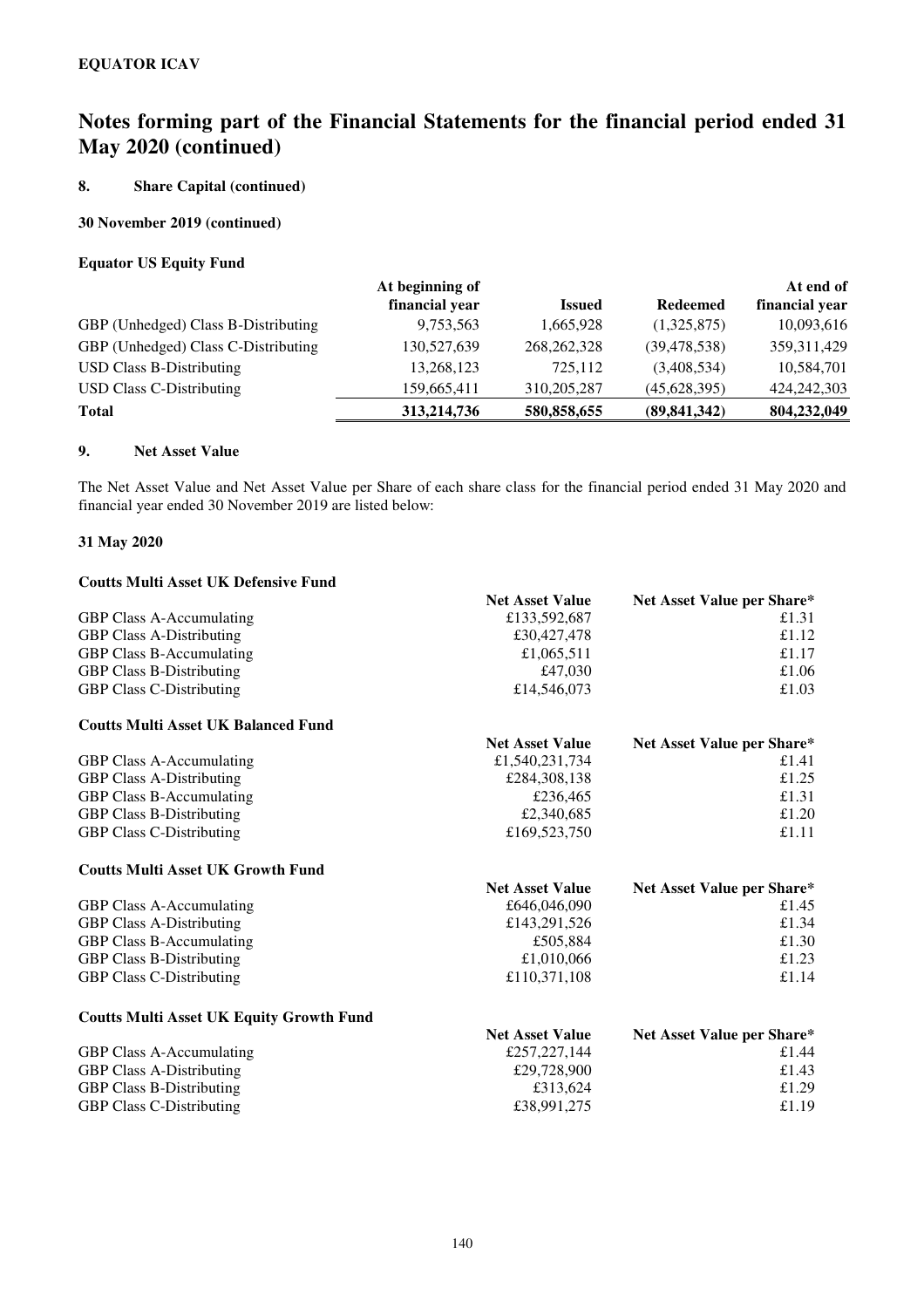## **9. Net Asset Value (continued)**

### **31 May 2020 (continued)**

### **Coutts Multi Asset Global Defensive Fund**

|                                                | <b>Net Asset Value</b> | Net Asset Value per Share* |
|------------------------------------------------|------------------------|----------------------------|
| <b>EUR Class A-Accumulating</b>                | €7,342,578             | € $0.87$                   |
| <b>EUR Class A-Distributing</b>                | €302,904               | €0.99                      |
| <b>EUR Class B-Accumulating</b>                | €447,843               | €0.84                      |
| <b>EUR Class B-Distributing</b>                | €379,358               | €0.78                      |
| <b>GBP Class A-Accumulating</b>                | £31,496,287            | £0.81                      |
| <b>GBP Class A-Distributing</b>                | £2,375,549             | £0.70                      |
| <b>GBP Class B-Accumulating</b>                | £916,336               | £0.77                      |
| <b>GBP Class B-Distributing</b>                | £164,617               | £0.69                      |
| <b>GBP Class C-Distributing</b>                | £17,109                | £0.68                      |
| <b>USD Class A-Accumulating</b>                | US\$45,248,749         | <b>US\$1.30</b>            |
| <b>USD Class A-Distributing</b>                | US\$1,000,532          | <b>US\$1.00</b>            |
| <b>USD Class B-Accumulating</b>                | US\$259,172            | US\$1.26                   |
| <b>USD Class B-Distributing</b>                | US\$69,384             | <b>US\$1.16</b>            |
| <b>Coutts Multi Asset Global Balanced Fund</b> |                        |                            |
|                                                | <b>Net Asset Value</b> | Net Asset Value per Share* |
| <b>CHF Class B-Accumulating</b>                | CHF300,219             | <b>CHF1.08</b>             |
| <b>EUR Class A-Accumulating</b>                | €17,031,106            | €0.93                      |
| <b>EUR Class A-Distributing</b>                | €3,522,051             | $\mathcal{E}1.00$          |
| <b>EUR Class B-Accumulating</b>                | €259,935               | €0.91                      |
| <b>EUR Class B-Distributing</b>                | €160,901               | €0.84                      |
| GBP Class A-Accumulating                       | £259,599,886           | £0.84                      |
| <b>GBP Class A-Distributing</b>                | £23,830,312            | £0.78                      |
| <b>GBP Class B-Distributing</b>                | £281,433               | £0.74                      |
| <b>GBP Class C-Distributing</b>                | £69,271                | £0.70                      |
| <b>USD Class A-Accumulating</b>                | US\$63,463,958         | US\$1.41                   |
| <b>USD Class A-Distributing</b>                | US\$20,192,284         | US\$1.32                   |
| <b>USD Class B-Accumulating</b>                | US\$1,609,437          | US\$1.36                   |
| <b>USD Class B-Distributing</b>                | US\$1,454,023          | US\$1.25                   |
| <b>Coutts Multi Asset Global Growth Fund</b>   |                        |                            |
|                                                | <b>Net Asset Value</b> | Net Asset Value per Share* |
| <b>EUR Class A-Accumulating</b>                | €20,666,504            | €0.96                      |
| <b>EUR Class A-Distributing</b>                | €2,242,270             | €1.03                      |
| GBP Class A-Accumulating                       | £282,918,254           | £0.86                      |
| <b>GBP Class A-Distributing</b>                | £22,858,978            | £0.86                      |
| GBP Class B-Accumulating                       | £318,624               | £0.80                      |
| <b>GBP Class B-Distributing</b>                | £6,615                 | £0.79                      |
| <b>GBP Class C-Distributing</b>                | £95,034                | £0.73                      |
| <b>USD Class A-Accumulating</b>                | US\$62,637,365         | US\$1.39                   |
| <b>USD Class A-Distributing</b>                | US\$2,917,159          | US\$1.47                   |
| <b>USD Class B-Accumulating</b>                | US\$226,179            | <b>US\$1.40</b>            |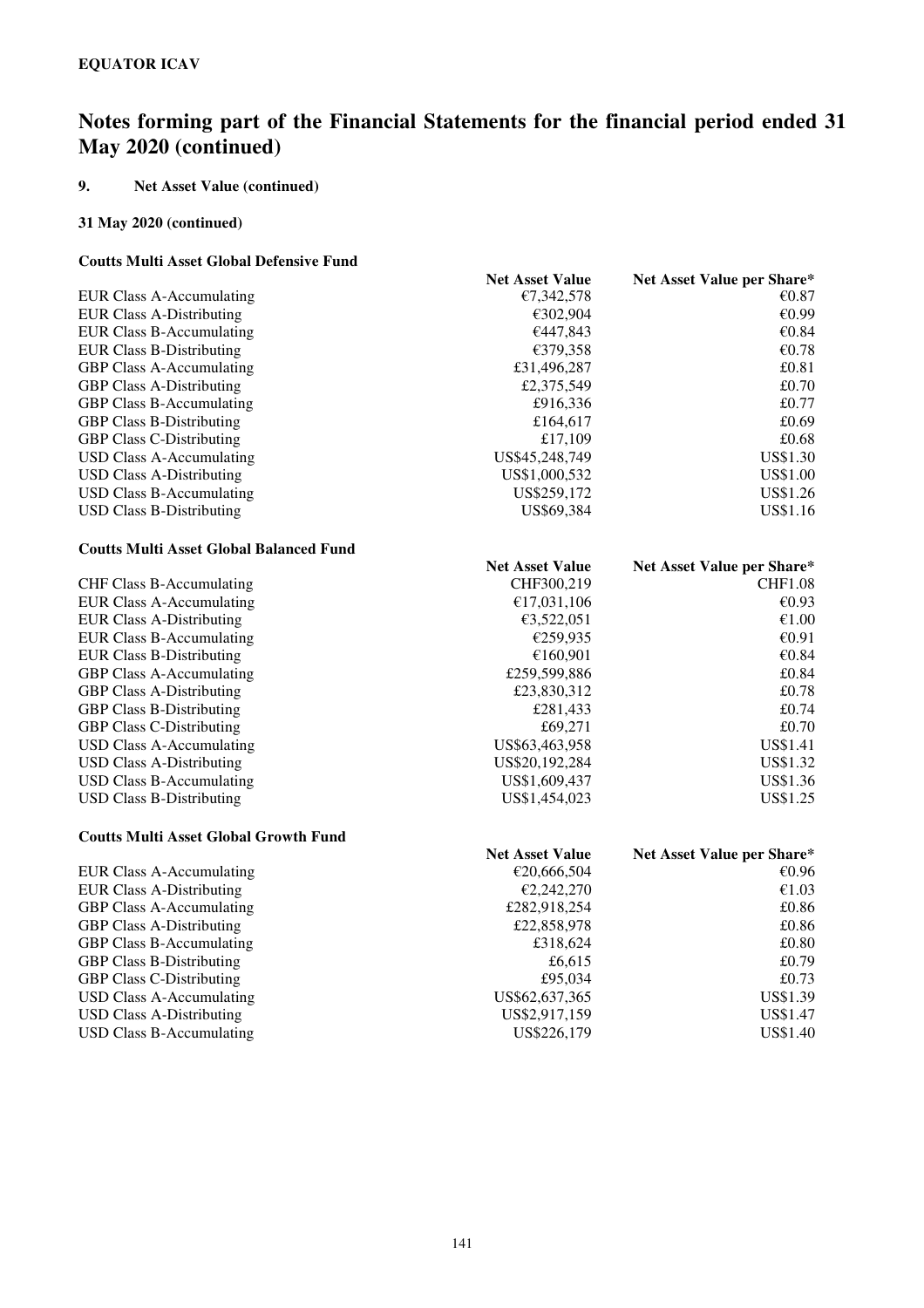## **9. Net Asset Value (continued)**

|  |  |  | 31 May 2020 (continued) |
|--|--|--|-------------------------|
|--|--|--|-------------------------|

| <b>Personal Portfolio 1 Fund</b>                                       |                                        |                                     |
|------------------------------------------------------------------------|----------------------------------------|-------------------------------------|
| GBP Class A-Accumulating                                               | <b>Net Asset Value</b><br>£44,858,665  | Net Asset Value per Share*<br>£1.19 |
| <b>Personal Portfolio 2 Fund</b>                                       |                                        |                                     |
| GBP Class A-Accumulating                                               | <b>Net Asset Value</b><br>£71,171,913  | Net Asset Value per Share*<br>£1.25 |
| <b>Personal Portfolio 3 Fund</b>                                       |                                        |                                     |
| GBP Class A-Accumulating                                               | <b>Net Asset Value</b><br>£212,299,905 | Net Asset Value per Share*<br>£1.29 |
| <b>Personal Portfolio 4 Fund</b>                                       |                                        |                                     |
| GBP Class A-Accumulating                                               | <b>Net Asset Value</b><br>£167,564,662 | Net Asset Value per Share*<br>£1.34 |
| <b>Personal Portfolio 5 Fund</b>                                       |                                        |                                     |
| GBP Class A-Accumulating                                               | <b>Net Asset Value</b><br>£140,576,482 | Net Asset Value per Share*<br>£1.42 |
| <b>Equator UK Equity Fund</b>                                          |                                        |                                     |
|                                                                        | <b>Net Asset Value</b>                 | Net Asset Value per Share*<br>£0.89 |
| <b>GBP Class B-Distributing</b><br><b>GBP Class C-Distributing</b>     | £35,348,276<br>£1,085,728,773          | £0.89                               |
| <b>Equator UK Sovereign Bond Fund</b>                                  |                                        |                                     |
|                                                                        | <b>Net Asset Value</b>                 | Net Asset Value per Share*          |
| <b>GBP Class B-Distributing</b>                                        | £9,584,620                             | £1.16<br>£1.16                      |
| <b>GBP Class C-Distributing</b>                                        | £1,772,097,443                         |                                     |
| <b>Equator US Equity Fund</b>                                          |                                        |                                     |
|                                                                        | <b>Net Asset Value</b>                 | Net Asset Value per Share*          |
| GBP (Unhedged) Class B-Distributing                                    | £12,284,417                            | £1.34                               |
| GBP (Unhedged) Class C-Distributing<br><b>USD Class B-Distributing</b> | £501,361,268<br>US\$13,399,316         | £1.34<br>US\$1.32                   |
| <b>USD Class C-Distributing</b>                                        | US\$585,255,238                        | US\$1.32                            |
| <b>30 November 2019</b>                                                |                                        |                                     |
| <b>Coutts Multi Asset UK Defensive Fund</b>                            |                                        |                                     |
|                                                                        | <b>Net Asset Value</b>                 | Net Asset Value per Share*          |
| GBP Class A-Accumulating<br><b>GBP Class A-Distributing</b>            | £117,125,310<br>£30,994,611            | £1.33<br>£1.14                      |
| <b>GBP Class B-Accumulating</b>                                        | £1,290,391                             | £1.19                               |
| <b>GBP Class B-Distributing</b>                                        | £325,914                               | £1.08                               |
| <b>GBP Class C-Distributing</b>                                        | £27,830,045                            | £1.05                               |
|                                                                        |                                        |                                     |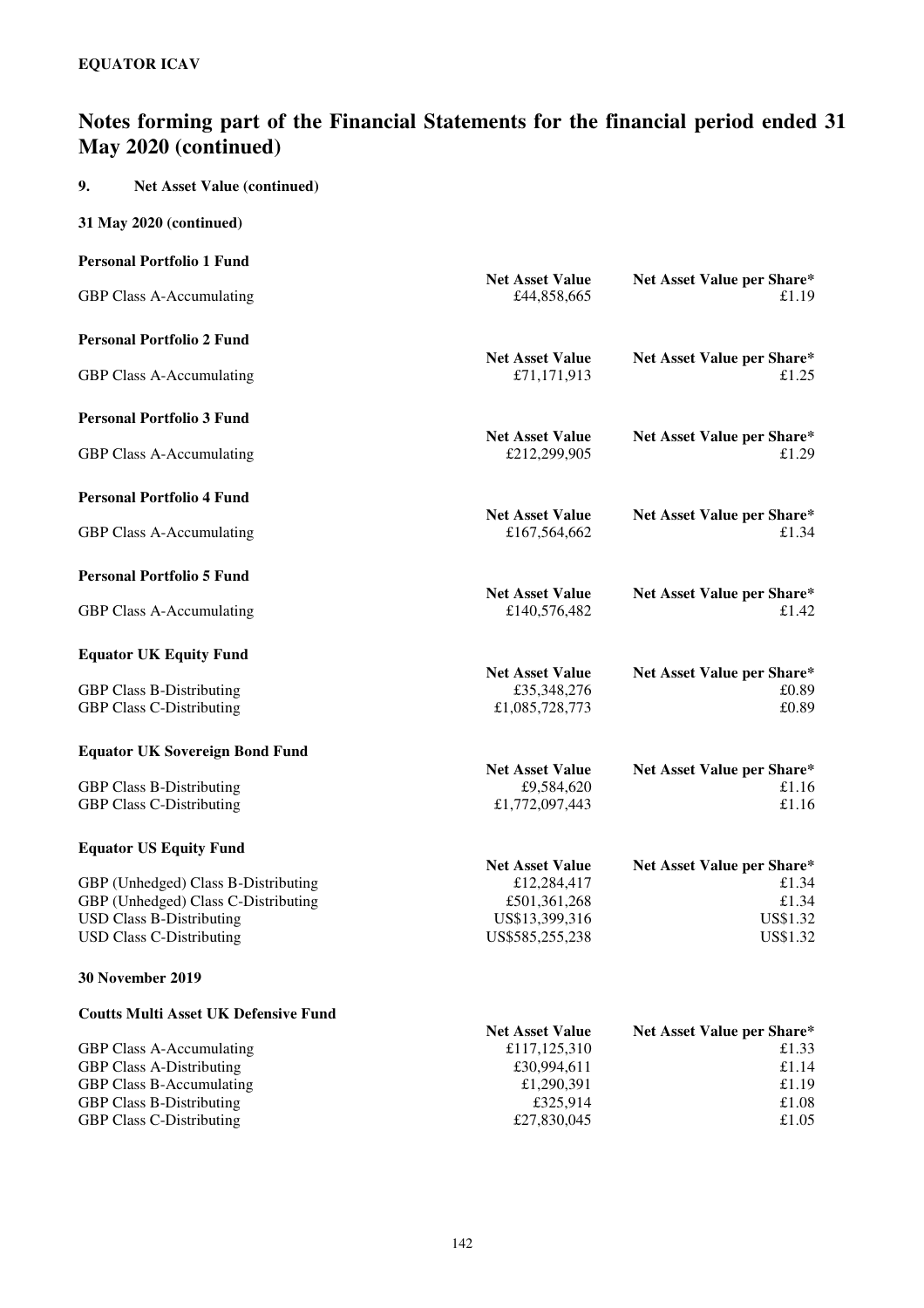## **9. Net Asset Value (continued)**

### **30 November 2019 (continued)**

## **Coutts Multi Asset UK Balanced Fund**

|                                                 | <b>Net Asset Value</b> | Net Asset Value per Share* |
|-------------------------------------------------|------------------------|----------------------------|
| GBP Class A-Accumulating                        | £1,390,232,242         | £1.45                      |
| <b>GBP Class A-Distributing</b>                 | £235,098,871           | £1.30                      |
| <b>GBP Class B-Accumulating</b>                 | £518,961               | £1.36                      |
| <b>GBP Class B-Distributing</b>                 | £4,982,392             | £1.25                      |
| <b>GBP Class C-Distributing</b>                 | £245,749,830           | £1.16                      |
| <b>Coutts Multi Asset UK Growth Fund</b>        |                        |                            |
|                                                 | <b>Net Asset Value</b> | Net Asset Value per Share* |
| GBP Class A-Accumulating                        | £584,624,845           | £1.55                      |
| <b>GBP Class A-Distributing</b>                 | £91,330,605            | £1.44                      |
| <b>GBP Class B-Accumulating</b>                 | £614,490               | £1.39                      |
| <b>GBP Class B-Distributing</b>                 | £3,928,526             | £1.32                      |
| <b>GBP Class C-Distributing</b>                 | £189,063,019           | £1.23                      |
| <b>Coutts Multi Asset UK Equity Growth Fund</b> |                        |                            |
|                                                 | <b>Net Asset Value</b> | Net Asset Value per Share* |
| GBP Class A-Accumulating                        | £243,444,235           | £1.58                      |
| <b>GBP Class A-Distributing</b>                 | £26,430,684            | £1.58                      |
| <b>GBP Class B-Accumulating</b>                 | £125,118               | £1.25                      |
| <b>GBP Class B-Distributing</b>                 | £426,892               | £1.43                      |
| <b>GBP Class C-Distributing</b>                 | £73,461,508            | £1.32                      |
| <b>Coutts Multi Asset Global Defensive Fund</b> |                        |                            |
|                                                 | <b>Net Asset Value</b> | Net Asset Value per Share* |
| <b>EUR Class A-Accumulating</b>                 | €5,085,826             | €0.89                      |
| <b>EUR Class A-Distributing</b>                 | €310,673               | €1.01                      |
| <b>EUR Class B-Accumulating</b>                 | €457,265               | €0.86                      |
| <b>EUR Class B-Distributing</b>                 | €389,076               | $\mathcal{C}0.80$          |
| <b>EUR Class C-Distributing</b>                 | €67,051                | € $0.87$                   |
| <b>GBP Class A-Accumulating</b>                 | £29,839,863            | £0.82                      |
| <b>GBP Class A-Distributing</b>                 | £1,985,938             | £0.72                      |
| <b>GBP Class B-Accumulating</b>                 | £1,140,738             | £0.79                      |
| <b>GBP Class B-Distributing</b>                 | £168,421               | £0.70                      |
| <b>GBP Class C-Distributing</b>                 | £2,235,688             | £0.69                      |
| <b>USD Class A-Accumulating</b>                 | US\$46,034,212         | US\$1.30                   |
| <b>USD Class B-Accumulating</b>                 | US\$265,934            | US\$1.27                   |
| <b>USD Class B-Distributing</b>                 | US\$70,114             | US\$1.17                   |
| <b>USD Class C-Distributing</b>                 | US\$1,138,867          | <b>US\$1.11</b>            |
|                                                 |                        |                            |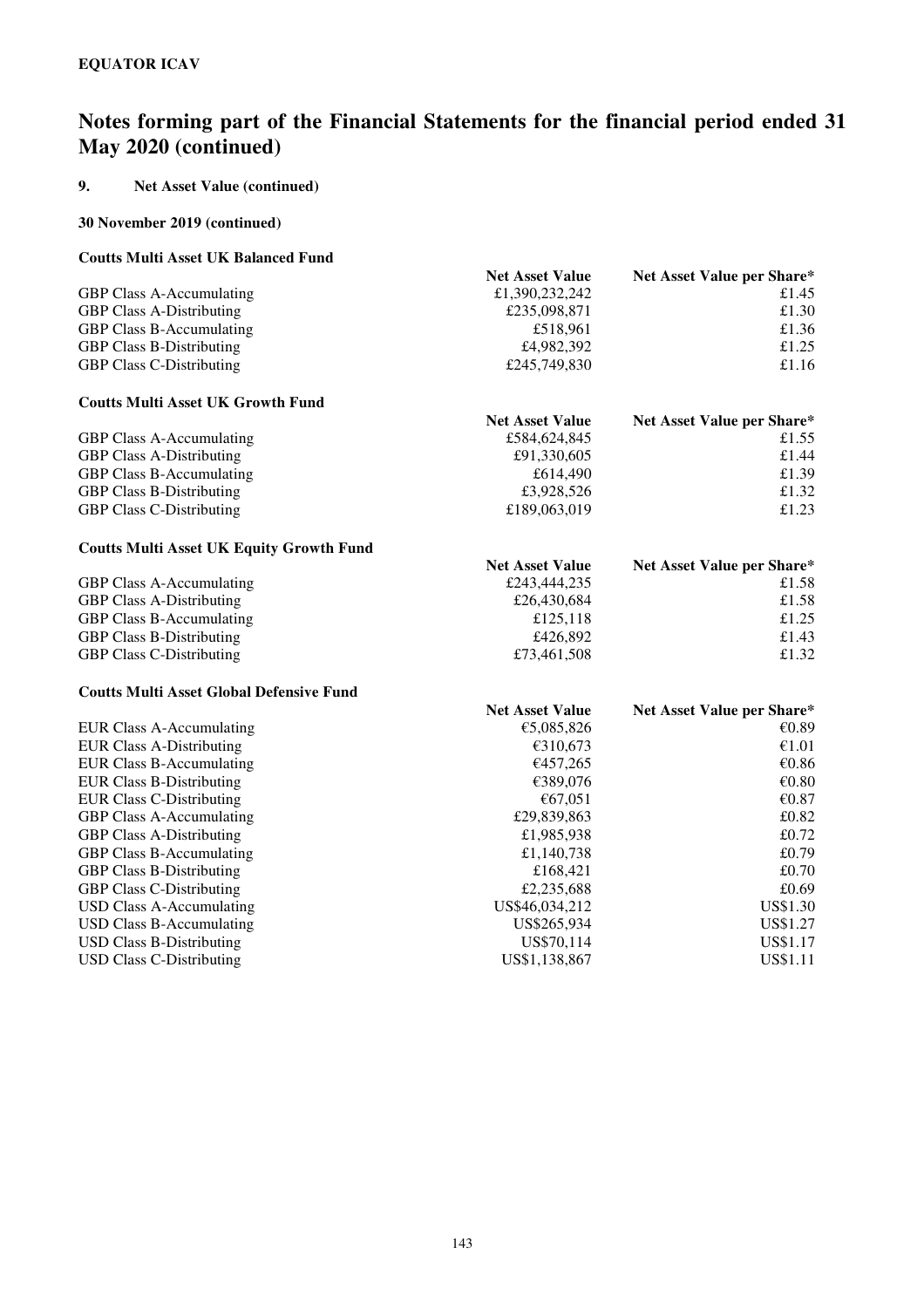## **9. Net Asset Value (continued)**

## **30 November 2019 (continued)**

## **Coutts Multi Asset Global Balanced Fund**

|                                              | <b>Net Asset Value</b> | Net Asset Value per Share* |
|----------------------------------------------|------------------------|----------------------------|
| CHF Class B-Accumulating                     | CHF429,373             | <b>CHF1.14</b>             |
| <b>EUR Class A-Accumulating</b>              | €17,864,288            | €0.98                      |
| <b>EUR Class A-Distributing</b>              | €2,620,930             | €1.06                      |
| <b>EUR Class B-Accumulating</b>              | €273,965               | €0.96                      |
| <b>EUR Class B-Distributing</b>              | €570,827               | €0.88                      |
| <b>EUR Class C-Distributing</b>              | €490,793               | €0.94                      |
| <b>GBP Class A-Accumulating</b>              | £249,783,086           | £0.88                      |
| <b>GBP Class A-Distributing</b>              | £21,766,532            | £0.82                      |
| <b>GBP Class B-Accumulating</b>              | £1,055,435             | £0.85                      |
| <b>GBP Class B-Distributing</b>              | £344,164               | £0.78                      |
| <b>GBP Class C-Distributing</b>              | £11,882,691            | £0.74                      |
| <b>USD Class A-Accumulating</b>              | US\$57,657,010         | US\$1.45                   |
| <b>USD Class A-Distributing</b>              | US\$13,873,519         | US\$1.38                   |
| <b>USD Class B-Accumulating</b>              | US\$1,864,287          | US\$1.40                   |
| <b>USD Class B-Distributing</b>              | US\$3,599,929          | <b>US\$1.30</b>            |
| <b>USD Class C-Distributing</b>              | US\$2,164,207          | <b>US\$1.20</b>            |
| <b>Coutts Multi Asset Global Growth Fund</b> |                        |                            |
|                                              | <b>Net Asset Value</b> | Net Asset Value per Share* |
| <b>EUR Class A-Accumulating</b>              | €22,915,748            | €1.04                      |
| <b>EUR Class A-Distributing</b>              | €2,302,647             | €1.12                      |
| <b>EUR Class C-Distributing</b>              | €443,105               | €1.01                      |
| <b>GBP Class A-Accumulating</b>              | £269,914,999           | £0.93                      |
| <b>GBP Class A-Distributing</b>              | £24,523,469            | £0.93                      |
| GBP Class B-Accumulating                     | £461,094               | £0.87                      |
| <b>GBP Class B-Distributing</b>              | £18,518                | £0.86                      |
| <b>GBP Class C-Distributing</b>              | £10,496,581            | £0.79                      |
| <b>USD Class A-Accumulating</b>              | US\$57,613,266         | <b>US\$1.48</b>            |
| <b>USD Class A-Distributing</b>              | US\$1,590,855          | US\$1.57                   |
| <b>USD Class B-Accumulating</b>              | US\$240,607            | US\$1.49                   |
| <b>USD Class C-Distributing</b>              | US\$1,898,887          | US\$1.29                   |
| <b>Personal Portfolio 1 Fund</b>             |                        |                            |
|                                              | <b>Net Asset Value</b> | Net Asset Value per Share* |
| GBP Class A-Accumulating                     | £29,204,226            | £1.18                      |
| <b>Personal Portfolio 2 Fund</b>             |                        |                            |
|                                              | <b>Net Asset Value</b> | Net Asset Value per Share* |
| GBP Class A-Accumulating                     | £58,351,015            | £1.26                      |
| <b>Personal Portfolio 3 Fund</b>             |                        |                            |
|                                              | <b>Net Asset Value</b> | Net Asset Value per Share* |
| <b>GBP Class A-Accumulating</b>              | £176,425,078           | £1.33                      |
| <b>Personal Portfolio 4 Fund</b>             |                        |                            |
|                                              | <b>Net Asset Value</b> | Net Asset Value per Share* |
| GBP Class A-Accumulating                     | £132,535,792           | £1.41                      |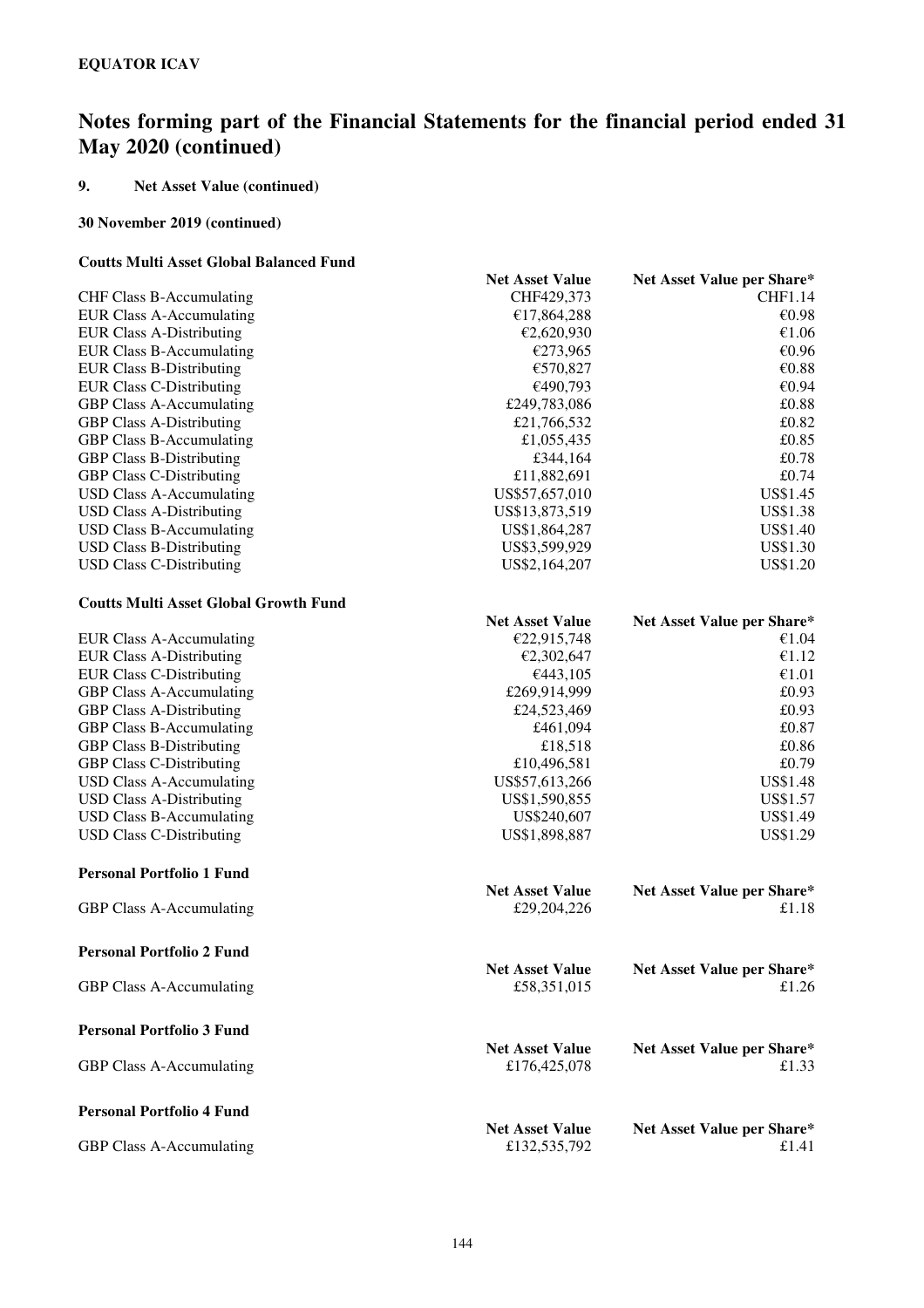## **9. Net Asset Value (continued)**

### **30 November 2019 (continued)**

| <b>Personal Portfolio 5 Fund</b>      |                        |                            |
|---------------------------------------|------------------------|----------------------------|
|                                       | <b>Net Asset Value</b> | Net Asset Value per Share* |
| <b>GBP Class A-Accumulating</b>       | £105,671,610           | £1.52                      |
| <b>Equator UK Equity Fund</b>         |                        |                            |
|                                       | <b>Net Asset Value</b> | Net Asset Value per Share* |
| <b>GBP Class B-Distributing</b>       | £51,773,335            | £1.07                      |
| <b>GBP Class C-Distributing</b>       | £1,198,518,643         | £1.07                      |
| <b>Equator UK Sovereign Bond Fund</b> |                        |                            |
|                                       | <b>Net Asset Value</b> | Net Asset Value per Share* |
| <b>GBP Class B-Distributing</b>       | £9,537,832             | £1.08                      |
| <b>GBP Class C-Distributing</b>       | £1,592,054,076         | £1.08                      |
| <b>Equator US Equity Fund</b>         |                        |                            |
|                                       | <b>Net Asset Value</b> | Net Asset Value per Share* |
| GBP (Unhedged) Class B-Distributing   | £13,237,790            | £1.31                      |
| GBP (Unhedged) Class C-Distributing   | £471,073,789           | £1.31                      |
| <b>USD Class B-Distributing</b>       | US\$14,368,981         | US\$1.36                   |
| USD Class C-Distributing              | US\$576,362,598        | US\$1.36                   |

\*Net Asset Value per Share have been rounded to 2 decimal places for financial statement purposes.

#### **10. Cash Balances**

As at 31 May 2020 and 30 November 2019, all cash balances were held by the Depositary and are presented as "Cash balances" on the Statement of Financial Position.

As at 31 May 2020 and 30 November 2019, cash collateral and margin cash was held for derivatives trading with Morgan Stanley & Co. International Plc.

## **31 May 2020**

|                                        | <b>Coutts Multi</b><br><b>Asset UK</b><br><b>Defensive Fund</b>    | <b>Coutts Multi</b><br><b>Asset UK</b><br><b>Balanced Fund</b>   | <b>Coutts Multi</b><br><b>Growth Fund</b> | <b>Coutts Multi</b><br><b>Asset UK Asset UK Equity</b><br><b>Growth Fund</b> | <b>Coutts Multi</b><br><b>Asset Global</b><br><b>Defensive Fund</b> |
|----------------------------------------|--------------------------------------------------------------------|------------------------------------------------------------------|-------------------------------------------|------------------------------------------------------------------------------|---------------------------------------------------------------------|
| <b>Broker</b>                          | £                                                                  | £                                                                |                                           | £                                                                            | US\$                                                                |
| Morgan Stanley & Co. International Plc | 494,404                                                            | 5,780,396                                                        | 3,849,765                                 | 3,381,496                                                                    | 133,794                                                             |
|                                        | 494,404                                                            | 5,780,396                                                        | 3,849,765                                 | 3,381,496                                                                    | 133,794                                                             |
|                                        | <b>Coutts Multi</b><br><b>Asset Global</b><br><b>Balanced Fund</b> | <b>Coutts Multi</b><br><b>Asset Global</b><br><b>Growth Fund</b> | <b>Equator UK</b><br><b>Equity Fund</b>   | <b>Equator UK</b><br><b>Sovereign Bond</b><br>Fund                           | <b>Equator US</b><br><b>Equity Fund</b>                             |
| <b>Broker</b>                          | US\$                                                               | US\$                                                             |                                           | £                                                                            | US\$                                                                |
| Morgan Stanley & Co. International Plc | 2,219,055                                                          | 5,655,229                                                        | 9,357,461                                 | 101,431                                                                      | 5,871,856                                                           |
|                                        | 2.219.055                                                          | 5,655,229                                                        | 9.357.461                                 | 101,431                                                                      | 5.871.856                                                           |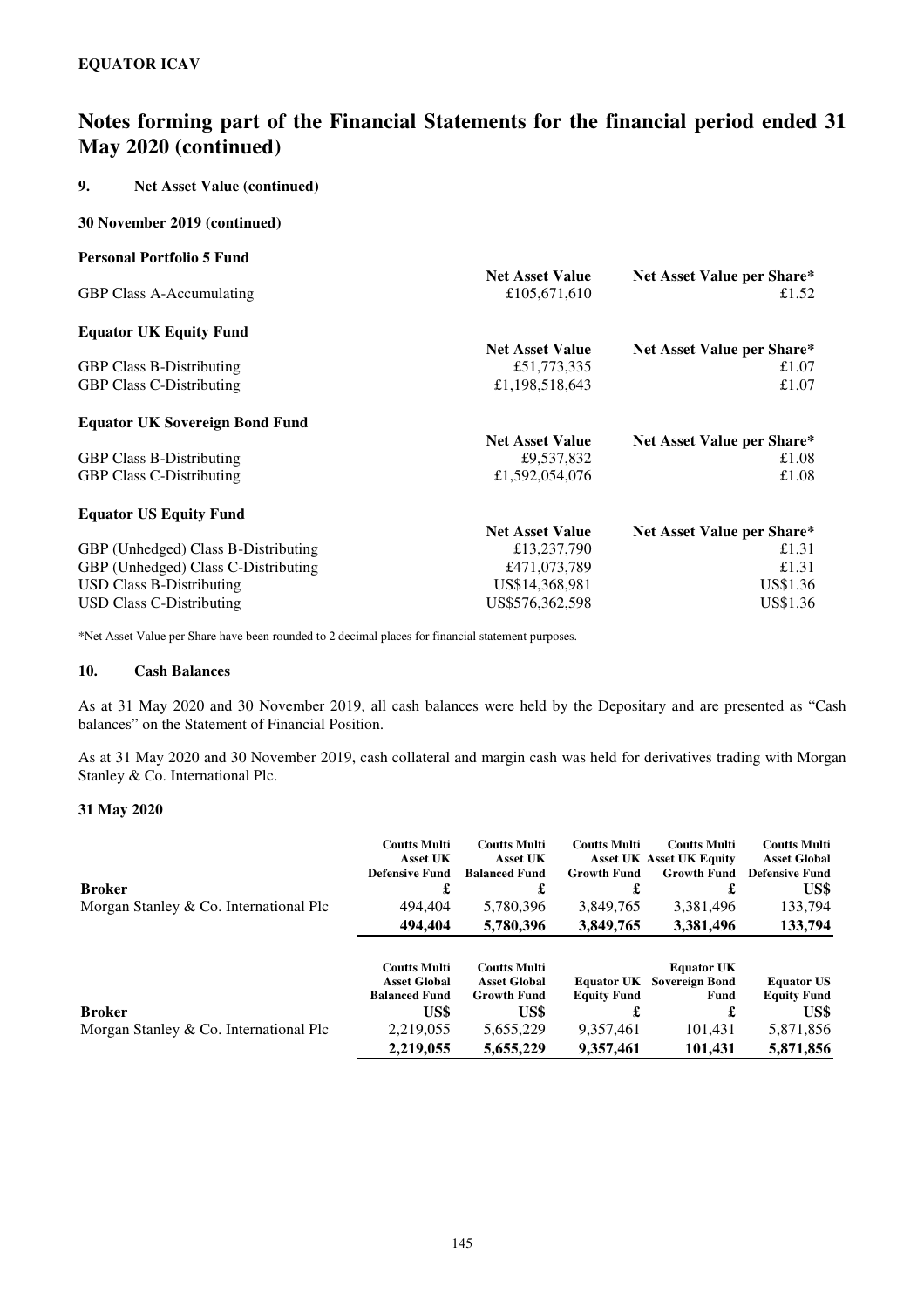## **10. Cash Balances (continued)**

#### **30 November 2019**

|                                          | <b>Coutts Multi</b><br><b>Asset UK</b><br><b>Defensive Fund</b>    | <b>Coutts Multi</b><br><b>Asset UK</b><br><b>Balanced Fund</b>   | <b>Coutts Multi</b><br><b>Growth Fund</b> | <b>Coutts Multi</b><br><b>Asset UK Asset UK Equity</b><br><b>Growth Fund</b> | <b>Coutts Multi</b><br><b>Asset Global</b><br><b>Defensive Fund</b> |
|------------------------------------------|--------------------------------------------------------------------|------------------------------------------------------------------|-------------------------------------------|------------------------------------------------------------------------------|---------------------------------------------------------------------|
| <b>Broker</b>                            | £                                                                  | £                                                                |                                           | £                                                                            | US\$                                                                |
| Morgan Stanley $& Co.$ International Plc | 1,086,558                                                          | 11,240,033                                                       | 11,209,865                                | 6,636,586                                                                    | 552,428                                                             |
|                                          | 1,086,558                                                          | 11,240,033                                                       | 11,209,865                                | 6,636,586                                                                    | 552,428                                                             |
|                                          | <b>Coutts Multi</b><br><b>Asset Global</b><br><b>Balanced Fund</b> | <b>Coutts Multi</b><br><b>Asset Global</b><br><b>Growth Fund</b> | <b>Equator UK</b><br><b>Equity Fund</b>   | <b>Equator UK</b><br><b>Sovereign Bond</b><br>Fund                           | <b>Equator US</b><br><b>Equity Fund</b>                             |
| <b>Broker</b>                            | US\$                                                               | US\$                                                             |                                           | £                                                                            | US\$                                                                |
| Morgan Stanley & Co. International Plc   | 2,262,879                                                          | 4,967,290                                                        | 150,362                                   | 101,739                                                                      | 173,623                                                             |
|                                          | 2,262,879                                                          | 4.967.290                                                        | 150,362                                   | 101,739                                                                      | 173.623                                                             |

The Depositary shall be entitled, but not obliged, at any time to extend credit to or to advance funds for the account of any Fund to eliminate negative cash balances caused by daily disbursements activity including, but not limited to, the purchase of investments, payments to shareholders, payment of expenses, transfers of monies and foreign exchange transactions.

These are considered to be a liability of the Funds to the Depositary, and are included within bank overdraft on the Statement of Financial Position.

The ICAV maintains an umbrella cash subscription and redemption account (Umbrella Cash Account) in the name of the ICAV. All subscriptions payable to a Fund, and redemptions and dividend distributions payable from a Fund are channelled through this Umbrella Cash Account. Monies held in the Umbrella Cash Account are treated as an asset of the relevant Fund.

Investors are unsecured creditors of the relevant Fund with respect to the amount subscribed and held in the Umbrella Cash Account until shares are issued. As such, investors will not benefit from any appreciation in the Net Asset Value of the relevant Fund or any other shareholder rights (including dividend entitlement) until such time as shares are issued. Redeeming shareholders and shareholders entitled to distributions will be unsecured creditors of the relevant Fund, and will not benefit from any appreciation in the Net Asset Value of the Fund or any other shareholder rights (including further dividend entitlement), with respect to the redemption or distribution amount held in the Umbrella Cash Account. As at 31 May 2020 and 30 November 2019, monies held in this Umbrella Cash account are deemed to be immaterial to the relevant Fund to which they are due.

### **11. Related Parties**

All the Directors of the ICAV are also Directors of the Manager. Brian McDermott is a Partner of the Legal Advisers, A&L Goodbody, and a Director of the Company Secretary, Goodbody Secretarial Limited. Leslie Gent is an employee of Coutts & Co, the Investment Manager to the ICAV and is a Managing Director and Head of Coutts Investment Products. Keith McGough is an employee of companies within The Royal Bank of Scotland Group plc (the "RBS Group").

Those Directors who are not associated with the Investment Manager are entitled to remuneration for their services as Directors provided however that the aggregate fees of each such Director shall not exceed  $\epsilon$ 25,000 per annum. The Directors are entitled to be reimbursed out of the assets of each Fund for their reasonable out-of-pocket expenses incurred in discharging their duties as directors. None of the other Directors receive any remuneration for holding the role of Director of the ICAV.

The following transactions with related parties were entered into during the financial period ended 31 May 2020 by the ICAV in the ordinary course of business and on normal commercial terms. RBS Asset Management (Dublin) Limited as "Manager" earned a fee of £14,326,987 (31 May 2019: £11,215,529) of which £2,506,296 (30 November 2019: £2,424,678) remained outstanding at the financial period end. Please refer to the Statement of Comprehensive Income and the Statement of Financial Position for details on the management fees charged to the Funds during the financial period ended 31 May 2020 and payable from the Funds at the financial period end.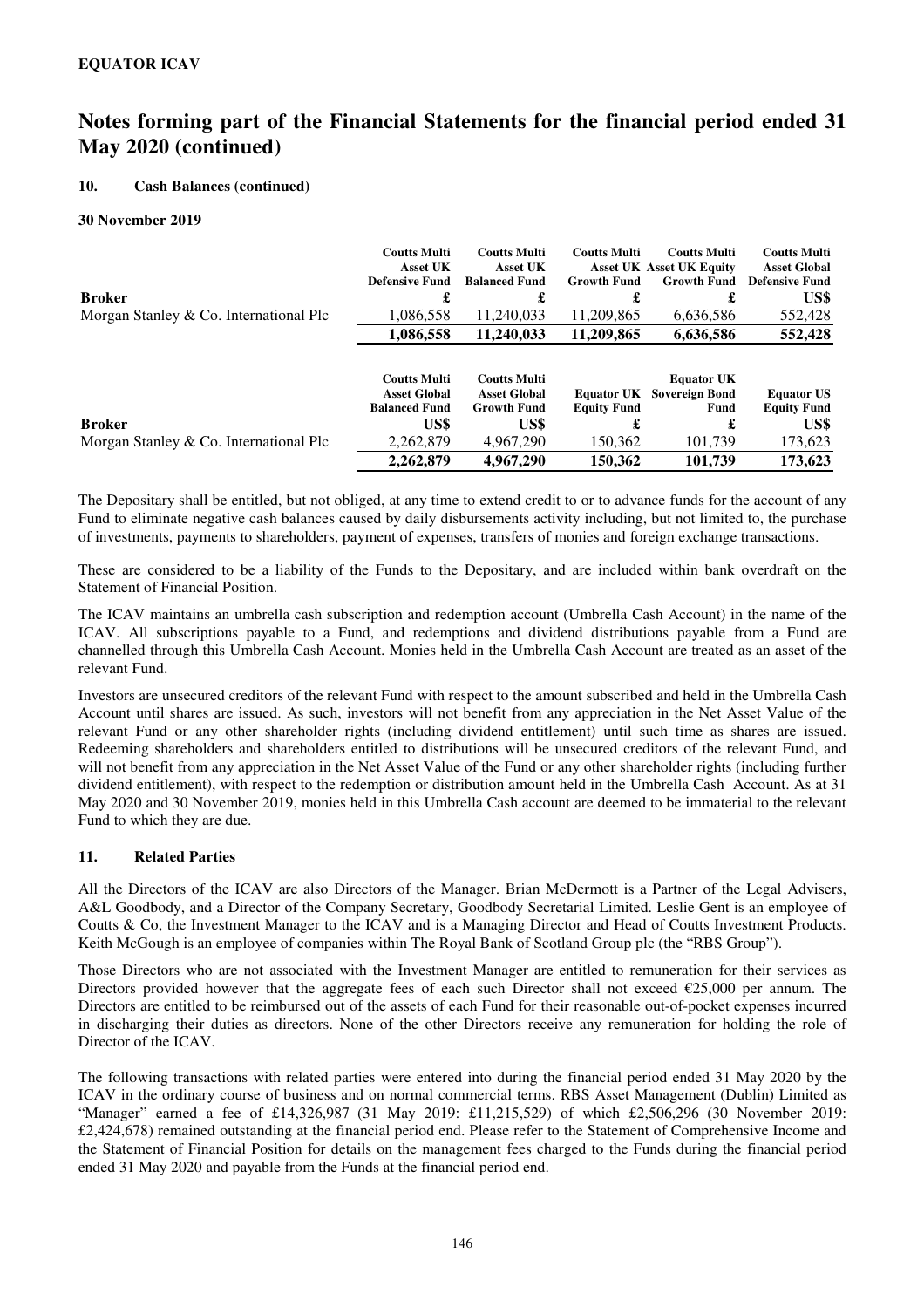## **11. Related Parties (continued)**

The ICAV may, in its normal course of business, enter into arm's length transactions with the RBS Group and related entities. These related party transactions may include the purchase and sale of financial instruments issued by the RBS Group and related entities.

On 1 December 2008, the UK Government through HM Treasury became the ultimate controlling party of the RBS Group, and therefore the ultimate parent company of the Manager. The UK Government's shareholding is managed by UK Financial Investments Limited, a company wholly owned by the UK Government. Some of the Funds had transactions with UK Government bodies on an arms' length basis and direct investments in government securities at the financial period end are shown in each Portfolio and Statement of Investments where appropriate. The volume and diversity of such transactions in the Funds are such that disclosure of their amounts in the period is impractical.

#### **Connected Persons Transactions**

Conditions have been imposed by the CBI UCITS Regulation 43(1) for Directors to confirm compliance with regulatory requirements in relation to transactions between the ICAV and connected persons. The Directors are satisfied that there are arrangements in place, evidenced by written procedures, to ensure that all such transactions are carried out on an arm's length basis and are in the best interests of the shareholders and that all such transactions during the financial period complied with these obligations.

### **12. Financial Instruments and Risks**

### **Market Risk**

Market risk arises mainly from uncertainty about future prices of financial instruments held. It represents the potential loss the Funds might suffer through holding market positions in the face of adverse price movements due to exposure to interest rate risk, currency risk and price risk.

The ICAV's tracking error with respect to market risk is managed through its portfolio construction. Via an ongoing selection and allocation process, the Investment Manager combines the investment techniques of a number of investee funds in order to take advantage of the diversification offered by various asset classes and complementary investment styles and techniques. This together with other factors, such as capacity constraints, the length of track record of a particular investment adviser or investee fund manager, or manager concentration risk assist the Investment Manager in determining the amount allocated to each investee fund and segregated portfolio.

### **Foreign Exchange Risk**

Although the Funds are denominated in a base currency, the Funds may invest in investments denominated in currencies other than the base currency of that Fund, which may be subject to exchange rate fluctuations. Therefore the Funds may be exposed to foreign exchange risk. The Funds may utilise techniques and instruments to seek to protect (hedge) currency exchange transactions.

In respect of a share class that is not in the base currency of a Fund, the ICAV may conduct currency hedging transactions to manage exchange rate fluctuations.

#### **Other Price Risk**

Other price risk is the risk that the value of the financial investments will fluctuate as a result of changes in market prices, other than those arising from currency risk or interest rate risk whether caused by factors specific to an individual investment, its issuer or any other factor affecting financial investments traded in the market.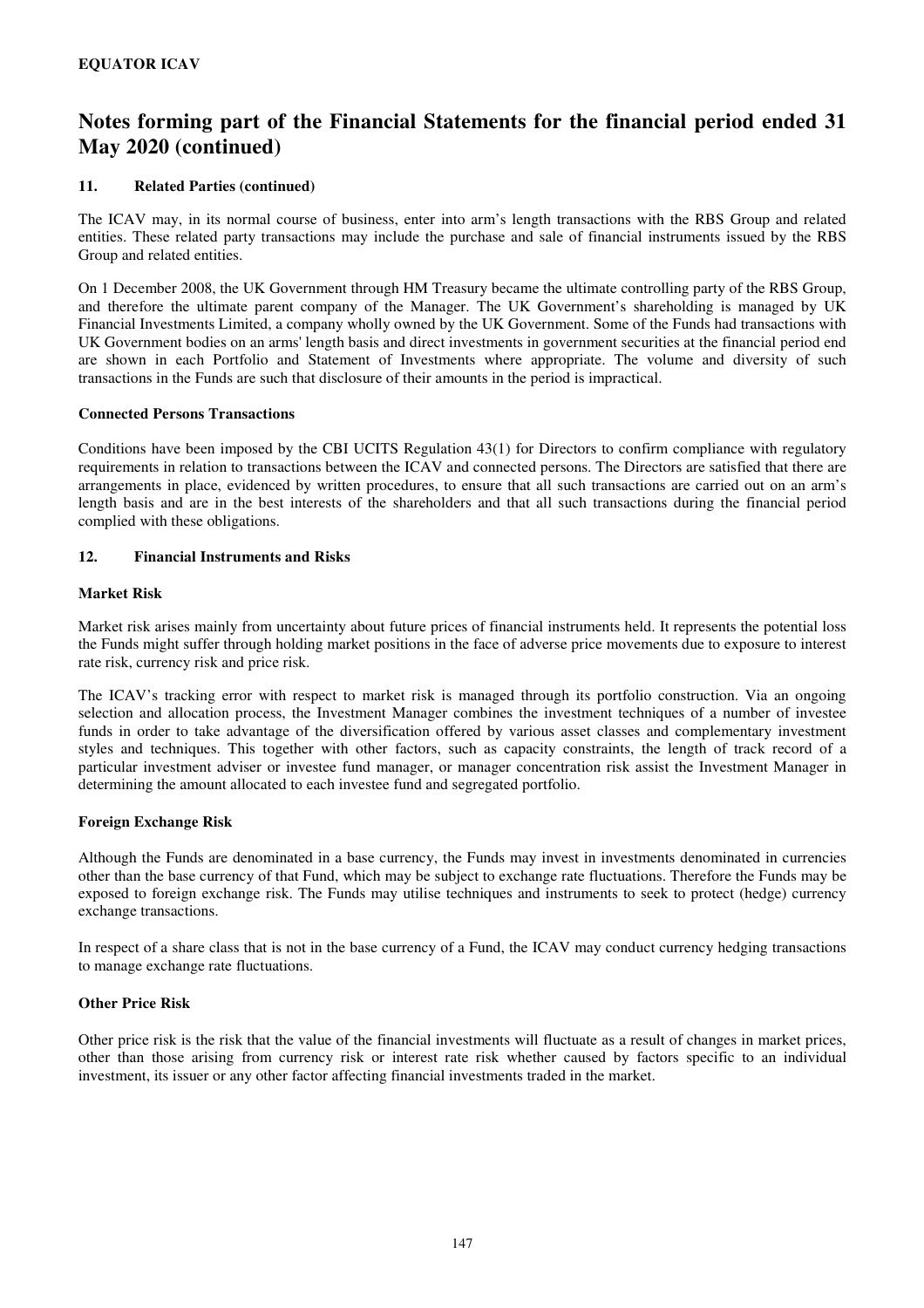### **12. Financial Instruments and Risks (continued)**

### **Interest Rate Risk**

Interest rate risk is the risk (variability in value) borne by an interest-bearing asset, such as a loan or a bond, due to the variability of interest rates. The Funds' interest rate risk exposure is affected by economic cycle and inflation statistics and is commonly measured by the Funds' duration and yield curve. The Funds' interest rate risk is monitored by the Investment Manager in accordance with the investment policy and guidelines of the ICAV by making minor adjustments to the portfolio duration and yield curve positioning.

### **Liquidity Risk**

The main liabilities of the Funds are the redemption of any shares that an investor has decided to redeem.

The ICAV's liquidity risk is managed by the Investment Manager in accordance with policies and procedures in place. The Investment Manager estimates on a prudent basis the potential redemptions on any single day. Investment decisions between cash management and core investments are made accordingly.

The Directors may at any time temporarily suspend the calculation of the net asset value of any Fund and the issue, redemption and exchange of shares and the payment of redemption proceeds.

#### **Credit Risk**

Credit risk is the risk that a counterparty to a financial instrument will fail to discharge an obligation or commitment that it has entered into with the ICAV.

The ICAV is primarily exposed to credit risk from investments in debt instruments. Such credit risk is managed by the Investment Manager, as required by the investment objectives for the Funds.

### **Counterparty Risk**

The ICAV is exposed to counterparty risk on its monetary financial assets, derivatives and assets held by the Depositary. Under the Depositary agreement, the Depositary must segregate, keep and maintain the investments of the ICAV separate from those of the Depositary and its affiliates. Nevertheless, those counterparties could potentially be exposed to the risk of bankruptcy or insolvency. In such an event, the ICAV's rights with respect to securities issued or held by those parties could be delayed or limited.

### **13. Segregated Liabilities**

The ICAV has segregated liability between its Funds and accordingly any liability incurred on behalf of or attributable to any Fund shall be discharged solely out of the assets of that Fund. While the provisions of the ICAV Act 2015 provide for segregated liability between Funds, these provisions have yet to be tested in foreign courts, in particular, in satisfying local creditors' claims.

### **14. Efficient Portfolio Management**

In accordance with the CBI UCITS Regulations, the revenues arising from efficient portfolio management techniques for the entire reporting period, together with the direct and indirect operational costs and fees incurred, should be disclosed in the financial statements of the UCITS. The ICAV currently invests in futures and forward foreign exchange contracts. Details of all open transactions at the financial period end are disclosed in the Portfolio and Statement of Investments. Realised gains and losses and the net change in unrealised gains and losses on financial derivative instruments are included in "Total gain/(loss) on financial assets and financial liabilities at fair value through profit or loss" in the Statement of Comprehensive Income.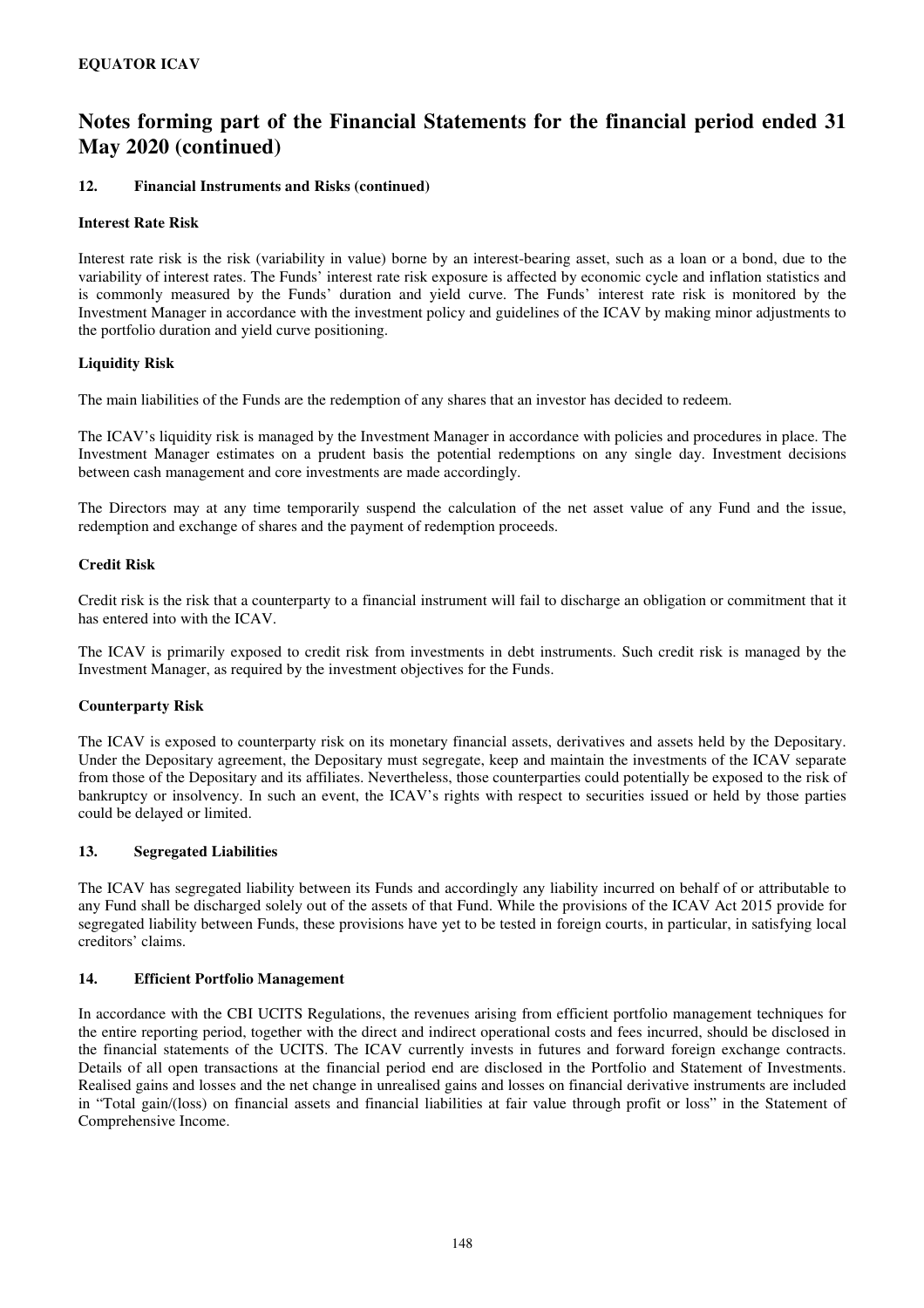## **15. Equalisation**

An equalisation account is maintained by the ICAV in respect of each Fund so that the amount distributed on shares or reinvested for shareholders will be the same on all such shares notwithstanding different dates of issue. All equalisation amounts are taken to the Statement of Comprehensive Income.

## **16. Anti-Dilution Levy**

The Directors or the Manager reserve the right to impose an anti-dilution levy representing a provision for duties and charges and other dealing costs relating to either the acquisition or the disposal of assets in order to preserve the value of underlying assets of a Fund. Such a levy may be imposed in the event of receipt for processing of significant subscription or redemption requests in respect of a Fund. This includes where requests for exchange from one Fund into another Fund results in a significant subscription for one Fund or redemption from the other Fund. Any such anti-dilution provision will be calculated by the Investment Manager as representing an appropriate figure for such purposes and will be agreed by the Directors or Manager. The anti-dilution levy will be added to the prices at which shares will be issued in the case of net subscription requests of the Fund or deducted from the price at which shares will be redeemed in the case of net redemption requests of the Fund. The Directors may also apply a provision for duties and charges in any other case where it considers such provision to be in the interests of a Fund. Any such sum will be paid into the account of the relevant Fund. During the financial periods ended 31 May 2020 and 31 May 2019, details of the anti-dilution levies charged are included in the Statement of Changes in Net Assets Attributable to Redeemable Shareholders.

## **17. Commitments and Contingent Liabilities**

There were no significant commitments or contingent liabilities as at 31 May 2020 and 30 November 2019.

## **18. Events During the Financial Period**

Effective 1 December 2019, BNY Mellon Trust Company (Ireland) Limited merged into The Bank of New York Mellon SA/NV, which itself is a wholly owned subsidiary of The Bank of New York Mellon (the "Merger"). Following the Merger, The Bank of New York Mellon SA/NV, Dublin Branch, is the entity, which provides trustee, depositary and/or custody services to the Company.

Georgina Perceval Maxwell was appointed as a Director of the ICAV and the Manager effective 29 January 2020.

On 6 March 2020, an updated Prospectus and Supplements to the Prospectus were filed with the CBI. The updates to the Investment Objectives and Policies in Supplements were made as a result of ESMA issuing revised UCITS Questions and Answers (ESMA34-43-392) clarifying the use of benchmarks and the language to use in Investment Objectives and Policies. For Personal Portfolio Funds (PPF) and Coutts Multi Asset Funds (CMAF) the Fund objectives and policies were simplified to provide greater transparency to investors as well as including an explanation of how benchmarks are used in the risk management of a Fund and confirming whether a Fund is actively managed. As any change to a Fund's investment objective, whether or not it is material to the way the Fund is managed, requires investor consent prior to being implemented, the changes were put to investors at EGMs for each Fund, held on 12 February 2020, with all Funds voting in favour. The other changes to the investment policies were explained to investors as part of the communication. For the Equator Funds the changes were made to the investment policies only to provide greater transparency to investors as well as confirming whether a Fund is actively managed, and were not material to the way the Funds are managed, and these were explained to investors in a communication.

On 30 January 2020, the World Health Organization declared the outbreak of coronavirus ("COVID-19") to be a public health emergency of international concern. This outbreak has severely restricted the level of economic activity around the world. In response, the governments of many countries, states, cities and other geographic regions have taken preventative or protective actions, such as imposing restrictions on travel and business operations and advising or requiring individuals to limit or forego their time outside of their homes.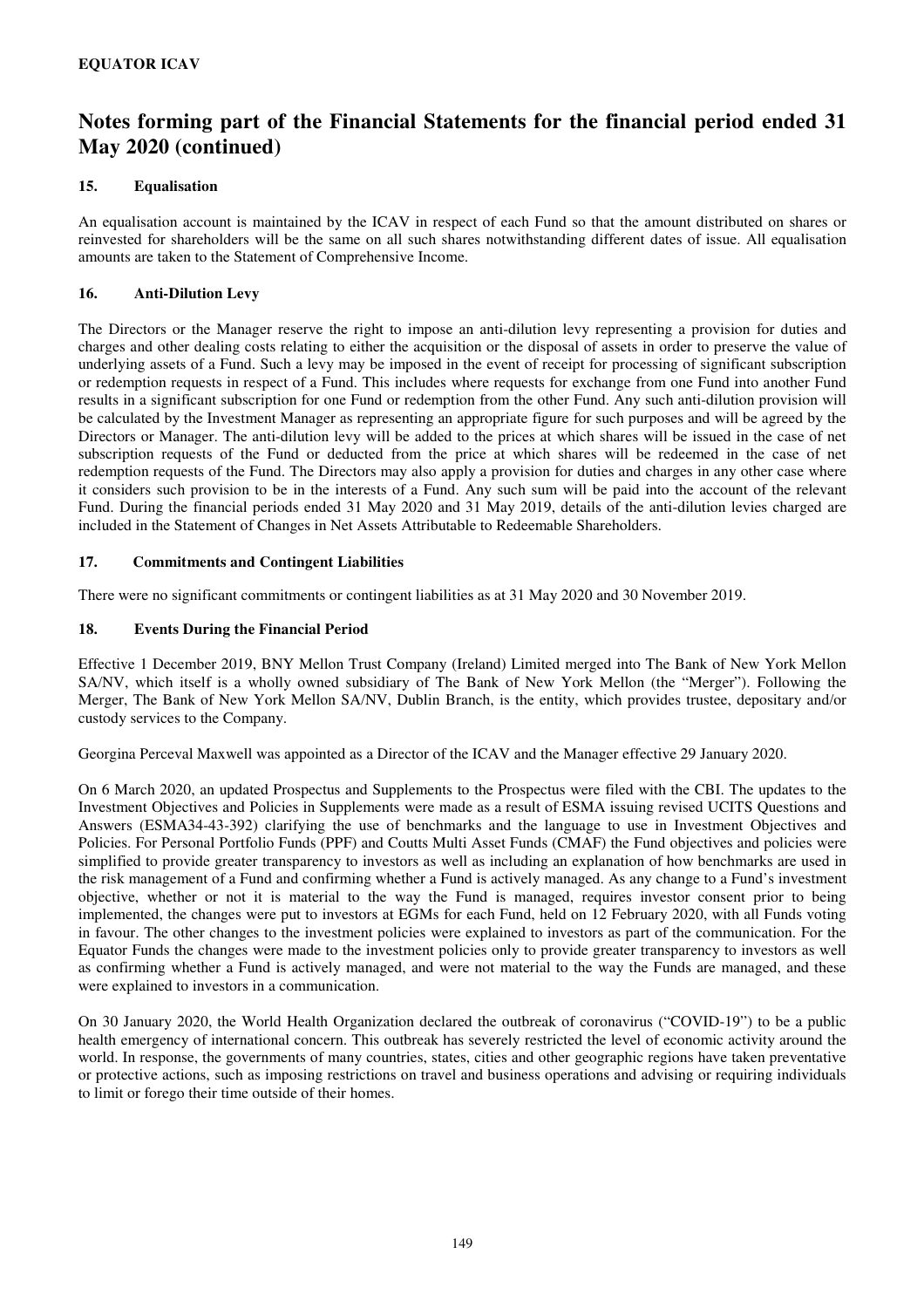## **18. Events During the Financial Period (continued)**

The CBI wrote to all Fund Management Companies on 4 March 2020 requesting firms to review their business continuity arrangements taking account of the implications of the Coronavirus (COVID-19) pandemic. The CBI expects firms to be fully satisfied that all necessary arrangements are in place to ensure the continuity of their business activities and Firms are required to report any significant matters arising in respect of this to the CBI. All delegates have been contacted to confirm their Business Continuity Planning ("BCP") plans in light of the evolving situation in relation to COVID-19 and the Board of Directors is satisfied that business can be maintained. The majority of delegates are utilising a combination of home working and split locations, where key staff need to work from an office location and a similar approach applies for the staff working on behalf of the Manager. Service standards have been fully maintained over the subsequent period after some initial disruption while staff transitioned to home working.

There were no other significant events affecting the ICAV during the financial period.

## **19. Subsequent Events**

The Royal Bank of Scotland Group plc changed name to NatWest Group plc effective 22 July 2020.

There were no other significant events affecting the ICAV subsequent to the financial period end.

### **20. Approval of Financial Statements**

The financial statements were approved by the Directors on 23 July 2020.